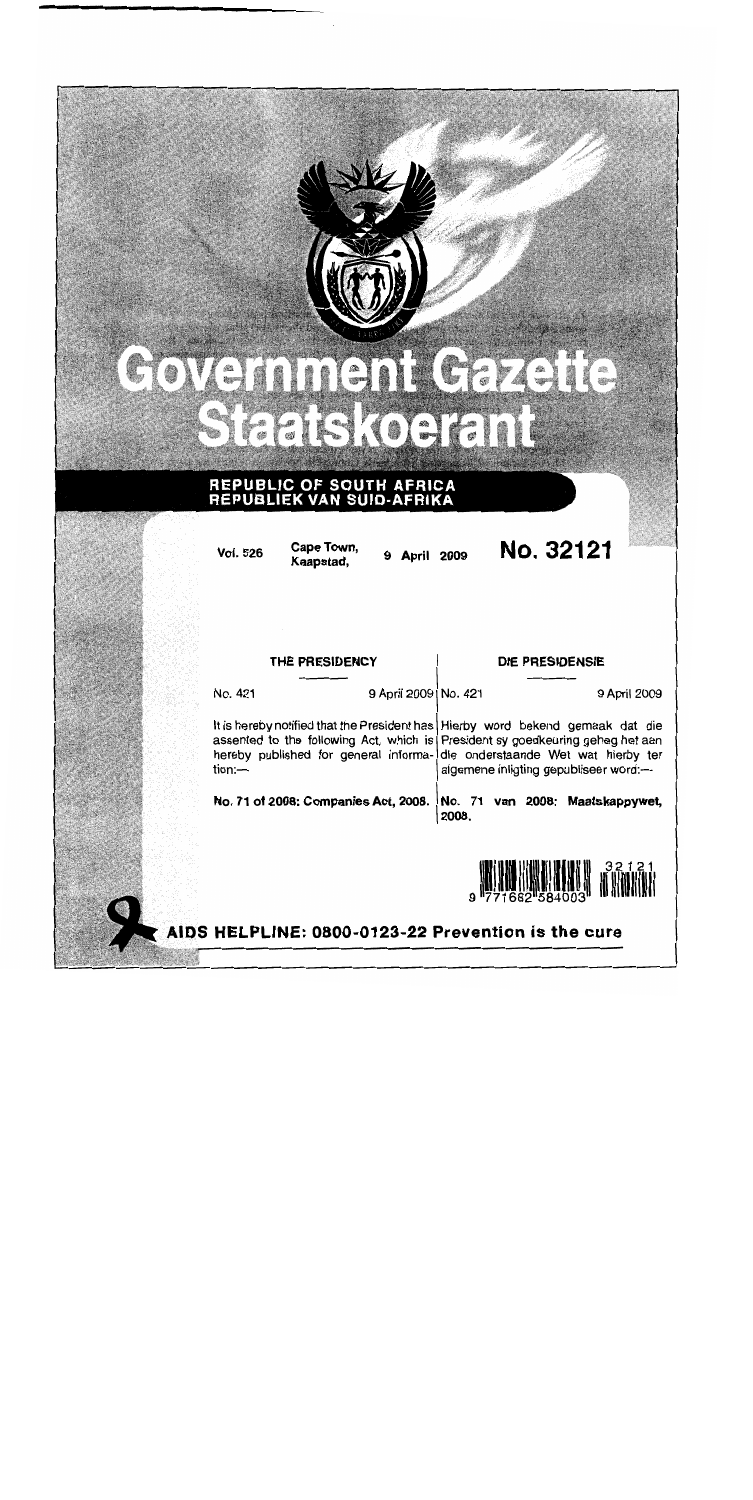$\mathfrak{D}$ No. 32121

Act No. 71, 2008

**COMPANIES ACT, 2008** 

(English text signed by the President.) (Assented to  $8$  April 2009.)

# **ACT**

To provide for the incorporation, registration, organisation and management of companies, the capitalisation of profit companies, and the registration of offices of foreign companies carrying on business within the Republic; to define the relationships between companies and their respective shareholders or members and directors; to provide for equitable and efficient amalgamations, mergers and takeovers of companies; to provide for efficient rescue of financially distressed companies; to provide appropriate legal redress for investors and third parties with respect to companies; to establish a Companies and Intellectual Property Commission and a Takeover Regulation Panel to administer the requirements of the Act with respect to companies, to establish a Companies Tribunal to facilitate alternative dispute resolution and to review decisions of the Commission; to establish a Financial Reporting Standards Council to advise on requirements for financial record-keeping and reporting by companies; to repeal the Companies Act, 1973 (Act No. 61 of 1973), and make amendments to the Close Corporations Act, 1984 (Act No. 69 of 1984), as necessary to provide for a consistent and harmonious regime of business incorporation and regulation; and to provide for matters connected therewith.

BE IT ENACTED by the Parliament of the Republic of South Africa, as follows:—

#### **ARRANGEMENT OF SECTIONS**

#### **CHAPTER 1**

#### **INTERPRETATION, PURPOSE AND APPLICATION**

#### Part A

#### Interpretation

- 1. Definitions
- Related and inter-related persons, and control 2.
- $3.$ Subsidiary relationships
- $4.$ Solvency and liquidity test
- 5. General interpretation of Act
- 6. Anti-avoidance, exemptions and substantial compliance

## Part B

## Purpose and application

- 7. Purposes of Act
- 8. Categories of companies

15

5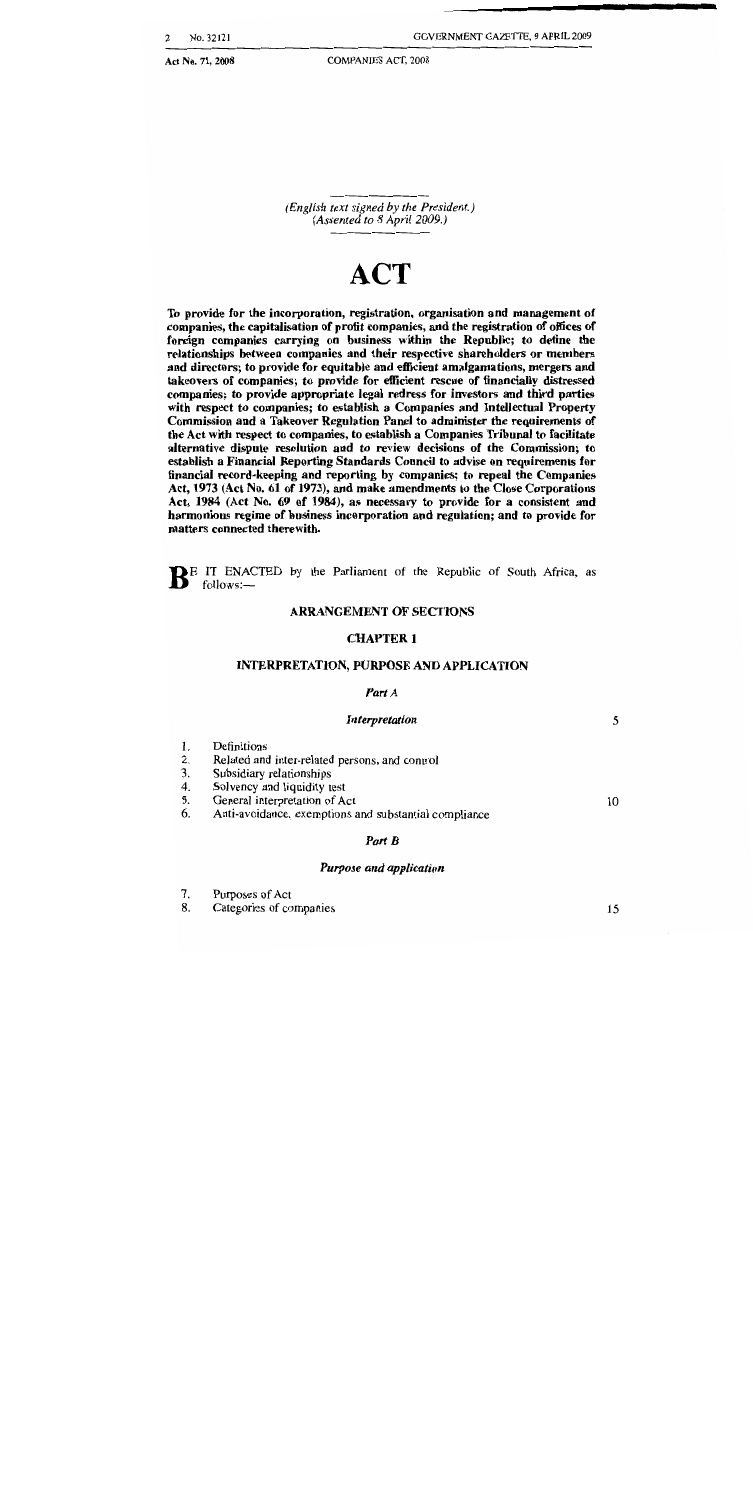9. Modified application with respect to state-owned companies<br>10. Modified application with respect to non-profit companies

Modified application with respect to non-profit companies

#### **CHAPTER 2**

#### **FORMATION, ADMINISTRATION AND DISSOLUTION OF COMPANIES**

# *Part A*

# *Reservation and registration of company names*

5

30

11. Criteria for names of companies<br>12. Reservation of name for later use

Reservation of name for later use

#### *Part B*

|     | Incorporation and legal status of companies                                 | 10 |
|-----|-----------------------------------------------------------------------------|----|
| 13. | Right to incorporate company                                                |    |
| 14. | Registration of company                                                     |    |
| 15. | Memorandum of Incorporation, shareholder agreements and rules of<br>company |    |
| 16. | Amending Memorandum of Incorporation                                        | 15 |
| 17. | Alterations, translations and consolidations of Memorandum of Incorporation |    |
| 18. | Authenticity of versions of Memorandum of Incorporation                     |    |
| 19. | Legal status of companies                                                   |    |
| 20. | Validity of company actions                                                 |    |
| 21. | Pre-incorporation contracts                                                 | 20 |
| 22. | Reckless trading prohibited                                                 |    |
|     | Part C                                                                      |    |
|     | Transparency, accountability and integrity of companies                     |    |
| 23. | External companies and registered office.                                   |    |
| 24. | Form and standards for company records                                      | 25 |
| 25. | Location of company records                                                 |    |
| 26. | Access to company records                                                   |    |

- 27. Financial year of company
- 28. Accounting records<br>29. Financial statements Financial statements
- 30. Annual financial statements<br>31. Access to financial statements
- 31. Access to financial statements or related information<br>32. Use of company name and registration number 32. Use of company name and registration number
- 
- 33. Annual return<br>34. Additional acc 34. Additional accountability requirements for certain companies 35

# *Part D*

# *Capitalisation of profit companies*

| 35.                                                                                                                                                                                                                                                                                                                                                                                  | Legal nature of company shares and requirement to have shareholders |    |
|--------------------------------------------------------------------------------------------------------------------------------------------------------------------------------------------------------------------------------------------------------------------------------------------------------------------------------------------------------------------------------------|---------------------------------------------------------------------|----|
| 36.                                                                                                                                                                                                                                                                                                                                                                                  | Authorisation for shares                                            |    |
| 37.                                                                                                                                                                                                                                                                                                                                                                                  | Preferences, rights, limitations and other share terms              | 40 |
| 38.                                                                                                                                                                                                                                                                                                                                                                                  | Issuing shares                                                      |    |
| 39.                                                                                                                                                                                                                                                                                                                                                                                  | Pre-emptive right to be offered and to subscribe shares             |    |
| 40.                                                                                                                                                                                                                                                                                                                                                                                  | Consideration for shares                                            |    |
| 41.                                                                                                                                                                                                                                                                                                                                                                                  | Shareholder approval for issuing shares in certain cases            |    |
| 42.                                                                                                                                                                                                                                                                                                                                                                                  | Options for subscription of securities                              | 45 |
| 43.                                                                                                                                                                                                                                                                                                                                                                                  | Securities other than shares                                        |    |
| $\overline{A}$ $\overline{A}$ $\overline{A}$ $\overline{A}$ $\overline{A}$ $\overline{A}$ $\overline{A}$ $\overline{A}$ $\overline{A}$ $\overline{A}$ $\overline{A}$ $\overline{A}$ $\overline{A}$ $\overline{A}$ $\overline{A}$ $\overline{A}$ $\overline{A}$ $\overline{A}$ $\overline{A}$ $\overline{A}$ $\overline{A}$ $\overline{A}$ $\overline{A}$ $\overline{A}$ $\overline{$ | — 11 . <i>0</i> 1 . 0                                               |    |

44. Financial assistance for subscription of securities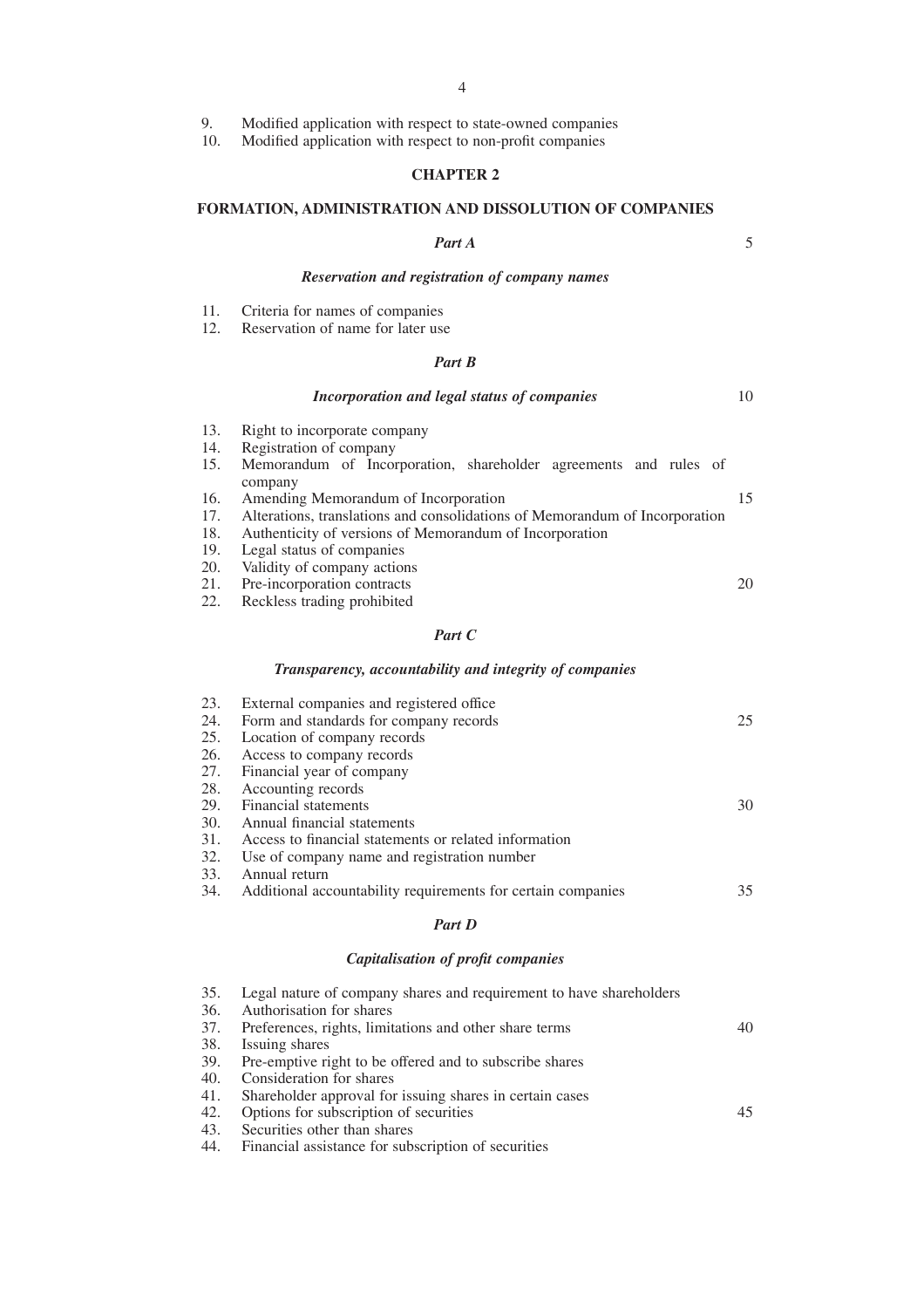| Loans or other financial assistance to directors<br>45. |  |
|---------------------------------------------------------|--|
|---------------------------------------------------------|--|

- 46. Distributions must be authorised by board
- 47. Capitalisation shares
- 48. Company or subsidiary acquiring company's shares

# *Part E*

5

# *Securities registration and transfer*

|     | Part F                                                       |    |
|-----|--------------------------------------------------------------|----|
| 56. | Beneficial interest in securities                            |    |
| 55. | Liability relating to uncertificated securities              |    |
| 54. | Substitution of certificated or uncertificated securities    |    |
| 53. | Transfer of uncertificated securities                        |    |
| 52. | Registration of uncertificated securities                    | 10 |
| 51. | Registration and transfer of certificated securities         |    |
| 50. | Securities register and numbering                            |    |
| 49. | Securities to be evidenced by certificates or uncertificated |    |

# *Governance of companies*

| 57. | Interpretation and restricted application of Part                                  |    |
|-----|------------------------------------------------------------------------------------|----|
| 58. | Shareholder right to be represented by proxy                                       |    |
| 59. | Record date for determining shareholder rights                                     |    |
| 60. | Shareholders acting other than at meeting                                          | 20 |
| 61. | Shareholders meetings                                                              |    |
| 62. | Notice of meetings                                                                 |    |
| 63. | Conduct of meetings                                                                |    |
| 64. | Meeting quorum and adjournment                                                     |    |
| 65. | Shareholder resolutions                                                            | 25 |
| 66. | Board, directors and prescribed officers                                           |    |
| 67. | First director or directors                                                        |    |
| 68. | Election of directors                                                              |    |
| 69. | Ineligibility and disqualification of persons to be director or prescribed officer |    |
| 70. | Vacancies on board                                                                 | 30 |
| 71. | Removal of directors                                                               |    |
| 72. | Board committees                                                                   |    |
| 73. | Board meetings                                                                     |    |
| 74. | Directors acting other than at meeting                                             |    |
| 75. | Director's personal financial interests                                            | 35 |
| 76. | Standards of directors' conduct                                                    |    |
| 77. | Liability of directors and prescribed officers                                     |    |
| 78. | Indemnification and directors' insurance                                           |    |
|     | Part G                                                                             |    |
|     | Winding-up of solvent companies and deregistering companies                        | 40 |
|     |                                                                                    |    |

- 79. Winding-up of solvent companies
- 80. Voluntary winding-up of solvent company
- 81. Winding-up of solvent companies by court order
- 82. Dissolution of companies and removal from register
- 83. Effect of removal of company from register 45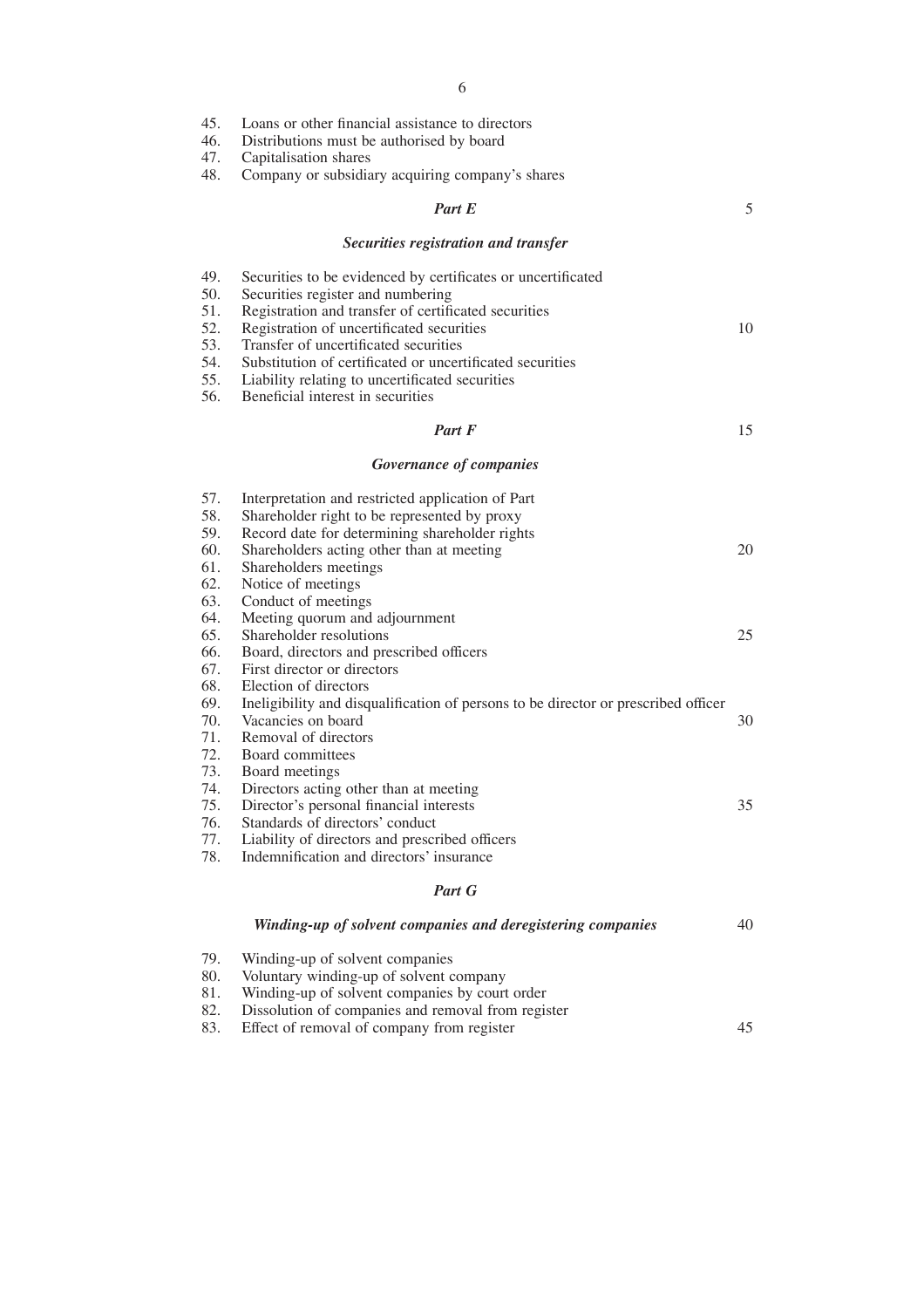# **CHAPTER 3**

8

# **ENHANCED ACCOUNTABILITY AND TRANSPARENCY**

# *Part A*

# *Application and general requirements of Chapter*

| 84.<br>85.                          | Application of Chapter<br>Registration of secretaries and auditors                                                                                                                                     | 5  |
|-------------------------------------|--------------------------------------------------------------------------------------------------------------------------------------------------------------------------------------------------------|----|
|                                     | Part B                                                                                                                                                                                                 |    |
|                                     | Company secretary                                                                                                                                                                                      |    |
| 86.<br>87.<br>88.<br>89.            | Mandatory appointment of company secretary<br>Juristic person or partnership may be appointed company secretary<br>Duties of company secretary<br>Resignation or removal of company secretary          | 10 |
|                                     | Part C                                                                                                                                                                                                 |    |
|                                     | <b>Auditors</b>                                                                                                                                                                                        |    |
| 90.<br>91.<br>92.<br>93.            | Appointment of auditor<br>Resignation of auditors and vacancies<br>Rotation of auditors<br>Rights and restricted functions of auditors                                                                 | 15 |
|                                     | Part D                                                                                                                                                                                                 |    |
|                                     | <b>Audit committees</b>                                                                                                                                                                                | 20 |
| 94.                                 | Audit committees                                                                                                                                                                                       |    |
|                                     | <b>CHAPTER 4</b>                                                                                                                                                                                       |    |
|                                     | <b>PUBLIC OFFERINGS OF COMPANY SECURITIES</b>                                                                                                                                                          |    |
| 95.<br>96.<br>97.<br>98.            | Application and interpretation of Chapter<br>Offers that are not offers to public<br>Standards for qualifying employee share schemes<br>Advertisements relating to offers                              | 25 |
| 99.<br>100.<br>101.<br>102.<br>103. | General restrictions on offers to public<br>Requirements concerning prospectus<br>Secondary offers to public<br>Consent to use of name in prospectus<br>Variation of agreement mentioned in prospectus | 30 |
| 104.<br>105.<br>106.<br>107.        | Liability for untrue statements in prospectus<br>Liability of experts and others<br>Responsibility for untrue statements in prospectus<br>Time limit as to allotment or acceptance                     | 35 |
| 108.<br>109.<br>110.<br>111.        | Restrictions on allotment<br>Voidable allotment<br>Minimum interval before allotment or acceptance<br>Conditional allotment if prospectus states securities to be listed                               | 40 |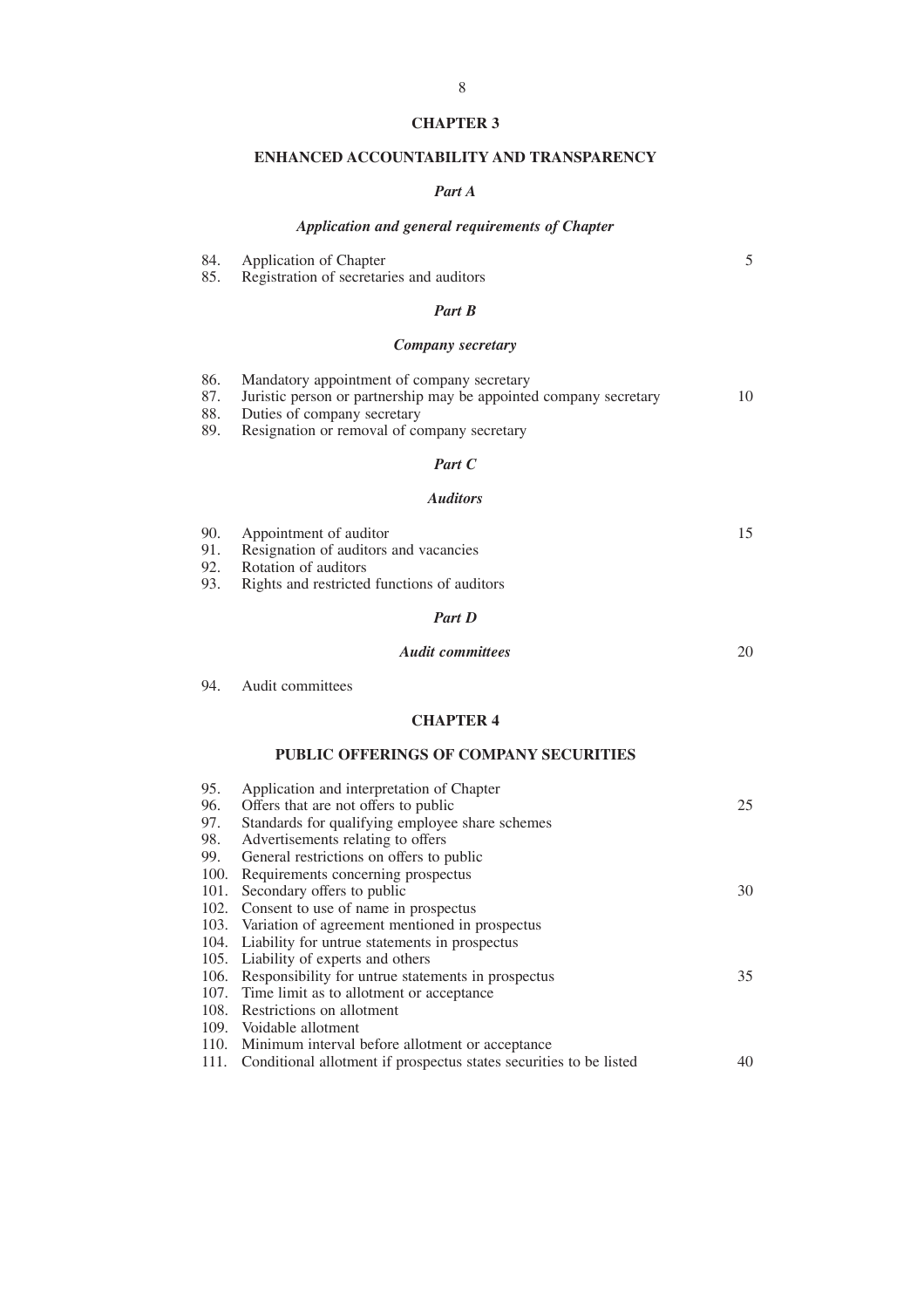# **CHAPTER 5**

# **FUNDAMENTAL TRANSACTIONS, TAKEOVERS AND OFFERS**

# *Part A*

# *Approval for certain fundamental transactions*

| 112. | Proposals to dispose of all or greater part of assets or undertaking | 5  |
|------|----------------------------------------------------------------------|----|
| 113. | Proposals for amalgamation or merger                                 |    |
| 114. | Proposals for scheme of arrangement                                  |    |
| 115. | Required approval for transactions contemplated in Part              |    |
| 116. | Implementation of amalgamation or merger                             |    |
|      | <b>Part B</b>                                                        | 10 |
|      | <b>Authority of Panel and Takeover Regulations</b>                   |    |
| 117. | Definitions applicable to this Part, Part C and Takeover Regulations |    |
| 118. | Application of this Part, Part C and Takeover Regulations            |    |
| 119. | Panel regulation of affected transactions                            |    |
| 120. | <b>Takeover Regulations</b>                                          | 15 |
|      | Part C                                                               |    |
|      | Regulation of affected transactions and offers                       |    |
| 121. | General requirement concerning transactions and offers               |    |
| 122  | Required disclosure concerning certain share transactions            |    |

|  | 122. In additional and concertainty conditions and a disactions |    |
|--|-----------------------------------------------------------------|----|
|  | 123. Mandatory offers                                           | 20 |
|  | 124. Compulsory acquisitions and squeeze-out                    |    |
|  | 125. Comparable and partial offers                              |    |
|  | 126. Restrictions on frustrating action                         |    |
|  |                                                                 |    |

25

40

127. Prohibited dealings before and during an offer

# **CHAPTER 6**

**BUSINESS RESCUE AND COMPROMISE WITH CREDITORS**

# *Part A*

# *Business rescue proceedings*

| 128. Application and definitions applicable only to Chapter  |    |
|--------------------------------------------------------------|----|
| 129. Company resolution to begin business rescue proceedings | 30 |
| 130. Objections to company resolution                        |    |
| 131. Court order to begin business rescue proceedings        |    |
| 132. Duration of business rescue proceedings                 |    |
| 133. General moratorium on legal proceedings against company |    |
| 134. Protection of property interests                        | 35 |
| 135. Post-commencement finance                               |    |
| 136. Effect of business rescue on employees and contracts    |    |
| 137. Effect on shareholders and directors                    |    |
|                                                              |    |
| Part B                                                       |    |

# *Practitioner's functions and terms of appointment*

- 138. Qualifications of practitioners
- 139. Removal and replacement of practitioner
- 140. General powers and duties of practitioner
- 141. Investigation of affairs of company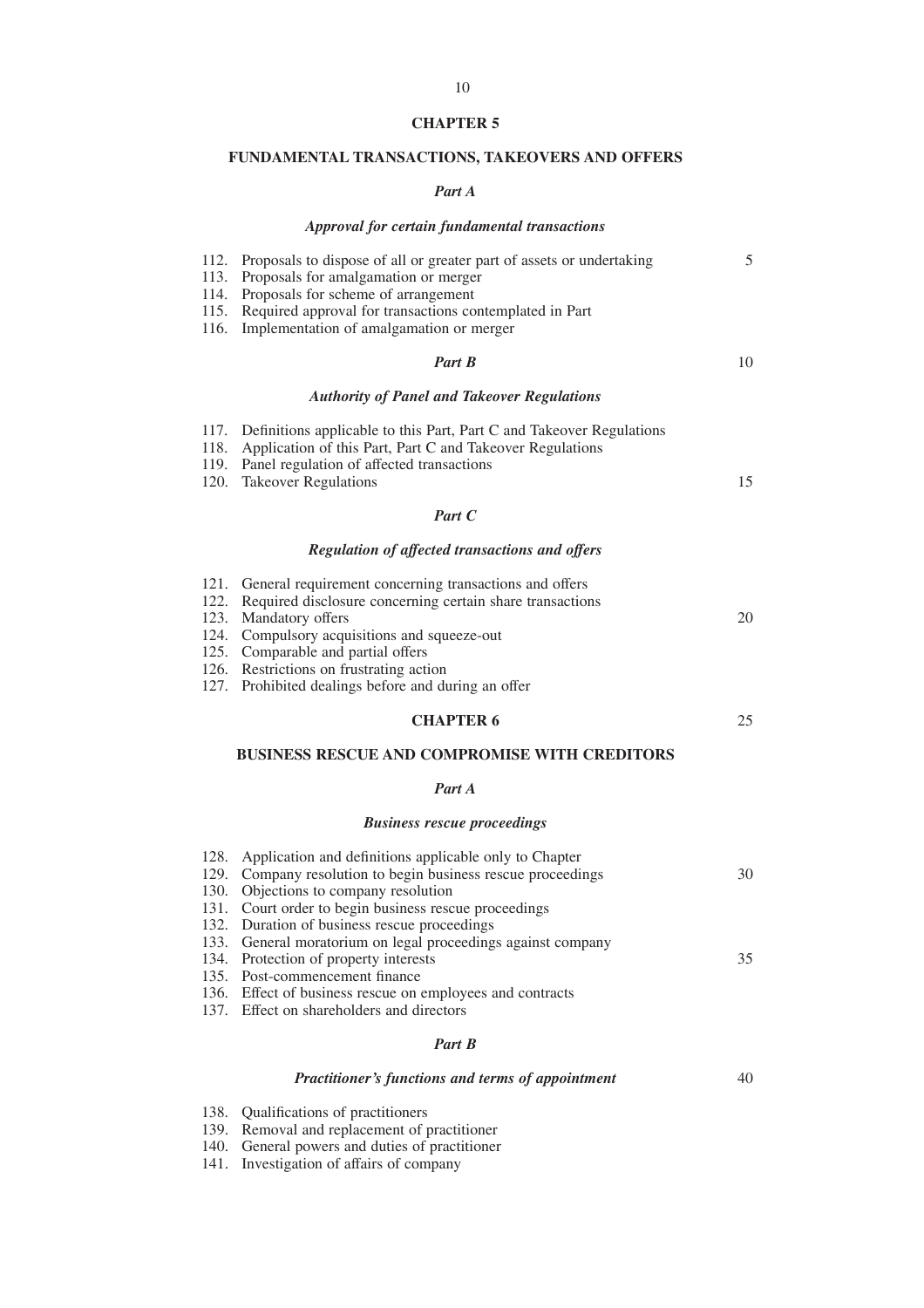- 142. Directors of company to co-operate with and assist practitioner
- 143. Remuneration of practitioner

# *Part C*

#### *Rights of affected persons during business rescue proceedings*

| 144. Rights of employees                                                | 5  |
|-------------------------------------------------------------------------|----|
| 145. Participation by creditors                                         |    |
| 146. Participation by holders of company's securities                   |    |
| 147. First meeting of creditors                                         |    |
| 148. First meeting of employees' representatives                        |    |
| 149. Functions, duties and membership of committees of affected persons | 10 |
|                                                                         |    |
| $\mathbf n$ $\mathbf n$                                                 |    |

# *Part D*

#### *Development and approval of business rescue plan*

| 150. Proposal of business rescue plan       |    |
|---------------------------------------------|----|
| 151. Meeting to determine future of company |    |
| 152. Consideration of business rescue plan  | 15 |
| 153. Failure to adopt business rescue plan  |    |

154. Discharge of debts and claims

#### *Part E*

#### *Compromise with creditors*

155. Compromise between company and creditors 20

## **CHAPTER 7**

#### **REMEDIES AND ENFORCEMENT**

#### *Part A*

# *General principles*

- 156. Alternative procedures for addressing complaints or securing rights 25
- 157. Extended standing to apply for remedies
- 158. Remedies to promote purpose of Act
- 159. Protection for whistle-blowers

## *Part B*

# *Rights to seek specific remedies*

30

- 160. Disputes concerning reservation or registration of company names
- 161. Application to protect rights of securities holders
- 162. Application to declare director delinquent or under probation
- 163. Relief from oppressive or prejudicial conduct or from abuse of separate juristic personality of company 35
- 164. Dissenting shareholders' appraisal rights
- 165. Derivative actions

# *Part C*

# *Voluntary resolution of disputes*

166. Alternative dispute resolution

167. Dispute resolution may result in consent order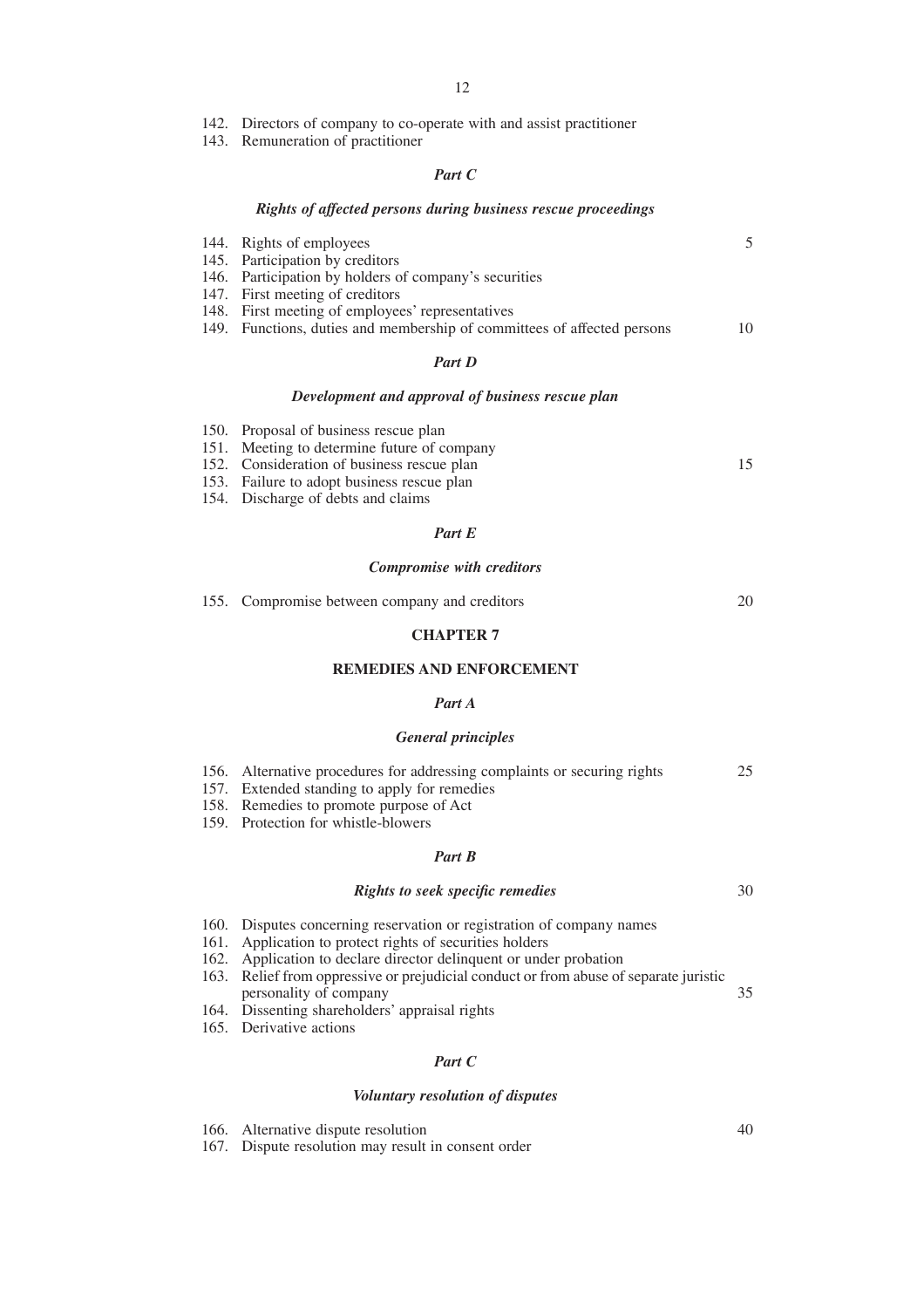# *Part D*

# *Complaints to Commission or Panel*

| 168. Initiating complaint                 |    |
|-------------------------------------------|----|
| 169. Investigation by Commission or Panel |    |
| 170. Outcome of investigation             | 5  |
| 171. Issuance of compliance notices       |    |
| 172. Objection to notices                 |    |
| 173. Consent orders                       |    |
| 174. Referral of complaints to court      |    |
| 175. Administrative fines                 | 10 |
|                                           |    |

# *Part E*

# *Powers to support investigations and inspections*

| 176. Summons                                     |    |
|--------------------------------------------------|----|
| 177. Authority to enter and search under warrant |    |
| 178. Powers to enter and search                  | 15 |
| 179. Conduct of entry and search                 |    |

# *Part F*

# *Companies Tribunal adjudication procedures*

| 180. Adjudication hearings before Tribunal   |    |
|----------------------------------------------|----|
| 181. Right to participate in hearing         | 20 |
| 182. Powers of Tribunal adjudication hearing |    |
| 183. Rules of procedure                      |    |
| 184. Witnesses                               |    |

# **CHAPTER 8**

#### **REGULATORY AGENCIES AND ADMINISTRATION OF ACT** 25

# *Part A*

# *Companies and Intellectual Property Commission*

|  | 185. Establishment of Companies and Intellectual Property Commission             |    |
|--|----------------------------------------------------------------------------------|----|
|  | 186. Commission objectives                                                       |    |
|  | 187. Functions of Commission                                                     | 30 |
|  | 188. Reporting, research, public information and relations with other regulators |    |
|  | 189. Appointment of Commissioner                                                 |    |
|  | 190. Minister may direct policy and require investigation                        |    |
|  | 191. Establishment of specialist committees                                      |    |
|  | 192. Constitution of specialist committees                                       | 35 |
|  |                                                                                  |    |

# *Part B*

# *Companies Tribunal*

| 193 Establishment of Companies Tribunal |    |
|-----------------------------------------|----|
| 194. Appointment of Companies Tribunal  |    |
| 195. Functions of Companies Tribunal    | 40 |

# *Part C*

# *Takeover Regulation Panel*

196. Establishment of Takeover Regulation Panel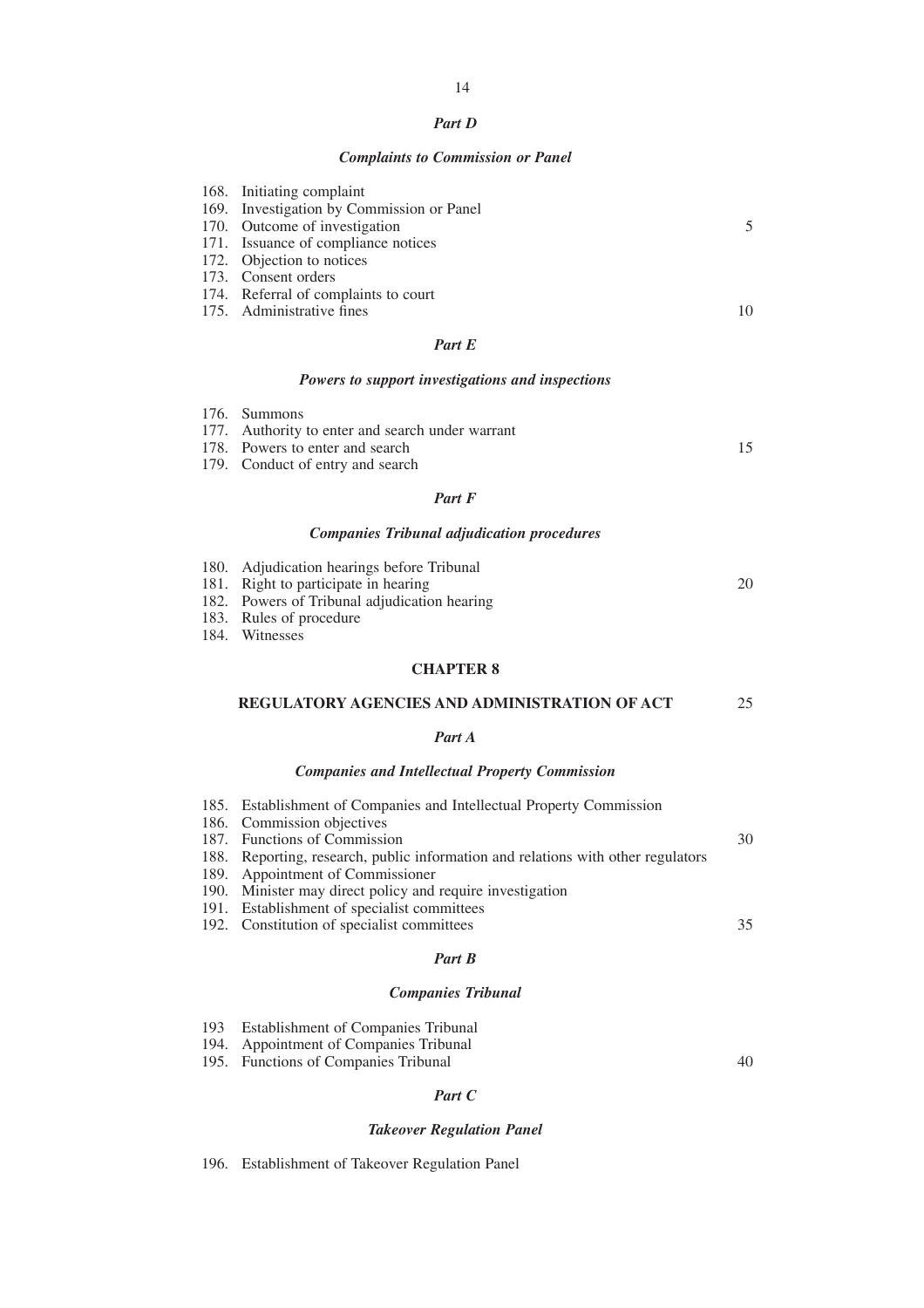| 197. Composition of Panel                |  |  |  |
|------------------------------------------|--|--|--|
| 198. Chairperson and deputy chairpersons |  |  |  |
| 199. Meetings of Panel                   |  |  |  |
| 200. Executive of Panel                  |  |  |  |
| 201. Functions of Panel                  |  |  |  |
| 202. Takeover Special Committee          |  |  |  |
|                                          |  |  |  |
| Part D                                   |  |  |  |

5

# *Financial Reporting Standards Council*

|                           | 203. Establishment and composition of Council |    |
|---------------------------|-----------------------------------------------|----|
| 204. Functions of Council |                                               | 10 |
|                           | <b>Part E</b>                                 |    |

# *Administrative provisions applicable to Agencies*

|  | 205. Qualifications for membership                  |    |
|--|-----------------------------------------------------|----|
|  | 206. Conflicting interests of agency members        |    |
|  | 207. Resignation, removal from office and vacancies | 15 |
|  | 208. Conflicting interests of employees             |    |
|  | 209. Appointment of inspectors and investigators    |    |
|  | 210. Finances                                       |    |
|  | 211. Reviews and reports to Minister                |    |
|  | 212. Confidential information                       | 20 |
|  |                                                     |    |

# **CHAPTER 9**

# **OFFENCES, MISCELLANEOUS MATTERS AND GENERAL PROVISIONS**

# *Part A*

# *Offences and penalties*

| 213. Breach of confidence                                  | 25                                                    |  |  |  |
|------------------------------------------------------------|-------------------------------------------------------|--|--|--|
| 214. False statements, reckless conduct and non-compliance |                                                       |  |  |  |
| 215. Hindering administration of Act                       |                                                       |  |  |  |
| 216. Penalties                                             |                                                       |  |  |  |
| 217. Magistrate's Court jurisdiction to impose penalties   |                                                       |  |  |  |
|                                                            |                                                       |  |  |  |
|                                                            | 30                                                    |  |  |  |
| <i>Miscellaneous matters</i>                               |                                                       |  |  |  |
| 218. Civil actions                                         |                                                       |  |  |  |
|                                                            |                                                       |  |  |  |
| 220. Serving documents                                     |                                                       |  |  |  |
| 221. Proof of facts                                        | 35                                                    |  |  |  |
|                                                            | Part B<br>219. Limited time for initiating complaints |  |  |  |

# 222. State liability

# *Part C*

# *Regulations, consequential matters and commencement*

223. Regulations

|  |  |  |  |  | 224. Consequential amendments, repeal of laws and transitional arrangements |  | 40 |
|--|--|--|--|--|-----------------------------------------------------------------------------|--|----|
|--|--|--|--|--|-----------------------------------------------------------------------------|--|----|

225. Short title and commencement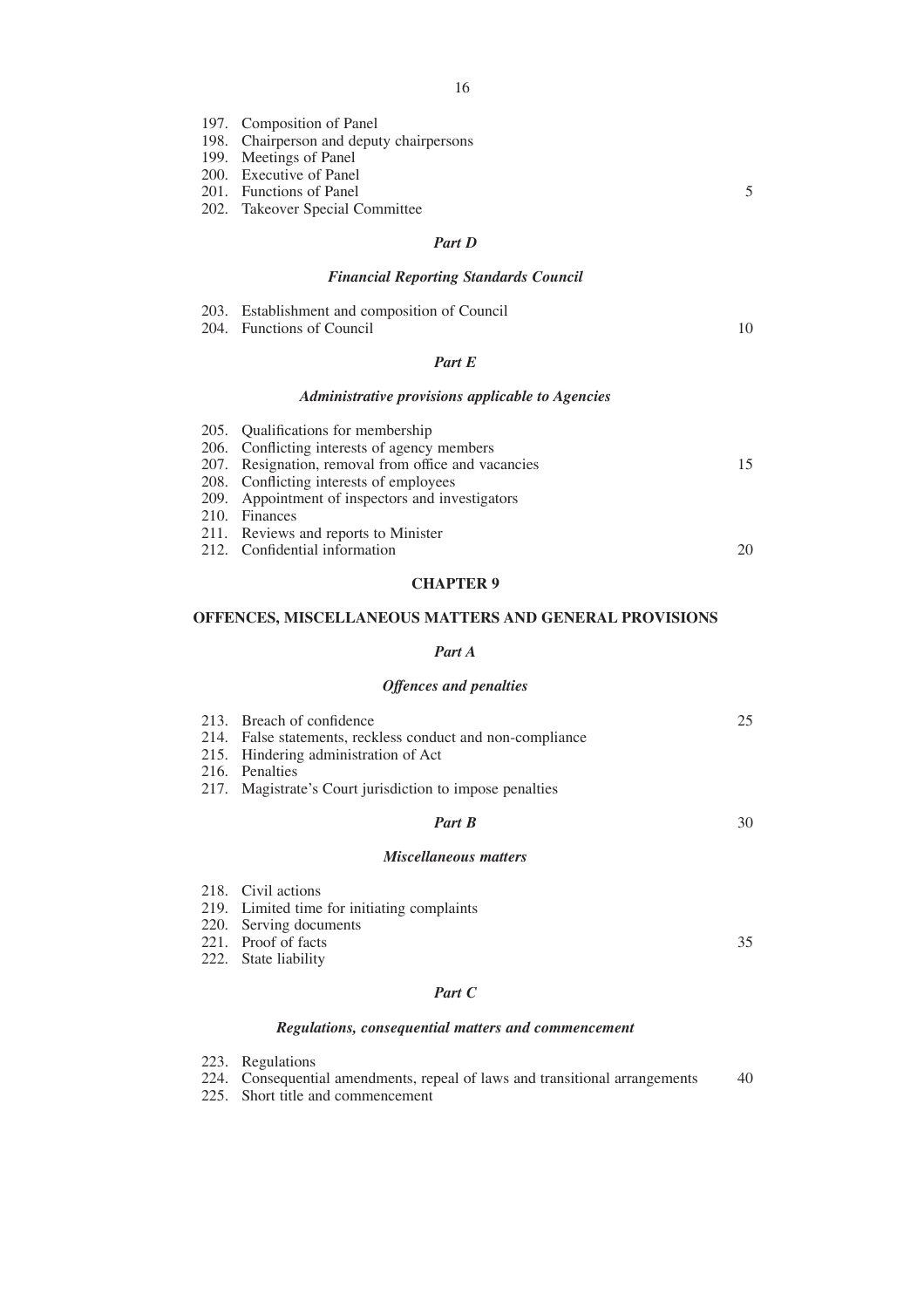# **SCHEDULE 1**

# **PROVISIONS CONCERNING NON-PROFIT COMPANIES**

| 1.<br>2.<br>3.<br>4.<br>5.         | Objects and policies<br>Fundamental transactions<br>Incorporators of non-profit company<br><b>Members</b><br><b>Directors</b>                                                                                                                                                                                                                                                           | 5  |
|------------------------------------|-----------------------------------------------------------------------------------------------------------------------------------------------------------------------------------------------------------------------------------------------------------------------------------------------------------------------------------------------------------------------------------------|----|
|                                    | <b>SCHEDULE 2</b>                                                                                                                                                                                                                                                                                                                                                                       |    |
|                                    | <b>CONVERSION OF CLOSE CORPORATIONS TO COMPANIES</b>                                                                                                                                                                                                                                                                                                                                    |    |
| 1.<br>$\overline{2}$ .             | Notice of conversion of close corporation<br>Effect of conversion on legal status                                                                                                                                                                                                                                                                                                       | 10 |
|                                    | <b>SCHEDULE 3</b>                                                                                                                                                                                                                                                                                                                                                                       |    |
|                                    | <b>AMENDMENT OF LAWS</b>                                                                                                                                                                                                                                                                                                                                                                |    |
| A:<br>1.<br>2.<br>3.               | Close Corporations Act, 1984<br>Amendments to Close Corporations Act definitions<br>Limitation of period to incorporate close corporations or convert companies<br>Legal status of close corporations                                                                                                                                                                                   | 15 |
| 4.<br>5.<br>6.<br>7.<br>8.<br>B:   | Names of corporations<br>Transparency and accountability of close corporations<br>Rescue of financially distressed close corporations<br>Dissolution of corporations<br>Deregistration of corporations<br>Consequential amendments to certain other Acts listed in Schedule 4                                                                                                           | 20 |
|                                    | <b>SCHEDULE 4</b>                                                                                                                                                                                                                                                                                                                                                                       |    |
|                                    | <b>LEGISLATION TO BE ENFORCED BY COMMISSION</b>                                                                                                                                                                                                                                                                                                                                         | 25 |
|                                    | <b>SCHEDULE 5</b>                                                                                                                                                                                                                                                                                                                                                                       |    |
|                                    | <b>TRANSITIONAL ARRANGEMENTS</b>                                                                                                                                                                                                                                                                                                                                                        |    |
| 1.<br>2.<br>3.<br>4.<br>5.         | Interpretation<br>Continuation of pre-existing companies<br>Pending filings<br>Memorandum of Incorporation and rules<br>Pre-incorporation contracts                                                                                                                                                                                                                                     | 30 |
| 6.<br>7.<br>8.<br>9.<br>10.<br>11. | Par value of shares, treasury shares, capital accounts and share certificates<br>Company finance and governance<br>Company names and name reservations<br>Continued application of previous Act to winding-up and liquidation<br>Preservation and continuation of court proceedings and orders<br>General preservation of regulations, rights, duties, notices and other<br>instruments | 35 |
| 12.                                | Transition of regulatory agencies                                                                                                                                                                                                                                                                                                                                                       | 40 |

- 13. Continued investigation and enforcement of previous Act
- 14. Regulations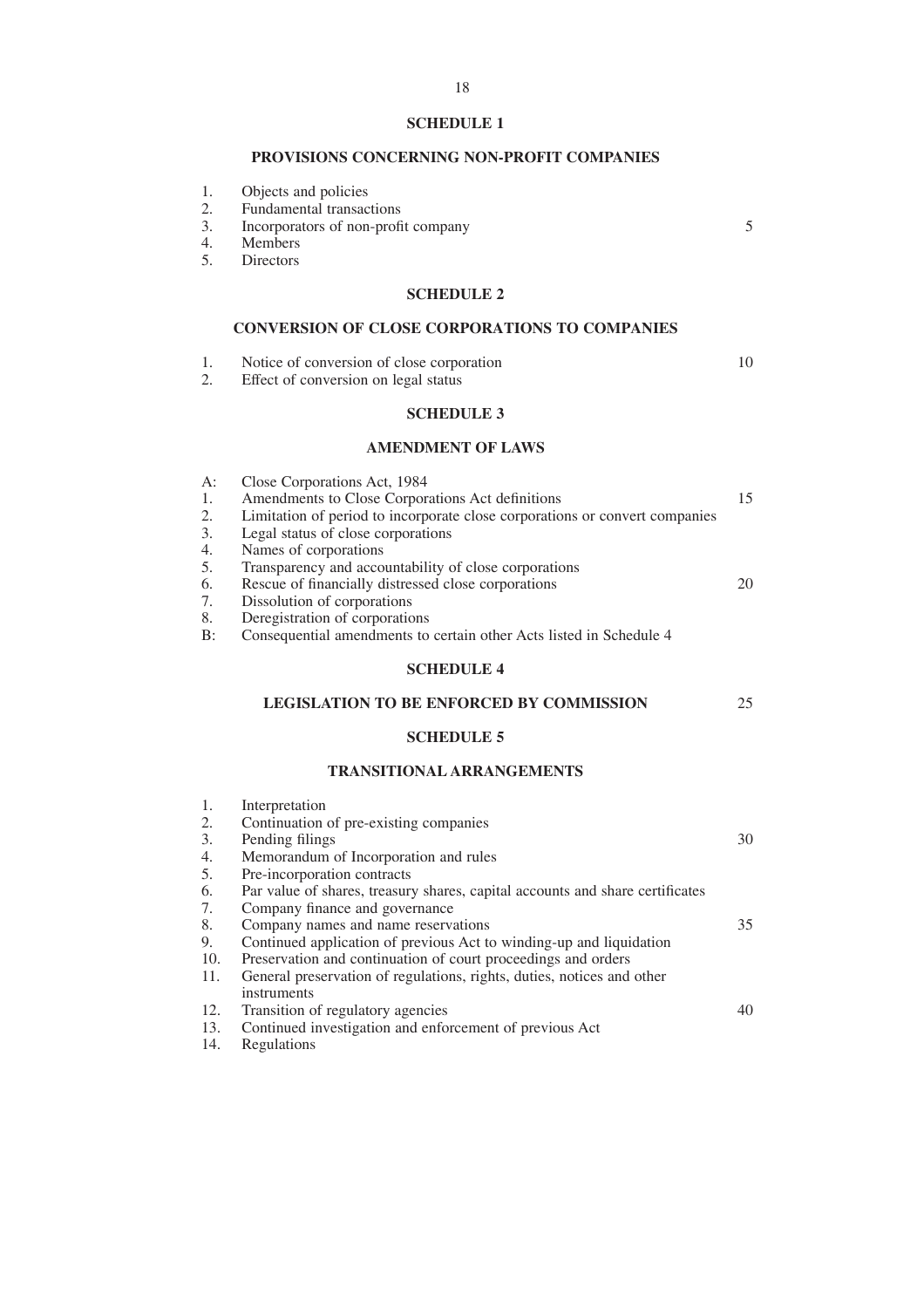#### **CHAPTER 1**

### **INTERPRETATION, PURPOSE AND APPLICATION**

## *Part A*

#### *Interpretation*

#### **Definitions**

**1.** In this Act, unless the context indicates otherwise—

**''advertisement''** means any direct or indirect communication transmitted by any medium, or any representation or reference written, inscribed, recorded, encoded upon or embedded within any medium, by means of which a person seeks to bring any information to the attention of all or part of the public;

**''agreement''** includes a contract, or an arrangement or understanding between or among two or more parties that purports to create rights and obligations between or among those parties;

"alterable provision" means a provision of this Act in which it is expressly contemplated that its effect on a particular company may be negated, restricted, 15 limited, qualified, extended or otherwise altered in substance or effect by that company's Memorandum of Incorporation;

**''alternate director''** means a person elected or appointed to serve, as the occasion requires, as a member of the board of a company in substitution for a particular elected or appointed director of that company;

**''amalgamation or merger''** means a transaction, or series of transactions, pursuant to an agreement between two or more companies, resulting in—

- *(a)* the formation of one or more new companies, which together hold all of the assets and liabilities that were held by any of the amalgamating or merging companies immediately before the implementation of the agreement, and the 25 dissolution of each of the amalgamating or merging companies; or
- *(b)* the survival of at least one of the amalgamating or merging companies, with or without the formation of one ore more new companies, and the vesting in the surviving company or companies, together with such new companies, of all of the assets and liabilities that were held by any of the amalgamating or 30 merging companies immediately before the implementation of the agreement;

**''amalgamated or merged company''** means a company that either—

- *(a)* was incorporated pursuant to an amalgamation or merger agreement; or
- *(b)* was an amalgamating or merging company and continued in existence after the implementation of the amalgamation or merger agreement,

and holds any part of the assets and liabilities that were held by any of the amalgamating or merging companies immediately before the implementation of the agreement;

**''amalgamating or merging company''** means a company that is a party to an amalgamation or merger agreement;

**''annual general meeting''** means the meeting of a public company required by section  $61(7)$ ;

**''audit''** has the meaning set out in the Auditing Profession Act;

**''Auditing Profession Act''** means the Auditing Profession Act, 2005 (Act No. 26 of 2005)**;**

**''auditor''** has the meaning set out in the Auditing Professions Act; **''Banks Act''** means the Banks Act, 1993 (Act No.124 of 1993);

**''beneficial interest''**, when used in relation to a company's securities, means the right or entitlement of a person, through ownership, agreement, relationship or otherwise, alone or together with another person to—

- *(a)* receive or participate in any distribution in respect of the company's securities;
- *(b)* exercise or cause to be exercised, in the ordinary course, any or all of the rights attaching to the company's securities; or
- *(c)* dispose or direct the disposition of the company's securities, or any part of a 55distribution in respect of the securities,

40

45

50

35

5

10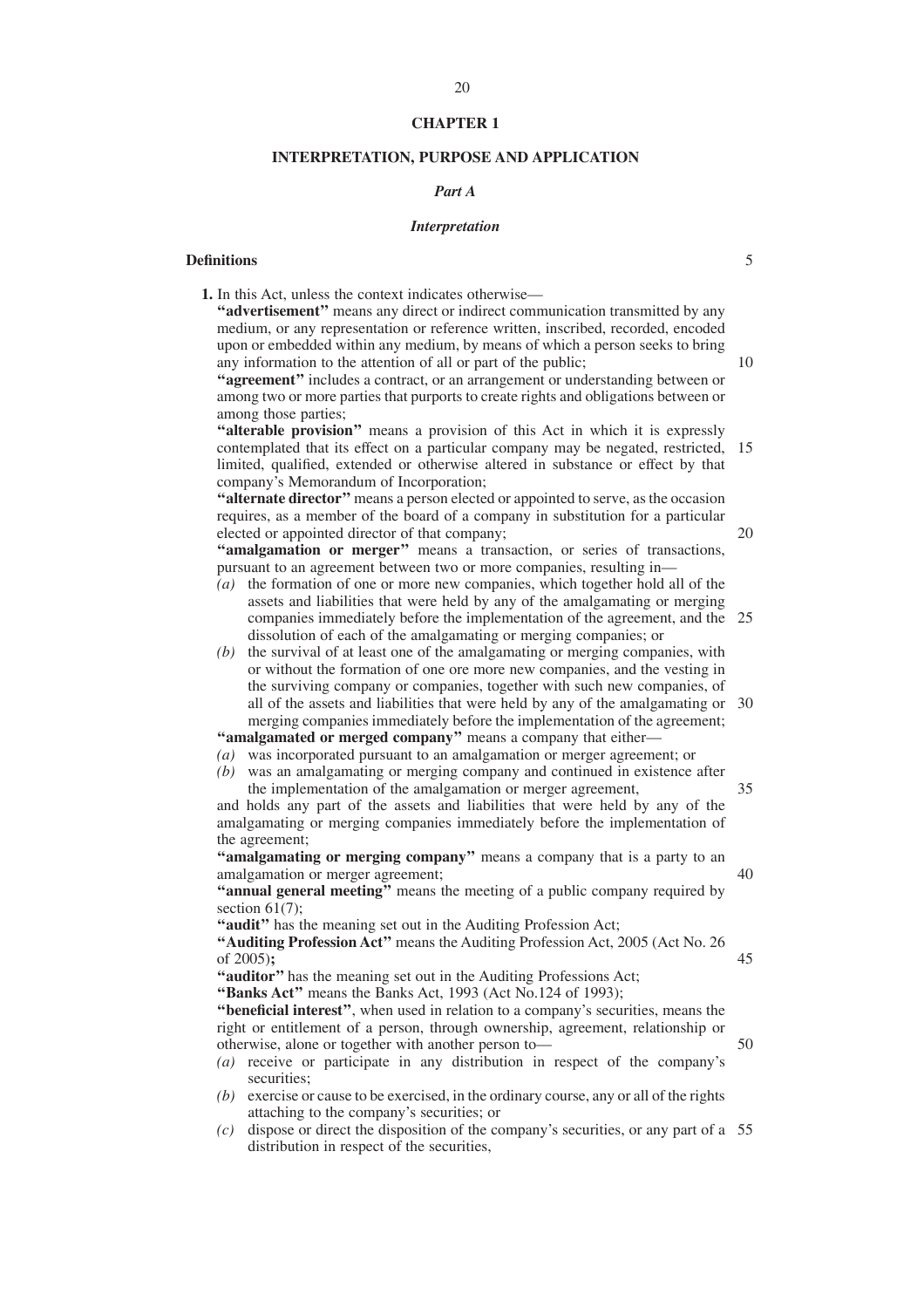but does not include any interest held by a person in a unit trust or collective investment scheme in terms of the Collective Investment Schemes Act, 2002 (Act No. 45 of 2002);

**''board''** means the board of directors of a company;

**''business days''** has the meaning determined in accordance with section 5(3); **''Cabinet''** means the body of the national executive described in section 91 of the Constitution;

**''central securities depository''** has the meaning set out in section 1 of the Securities Services Act, 2004 (Act No. 36 of 2004);

"close corporation" means a juristic person incorporated under the Close 10 Corporations Act, 1984 (Act No. 69 of 1984);

**''Commission''** means the Companies and Intellectual Property Commission established by section 185;

**''Commissioner''** means the person appointed to or acting in the office of that name, as contemplated in section 189;

**''Companies Tribunal''** means the Companies Tribunal established in terms of section 193;

**''companies register''** means the register required to be established by the Commission in terms of section 187(4);

**"company"** means a juristic person incorporated in terms of this Act, or a juristic 20 person that, immediately before the effective date—

*(a)* was registered in terms of the—

- (i) Companies Act, 1973 (Act No. 61 of 1973), other than as an external company as defined in that Act; or
- (ii) Close Corporations Act, 1984 (Act No. 69 of 1984), if it has subsequently 25 been converted in terms of Schedule 2;
- *(b)* was in existence and recognised as an 'existing company' in terms of the Companies Act, 1973 (Act No. 61 of 1973); or
- *(c)* was deregistered in terms of the Companies Act, 1973 (Act No. 61 of 1973), and has subsequently been re-registered in terms of this Act; 30

**''Competition Act''**, means the Competition Act, 1998 (Act No. 89 of 1998); **''consideration''** means anything of value given and accepted in exchange for any property, service, act, omission or forbearance or any other thing of value, including—

- *(a)* any money, property, negotiable instrument, securities, investment credit 35 facility, token or ticket;
- *(b)* any labour, barter or similar exchange of one thing for another; or
- *(c)* any other thing, undertaking, promise, agreement or assurance, irrespective of its apparent or intrinsic value, or whether it is transferred directly or indirectly;

**''Constitution''** means the Constitution of the Republic of South Africa, 1996; **''convertible securities''** means any securities of a company that may, by their terms, be converted into other securities of the company, including— 40

- *(a)* any non-voting securities issued by a company and which will become voting securities—
	- (i) on the happening of a designated event; or
	- (ii) if the holder of those securities so elects at some time after acquiring them; and
- *(b)* options to acquire securities to be issued by the company, irrespective of whether or not those securities may be voting securities, or non-voting securities contemplated in paragraph *(a)*;

**''co-operative''** means a juristic person as defined in the Co-operatives Act, 2005 (Act No. 14 of 2005);

**''Council''** means the Financial Reporting Standards Council established by section 203;

45

50

15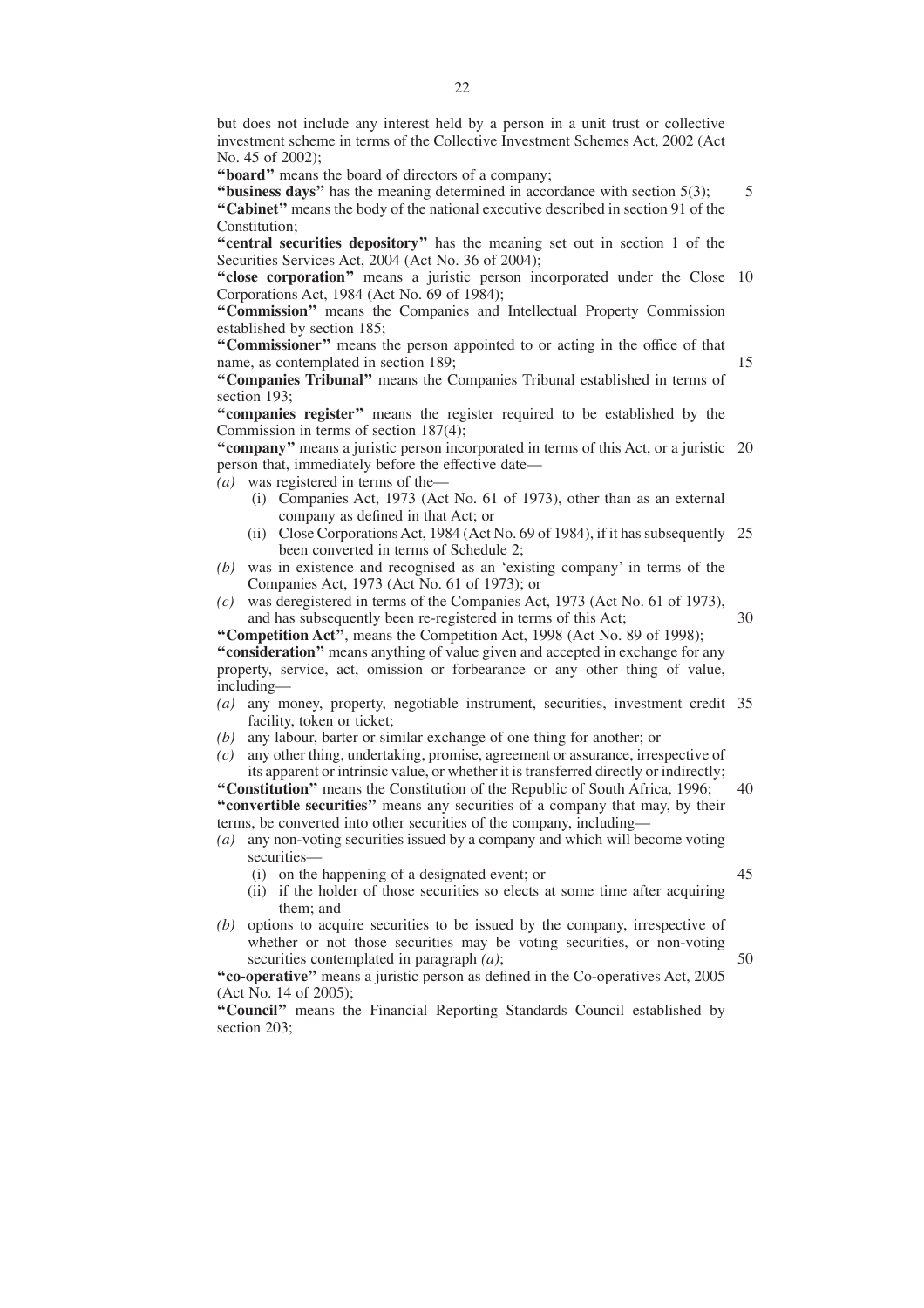**''director''** means a member of the board of a company, as contemplated in section 66, or an alternate director of a company and includes any person occupying the position of a director or alternate director, by whatever name designated; **''distribution''** means a direct or indirect—

- *(a)* transfer by a company of money or other property of the company, other than its own shares, to or for the benefit of one more holders of any of the shares of that company or of another company within the same group of companies, whether— 5
	- (i) in the form of a dividend;
	- (ii) as a payment in lieu of a capitalisation share, as contemplated in section 10 47;
	- (iii) is consideration for the acquisition—
		- *(aa)* by the company of any of its shares, as contemplated in section 48; or
		- *(bb)* by any company within the same group of companies, of any shares 15 of a company within that group of companies; or
	- (iv) otherwise in respect of any of the shares of that company or of another company within the same group of companies, subject to section 164(19);
- *(b)* incurrence of a debt or other obligation by a company for the benefit of one or 20 more holders of any of the shares of that company or of another company within the same group of companies; or
- *(c)* forgiveness or waiver by a company of a debt or other obligation owed to the company by one more holders of any of the shares of that company or of another company within the same group of companies,

but does not include any such action taken upon the final liquidation of the company;

**''effective date''**, with reference to any particular provision of this Act, means the date on which that provision came into operation in terms of section 225;

"electronic communication" has the meaning set out in section 1 of the 30 Electronic Communications and Transactions Act;

**''Electronic Communications and Transactions Act''** means the Electronic Communications and Transactions Act, 2002 (Act No. 25 of 2002);

**''employee share scheme''** has the meaning set out in section  $95(1)(c)$ ;

"exchange" when used as a noun, has the meaning set out in section 1 of the 35 Securities Services Act, 2004 (Act No. 36 of 2004);

"exercise", when used in relation to voting rights, includes voting by proxy, nominee, trustee or other person in a similar capacity;

**''ex officio director''** means a person who holds office as a director of a particular company solely as a consequence of that person holding some other office, title, 40 designation or similar status specified in the company's Memorandum of Incorporation;

**''external company''** means a foreign company that is carrying on business, or non-profit activities, as the case may be, within the Republic, subject to section 23(2); 45

**''file''**, when used as a verb, means to deliver a document to the Commission in the manner and form, if any, prescribed for that document;

"financial reporting standards", with respect to any particular company's financial statements, means the standards applicable to that company, as prescribed in terms of section 29(4) and (5);

**''financial statement''** includes—

*(a)* annual financial statements and provisional annual financial statements;

*(b)* interim or preliminary reports;

- *(c)* group and consolidated financial statements in the case of a group of companies; and
	- 55

50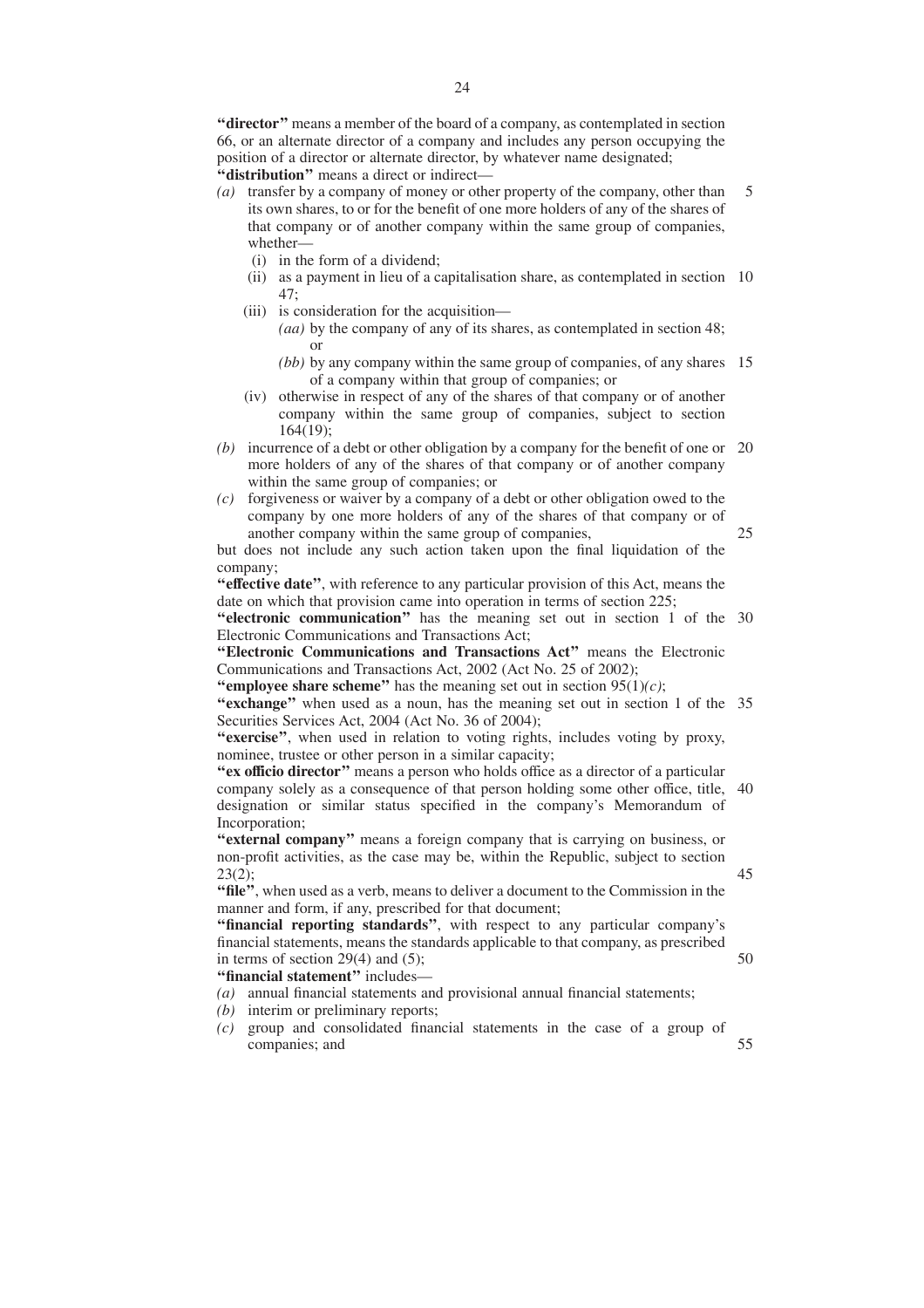*(d)* financial information in a circular, prospectus or provisional announcement of results, that an actual or prospective creditor or holder of the company's securities, or the Commission, Panel or other regulatory authority, may reasonably be expected to rely on;

**''foreign company''** means an entity incorporated outside the Republic, irrespective of whether it is— 5

- *(a)* a profit, or non-profit, entity; or
- *(b)* carrying on business or non-profit activities, as the case may be, within the Republic;

**"general voting rights"** means voting rights that can be exercised generally at a 10 general meeting of a company;

"group of companies" means two or more companies that share a holding company or subsidiary relationship;

**''holding company''**, in relation to a subsidiary, means a juristic person or undertaking that controls that subsidiary;

**''Human Rights Commission''** means the South African Human Rights Commission established in terms of Chapter 9 of the Constitution;

**''incorporator''**, when used—

- *(a)* with respect to a company incorporated in terms of this Act, means a person who incorporated that company, as contemplated in section 13; or
- *(b)* with respect to a pre-existing company, means a person who took the relevant actions comparable to those contemplated in section 13 to bring about the incorporation of that company;

**''individual''** means a natural person;

"inspector" means a person appointed as such in terms of section 209; "investigator" means a person appointed as such in terms of section 209; 25

"inter-related", when used in respect of three or more persons, means persons who are related to one another in a series of relationships, as contemplated in section 2(1)*(d)*;

**''juristic person''** includes—

*(a)* a foreign company; and

*(b)* a trust, irrespective of whether or not it was established within or outside the Republic;

**''knowing''**, **''knowingly''** or **''knows''**, when used with respect to a person, and in relation to a particular matter, means that the person either— 35

- *(a)* had actual knowledge of that matter;
- *(b)* was in a position in which the person reasonably ought to have— (i) had actual knowledge;
	- (ii) investigated the matter to an extent that would have provided the person with actual knowledge; or
	- (iii) taken other measures which, if taken, would reasonably be expected to have provided the person with actual knowledge of the matter;

**''listed securities''** has the meaning set out in section 1 of the Securities Services Act, 2004 (Act No. 36 of 2004);

"Master" means the person holding the office of that name in terms of the 45 Supreme Court Act, 1959 (Act No. 59 of 1959);

"material", when used as an adjective, means significant in the circumstances of a particular matter, to a degree that is—

*(a)* of consequence in determining the matter; or

*(b)* might reasonably affect a person's judgement or decision-making in the 50 matter;

"member", when used in reference to a non-profit company, means a person who holds membership in, and specified rights in respect of, that non-profit company, as contemplated in item 4 of Schedule 1;

"Memorandum of Incorporation" means the document, as amended from time 55 to time—

*(a)* that sets out rights, duties and responsibilities of shareholders, directors and others within and in relation to a company, and other matters as contemplated in section 15; and

30

40

15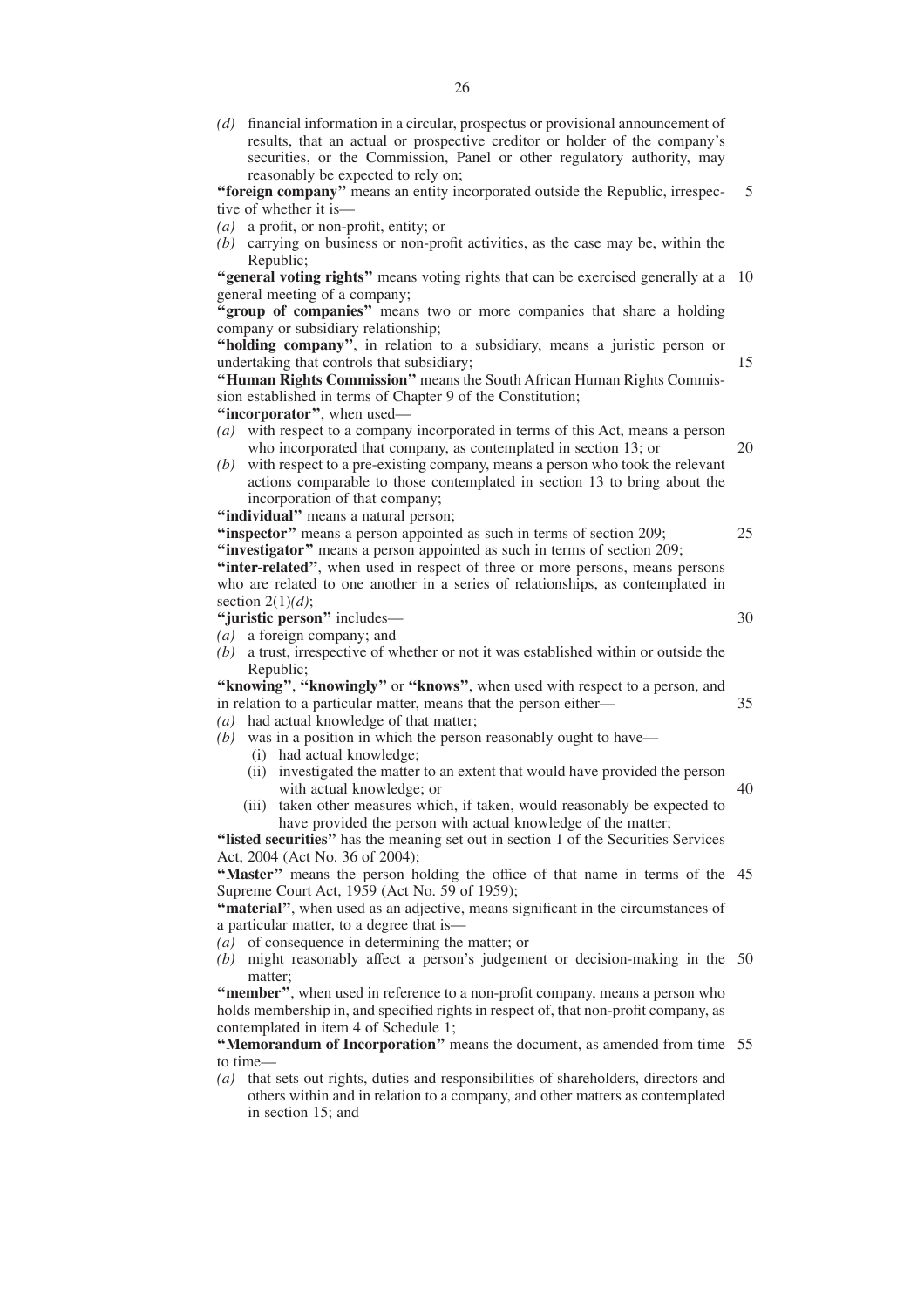*(b)* by which—

- (i) the company was incorporated in terms of this Act, as contemplated in section 13; or
- (ii) a pre-existing company was structured and governed before the later of—

*(aa)* the effective date; or

*(bb)* the date it was converted to a company in terms of Schedule 2;

**''Minister''** means the member of the Cabinet responsible for companies;

**''nominee''** has the meaning set out in section 1 of the Securities Services Act, 2004 (Act No. 36 of 2004);

**''non-profit company''** means a company—

- *(a)* incorporated for a public benefit or other object as required by item 1(1) of Schedule 1; and
- *(b)* the income and property of which are not distributable to its incorporators, members, directors, officers or persons related to any of them except to the 15 extent permitted by item 1(3) of Schedule 1;

**''Notice of Incorporation''** means the notice to be filed in terms of section 13(1), by which the incorporators of a company inform the Commission of the incorporation of that company, for the purpose of having it registered; "**official language**" means a language mentioned in section 6(1) of the 20 Constitution;

**''ordinary resolution''** means a resolution adopted—

- *(a)* at a shareholders meeting, with the support of more than 50% of the voting rights exercised on the resolution, or a higher percentage as contemplated in section 65(8); or
- *(b)* by holders of a company's securities acting other than at a meeting, as contemplated in section 60;

**''organ of state''** has the meaning set out in section 239 of the Constitution; "Panel" means the Takeover Regulation Panel, established by section 196; "**participant**" has the meaning set out in section 1 of the Securities Services Act, 30

2004 (Act No. 36 of 2004);

**''person''** includes a juristic person;

- **''personal financial interest''**, when used with respect to any person—
- *(a)* means a direct material interest of that person, of a financial, monetary or economic nature, or to which a monetary value may be attributed; but 35
- *(b)* does not include any interest held by a person in a unit trust or collective investment scheme in terms of the Collective Investment Schemes Act, 2002 (Act No. 45 of 2002), unless that person has direct control over the investment decisions of that fund or investment;

"personal liability company" means a company whose Memorandum of 40 Incorporation states that the company is a personal liability company, as contemplated in section 8(2)*(c)*;

**''pre-existing company''** means a company contemplated in paragraph *(a)*, *(b)* or *(c)* of the definition of 'company' in this section;

"**pre-incorporation contract**" means an agreement entered into before the 45 incorporation of a company by a person who purports to act in the name of, or on behalf of, the company, with the intention or understanding that the company will be incorporated, and will thereafter be bound by the agreement;

**''premises''** includes land, or any building, structure, vehicle, ship, boat, vessel, aircraft or container; **''prescribed''** means determined, stipulated, required, authorised, permitted or

50

otherwise regulated by a regulation or notice made in terms of this Act; **''prescribed officer''** means the holder of an office, within a company, that has been designated by the Minister in terms of section 66(11);

"**present at a meeting**" means to be present in person, or able to participate in the 55 meeting by electronic communication, or to be represented by a proxy who is present in person or able to participate in the meeting by electronic communication; **''private company''** means a profit company that—

10

5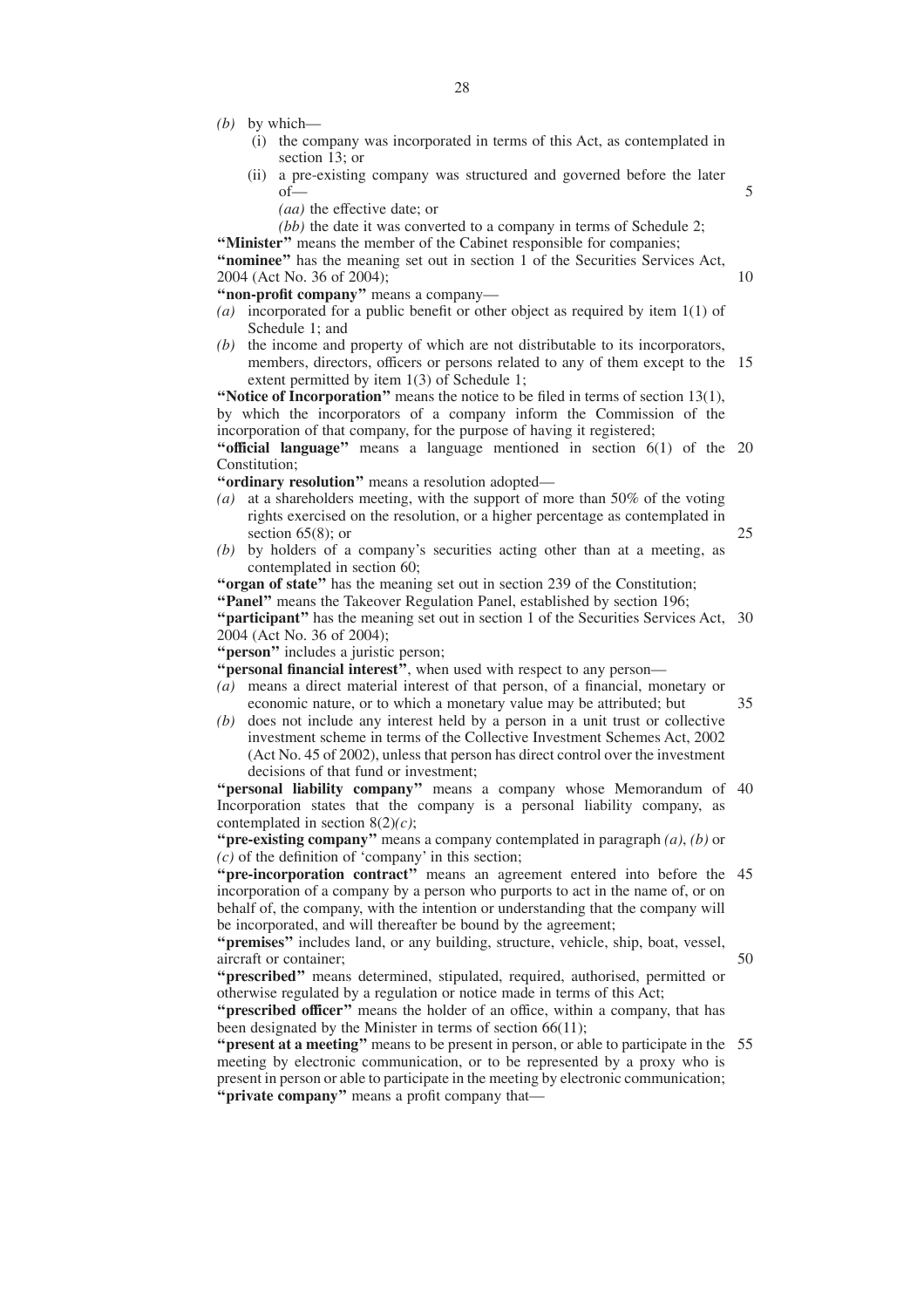*(a)* is not a company or a personal liability state-owned company; and

*(b)* satisfies the criteria set out in section 8(2)*(b)*;

**''profit company''** means a company incorporated for the purpose of financial gain for its shareholders;

"public company" means a profit company that is not a state-owned company, a private company or a personal liability company; 5

"public regulation" means any national, provincial or local government legislation or subordinate legislation, or any licence, tariff, directive or similar authorisation issued by a regulatory authority or pursuant to any statutory authority;

**''records''**, when used with respect to any information pertaining to a company, means any information contemplated in section 24(1);

**''record date''** means the date established under section 59 on which a company determines the identity of its shareholders and their shareholdings for the purposes of this Act;

**''registered auditor''** has the meaning set out in the Auditing Profession Act; **''registered external company''** means an external company that has registered its office as required by section 23, and has been assigned a registration number in terms of that section;

"registered office" means the office of a company, or of an external company, that 20 is registered as required by section 23;

**''registered trade union''** means a trade union registered in terms of section 96 of the Labour Relations Act, 1995 (Act No. 66 of 1995);

**''registration certificate''**, when used with respect to a—

*(a)* company incorporated on or after the effective date, means the certificate, or 25 amended certificate, issued by the Commission as evidence of the incorporation and registration of that company;

*(b)* pre-existing company registered in terms of—

- (i) the Companies Act, 1973 (Act No. 61 of 1973), means the certificate of incorporation or registration issued to it in terms of that Act;
	- 30

50

10

15

- (ii) the Close Corporations Act, 1984 (Act No. 69 of 1984), and converted in terms of Schedule 2 to this Act, means the certificate of incorporation issued to the company in terms of that Schedule, read with section 14; or
- (iii) any other law, means any document issued to the company in terms of that law as evidence of the company's incorporation; or 35
- *(c)* registered external company, means the certificate of registration issued to it in terms of this Act or the Companies Act, 1973 (Act No. 61 of 1973);

**''registry''** means a depository of documents required to be kept by the Commission in terms of section 187(4);

"regulated person or entity" means a person that has been granted authority to 40 conduct business by a regulatory authority;

**''regulation''** means a regulation made under this Act;

**''regulatory authority''** means an entity established in terms of national or provincial legislation responsible for regulating an industry, or sector of an industry; 45

**''related''**, when used in respect of two persons, means persons who are connected to one another in any manner contemplated in section  $2(1)(a)$  to  $(c)$ ;

**''relationship''** includes the connection subsisting between any two or more persons who are related or inter-related, as determined in accordance with section 2;

**''rules''** and **''rules of a company''** means any rules made by a company as contemplated in section 15(3) to (5);

**''securities''** has the meaning set out in section 1 of the Securities Services Act, 2004 (Act No. 36 of 2004), and includes shares held in a private company;

"share" means one of the units into which the proprietary interest in a profit 55 company is divided;

**''shareholder''**, subject to section 57(1), means the holder of a share issued by a company and who is entered as such in the certificated or uncertificated securities register, as the case may be;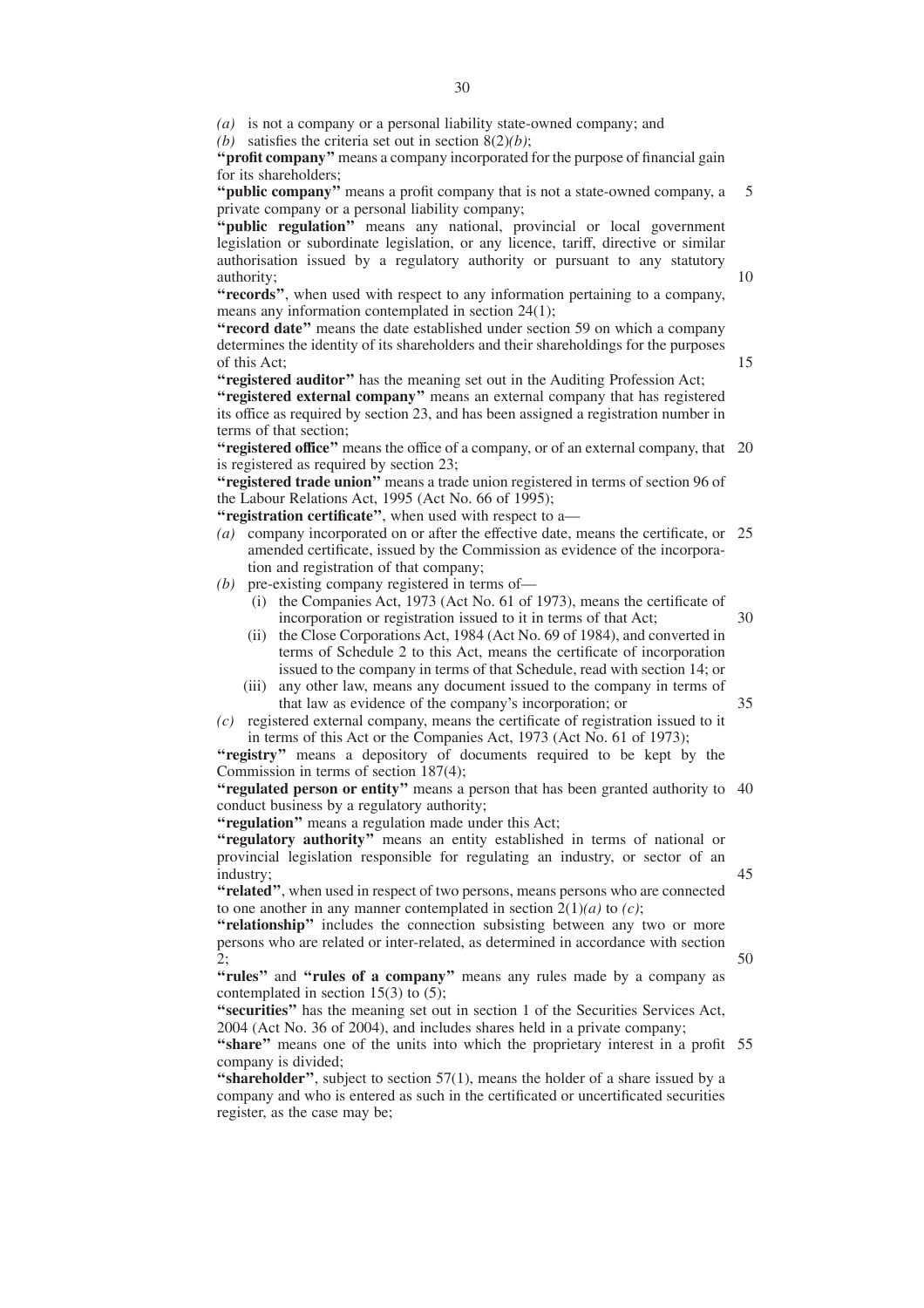**''shareholders meeting''**, with respect to any particular matter concerning a company, means a meeting of those holders of that company's issued securities who are entitled to exercise voting rights in relation to that matter;

**''solvency and liquidity test''** means the test set out in section 4(1); **''special resolution''** means a resolution adopted—

- *(a)* at a shareholders meeting, with the support of at least 75% of the voting rights exercised on the resolution, or a lower percentage as contemplated in section 65(10); or
- *(b)* by holders of a company's securities acting other than at a meeting, as contemplated in section 60;

**''state-owned company''** means an enterprise that is registered in terms of this Act as a company, and either—

- *(a)* falls within the meaning of ''state-owned enterprise'' in terms of the Public Finance Management Act, 1999 (Act No. 1 of 1999); or
- *(b)* is owned by a municipality, as contemplated in the Local Government: 15 Municipal Systems Act, 2000 (Act No. 32 of 2000), and is otherwise similar to an enterprise referred to in paragraph *(a)*;

**''subsidiary''** has the meaning determined in accordance with section 3; **''Takeover Regulations''** means the regulations made by the Minister in terms of sections 120 and 223; 20

**''this Act''** includes the Schedules and regulations;

**''unalterable provision''** means a provision of this Act that does not expressly contemplate that its effect on any particular company may be negated, restricted, limited, qualified, extended or otherwise altered in substance or effect by a company's Memorandum of Incorporation or rules;

**''uncertificated securities''** means any securities defined as such in section 29 of the Securities Services Act, 2004 (Act No. 36 of 2004);

**''uncertificated securities register''** means the record of uncertificated securities administered and maintained by a participant or central securities depository, as determined in accordance with the rules of a central securities depository, and which forms part of the relevant company's securities register established and maintained in terms of Part E of Chapter 2; 30

**''voting power''**, with respect to any matter to be decided by a company, means the voting rights that may be exercised in connection with that matter by a particular person, as a percentage of all such voting rights;

**''voting rights''**, with respect to any matter to be decided by a company, means—

- *(a)* the rights of any holder of the company's securities to vote in connection with that matter, in the case of a profit company; or
- *(b)* the rights of a member to vote in connection with the matter, in the case of a non-profit company;

**''voting securities''**, with respect to any particular matter, means securities that—

- *(a)* carry voting rights with respect to that matter; or
- *(b)* are presently convertible to securities that carry voting rights with respect to that matter; and

"wholly-owned subsidiary" has the meaning determined in accordance with 45 section 3(1)*(b)*.

# **Related and inter-related persons, and control**

**2.** (1) For all purposes of this Act—

- *(a)* an individual is related to another individual if they—
	- (i) are married, or live together in a relationship similar to a marriage; or (ii) are separated by no more than two degrees of natural or adopted 50
		- consanguinity or affinity;
- *(b)* an individual is related to a juristic person if the individual directly or indirectly controls the juristic person, as determined in accordance with subsection (2); and 55
- *(c)* a juristic person is related to another juristic person if—
	- (i) either of them directly or indirectly controls the other, or the business of the other, as determined in accordance with subsection (2);
	- (ii) either is a subsidiary of the other; or
	- (iii) a person directly or indirectly controls each of them, or the business of 60each of them, as determined in accordance with subsection (2).

25

35

40

5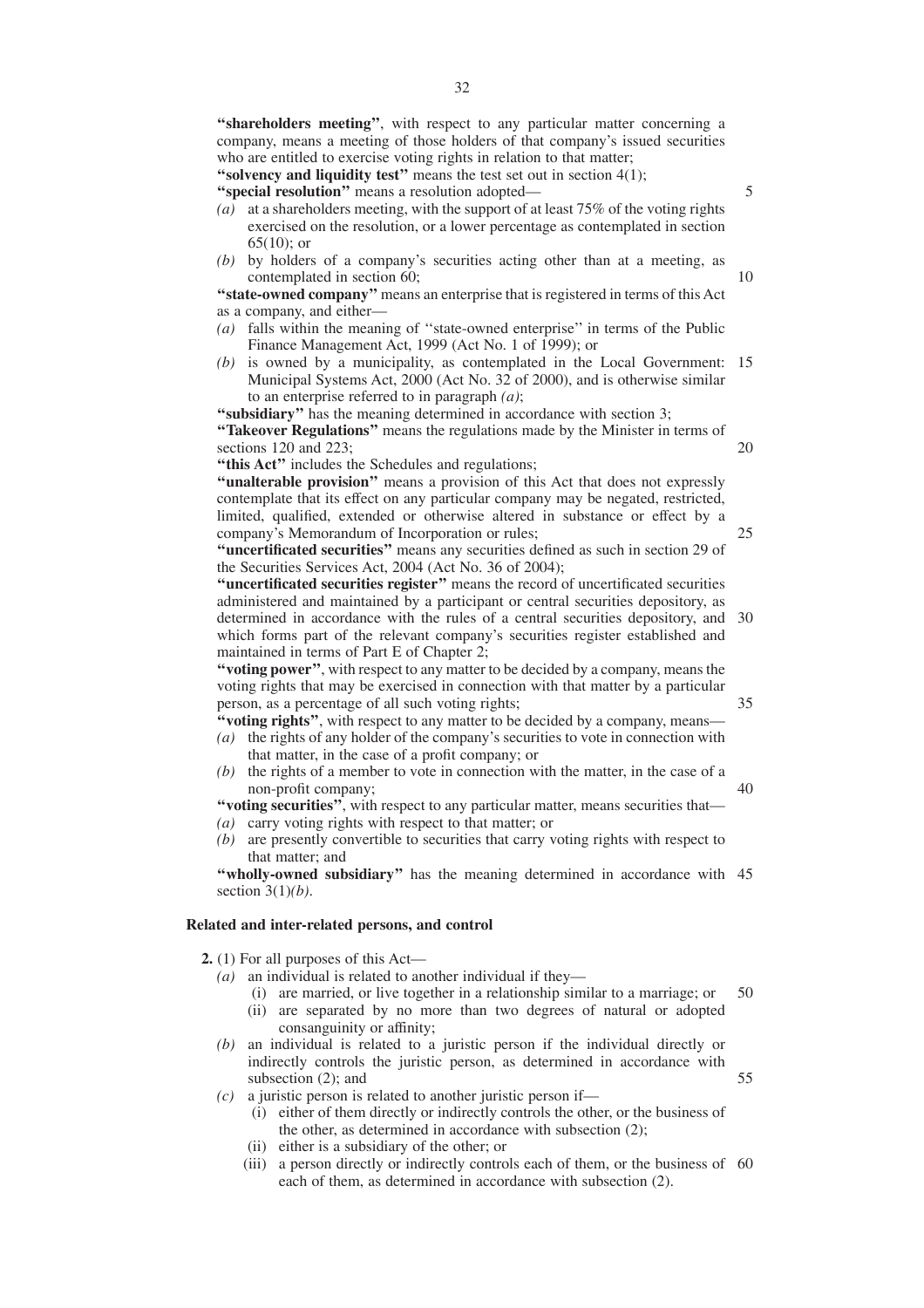(2) For the purpose of subsection (1), a person controls a juristic person, or its business, if—

- *(a)* in the case of a juristic person that is a company—
	- (i) that juristic person is a subsidiary of that first person, as determined in accordance with section 3(1)*(a)*; or
	- (ii) that first person together with any related or inter-related person, is— *(aa)* directly or indirectly able to exercise or control the exercise of a majority of the voting rights associated with securities of that company, whether pursuant to a shareholder agreement or otherwise; or
		- *(bb)* has the right to appoint or elect, or control the appointment or election of, directors of that company who control a majority of the votes at a meeting of the board;
- *(b)* in the case of a juristic person that is a close corporation, that first person owns the majority of the members' interest, or controls directly, or has the right to 15 control, the majority of members' votes in the close corporation;
- *(c)* in the case of a juristic person that is a trust, that first person has the ability to control the majority of the votes of the trustees or to appoint the majority of the trustees, or to appoint or change the majority of the beneficiaries of the trust; or
- *(d)* that first person has the ability to materially influence the policy of the juristic person in a manner comparable to a person who, in ordinary commercial practice, would be able to exercise an element of control referred to in paragraph  $(a)$ ,  $(b)$  or  $(c)$ .

(3) With respect to any particular matter arising in terms of this Act, a court, the 25 Companies Tribunal or the Panel may exempt any person from the application of a provision of this Act that would apply to that person because of a relationship contemplated in subsection (1) if the person can show that, in respect of that particular matter, there is sufficient evidence to conclude that the person acts independently of any related or inter-related person. 30

# **Subsidiary relationships**

**3.** (1) A company is—

- *(a)* a subsidiary of another juristic person if that juristic person, one or more other subsidiaries of that juristic person, or one or more nominees of that juristic person or any of its subsidiaries, alone or in any combination—
	- (i) is or are directly or indirectly able to exercise, or control the exercise of, a majority of the general voting rights associated with issued securities of that company, whether pursuant to a shareholder agreement or otherwise; or
	- (ii) has or have the right to appoint or elect, or control the appointment or 40 election of, directors of that company who control a majority of the votes at a meeting of the board; or
- *(b)* a wholly-owned subsidiary of another juristic person if all of the general voting rights associated with issued securities of the company are held or controlled, alone or in any combination, by persons contemplated in 45 paragraph *(a)*.

(2) For the purpose of determining whether a person controls all or a majority of the general voting rights associated with issued securities of a company—

- *(a)* voting rights that are exercisable only in certain circumstances are to be taken into account only—
	- (i) when those circumstances have arisen, and for so long as they continue; or
	- (ii) when those circumstances are under the control of the person holding the voting rights;

10

5

20

35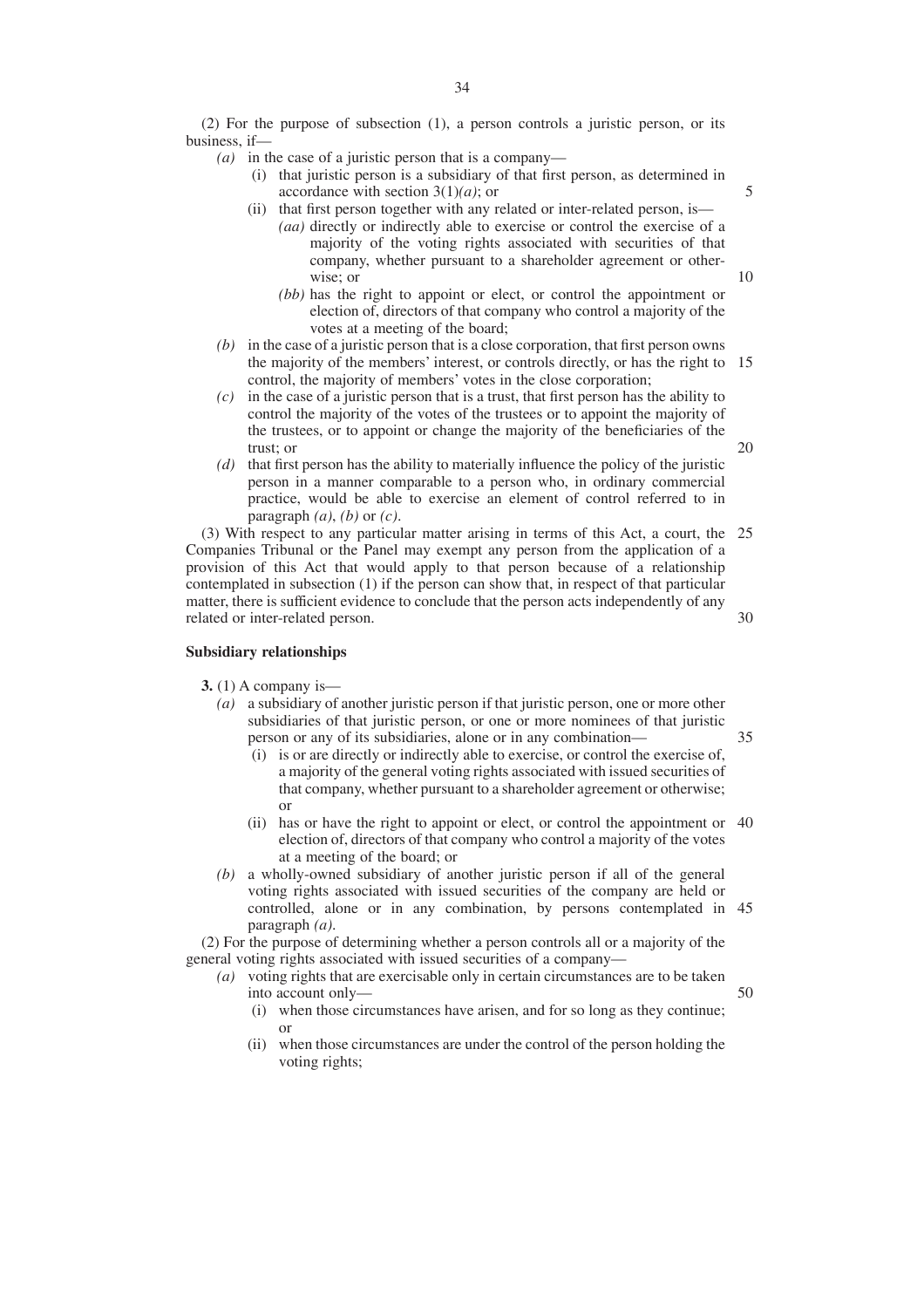- *(b)* voting rights that are exercisable only on the instructions or with the consent or concurrence of another person are to be treated as being held by a nominee for that other person; and
- *(c)* voting rights held by—
	- (i) a person as nominee for another person are to be treated as held by that other person; or 5
	- (ii) a person in a fiduciary capacity are to be treated as held by the beneficiary of those voting rights.

(3) For the purposes of subsection (2), 'hold', or any derivative of it, refers to the registered or direct or indirect beneficial holder of securities conferring a right to vote. 10

#### **Solvency and liquidity test**

**4.** (1) For any purpose of this Act, a company satisfies the solvency and liquidity test at a particular time if, considering all reasonably foreseeable financial circumstances of the company at that time—

- *(a)* the assets of the company or, if the company is a member of a group of 15 companies, the aggregate assets of the company, as fairly valued, equal or exceed the liabilities of the company or, if the company is a member of a group of companies, the aggregate liabilities of the company, as fairly valued; and
- *(b)* it appears that the company will be able to pay its debts as they become due in 20 the ordinary course of business for a period of—
	- (i) 12 months after the date on which the test is considered; or
	- (ii) in the case of a distribution contemplated in paragraph *(a)* of the definition of 'distribution' in section 1, 12 months following that distribution. 25

(2) For the purposes contemplated in subsection  $(1)$ —

- *(a)* any financial information to be considered concerning the company must be based on—
	- (i) accounting records that satisfy the requirements of section 28; and
	- (ii) financial statements that satisfy the requirements of section 29;
- *(b)* subject to paragraph *(c)*, the board or any other person applying the solvency and liquidity test to a company—
	- (i) must consider a fair valuation of the company's assets and liabilities, including any reasonably foreseeable contingent assets and liabilities, irrespective of whether or not arising as a result of the proposed 35 distribution, or otherwise; and

30

55

- (ii) may consider any other valuation of the company's assets and liabilities that is reasonable in the circumstances; and
- *(c)* unless the Memorandum of Incorporation of the company provides otherwise, a person applying the test in respect of a distribution contemplated in 40 paragraph *(a)* of the definition of 'distribution' in section 1 is not to be regarded as a liability any amount that would be required, if the company were to be liquidated at the time of the distribution, to satisfy the preferential rights upon liquidation of shareholders whose preferential rights upon liquidation are superior to the preferential rights upon liquidation of those receiving the 45 distribution.

#### **General interpretation of Act**

**5.** (1) This Act must be interpreted and applied in a manner that gives effect to the purposes set out in section 7.

(2) To the extent appropriate, a court interpreting or applying this Act may consider 50 foreign company law.

(3) When, in this Act, a particular number of 'business days' is provided for between the happening of one event and another, the number of days must be calculated by—

*(a)* excluding the day on which the first such event occurs;

*(b)* including the day on or by which the second event is to occur; and

*(c)* excluding any public holiday, Saturday or Sunday that falls on or between the days contemplated in paragraphs *(a)* and *(b)*, respectively.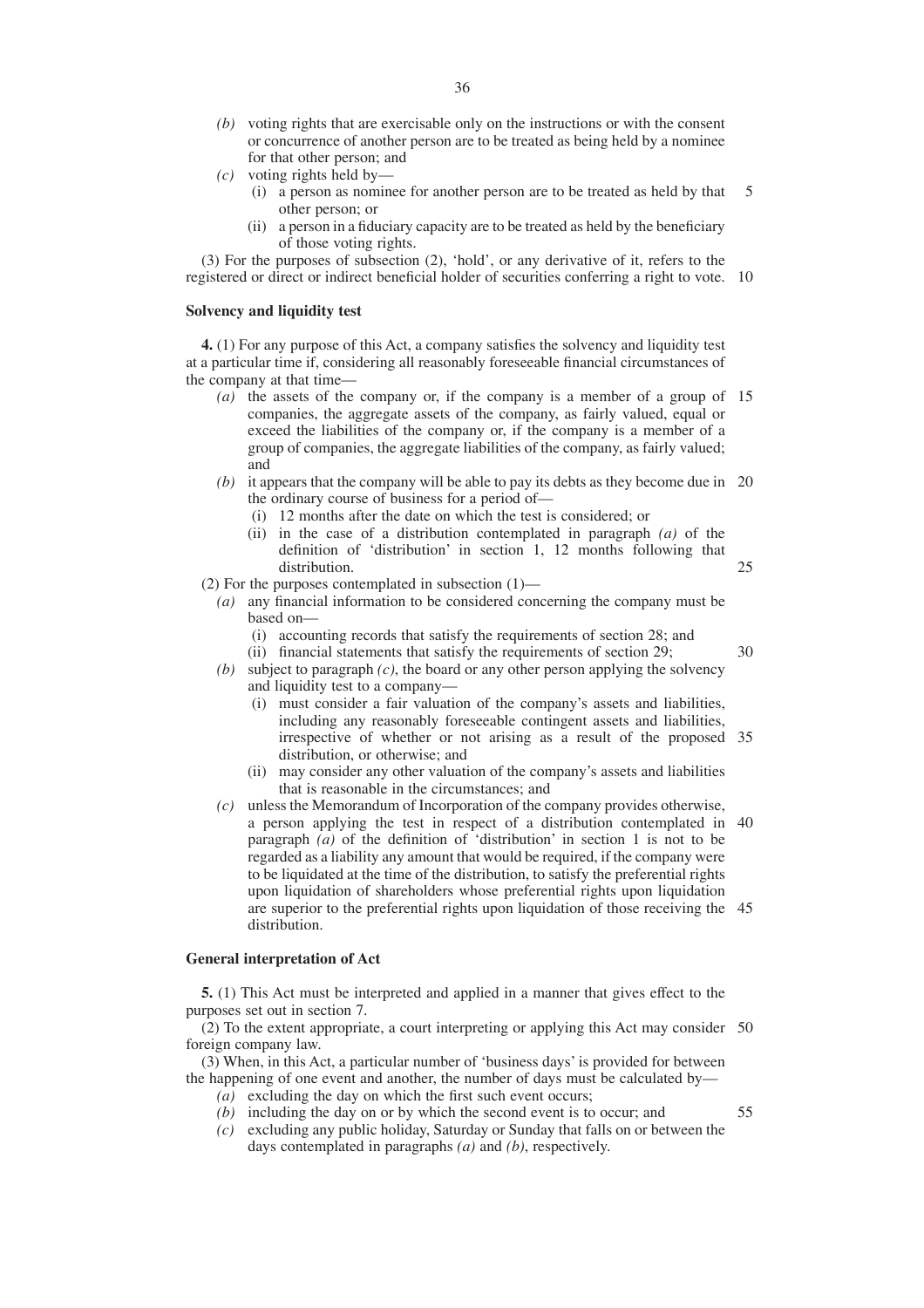(4) If there is an inconsistency between any provision of this Act and a provision of any other national legislation—

- *(a)* the provisions of both Acts apply concurrently, to the extent that it is possible to apply and comply with one of the inconsistent provisions without contravening the second; and
- *(b)* to the extent that it is impossible to apply or comply with one of the inconsistent provisions without contravening the second—
	- (i) any applicable provisions of the—
		- *(aa)* Auditing Profession Act;
		- *(bb)* Labour Relations Act, 1995 (Act No. 66 of 1995);
		- *(cc)* Promotion of Access to Information Act, 2000 (Act No. 2 of 2000);
		- *(dd)* Promotion of Administrative Justice Act, 2000 (Act No. 3 of 2000);
		- *(ee)* Public Finance Management Act, 1999 (Act No. 1 of 1999);
		- *(ff)* Securities Services Act, 2004 (Act No. 36 of 2004); or
		- *(gg)* Banks Act,

prevail in the case of an inconsistency involving any of them, except to the extent provided otherwise in section 49(4); or

(ii) the provisions of this Act prevail in any other case, except to the extent provided otherwise in subsection (5) or section 118(4).

(5) If there is a conflict between a provision of Chapter 8 and a provision of the Public 20 Service Act, 1994 (Proclamation No.103 of 1994), the provisions of that Act prevail.

# **Anti-avoidance, exemptions and substantial compliance**

**6.** (1) A court, on application by the Commission or Panel, may declare any agreement, transaction, arrangement, resolution or provision of a company's Memorandum of Incorporation or rules—

25

40

5

10

15

- *(a)* to be primarily or substantially intended to defeat or reduce the effect of a prohibition or requirement established by or in terms of an unalterable provision of this Act; and
- *(b)* void to the extent that it defeats or reduces the effect of a prohibition or requirement established by or in terms of an unalterable provision of this Act. 30

(2) A person may apply to the Companies Tribunal for an administrative order exempting an agreement, transaction, arrangement, resolution or provision of a company's Memorandum of Incorporation or rules from any prohibition or requirement established by or in terms of an unalterable provision of this Act, other than a provision that falls within the jurisdiction of the Panel. 35

(3) The Companies Tribunal may make an administrative order contemplated in subsection (2) if it is satisfied that—

- *(a)* the agreement, transaction, arrangement, resolution or provision serves a reasonable purpose other than to defeat or reduce the effect of that prohibition or requirement; and
- *(b)* it is reasonable and justifiable to grant the exemption, having regard to the purposes of this Act and all relevant factors, including—
	- (i) the purpose and policy served by the relevant prohibition or requirement; and
	- (ii) the extent to which the agreement, transaction, arrangement, resolution 45 or provision infringes or would infringe the relevant prohibition or requirement.

(4) The producer of a prospectus, notice, disclosure or document that is required, in terms of this Act, to be published, produced or provided to a potential investor, a company's creditor or potential creditor, a holder of a company's securities, a member 50 of a non-profit company, an employee of a company or a representative of any employees of a company, must publish, produce, or provide that prospectus, notice, disclosure or document—

*(a)* in the prescribed form, if any, for that prospectus, notice, disclosure or document, or;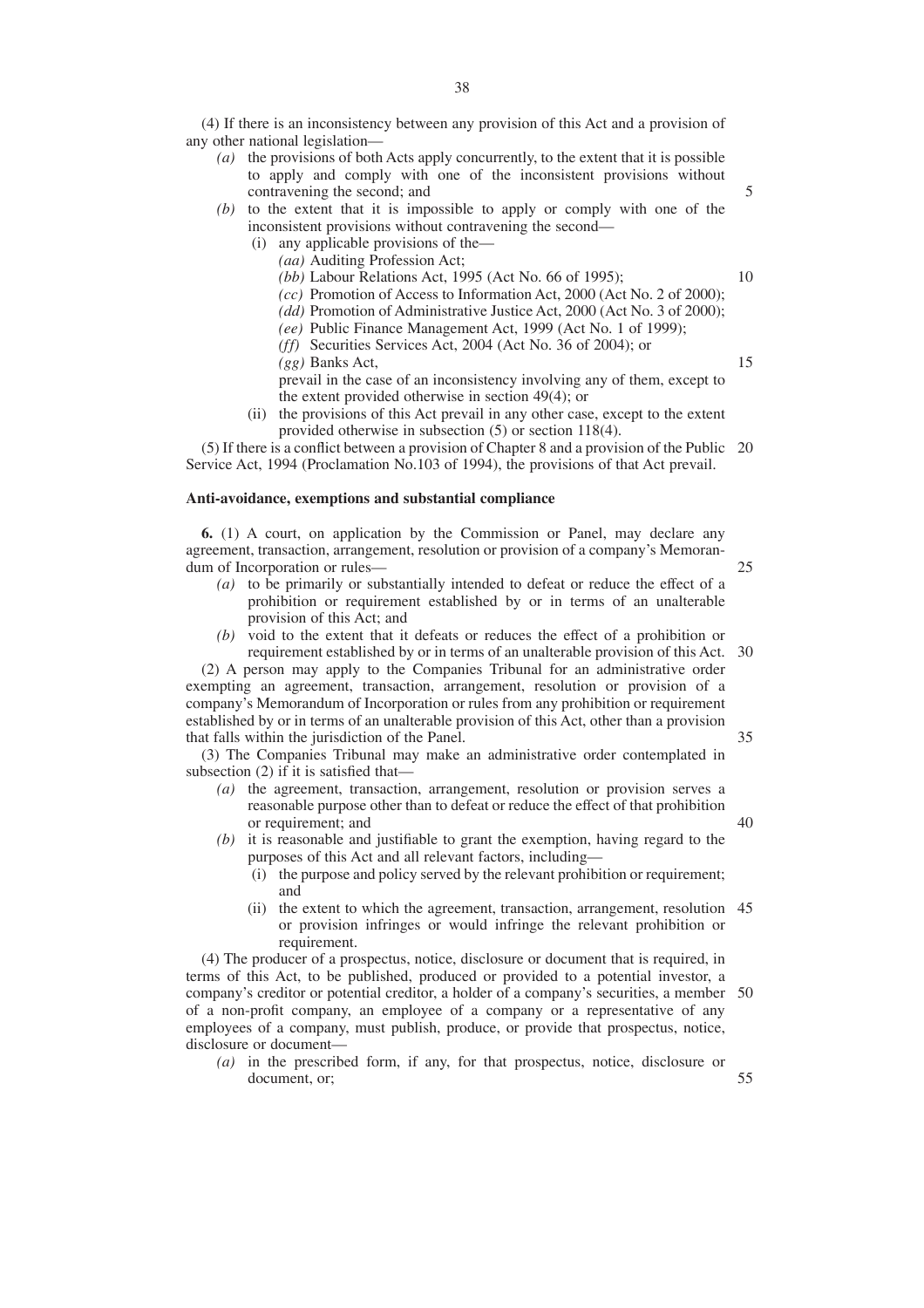*(b)* in plain language, if no form has been prescribed for that prospectus, notice, disclosure or document.

(5) For the purposes of this Act, a prospectus, notice, disclosure or document is in plain language if it is reasonable to conclude that a person of the class of persons for whom the prospectus, notice, disclosure or document is intended, with average literacy skills and minimal experience in dealing with company law matters, could be expected to understand the content, significance and import of the prospectus, notice, disclosure or document without undue effort, having regard to—

- *(a)* the context, comprehensiveness and consistency of the prospectus, notice, disclosure or document;
- *(b)* the organisation, form and style of the prospectus, notice, disclosure or document;
- *(c)* the vocabulary, usage and sentence structure of the prospectus, notice, disclosure or document; and
- *(d)* the use of any illustrations, examples, headings or other aids to reading and 15 understanding in the prospectus, notice, disclosure or document.

(6) The Commission may publish guidelines for methods of assessing whether a prospectus, notice, disclosure or document satisfies the requirements of subsection (4)*(b)*.

(7) An unaltered electronically or mechanically generated reproduction of any 20 document, other than a share certificate, may be substituted for the original for any purpose for which the original could be used in terms of this Act.

(8) If a form of document, record, statement or notice is prescribed in terms of this Act for any purpose—

- *(a)* it is sufficient if the person required to prepare or complete such a document, 25 record, statement or notice does so in a form that satisfies all of the substantive requirements of the prescribed form; and
- *(b)* any deviation from the design or content of the prescribed form does not invalidate the action taken by the person preparing or completing that document, record, statement or notice, unless the deviation—
- 30

50

55

5

10

- (i) negatively and materially affects the substance of the document, record, statement or notice; or
- (ii) is such that it would reasonably mislead a person reading the document, record, statement or notice.

(9) If a manner of delivery of a document, record, statement or notice is prescribed in 35 terms of this Act for any purpose—

- *(a)* it is sufficient if the person required to deliver such a document, record, statement or notice does so in a manner that satisfies all of the substantive requirements as prescribed; and
- *(b)* any deviation from the prescribed manner does not invalidate the action taken 40 by the person delivering that document, record, statement or notice, unless the deviation—
	- (i) materially reduces the probability that the intended recipient will receive the document, record, statement or notice; or
	- (ii) is such as would reasonably mislead a person to whom the document, 45 record, statement or notice is, or is to be, delivered.

(10) If, in terms of this Act, a notice is required or permitted to be given or published to any person, it is sufficient if the notice is transmitted electronically directly to that person in a manner and form such that the notice can conveniently be printed by the recipient within a reasonable time and at a reasonable cost.

(11) If, in terms of this Act, a document, record or statement, other than a notice contemplated in subsection (10), is required—

*(a)* to be retained, it is sufficient if an electronic original or reproduction of that document is retained as provided for in section 15 of the Electronic Communications and Transactions Act; or

*(b)* to be published, provided or delivered, it is sufficient if—

(i) an electronic original or reproduction of that document, record or statement is published, provided or delivered by electronic communication in a manner and form such that the document, record or statement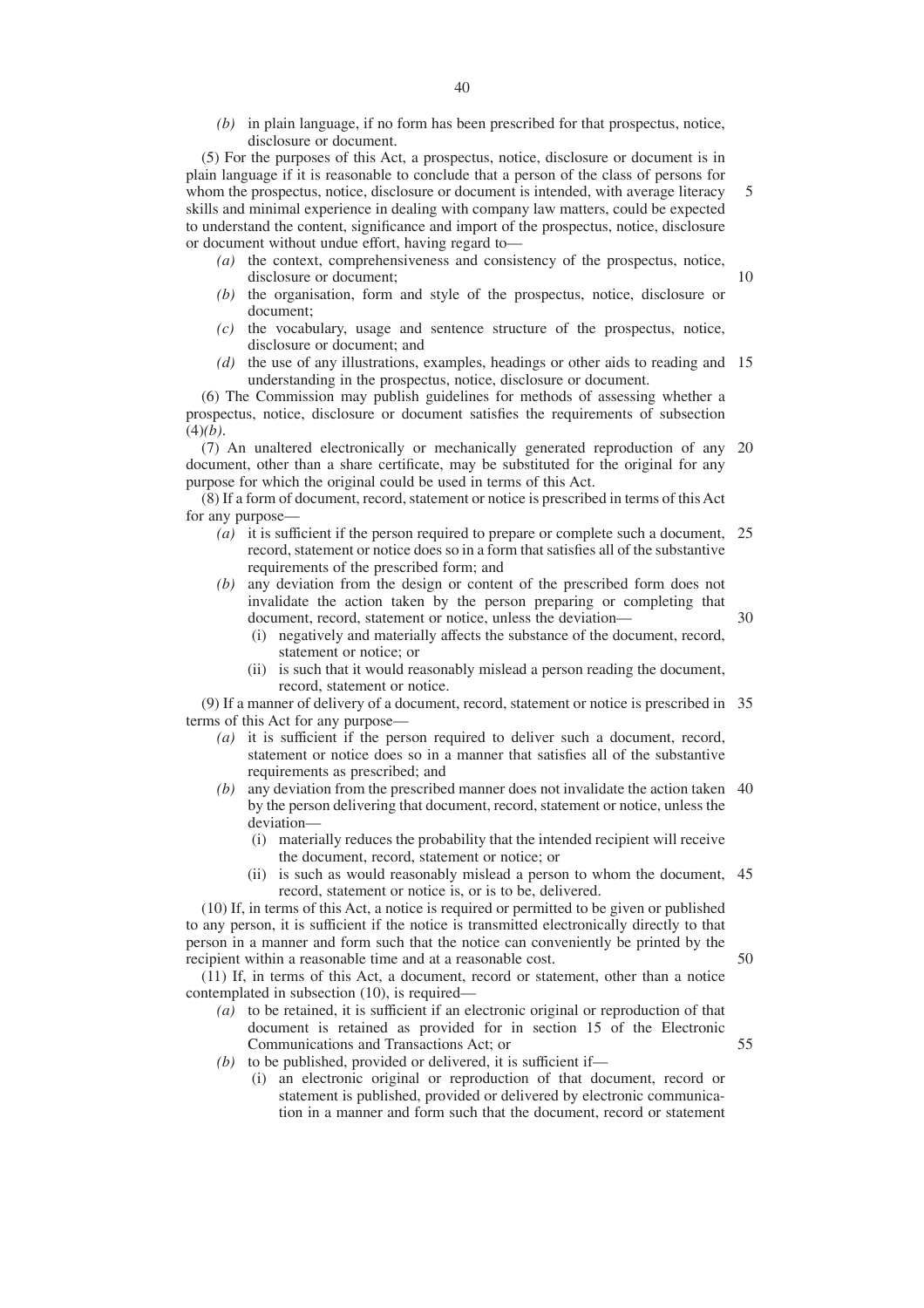can conveniently be printed by the recipient within a reasonable time and at a reasonable cost; or

- (ii) a notice of the availability of that document, record or statement, summarising its content and satisfying any prescribed requirements, is delivered to each intended recipient of the document, record or statement, together with instructions for receiving the complete document, record or statement. 5
- (12) If a provision of this Act requires a document to be signed or initialled—
	- *(a)* by or on behalf of a person, that signing or initialling may be effected in any manner provided for in the Electronic Communications and Transactions Act; 10 or
	- *(b)* by two or more persons, it is sufficient if—
		- (i) all of those persons sign a single original of the document, in person or as contemplated in paragraph *(a)*; or
		- (ii) each of those persons signs a separate duplicate original of the document, 15 in person or as contemplated in paragraph *(a)*, and in such a case, the several signed duplicate originals, when combined, constitute the entire document.
- (13) The Commission may—
	- *(a)* establish a system, using any means of electronic communication, to facilitate 20 the automated—
		- (i) reservation of names in terms of Part A of Chapter 2 or in terms of any other legislation listed in Schedule 4;
		- (ii) incorporation and registration of companies or close corporations; or
		- (iii) filing of any information contemplated by this Act or by any legislation 25 listed in Schedule 4; or
	- *(b)* accredit an established system that—
		- (i) is capable of facilitating any activity contemplated in paragraph *(a)*; and (ii) satisfies any prescribed requirements.
- (14) The Minister may—

30

- *(a)* make regulations relating to the standards of operation, accessibility, technical requirements, service quality, and fees for the use of any system contemplated in subsection 13; and
- *(b)* declare any system established or accredited by the Commission to be an acceptable mechanism for the filing of any particular document, in lieu of any 35 other requirements set out in legislation relating to the filing of that document.

#### *Part B*

# *Purpose and application*

#### **Purposes of Act**

**7.** The purposes of this Act are to—

- 40
- *(a)* promote compliance with the Bill of Rights as provided for in the Constitution, in the application of company law;
- *(b)* promote the development of the South African economy by—
	- (i) encouraging entrepreneurship and enterprise efficiency;
	- (ii) creating flexibility and simplicity in the formation and maintenance of 45 companies; and
	- (iii) encouraging transparency and high standards of corporate governance as appropriate, given the significant role of enterprises within the social and economic life of the nation;
- *(c)* promote innovation and investment in the South African markets;
- *(d)* reaffirm the concept of the company as a means of achieving economic and social benefits;
- *(e)* continue to provide for the creation and use of companies, in a manner that enhances the economic welfare of South Africa as a partner within the global economy;

55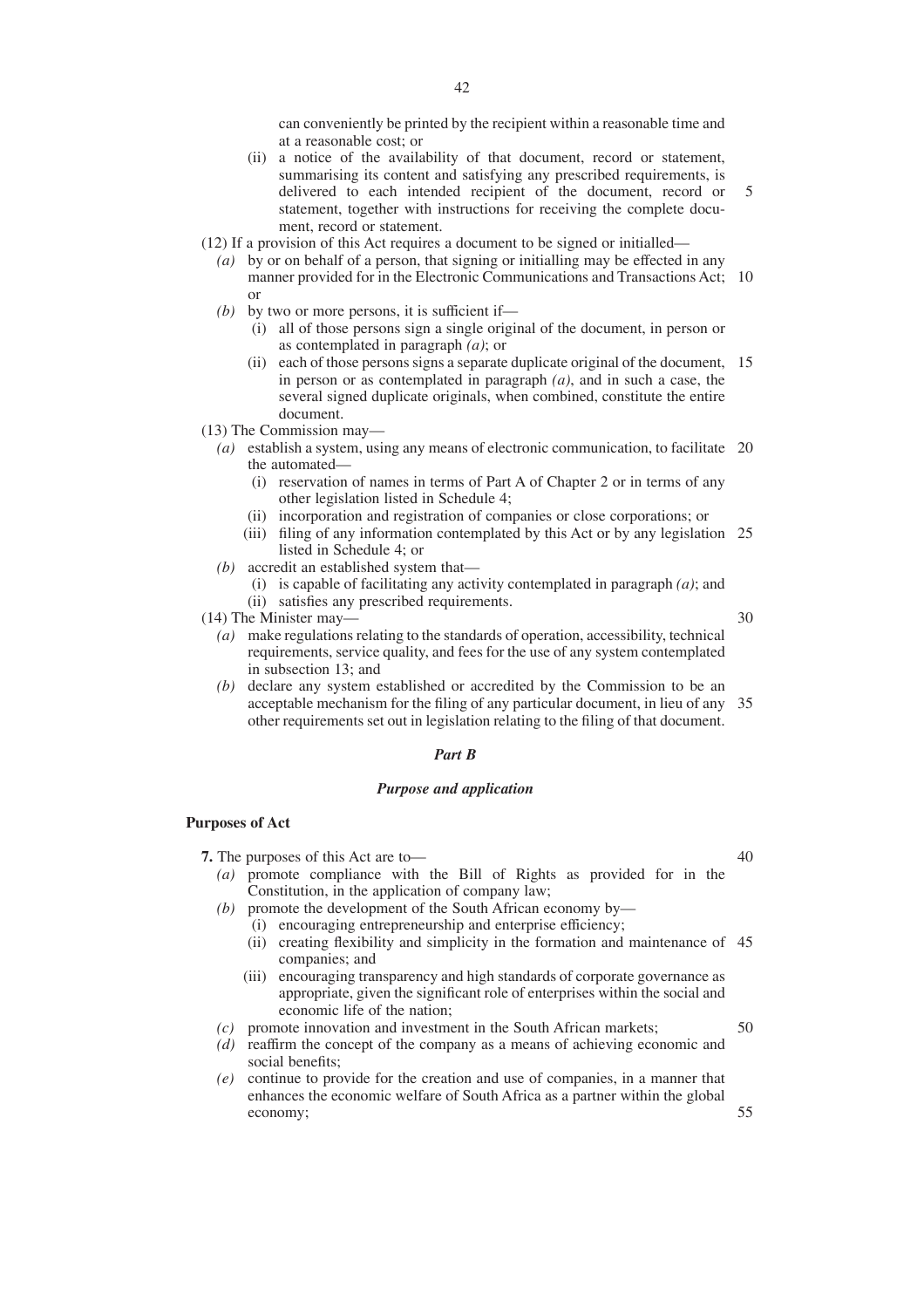- *(f)* promote the development of companies within all sectors of the economy, and encourage active participation in economic organisation, management and productivity;
- *(g)* create optimum conditions for the aggregation of capital for productive purposes, and for the investment of that capital in enterprises and the spreading of economic risk; 5
- *(h)* provide for the formation, operation and accountability of non-profit companies in a manner designed to promote, support and enhance the capacity of such companies to perform their functions;
- *(i)* balance the rights and obligations of shareholders and directors within 10 companies;
- *(j)* encourage the efficient and responsible management of companies;
- *(k)* provide for the efficient rescue and recovery of financially distressed companies, in a manner that balances the rights and interests of all relevant stakeholders; and
- *(l)* provide a predictable and effective environment for the efficient regulation of companies.

#### **Categories of companies**

**8.** (1) Two types of companies may be formed and incorporated under this Act, namely profit companies and non-profit companies. (2) A profit company is— 20

- *(a)* a state-owned company; or
- *(b)* a private company if—
	- (i) it is not a state-owned company; and
	- (ii) its Memorandum of Incorporation—
- 25
- *(aa)* prohibits it from offering any of its securities to the public; and *(bb)* restricts the transferability of its securities;
- *(c)* a personal liability company if—
	- (i) it meets the criteria for a private company; and
	- (ii) its Memorandum of Incorporation states that it is a personal liability 30 company; or
- *(d)* a public company, in any other case.

(3) No association of persons formed after 31 December 1939 for the purpose of carrying on any business that has for its object the acquisition of gain by the association or its individual members is or may be a company or other form of body corporate unless 35 it—

- *(a)* is registered as a company under this Act;
- *(b)* is formed pursuant to another law; or
- *(c)* was formed pursuant to Letters Patent or Royal Charter before 31 May 1962.

# **Modified application with respect to state-owned companies**

40

**9.** (1) Subject to section 5(4) and (5), any provision of this Act that applies to a public company applies also to a state-owned company, except to the extent that the Minister has granted an exemption in terms of subsection (3).

(2) The member of the Cabinet responsible for—

- *(a)* state-owned companies may request the Minister to grant a total, partial or 45 conditional exemption from one or more provisions of this Act, applicable to all state-owned companies, any class of state-owned companies, or to one or more particular state-owned company; or
- *(b)* local government matters may request the Minister to grant a total, partial or conditional exemption from one or more provisions of this Act, applicable to 50all state-owned companies owned by a municipality, any class of such enterprises, or to one or more particular such enterprises,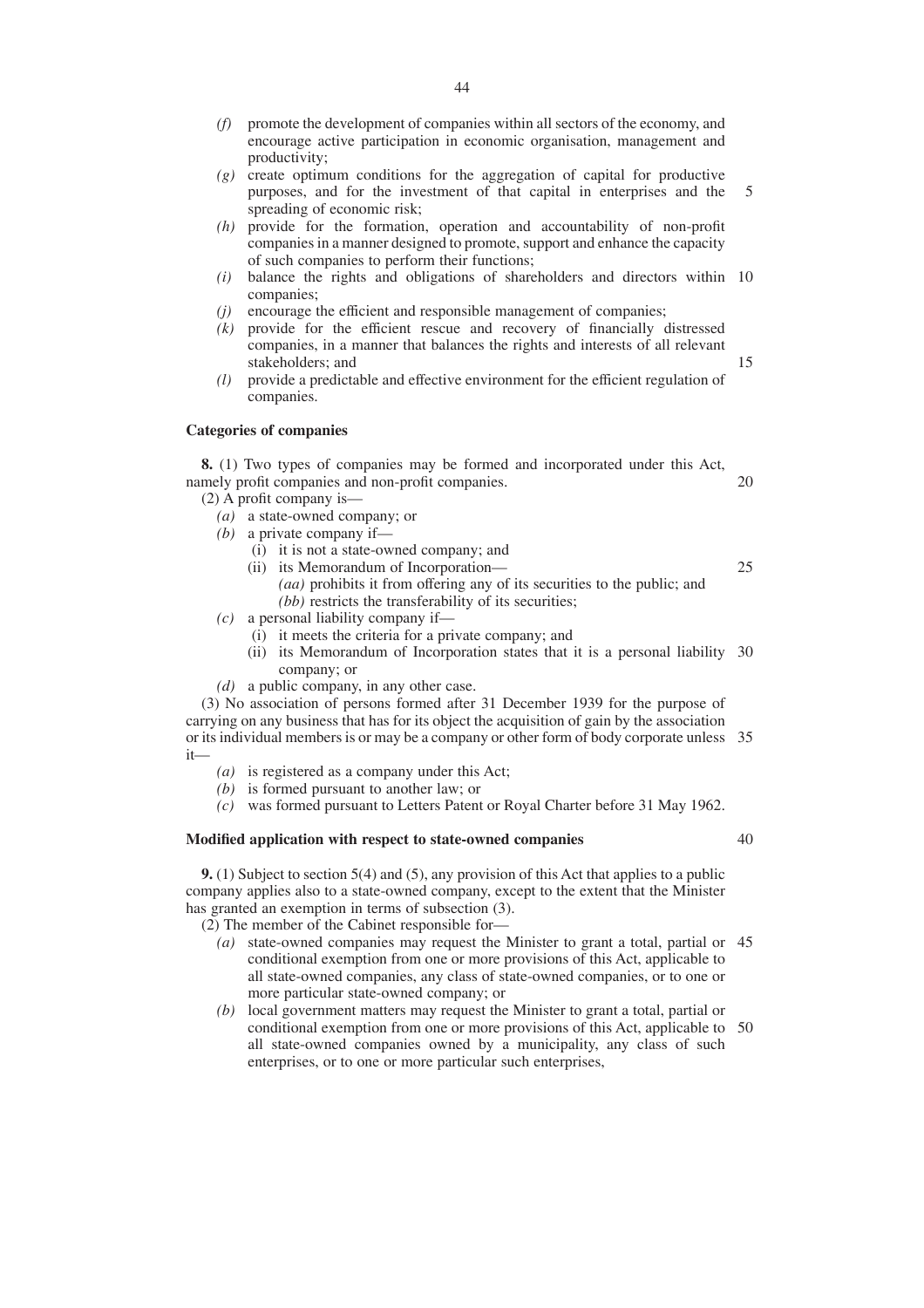on the grounds that those provisions overlap or duplicate an applicable regulatory scheme established in terms of any other national legislation.

(3) The Minister, by notice in the *Gazette* after receiving the advice of the Commission, may grant an exemption contemplated in subsection (2)—

- *(a)* only to the extent that the relevant alternative regulatory scheme ensures the achievement of the purposes of this Act at least as well as the provisions of this Act; and 5
- *(b)* subject to any limits or conditions necessary to ensure the achievement of the purposes of this Act.

#### **Modified application with respect to non-profit companies**

**10.** (1) Every provision of this Act applies to a non-profit company, subject to the provisions, limitations, alterations or extensions set out in this section, and in Schedule 1.

(2) The following provisions of this Act do not apply to a non-profit company: *(a)* Part D of Chapter 2—Capitalisation of profit companies.

15

20

- *(b)* Part E of Chapter 2—Securities registration and transfer.
- *(c)* Parts B and D of Chapter 3—Company secretaries, and audit committees, except to the extent contemplated in section 34(2).
- *(d)* Chapter 4—Public offerings of company securities.
- *(e)* Chapter 5—Takeovers, offers and fundamental transactions.
- *(f)* Sections 146*(d)*, and 152(3)*(c)*—Rights of shareholders to approve a business rescue plan, except to the extent that the non-profit company is itself a shareholder of a profit company engaged in business rescue proceedings.
- *(g)* Section 164—Dissenting shareholders' appraisal rights, except to the extent that the non-profit company is itself a shareholder of a profit company. 25
- (3) Sections 58 to 65, read with the changes required by the context—
	- *(a)* apply to a non-profit company only if the company has voting members; and *(b)* when applied to a non-profit company, are subject to the provisions of item 4
	- of Schedule 1.

(4) With respect to a non-profit company that has voting members, a reference in this 30 Act to ''a shareholder'', ''the holders of a company's securities'', ''holders of issued securities of that company'' or ''a holder of voting rights entitled to be voted'' is a reference to the voting members of the non-profit company.

## **CHAPTER 2**

#### **FORMATION, ADMINISTRATION AND DISSOLUTION OF COMPANIES** 35

#### *Part A*

#### *Reservation and registration of company names*

#### **Criteria for names of companies**

**11.** (1) Subject to subsections (2) and (3), a company name—

- *(a)* may comprise words in any language, irrespective of whether or not the words 40 are commonly used or contrived for the purpose, together with—
	- (i) any letters, numbers or punctuation marks;
	- (ii) any of the following symbols:  $+, \&, \#, \sqrt{\%}, =;$
	- (iii) any other symbol permitted by the regulations made in terms of subsection (4); or 45

(iv) round brackets used in pairs to isolate any other part of the name, alone or in any combination; or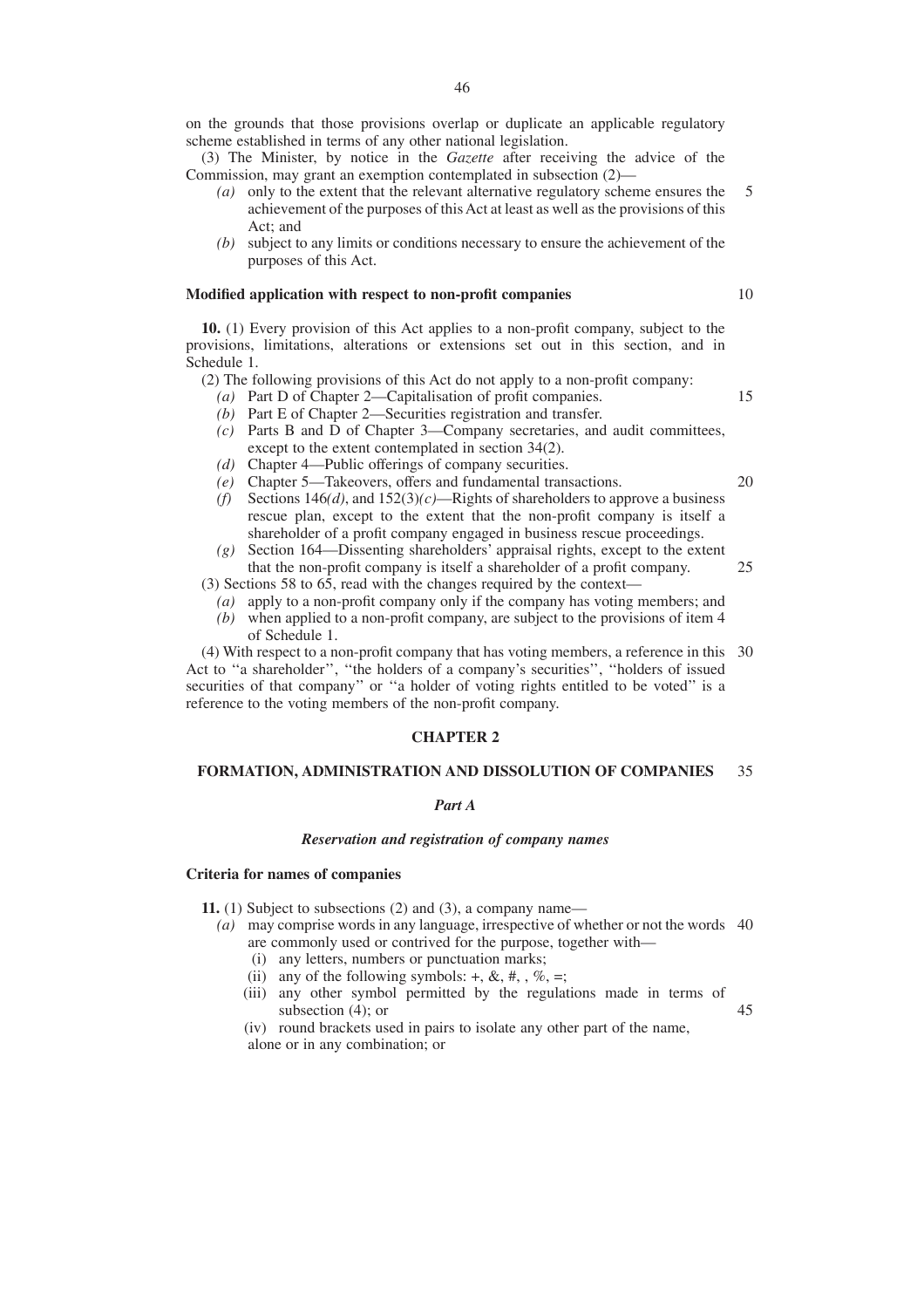(2) The name of a company must—

- *(a)* not be the same as, or confusingly similar to—
	- (i) the name of another company, registered external company, close corporation or co-operative unless the company forms part of a group of companies using similar names; 5
	- (ii) a name registered for the use of a person as a business name in terms of the Business Names Act, 1960 (Act No. 27 of 1960);
	- (iii) a registered trade mark belonging to a person other than the company, or 10 a mark in respect of which an application has been filed in the Republic for registration as a trade mark or a well-known trade mark as contemplated in section 35 of the Trade Marks Act, 1993 (Act No. 194 of  $1993$ ; or
	- (iv) a mark, word or expression the use of which is restricted or protected in 15 terms of the Merchandise Marks Act, 1941 (Act No. 17 of 1941), except to the extent permitted by or in terms of that Act;
- *(b)* not falsely imply or suggest, or be such as would reasonably mislead a person to believe incorrectly, that the company—
	- (i) is part of, or associated with, any other person or entity;
- 20
- (ii) is an organ of state or a court, or is operated, sponsored, supported or endorsed by the State or by any organ of state or a court;
- (iii) is owned, managed or conducted by a person or persons having any particular educational designation or who is a regulated person or entity;
- (iv) is owned, operated, sponsored, supported or endorsed by, or enjoys the 25 patronage of, any—
	- *(aa)* foreign state, head of state, head of government, government or administration or any department of such a government or administration; or
	- *(bb)* international organisation; and

30

50

# *(c)* not include any word, expression or symbol that, in isolation or in context within the rest of the name, may reasonably be considered to constitute—

- (i) propaganda for war;
- (ii) incitement of imminent violence; or
- (iii) advocacy of hatred based on race, ethnicity, gender or religion, or 35 incitement to cause harm.
- (3) In addition to complying with the requirements of subsections (1) and (2)—
	- *(a)* if the name of a profit company is the company's registration number, as contemplated in subsection  $(1)(b)$ , that number must be immediately followed by the expression ''(South Africa)''; 40
	- *(b)* if the company's Memorandum of Incorporation includes any provision contemplated in section  $15(2)(b)$  or *(c)*, the name must be immediately followed by the expression ''(RF)''; and
	- *(c)* a company name, irrespective of its form or language, must end with one of the following expressions, as appropriate for the category of the particular 45 company:
		- (i) The word ''Incorporated'' or its abbreviation ''Inc.'', in the case of a personal liability company.
		- (ii) The expression ''Proprietary Limited'' or its abbreviation, ''(Pty) Ltd.'', in the case of a private company.
		- (iii) The word ''Limited'' or its abbreviation, ''Ltd.'', in the case of a public company.
		- (iv) The expression ''SOC Ltd.'' in the case of a state-owned company.
		- (v) The expression ''NPC'', in the case of a non-profit company.

(4) The Minister may prescribe additional commonly recognised symbols for use in 55company names as contemplated in subsection (1)*(a)*(iii).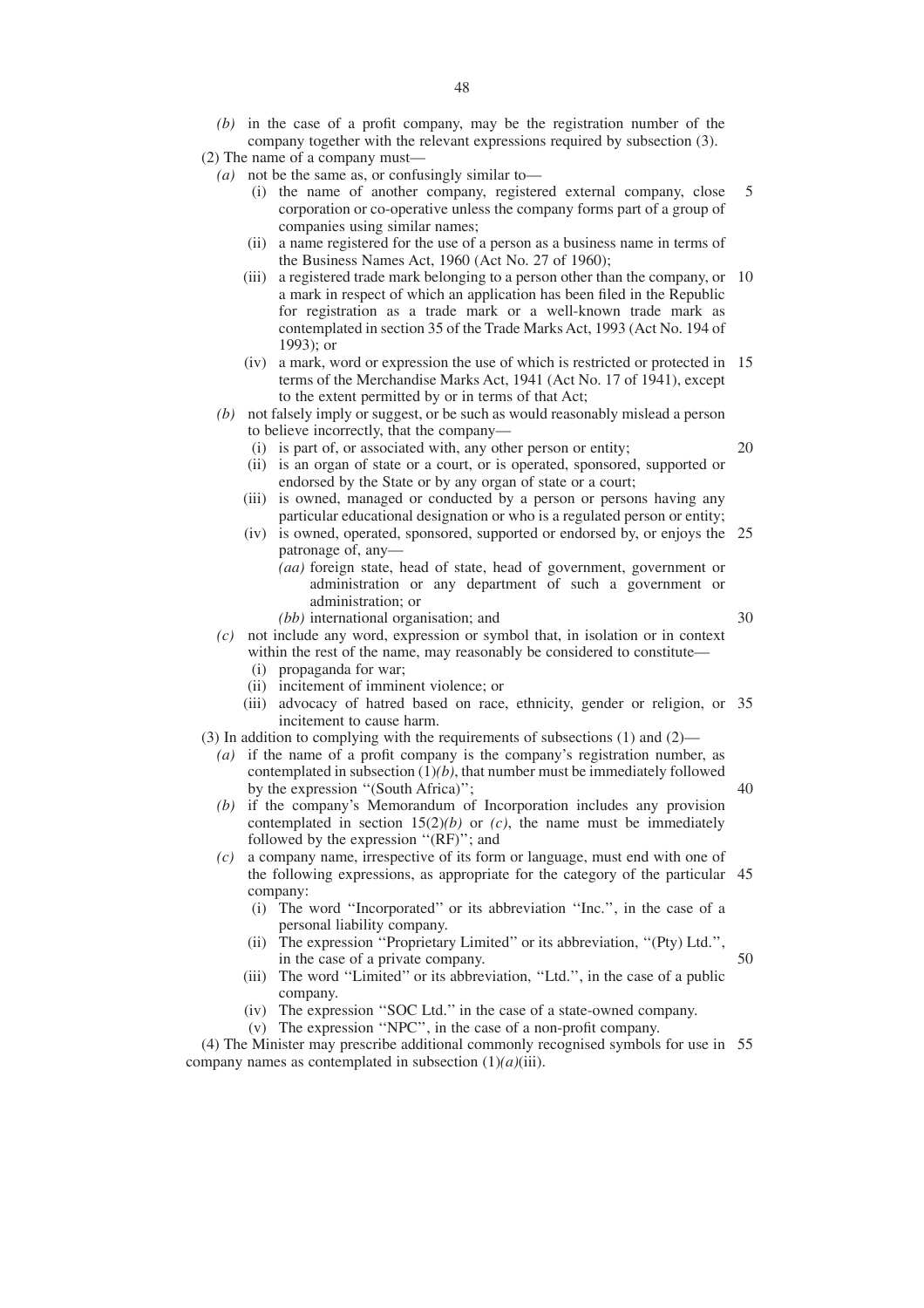#### **Reservation of name and defensive names**

**12.** (1) A person may reserve one or more names to be used at a later time, either for a newly incorporated company, or as an amendment to the name of an existing company, by filing an application together with the prescribed fee.

(2) The Commission must reserve each name as applied for in the name of the applicant, unless the name as applied for is— 5

*(a)* the registered name of another company, close corporation or co-operative;

*(b)* the name of a registered external company; or

*(c)* already reserved in terms of this section.

(3) If, upon reserving a name in terms of subsection (2), there are reasonable grounds 10 for considering that the name may be inconsistent with the requirements of—

*(a)* section 11(2)*(a)* or *(b)*—

- (i) the Commission, by written notice, may require the applicant to serve a copy of the application and name reservation on any particular person, or class of persons, named in the notice, on the grounds that the person or 15 persons may have an interest in the use of the name that has been reserved for the applicant; and
- (ii) any person to whom a notice is required to be given in terms of subparagraph (i) may apply to the Companies Tribunal for a determination and order in terms of section 160; or

*(b)* section 11(2)*(c)*—

- (i) the Commission may refer the application and name reservation to the South African Human Rights Commission; and
- (ii) the South African Human Rights Commission may apply to the Companies Tribunal for a determination and order in terms of section 25 160.

(4) A name reservation continues for a period of six months from the date of the application, and may be extended by the Commission for good cause shown, on application by the person for whom the name is reserved together with the prescribed fee, for a period of 60 business days at a time.

(5) A person for whom a name has been reserved in terms of subsection (2) may transfer that reservation to another person by filing a signed notice of the transfer together with the prescribed fee.

(6) If the Commission reasonably believes that an applicant in terms of subsection (1), a person to whom a reserved name is to be transferred, or a person for whom a name is 35 reserved, may be attempting to abuse the name reservation system for the purpose of selling access to names, or trading in or marketing names, the Commission may issue a notice to that person—

- *(a)* requiring the person to show cause why that name should be reserved or continue to be reserved, or why the reservation should be transferred; 40
- *(b)* refusing to extend a name reservation upon its expiry;
- *(c)* refusing to transfer a reserved name; or
- *(d)* cancelling a name reservation.

(7) If, as a result of a pattern of conduct by a person, or two or more persons who are related or inter-related, the Commission has reasonable grounds to believe that the 45 person or persons have abused the name reservation system by—

- *(a)* selling access to names, or trading in or marketing reserved names; or
- *(b)* repeatedly attempting to reserve names for the purpose of selling access to names, or trading in or marketing reserved names,

the Commission may apply to a court for an order prohibiting the person or persons from 50 applying to reserve any names in terms of this section for a period that the court considers just and reasonable in the circumstances.

(8) In considering whether a person has abused, or may be attempting to abuse, the name reservation system as contemplated in subsection (6) or (7), the Commission may consider any relevant conduct by that person or any related or inter-related person, 55 including—

- *(a)* the reservation of more than one name in a single application or a series of applications;
- *(b)* a pattern of repetitious applications to reserve a particular name or a number of substantially similar names, or to extend the reservation of a particular 60name;

30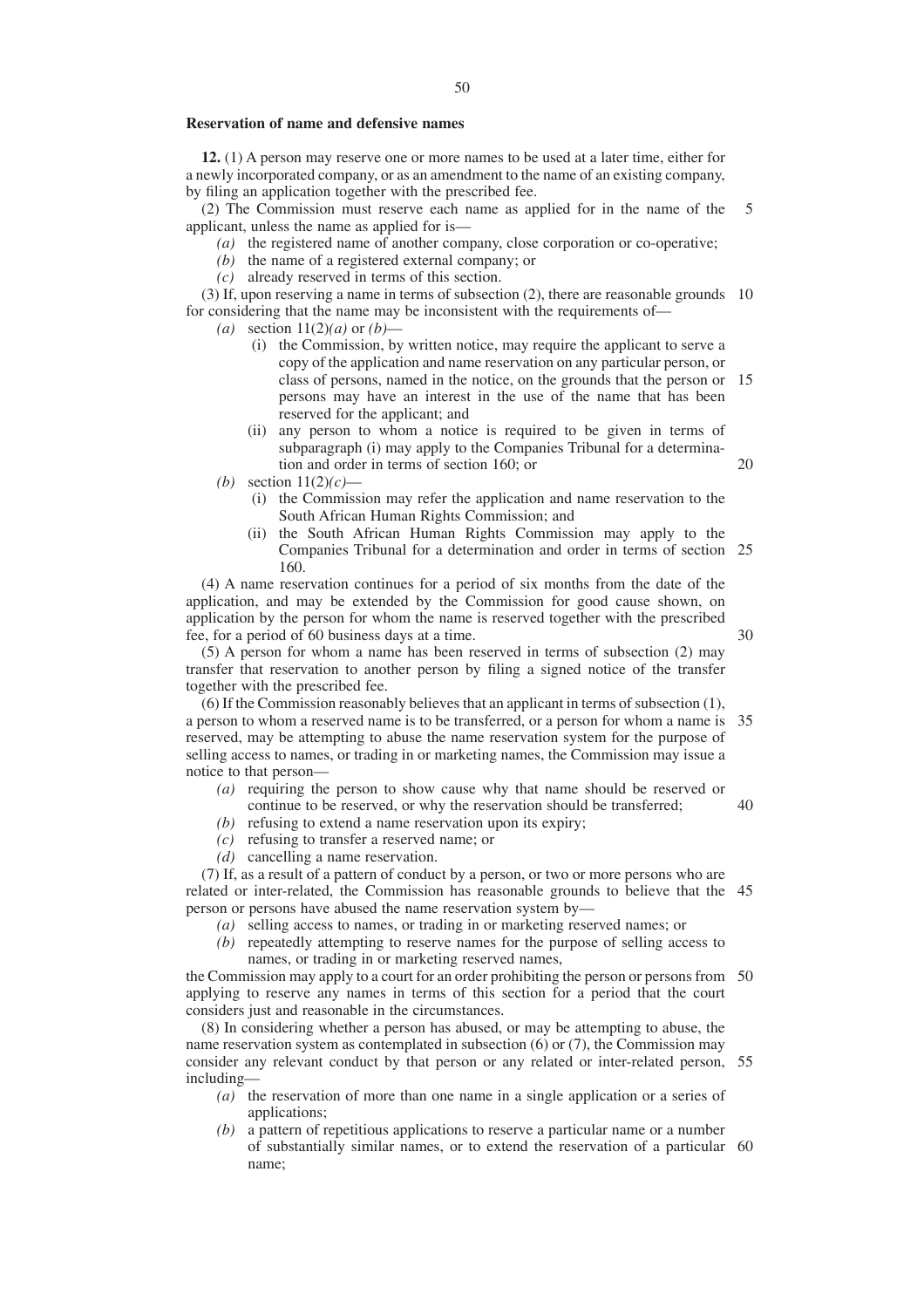- *(c)* a failure to show good cause for a reservation period to be extended; or
- *(d)* a pattern of unusually frequent transfers of reserved names without apparent legitimate cause having regard to the nature of the person's profession or business.

(9) Any person may on application on the prescribed form and on payment of the prescribed fee apply to the Commission to— 5

- *(a)* register any name as a defensive name for a period of two years; or
- *(b)* renew, for a period of two years, the registration of a name as a defensive name,

in respect of which he or she has furnished proof, to the satisfaction of the Commission, 10 that he or she has a direct and material interest.

# *Part B*

#### *Incorporation and legal status of companies*

#### **Right to incorporate company**

**13.** (1) One or more persons may incorporate a profit company, or three or more 15 persons may incorporate a non-profit company, by—

- *(a)* completing, and each signing in person or by proxy, a Memorandum of Incorporation—
	- (i) in the prescribed form; or
	- (ii) in a form unique to the company; and
- *(b)* filing a Notice of Incorporation, in accordance with subsection (2).

(2) The Notice of Incorporation of a company must be—

- *(a)* filed together with the prescribed fee; and
- *(b)* accompanied by a copy of the Memorandum of Incorporation, subject to any declaration contemplated in section 6(14)*(b)*. 25

(3) If a company's Memorandum of Incorporation includes any provision contemplated in section  $15(2)(b)$  or *(c)*, the Notice of Incorporation filed by the company must include a prominent statement drawing attention to each such provision, and its location in the Memorandum of Incorporation.

(4) The Commission—

- *(a)* may reject a Notice of Incorporation if the notice, or any thing required to be filed with it, is incomplete, or improperly completed in any respect, subject to section  $6(8)$ ; and
- *(b)* must reject a Notice of Incorporation if—
	- (i) the initial directors of the company, as set out in the Notice, are fewer 35 than required by or in terms of section 66(2); or
	- (ii) the Commission reasonably believes that any of the initial directors of the company, as set out in the Notice, are disqualified in terms of section 69(8), and the remaining directors are fewer than required by or in terms of section 66(2). 40

# **Registration of company**

**14.** (1) As soon as practicable after accepting a filed Notice of Incorporation in terms of section 13, the Commission must—

- *(a)* assign to the company a unique registration number; and
- *(b)* subject to subsection (2)—
	- (i) enter the prescribed information concerning the company in the companies register;
	- (ii) endorse the Notice of Incorporation, and, if applicable, the copy of the Memorandum of Incorporation filed with it, in the prescribed manner; and
	- (iii) issue and deliver to the company a registration certificate in the prescribed manner and form, dated as of the later of—

52

30

45

50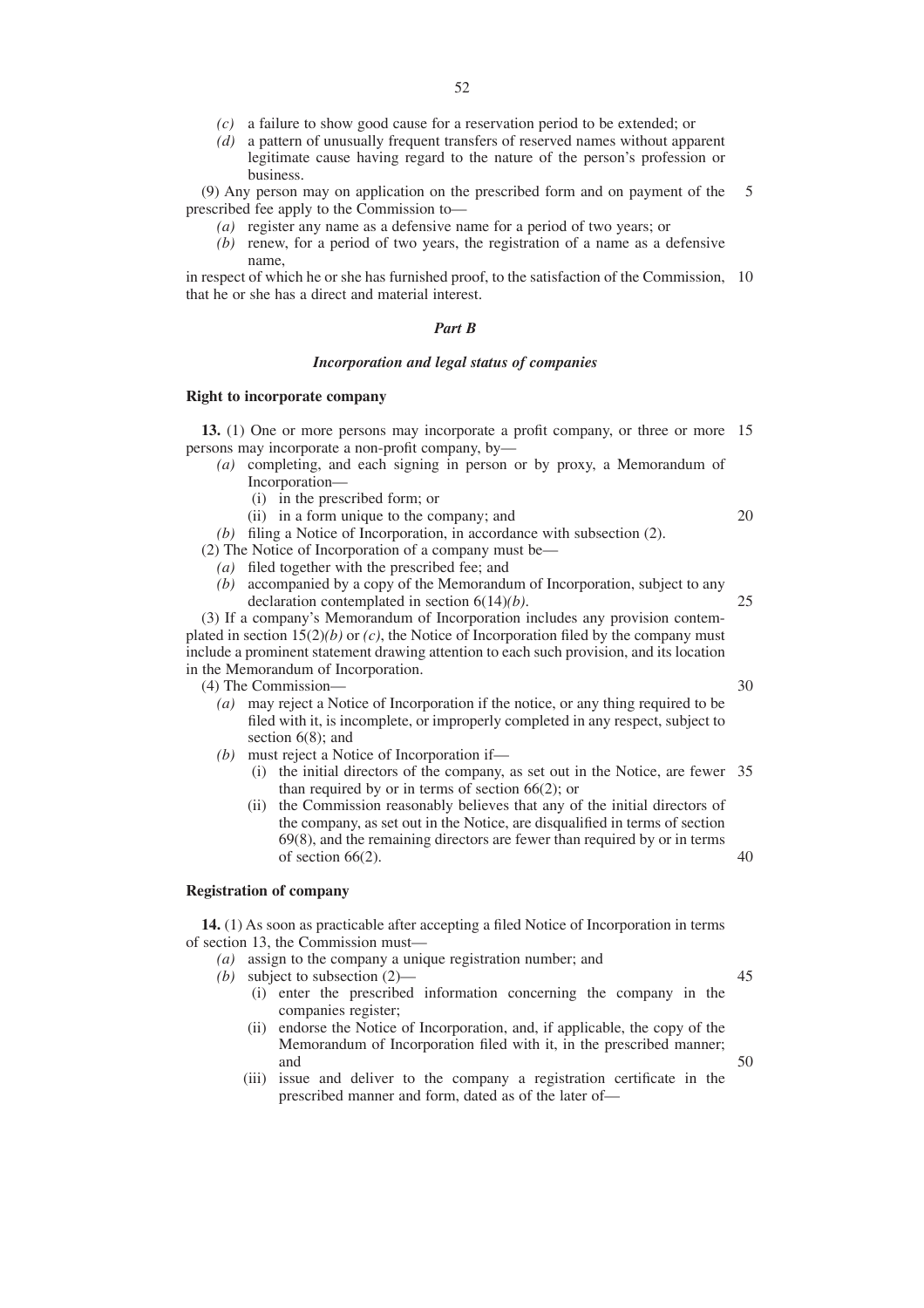*(bb)* the date, if any, stated by the incorporators in the Notice of Incorporation.

#### (2) If the name of a company, as entered on the Notice of Incorporation—

- *(a)* fails to satisfy the requirements of section 11(3), the Commission, in taking the steps required by subsection  $(1)(b)$ , may alter the name by inserting or substituting the appropriate expressions as required by section 11(3); or
- *(b)* is the same as the name of another company, close corporation or co-operative, or is reserved in terms of section 12 for a person other than one 10 of the incorporators, the Commission—
	- (i) must take the steps set out in subsection  $(1)(b)$ , using the company's registration number, followed by ''Inc.'', ''(Pty) Ltd'', ''Ltd.'', ''SOC'', or ''NPC'', as appropriate, as the interim name of the company in the companies register and on the registration certificate;
	- (ii) must invite the company to file an amended Notice of Incorporation using a satisfactory name; and
	- (iii) when the company files such an amended Notice of Incorporation, must—
		- *(aa)* enter the company's amended name in the companies register; and 20 *(bb)* issue and deliver to the company an amended registration certificate showing the amended name of the company.

(3) If, upon registering a company in terms of subsection (2), there are reasonable grounds for considering that the company's name may be inconsistent with the requirements of—

- *(a)* section 11(2)*(a)* or *(b)*
	- (i) the Commission, by written notice, may require the applicant to serve a copy of the application and name reservation on any particular person, or class of persons, named in the notice, on the grounds that the person or persons may have an interest in the use of the reserved name by the 30 applicant; and
	- (ii) any person contemplated in subparagraph (i) may apply to the Companies Tribunal for a determination and order in terms of section 160; or

*(b)* section 11(2)*(c)*—

- (i) the Commission may refer the application and name reservation to the South African Human Rights Commission; and
- (ii) the South African Human Rights Commission may apply to the Companies Tribunal for a determination and order in terms of section 160. 40

(4) A registration certificate issued in terms of subsection (1) is conclusive evidence that—

- *(a)* all the requirements for the incorporation of the company have been complied with; and
- *(b)* the company is incorporated under this Act as from the date, and the time, if 45 any, stated in the certificate.

# **Memorandum of Incorporation, shareholder agreements and rules of company**

**15.** (1) Each provision of a company's Memorandum of Incorporation—

- *(a)* must be consistent with this Act; and
- *(b)* is void to the extent that it contravenes, or is inconsistent with, this Act.

(2) The Memorandum of Incorporation of any company may—

- *(a)* include any provision—
	- (i) dealing with a matter that this Act does not address; or
	- (ii) altering the effect of any alterable provision of this Act;
- *(b)* contain any special conditions applicable to the company, and any require-55ment for the amendment of any such condition in addition to the requirements set out in section 16; or

15

5

25

35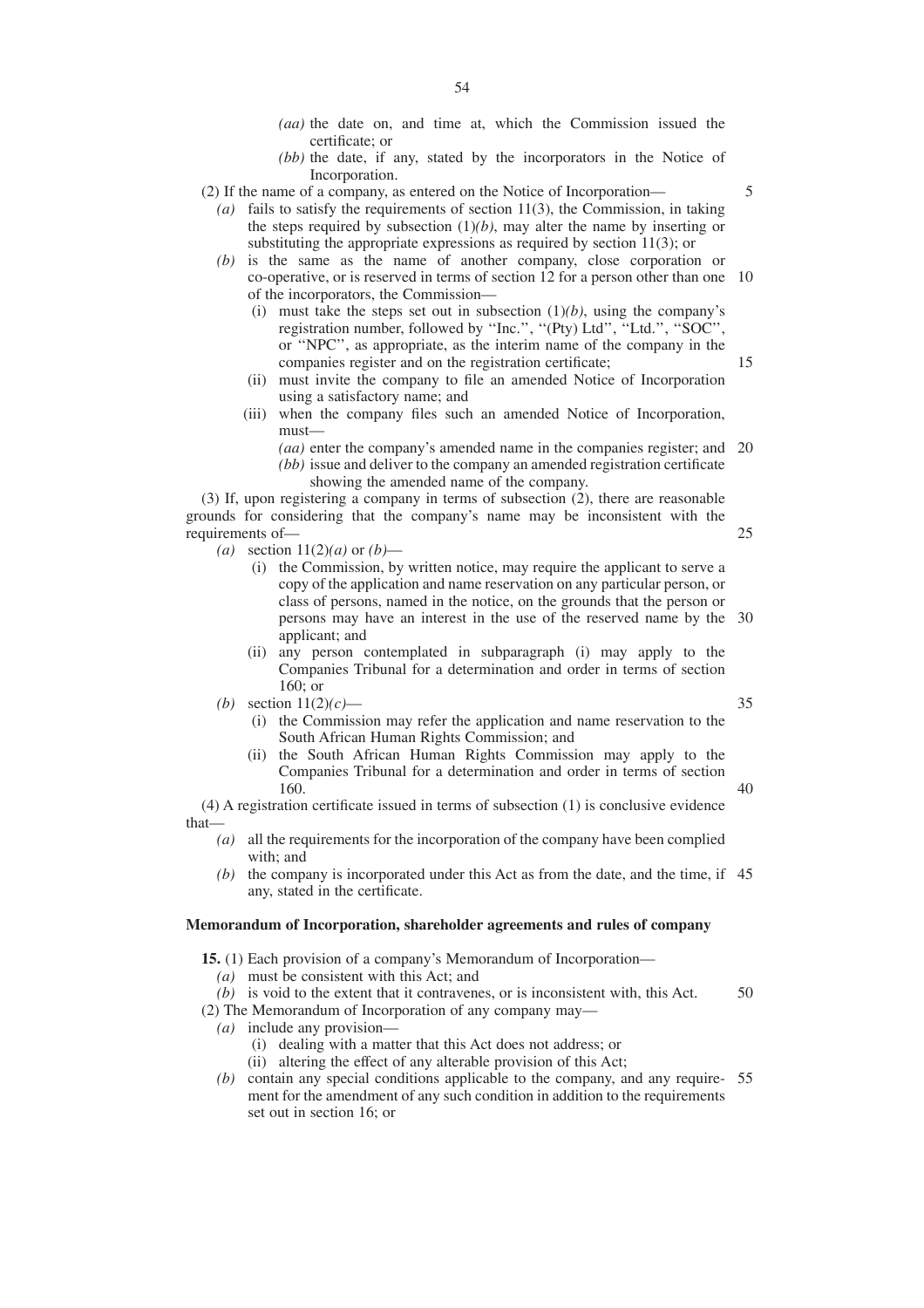*(c)* prohibit the amendment of any particular provision of the Memorandum of Incorporation.

(3) Except to the extent that a company's Memorandum of Incorporation provides otherwise, the board of the company may make, amend or repeal any necessary or incidental rules relating to the governance of the company in respect of matters that are not addressed in this Act or the Memorandum of Incorporation, by— 5

- *(a)* publishing a copy of those rules, in any manner required or permitted by the Memorandum of Incorporation, or the rules of the company; and
- *(b)* filing a copy of those rules.

(4) A rule contemplated in subsection (3)—

- *(a)* must be consistent with this Act and the company's Memorandum of Incorporation, and any such rule that is inconsistent with this Act or the company's Memorandum of Incorporation is void to the extent of the inconsistency;
- *(b)* takes effect on a date that is the later of—
	- (i) 20 business days after the rule is published in terms of subsection  $(3)(a)$ ; or
	- (ii) the date, if any, specified in the rule; and
- *(c)* is binding—
	- (i) on an interim basis from the time it takes effect until it is put to a vote at 20 the next general shareholders meeting of the company; and
	- (ii) on a permanent basis only if it has been ratified by an ordinary resolution at the meeting contemplated in subparagraph (i).

(5) If a rule that has been published in terms of subsection (3) is not subsequently ratified as contemplated in subsection  $(4)(c)$ , the company's board may not make a 25 substantially similar rule within the ensuing 12 months, unless it has been approved in advance by ordinary resolution at a shareholders meeting.

(6) A company's Memorandum of Incorporation, and any rules of the company, are binding—

*(a)* between the company and each shareholder;

30

10

15

- *(b)* between or among the shareholders of the company; and
- *(c)* between the company and—
	- (i) each director or prescribed officer of the company; or
	- (ii) any other person serving the company as a member of the audit committee or as a member of a committee of the board, 35
	- in the exercise of their respective functions within the company.

(7) The shareholders of a company may enter into any agreement with one another concerning any matter relating to the company, but any such agreement must be consistent with this Act and the company's Memorandum of Incorporation, and any provision of such an agreement that is inconsistent with this Act or the company's 40 Memorandum of Incorporation is void to the extent of the inconsistency.

#### **Amending Memorandum of Incorporation**

**16.** (1) A company's Memorandum of Incorporation may be amended—

- *(a)* in compliance with a court order in the manner contemplated in subsection  $(4)$ ; 45
- *(b)* in the manner contemplated in section 36(3) and (4); or
- $(c)$  at any other time if a special resolution to amend it—
	- (i) is proposed by—
		- *(aa)* the board of the company; or
		- *(bb)* shareholders entitled to exercise at least 10% of the voting rights 50 that may be exercised on such a resolution; and
	- (ii) is adopted at a shareholders meeting, or in accordance with section 60, subject to subsection (3).

(2) A company's Memorandum of Incorporation may provide different requirements than those set out in subsection  $(1)(c)(i)$  with respect to proposals for amendments. (3) Despite subsection  $(1)(c)(ii)$ , if a non-profit company has no voting members— 55

- *(a)* the board of that company may amend its Memorandum of Incorporation in
	- the manner contemplated in subsection  $(1)(c)(i)(aa)$ ; and
- *(b)* the requirements of subsection  $(1)(c)(ii)$  do not apply to the company.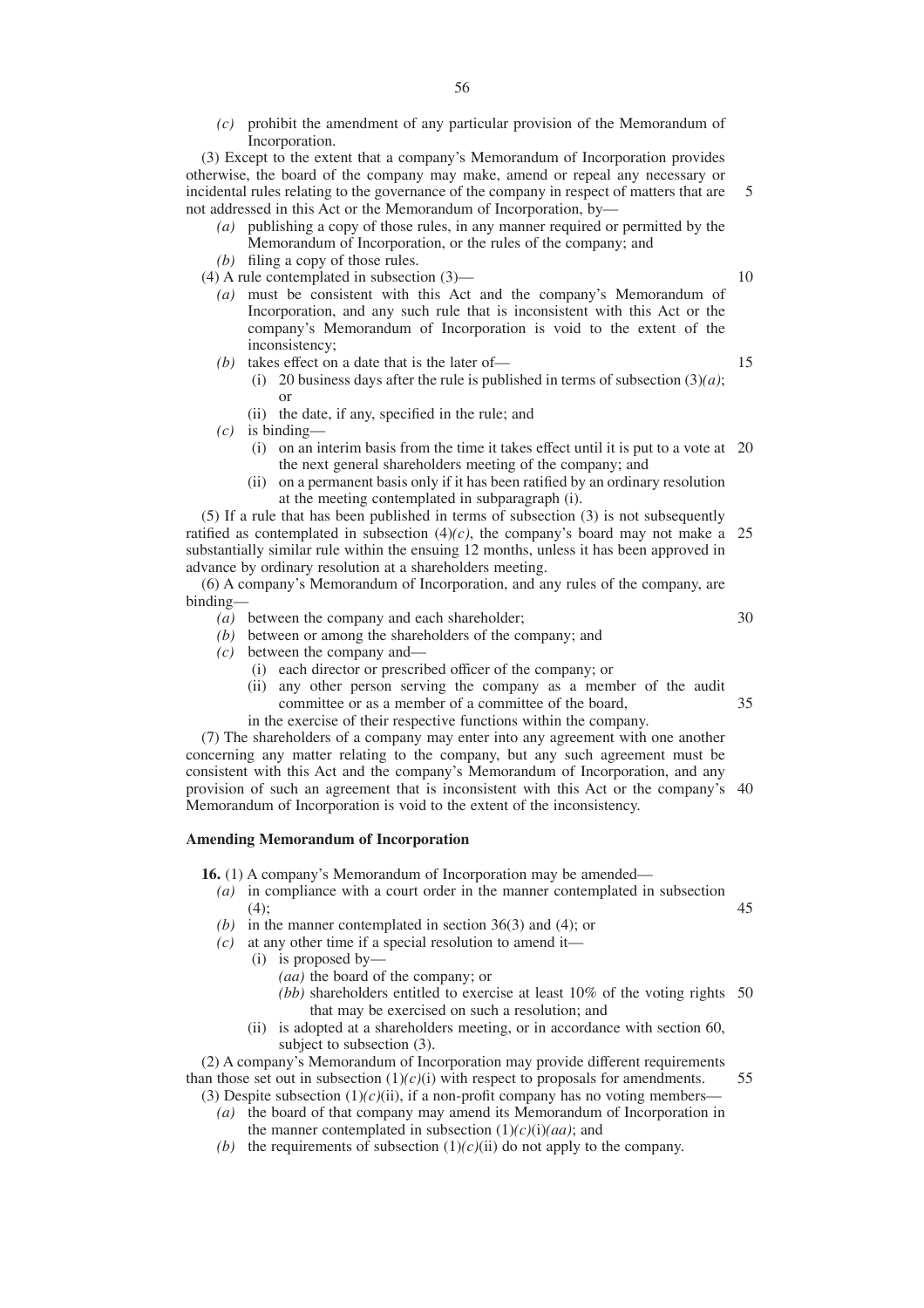(4) An amendment to a company's Memorandum of Incorporation required by any court order—

- *(a)* must be effected by a resolution of the company's board; and
- *(b)* does not require a special resolution as contemplated in subsection  $(1)/c$ *(ii)*.
- (5) An amendment contemplated in subsection  $(1)(c)$  may take the form of-
	- *(a)* a new Memorandum of Incorporation in substitution for the existing Memorandum; or
	- *(b)* one or more alterations to the existing Memorandum of Incorporation by— (i) changing the name of the company;
		- (ii) deleting, altering or replacing any of its provisions;
		- (iii) inserting any new provisions into the Memorandum of Incorporation; or
		- (iv) making any combination of alterations contemplated in this paragraph.

(6) If a profit company amends its Memorandum of Incorporation in such a manner that it no longer meets the criteria for its particular category of profit company, the company must also amend its name at the same time by altering the ending expression 15 as appropriate to reflect the category of profit company into which it now falls.

(7) Within the prescribed time after amending its Memorandum of Incorporation, a company must file a Notice of Amendment together with the prescribed fee, and—

- *(a)* the provisions of section 13(3) and (4)*(a)* and section 14, each read with the changes required by the context, apply to the filing of the Notice of 20 Amendment; and
- *(b)* if the amendment to a company's Memorandum of Incorporation—
	- (i) has substituted a new Memorandum, as contemplated in subsection  $(5)(a)$ , the provisions of section 13  $(2)(b)$ , read with the changes required by the context, apply to the filing of the Notice of Amendment; or
	- (ii) has altered the existing Memorandum, as contemplated in subsection  $(5)(b)$ —
		- *(aa)* the company must include a copy of the amendment with the Notice of Amendment; and
		- *(bb)* the Commission may require the company to file a full copy of its 30 amended Memorandum of Incorporation within a reasonable time.

(8) If a company's amendment to its Memorandum of Incorporation includes a change of the company's name—

- *(a)* the provisions of section 14(2) and (3), read with the changes required by the context, apply afresh to the company; and 35
- *(b)* if the amended name of the company—
	- (i) is reserved in terms of section 12 for that company, the Commission must—

*(aa)* issue to the company an amended registration certificate; and *(bb)* alter the name of the company on the companies register; or

- (ii) is not reserved in terms of section 12 for that company, the Commission must take the steps set out in subparagraph (i), unless the name is— *(aa)* the registered name of another company, registered external company, close corporation or co-operative; or
	- *(bb)* reserved in terms of section 12 for another person.

(9) An amendment to a company's Memorandum of Incorporation takes effect from the later of—

- *(a)* the date on, and time at, which the Commission accepts the filing of the Notice of Amendment; or
- *(b)* the date, if any, set out in the Notice of Amendment.

#### **Alterations, translations and consolidations of Memorandum of Incorporation**

**17.** (1) The board of a company, or an individual authorised by the board, may alter the company's rules, or its Memorandum of Incorporation, in any manner necessary to correct a patent error in spelling, punctuation, reference, grammar or similar defect on the face of the document, by—

10

25

5

45

40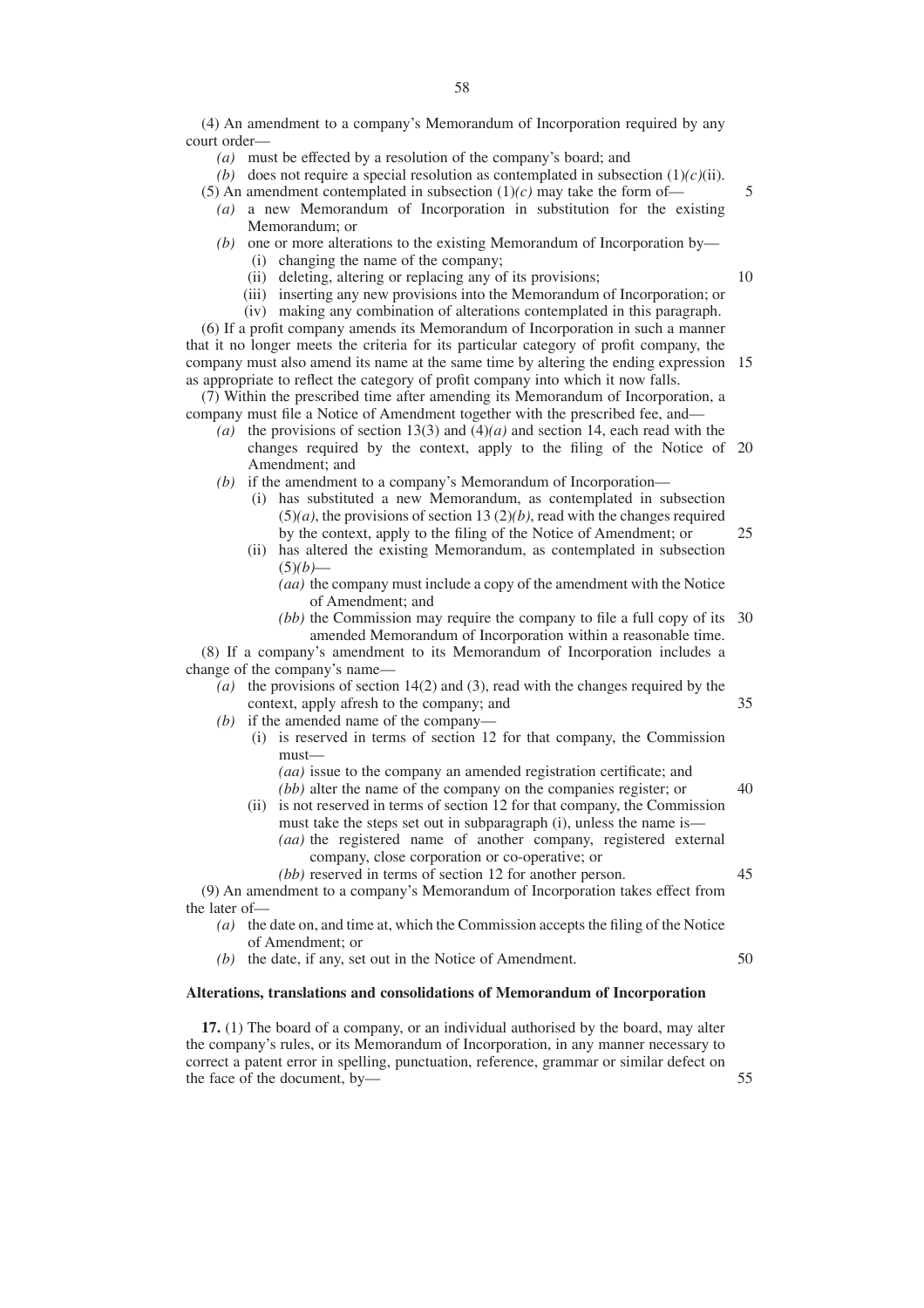- *(a)* publishing a notice of the alteration, in any manner required or permitted by the Memorandum of Incorporation or the rules of the company; and
- *(b)* filing a notice of the alteration.

(2) The Commission, or a director or shareholder of a company, may apply to the Companies Tribunal for an administrative order setting aside the notice of an alteration published in terms of subsection (1), only on the grounds that the alteration exceeds the authority to correct a patent error or defect, as contemplated in that subsection. 5

(3) At any time, a company that has filed its Memorandum of Incorporation may file one or more translations of it, in any official language or languages of the Republic.

(4) Atranslation of a company's Memorandum of Incorporation must be accompanied 10 by a sworn statement by the person who made the translation, stating that it is a true, accurate and complete translation of the Memorandum of Incorporation.

(5) At any time after a company has filed its Memorandum of Incorporation, and subsequently filed one or more alterations or amendments to it—

- *(a)* the company may file a consolidated revision of its Memorandum of 15 Incorporation, as so altered or amended; or
- *(b)* the Commission may require the company to file a consolidated revision of its Memorandum of Incorporation, as so altered or amended.

(6) A consolidated revision of a company's Memorandum of Incorporation must be accompanied by—

20

25

45

- *(a)* a sworn statement by a director of the company; or
- *(b)* a statement by an attorney or notary public,

stating that the consolidated revision is a true, accurate and complete representation of the company's Memorandum of Incorporation, as altered and amended up to the date of the statement.

#### **Authenticity of versions of memorandum of incorporation**

**18.** (1) The Memorandum of Incorporation of a company, as altered or amended, prevails in any case of a conflict between it and—

- *(a)* a translation filed in terms of section 17(3); or
- $(b)$  a consolidated revision filed in terms of section 17(5), unless the consolidated 30 revision has subsequently been ratified by a special resolution at a general shareholders meeting of the company.

(2) The latest version of a company's Memorandum of Incorporation that has been endorsed by the Commission in terms of this Part prevails in the case of any conflict between it and any other purported version of the company's Memorandum of 35 Incorporation.

# **Legal status of companies**

**19.** (1) From the date and time that the incorporation of a company is registered, as stated in its registration certificate, the company—

- *(a)* is a juristic person, which exists continuously until its name is removed from 40 the companies register in accordance with this Act;
- *(b)* has all of the legal powers and capacity of an individual, except to the extent that—
	- (i) a juristic person is incapable of exercising any such power, or having any such capacity; or
	- (ii) the company's Memorandum of Incorporation provides otherwise;
- *(c)* is constituted in accordance with—
	- (i) the unalterable provisions of this Act;
	- (ii) the alterable provisions of this Act, subject to any negation, restriction, limitation, qualification, extension or other alteration that is contemplated in an alterable provision, and has been noted in the company's Memorandum of Incorporation; and 50
	- (iii) any further provisions of the company's Memorandum of Incorporation.

(2) A person is not, solely by reason of being an incorporator, shareholder or director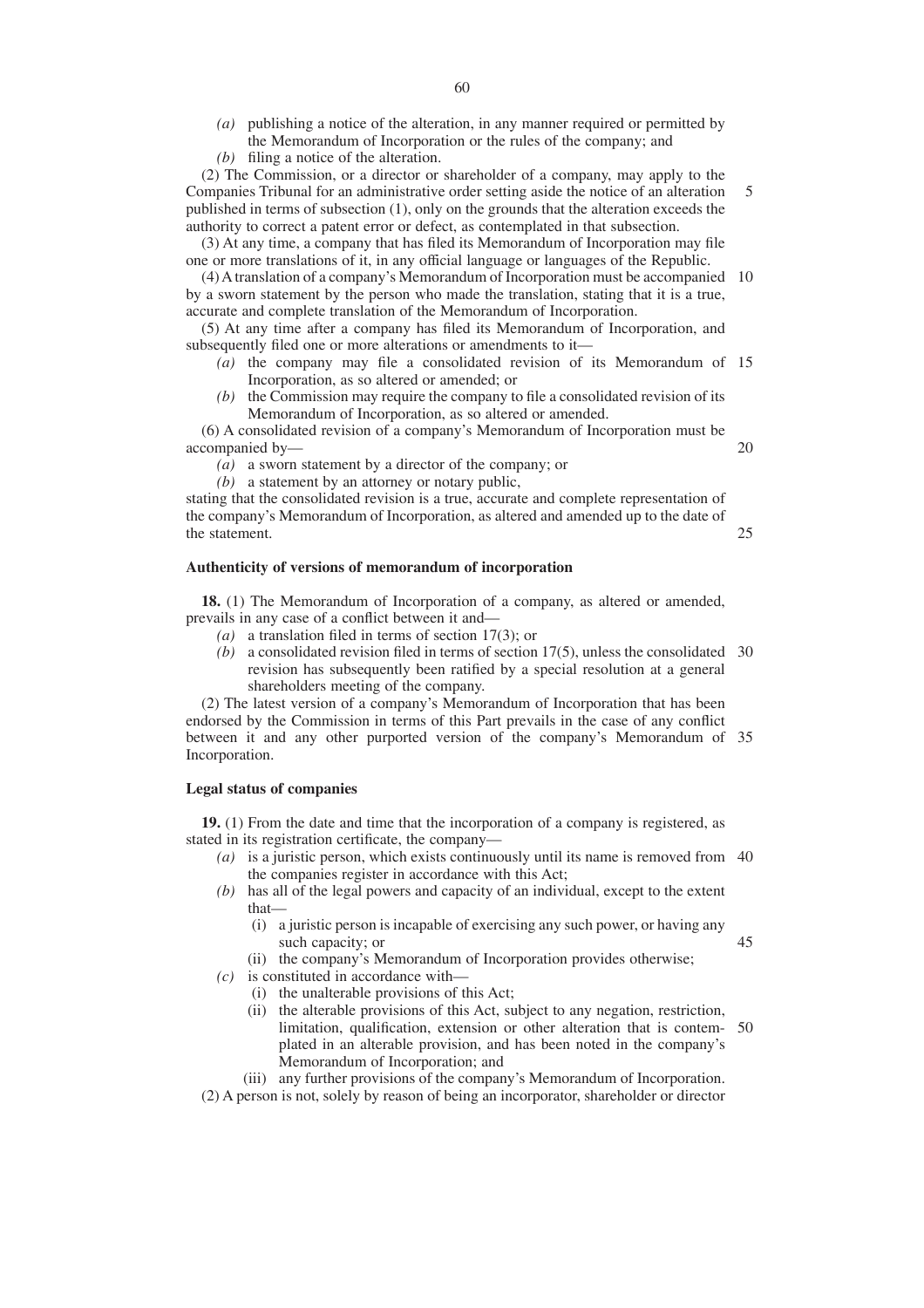of a company, liable for any liabilities or obligations of the company, except to the extent that this Act or the company's Memorandum of Incorporation provides otherwise.

(3) If a company is a personal liability company the directors and past directors are jointly and severally liable, together with the company, for any debts and liabilities of the company as are or were contracted during their respective periods of office.

(4) Subject to subsection (5), a person must not be regarded as having received notice or knowledge of the contents of any document relating to a company merely because the document—

*(a)* has been filed; or

- *(b)* is accessible for inspection at an office of the company.
- (5) A person must be regarded as having received notice and knowledge of—
	- *(a)* any provision of a company's Memorandum of Incorporation contemplated in section 15(2)*(b)* if the company's Notice of Incorporation or a Notice of Amendment has drawn attention to the provision, as contemplated in section 13(3); or
	- *(b)* the effect of subsection (3) on a personal liability company.

(6) If a company has amended its Memorandum of Incorporation, the Memorandum of Incorporation as previously adopted by the company has no force or effect with respect to any right, cause of action or matter occurring or arising after the date on which the amendment took effect.

(7) After a company has changed its name, any legal proceedings that might have been commenced or continued by or against the company under its former name may be commenced or continued by or against it under its new name.

#### **Validity of company actions**

**20.** (1) If a company's Memorandum of Incorporation limits, restricts or qualifies the 25 purposes, powers or activities of that company, as contemplated in section  $19(1)(b)(ii)$ —

- *(a)* no action of the company is void by reason only that—
	- (ii) the action was prohibited by that limitation, restriction or qualification; or
- (ii) as a consequence of that limitation, restriction or qualification, the 30 directors had no authority to authorise the action by the company; and *(b)* in any legal proceeding, other than proceedings between—
	- (i) the company and its shareholders, directors or prescribed officers; or
	- (ii) the shareholders and directors or prescribed officers of the company,

no person may rely on such limitation, restriction or qualification to assert that 35 an action contemplated in paragraph *(a)* is void.

(2) If a company's Memorandum of Incorporation limits, restricts or qualifies the purposes, powers or activities of that company, or limits the authority of the directors to perform an act on behalf of the company, the shareholders, by special resolution, may ratify any action by the company or the directors that is inconsistent with any such limit, 40 restriction or qualification, subject to subsection (3).

(3) An action contemplated in subsection (2) may not be ratified if it is in contravention of this Act.

(4) One or more shareholders, directors or prescribed officers of a company, or a trade union representing employees of the company, may take proceedings to restrain the 45 company from doing anything inconsistent with this Act.

(5) One or more shareholders, directors or prescribed officers of a company may take proceedings to restrain the company or the directors from doing anything inconsistent with any limitation, restriction or qualification contemplated in subsection (2), but any such proceedings are without prejudice to any rights to damages of a third party who— 50

10

5

20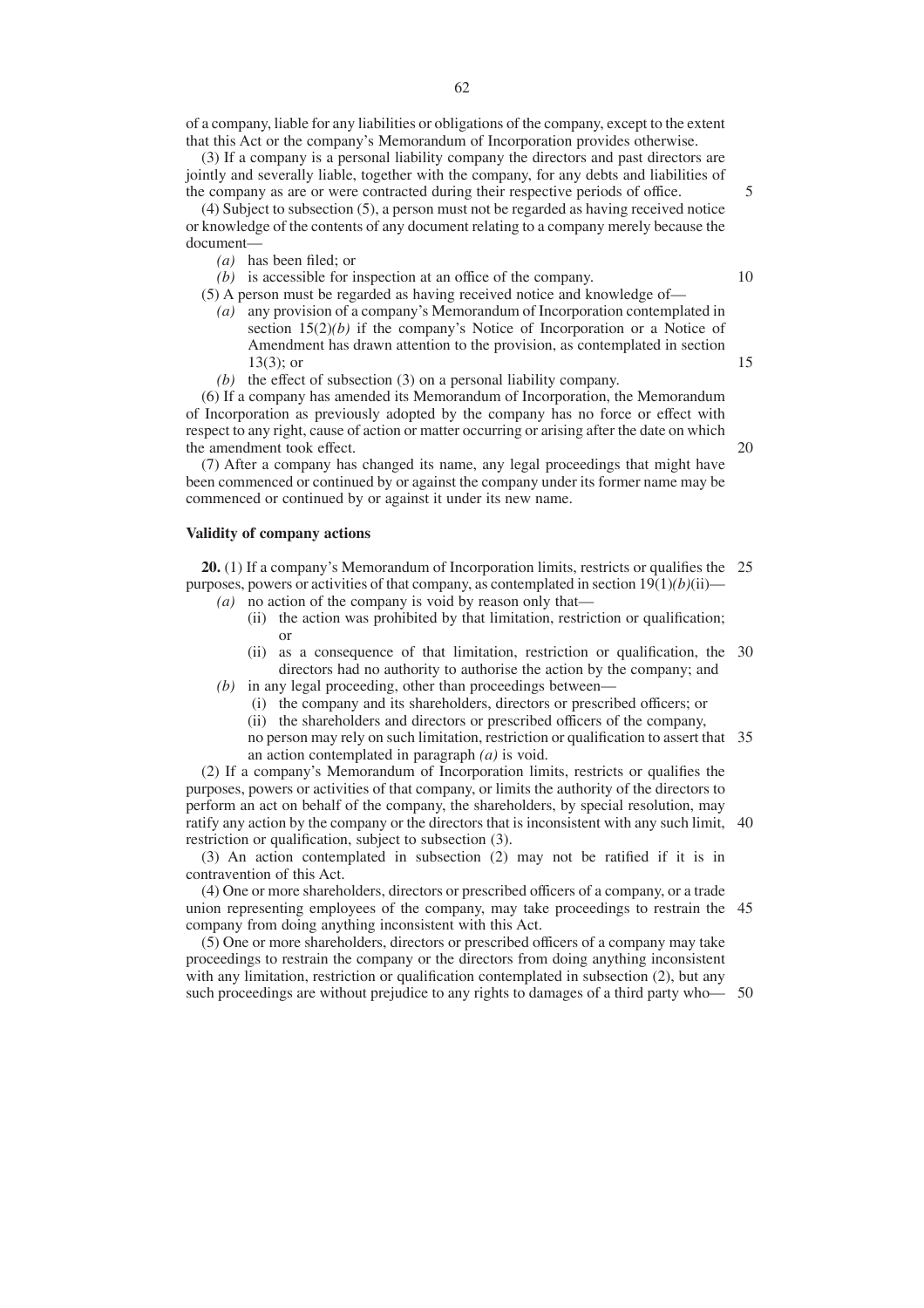*(a)* obtained those rights in good faith; and

*(b)* did not have actual knowledge of the limit, restriction or qualification.

(6) Each shareholder of a company has a claim for damages against any person who fraudulently or due to gross negligence causes the company to do anything inconsistent with—

*(a)* this Act; or

*(b)* a limitation, restriction or qualification contemplated in this section, unless that action has been ratified by the shareholders in terms of subsection (2).

(7) A person dealing with a company in good faith, other than a director, prescribed officer or shareholder of the company, is entitled to presume that the company, in making any decision in the exercise of its powers, has complied with all of the formal and procedural requirements in terms of this Act, its Memorandum of Incorporation and any rules of the company unless, in the circumstances, the person knew or reasonably ought to have known of any failure by the company to comply with any such requirement. 10

(8) Subsection (7) must be construed concurrently with, and not in substitution for, 15 any relevant common law principle relating to the presumed validity of the actions of a company in the exercise of its powers.

#### **Pre-incorporation contracts**

**21.** (1) A person may enter into a written agreement in the name of, or purport to act in the name of, or on behalf of, an entity that is contemplated to be incorporated in terms 20 of this Act, but does not yet exist at the time.

(2) A person who does anything contemplated in subsection (1) is jointly and severally liable with any other such person for liabilities created as provided for in the pre-incorporation contract while so acting, if—

- *(a)* the contemplated entity is not subsequently incorporated; or
- *(b)* after being incorporated, the company rejects any part of such an agreement or action.

(3) If, after its incorporation, a company enters into an agreement on the same terms as, or in substitution for, an agreement contemplated in subsection (1), the liability of a person under subsection (2) in respect of the substituted agreement is discharged.

(4) Within three months after the date on which a company was incorporated the board of that company may completely, partially or conditionally ratify or reject any pre-incorporation contract or other action purported to have been made or done in its name or on its behalf, as contemplated in subsection (1).

(5) If, within three months after the date on which a company was incorporated, the 35 board has neither ratified nor rejected a particular pre-incorporation contract, or other action purported to have been made or done in the name of the company, or on its behalf, as contemplated in subsection (1), the company will be regarded to have ratified that agreement or action.

(6) To the extent that a pre-incorporation contract or action has been ratified or 40 regarded to have been ratified in terms of subsection (5)—

- *(a)* the agreement is as enforceable against the company as if the company had been a party to the agreement when it was made; and
- *(b)* the liability of a person under subsection (2) in respect of the ratified agreement or action is discharged.

(7) If a company rejects an agreement or action contemplated in subsection (1), a person who bears any liability in terms of subsection (2) for that rejected agreement or action may assert a claim against the company for any benefit it has received, or is entitled to receive, in terms of the agreement or action.

5

25

30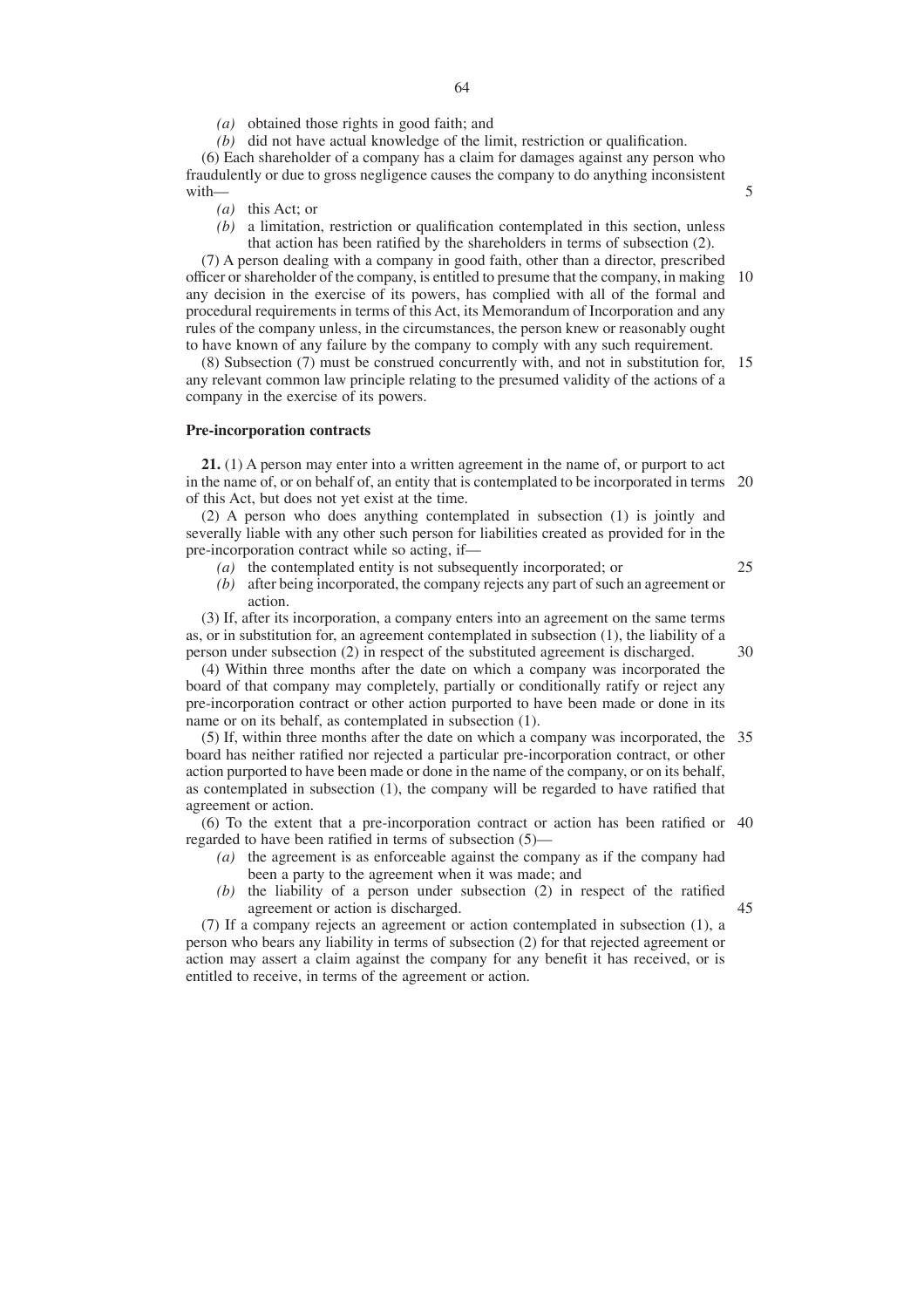## **Reckless trading prohibited**

- **22.** (1) A company must not—
	- *(a)* carry on its business recklessly, with gross negligence, with intent to defraud any person or for any fraudulent purpose; or
	- *(b)* trade under insolvent circumstances.

(2) If the Commission has reasonable grounds to believe that a company is engaging in conduct prohibited by subsection (1), the Commission may issue a notice to the company to show cause why the company should be permitted to continue carrying on its business, or to trade, as the case may be.

(3) If a company to whom a notice has been issued in terms of subsection (2) fails 10 within 20 business days to satisfy the Commission that it is not engaging in conduct prohibited by subsection (1), the Commission may issue a compliance notice to the company requiring it to cease carrying on its business or trading, as the case may be.

#### *Part C*

#### *Transparency, accountability and integrity of companies*

15

35

#### **Registration of external companies and registered office**

**23.** (1) An external company must register with the Commission within 20 business days after it first begins to conduct business, or non-profit activities, as the case may be, within the Republic—

- *(a)* as an external non-profit company if, within the jurisdiction in which it was 20 incorporated, it meets legislative or definitional requirements that are comparable to the legislative or definitional requirements of a non-profit company incorporated under this Act; or
- *(b)* as an external profit company, if, within the jurisdiction in which it was incorporated, it meets legislative or definitional requirements that are 25 comparable to the legislative or definitional requirements of a profit company incorporated under this Act.

(2) For the purposes of subsection (1), and the definition of ''external company'' as set out in section 1, a foreign company is not to be regarded as ''conducting business, or non-profit activities, as the case may be, within the Republic'', unless that foreign 30 company is engaged in, or has engaged in, one or more of the following activities within the Republic:

- *(a)* Holding a meeting or meetings of the shareholders or board of the foreign company, or otherwise conducting the internal affairs of the company;
- *(b)* establishing or maintaining any bank or other financial accounts;
- *(c)* establishing or maintaining offices or agencies for the transfer, exchange or registration of the foreign company's own securities;
- *(d)* creating or acquiring any debts, mortgages or security interests in any property;
- *(e)* securing or collecting any debt, or enforcing any mortgage or security interest. 40
- *(f)* acquiring any interest in any property; and
- *(g)* entering into contracts of employment.

(3) Each company or external company must—

- *(a)* continuously maintain at least one office in the Republic; and
- *(b)* register the address of its office, or its principal office if it has more than one 45 office—
	- (i) initially in the case of—
		- *(aa)* a company, by providing the required information on its Notice of Incorporation; or
		- *(bb)* an external company, by providing the required information when 50filing its registration in terms of subsection (1); and
	- (ii) subsequently, by filing a notice of change of registered office, together with the prescribed fee.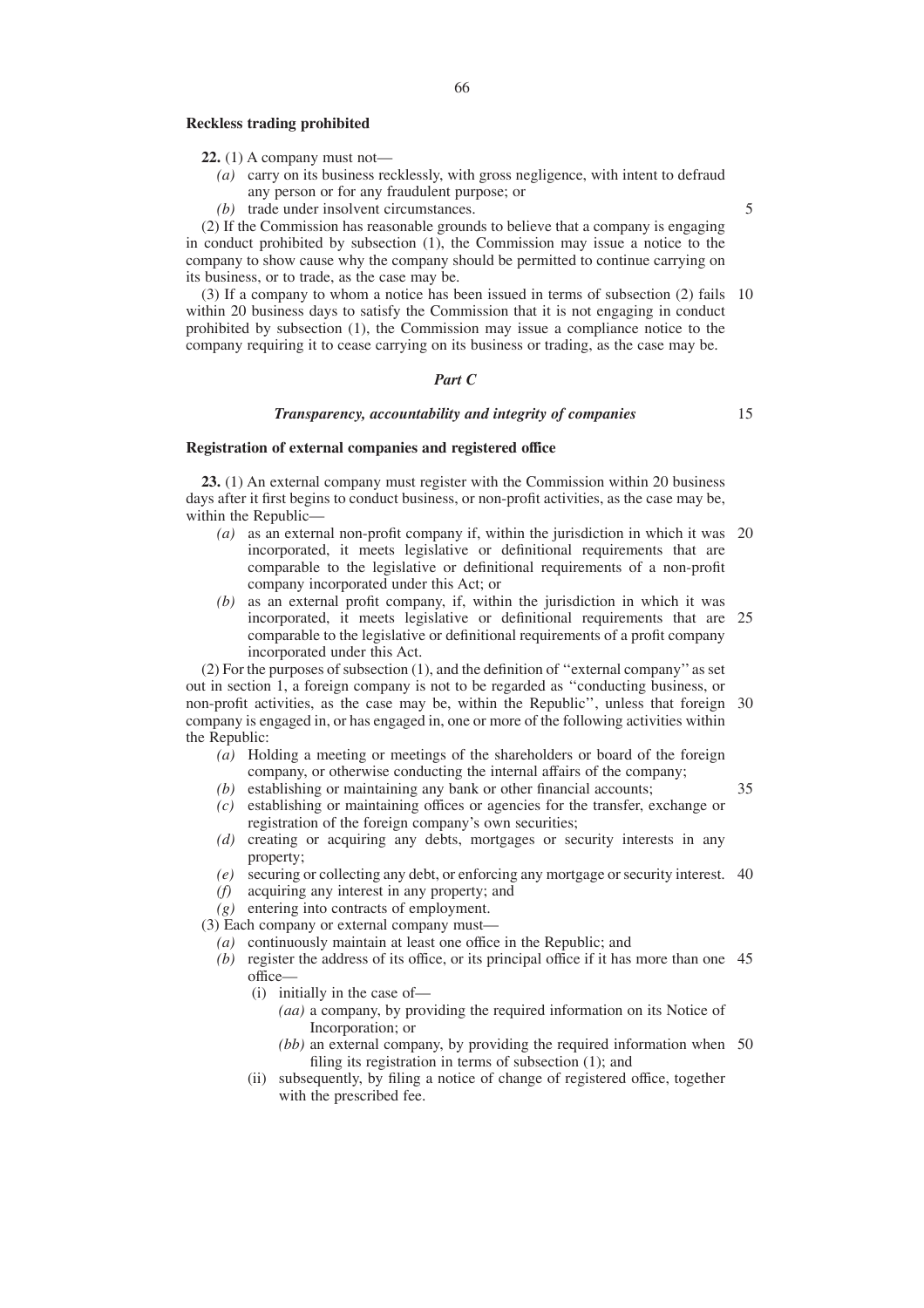- (4) A change contemplated in subsection  $(2)(b)(ii)$  takes effect as from the later of-
	- *(a)* the date, if any, stated in the notice; or
	- *(b)* five business days after the date on which the notice was filed.
- (5) The Commission must—
	- *(a)* assign a unique registration number to each external company that has registered in accordance with subsection (1); 5
	- *(b)* maintain a register of external companies;
	- *(c)* enter the prescribed information concerning each external company in the register; and
	- *(d)* in the case of an external company whose name is a foreign registration 10 number but does not indicate the name of the foreign jurisdiction in which it was incorporated, append to its name on the registry the name of that jurisdiction in a manner comparable to that required for a company under section 11(3)*(a)*.

(6) If an external company has failed to register in terms of subsection (1) within 12 15 months after commencing its activities within the Republic, the Commission may issue a compliance notice to that external company requiring it to—

- *(a)* register as required by subsection (1) within 20 business days after receiving the notice; or
- (b) if it fails to register within the time allowed in paragraph  $(a)$ , to cease carrying 20 on its business or activities within the Republic.

#### **Form and standards for company records**

**24.** (1) Any documents, accounts, books, writing, records or other information that a company is required to keep in terms of this Act or any other public regulation must be kept—

25

- *(a)* in written form, or other form or manner that allows that information to be converted into written form within a reasonable time; and
- *(b)* for a period of seven years, or any longer period of time specified in any other applicable public regulation, subject to subsection (2).

(2) If a company has existed for a shorter time than contemplated in subsection  $(1)(b)$ , 30 the company is required to retain records for that shorter time.

(3) Every company must maintain—

- *(a)* a copy of its Memorandum of Incorporation, and any amendments or alterations to it, and any rules of the company made in terms of section 15(3) to  $(5)$ ; 35
- *(b)* a record of its directors, including—
	- (i) details of any person who has served as a director of the company, for a period of seven years after the person ceases to serve as a director; and
	- (ii) the information required by or in terms of subsection  $(5)$ ;
- *(c)* copies of all— (i) reports presented at an annual general meeting of the company, for a period of seven years after the date of any such meeting; 40
	- (ii) annual financial statements required by this Act, for seven years after the date on which each such particular statements were issued; and
	- (iii) accounting records required by this Act, for the current financial year and 45 for the previous seven completed financial years of the company;
- *(d)* notice and minutes of all shareholders meetings, including—
	- (i) all resolutions adopted by them, for seven years after the date each such resolution was adopted; and
	- (ii) any document that was made available by the company to the holders of 50securities in relation to each such resolution;
- *(e)* copies of any written communications sent generally by the company to all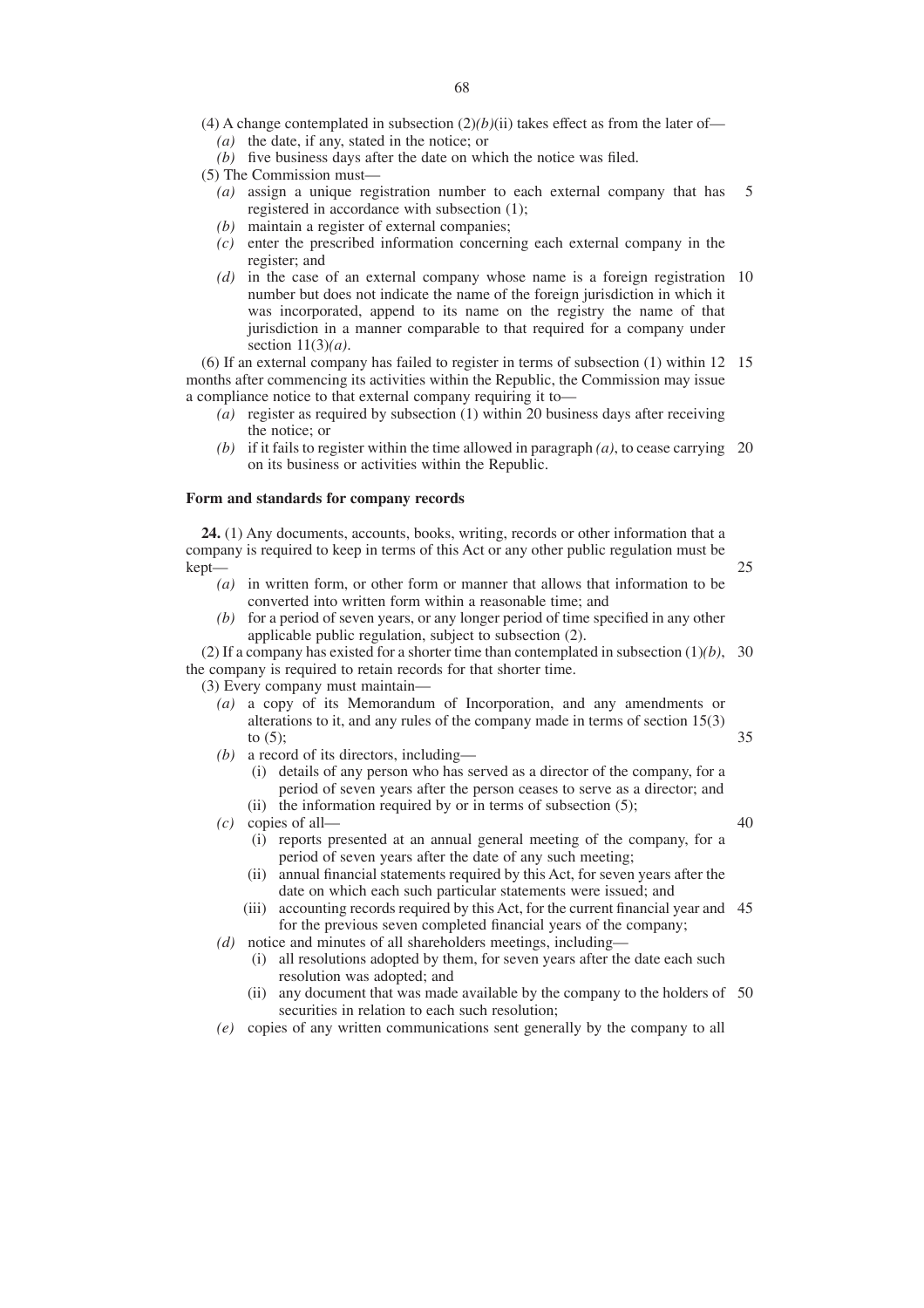holders of any class of the company's securities, for a period of seven years after the date on which each such communication was issued; and

# *(f)* minutes of all meetings and resolutions of directors, or directors' committees, or the audit committee, if any, for a period of seven years after the date—

- (i) of each such meeting; or
- (ii) on which each such resolution was adopted.

(4) In addition to the requirements of subsection (3), every profit company must maintain—

- *(a)* a securities register or its equivalent, as required by section 50; and
- *(b)* the records required in terms of section 85, if that section applies to the 10 company.

(5) A company's record of directors must include, in respect of each director, that person's—

- *(a)* full name, and any former names;
- *(b)* identity number or, if the person does not have an identity number, the 15 person's date of birth;
- *(c)* nationality and passport number, if the person is not a South African;
- *(d)* occupation;
- *(e)* date of their most recent election or appointment as director of the company;
- *(f)* name and registration number of every other company or foreign company of 20 which the person is a director, and in the case of a foreign company, the nationality of that company; and
- *(g)* any other prescribed information.

(6) To protect personal privacy, the Minister, by notice in the *Gazette*, may exempt from the application of subsection (5)*(a)* categories of names as formerly used by any 25 person—

- *(a)* before attaining majority, or by persons who have been adopted, married, divorced or widowed; or
- *(b)* in other circumstances prescribed by the Minister.

#### **Location of company records**

**25.** (1) The records referred to in section 24 must be accessible at or from the company's registered office or another location, or other locations, within the Republic.

(2) A company must file a notice, setting out the location or locations at which any particular records referred to in section 24 are kept or from which they are accessible if those records—

- *(a)* are not kept at or made accessible from the company's registered office, as contemplated in subsection (1); or
- *(b)* are moved from one location to another.

#### **Access to company records**

**26.** (1) A person who holds or has a beneficial interest in any securities issued by a 40 company—

*(a)* has a right to inspect and copy the information contained in the records of the company—

- (i) mentioned in section  $24(3)(a)$ , *(b)*, *(c)*(i) and *(ii)*, *(d)* and *(e)*; or
- (ii) contemplated in section  $24(4)(a)$  or *(b)*;
- *(b)* has a right to any other information to the extent granted by the Memorandum of Incorporation, as contemplated in subsection (2); and
- *(c)* may exercise the rights set out in paragraph *(a)* or *(b)*
	- (i) by direct request made to the company in the prescribed manner, either in person or through an attorney or other personal representative designated 50in writing; or
	- (ii) in accordance with the Promotion of Access to Information Act, 2000 (Act No. 2 of 2000).

30

35

45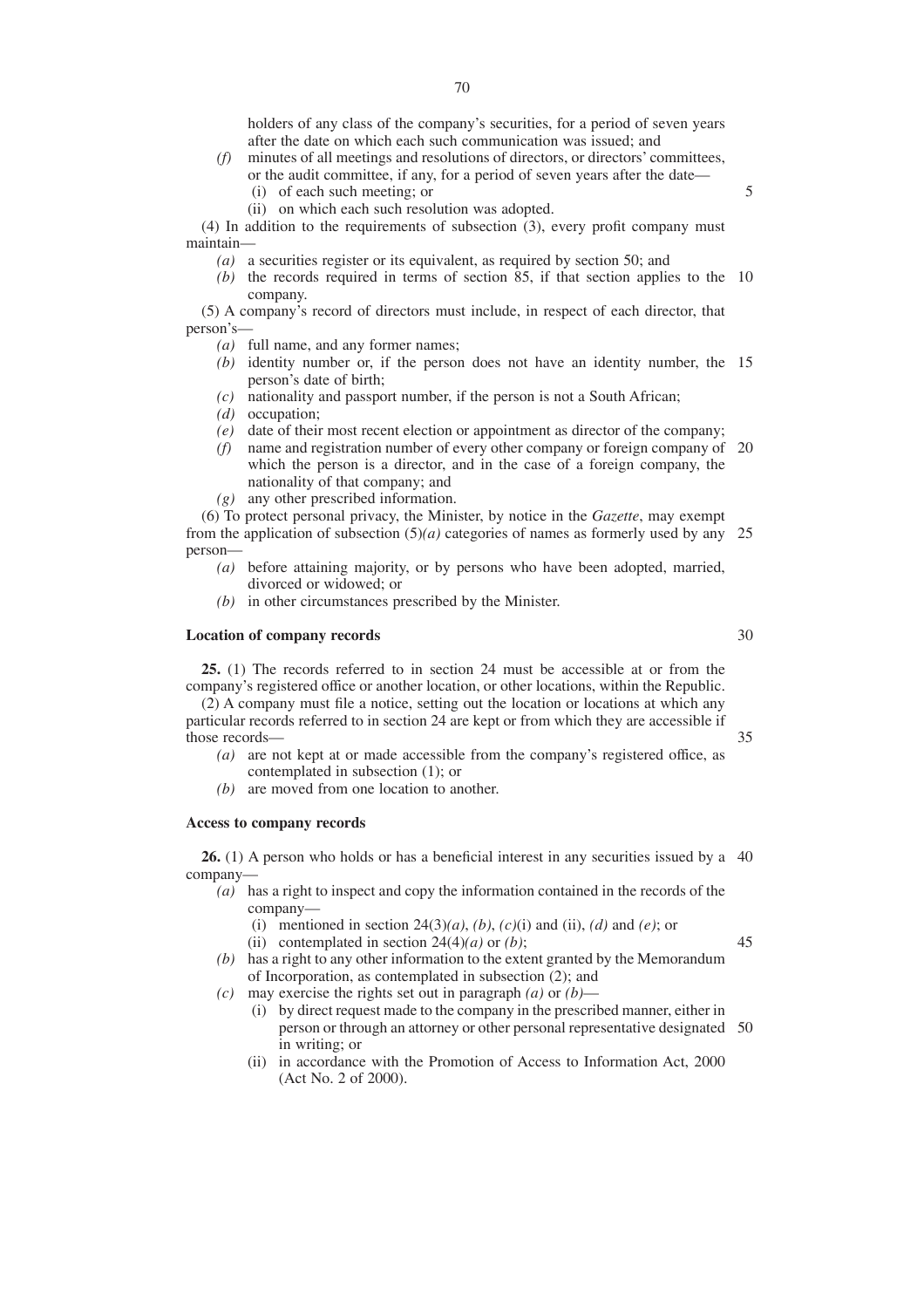(2) In addition to the information rights set out in subsection  $(1)(a)$ , the Memorandum of Incorporation of a company may establish additional information rights of any person, with respect to any information pertaining to the company, but no such right may negate or diminish any mandatory protection of any record, as set out in Part 3 of the Promotion of Access to Information Act, 2000 (Act No. 2 of 2000).

(3) The register of members and register of directors of a company, must, during business hours for reasonable periods be open to inspection by any member, free of charge and by any other person, upon payment for each inspection of an amount not more than R100,00.

(4) The rights of access to information set out in this section are in addition to, and not 10 in substitution for, any rights a person may have to access information in terms of—

*(a)* section 32 of the Constitution;

- *(b)* the Promotion of Access to Information Act, 2000 (Act No. 2 of 2000); or
- *(c)* any other public regulation.

(5) The Minister may make regulations respecting the exercise of the rights set out in 15 this section.

(6) It is an offence for a company to—

- *(a)* fail to accommodate any reasonable request for access, or to unreasonably refuse access, to any record that a person has a right to inspect or copy in terms of this section; or
- *(b)* to otherwise impede, interfere with, or attempt to frustrate, the reasonable exercise by any person of the rights set out in this section.

## **Financial year of company**

**27.** (1) A company must have a financial year, ending on a date set out in the company's Notice of Incorporation, subject to any change made in terms of subsection 25 (4).

(2) The first financial year of a company—

- *(a)* begins on the date that the incorporation of the company is registered, as stated in its registration certificate; and
- *(b)* ends on the date set out in the Notice of Incorporation, which may not be more 30 than 15 months after the date contemplated in paragraph *(a)*.

(3) The second and each subsequent financial year of a company—

- *(a)* begins when the preceding financial year ends; and
- *(b)* ends on the first anniversary of the date contemplated in paragraph *(a)*, unless

the financial year end has been changed as contemplated in subsection (4). (4) The board of a company may change its financial year end at any time, by filing 35

- a notice of that change, but—
	- *(a)* it may not do so more than once during any financial year;
	- *(b)* the newly established financial year end must be later than the date on which the notice is filed; and
	- *(c)* the date as changed may not result in a financial year ending more than 15 months after the end of the preceding financial year.

(5) Despite subsection  $(2)(b)$  or  $(3)$ , the financial year of a company that has changed the date contemplated in subsection (1) ends on the date as changed.

(6) If, in a particular year, the financial year of a company ends on a Saturday, Sunday 45 or public holiday, that financial year will be regarded to have ended on the next following business day.

(7) The financial year of the company is its annual accounting period.

#### **Accounting records**

**28.** (1) A company must keep accurate and complete accounting records in one of the 50official languages of the Republic—

*(a)* as necessary to enable the company to satisfy its obligations in terms of this Act or any other law with respect to the preparation of financial statements; and

20

40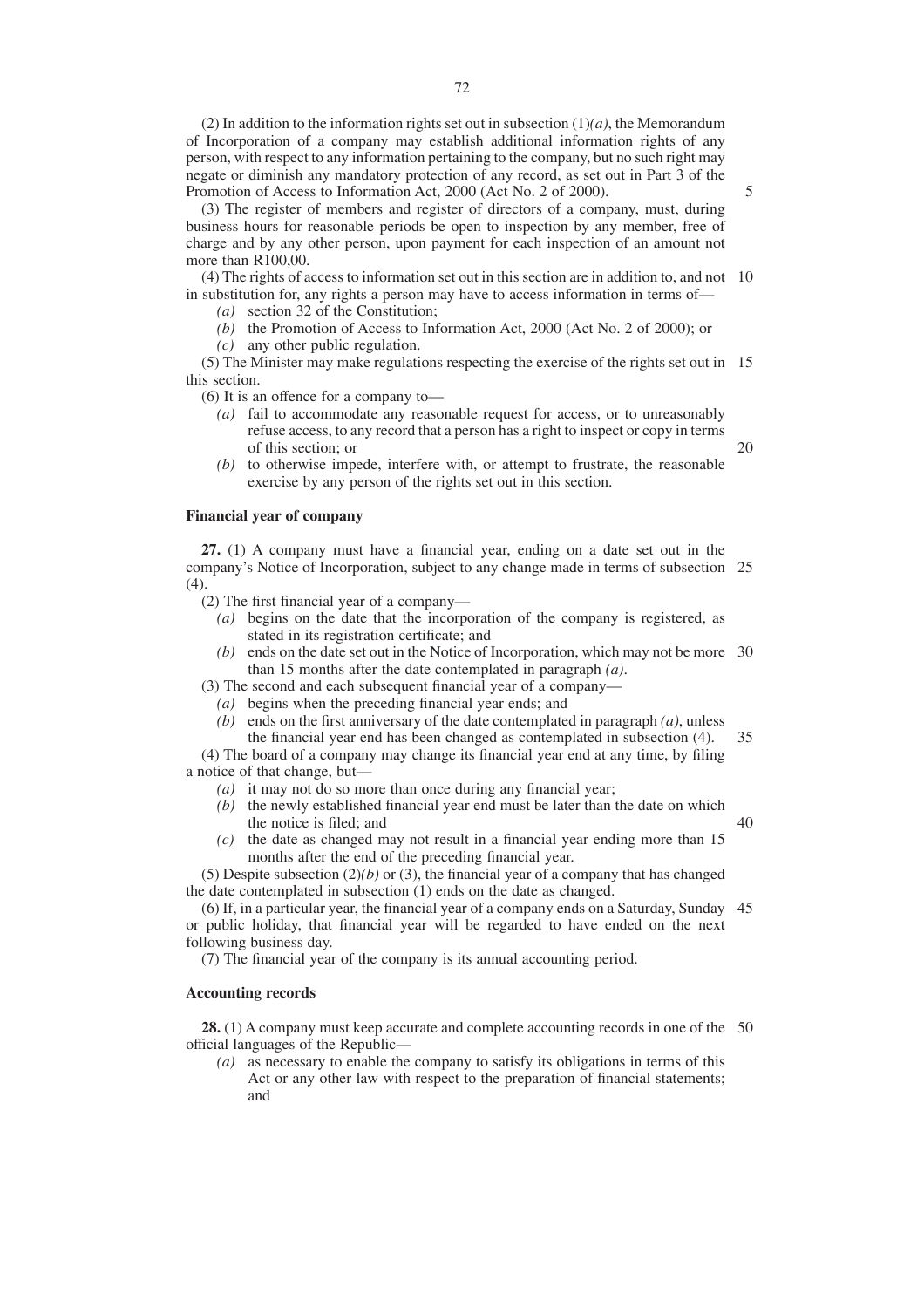*(b)* including any prescribed accounting records, which must be kept in the prescribed manner and form.

(2) A company's accounting records must be kept at, or be accessible from, the registered office of the company.

- (3) It is an offence for—
	- *(a)* a company—
		- (i) with an intention to deceive or mislead any person—
			- *(aa)* to fail to keep accurate or complete accounting records;
			- *(bb)* to keep records other than in the prescribed manner and form, if any; or
	- (ii) to falsify any of its accounting records, or permit any person to do so; or *(b)* any person to falsify a company's accounting records.

(4) For greater certainty, the Commission may issue a compliance notice, as contemplated in section 171, to a company in respect of any failure by the company to comply with the requirements of this section, irrespective whether that failure 15 constitutes an offence in terms of subsection (3).

#### **Financial statements**

**29.** (1) If a company provides any financial statements, including any annual financial statements, to any person for any reason, those statements must—

- *(a)* satisfy the financial reporting standards as to form and content, if any such 20 standards are prescribed;
- *(b)* present fairly the state of affairs and business of the company, and explain the transactions and financial position of the business of the company;
- *(c)* show the company's assets, liabilities and equity, as well as its income and expenses, and any other prescribed information; 25
- *(d)* set out the date on which the statements were produced, and the accounting period to which the statements apply; and
- *(e)* bear, on the first page of the statements, a prominent notice indicating—
	- (i) whether the statements—
		- *(aa)* have been audited in compliance with any applicable requirements 30 of this Act;
		- *(bb)* if not audited, have been independently reviewed in compliance with any applicable requirements of this Act; or
		- *(cc)* have not been audited or independently reviewed; and
	- (ii) the name, and professional designation, if any, of the individual who 35 prepared, or supervised the preparation of, those statements.

(2) Any financial statements prepared by a company, including any annual financial statements of a company as contemplated in section 30, must not be—

*(a)* false or misleading in any material respect; or

*(b)* incomplete in any material particular, subject only to subsection (3). (3) A company may provide any person with a summary of any particular financial statements, but— 40

- *(a)* any such summary must comply with any prescribed requirements; and
- *(b)* the first page of the summary must bear a prominent notice—
	- (i) stating that it is a summary of particular financial statements prepared by 45 the company, and setting out the date of those statements;
	- (ii) stating whether the financial statements that it summarises have been audited, independently reviewed, or are unaudited, as contemplated in subsection (1)*(e)*;
	- (iii) stating the name, and professional designation, if any, of the individual 50 who prepared, or supervised the preparation of, the financial statements that it summarises; and
	- (iv) setting out the steps required to obtain a copy of the financial statements that it summarises.

(4) Subject to subsection (5), the Minister, after consulting the Council, may make 55regulations prescribing—

5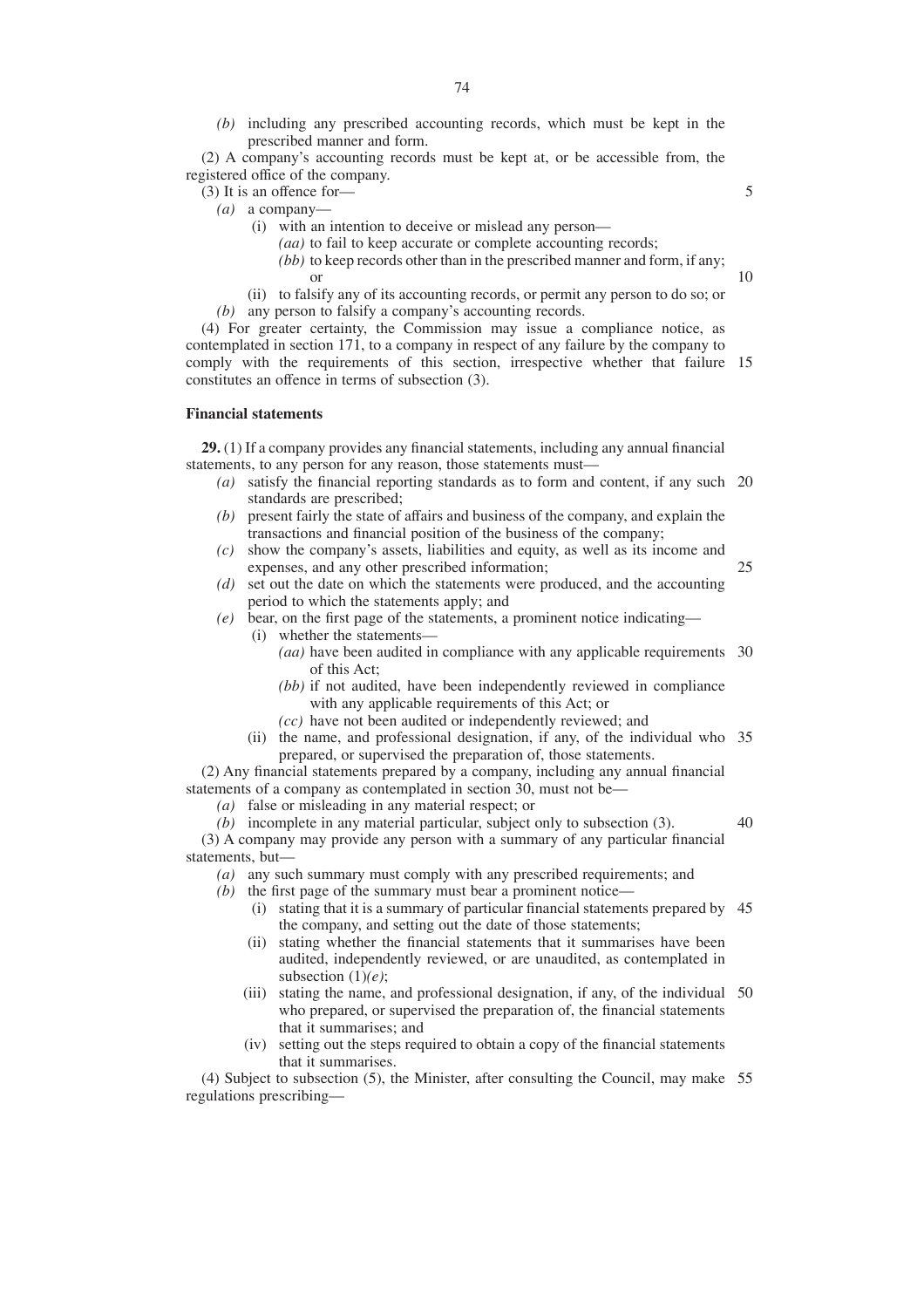*(b)* form and content requirements for summaries contemplated in subsection (3).

- (5) Any regulations contemplated in subsection (4)—
	- *(a)* must promote sound and consistent accounting practices;
	- *(b)* in the case of financial reporting standards, must be consistent with the International Financial Reporting Standards of the International Accounting Standards Board or its successor body; and 5
	- *(c)* may establish different standards applicable to—
		- (i) profit and non-profit companies; and
			- (ii) different categories of profit companies.

(6) Subject to section 214(2), a person is guilty of an offence if the person is a party to the preparation, approval, dissemination or publication of—

- *(a)* any financial statements, including any annual financial statements contemplated in section 30, knowing that those statements—
	- (i) do not comply with the requirements of subsection (1); or
	- (ii) are materially false or misleading, as contemplated in subsection (2); or

*(b)* a summary of any financial statements, knowing that—

- (i) the statements that it summarises do not comply with the requirements of subsection (1), or are materially false or misleading, as contemplated in subsection (2); or
- (ii) the summary does not comply with the requirements of subsection (3), or is materially false or misleading.

## **Annual financial statements**

**30.** (1) Each year, a company must prepare annual financial statements within six months after the end of its financial year, or such shorter period as may be appropriate 25 to provide the required notice of an annual general meeting in terms of section 61(7).

- (2) The annual financial statements must—
	- *(a)* be audited, in the case of a public company; or
	- *(b)* in the case of any other company—
		- (i) be audited, if so required by the regulations made in terms of subsection 30 (7) taking into account whether it is desirable in the public interest, having regard to the economic or social significance of the company, as indicated by—
			- *(aa)* its annual turnover;
			- *(bb)* the size of its workforce; or
			- *(cc)* the nature and extent of its activities; or
		- (ii) be either—
			- *(aa)* audited voluntarily at the option of the company; or
			- *(bb)* independently reviewed in a manner that satisfies the regulations made in terms of subsection (7) unless exempted if it is a private 40 company and—
				- (AA) one person holds, or has all of the beneficial interest in, all of the securities issued by the company; or
				- (BB) every person who is a holder of, or has a beneficial interest in, any securities issued by the company is also 45 a director of the company unless the company has only one director, and that director is a person contemplated in section  $69(12)$ .

(3) The annual financial statements of a company must— *(a)* include an auditor's report, if the statements are audited;

50

55

35

10

15

- *(b)* include a report by the directors with respect to the state of affairs, the business and profit or loss of the company, or of the group of companies, if the company is part of a group, including—
	- (i) any matter material for the shareholders to appreciate the company's state of affairs; and
	- (ii) any prescribed information;
- *(c)* be approved by the board and signed by an authorised director; and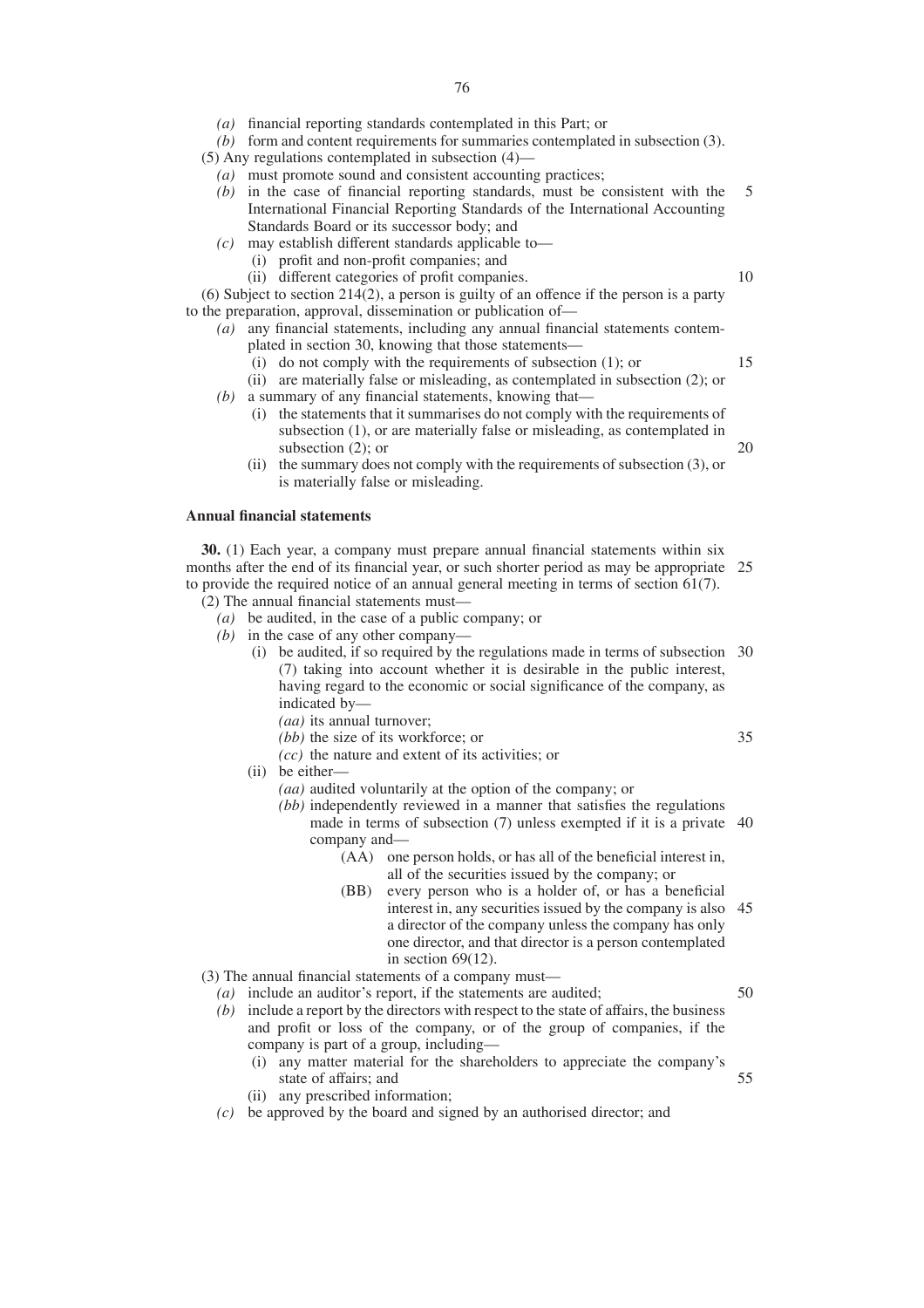(4) The annual financial statements of each company that is required in terms of this Act to have its annual financial statements audited, must include particulars showing—

- *(a)* the remuneration, as defined in subsection (6), and benefits received by each director, or individual holding any prescribed office in the company; 5
- *(b)* the amount of—
	- (i) any pensions paid by the company to or receivable by current or past directors or individuals who hold or have held any prescribed office in the company;

10

50

55

- (ii) any amount paid or payable by the company to a pension scheme with respect to current or past directors or individuals who hold or have held any prescribed office in the company;
- *(c)* the amount of any compensation paid in respect of loss of office to current or past directors or individuals who hold or have held any prescribed office in the 15 company;
- *(d)* the number and class of any securities issued to a director or person holding any prescribed office in the company, or to any person related to any of them, and the consideration received by the company for those securities; and
- *(e)* details of service contracts of current directors and individuals who hold any 20 prescribed office in the company.

(5) The information to be disclosed under subsection (4) must satisfy the prescribed standards, and must show the amount of any remuneration or benefits paid to or receivable by persons in respect of—

- *(a)* services rendered as directors or prescribed officers of the company; or 25
- *(b)* services rendered while being directors or prescribed officers of the company—
	- (i) as directors or prescribed officers of any other company within the same group of companies; or
	- (ii) otherwise in connection with the carrying on of the affairs of the 30 company or any other company within the same group of companies.

 $(6)$  For the purposes of subsections  $(4)$  and  $(5)$ , 'remuneration' includes—

- *(a)* fees paid to directors for services rendered by them to or on behalf of the company, including any amount paid to a person in respect of the person's accepting the office of director; 35
- *(b)* salary, bonuses and performance-related payments;
- *(c)* expense allowances, to the extent that the director is not required to account for the allowance;
- *(d)* contributions paid under any pension scheme not otherwise required to be disclosed in terms of subsection (4)*(b)*; 40
- *(e)* the value of any option or right given directly or indirectly to a director, past director or future director, or person related to any of them, as contemplated in section 42;
- *(f)* financial assistance to a director, past director or future director, or person related to any of them, for the subscription of shares, as contemplated in 45 section 44; and

*(g)* with respect to any loan or other financial assistance by the company to a director, past director or future director, or a person related to any of them, or any loan made by a third party to any such person, as contemplated in section 45, if the company is a guarantor of that loan, the value of—

- (i) any interest deferred, waived or forgiven; or
- (ii) the difference in value between—
	- *(aa)* the interest that would reasonably be charged in comparable circumstances at fair market rates in an arm's length transaction; and
	- *(bb)* the interest actually charged to the borrower, if less.

(7) The Minister may make regulations, including different requirements for different categories of companies, prescribing—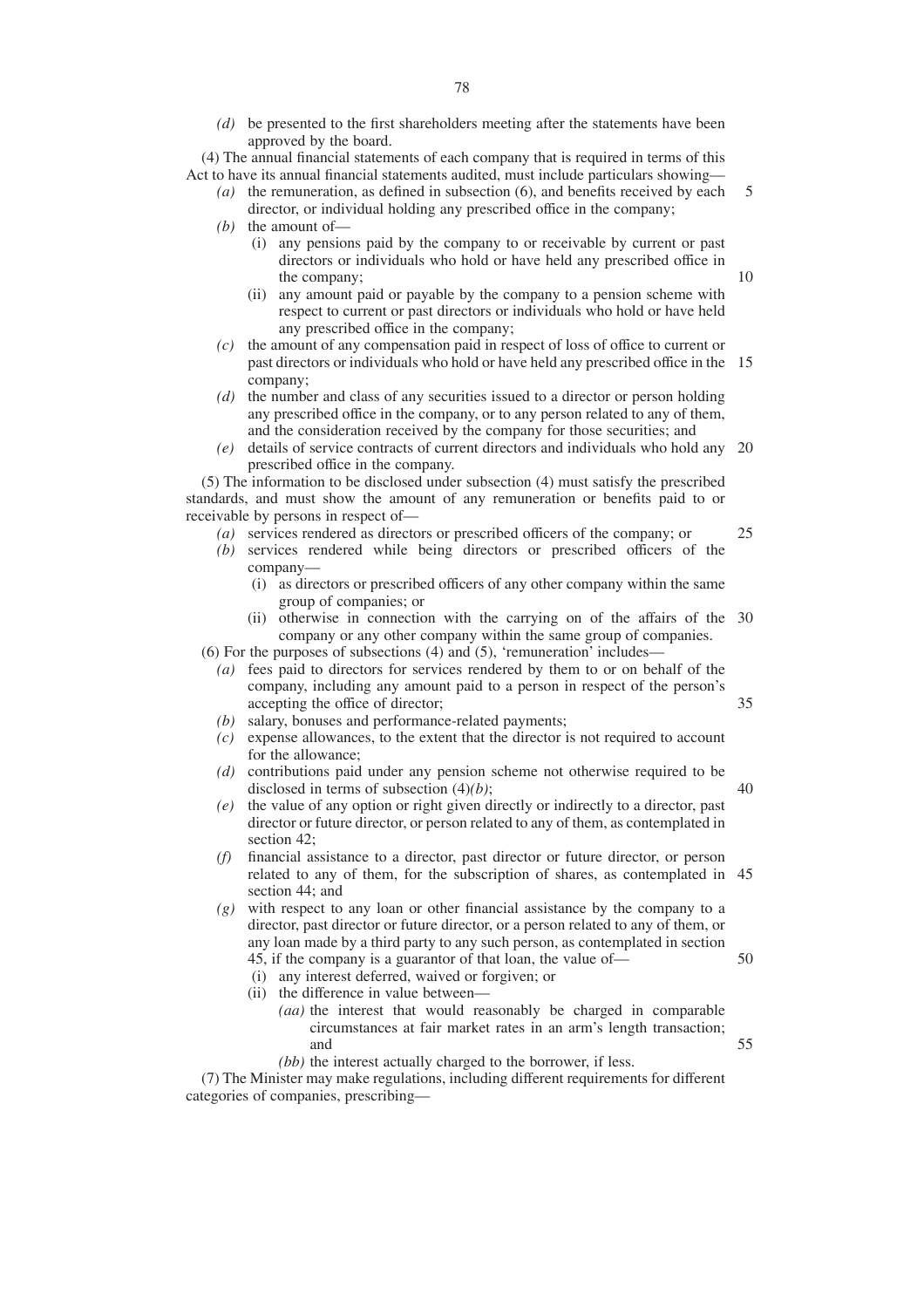- *(a)* the categories of any private companies that are required to have their respective annual financial statements audited, as contemplated in subsection  $(2)(b)(i)$ ; and
- *(b)* the manner, form and procedures for the conduct of an independent review other than an audit, as contemplated in subsection (2)*(b)*(ii)*(bb)*, as well as the professional qualifications, if any, of persons who may conduct such reviews. 5

#### **Access to financial statements or related information**

**31.** (1) In addition to the rights set out in section 26, a person who holds or has a beneficial interest in any securities issued by a company, is entitled—

- *(a)* without demand to receive a notice of the publication of any annual financial 10 statements of the company required by this Act, setting out the steps required to obtain a copy of those statements; and
- *(b)* on demand to receive without charge one copy of any annual financial statements of the company required by this Act.

(2) If a judgment creditor of a company has been informed, by a person whose duty 15 it is to execute the judgment, that there appears to be insufficient disposable property to satisfy that judgment, the judgement creditor is entitled within five business days after making a demand, to receive without charge, one copy of the most recent annual financial statements of the company.

(3) Trade unions must, through the Commission and under conditions as determined 20 by the Commission, be given access to company financial statements for purposes of initiating a business rescue process.

## **Use of company name and registration number**

**32.** (1) A company or external company must—

- *(a)* provide its full registered name or registration number to any person on 25 demand; and
- *(b)* not misstate its name or registration number in a manner likely to mislead or deceive any person.

(2) If the Commission has issued to a company a registration certificate with an interim name, as contemplated in section  $14(2)(b)$ , the company must use its interim 30 name, until its name has been amended.

(3) A person must not—

- *(a)* use the name or registration number of a company in a manner likely to convey an impression that the person is acting or communicating on behalf of that company, unless the company has authorised that person to do so; or 35
- *(b)* use a form of name for any purpose if, in the circumstances, the use of that form of name is likely to convey a false impression that the name is the name of a company.

(4) Every company must have its name and registration number mentioned in legible characters in all notices and other official publications of the company, including such 40 notices and publications in electronic format as contemplated in the Electronic Communications and Transactions Act, and in all bills of exchange, promissory notes, cheques and orders for money or goods and in all letters, delivery notes, invoices, receipts and letters of credit of the company.

(5) Contravention of subsection  $(1)$ ,  $(2)$ ,  $(3)$  or  $(4)$  is an offence.

45

(6) A company, or incorporator, shareholder or director of a company, or a person acting with the authority or on behalf of the company, must not, by any act or omission, misrepresent to any person, in any way or to any degree, the true legal status of the company.

(7) Despite section 19(2), if a person contravenes subsection (6), a court, on 50application by any person affected by that failure, may impose personal liability on any shareholder, director or incorporator of the company for any liability or obligation of the company, to the extent that the court determines to be just and equitable in the circumstances.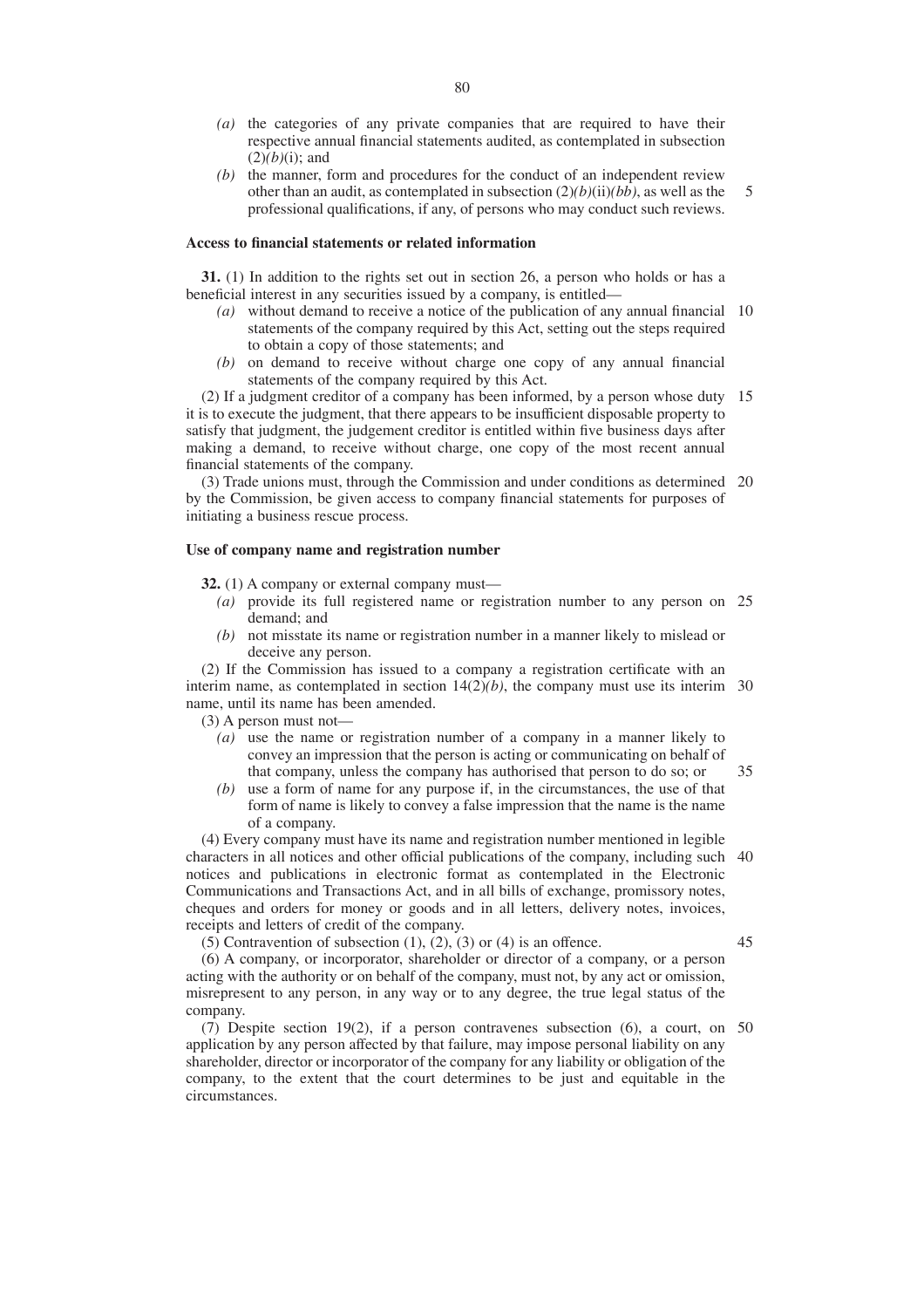#### **Annual return**

**33.** (1) Every company must file an annual return in the prescribed form with the prescribed fee, and within the prescribed period after the end of the anniversary of the date of its incorporation, including in that return—

- *(a)* a copy of its annual financial statements, if it is required to have such statements audited in terms of section 30(2)*(a)*; and 5
- *(b)* any other prescribed information.

(2) Every external company must file an annual return in the prescribed form with the prescribed fee, and within the prescribed period after the anniversary of the date on which it was registered in terms of section 23(1).

(3) Each year, in its annual return filed in terms of subsection (1), every company must designate a director, employee or other person who is responsible for the company's compliance with the requirements of this Part, and Chapter 3, if it applies to the company.

### **Additional accountability requirements for certain companies**

**34.** (1) In addition to complying with the requirements of this Part, a public company or state-owned company must also comply with the extended accountability requirements set out in Chapter 3.

(2) A private company, personal liability company or non-profit company is not required to comply with the extended accountability requirements set out in Chapter 3, 20 except to the extent that the company's Memorandum of Incorporation provides otherwise.

#### *Part D*

#### *Capitalisation of profit companies*

## **Legal nature of company shares and requirement to have shareholders**

25

35

45

**35.** (1) A share issued by a company is movable property, transferable in any manner provided for or recognised by this Act or other legislation.

(2) A share does not have a nominal or par value, subject to item 6 of Schedule 5.

(3) A company may not issue shares to itself.

(4) An authorised share of a company has no rights associated with it until it has been 30 issued.

(5) Shares of a company that have been issued and subsequently—

- *(a)* acquired by that company, as contemplated in section 48; or
- *(b)* surrendered to that company in the exercise of appraisal rights in terms of section 164,

have the same status as shares that have been authorised but not issued.

(6) Despite the repeal of the Companies Act, 1973 (Act No. 61 of 1973), a share issued by a pre-existing company, and held by a shareholder immediately before the effective date, continues to have all of the rights associated with it immediately before the effective date, irrespective of whether those rights existed in terms of the company's 40 Memorandum of Incorporation, or in terms of that Act, subject only to—

*(a)* amendments to that company's Memorandum of Incorporation after the effective date;

- *(b)* the operation of subsection (5); and
- *(c)* the regulations contemplated in item 6(3) of Schedule 5.

## **Authorisation for shares**

**36.** (1) A company's Memorandum of Incorporation—

- *(a)* must set out the classes of shares, and the number of shares of each class, that the company is authorised to issue;
- *(b)* must set out, with respect to each class of shares— (i) a distinguishing designation for that class; and 50

10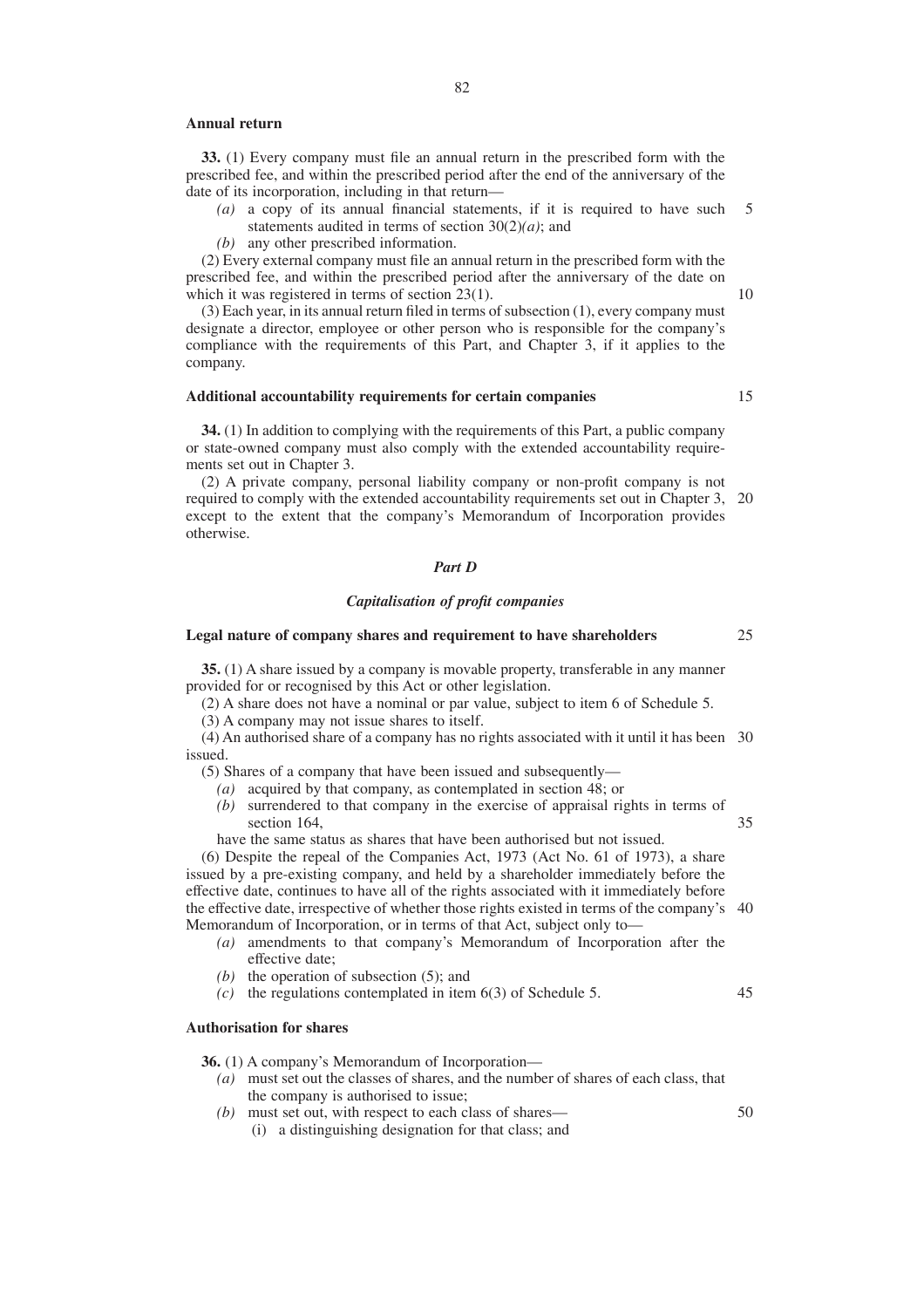- (ii) the preferences, rights, limitations and other terms associated with that class, subject to paragraph *(d)*;
- *(c)* may authorise a stated number of unclassified shares, which are subject to classification by the board of the company in accordance with subsection (3)*(c)*; and
- *(d)* may set out a class of shares—
	- (i) without specifying the associated preferences, rights, limitations or other terms of that class;
	- (ii) for which the board of the company must determine the associated preferences, rights, limitations or other terms; and
	- (iii) which must not be issued until the board of the company has determined the associated preferences, rights, limitations or other terms, as contemplated in subparagraph (ii).

(2) The authorisation and classification of shares, the numbers of authorised shares of each class, and the preferences, rights, limitations and other terms associated with each 15 class of shares, as set out in a company's Memorandum of Incorporation, may be changed only by—

- *(a)* an amendment of the Memorandum of Incorporation by special resolution of the shareholders; or
- *(b)* the board of the company, in the manner contemplated in subsection (3), 20 except to the extent that the Memorandum of Incorporation provides otherwise.

(3) Except to the extent that a company's Memorandum of Incorporation provides otherwise, the company's board may—

- (a) increase or decrease the number of authorised shares of any class of shares; 25
- *(b)* reclassify any classified shares that have been authorised but not issued;
- *(c)* classify any unclassified shares that have been authorised as contemplated in subsection (1)*(c)*, but are not issued; or
- *(d)* determine the preferences, rights, limitations or other terms of shares in a class contemplated in subsection (1)*(d)*.

30

(4) If the board of a company acts pursuant to its authority contemplated in subsection (3), the company must file a Notice of Amendment of its Memorandum of Incorporation, setting out the changes effected by the board.

## **Preferences, rights, limitations and other share terms**

*(a)* this Act; or

**37.** (1) All of the shares of any particular class authorised by a company have 35 preferences, rights, limitations and other terms that are identical to those of other shares of the same class, except to the extent that the company's Memorandum of Incorporation provides otherwise.

(2) Each issued share of a company, regardless of its class, has associated with it one general voting right, except to the extent provided otherwise by—

40

*(b)* the preferences, rights, limitations and other terms determined by or in terms of the company's Memorandum of Incorporation in accordance with section 36.

(3) Despite anything to the contrary in a company's Memorandum of Incorporation— 45

- *(a)* every share issued by that company has associated with it an irrevocable right of the shareholder to vote on any proposal to amend the preferences, rights, limitations and other terms associated with that share; and
- *(b)* if that company has established only one class of shares—
	- (i) those shares have a right to be voted on every matter that may be decided 50 by shareholders of the company; and
	- (ii) the holders of that class of shares are entitled to receive the net assets of the company upon its liquidation.

(4) If a company's Memorandum of Incorporation has established more than one class of shares the Memorandum of Incorporation, in setting out the preferences, rights, 55limitations and other terms of those classes of shares, must provide that—

*(a)* for each particular matter that may be submitted for a decision to shareholders of the company, at least one class of the company's shares has voting rights that may be exercised on that matter; and

5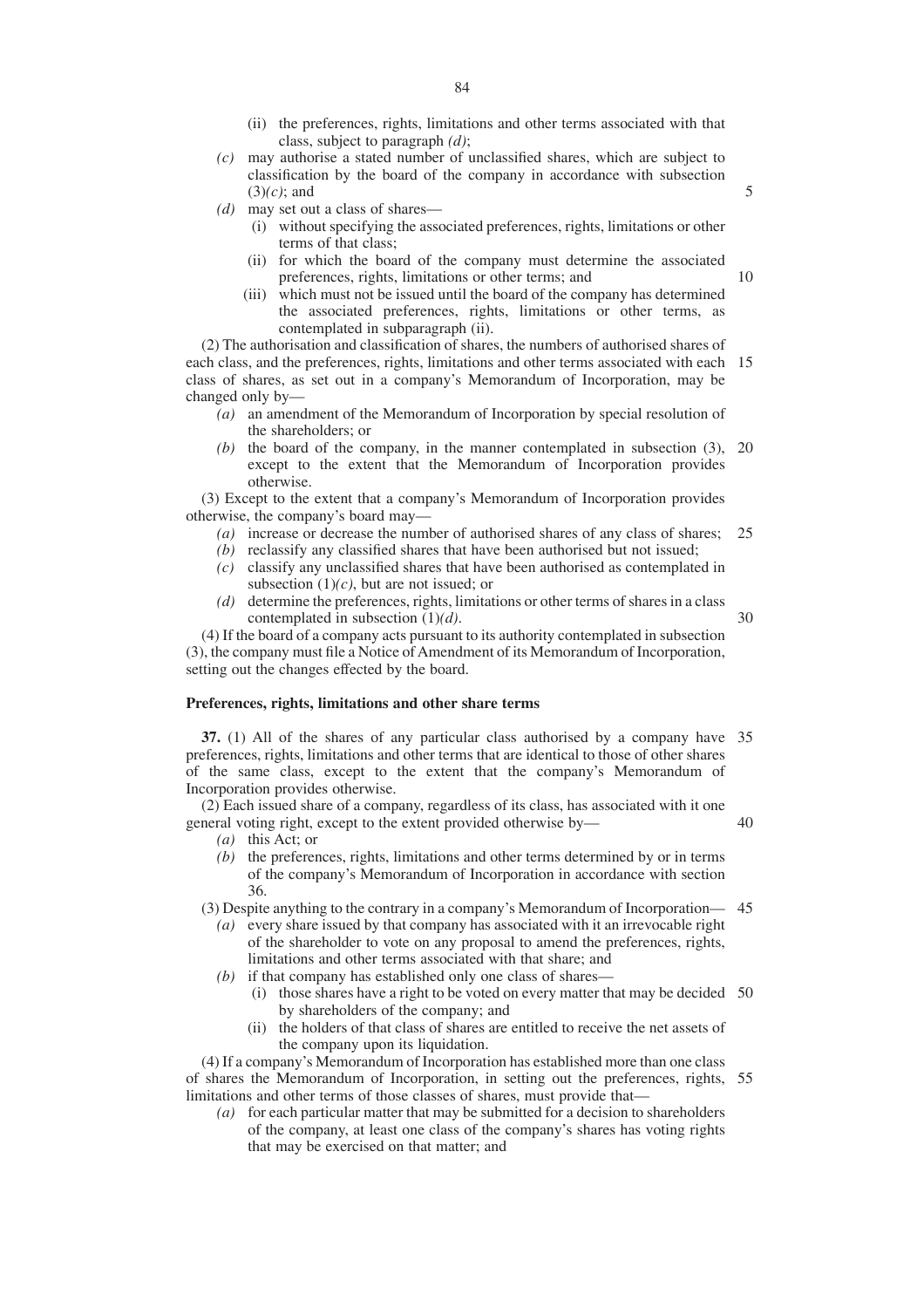*(b)* the holders of at least one class of the company's shares, irrespective of whether it is the same as any class contemplated in paragraph *(a)*, are entitled to receive the net assets of the company upon its liquidation.

(5) Subject to any other law, a company's Memorandum of Incorporation may establish, for any particular class of shares, preferences, rights, limitations or other terms that— 5

- *(a)* confer special, conditional or limited voting rights;
- *(b)* provide for shares of that class to be redeemable, subject to the requirements of sections 46 and 48, or convertible, as specified in the Memorandum of Incorporation—
	- (i) at the option of the company, the shareholder, or another person at any time, or upon the occurrence of any specified contingency;
	- (ii) for cash, indebtedness, securities or other property;
	- (iii) at prices and in amounts specified, or determined in accordance with a formula; or
	- (iv) subject to any other terms set out in the company's Memorandum of Incorporation;
- *(c)* entitle the shareholders to distributions calculated in any manner, including dividends that may be cumulative, non-cumulative, or partially cumulative, subject to the requirements of sections 46 and 47; or
- 20

10

15

*(d)* provide for shares of that class to have preference over any other class of shares with respect to distributions, or rights upon the final liquidation of the company.

(6) The Memorandum of Incorporation of a company may provide for preferences, rights, limitations or other terms of any class of shares of that company to vary in 25 response to any objectively ascertainable external fact or facts.

(7) For the purpose of subsection (6)—

- *(a)* ''external fact or facts'' includes the occurrence of any event, a variation in any fact, benchmark or other point of reference, a determination or action by the company, its board, or any other person, an agreement to which the 30 company is a party, or any other document; and
- *(b)* the manner in which a fact affects the preferences, rights, limitations or other terms of shares must be expressly determined by or in terms of the company's Memorandum of Incorporation, in accordance with section 36.

(8) If the Memorandum of Incorporation of a company has been amended to 35 materially and adversely alter the preferences, rights, limitations or other terms of a class of shares, any holder of those shares is entitled to seek relief in terms of section 164 if that shareholder—

- *(a)* notified the company in advance of the intention to oppose the resolution to amend the Memorandum of Incorporation; and 40
- *(b)* was present at the meeting, and voted against that resolution.

#### **Issuing shares**

**38.** (1) The board of a company may resolve to issue shares of the company at any time, but only within the classes, and to the extent, that the shares have been authorised by or in terms of the company's Memorandum of Incorporation, in accordance with 45 section 36.

(2) If a company issues shares—

*(a)* that have not been authorised in accordance with section 36; or

*(b)* in excess of the number of authorised shares of any particular class,

the issuance of those shares may be retroactively authorised in accordance with 50 section 36.

(3) If a resolution seeking to retroactively authorise an issue of shares, as contemplated in subsection (2), is not adopted when it is put to a vote—

- *(a)* the share issue is a nullity to the extent that it exceeds any authorisation;
- *(b)* the company must return to any person the fair value of the consideration 55received by the company in respect of that share issue to the extent that it is nullified, together with interest in accordance with the Prescribed Rate of Interest Act, 1975 (Act No. 55 of 1975), from the date on which the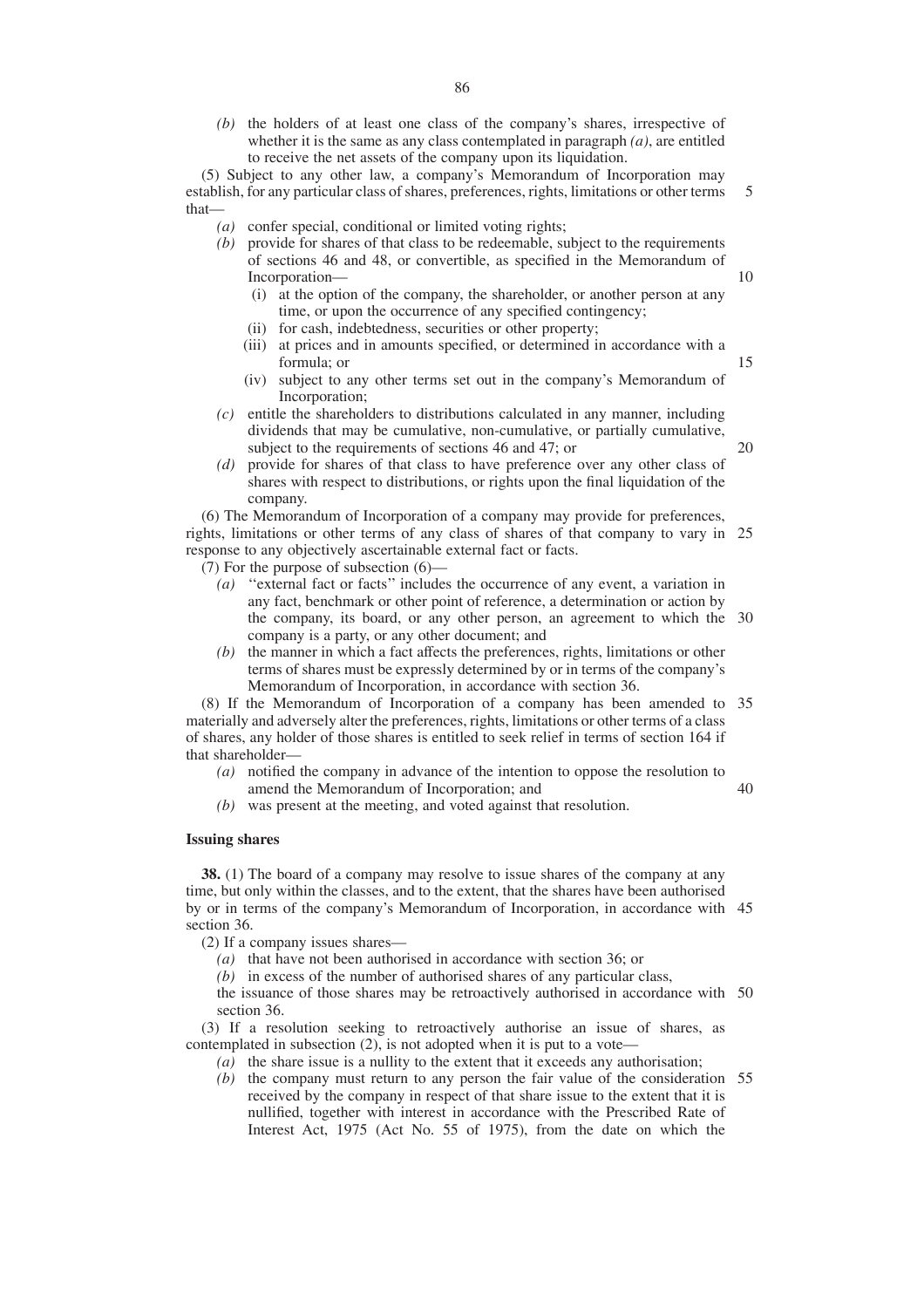consideration for the shares was received by the company, until the date on which the company complies with this paragraph;

- *(c)* any certificate evidencing a share so issued and nullified, and any entry in a securities register in respect of such an issue, is void; and
- *(d)* a director of the company is liable to the extent set out in section  $77(3)(e)(i)$  if the director— 5
	- (i) was present at a meeting when the board approved the issue of any unauthorised shares, or participated in the making of such a decision in terms of section 74; and
	- (ii) failed to vote against the issue of those shares, despite knowing that the 10 shares had not been authorised in accordance with section 36.

# **Subscription of shares**

**39.** (1) This section—

- *(a)* does not apply to a public company or state-owned company, except to the extent that the company's Memorandum of Incorporation provides otherwise; 15 and
- *(b)* applies to a private company or personal liability company with respect to any issue of its shares, other than—
	- (i) shares issued—
		- *(aa)* in terms of options or conversion rights; or
		- *(bb)* as contemplated in section 40(5) to (7); or
	- (ii) capitalisation shares issued as contemplated in section 47.

(2) If a private company proposes to issue any shares, other than as contemplated in subsection  $(1)(b)$ , each shareholder of that private company has a right, before any other person who is not a shareholder of that company, to be offered and, within a reasonable 25 time to subscribe for, a percentage of the shares to be issued equal to the voting power of that shareholder's general voting rights immediately before the offer was made.

(3) A private or personal liability company's Memorandum of Incorporation may limit, negate, restrict or place conditions upon the right set out in subsection (2), with respect to any or all classes of shares of that company.

(4) Except to the extent that a private or personal liability company's Memorandum of Incorporation provides otherwise—

- *(a)* in exercising a right in terms of subsection (2), a shareholder may subscribe fewer shares than the shareholder would be entitled to subscribe under that subsection; and
- *(b)* shares not subscribed by a shareholder within the reasonable time contemplated in subsection (2), may be offered to other persons to the extent permitted by the Memorandum of Incorporation.

#### **Consideration for shares**

**40.** (1) The board of a company may issue authorised shares only—

- *(a)* for adequate consideration to the company, as determined by the board;
- *(b)* in terms of conversion rights associated with previously issued securities of the company; or
- *(c)* as a capitalisation share as contemplated in section 47.

(2) Before a company issues any particular shares, the board must determine the 45 consideration for which, and the terms on which, those shares will be issued.

(3) A determination by the board of a company in terms of subsection (2) as to the adequacy of consideration for any shares may not be challenged on any basis other than in terms of section 76, read with section 77(2).

(4) Subject to subsections (5) to (7), when a company has received the consideration 50approved by its board for the issuance of any shares—

*(a)* those shares are fully paid; and

20

35

40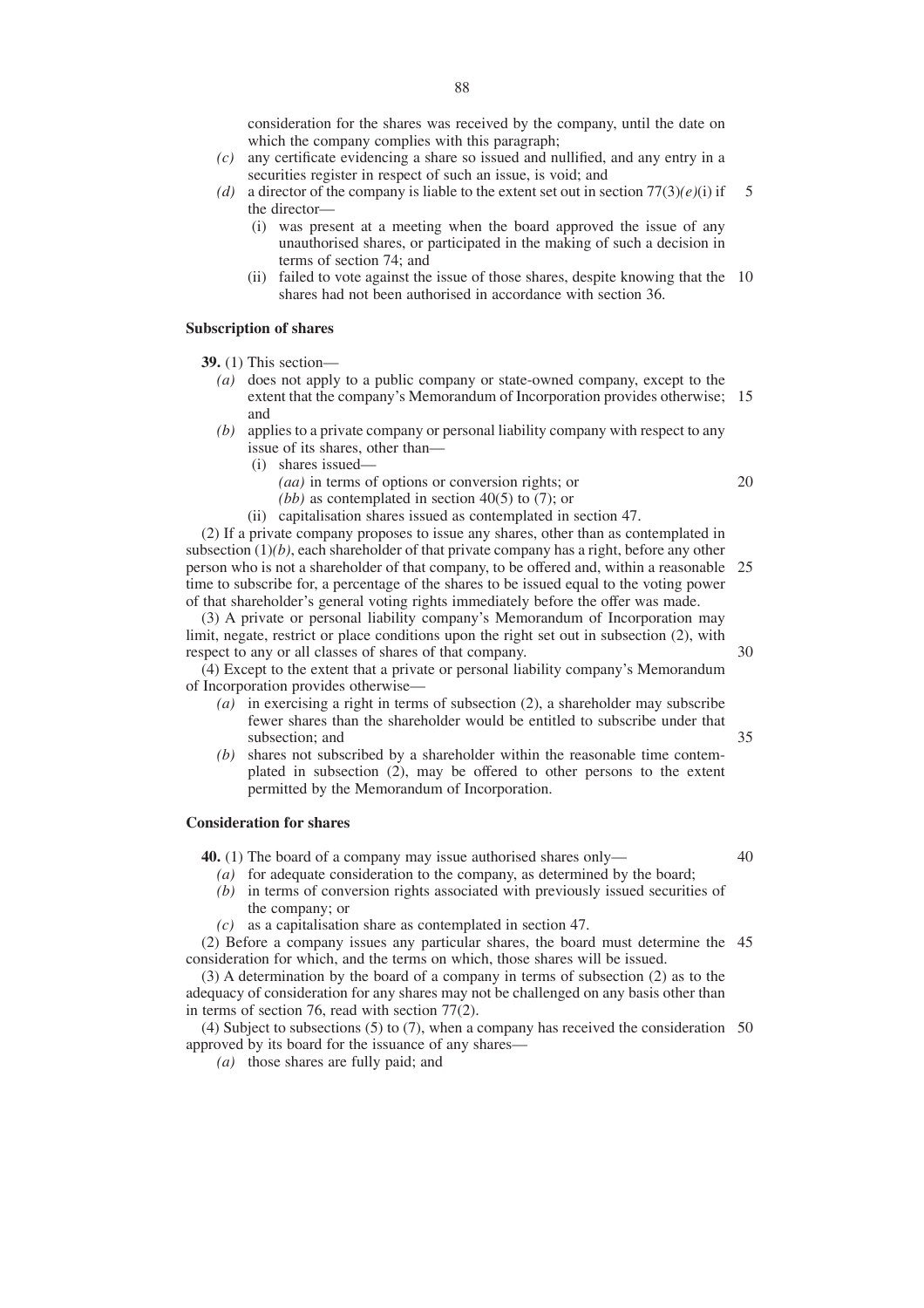*(b)* the company must issue those shares and cause the name of the holder to be entered on the company's securities register in accordance with Part E of this Chapter.

(5) If the consideration for any shares that are issued or to be issued is in the form of an instrument that is not negotiable by the company at the time the shares are to be issued, or is in the form of an agreement for future services, future benefits or future payment by the subscribing party— 5

- *(a)* the consideration for those shares is regarded as having been received by the company at any time only to the extent—
	- (i) that the instrument is negotiable by the company; or
	- (ii) that the subscribing party to the agreement has fulfilled its obligations in terms of the agreement; and
- *(b)* upon receiving the instrument or entering into the agreement, the company must—
	- (i) issue the shares immediately; and
	- (ii) cause the issued shares to be transferred to a third party, to be held in trust and later transferred to the subscribing party in accordance with a trust agreement.

(6) Except to the extent that a trust agreement contemplated in subsection  $(5)(b)$ provides otherwise—

- *(a)* voting rights, and appraisal rights set out in section 164, associated with shares that have been issued but are held in trust may not be exercised;
- *(b)* any pre-emptive rights associated with shares that have been issued but are held in trust may be exercised only to the extent that the instrument has become negotiable by the company or the subscribing party has fulfilled its 25 obligations under the agreement;
- *(c)* any distribution with respect to shares that have been issued but are held in trust—
	- (i) must be paid or credited by the company to the subscribing party to the extent that the instrument has become negotiable by the company or the 30 subscribing party has fulfilled its obligations under the agreement; and
	- (ii) may be credited against the remaining value at that time of any services still to be performed by the subscribing party, any future payment remaining due, or the benefits still to be received by the company; and
- *(d)* shares that have been issued but are held in trust—
	- (i) may not be transferred by or at the direction of the subscribing party unless the company has expressly consented to the transfer in advance;
	- (ii) may be transferred to the subscribing party on a quarterly basis, to the extent that the instrument has become negotiable by the company or the subscribing party has fulfilled its obligations under the agreement; 40
	- (iii) must be transferred to the subscribing party when the instrument has become negotiable by the company, or upon satisfaction of all of the subscribing party's obligations in terms of the agreement; and
	- (iv) to the extent that the instrument is dishonoured after becoming negotiable, or that the subscribing party has failed to fulfil its obligations 45 under the agreement, must be returned to the company and cancelled, on demand by the company.

(7) A company may not make a demand contemplated in subsection  $(6)(d)(iv)$ unless—

- *(a)* a negotiable instrument is dishonoured after becoming negotiable by the 50 company; or
- *(b)* in the case of an agreement, the subscribing party has failed to fulfil any obligation in terms of the agreement for a period of at least 40 business days after the date on which the obligation was due to be fulfilled.

## **Shareholder approval for issuing shares in certain cases**

**41.** (1) Subject to subsection (2), an issue of shares or securities convertible into shares, or a grant of options contemplated in section 42, or a grant of any other rights

15

20

10

35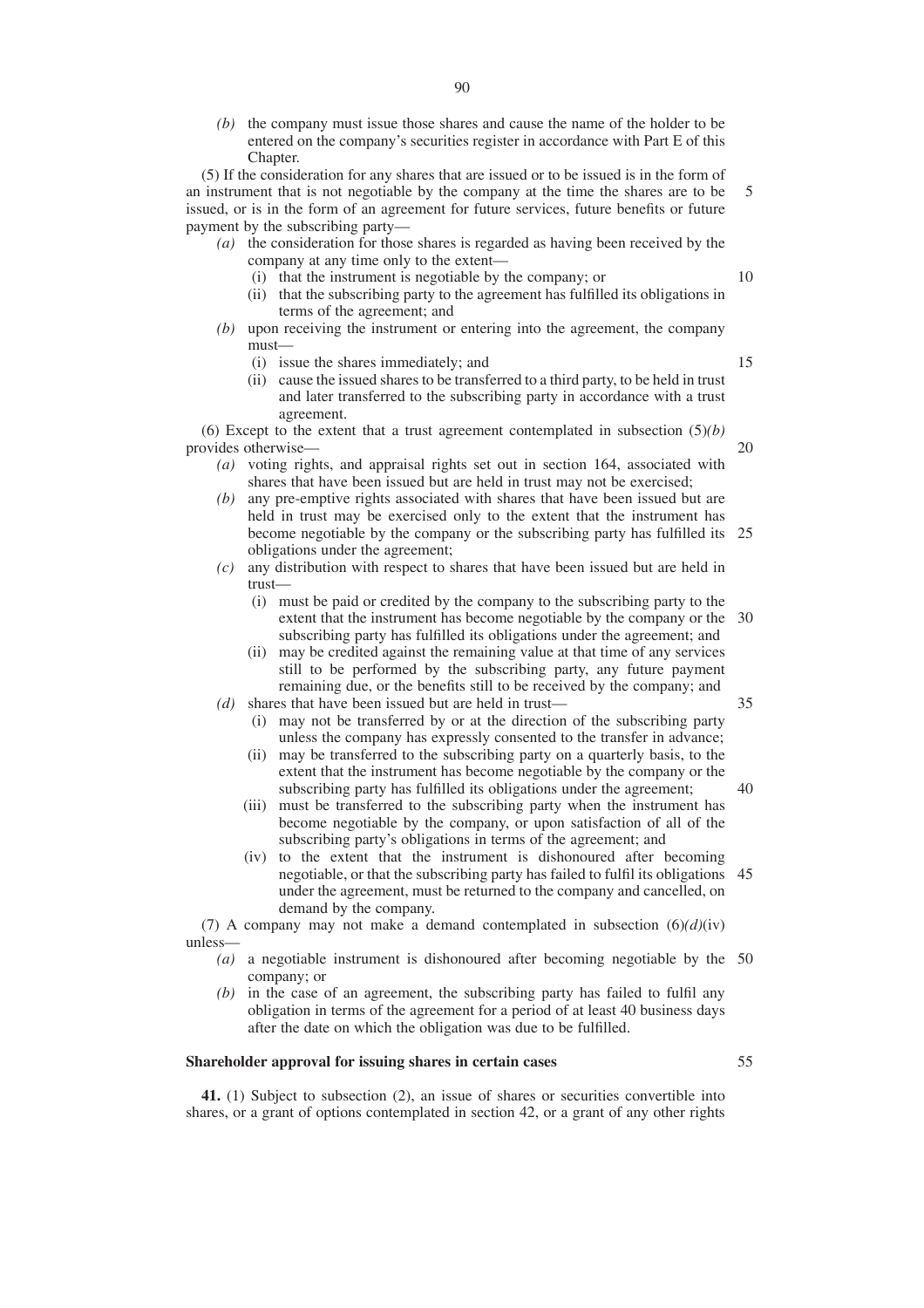exercisable for securities, must be approved by a special resolution of the shareholders of a company, if the shares, securities, options or rights are issued to a—

- *(a)* director, future director, prescribed officer, or future prescribed officer of the company;
- *(b)* person related or inter-related to the company, or to a director or prescribed officer of the company; or 5
- *(c)* nominee of a person contemplated in paragraph *(a)* or *(b)*.

(2) Subsection (1) does not apply if the issue of shares, securities or rights is—

- *(a)* under an agreement underwriting the shares, securities or rights;
	- *(b)* in the exercise of a pre-emptive right to be offered and to subscribe shares, as 10 contemplated in section 39;
- *(c)* in proportion to existing holdings, and on the same terms and conditions as have been offered to all the shareholders of the company or to all the shareholders of the class or classes of shares being issued;
- *(d)* pursuant to an employee share scheme that satisfies the requirements of 15 section 97; or
- *(e)* pursuant to an offer to the public, as defined in section 95(1)*(h)*, read with section 96.

(3) An issue of shares, securities convertible into shares, or rights exercisable for shares in a transaction, or a series of integrated transactions, requires approval of the 20 shareholders by special resolution if the voting power of the class of shares that are issued or issuable as a result of the transaction or series of integrated transactions will be equal to or exceed 30% of the voting power of all the shares of that class held by shareholders immediately before the transaction or series of transactions. 25

- (4) In subsection (3)—
	- *(a)* for purposes of determining the voting power of shares issued and issuable as a result of a transaction or series of integrated transactions, the voting power of shares is the greater of—
		- (i) the voting power of the shares to be issued; or
		- (ii) the voting power of the shares that would be issued after giving effect to 30 the conversion of convertible shares and other securities and the exercise of rights to be issued;
	- *(b)* a series of transactions is integrated if—
		- (i) consummation of one transaction is made contingent on consummation of one or more of the other transactions; or 35
		- (ii) the transactions are entered into within a 12-month period, and involve the same parties, or related persons; and—
			- *(aa)* they involve the acquisition or disposal of an interest in one particular company or asset; or
			- *(bb)* taken together, they lead to substantial involvement in a business 40 activity that did not previously form part of the company's principal activity.

(5) A director of a company is liable to the extent set out in section  $77(3)(e)$ (ii) if the director—

- *(a)* was present at a meeting when the board approved the issue of any securities 45 as contemplated in this section, or participated in the making of such a decision in terms of section 74; and
- *(b)* failed to vote against the issue of those securities, despite knowing that the issue of those securities was inconsistent with this section.

(6) In this section, 'future director' or 'future prescribed officer' does not include a 50 person who becomes a director or prescribed officer of the company more than six months after acquiring a particular option or right.

# **Options for subscription of securities**

**42.** (1) A company may issue options for the allotment or subscription of authorised shares or other securities of the company.

55

(2) The board of a company must determine the consideration or other benefit for which, and the terms upon which—

*(a)* any options are issued; and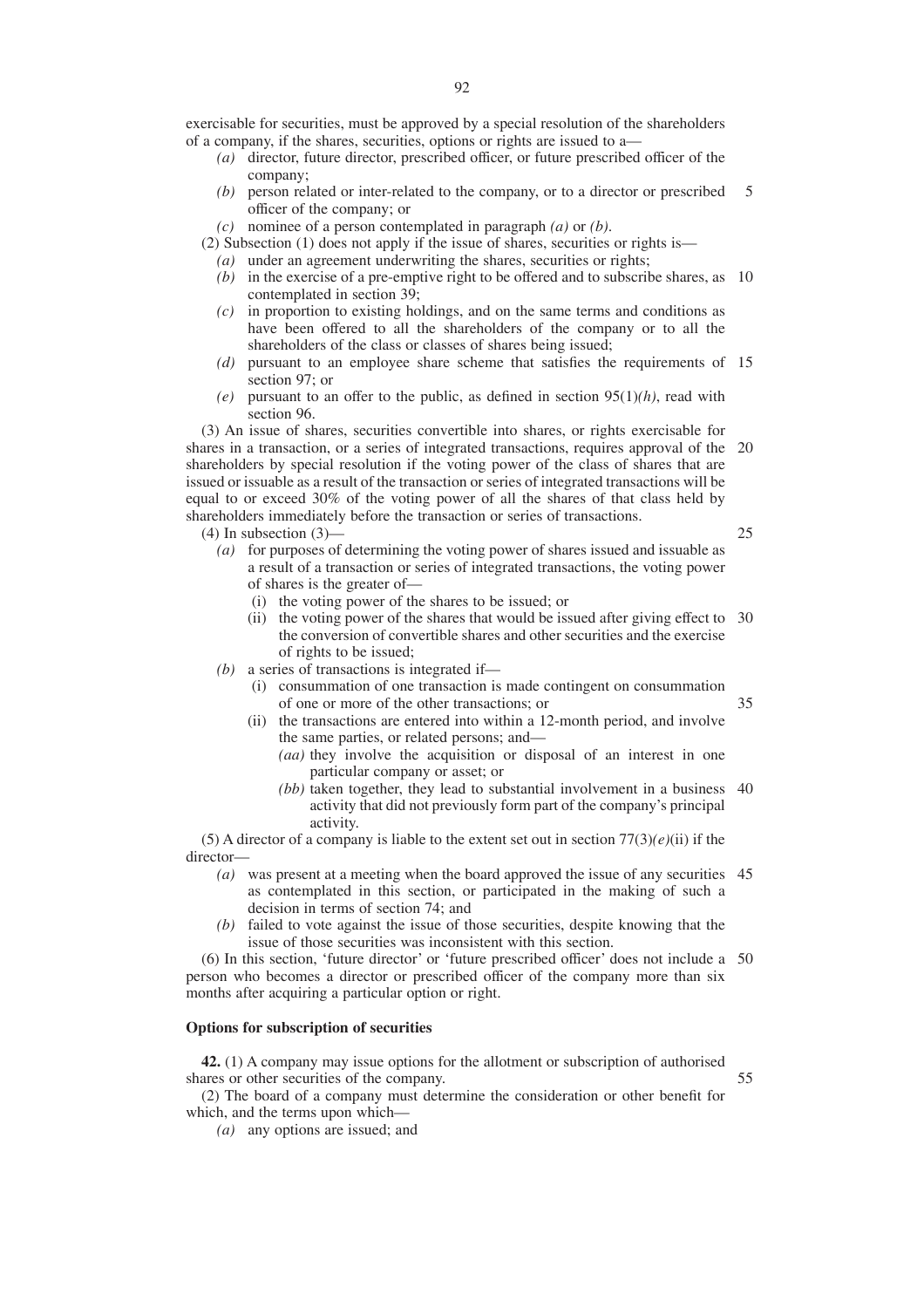- *(b)* the related shares or other securities are to be issued.
- (3) A decision by the board that the company may issue—
	- *(a)* any options, constitutes also the decision of the board to issue any authorised shares or other securities for which the options may be exercised; or
	- *(b)* any securities convertible into shares of any class, constitutes also the decision of the board to issue the authorised shares into which the securities may be converted. 5

(4) A director of a company is liable to the extent set out in section  $77(3)(e)$ (iii) if the director—

- *(a)* was present at a meeting when the board approved the granting of an option or 10 a right as contemplated in this section, or participated in the making of such a decision in terms of section 74; and
- *(b)* failed to vote against the granting of the option or right, despite knowing that any shares—
	- (i) for which the options could be exercised; or
	- (ii) into which any securities could be converted,

had not been authorised in terms of section 36.

## **Securities other than shares**

**43.** (1) In this section—

*(a)* ''debt instrument''—

- (i) includes any securities other than the shares of a company, irrespective of whether or not issued in terms of a security document, such as a trust deed; but
- (ii) does not include promissory notes and loans, whether constituting an encumbrance on the assets of the company or not; and 25
- *(b)* ''security document'' includes any document by which a debt instrument is offered or proposed to be offered, embodying the terms and conditions of the debt instrument including, but not limited to, a trust deed or certificate.

(2) The board of a company—

- *(a)* may authorise the company to issue a secured or unsecured debt instrument at 30 any time, except to the extent provided by that the company's Memorandum of Incorporation; and
- *(b)* must determine whether each such debt instrument is secured or unsecured.

(3) Except to the extent that a company's Memorandum of Incorporation provides otherwise, a debt instrument issued by the company may grant special privileges 35 regarding—

*(a)* attending and voting at general meetings and the appointment of directors; or

*(b)* allotment of securities, redemption by the company, or substitution of the debt instrument for shares of the company, provided that the securities to be allotted or substituted in terms of any such privilege, are authorised by or in 40 terms of the company's Memorandum of Incorporation in accordance with section 36.

(4) Every security document must clearly indicate, on its first page, whether the relevant debt instrument is secured or unsecured.

(5) A company may appoint any person, including a juristic person, as trustee for the 45 holders of the company's debt instruments, if—

- *(a)* the person—
	- (i) is not a director or prescribed officer of the company, or a person related or inter-related to the company, a director or a prescribed officer; and
	- (ii) does not have any interest in, or relationship with, the company that 50 might conflict with the duties of a trustee; and
- *(b)* the board is satisfied that the person has the requisite knowledge and experience to carry out the duties of a trustee.

(6) Any new trustee appointed for the purpose of this section must—

*(a)* satisfy the requirements of subsection (5)*(a)*; and

15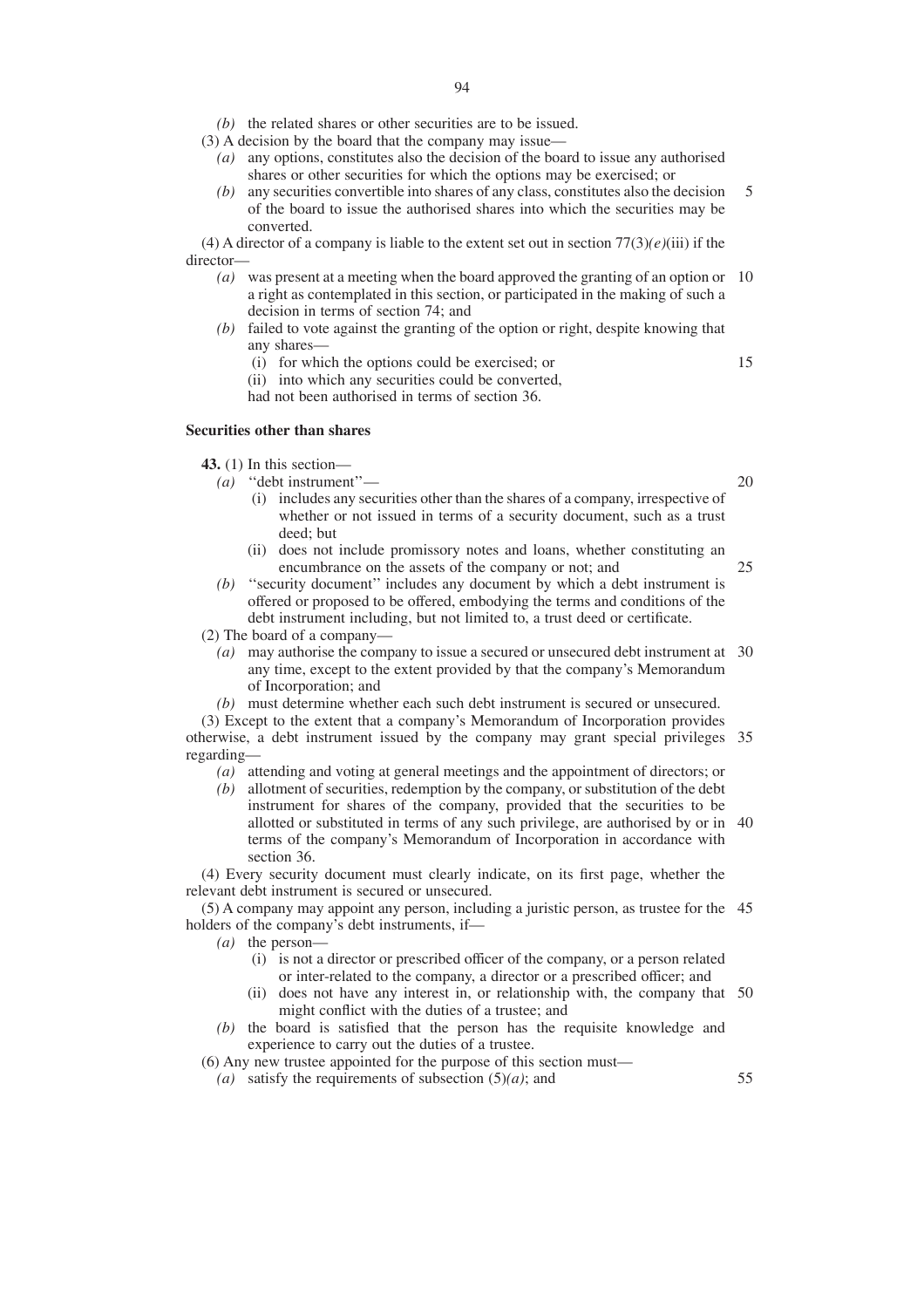*(b)* be approved by the holders of at least 75% by value of debt instruments present at a meeting called for that purpose.

(7) Any provision contained in a trust deed for securing any debt instruments, or in any agreement with the holders of any debt instruments secured by a trust deed, is void to the extent that it would exempt a trustee from, or indemnify a trustee against, liability for breach of trust, or failure to exercise the degree of care and diligence required of the prudent and careful person, having regard to the provisions of the trust deed respecting the powers, authorities or discretions of the trustee. 5

(8) Subsection (7) does not invalidate—

- *(a)* any release validly given in respect of anything done or omitted to be done by 10 a trustee before the giving of the release; or
- *(b)* any provision of a debt instrument—
	- (i) enabling a release to be given with the consent of the majority of not less than three fourths in value of the holders of debt instruments present and voting at a meeting called for the purpose; and
	- (ii) with respect to a specific act or omission, or of the trustee dying or ceasing to act.

#### **Financial assistance for subscription of securities**

**44.** (1) In this section, ''financial assistance'' does not include lending money in the ordinary course of business by a company whose primary business is the lending of 20 money.

(2) To the extent that the Memorandum of Incorporation of a company provides otherwise, the board may authorise the company to provide financial assistance by way of a loan, guarantee, the provision of security or otherwise to any person for the purpose of, or in connection with, the subscription of any option, or any securities, issued or to 25 be issued by the company or a related or inter-related company, or for the purchase of any securities of the company or a related or inter-related company, subject to subsections (3) and (4).

(3) Despite any provision of a company's Memorandum of Incorporation to the contrary, the board may not authorise any financial assistance contemplated in 30 subsection (2), unless—

- *(a)* the particular provision of financial assistance is—
	- (i) pursuant to an employee share scheme that satisfies the requirements of section 97; or
	- (ii) pursuant to a special resolution of the shareholders, adopted within the 35 previous two years, which approved such assistance either for the specific recipient, or generally for a category of potential recipients, and the specific recipient falls within that category; and
- *(b)* the board is satisfied that—
	- (i) immediately after providing the financial assistance, the company would 40 satisfy the solvency and liquidity test; and
	- (ii) the terms under which the financial assistance is proposed to be given are fair and reasonable to the company.

(4) In addition to satisfying the requirements of subsection (3), the board must ensure that any conditions or restrictions respecting the granting of financial assistance set out 45 in the company's Memorandum of Incorporation have been satisfied.

(5) A decision by the board of a company to provide financial assistance contemplated in subsection (2), or an agreement with respect to the provision of any such assistance, is void to the extent that the provision of that assistance would be inconsistent with—

*(a)* this section; or

50

15

*(b)* a prohibition, condition or requirement contemplated in subsection (4).

(6) If a resolution or an agreement has been declared void in terms of subsection (5) read with section 218(1), a director of a company is liable to the extent set out in section  $77(3)(e)$ (iv) if the director-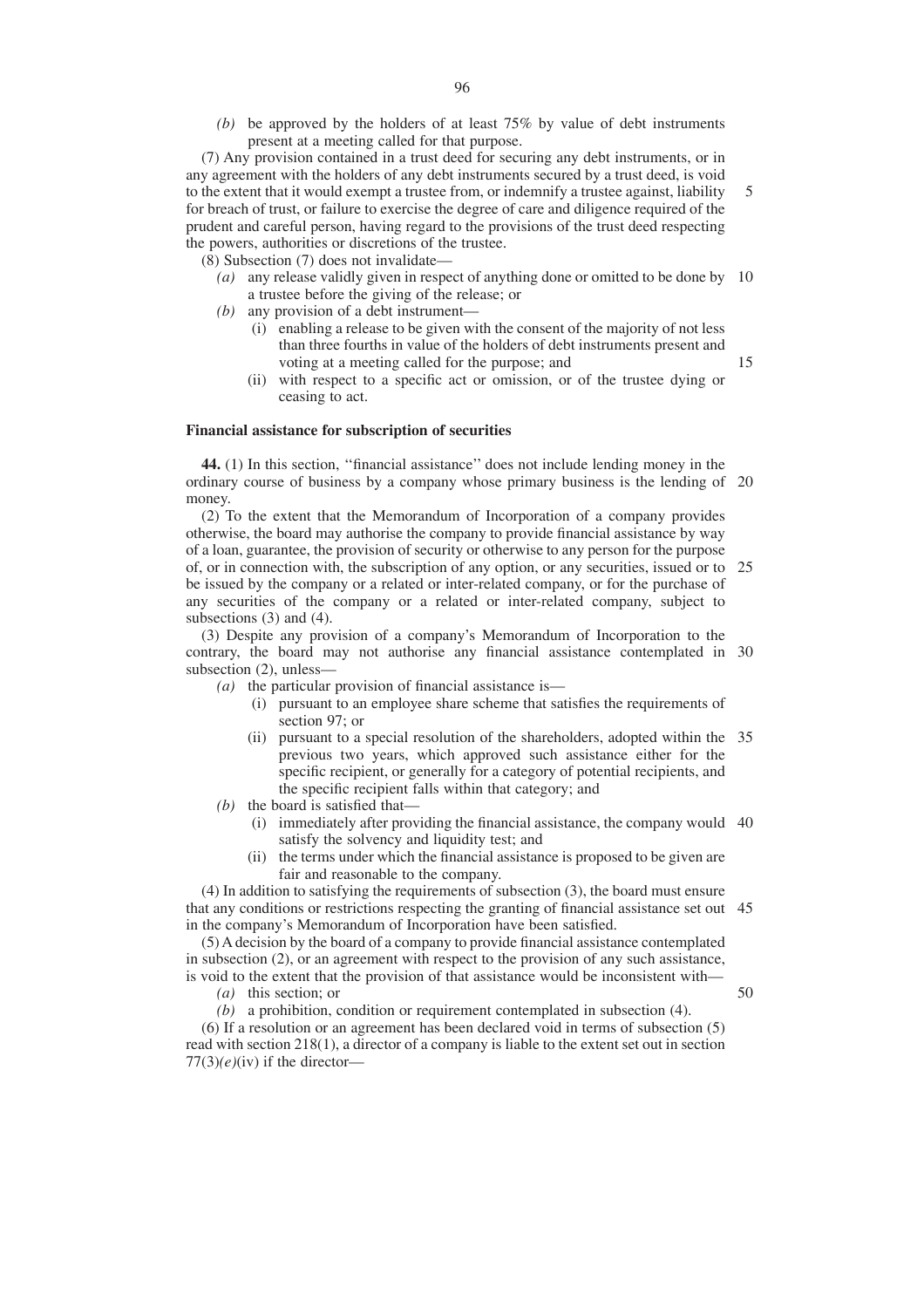- *(a)* was present at the meeting when the board approved the resolution or agreement, or participated in the making of such a decision in terms of section 74; and
- *(b)* failed to vote against the resolution or agreement, despite knowing that the provision of financial assistance was inconsistent with this section or a prohibition, condition or requirement contemplated in subsection (4). 5

#### **Loans or other financial assistance to directors**

**45.** (1) In this section, ''financial assistance''—

- *(a)* includes lending money, guaranteeing a loan or other obligation, and securing any debt or obligation; but
- *(b)* does not include—
	- (i) lending money in the ordinary course of business by a company whose primary business is the lending of money;
	- (ii) an accountable advance to meet—
		- *(aa)* legal expenses in relation to a matter concerning the company; or *(bb)* anticipated expenses to be incurred by the person on behalf of the company; or 15
	- (iii) an amount to defray the person's expenses for removal at the company's request.

(2) Except to the extent that the Memorandum of Incorporation of a company 20 provides otherwise, the board may authorise the company to provide direct or indirect financial assistance to a director or prescribed officer of the company or of a related or inter-related company, or to a related or inter-related company or corporation, or to a member of a related or inter-related corporation, or to a person related to any such company, corporation, director, prescribed officer or member, subject to subsections (3) 25 and (4).

(3) Despite any provision of a company's Memorandum of Incorporation to the contrary, the board may not authorise any financial assistance contemplated in subsection (2), unless—

*(a)* the particular provision of financial assistance is—

30

45

55

10

- (i) pursuant to an employee share scheme that satisfies the requirements of section 97; or
- (ii) pursuant to a special resolution of the shareholders, adopted within the previous two years, which approved such assistance either for the specific recipient, or generally for a category of potential recipients, and 35 the specific recipient falls within that category; and
- *(b)* the board is satisfied that immediately after providing the financial assistance, the company would satisfy the solvency and liquidity test.

(4) In addition to satisfying the requirements of subsection (3), the board must ensure that any conditions or restrictions respecting the granting of financial assistance set out 40 in the company's Memorandum of Incorporation have been satisfied.

(5) If the board of a company adopts a resolution to do anything contemplated in subsection (2), the company must provide written notice of that resolution to all shareholders, unless every shareholder is also a director of the company, and to any trade union representing its employees—

*(a)* within 10 business days after the board adopts the resolution, if the total value of all loans, debts, obligations or assistance contemplated in that resolution, together with any previous such resolution during the financial year, exceeds one-tenth of 1% of the company's net worth at the time of the resolution; or

*(b)* within 30 business days after the end of the financial year, in any other case. (6) A resolution by the board of a company to provide financial assistance contemplated in subsection (2), or an agreement with respect to the provision of any such assistance, is void to the extent that the provision of that assistance would be inconsistent with— 50

*(a)* this section; or

*(b)* a prohibition, condition or requirement contemplated in subsection (4).

(7) If a resolution or an agreement has been declared void in terms of subsection (6) read with section 218(1), a director of a company is liable to the extent set out in section  $77(3)(e)(v)$  if the director-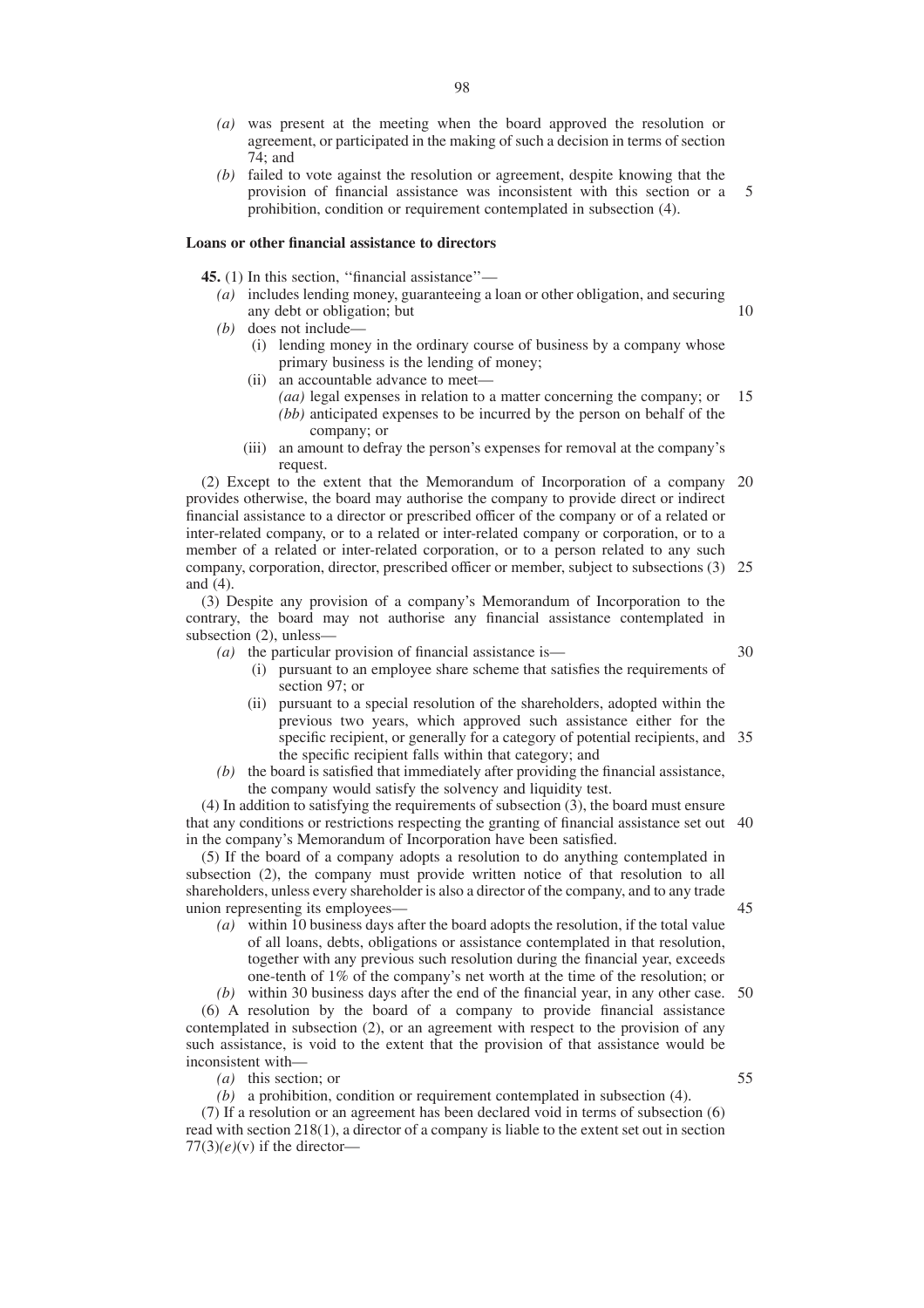- *(a)* was present at the meeting when the board approved the resolution or agreement, or participated in the making of such a decision in terms of section 74; and
- *(b)* failed to vote against the resolution or agreement, despite knowing that the provision of financial assistance was inconsistent with this section or a prohibition, condition or requirement contemplated in subsection (4). 5

#### **Distributions must be authorised by board**

**46.** (1) A company must not make any proposed distribution unless—

- *(a)* the distribution—
	- (i) is pursuant to an existing legal obligation of the company, or a court 10 order; or
	- (ii) the board of the company, by resolution, has authorised the distribution;
- *(b)* it reasonably appears that the company will satisfy the solvency and liquidity test immediately after completing the proposed distribution; and
- *(c)* the board of the company, by resolution, has acknowledged that it has applied 15 the solvency and liquidity test, as set out in section 4, and reasonably concluded that the company will satisfy the solvency and liquidity test immediately after completing the proposed distribution.

(2) When the board of a company has adopted a resolution contemplated in subsection  $(1)(c)$ , the relevant distribution must be fully carried out, subject only to subsection (3). 20

(3) If the distribution contemplated in a particular board resolution, court order or existing legal obligation has not been completed within 120 business days after the board made the acknowledgement required by subsection  $(1)(c)$ , or after a fresh acknowledgement being made in terms of this subsection, as the case may be—

- *(a)* the board must reconsider the solvency and liquidity test with respect to the 25 remaining distribution to be made pursuant to the original resolution, order or obligation; and
- *(b)* despite any law, order or agreement to the contrary, the company must not proceed with or continue with any such distribution unless the board adopts a further resolution as contemplated in subsection (1)*(c)*.

30

35

45

(4) If a distribution takes the form of the incurrence of a debt or other obligation by the company, as contemplated in paragraph *(b)* of the definition of 'distribution' set out in section 1, the requirements of this section—

- *(a)* apply at the time that the board resolves that the company may incur that debt or obligation; and
- *(b)* do not apply to any subsequent action of the company in satisfaction of that debt or obligation, except to the extent that the resolution, or the terms and conditions of the debt or obligation, provide otherwise.

(5) If, after considering the solvency and liquidity test as required by this section, it appears to the company that the section prohibits its immediate compliance with a court 40 order contemplated in subsection (1)*(a)*(i)—

*(a)* the company may apply to a court for an order varying the original order; and *(b)* the court may make an order that—

- (i) is just and equitable, having regard to the financial circumstances of the company; and
- (ii) ensures that the person to whom the company is required to make a payment in terms of the original order is paid at the earliest possible date compatible with the company satisfying its other financial obligations as they fall due and payable.

(6) A director of a company is liable to the extent set out in section  $77(3)(e)$ (vi) if the 50 director—

- *(a)* was present at the meeting when the board approved a distribution as contemplated in this section, or participated in the making of such a decision in terms of section 74; and
- *(b)* failed to vote against the distribution, despite knowing that the distribution 55was contrary to this section.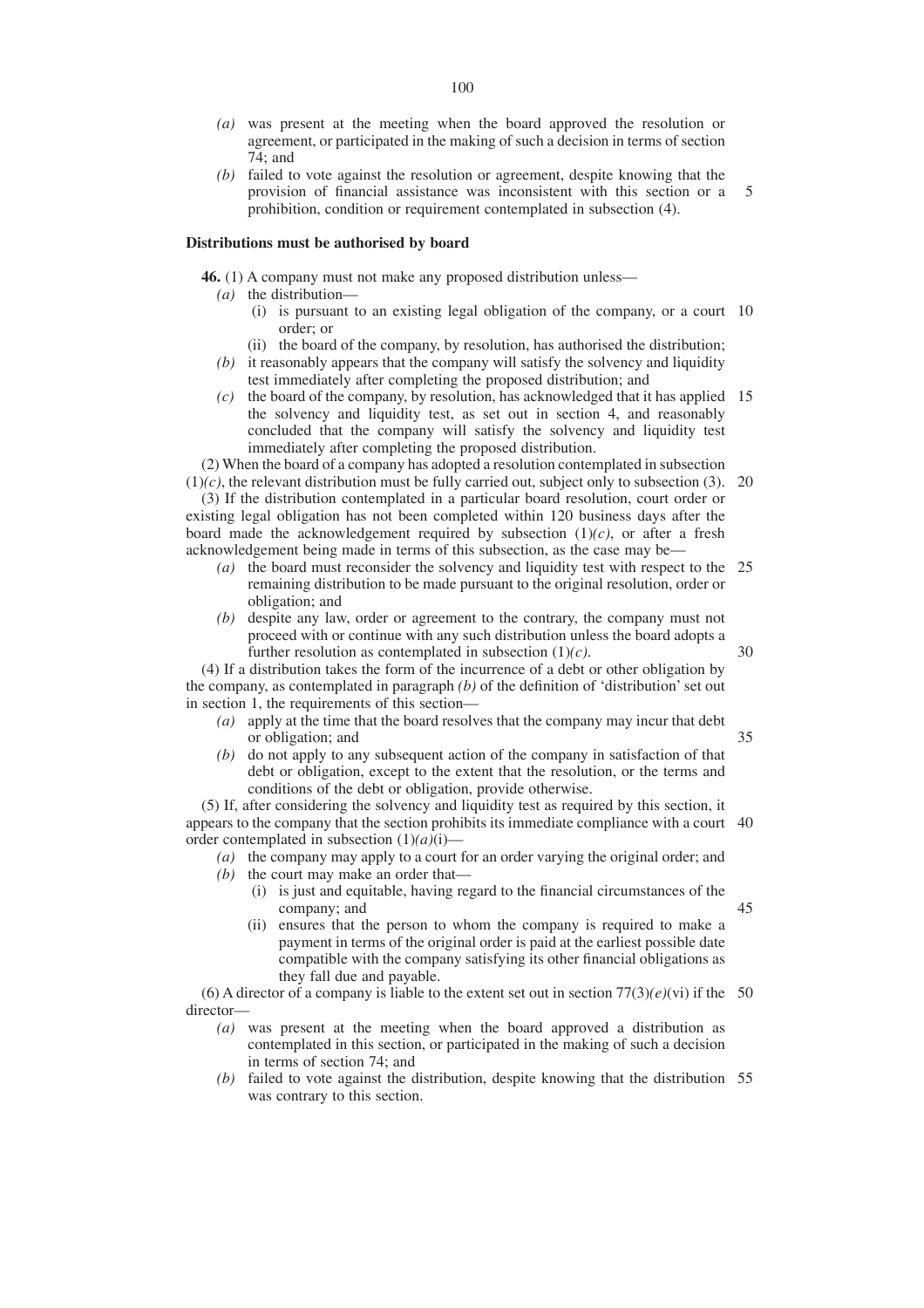### **Capitalisation shares**

**47.** (1) Except to the extent that a company's Memorandum of Incorporation provides otherwise—

- *(a)* the board of that company, by resolution, may approve the issuing of any authorised shares of the company, as capitalisation shares, on a pro rata basis to the shareholders of one or more classes of shares; 5
- *(b)* shares of one class may be issued as a capitalisation share in respect of shares of another class; and
- *(c)* subject to subsection (2), when resolving to award a capitalisation share, the board may at the same time resolve to permit any shareholder entitled to 10 receive such an award to elect instead to receive a cash payment, at a value determined by the board.

(2) The board of a company may not resolve to offer a cash payment in lieu of awarding a capitalisation share, as contemplated in subsection  $(1)(c)$ , unless the board—

- *(a)* has considered the solvency and liquidity test, as required by section 46, on 15 the assumption that every such shareholder would elect to receive cash; and
- *(b)* is satisfied that the company would satisfy the solvency and liquidity test immediately upon the completion of the distribution.

### **Company or subsidiary acquiring company's shares**

**48.** (1) The making of a demand, tendering of shares and payment by a company to a 20 shareholder in terms of a shareholder's appraisal rights set out in section 164 do not constitute an acquisition of its shares by the company within the meaning of this section. (2) Subject to subsection (3)—

- *(a)* a company may acquire its own shares, if the decision to do so satisfies the requirements of section 46; and
	- 25

45

- *(b)* any subsidiary of a company may acquire shares of that company, but—
	- (i) not more than 10%, in aggregate, of the number of issued shares of any class of shares of a company may be held by, or for the benefit of, all of the subsidiaries of that company, taken together; and
	- (ii) no voting rights attached to those shares may be exercised while the 30 shares are held by the subsidiary, and it remains a subsidiary of the company whose shares it holds.

(3) Despite any provision of any law, agreement, order or the Memorandum of Incorporation of a company, the company may not acquire its own shares, and a subsidiary of a company may not acquire shares of that company, if, as a result of that 35 acquisition, there would no longer be any shares of the company in issue other than—

- *(a)* shares held by one or more subsidiaries of the company; or
- *(b)* convertible or redeemable shares.

(4) An agreement with a company providing for the acquisition by the company of shares issued by it is enforceable against the company, subject to subsections (2) and (3). 40 (5) If a company alleges that, as a result of the operation of subsection (2) or (3), it is

unable to fulfil its obligations in terms of an agreement contemplated in subsection (4)—

*(a)* the company must apply to a court for an order in terms of paragraph *(c)*;

*(b)* the company has the burden of proving that fulfilment of its obligations would put it in breach of subsections  $(2)$  or  $(3)$ ; and

*(c)* if the court is satisfied that the company is prevented from fulfilling its obligations pursuant to the agreement, the court may make an order that—

- (i) is just and equitable, having regard to the financial circumstances of the company; and
- (ii) ensures that the person to whom the company is required to make a 50payment in terms of the agreement is paid at the earliest possible date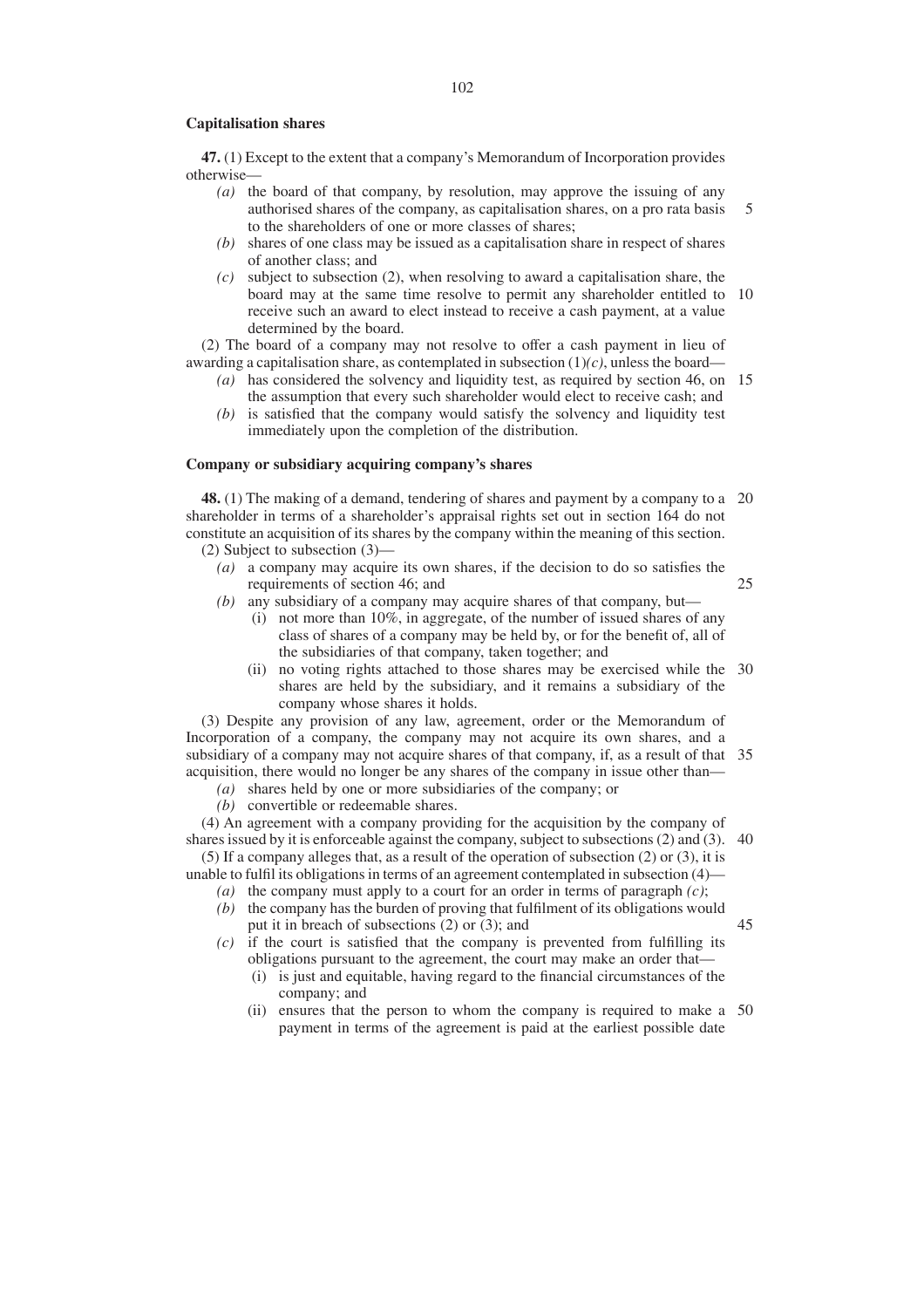compatible with the company satisfying its other financial obligations as they fall due and payable.

(6) If a company acquires any shares contrary to section 46, or this section, the company may, not more than two years after the acquisition, apply to a court for an order reversing the acquisition, and the court may order—

- 5
- *(a)* the person from whom the shares were acquired to return the amount paid by the company; and
- *(b)* the company to issue to that person an equivalent number of shares of the same class as those acquired.

(7) A director of a company is liable to the extent set out in section  $77(3)(e)$ (vii) if the 10 director—

- *(a)* was present at the meeting when the board approved an acquisition of shares contemplated in this section, or participated in the making of such a decision in terms of section 74; and
- *(b)* failed to vote against the acquisition of shares, despite knowing that the 15 acquisition was contrary to this section or section 46.

## *Part E*

## *Securities registration and transfer*

## **Securities to be evidenced by certificates or uncertificated**

**49.** (1) In this Part, **''certificated''** means evidenced by a certificate, as contemplated 20 in subsection (2)*(a)*.

(2) Any securities issued by a company must be either—

- *(a)* evidenced by certificates; or
- *(b)* uncertificated, in which case the company must not issue certificates evidencing or purporting to evidence title to those securities, subject to 25 subsection  $(6)$ .
- (3) Except to the extent that this Act expressly provides otherwise,—
	- *(a)* the rights and obligations of security holders are not different solely on the basis of their respective securities being certificated or uncertificated; and
	- (b) any provision of this Act applies with respect to any uncertificated securities 30 in the same manner as it applies to certificated securities.
- (4) Sections 52 to 55—
	- *(a)* apply only to uncertificated securities; and
	- *(b)* prevail in the case of a conflict between any provision of those sections and any other provision of this Act, any other law, the common law, the company's 35 Memorandum of Incorporation or any agreement.

(5) Any certificated securities may cease to be evidenced by certificates, and thereafter be uncertificated, in which case any provision of this Act contemplated in subsection (4) applies to those securities from the date on which they ceased to be evidenced by certificates.

(6) In the manner set out in section 54, any uncertificated securities may be withdrawn from the uncertificated securities register, and certificates issued evidencing those securities, in which case from the date on which they became certificated—

- *(a)* sections 52 to 55 cease to apply to those securities; and
- *(b)* for greater certainty, transfer of ownership in those securities cannot be 45 effected by a participant or central securities depository while they remain in certificated form.

(7) The Minister may make regulations regarding matters that are supplementary and ancillary to the provisions of this Part.

### **Securities register and numbering**

**50.** (1) Every company must—

*(a)* establish or cause to be established a register of its issued securities in the prescribed form; and

50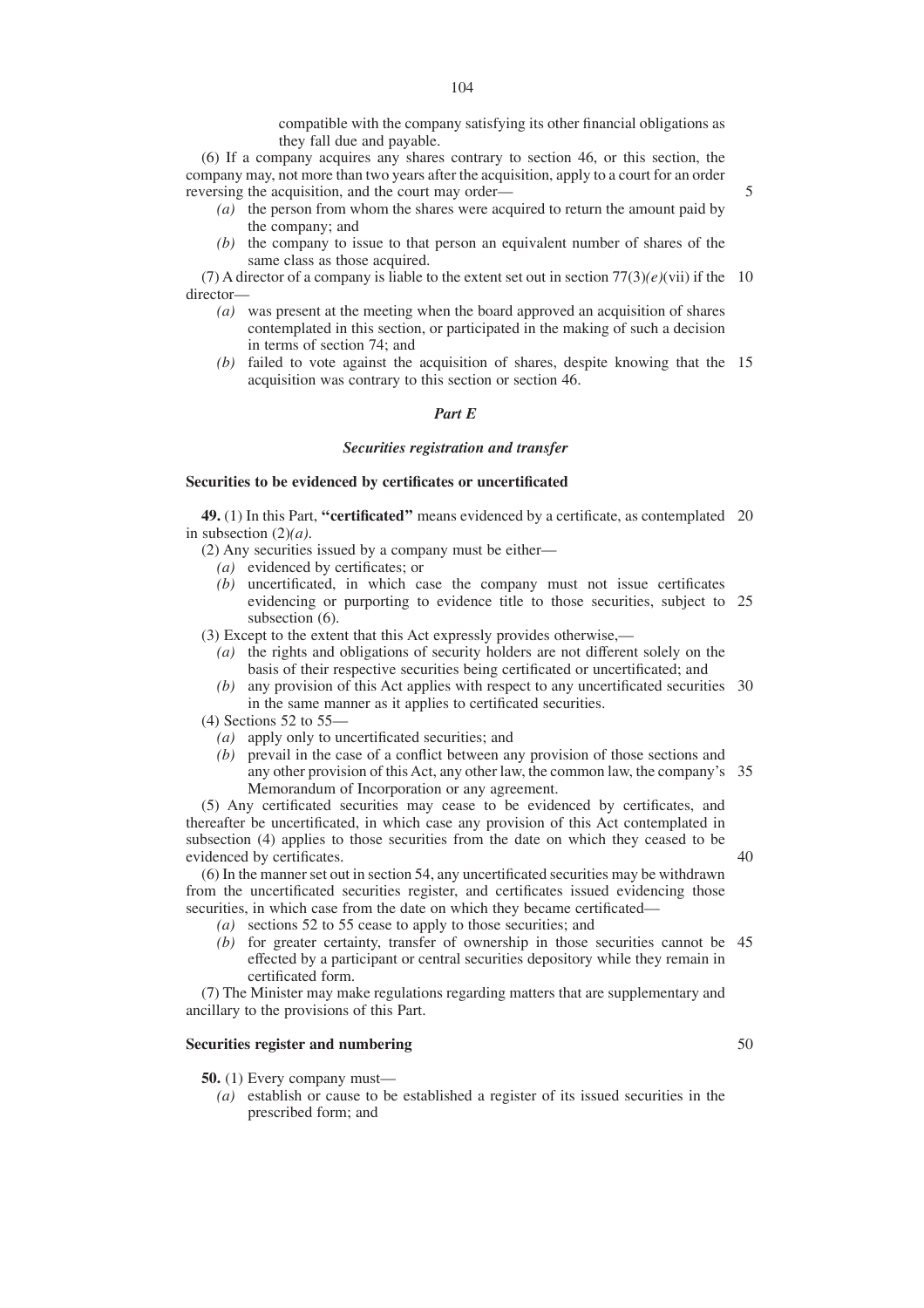*(b)* maintain its securities register in accordance with the prescribed standards.

(2) As soon as practicable after issuing any securities a company must enter or cause to be entered in its securities register, in respect of every class of securities that it has issued—

*(a)* the total number of those securities that are held in uncertificated form; and 5

- *(b)* with respect to certificated securities—
	- (i) the names and addresses of the persons to whom the securities were issued;
	- (ii) the number of securities issued to each of them;
	- (iii) the number of, and prescribed circumstances relating to, any securities— 10 *(aa)* that have been placed in trust as contemplated in section 40(6)*(d)*; or *(bb)* whose transfer has been restricted;
	- (iv) in the case of securities contemplated in section 43—
		- *(aa)* the number of those securities issued and outstanding; or
		- *(bb)* the names and addresses of the registered owner of the security and 15 any holders of a beneficial interest in the security; and
	- (v) any other prescribed information.

(3) If a company has issued uncertificated securities, or has issued securities that have ceased to be certificated, as contemplated in section 49(5), a record must be administered and maintained by a participant or central securities depository in the 20 prescribed form, as the company's uncertificated securities register, which—

- *(a)* forms part of that company's securities register; and
- *(b)* must contain, with respect to all securities contemplated in this subsection, any details—
	- (i) referred to in subsection  $(2)(b)$ , read with the changes required by the 25 context; or
	- (ii) determined by the rules of the central securities depository.

(4) A securities register, or an uncertificated securities register, maintained in accordance with this Act is sufficient proof of the facts recorded in it, in the absence of evidence to the contrary. 30

(5) Unless all the shares of a company rank equally for all purposes, the company's shares, or each class of shares, and any other securities, must be distinguished by an appropriate numbering system.

# **Registration and transfer of certificated securities**

- **51.** (1) A certificate evidencing any certificated securities of a company— *(a)* must state on its face— 35
	- (i) the name of the issuing company;
	- (ii) the name of the person to whom the securities were issued;
	- (iii) the number and class of shares and the designation of the series, if any, evidenced by that certificate; and
	- (iv) any restriction on the transfer of the securities evidenced by that certificate,

subject to item 6(4) of Schedule 5;

- *(b)* must be signed by two persons authorised by the company's board; and
- $(c)$  is proof that the named security holder owns the securities, in the absence of 45 evidence to the contrary.

(2) A signature contemplated in subsection  $(1)(b)$  may be affixed to or placed on the certificate by autographic, mechanical or electronic means.

(3) A certificate remains valid despite the subsequent departure from office of any person who signed it. 50

(4) If, as contemplated in section 50(5), all of a company's shares rank equally for all purposes, and are therefore not distinguished by a numbering system—

- *(a)* each certificate issued in respect of those shares must be distinguished by a numbering system; and
- *(b)* if the share has been transferred, the certificate must be endorsed with a 55reference number or similar device that will enable each preceding holder of the share in succession to be identified.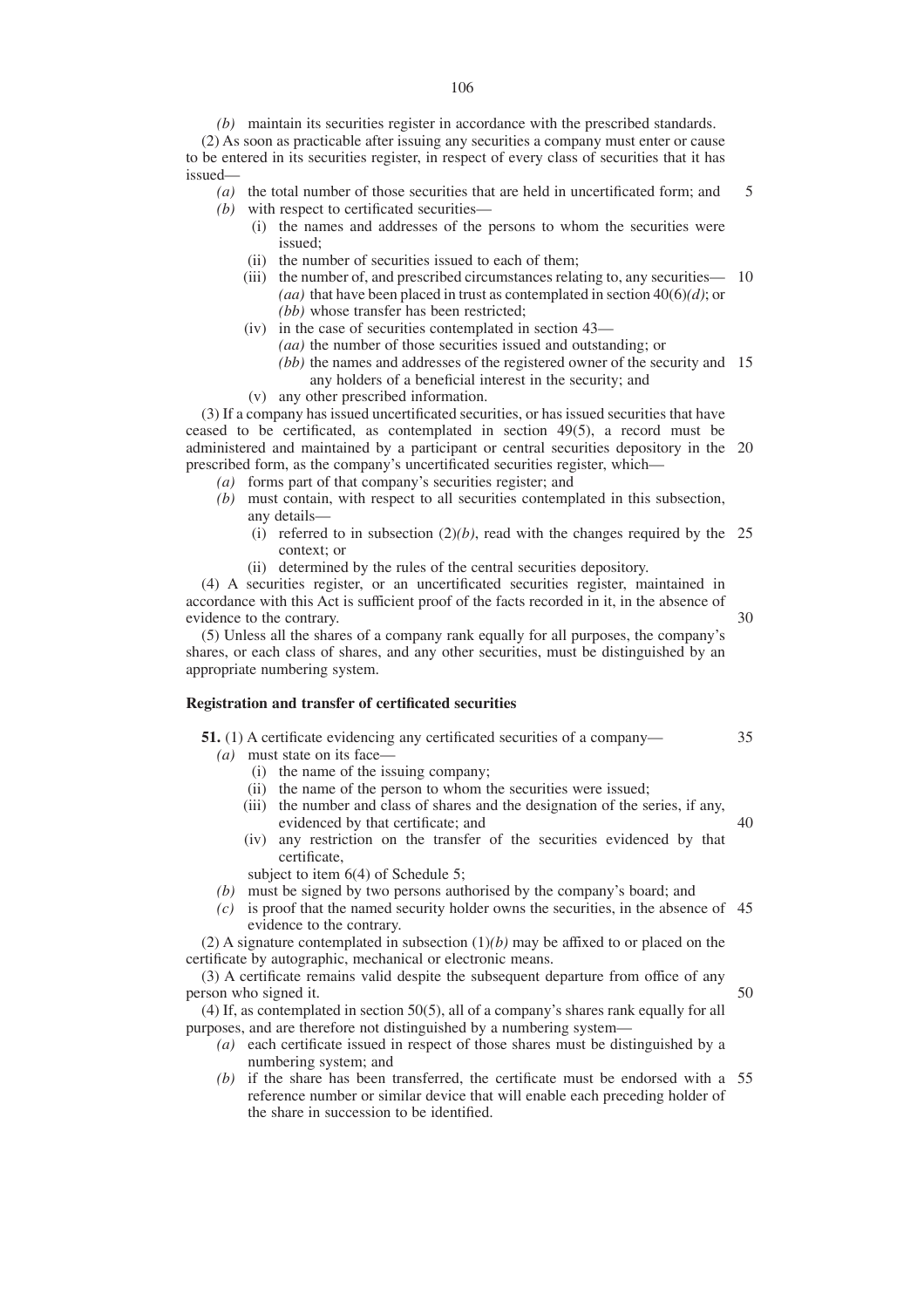- *(a)* the name and address of the transferee;
- *(b)* the description of the securities, or interest transferred;
- *(c)* the date of the transfer; and
- *(d)* the value of any consideration still to be received by the company on each share or interest, in the case of a transfer of securities contemplated in section 40(5) and (6).

(6) A company may make an entry contemplated in subsection (5) only if the transfer—

- *(a)* is evidenced by a proper instrument of transfer that has been delivered to the company; or
- *(b)* was effected by operation of law.

#### **Registration of uncertificated securities**

**52.** (1) At the request of a company, and on payment of the prescribed fee, if any, a 15 participant or central securities depository, as determined in accordance with the rules of the central securities depository, must furnish that company with all details of that company's uncertificated securities reflected in the uncertificated securities register.

(2) A person who wishes to inspect an uncertificated securities register may do so only—

*(a)* through the relevant company in terms of section 26; and

*(b)* in accordance with the rules of the central securities depository.

(3) Within five business days after the date of a request for inspection, a company must produce a record of the uncertificated securities register, which record must reflect at least the details referred to in section  $50(3)(b)$  at the close of business on the day on 25 which the request for inspection was made.

(4) A participant or central securities depository, determined in accordance with the rules of the central securities depository—

- *(a)* must provide a regular statement at prescribed intervals to each person for whom any uncertificated securities are held in an uncertificated securities 30 register, setting out the number and identity of the uncertificated securities held on that person's behalf;
- *(b)* must not impose a charge for a statement on the person entitled to the statement; and
- *(c)* may impose a charge or service fee for such a statement on the relevant 35 company in accordance with the regulations.

(5) The regulations contemplated in section 49(7) may provide for a charge or service fee for statements contemplated in subsection (4)*(c)*.

## **Transfer of uncertificated securities**

**53.** (1) The transfer of uncertificated securities in an uncertificated securities register 40 may be effected only—

*(a)* by a participant or central securities depository;

- *(b)* on receipt of—
	- (i) an instruction to transfer sent and properly authenticated in terms of the rules of a central securities depository; or
	- (ii) an order of a court; and
- *(c)* in accordance with this section and the rules of the central securities depository.

(2) Transfer of ownership in any uncertificated securities must be effected by—

- *(a)* debiting the account in the uncertificated securities register from which the 50 transfer is effected; and
- *(b)* crediting the account in the uncertificated securities register to which the transfer is effected,

in accordance with the rules of a central securities depository.

(3) The requirements of section 51(5), read with the changes required by the context, 55apply with respect to a transfer of uncertificated securities.

10

5

20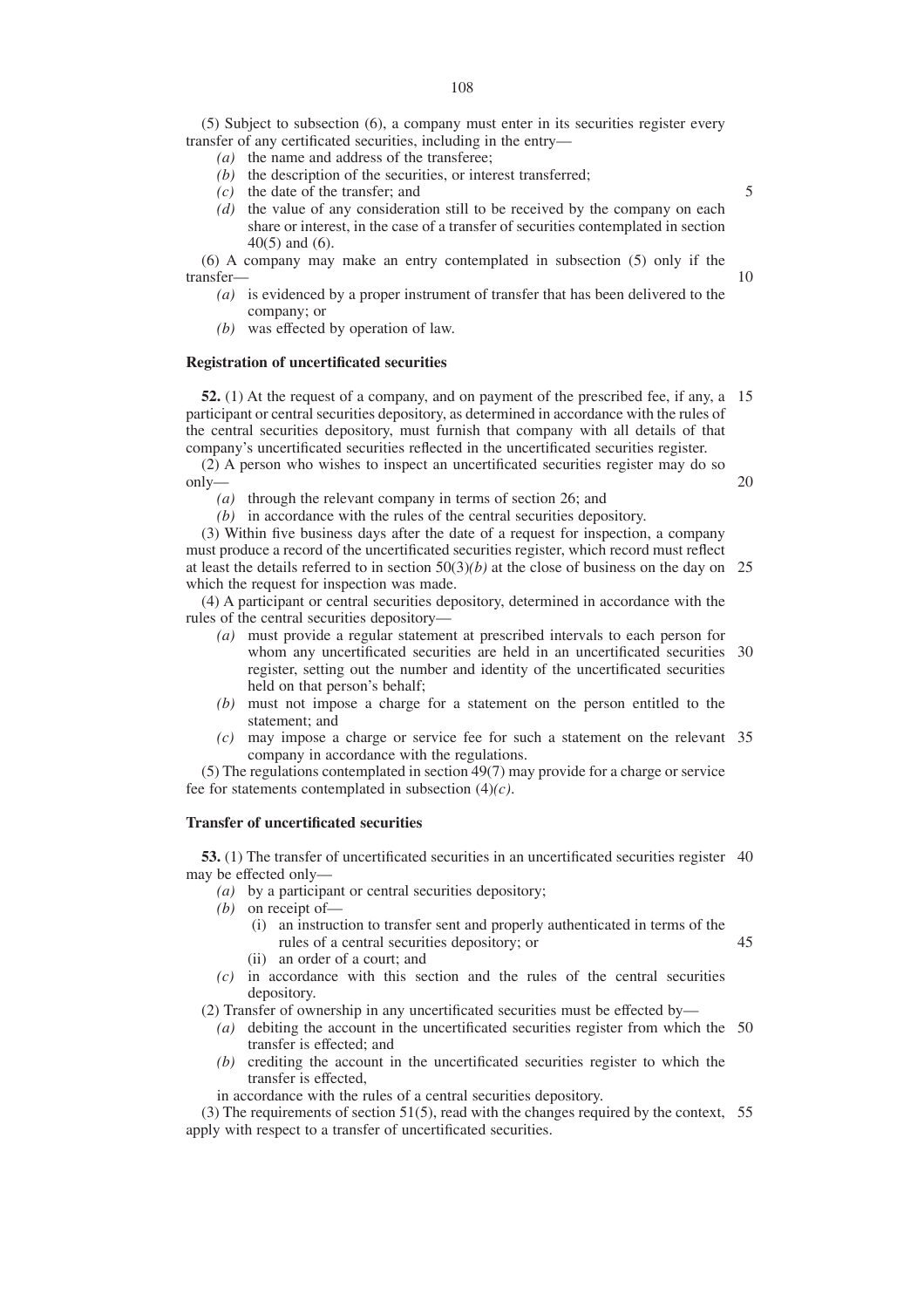- *(a)* affect the relevant uncertificated securities; or
- *(b)* have resulted in the transfer being effected,

but a transferee who was a party to or had knowledge of the fraud or illegality, or had knowledge of the insolvency, as the case may be, may not rely on this subsection. 5

(5) A court may not order the name of a transferee contemplated in this section to be removed from a uncertificated securities register, unless that person was a party to or had knowledge of a fraud or illegality as contemplated in subsection (4).

(6) Nothing in this section prejudices any power of a participant or central securities depository, as the case may be, to effect a transfer to a person to whom the right to any uncertificated securities of a company has been transmitted by operation of law.

## **Substitution of certificated or uncertificated securities**

**54.** (1) A person who wishes to withdraw all or part of the uncertificated securities 15 held by that person in an uncertificated securities register, and obtain a certificate in respect of those withdrawn securities, may so notify the relevant participant or central securities depository, as determined in accordance with the rules of the central securities depository, which must within five business days—

20

40

10

*(a)* notify the relevant company to provide the requested certificate; and *(b)* remove the details of the uncertificated securities from the uncertificated securities register.

(2) After receiving a notice in terms of subsection (1)*(a)* from a participant or central securities depository, as the case may be, a company must—

- *(a)* immediately enter the relevant person's name and details of that person's 25 holding of securities in the company's securities register and indicate on the register that the securities so withdrawn are no longer held in uncertificated form; and
- *(b)* within 10 business days, or 20 business days in the case of a holder of securities who is not resident within the Republic— 30
	- (i) prepare and deliver to the relevant person a certificate in respect of the securities; and
	- (ii) notify the central securities depository that the securities are no longer held in uncertificated form.

(3) A company may charge a holder of its securities a reasonable fee to cover the 35 actual costs of issuing a certificate, as contemplated in this section.

## **Liability relating to uncertificated securities**

**55.** (1) A person who takes any unlawful action in consequence of which any of the following events occur in a securities register or uncertificated securities register, namely—

- *(a)* the name of any person remains in, is entered in, or is removed or omitted;
- *(b)* the number of uncertificated securities is increased, reduced, or remains unaltered; or

*(c)* the description of any uncertificated securities is changed,

is liable to any person who has suffered any direct loss or damage arising out of that 45 action.

(2) A person who gives an instruction to transfer uncertificated securities must—

- *(a)* warrant the legality and correctness of that instruction; and
- *(b)* indemnify the company and the participant or central securities depository required to effect the transfer in accordance with the rules of the central 50securities depository, against any claim and against any direct loss or damage suffered by them arising out of such a transfer by virtue of an instruction referred to in this subsection.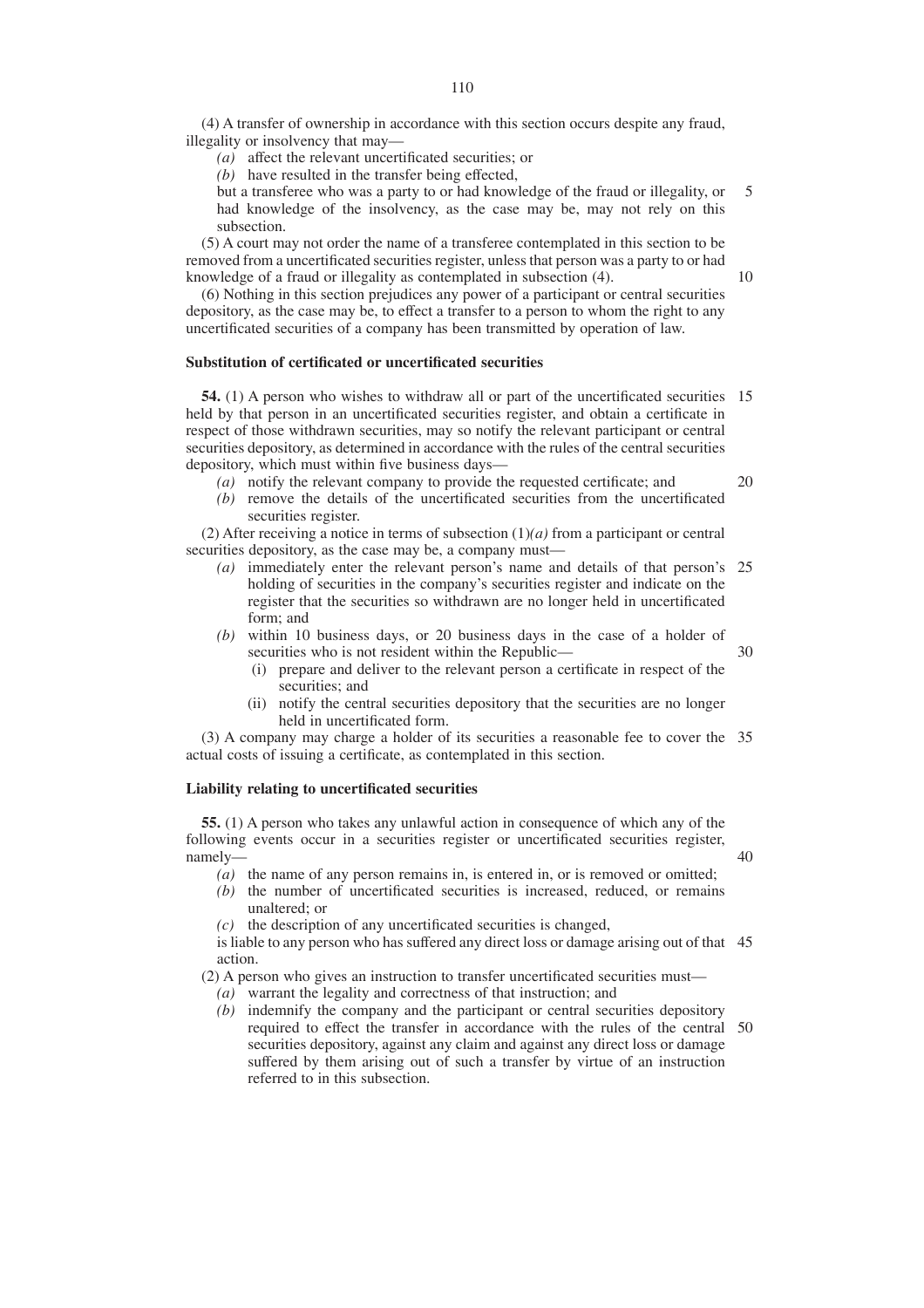(3) A participant or central securities depository who may effect the transfer of uncertificated securities in accordance with the rules of a central securities depository must indemnify—

- *(a)* a company against any claim made upon it and against any direct loss or damage suffered by it arising out of a transfer of any uncertificated securities; and 5
- *(b)* any other person against any direct loss or damage arising out of a transfer of any uncertificated securities,

if that transfer was effected by the participant or central securities depository without instruction, or in accordance with an instruction that was not sent and 10 properly authenticated in terms of the rules of a central securities depository, or in a manner inconsistent with an instruction that was sent and properly authenticated in terms of the rules of a central securities depository.

### **Beneficial interest in securities**

**56.** (1) Except to the extent that a company's Memorandum of Incorporation provides 15 otherwise, the company's issued securities may be held by, and registered in the name of, one person for the beneficial interest of another person.

(2) A person is regarded to have a beneficial interest in a security of a public company if the security is held *nomine offıcii* by another person on that first person's behalf, or if that first person—

- *(a)* is married in community of property to a person who has a beneficial interest in that security;
- *(b)* is the parent of a minor child who has a beneficial interest in that security;
- *(c)* acts in terms of an agreement with another person who has a beneficial interest in that security, and the agreement is in respect of the co-operation between 25 them for the acquisition, disposal or any other matter relating to a beneficial interest in that security;
- *(d)* is the holding company of a company that has a beneficial interest in that security;
- *(e)* is entitled to exercise or control the exercise of the majority of the voting 30 rights at general meetings of a juristic person that has a beneficial interest in that security; or
- *(f)* gives directions or instructions to a juristic person that has a beneficial interest in that security, and its directors or the trustees are accustomed to act in accordance with that person's directions or instructions.

35

(3) If a security of a public company is registered in the name of a person who is not the holder of the beneficial interest in all of the securities in the same company held by that person, that registered holder of security must disclose—

- *(a)* the identity of the person on whose behalf that security is held; and
- *(b)* the number and class of securities held for each such person with a beneficial 40 interest.

(4) The information required in terms of subsection (3) must—

- *(a)* be disclosed in writing to the company within five business days after the end of every month; and
- *(b)* otherwise be provided on payment of a prescribed fee charged by the 45 registered holder of securities.

(5) A company that knows or has reasonable cause to believe that any of its securities are held by one person for the beneficial interest of another, by notice in writing, may require either of those persons to—

*(a)* confirm or deny that fact;

50

- *(b)* provide particulars of the extent of the beneficial interest held during the three years preceding the date of the notice; and
- *(c)* disclose the identity of each person with a beneficial interest in the securities held by that person.

(6) The information required in terms of subsection (5) must be provided not later 55than 10 business days after receipt of the notice.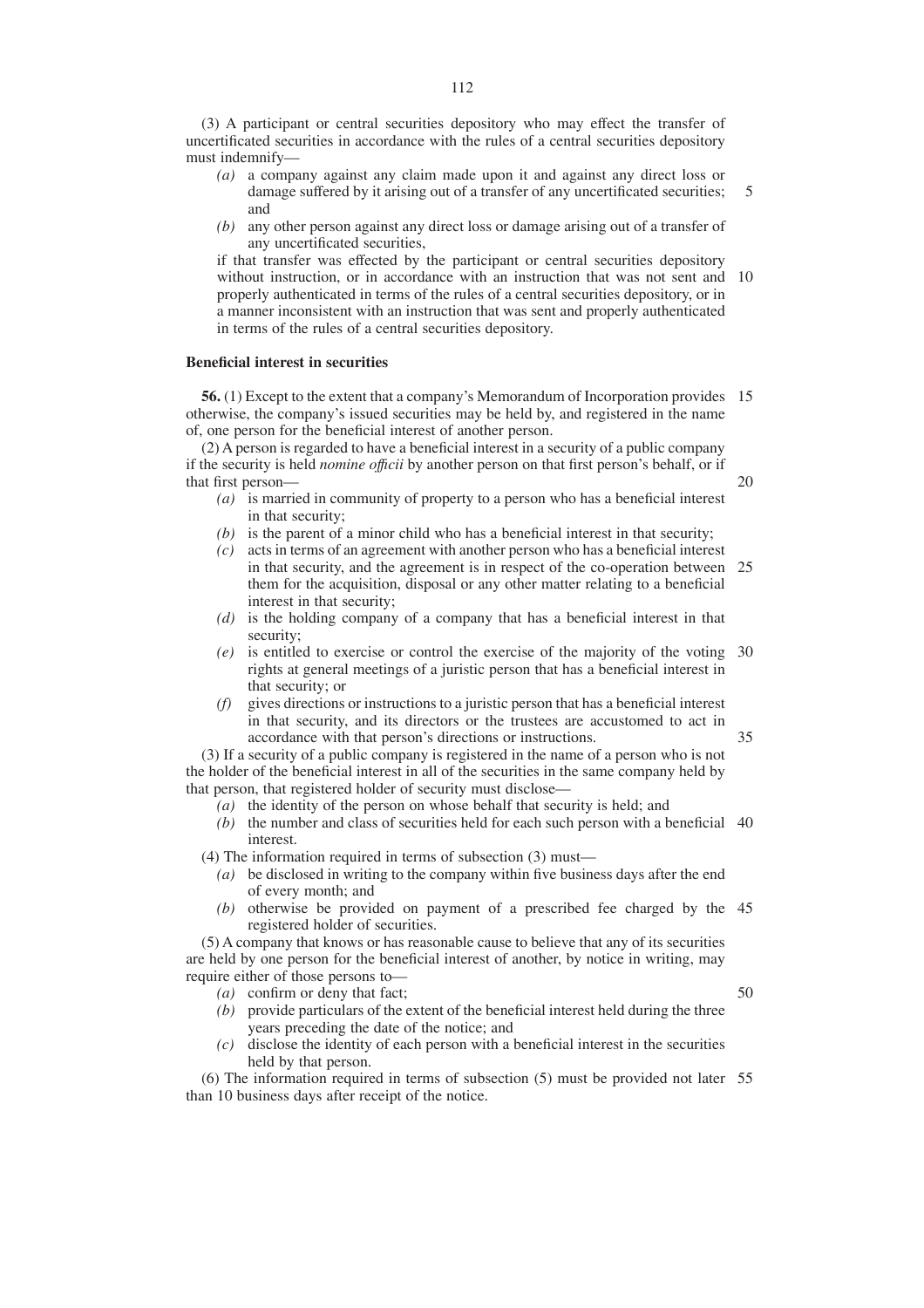(7) A company that falls within the meaning of **''regulated company''** as set out in section 117(1)*(i)* must—

- *(a)* establish and maintain a register of the disclosures made in terms of this section; and
- *(b)* publish in its annual financial statements, if it is required to have such statements audited in terms of section  $30(2)$ , a list of the persons who hold beneficial interests equal to or in excess of 5% of the total number of securities of that class issued by the company, together with the extent of those beneficial interests. 5

# *Part F*

### *Governance of companies*

## **Interpretation and restricted application of Part**

**57.** (1) In this Part, **''shareholder''** means a person who is entitled to exercise any voting rights in relation to a company, irrespective of the form, title or nature of the securities to which those voting rights are attached.

(2) If a profit company, other than a state-owned company, has only one shareholder—

*(a)* that shareholder may exercise any or all of the voting rights pertaining to that company on any matter, at any time, without notice or compliance with any other internal formalities, except to the extent that the company's Memoran-20 dum of Incorporation provides otherwise; and

*(b)* sections 59 to 65 do not apply to the governance of that company.

- (3) If a profit company, other than a state-owned company, has only one director—
	- *(a)* that director may exercise any power or perform any function of the board at any time, without notice or compliance with any other internal formalities, 25 except to the extent that the company's Memorandum of Incorporation provides otherwise; and
	- *(b)* sections 71(3) to (7), 73 and 74 do not apply to the governance of that company.

(4) If every shareholder of a particular company, other than a state-owned company, 30 is also a director of that company—

- *(a)* any matter that is required to be referred by the board to the shareholders for decision may be decided by the shareholders at any time after being referred by the board, without notice or compliance with any other internal formalities, except to the extent that the Memorandum of Incorporation provides 35 otherwise, provided that—
	- (i) every such person was present at the board meeting when the matter was referred to them in their capacity as shareholders;
	- (ii) sufficient persons are present in their capacity as shareholders to satisfy the quorum requirements set out in section 64; and
	- (iii) a resolution adopted by those persons in their capacity as shareholders has at least the support that would have been required for it to be adopted as an ordinary or special resolution, as the case may be, at a properly constituted shareholder's meeting; and
- *(b)* when acting in their capacity as shareholders, those persons are not subject to 45 the provisions of section 73 to 78 relating to the duties, obligations, liabilities and indemnification of directors.

(5) The board of a company that holds any securities of a second company may authorise any person to act as its representative at any shareholders meeting of that second company.

(6) A person authorised to act as a company's representative, as contemplated in subsection (5), may exercise the same powers as the authorising company could have exercised if it were an individual holder of securities.

10

15

50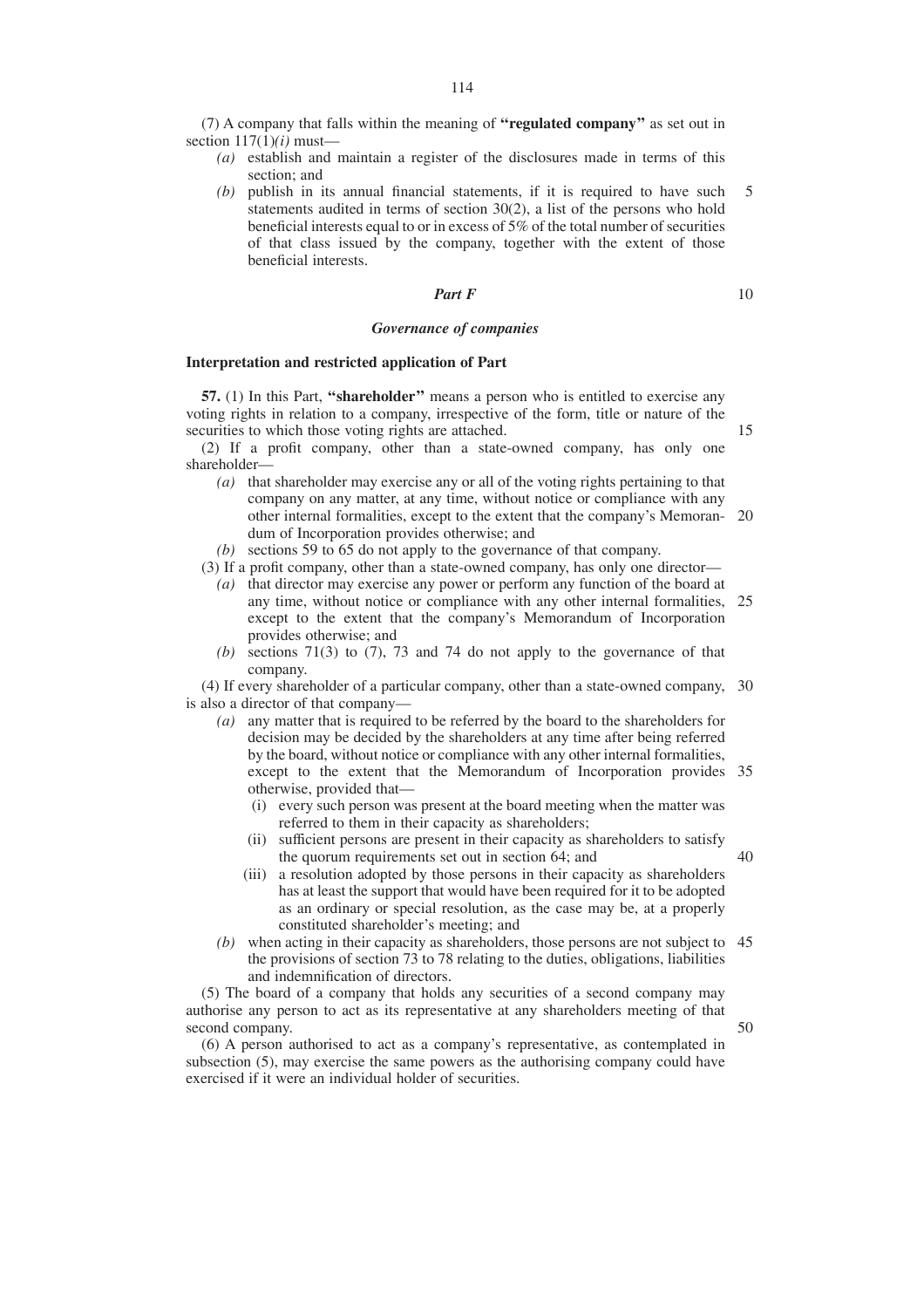#### **Shareholder right to be represented by proxy**

**58.** (1) At any time, a shareholder of a company may appoint any individual, including an individual who is not a shareholder of that company, as a proxy to—

- *(a)* participate in, and speak and vote at, a shareholders meeting on behalf of the shareholder; or
- *(b)* give or withhold written consent on behalf of the shareholder to a decision contemplated in section 60,

provided that the shareholder may appoint more than one proxy to exercise voting rights attached to different shares held by the shareholder.

(2) A proxy appointment—

*(a)* must be in writing, dated and signed by the shareholder; and

- *(b)* remains valid for—
	- (i) one year after the date on which it was signed; or

(ii) any longer or shorter period expressly set out in the appointment,

unless it is revoked in a manner contemplated in subsection  $(4)(c)$ , or expires 15 earlier as contemplated in subsection (8)*(d)*.

(3) Except to the extent that the Memorandum of Incorporation of a company provides otherwise—

- *(a)* a shareholder of that company may appoint two or more persons concurrently as proxies;
- *(b)* a proxy may delegate the proxy's authority to act on behalf of the shareholder to another person, subject to any restriction set out in the instrument appointing the proxy; and
- *(c)* a copy of the instrument appointing a proxy must be delivered to the company, or to any other person on behalf of the company, before the proxy exercises 25 any rights of the shareholder at a shareholders meeting.

(4) Irrespective of the form of instrument used to appoint a proxy—

- *(a)* the appointment is suspended at any time and to the extent that the shareholder chooses to act directly and in person in the exercise of any rights as a shareholder;
- *(b)* the appointment is revocable unless the proxy appointment expressly states otherwise; and
- *(c)* if the appointment is revocable, a shareholder may revoke the proxy appointment by—
	- (i) cancelling it in writing, or making a later inconsistent appointment of a 35 proxy; and
	- (ii) delivering a copy of the revocation instrument to the proxy, and to the company.

(5) The revocation of a proxy appointment constitutes a complete and final cancellation of the proxy's authority to act on behalf of the shareholder as of the later 40 of—

- *(a)* the date stated in the revocation instrument, if any; or
- *(b)* the date on which the revocation instrument was delivered as required in subsection  $(4)$ *(c)*(ii).

(6) If the instrument appointing a proxy or proxies has been delivered to a company, 45 as long as that appointment remains in effect, any notice that is required by this Act or the company's Memorandum of Incorporation to be delivered by the company to the shareholder must be delivered by the company to—

*(a)* the shareholder; or

50

5

10

20

30

*(b)* the proxy or proxies, if the shareholder has— (i) directed the company to do so, in writing; and

(ii) paid any reasonable fee charged by the company for doing so.

(7) A proxy is entitled to exercise, or abstain from exercising, any voting right of the shareholder without direction, except to the extent that the Memorandum of Incorporation, or the instrument appointing the proxy, provides otherwise. 55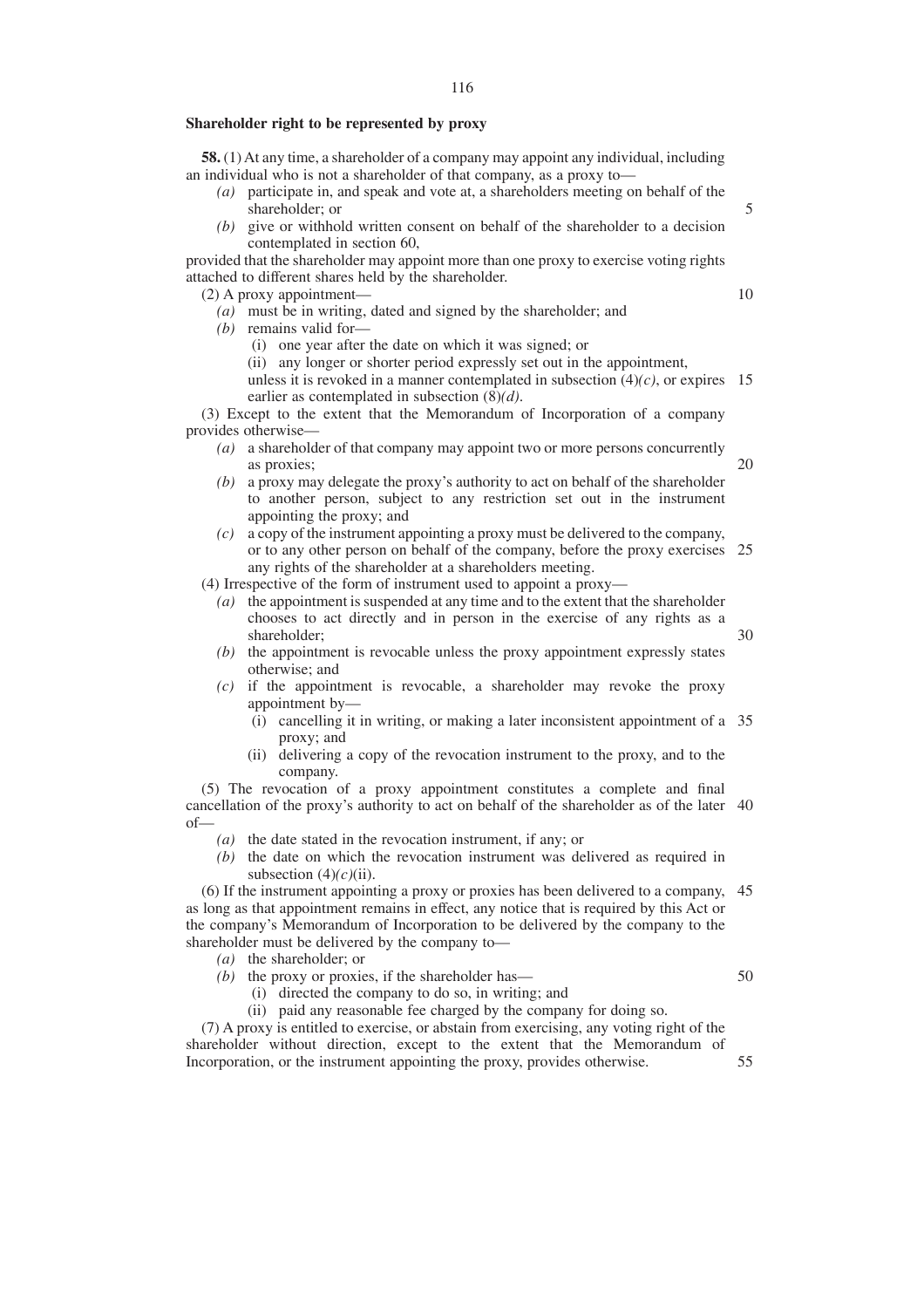(8) If a company issues an invitation to shareholders to appoint one or more persons named by the company as a proxy, or supplies a form of instrument for appointing a proxy—

- *(a)* the invitation must be sent to every shareholder who is entitled to notice of the meeting at which the proxy is intended to be exercised;
- *(b)* the invitation, or form of instrument supplied by the company for the purpose of appointing a proxy, must—
	- (i) bear a reasonably prominent summary of the rights established by this section;
	- (ii) contain adequate blank space, immediately preceding the name or names 10 of any person or persons named in it, to enable a shareholder to write in the name and, if so desired, an alternative name of a proxy chosen by the shareholder; and
	- (iii) provide adequate space for the shareholder to indicate whether the appointed proxy is to vote in favour of or against any resolution or 15 resolutions to be put at the meeting, or is to abstain from voting;
- *(c)* the company must not require that the proxy appointment be made irrevocable; and
- *(d)* the proxy appointment remains valid only until the end of the meeting at which it was intended to be used, subject to subsection (5).

(9) Subsection  $(8)(b)$  and  $(d)$  do not apply if the company merely supplies a generally available standard form of proxy appointment on request by a shareholder.

## **Record date for determining shareholder rights**

**59.** (1) The board of a company may set a record date for the purpose of determining which shareholders are entitled to— 25

- *(a)* receive notice of a shareholders meeting;
- *(b)* participate in and vote at a shareholders meeting;
- *(c)* decide any matter by written consent or electronic communication, as contemplated in section 60;
- *(d)* exercise pre-emptive rights, as contemplated in section 39;
- *(e)* receive a distribution; or
- *(f)* be allotted or exercise other rights.
- (2) A record date determined by the board in terms of subsection  $(1)$ 
	- *(a)* may not be—
		- (i) earlier than the date on which the record date is determined; or (ii) more than 10 business days before the date on which the event or action, for which the record date is being set, is scheduled to occur; and 35
	- *(b)* must be published to the shareholders in a manner that satisfies any prescribed requirements.

(3) If the board does not determine a record date for any action or event, the record 40 date is—

- *(a)* in the case of a meeting, the latest date by which the company is required to give shareholders notice of that meeting; or
- *(b)* the date of the action or event, in any other case,

unless the Memorandum of Incorporation or rules of the company provide 45 otherwise.

# **Shareholders acting other than at meeting**

**60.** (1) A resolution that could be voted on at a shareholders meeting may instead be—

- *(a)* submitted for consideration to the shareholders entitled to exercise voting rights in relation to the resolution; and
- *(b)* voted on in writing by shareholders entitled to exercise voting rights in relation to the resolution within 20 business days after the resolution was submitted to them.

30

50

20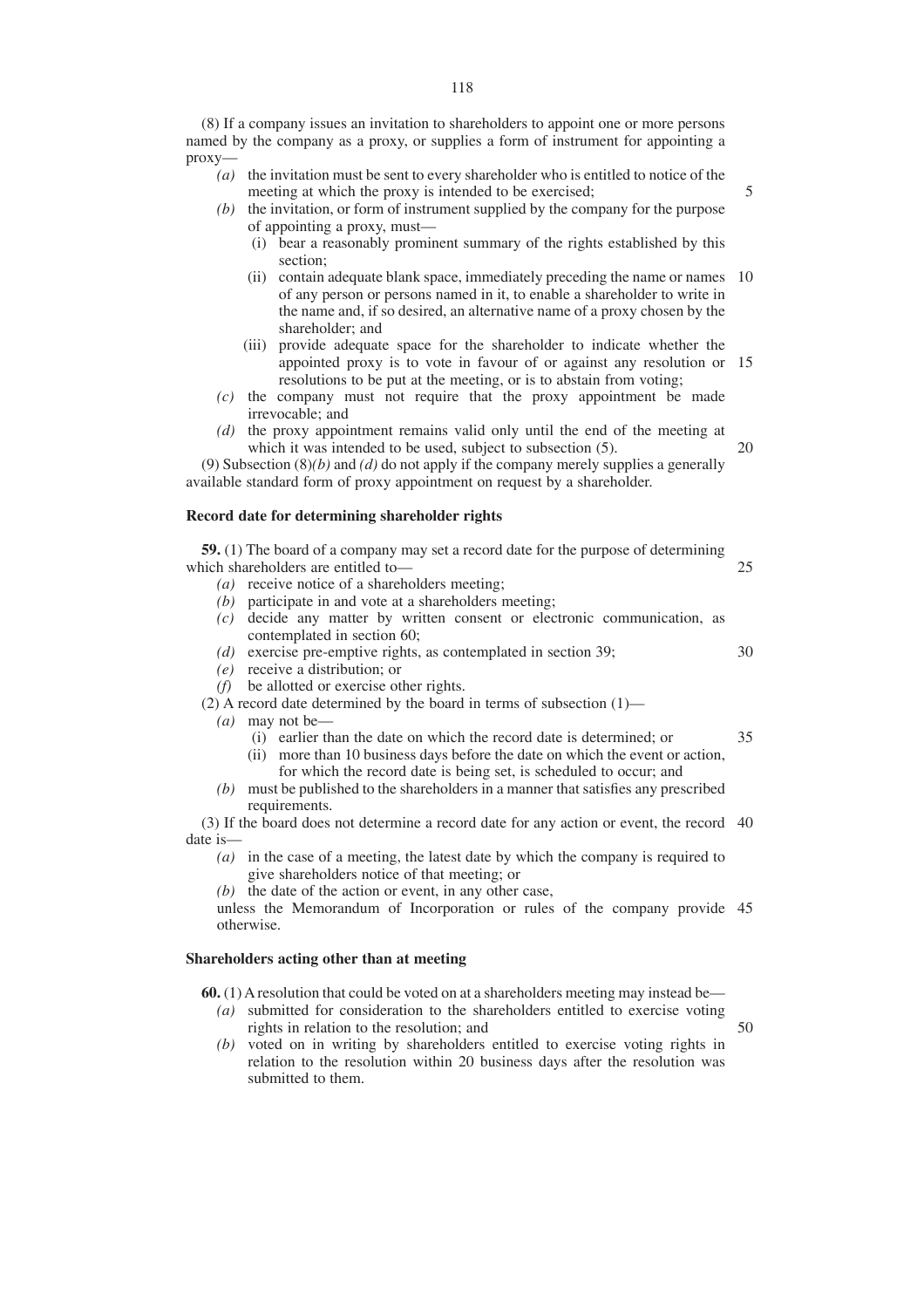(2) A resolution contemplated in subsection (1)—

- *(a)* will have been adopted if it is supported by persons entitled to exercise sufficient voting rights for it to have been adopted as an ordinary or special resolution, as the case may be, at a properly constituted shareholders meeting; and
- *(b)* if adopted, has the same effect as if it had been approved by voting at a meeting.

(3) An election of a director that could be conducted at a shareholders meeting may instead be conducted by written polling of all of the shareholders entitled to exercise voting rights in relation to the election of that director.

(4) Within 10 business days after adopting a resolution, or conducting an election of directors, in terms of this section, the company must deliver a statement describing the results of the vote, consent process, or election to every shareholder who was entitled to vote on or consent to the resolution, or vote in the election of the director, as the case may be.

(5) For greater certainty, any business of a company that is required by this Act or the company's Memorandum of Incorporation to be conducted at an annual general meeting of the company, may not be conducted in the manner contemplated in this section.

## **Shareholders meetings**

**61.** (1) The board of a company, or any other person specified in the company's 20 Memorandum of Incorporation or rules, may call a shareholders meeting at any time. (2) Subject to section 60, a company must hold a shareholders meeting—

- *(a)* at any time that the board is required by this Act or the Memorandum of Incorporation to refer a matter to shareholders for decision;
- *(b)* whenever required in terms of section 70(3) to fill a vacancy on the board; and 25 *(c)* when otherwise required—
	- (i) in terms of subsection  $(3)$  or  $(7)$ ; or
	- (ii) by the company's Memorandum of Incorporation.

(3) Subject to subsection (5) and (6), the board of a company, or any other person specified in the company's Memorandum of Incorporation or rules, must call a 30 shareholders meeting if one or more written and signed demands for such a meeting are delivered to the company, and—

- *(a)* each such demand describes the specific purpose for which the meeting is proposed; and
- *(b)* in aggregate, demands for substantially the same purpose are made and signed 35 by the holders, as the earliest time specified in any of those demands, of at least 10% of the voting rights entitled to be exercised in relation to the matter proposed to be considered at the meeting.

(4) A company's Memorandum of Incorporation may specify a lower percentage in substitution for that set out in subsection (3)*(b)*.

40

(5) A company, or any shareholder of the company, may apply to a court for an order setting aside a demand made in terms of subsection (3) on the grounds that the demand is frivolous, calls for a meeting for no other purpose than to reconsider a matter that has already been decided by the shareholders, or is otherwise vexatious.

(6) At any time before the start of a shareholders meeting contemplated in subsection 45  $(3)$ 

- *(a)* a shareholder who submitted a demand for that meeting may withdraw that demand; and
- *(b)* the company must cancel the meeting if, as a result of one or more demands being withdrawn, the voting rights of any remaining shareholders continuing to demand the meeting, in aggregate, fall below the minimum percentage of voting rights required to call a meeting. 50

(7) A public company must convene an annual general meeting of its shareholders—

*(a)* initially, no more than 18 months after the company's date of incorporation; and 55

10

15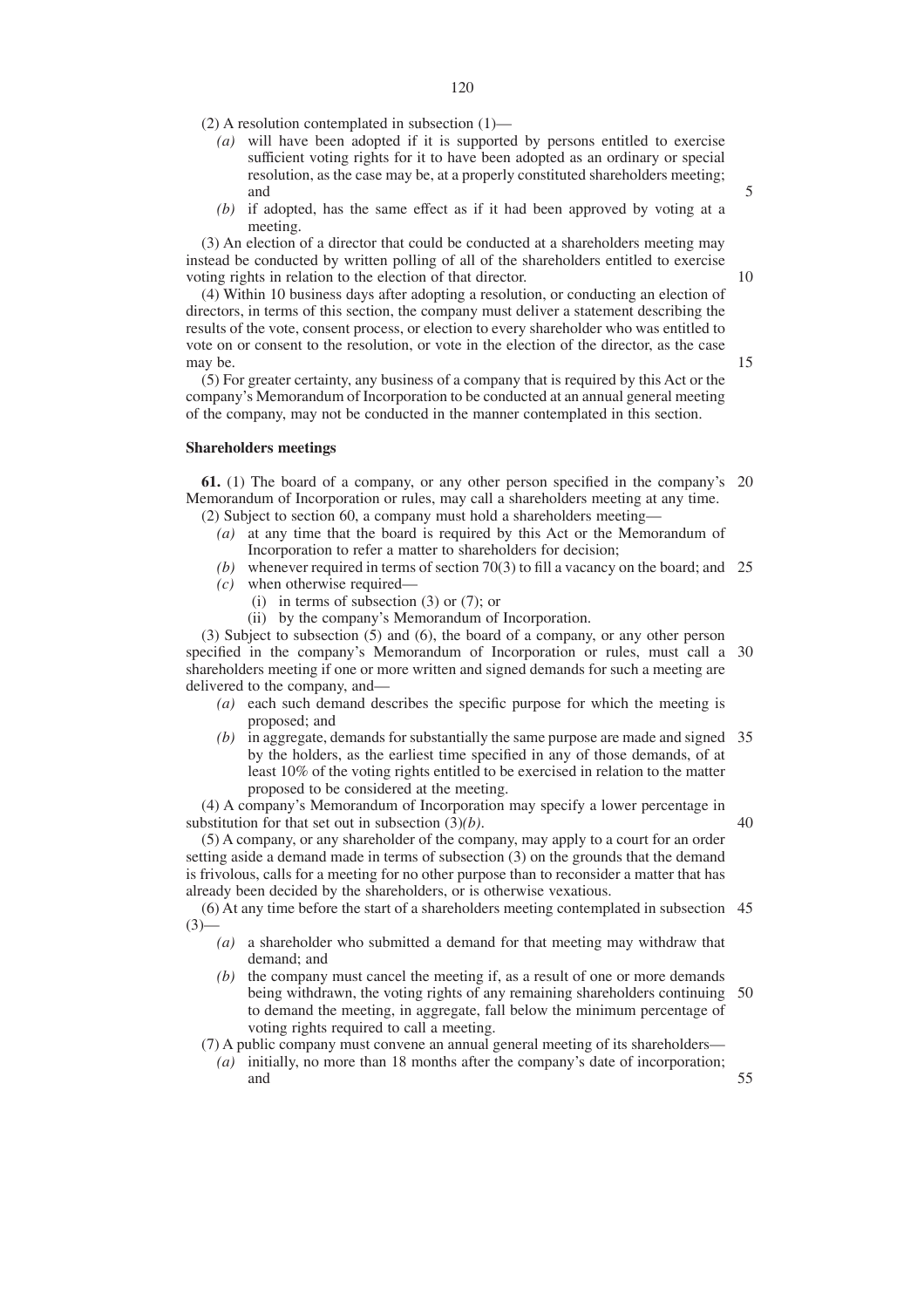*(b)* thereafter, once in every calendar year, but no more than 15 months after the date of the previous annual general meeting, or within an extended time allowed by the Companies Tribunal, on good cause shown.

(8) A meeting convened in terms of subsection (7) must, at a minimum, provide for the following business to be transacted:

*(a)* Presentation of—

- (i) the directors' report;
- (ii) audited financial statements for the immediately preceding financial year; and
- (iii) an audit committee report;
- *(b)* election of directors, to the extent required by this Act or the company's Memorandum of Incorporation;
- *(c)* appointment of—
	- (i) an auditor for the ensuing financial year; and
	- (ii) an audit committee; and
- *(d)* any matters raised by shareholders, with or without advance notice to the company.

(9) Except to the extent that the Memorandum of Incorporation of a company provides otherwise—

- *(a)* the board of the company may determine the location for any shareholders 20 meeting of the company; and
- *(b)* a shareholders meeting of the company may be held in the Republic or in any foreign country.

(10) Every shareholders meeting of a public company must be reasonably accessible within the Republic for electronic participation by shareholders in the manner 25 contemplated in section 63(2), irrespective of whether the meeting is held in the Republic or elsewhere.

(11) If a company is unable to convene a meeting as required in terms of this section because it has no directors, or because all of its directors are incapacitated—

- *(a)* any other person authorised by the company's Memorandum of Incorporation 30 may convene the meeting; or
- *(b)* if no person has been authorised as contemplated in paragraph *(a)*, the Companies Tribunal, on a request by any shareholder, may issue an administrative order for a shareholders meeting to be convened on a date, and subject to any terms, that the Tribunal considers appropriate in the circumstances. 35

(12) If a company fails to convene a meeting for any reason other than as contemplated in subsection (11)—

- *(a)* at a time required in accordance with its Memorandum of Incorporation;
- *(b)* when required by shareholders in terms of subsection (3); or

*(c)* within the time required by subsection (7),

40

a shareholder may apply to a court for an order requiring the company to convene a meeting on a date, and subject to any terms, that the court considers appropriate in the circumstances.

(13) The company must compensate a shareholder who applies to the Companies Tribunal in terms of subsection (11), or to a court in terms of subsection (12), 45 respectively, for the costs of those proceedings.

(14) Any failure to hold a meeting as required by this section does not affect the existence of a company, or the validity of any action by the company.

## **Notice of meetings**

**62.** (1) The company must deliver a notice of each shareholders meeting in the 50 prescribed manner and form to all of the shareholders of the company as of the record date for the meeting, at least—

- *(a)* 15 business days before the meeting is to begin, in the case of a public company or a non-profit company that has voting members; or
- 55

(2) A company's Memorandum of Incorporation may provide for longer minimum notice periods than required by subsection (1).

*(b)* 10 business days before the meeting is to begin, in any other case.

15

10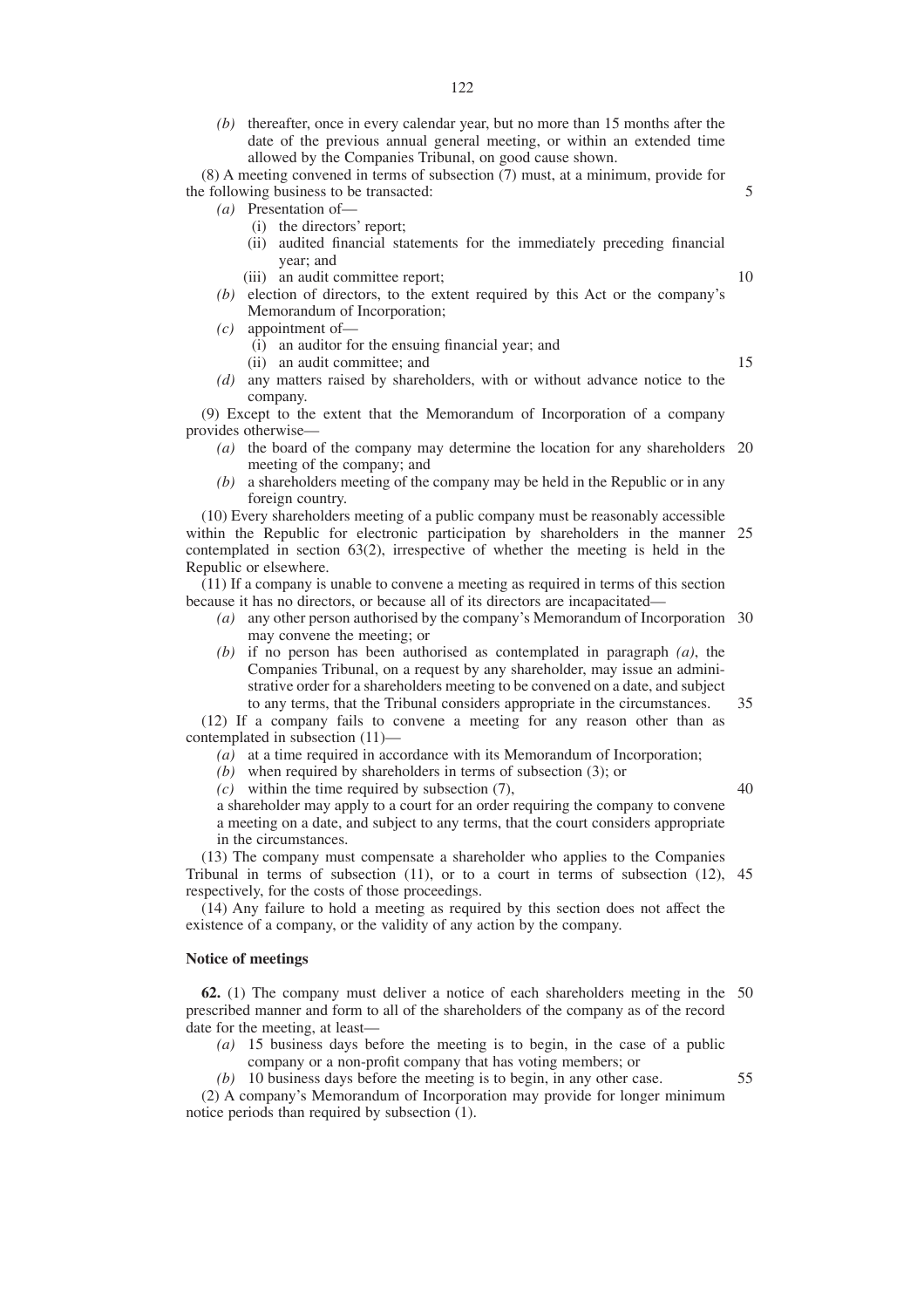- (3) A notice of a shareholders meeting must be in writing, and must include—
	- *(a)* the date, time and place for the meeting, and the record date for the meeting;
	- *(b)* the general purpose of the meeting, and any specific purpose contemplated in section  $61(3)(a)$ , if applicable;
	- *(c)* a copy of any proposed resolution of which the company has received notice, and which is to be considered at the meeting, and a notice of the percentage of voting rights that will be required for that resolution to be adopted; 5
	- *(d)* in the case of an annual general meeting of a company—
		- (i) a summarised form of the financial statements to be presented; and (ii) directions for obtaining a copy of the complete annual financial 10
		- statements for the preceding financial year; and
	- *(e)* a reasonably prominent statement that—
		- (i) a shareholder entitled to attend and vote at the meeting is entitled to appoint a proxy to attend, participate in and vote at the meeting in the place of the shareholder, or two or more proxies if the Memorandum of 15 Incorporation of the company so permits;
		- (ii) a proxy need not also be a shareholder of the company; and
		- (iii) section 63(1) requires that meeting participants provide satisfactory identification.

(4) If a company fails to give the required notice of a shareholders meeting, or if there 20 was a material defect in the giving of the notice, the meeting may proceed, subject to subsection (5), if all of the persons who are entitled to exercise voting rights in respect of each item on the agenda of the meeting—

- *(a)* acknowledge actual receipt of the notice;
	- *(b)* are present at the meeting;
	- *(c)* waive notice of the meeting; or
	- *(d)* in the case of a material defect in the manner and form of giving notice, ratify the defective notice.

(5) If a material defect in the form or manner of giving notice of a meeting relates only to one or more particular matters on the agenda for the meeting—

- *(a)* any such matter may be severed from the agenda, and the notice remains valid with respect to any remaining matters on the agenda; and
- *(b)* the meeting may proceed to consider a severed matter, if the defective notice in respect of that matter has been ratified in terms of subsection (4)*(d)*.

(6) An immaterial defect in the form or manner of giving notice of a shareholders 35 meeting, or an accidental or inadvertent failure in the delivery of the notice to any particular shareholder to whom it was addressed, does not invalidate any action taken at the meeting.

(7) A shareholder who is present at a meeting—

- *(a)* is regarded to have received or waived notice of the meeting;
- *(b)* has a right to—
	- (i) allege a material defect in the form of notice for a particular item on the agenda for the meeting; and
	- (ii) participate in the determination whether to waive the requirements for notice, or ratify a defective notice; and 45
- *(c)* except to the extent set out in paragraph *(b)*,

is regarded to have waived any right based on an actual or alleged material defect in the notice of the meeting.

# **Conduct of meetings**

**63.** (1) Before any person may attend or participate in a shareholders meeting— *(a)* that person must present reasonably satisfactory identification; and 50

30

40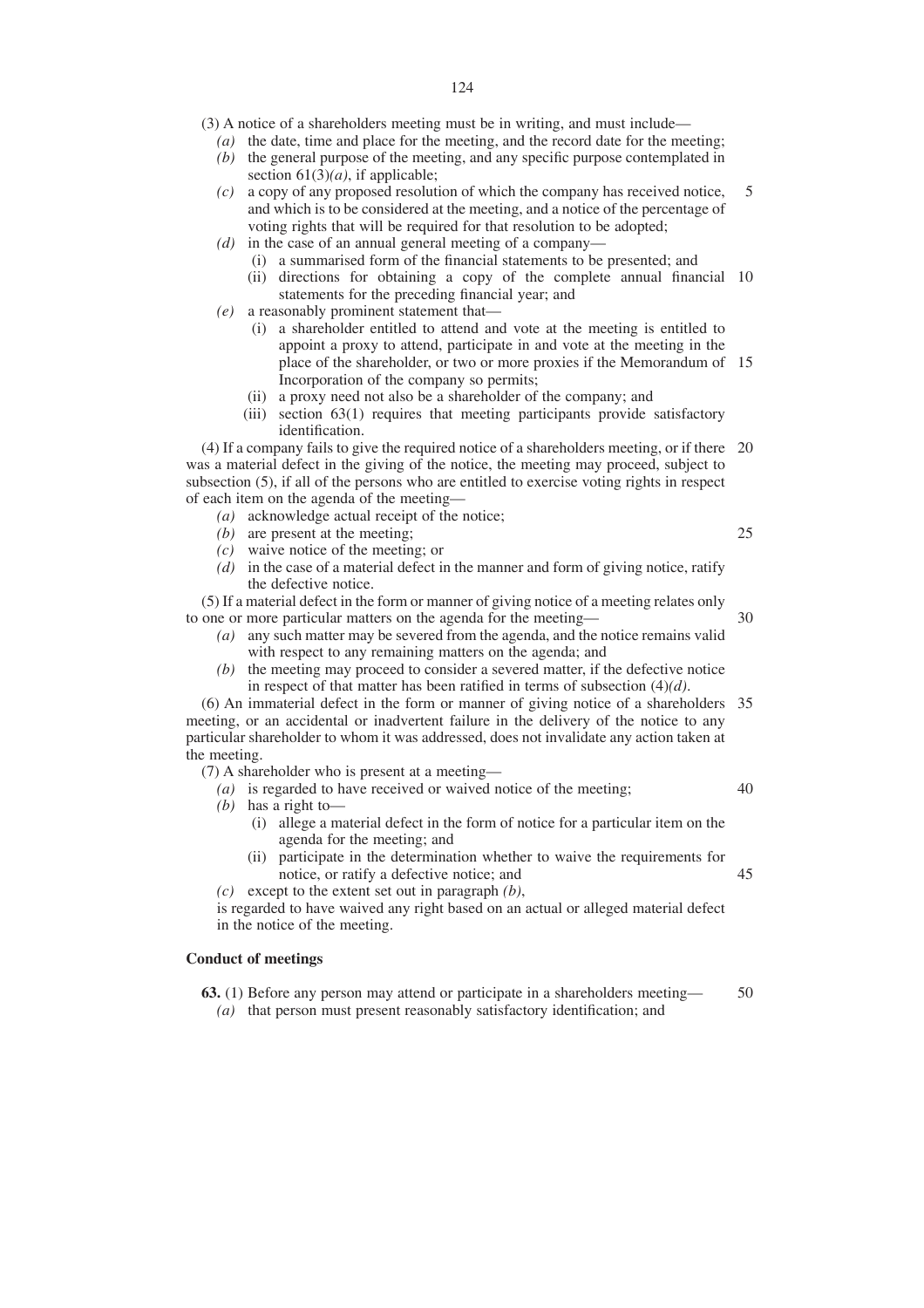*(b)* the person presiding at the meeting must be reasonably satisfied that the right of that person to participate and vote, either as a shareholder, or as a proxy for a shareholder, has been reasonably verified.

(2) Unless prohibited by its Memorandum of Incorporation, a company may provide for-

- *(a)* a shareholders meeting to be conducted entirely by electronic communication; or
- *(b)* one or more shareholders, or proxies for shareholders, to participate by electronic communication in all or part of a shareholders meeting that is being held in person, so long as the electronic communication employed ordinarily enables all persons participating in that meeting to communicate concurrently with each other without an intermediary, and to participate reasonably effectively in the meeting. 10

(3) If a company provides for participation in a meeting by electronic communication, as contemplated in subsection (2)—

- *(a)* the notice of that meeting must inform shareholders of the availability of that form of participation, and provide any necessary information to enable shareholders or their proxies to access the available medium or means of electronic communication; and
- *(b)* access to the medium or means of electronic communication is at the expense 20 of the shareholder or proxy, except to the extent that the company determines otherwise.

(4) Any person present and entitled to exercise voting rights must on a show of hands have only one vote, irrespective of the number of shares he or she holds or represents.

(5) On a poll at any meeting of a company, any member including his or her proxy, 25 must be entitled to exercise all the voting rights attached to the shares held or represented by that person.

## **Meeting quorum and adjournment**

**64.** (1) Subject to subsections (2) to (8)—

- *(a)* a shareholders meeting may not begin until sufficient persons are present at 30 the meeting to exercise, in aggregate, at least 25% of all of the voting rights that are entitled to be exercised in respect of at least one matter to be decided at the meeting; and
- *(b)* a matter to be decided at the meeting may not begin to be considered unless sufficient persons are present at the meeting to exercise, in aggregate, at least 35 25% of all of the voting rights that are entitled to be exercised on that matter at the time the matter is called on the agenda.

(2) A company's Memorandum of Incorporation may specify a lower or higher percentage in place of the 25% required in either or both of subsection (1)*(a)* or *(b)*.

(3) Despite the percentage figures set out in subsection (1), or in any applicable 40 provisions of a company's Memorandum of Incorporation, if a company has more than two shareholders, a meeting may not begin, or a matter begin to be debated, unless—

- *(a)* at least three shareholders are present at the meeting; and
- *(b)* the requirements of subsection (1) or the Memorandum of Incorporation, if different, are satisfied.

(4) If, within one hour after the appointed time for a meeting to begin, the requirements of subsections (1), or (3) if applicable,

- *(a)* for that meeting to begin have not been satisfied, the meeting is postponed without motion, vote or further notice, for one week;
- *(b)* for consideration of a particular matter to begin have not been satisfied— 50
	- (i) if there is other business on the agenda of the meeting, consideration of that matter may be postponed to a later time in the meeting without motion or vote; or
	- (ii) if there is no other business on the agenda of the meeting, the meeting is adjourned for one week, without motion or vote. 55

45

5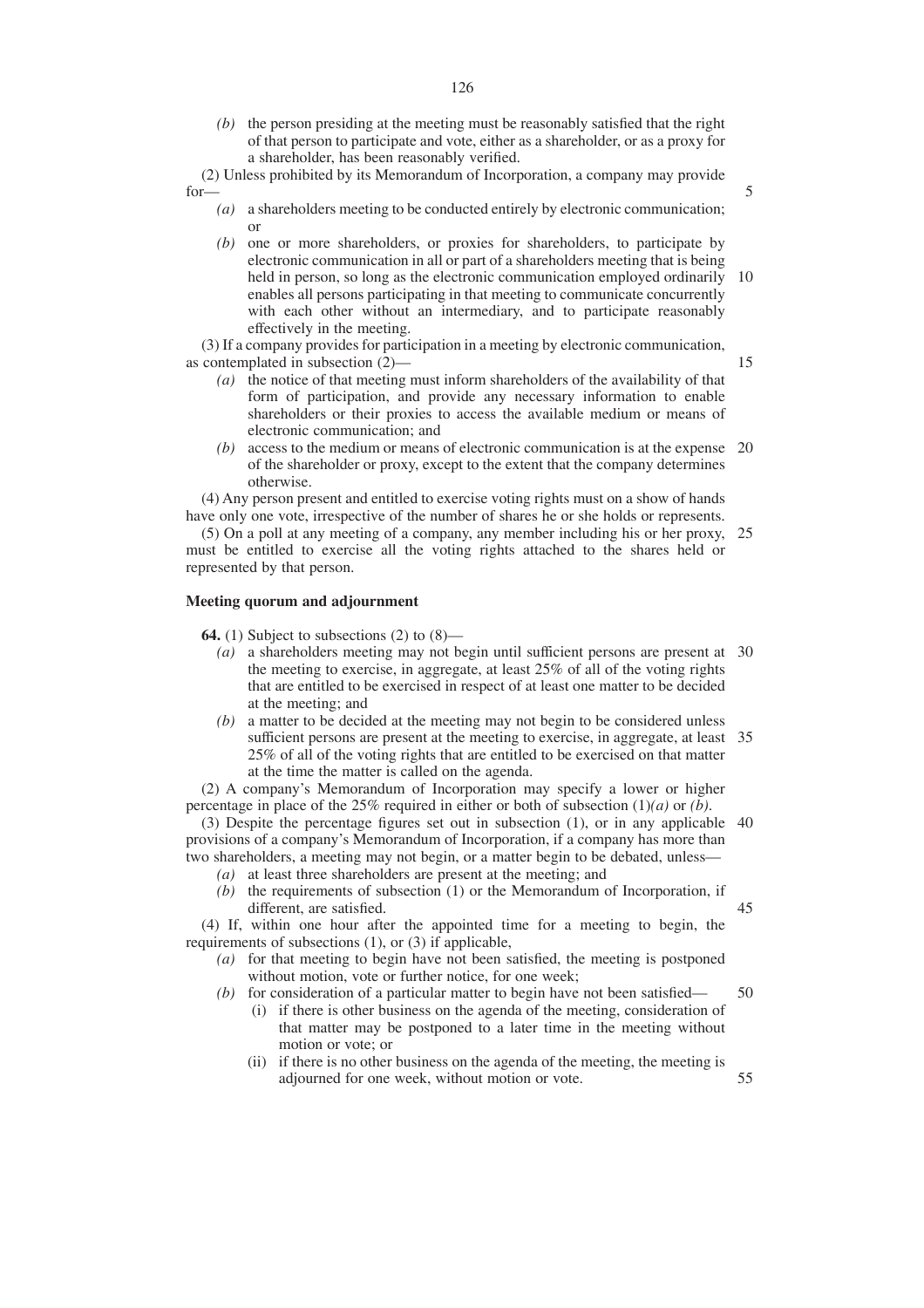(5) The person intended to preside at a meeting that cannot begin due to the operation of subsection  $(1)(a)$ , or  $(3)$  if applicable, may extend the one-hour limit allowed in

subsection (4) for a reasonable period on the grounds that—

- *(a)* exceptional circumstances affecting weather, transportation or electronic communication have generally impeded or are generally impeding the ability of shareholders to be present at the meeting; or 5
- *(b)* one or more particular shareholders, having been delayed, have communicated an intention to attend the meeting, and those shareholders, together with others in attendance, would satisfy the requirements of subsection (1), or (3) if applicable.

(6) A company's Memorandum of Incorporation or rules may specify a different time in substitution for—

- *(a)* the period of one hour contemplated in subsections (4) and (5), respectively; or
- *(b)* the period of one week contemplated in subsection (4).

(7) A company is not required to give further notice of a meeting that is postponed or adjourned in terms of subsection (4), unless the location for the meeting is different from—

- *(a)* the location of the postponed or adjourned meeting; or
- *(b)* a location announced at the time of adjournment, in the case of an adjourned 20 meeting.

(8) If, at the time appointed in terms of this section for a postponed meeting to begin, or for an adjourned meeting to resume, the requirements of subsection (1), or (3) if applicable, have not been satisfied, the members of the company present in person or by proxy will be deemed to constitute a quorum.

(9) Unless the company's Memorandum of Incorporation or rules provide otherwise, after a quorum has been established for a meeting, or for a matter to be considered at a meeting, the meeting may continue, or the matter may be considered, so long as at least one shareholder with voting rights entitled to be exercised at the meeting, or on that matter, is present at the meeting.

(10) A shareholders meeting, or the consideration of any matter being debated at the meeting, may be adjourned from time to time without further notice, subject to subsection (11), on a motion supported by persons entitled to exercise, in aggregate, a majority of the voting rights—

- *(a)* held by all of the persons who are present at the meeting at the time; and 35
- *(b)* that are entitled to be exercised on at least one matter remaining on the agenda
- of the meeting, or on the matter under debate, as the case may be.

(11) An adjournment of a meeting, or of consideration of a matter being debated at the meeting, in terms of subsection (10)—

- *(a)* may be either—
	- (i) to a fixed time and place; or
	- (ii) until further notice, as agreed at the meeting; and
- *(b)* requires that a further notice be given to shareholders only if the meeting determined that the adjournment was ''until further notice'', as contemplated in paragraph *(a)*(ii).

(12) Subject to subsection (13), a meeting may not be adjourned beyond the earlier of—

- *(a)* the date that is 120 business days after the record date determined in accordance with section 59; or
- *(b)* the date that is 60 business days after the date on which the adjournment 50occurred.

(13) A company's Memorandum of Incorporation may provide for different maximum periods of adjournment of meetings than those set out in subsection (12), or for unlimited adjournment of meetings.

10

15

25

30

40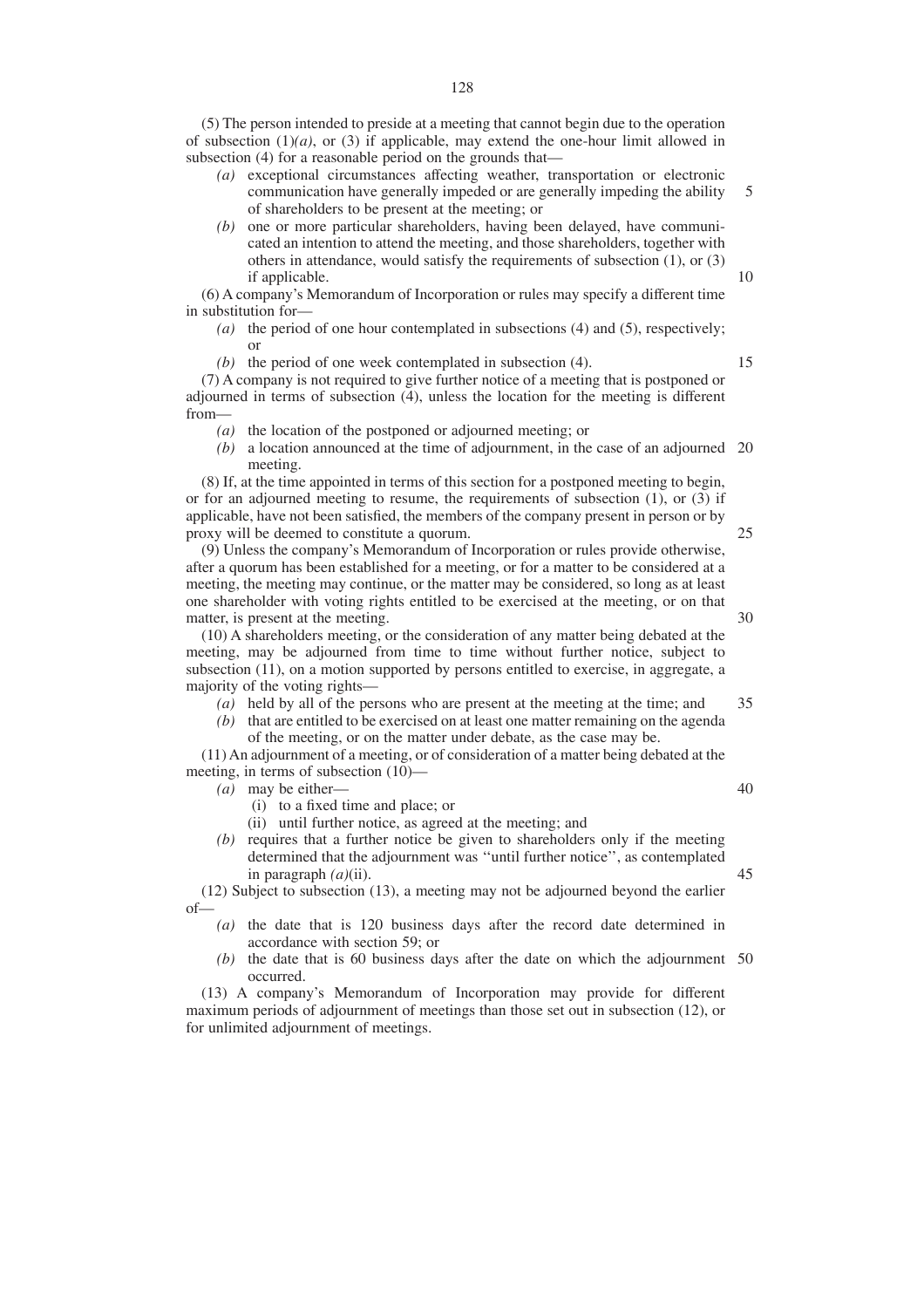#### **Shareholder resolutions**

**65.** (1) Every resolution of shareholders is either an ordinary resolution or a special resolution.

(2) The board may propose any resolution to be considered by shareholders, and may determine whether that resolution will be considered at a meeting, or by vote or written consent in terms of section 60. 5

(3) Any two shareholders of a company—

- *(a)* may propose a resolution concerning any matter in respect of which they are each entitled to exercise voting rights; and
- *(b)* when proposing a resolution, may require that the resolution be submitted to 10 shareholders for consideration—
	- (i) at a meeting demanded in terms of section  $61(3)$ ;
	- (ii) at the next shareholders meeting; or
	- (iii) by written vote in terms of section 60.

(4) A proposed resolution is not subject to the requirements of section 6(4), but must 15 be-

- *(a)* expressed with sufficient clarity and specificity; and
- *(b)* accompanied by sufficient information or explanatory material to enable a shareholder who is entitled to vote on the resolution to determine whether to participate in the meeting and to seek to influence the outcome of the vote on 20 the resolution.

(5) At any time before the start of the meeting at which a resolution will be considered, a shareholder or director who believes that the form of the resolution does not satisfy the requirements of subsection (4) may seek leave to apply to a court for an order—

- *(a)* restraining the company from putting the proposed resolution to a vote until the requirements of subsection (4) are satisfied; and
- *(b)* requiring the company, or the shareholders who proposed the resolution, as the case may be, to—
	- (i) take appropriate steps to alter the resolution so that it satisfies the 30 requirements of subsection (4); and

25

60

(ii) compensate the applicant for costs of the proceedings, if successful.

(6) Once a resolution has been approved, it may not be challenged or impugned by any person in any forum on the grounds that it did not satisfy subsection (4).

(7) For an ordinary resolution to be approved by shareholders, it must be supported by 35 more than 50% of the voting rights exercised on the resolution.

(8) Except for an ordinary resolution for the removal of a director under section 71, a company's Memorandum of Incorporation may require—

- *(a)* a higher percentage of voting rights to approve an ordinary resolution; or
- *(b)* one or more higher percentages of voting rights to approve ordinary 40 resolutions concerning one or more particular matters, respectively,

provided that there must at all times be a margin of at least 10 percentage points between the requirements for approval of an ordinary resolution, and a special resolution, on any matter.

(9) For a special resolution to be approved by shareholders, it must be supported by 45 at least 75% of the voting rights exercised on the resolution.

(10) A company's Memorandum of Incorporation may permit—

- *(a)* a lower percentage of voting rights to approve any special resolution; or
- *(b)* one or more lower percentages of voting rights to approve special resolutions concerning one or more particular matters, respectively, 50

provided that there must at all times be a margin of at least 10 percentage points between the requirements for approval of an ordinary resolution, and a special resolution, on any matter.

(11) A special resolution is required to—

- *(a)* amend the company's Memorandum of Incorporation to the extent required 55 by section  $16(1)(c)$ ;
- *(b)* approve the voluntary winding-up of the company, as contemplated in section  $80(1)$ ; or
- *(c)* approve any proposed fundamental transaction, to the extent required by Part A of Chapter 5.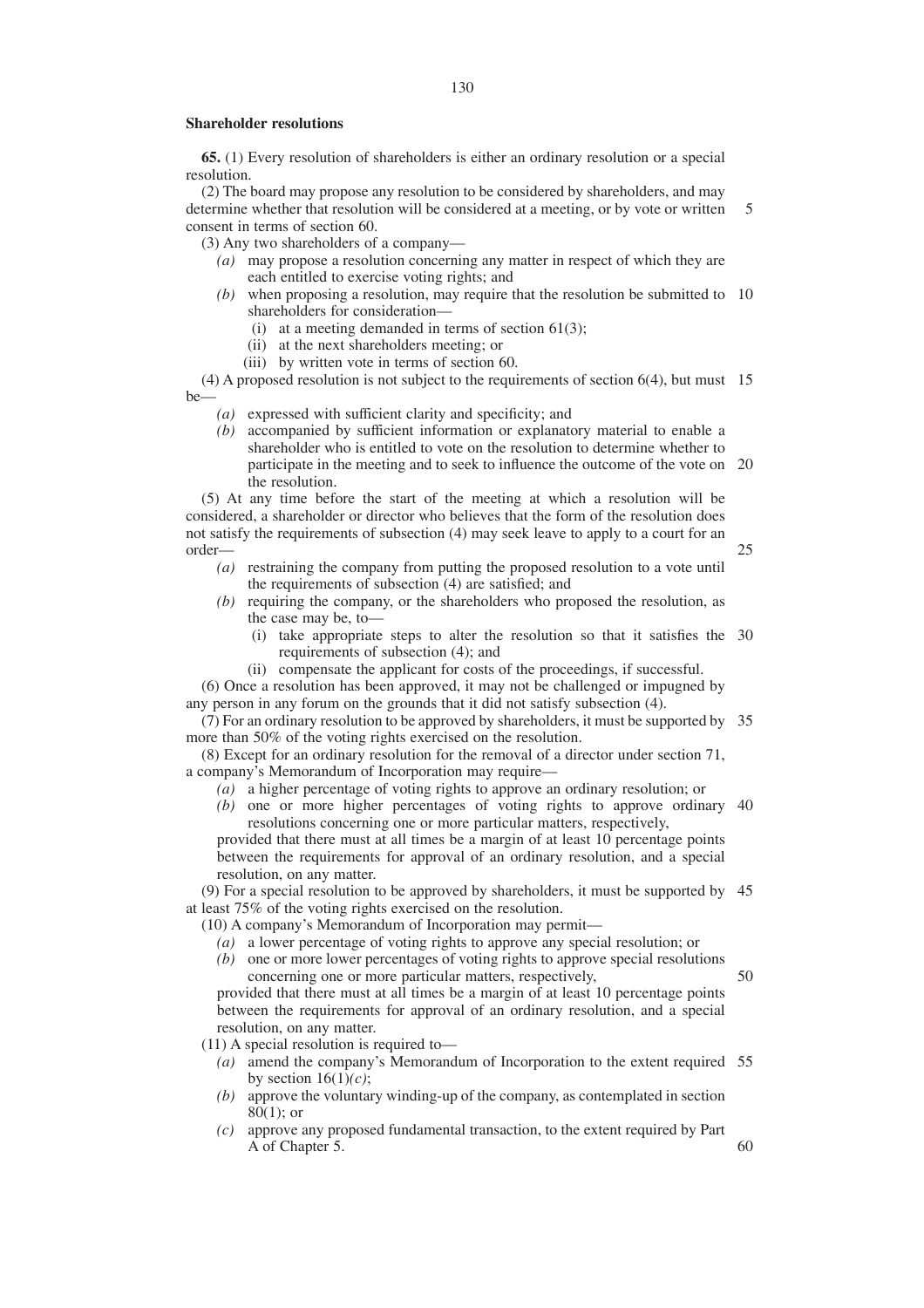(12) A company's Memorandum of Incorporation may require a special resolution to approve any other matter not contemplated in subsection (11).

#### **Board, directors and prescribed officers**

**66.** (1) The business and affairs of a company must be managed by or under the direction of its board, which has the authority to exercise all of the powers and perform any of the functions of the company, except to the extent that this Act or the company's Memorandum of Incorporation provides otherwise. 5

(2) The board of a company must comprise—

- *(a)* in the case of a private company, or a personal liability company, at least one director; or
- *(b)* in the case of a public company, or a non-profit company, at least three directors.

(3) A company's Memorandum of Incorporation may specify a higher number in substitution for the minimum number of directors required by subsection (2). (4) A company's Memorandum of Incorporation—

15

10

- *(a)* may provide for—
	- (i) the direct appointment and removal of one or more directors by any person who is named in, or determined in terms of, the Memorandum of Incorporation;
	- (ii) a person to be an *ex offıcio* director of the company as a consequence of 20 that person holding some other office, title, designation or similar status, subject to subsection (5)*(a)*; or
	- (iii) the appointment or election of one or more persons as alternate directors of the company; and
- *(b)* in the case of a profit company other than a state-owned company, must 25 provide for the election by shareholders of at least 50% of the directors, and 50% of any alternate directors.

(5) A person contemplated in subsection (4)*(a)*(ii)—

- *(a)* may not serve or continue to serve as an *ex offıcio* director of a company, despite holding the relevant office, title, designation or similar status, if that 30 person is or becomes ineligible or disqualified in terms of section 69; and
- *(b)* who holds office or acts in the capacity of an *ex offıcio* director of a company has all the—
	- (i) powers and functions of any other director of the company, except to the extent that the company's Memorandum of Incorporation restricts the 35 powers, functions or duties of an *ex offıcio* director; and
	- (ii) duties, and is subject to all of the liabilities, of any other director of the company.

(6) The election or appointment of a person as a director is a nullity if, at the time of the election or appointment, that person is ineligible or disqualified in terms of section 40 69.

(7) A person becomes a director of a company when that person—

- *(a)* has been appointed or elected in accordance with this Part, or holds an office, title, designation or similar status entitling that person to be an *ex offıcio* director of the company, subject to subsection (5)*(a)*; and
- 45

*(b)* has delivered to the company a written consent to serve as its director.

(8) Except to the extent that the Memorandum of Incorporation of a company provides otherwise, the company may pay remuneration to its directors for their service as directors, subject to subsection (9).

(9) Remuneration contemplated in subsection (8) may be paid only in accordance 50 with a special resolution approved by the shareholders within the previous two years.

(10) The Minister may make regulations designating any specific function or functions within a company to constitute a prescribed office for the purposes of this Act.

(11) Any failure by a company at any time to have the minimum number of directors required by this Act or the company's Memorandum of Incorporation, does not limit or 55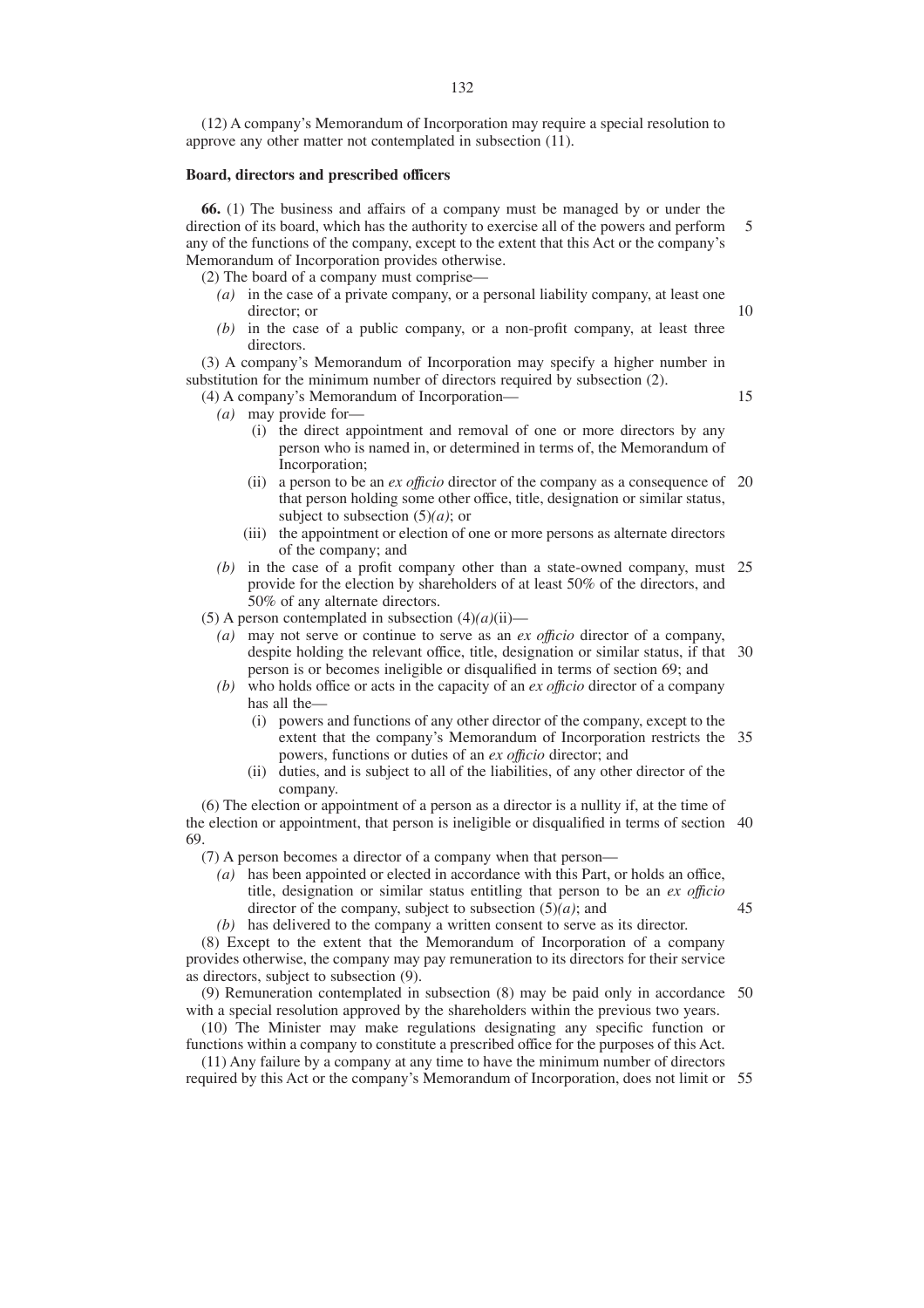negate the authority of the board, or invalidate anything done by the board or the company.

#### **First director or directors**

**67.** (1) Each incorporator of a company is a first director of the company, and serves until sufficient other directors to satisfy the minimum requirements of this Act, or the company's Memorandum of Incorporation, have been— 5

- *(a)* first appointed, as contemplated in section  $66(4)(a)(i)$ ; or
- *(b)* first elected in accordance with section 68 or the company's Memorandum of Incorporation.

(2) If the number of incorporators of a company, together with any *ex offıcio* directors, 10 or directors to be appointed as contemplated in section  $66(4)(a)(i)$ , is fewer than the minimum number of directors required for that company in terms of this Act or the company's Memorandum of Incorporation, the board must call a shareholders meeting within 40 business days after incorporation of the company for the purpose of electing sufficient directors to fill all vacancies on the board at the time of the election. 15

### **Election of directors**

**68.** (1) Subject to subsection (3), each director of a company, other than the first directors or a director contemplated in section 66(4)*(a)*(i) or (ii), must be elected by the persons entitled to exercise voting rights in such an election, to serve for an indefinite term, or for a term as set out in the Memorandum of Incorporation.

(2) Unless the company's Memorandum of Incorporation provides otherwise, in any election of directors—

- *(a)* the election is to be conducted as a series of votes, each of which is on the candidacy of a single individual to fill a single vacancy, with the series of votes continuing until all vacancies on the board at that time have been filled; 25 and
- *(b)* in each vote to fill a vacancy—
	- (i) each voting right entitled to be exercised may be exercised once; and
	- (ii) the vacancy is filled only if a majority of the voting rights exercised support the candidate.

30

50

20

(3) Unless the Memorandum of Incorporation of a company provides otherwise, the board may appoint a person who satisfies the requirements for election as a director to fill any vacancy and serve as a director of the company on a temporary basis until the vacancy has been filled by election in terms of subsection (2), and during that period any person so appointed has all of the powers, functions and duties, and is subject to all of 35 the liabilities, of any other director of the company.

#### **Ineligibility and disqualification of persons to be director or prescribed officer**

**69.** (1) In this section, ''director'' includes an alternate director, and—

- *(a)* a prescribed officer; or
- *(b)* a person who is a member of a committee of a board of a company, or of the 40 audit committee of a company,

irrespective of whether or not the person is also a member of the company's board. (2) A person who is ineligible or disqualified, as set out in this section, must not—

- *(a)* be appointed or elected as a director of a company, or consent to being appointed or elected as a director; or 45
- *(b)* act as a director of a company.

(3) A company must not knowingly permit an ineligible or disqualified person to serve or act as a director.

(4) A person who becomes ineligible or disqualified while serving as a director of a company ceases to be a director immediately, subject to section 70(2).

(5) A person who has been placed under probation by a court in terms of section 162,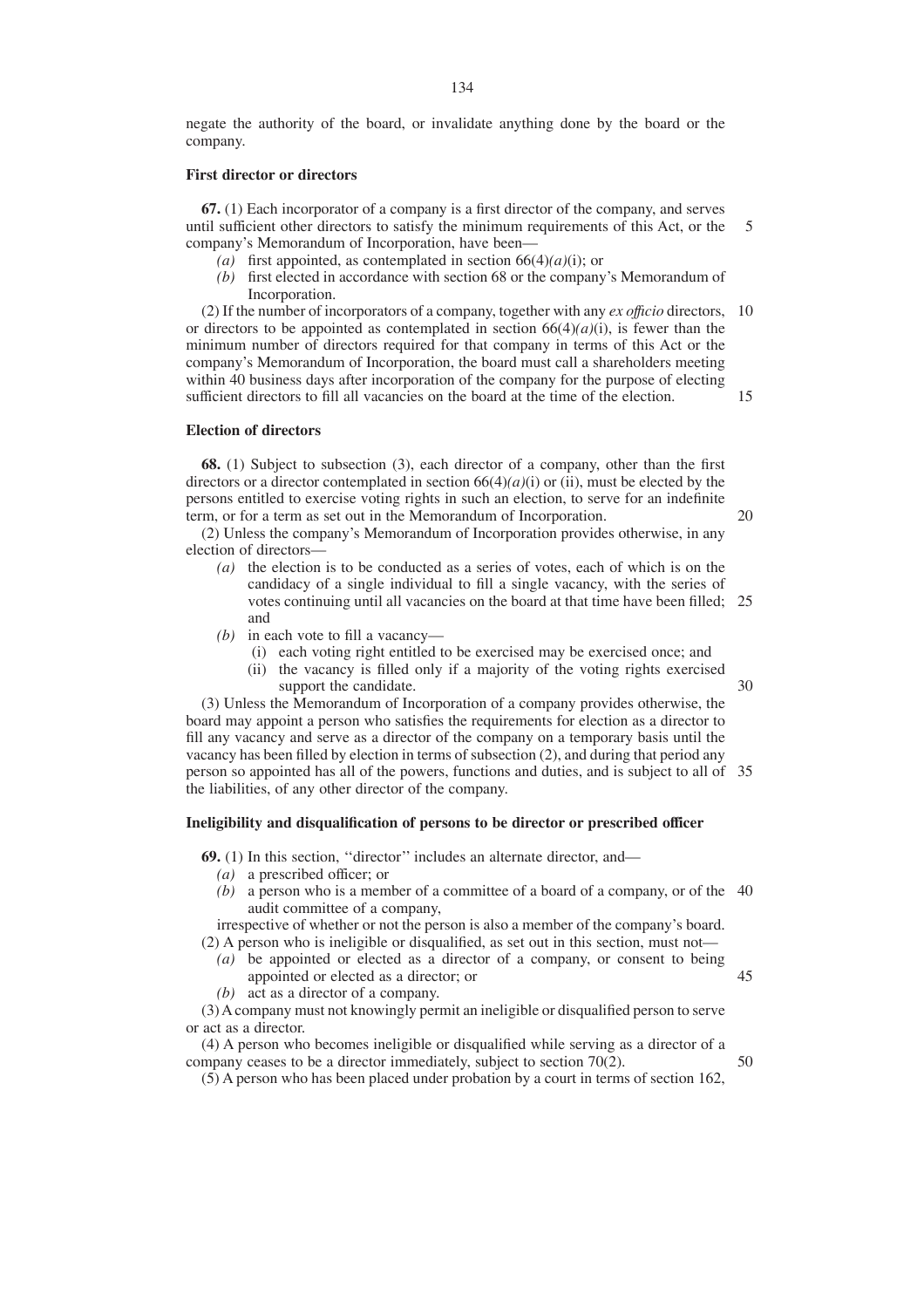- *(a)* is a juristic person;
- *(b)* is an unemancipated minor, or is under a similar legal disability; or
- *(c)* does not satisfy any qualification set out in the company's Memorandum of 10 Incorporation.
- (8) A person is disqualified to be a director of a company if—
	- *(a)* a court has prohibited that person to be a director, or declared the person to be delinquent in terms of section 162, or in terms of section 47 of the Close Corporations Act, 1984 (Act No. 69 of 1984); or
	- *(b)* subject to subsections (9) to (12), the person—
		- (i) is an unrehabilitated insolvent;
		- (ii) is prohibited in terms of any public regulation to be a director of the company;
		- (iii) has been removed from an office of trust, on the grounds of misconduct 20 involving dishonesty; or
		- (iv) has been convicted, in the Republic or elsewhere, and imprisoned without the option of a fine, or fined more than the prescribed amount, for theft, fraud, forgery, perjury or an offence—
			- *(aa)* involving fraud, misrepresentation or dishonesty;

25

35

15

5

- *(bb)* in connection with the promotion, formation or management of a company, or in connection with any act contemplated in subsection (2) or (5); or
- *(cc)* under this Act, the Insolvency Act, 1936 (Act No. 24 of 1936), the Close Corporations Act, 1984, the Competition Act, the Financial 30 Intelligence Centre Act, 2001 (Act No. 38 of 2001), the Securities Services Act, 2004 (Act No. 36 of 2004), or Chapter 2 of the Prevention and Combating of Corruption Activities Act, 2004 (Act No. 12 of 2004).
- (9) A disqualification in terms of subsection  $(8)(b)(iii)$  or (iv) ends at the later of—
- *(a)* five years after the date of removal from office, or the completion of the sentence imposed for the relevant offence, as the case may be; or
- *(b)* at the end of one or more extensions, as determined by a court from time to time, on application by the Commission in terms of subsection (10).

(10) At any time before the expiry of a person's disqualification in terms of subsection 40  $(8)(b)(iii)$  or  $(iv)$ —

- *(a)* the Commission may apply to a court for an extension contemplated in subsection (9)*(b)*; and
- *(b)* the court may extend the disqualification for no more than five years at a time, if the court is satisfied that an extension is necessary to protect the public, 45 having regard to the conduct of the disqualified person up to the time of the application.

(11) A court may exempt a person from the application of any provision of subsection (8)*(b)*.

(12) Despite being disqualified in terms of subsection (8)*(b)*(iii) or (iv), a person may act as a director of a private company if all of the shares of that company are held by that disqualified person alone, or by— 50

*(a)* that disqualified person; and

*(b)* persons related to that disqualified person, and each such person has consented in writing to that person being a director of the company. 55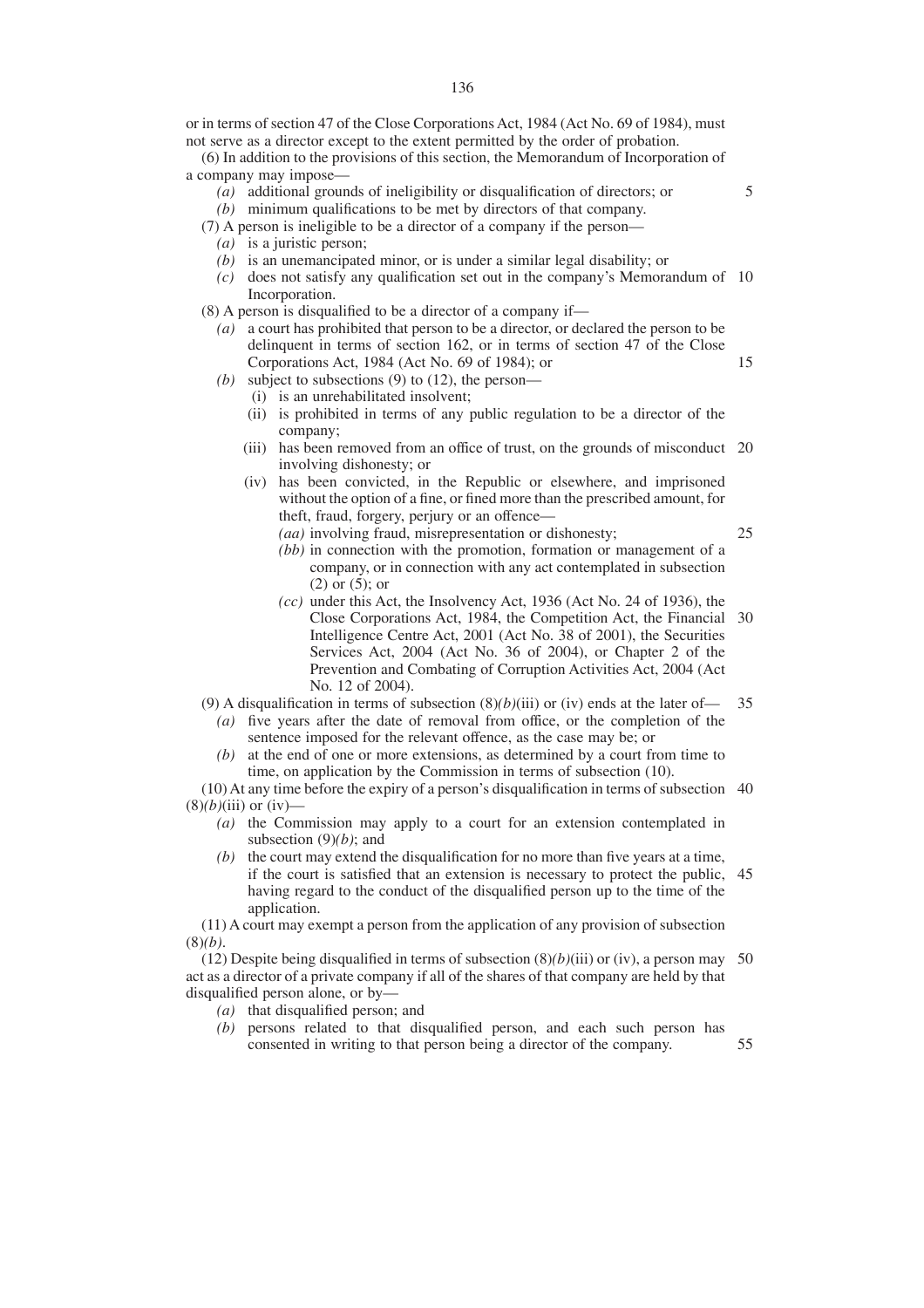(13) The Commission must establish and maintain in the prescribed manner a public register of persons who are disqualified from serving as a director, or who are subject to an order of probation as a director, in terms of an order of a court pursuant to this Act or any other law.

#### **Vacancies on board**

**70.** (1) Subject to subsection (2), a person ceases to be a director, and a vacancy arises on the board of a company—

- *(a)* when the person's term of office as director expires, in the case of a company whose Memorandum of Incorporation provides for fixed terms, as contemplated in section 68(1); or
- *(b)* in any case, if the person—
	- (i) resigns or dies;
	- (ii) in the case of an *ex offıcio* director, ceases to hold the office, title, designation or similar status that entitled the person to be an *ex offıcio* director;
	- (iii) becomes incapacitated to the extent that the person is unable to perform the functions of a director, and is unlikely to regain that capacity within a reasonable time, subject to section 71(3);
	- (iv) is declared delinquent by a court, or placed on probation under conditions that are inconsistent with continuing to be a director of the 20 company, in terms of section 162;
	- (v) becomes ineligible or disqualified in terms of section 69, subject to section  $71(3)$ ; or
	- (vi) is removed—
		- *(aa)* by resolution of the shareholders in terms of section 71(1); 25
		- *(bb)* by resolution of the board in terms of section 71(3); or
		- *(cc)* by order of the court in terms of section 71(5) or (6).

(2) If, in terms of section 71(3), the board of a company has removed a director, a vacancy on the board does not arise until the later of—

- *(a)* the expiry of the time for filing an application for review in terms of section 30 71(5); or
- *(b)* the granting of an order by the court on such an application,
- but the director is suspended from office during that time.

(3) If a vacancy arises on the board, other than as a result of an *ex offıcio* director ceasing to hold that office, it must be filled by— 35

- *(a)* a new appointment, if the director was appointed as contemplated in section  $66(4)(a)(i)$ ; or
- *(b)* subject to subsection (4), by a new election conducted—
	- (i) at the next annual general meeting of the company, if the company is required to hold such a meeting; or
	- (ii) in any other case, within six months after the vacancy arose— *(aa)* at a shareholders meeting called for the purpose of electing the director; or
		- *(bb)* by a poll of the persons entitled to exercise voting rights in an election of the director, as contemplated in section 60(3).

(4) If, as a result of a vacancy arising on the board of a company there are no remaining directors of a company, any holder of voting rights entitled to be exercised in the election of a director may convene a meeting for the purpose of such an election.

(5) A person contemplated in subsection (4) may apply to a court for relief, and the court may grant a supervisory order relating to a meeting convened in terms of that 50paragraph if the court is satisfied that such an order is required to prevent the oppression, or preserve the rights, of any shareholder.

(6) Every company must file a notice within 10 business days after a person becomes or ceases to be a director of the company.

5

10

15

45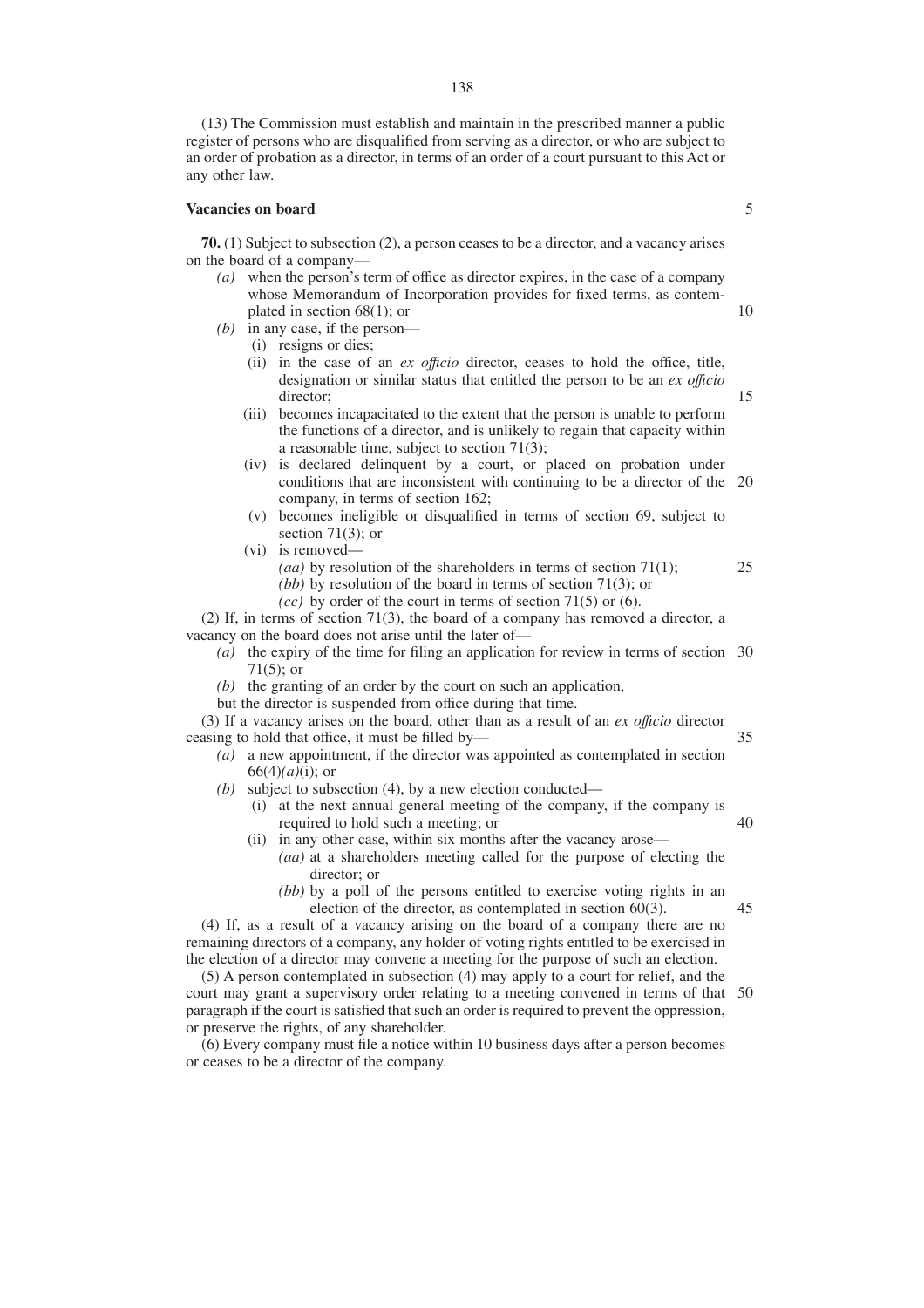#### **Removal of directors**

**71.** (1) Despite anything to the contrary in a company's Memorandum of Incorporation or rules, or any agreement between a company and a director, or between any shareholders and a director, a director may be removed by an ordinary resolution adopted at a shareholders meeting by the persons entitled to exercise voting rights in an election of that director, subject to subsection (2).

(2) Before the shareholders of a company may consider a resolution contemplated in subsection (1)—

- *(a)* the director concerned must be given notice of the meeting and the resolution, at least equivalent to that which a shareholder is entitled to receive, 10 irrespective of whether or not the director is a shareholder of the company; and
- *(b)* the director must be afforded a reasonable opportunity to make a presentation, in person or through a representative, to the meeting, before the resolution is put to a vote.

(3) If a company has more than two directors, and a shareholder or director has alleged that a director of the company—

- *(a)* has become—
	- (i) ineligible or disqualified in terms of section 69, other than on the grounds contemplated in section 69(8)*(a)*; or
	- (ii) incapacitated to the extent that the director is unable to perform the functions of a director, and is unlikely to regain that capacity within a reasonable time; or
- *(b)* has neglected, or been derelict in the performance of, the functions of director,

the board, other than the director concerned, must determine the matter by resolution, 25 and may remove a director whom it has determined to be ineligible or disqualified, incapacitated, or negligent or derelict, as the case may be.

(4) Before the board of a company may consider a resolution contemplated in subsection (3), the director concerned must be given—

- *(a)* notice of the meeting, including a copy of the proposed resolution and a 30 statement setting out reasons for the resolution, with sufficient specificity to reasonably permit the director to prepare and present a response; and
- *(b)* a reasonable opportunity to make a presentation, in person or through a representative, to the meeting before the resolution is put to a vote.

(5) If, in terms of subsection (3), the board of a company has determined that a 35 director is ineligible or disqualified, incapacitated, or has been negligent or derelict, as the case may be, the director concerned, or a person who appointed that director as contemplated in section  $6(4)(a)(i)$ , if applicable, may apply within 20 business days to a court to review the determination of the board.

(6) If, in terms of subsection (3), the board of a company has determined that a 40 director is not ineligible or disqualified, incapacitated, or has not been negligent or derelict, as the case may be—

- *(a)* any director who voted otherwise on the resolution, or any holder of voting rights entitled to be exercised in the election of that director, may apply to a court to review the determination of the board; and 45
	-

5

15

 $20$ 

- *(b)* the court, on application in terms of paragraph *(a)*, may— (i) confirm the determination of the board; or
	- (ii) remove the director from office, if the court is satisfied that the director is ineligible or disqualified, incapacitated, or has been negligent or derelict.

(7) An applicant in terms of subsection (6) must compensate the company, and any other party, for costs incurred in relation to the application, unless the court reverses the decision of the board. 50

(8) If a company has fewer than three directors—

- *(a)* subsection (3) does not apply to the company;
- *(b)* in any circumstances contemplated in subsection (3), any director or 55shareholder of the company may apply to the Companies Tribunal, to make a determination contemplated in that subsection; and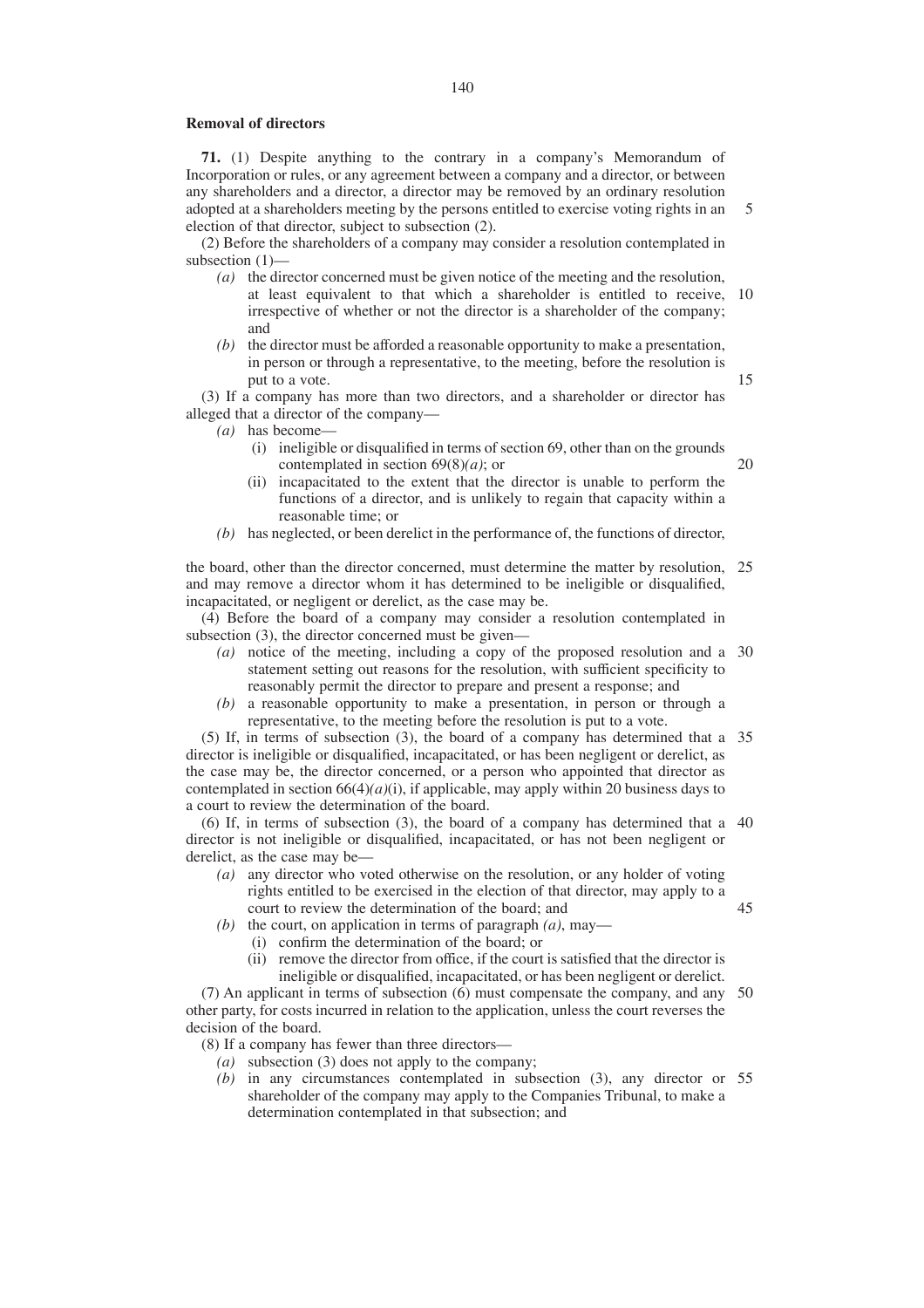*(c)* subsections (4), (5) and (6), each read with the changes required by the context, apply to the determination of the matter by the Companies Tribunal.

(9) Nothing in this section deprives a person removed from office as a director in terms of this section of any right that person may have at common law or otherwise to apply to a court for damages or other compensation for—

*(a)* loss of office as a director; or

*(b)* loss of any other office as a consequence of being removed as a director.

(10) This section is in addition to the right of a person, in terms of section 162, to apply to a court for an order declaring a director delinquent, or placing a director on probation.

## **Board committees**

**72.** (1) Except to the extent that the Memorandum of Incorporation of a company provides otherwise, the board of a company may—

*(a)* appoint any number of committees of directors; and

*(b)* delegate to any committee any of the authority of the board.

15

30

35

5

10

(2) Except to the extent that the Memorandum of Incorporation of a company, or a resolution establishing a committee, provides otherwise, the committee—

- *(a)* may include persons who are not directors of the company, but—
	- (i) any such person must not be ineligible or disqualified to be a director in terms of section 69; and 20
	- (ii) no such person has a vote on a matter to be decided by the committee;
- *(b)* may consult with or receive advice from any person; and
- *(c)* has the full authority of the board in respect of a matter referred to it.

(3) The creation of a committee, delegation of any power to a committee, or action taken by a committee, does not alone satisfy or constitute compliance by a director with 25 the required duty of a director to the company, as set out in section 76.

(4) The Minister may by regulation prescribe that a company or a category of companies must have a social and ethics committee, if it is desirable in the public interest, having regard to—

- *(a)* its annual turnover;
- *(b)* the size of its workforce; or
- *(c)* the nature and extent of its activities.

## **Board meetings**

**73.** (1) A director authorised by the board of a company—

- *(a)* may call a meeting of the board at any time; and
- *(b)* must call such a meeting if required to do so by at least—
	- (i) 25% of the directors, in the case of a board that has at least 12 members; or
	- (ii) two directors, in any other case.

(2) A company's Memorandum of Incorporation may specify a higher or lower 40 percentage or number in substitution for those set out in subsection (1)*(b)*.

(3) Except to the extent that this Act or a company's Memorandum of Incorporation provides otherwise—

- *(a)* a meeting of the board may be conducted by electronic communication; or
- *(b)* one or more directors may participate in a meeting by electronic communi-45 cation,

so long as the electronic communication facility employed ordinarily enables all persons participating in that meeting to communicate concurrently with each other without an intermediary, and to participate effectively in the meeting.

(4) The board of a company may determine the form and time for giving notice of its 50meetings, but—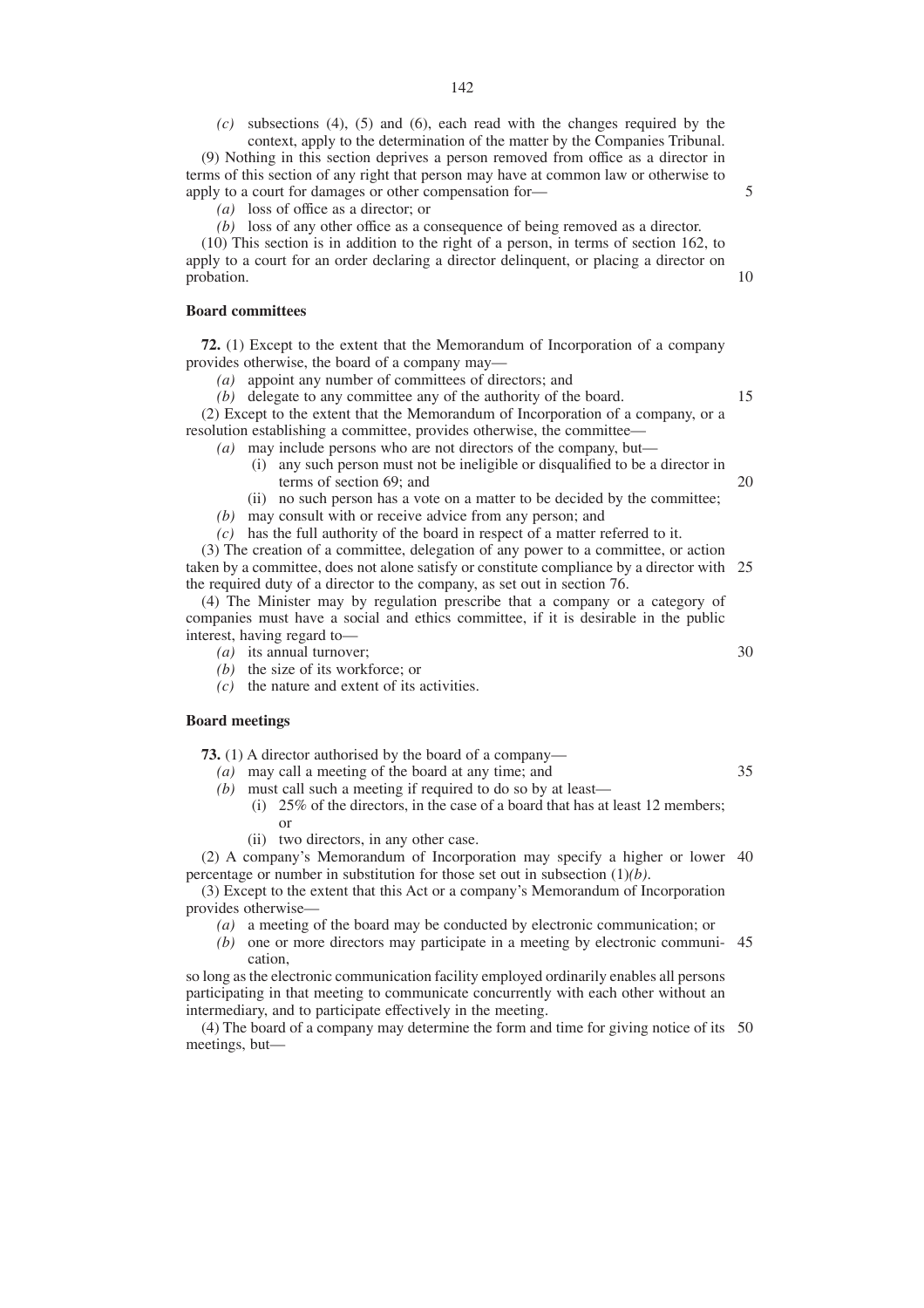| (u)<br>such a determination must comply with any requirements set out in the<br>Memorandum of Incorporation, or rules, of the company; and |    |
|--------------------------------------------------------------------------------------------------------------------------------------------|----|
| no meeting of a board may be convened without notice to all of the directors,<br>(b)                                                       |    |
| subject to subsection (5).                                                                                                                 |    |
| (5) Except to the extent that the company's Memorandum of Incorporation provides                                                           | 5  |
| otherwise—                                                                                                                                 |    |
| ( <i>a</i> ) if all of the directors of the company—                                                                                       |    |
| acknowledge actual receipt of the notice;<br>(i)                                                                                           |    |
| (ii) are present at a meeting; or                                                                                                          |    |
| (iii) waive notice of the meeting,                                                                                                         | 10 |
| the meeting may proceed even if the company failed to give the required                                                                    |    |
| notice of that meeting, or there was a defect in the giving of the notice;                                                                 |    |
| a majority of the directors must be present at a meeting before a vote may be<br>(b)                                                       |    |
| called at a meeting of the directors;                                                                                                      |    |
| each director has one vote on a matter before the board;<br>(c)                                                                            | 15 |
| a majority of the votes cast on a resolution is sufficient to approve that<br>(d)                                                          |    |
| resolution; and                                                                                                                            |    |
| in the case of a tied vote—<br>(e)                                                                                                         |    |
| (i) the chair may cast a deciding vote, if the chair did not initially have or                                                             |    |
| cast a vote; or                                                                                                                            | 20 |
| (ii) the matter being voted on fails, in any other case.                                                                                   |    |
| (6) A company must keep minutes of the meetings of the board, and any of its                                                               |    |
| committees, and include in the minutes-                                                                                                    |    |
| any declaration given by notice or made by a director as required by section<br>(a)                                                        |    |
| $75$ ; and                                                                                                                                 | 25 |
| $(b)$ every resolution adopted by the board.                                                                                               |    |
| (7) Resolutions adopted by the board—                                                                                                      |    |
| $(a)$ must be dated and sequentially numbered; and<br>are effective as of the date of the resolution, unless the resolution states         |    |
| (b)<br>otherwise.                                                                                                                          | 30 |
| (8) Any minutes of a meeting, or a resolution, signed by the chair of the meeting, or                                                      |    |
| by the chair of the next meeting of the board, is evidence of the proceedings of that                                                      |    |
| meeting, or adoption of that resolution, as the case may be.                                                                               |    |
| Directors acting other than at meeting                                                                                                     |    |
|                                                                                                                                            |    |
| <b>74.</b> (1) Except to the extent that the Memorandum of Incorporation of a company                                                      | 35 |

provides otherwise, a decision that could be voted on at a meeting of the board of that company may instead be adopted by written consent of a majority of the directors, given in person, or by electronic communication, provided that each director has received notice of the matter to be decided. 35

(2) A decision made in the manner contemplated in this section is of the same effect 40 as if it had been approved by voting at a meeting.

## **Director's personal financial interests**

**75.** (1) In this section, **''director''** includes an alternate director, and—

- *(a)* a prescribed officer; or
- *(b)* a person who is a member of a committee of a board of a company, or of the 45 audit committee of a company,

irrespective of whether or not the person is also a member of the company's board. (2) This section does not apply—

- *(a)* to a director of a company—
	- (i) in respect of a decision that may generally affect— 50
		- *(aa)* all of the directors of the company in their capacity as directors; or *(bb)* a class of persons, despite the fact that the director is one member of that class of persons, unless the only members of the class are the director or persons related or inter-related to the director; or
	- (ii) in respect of a proposal to remove that director from office as con-55templated in section 71; or

*(a)* such a determination must comply with any requirements set out in the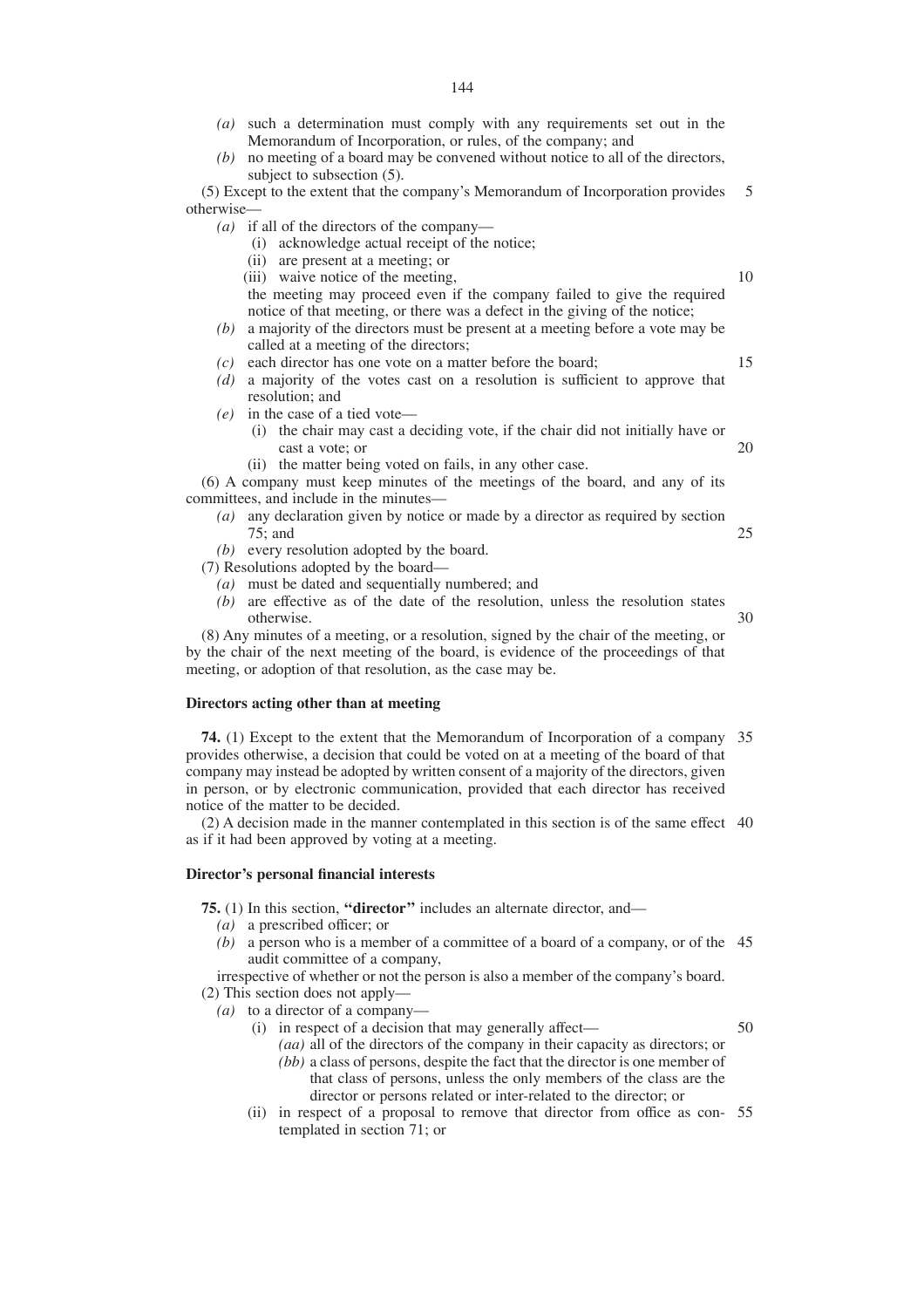- *(b)* to a company or its director, if one person—
	- (i) holds all of the beneficial interests of all of the issued securities of the company; and
	- (ii) is the only director of that company.

(3) If a person is the only director of a company, but does not hold all of the beneficial interests of all of the issued securities of the company, that person may not— 5

- *(a)* approve or enter into any agreement in which the person or a related person has a personal financial interest; or
- *(b)* as a director, determine any other matter in which the person or a related person has a personal financial interest,

unless the agreement or determination is approved by an ordinary resolution of the shareholders after the director has disclosed the nature and extent of that interest to the shareholders.

(4) At any time, a director may disclose any personal financial interest in advance, by delivering to the board, or shareholders in the case of a company contemplated in 15 subsection (3), a notice in writing setting out the nature and extent of that interest, to be used generally for the purposes of this section until changed or withdrawn by further written notice from that director.

(5) If a director of a company, other than a company contemplated in subsection (2)*(b)* or (3), has a personal financial interest in respect of a matter to be considered at a 20 meeting of the board, or knows that a related person has a personal financial interest in the matter, the director—

- *(a)* must disclose the interest and its general nature before the matter is considered at the meeting;
- *(b)* must disclose to the meeting any material information relating to the matter, 25 and known to the director;
- *(c)* may disclose any observations or pertinent insights relating to the matter if requested to do so by the other directors;
- *(d)* if present at the meeting, must leave the meeting immediately after making any disclosure contemplated in paragraph *(b)* or *(c)*; 30
- *(e)* must not take part in the consideration of the matter, except to the extent contemplated in paragraphs *(b)* and *(c)*;
- *(f)* while absent from the meeting in terms of this subsection—
	- (i) is to be regarded as being present at the meeting for the purpose of determining whether sufficient directors are present to constitute the 35 meeting; and
	- (ii) is not to be regarded as being present at the meeting for the purpose of determining whether a resolution has sufficient support to be adopted; and
- *(g)* must not execute any document on behalf of the company in relation to the 40 matter unless specifically requested or directed to do so by the board.

(6) If a director of a company acquires a personal financial interest in an agreement or other matter in which the company has a material interest, or knows that a related person has acquired a personal financial interest in the matter, after the agreement or other matter has been approved by the company, the director must promptly disclose to the 45 board, or to the shareholders in the case of a company contemplated in subsection (3), the nature and extent of that interest, and the material circumstances relating to the director or related person's acquisition of that interest.

(7) A decision by the board, or a transaction or agreement approved by the board, or by a company as contemplated in subsection (3), is valid despite any personal financial 50 interest of a director or person related to the director, if it—

*(a)* was approved in the manner contemplated in this section; or

*(b)* has been ratified by an ordinary resolution of the shareholders.

(8) A court, on application by any interested person, may declare valid a transaction or agreement that had been approved by the board, or shareholders as the case may be, 55despite the failure of the director to satisfy the requirements of this section.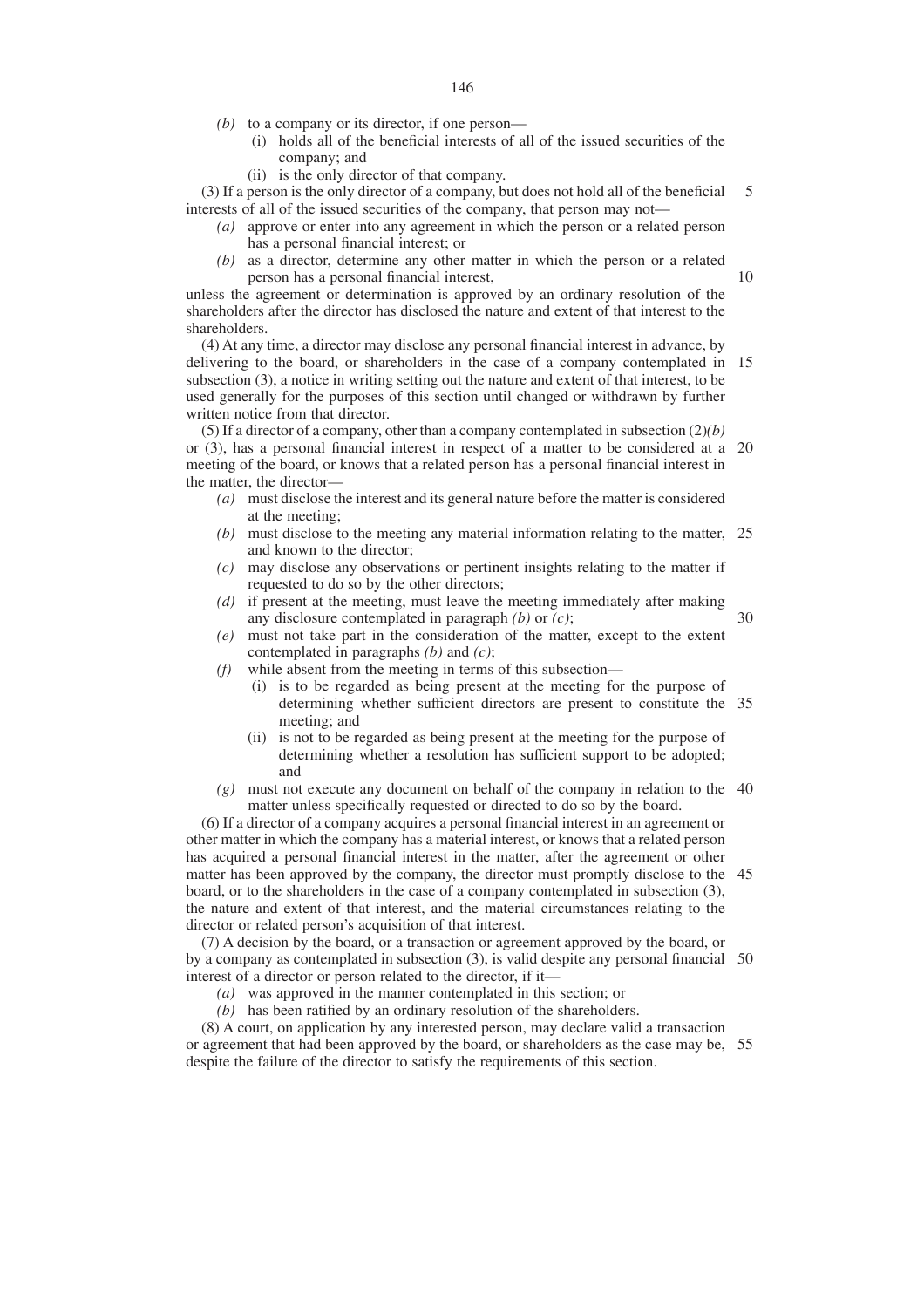#### **Standards of directors conduct**

**76.** (1) In this section, **''director''** includes an alternate director, and—

- *(a)* a prescribed officer; or
- *(b)* a person who is a member of a committee of a board of a company, or of the audit committee of a company,

irrespective of whether or not the person is also a member of the company's board. (2) A director of a company must—

- *(a)* not use the position of director, or any information obtained while acting in the capacity of a director—
	- (i) to gain an advantage for the director, or for another person other than the 10 company or a wholly-owned subsidiary of the company; or
	- (ii) to knowingly cause harm to the company or a subsidiary of the company; and

## *(b)* communicate to the board at the earliest practicable opportunity any information that comes to the director's attention, unless the director—

- (i) reasonably believes that the information is—
	- *(aa)* immaterial to the company; or
	- *(bb)* generally available to the public, or known to the other directors; or
- (ii) is bound not to disclose that information by a legal or ethical obligation of confidentiality. 20

(3) Subject to subsections (4) and (5), a director of a company, when acting in that capacity, must exercise the powers and perform the functions of director—

- *(a)* in good faith and for a proper purpose;
- *(b)* in the best interests of the company; and
- *(c)* with the degree of care, skill and diligence that may reasonably be expected of 25 a person—
	- (i) carrying out the same functions in relation to the company as those carried out by that director; and
	- (ii) having the general knowledge, skill and experience of that director.

(4) In respect of any particular matter arising in the exercise of the powers or the 30 performance of the functions of director, a particular director of a company—

*(a)* will have satisfied the obligations of subsection (3)*(b)* and *(c)* if—

- (i) the director has taken reasonably diligent steps to become informed about the matter;
- (ii) either—

35

5

15

- *(aa)* the director had no material personal financial interest in the subject matter of the decision, and had no reasonable basis to know that any related person had a personal financial interest in the matter; or
- *(bb)* the director complied with the requirements of section 75 with respect to any interest contemplated in subparagraph *(aa)*; and 40
- (iii) the director made a decision, or supported the decision of a committee or the board, with regard to that matter, and the director had a rational basis for believing, and did believe, that the decision was in the best interests of the company; and

*(b)* is entitled to rely on—

- (i) the performance by any of the persons—
	- (*aa*) referred to in subsection  $(5)$ ; or
	- *(bb)* to whom the board may reasonably have delegated, formally or informally by course of conduct, the authority or duty to perform one or more of the board's functions that are delegable under 50applicable law; and
- (ii) any information, opinions, recommendations, reports or statements, including financial statements and other financial data, prepared or presented by any of the persons specified in subsection (5).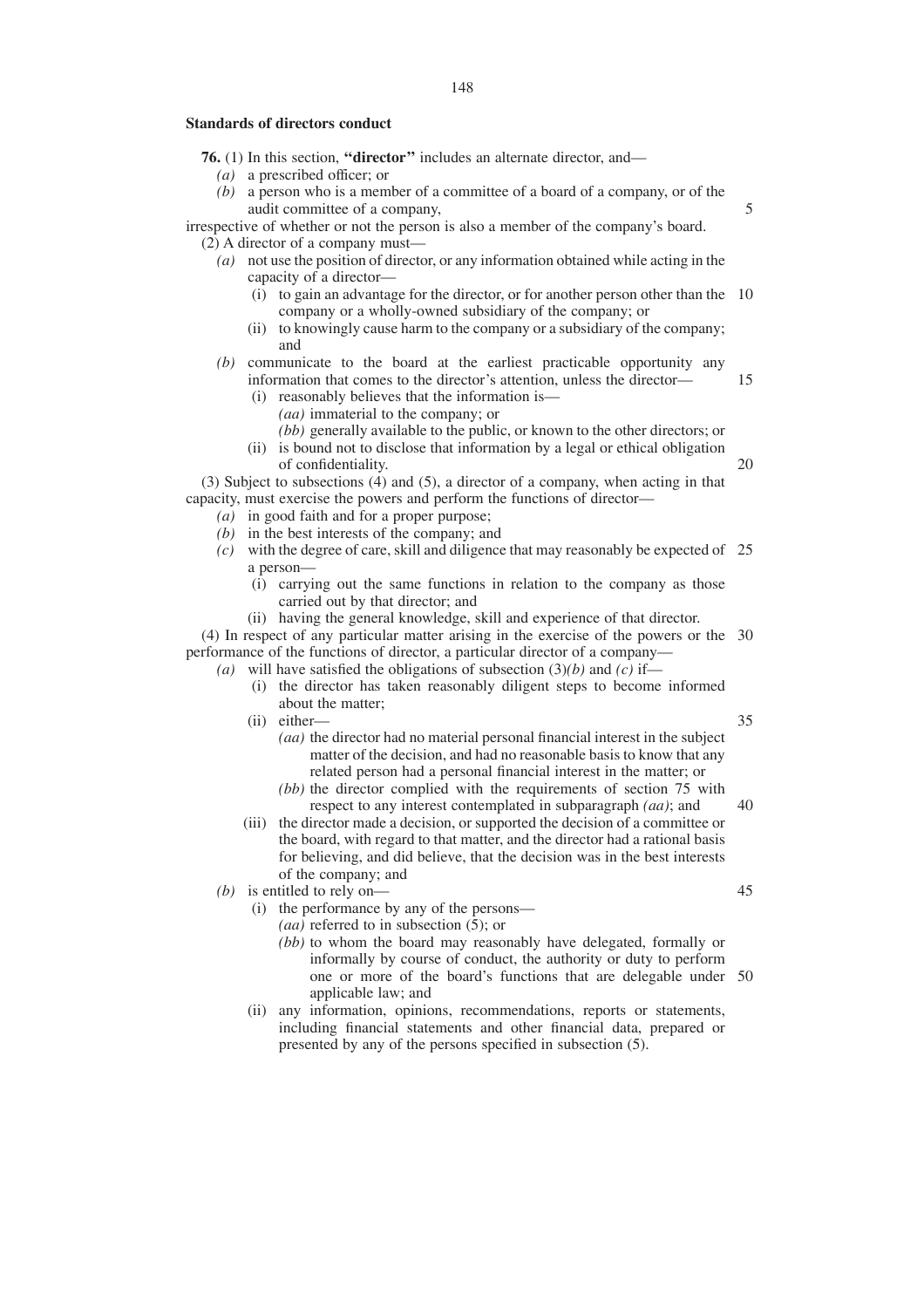- (5) To the extent contemplated in subsection  $(4)(b)$ , a director is entitled to rely on—
	- *(a)* one or more employees of the company whom the director reasonably believes to be reliable and competent in the functions performed or the information, opinions, reports or statements provided;
	- *(b)* legal counsel, accountants, or other professional persons retained by the company, the board or a committee as to matters involving skills or expertise that the director reasonably believes are matters— 5
		- (i) within the particular person's professional or expert competence; or
		- (ii) as to which the particular person merits confidence; or
	- $(c)$  a committee of the board of which the director is not a member, unless the 10 director has reason to believe that the actions of the committee do not merit confidence.

### **Liability of directors and prescribed officers**

- **77.** (1) In this section, ''director'' includes an alternate director, and—
	- *(a)* a prescribed officer; or

15

40

45

*(b)* a person who is a member of a committee of a board of a company, or of the audit committee of a company,

irrespective of whether or not the person is also a member of the company's board. (2) A director of a company may be held liable—

- *(a)* in accordance with the principles of the common law relating to breach of a 20 fiduciary duty, for any loss, damages or costs sustained by the company as a consequence of any breach by the director of a duty contemplated in section 75, 76(2) or 76(3)*(a)* or *(b)*; or
- *(b)* in accordance with the principles of the common law relating to delict for any loss, damages or costs sustained by the company as a consequence of any 25 breach by the director of—
	- (i) a duty contemplated in section  $76(3)(c)$ ;
	- (ii) any provision of this Act not otherwise mentioned in this section; or
	- (iii) any provision of the company's Memorandum of Incorporation.

(3) A director of a company is liable for any loss, damages or costs sustained by the 30 company as a direct or indirect consequence of the director having—

- *(a)* acted in the name of the company, signed anything on behalf of the company, or purported to bind the company or authorise the taking of any action by or on behalf of the company, despite knowing that the director lacked the authority to do so; 35
- *(b)* acquiesced in the carrying on of the company's business despite knowing that it was being conducted in a manner prohibited by section 22(1);
- *(c)* been a party to an act or omission by the company despite knowing that the act or omission was calculated to defraud a creditor, employee or shareholder of the company, or had another fraudulent purpose;
- *(d)* signed, consented to, or authorised, the publication of—
	- (i) any financial statements that were false or misleading in a material respect; or
	- (ii) a prospectus, or a written statement contemplated in section 101, that contained—
		- *(aa)* an 'untrue statement' as defined and described in section 95; or
		- *(bb)* a statement to the effect that a person had consented to be a director of the company, when no such consent had been given,

despite knowing that the statement was false, misleading or untrue, as the case may be, but the provisions of section 104(3), read with the changes 50 required by the context, apply to limit the liability of a director in terms of this paragraph; or

## *(e)* been present at a meeting, or participated in the making of a decision in terms of section 74, and failed to vote against—

(i) the issuing of any unauthorised shares, despite knowing that those shares 55had not been authorised in accordance with section 36;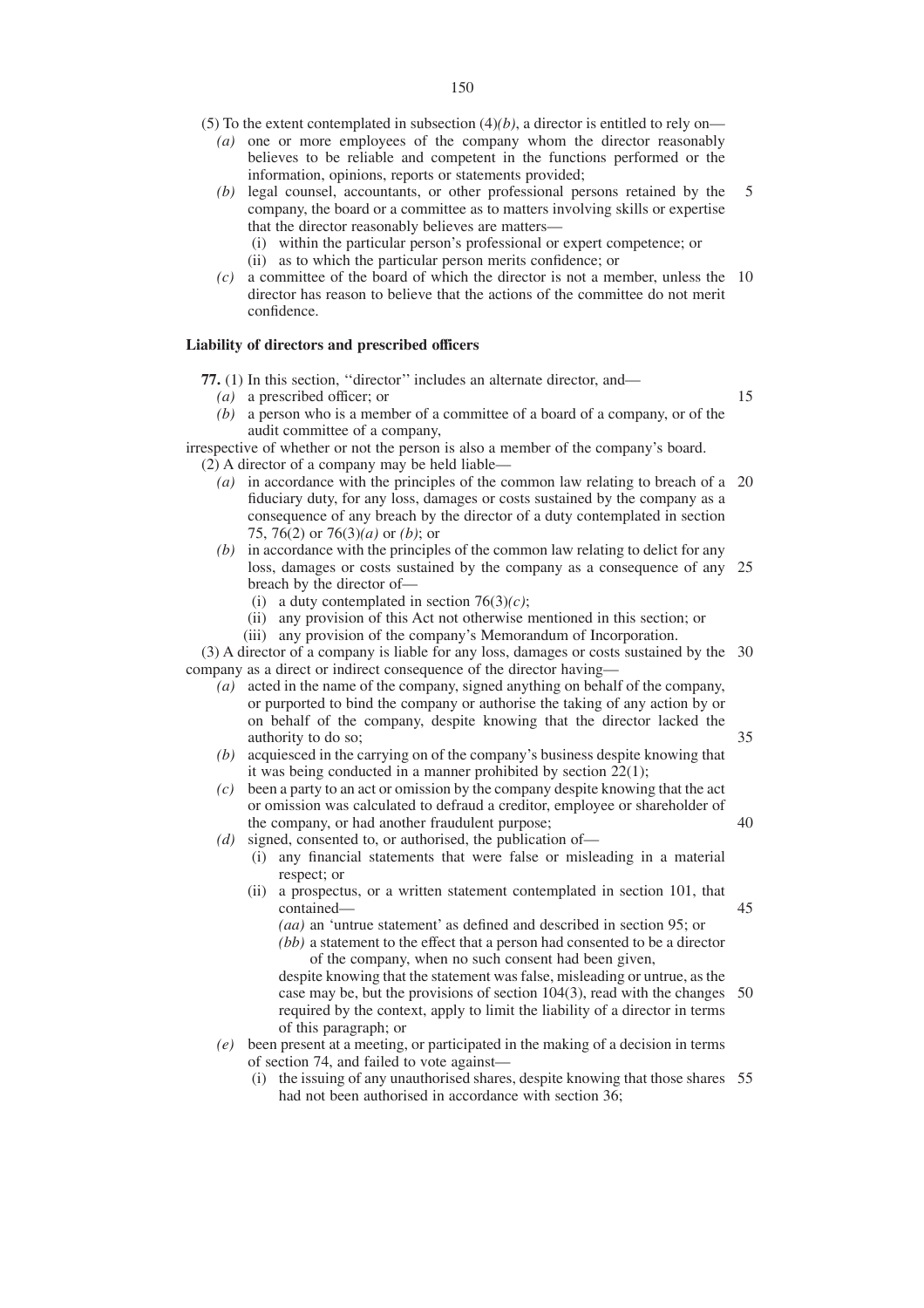- (iii) the granting of options to any person contemplated in section 42(4), despite knowing that any shares— *(aa)* for which the options could be exercised; or *(bb)* into which any securities could be converted, had not been authorised in terms of section 36;
- (iv) the provision of financial assistance to any person contemplated in section 44 for the acquisition of securities of the company, despite knowing that the provision of financial assistance was inconsistent with 10 section 44 or the company's Memorandum of Incorporation, to the extent that the resolution or agreement has been declared void in terms of section  $44(5)$ , read with section  $218(1)$ ;

5

- (v) the provision of financial assistance to a director for a purpose contemplated in section 45, despite knowing that the provision of 15 financial assistance was inconsistent with that section or the company's Memorandum of Incorporation, to the extent that the resolution or agreement has been declared void in terms of section 45(6), read with section 218(1);
- (vi) a resolution approving a distribution, despite knowing that the distribu-20 tion was contrary to section 46, subject to subsection (4);
- (vii) the acquisition by the company of any of its shares, or the shares of its holding company, despite knowing that the acquisition was contrary to section 46 or 48; or
- (viii) an allotment by the company, despite knowing that the allotment was 25 contrary to any provision of Chapter 4, to the extent that the allotment or an acceptance is declared void under section 109(1) read with section 218(1).

(4) The liability of a director in terms of subsection  $(3)(e)(vi)$  as a consequence of the

- director having failed to vote against a distribution in contravention of section 46— *(a)* arises only if— 30
	- (i) immediately after making all of the distribution contemplated in a resolution in terms of section 46, the company does not satisfy the solvency and liquidity test; and
	- (ii) it was unreasonable at the time of the decision to conclude that the 35 company would satisfy the solvency and liquidity test after making the relevant distribution; and
	- *(b)* does not exceed, in aggregate, the difference between—
		- (i) the amount by which the value of the distribution exceeded the amount that could have been distributed without causing the company to fail to 40 satisfy the solvency and liquidity test; and
		- (ii) the amount, if any, recovered by the company from persons to whom the distribution was made.

(5) If the board of a company has made a decision in a manner that contravened this Act, as contemplated in subsection (3)*(e)*— 45

- *(a)* the company, or any director who has been or may be held liable in terms of subsection  $(3)(e)$ , may apply to a court for an order setting aside the decision of the board; and
- *(b)* the court may make—
	- (i) an order setting aside the decision in whole or in part, absolutely or 50 conditionally; and
	- (ii) any further order that is just and equitable in the circumstances, including an order—
		- *(aa)* to rectify the decision, reverse any transaction, or restore any consideration paid or benefit received by any person in terms of the 55 decision of the board; and
		- *(bb)* requiring the company to indemnify any director who has been or may be held liable in terms of this section, including indemnification for the costs of the proceedings under this subsection.

(6) The liability of a person in terms of this section is joint and several with any other 60person who is or may be held liable for the same act.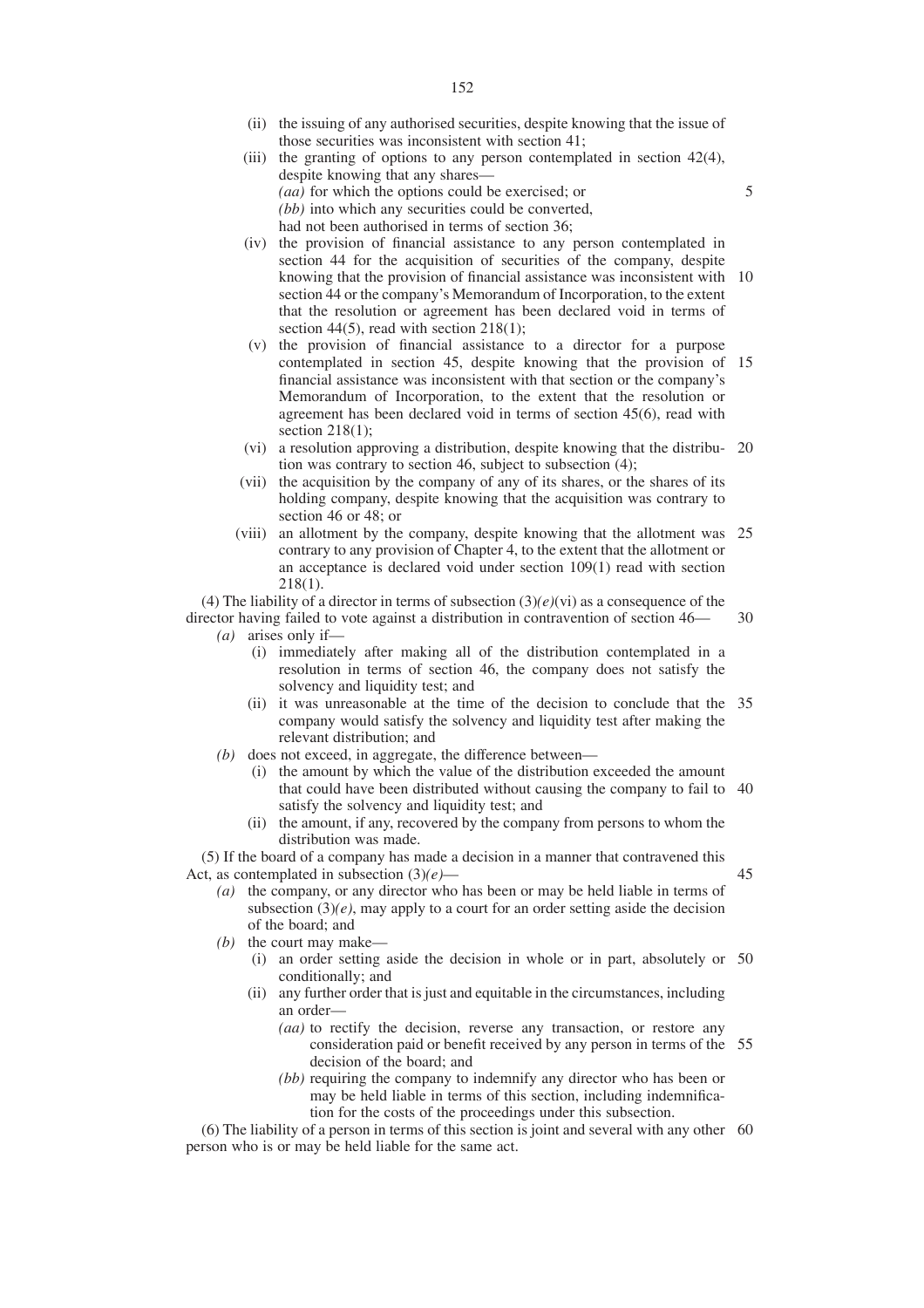(7) Proceedings to recover any loss, damages or costs for which a person is or may be held liable in terms of this section may not be commenced more than three years after the act or omission that gave rise to that liability.

(8) In addition to the liability set out elsewhere in this section, any person who would be so liable is jointly and severally liable with all other such persons—

- *(a)* to pay the costs of all parties in the court in a proceeding contemplated in this section unless the proceedings are abandoned, or exculpate that person; and
- *(b)* to restore to the company any amount improperly paid by the company as a consequence of the impugned act, and not recoverable in terms of this Act.

(9) In any proceedings against a director, other than for wilful misconduct or wilful 10 breach of trust, the court may relieve the director, either wholly or partly, from any liability set out in this section, on any terms the court considers just if it appears to the court that—

- *(a)* the director is or may be liable, but has acted honestly and reasonably; or
- *(b)* having regard to all the circumstances of the case, including those connected 15 with the appointment of the director, it would be fair to excuse the director.

(10) A director who has reason to apprehend that a claim may be made alleging that the director is liable, other than for wilful misconduct or wilful breach of trust, may apply to a court for relief, and the court may grant relief to the director on the same grounds as if the matter had come before the court in terms of subsection (9). 20

#### **Indemnification and directors' insurance**

**78.** (1) In this section, "director" includes a former director and an alternate director, and—

- *(a)* a prescribed officer; or
- *(b)* a person who is a member of a committee of a board of a company, or of the 25 audit committee of a company,

irrespective of whether or not the person is also a member of the company's board. (2) Subject to subsections (4) to (6), any provision of an agreement, the Memorandum of Incorporation or rules of a company, or a resolution adopted by a company, whether express or implied, is void to the extent that it directly or indirectly purports to— 30

- *(a)* relieve a director of—
	- (i) a duty contemplated in section 75 or 76; or
	- (ii) liability contemplated in section 77; or
- *(b)* negate, limit or restrict any legal consequences arising from an act or omission that constitutes wilful misconduct or wilful breach of trust on the part of the 35 director.

(3) A company may not directly or indirectly pay any fine that may be imposed on the director of the company, or of a related company, who has been convicted of an offence in terms of any national legislation.

(4) Except to the extent that a company's Memorandum of Incorporation provides 40 otherwise, the company—

- *(a)* may advance expenses to a director to defend litigation in any proceedings arising out of the director's service to the company; and
- *(b)* may directly or indirectly indemnify a director for expenses contemplated in paragraph *(a)*, irrespective of whether it has advanced those expenses, if the 45 proceedings—
	- (i) are abandoned or exculpate the director; or
	- (ii) arise in respect of any liability for which the company may indemnify the director, in terms of subsections (5) and (6).

(5) Except to the extent that the Memorandum of Incorporation of a company 50provides otherwise, a company may indemnify a director in respect of any liability arising other than as contemplated in subsection (6).

(6) A company may not indemnify a director in respect of—

*(a)* any liability arising—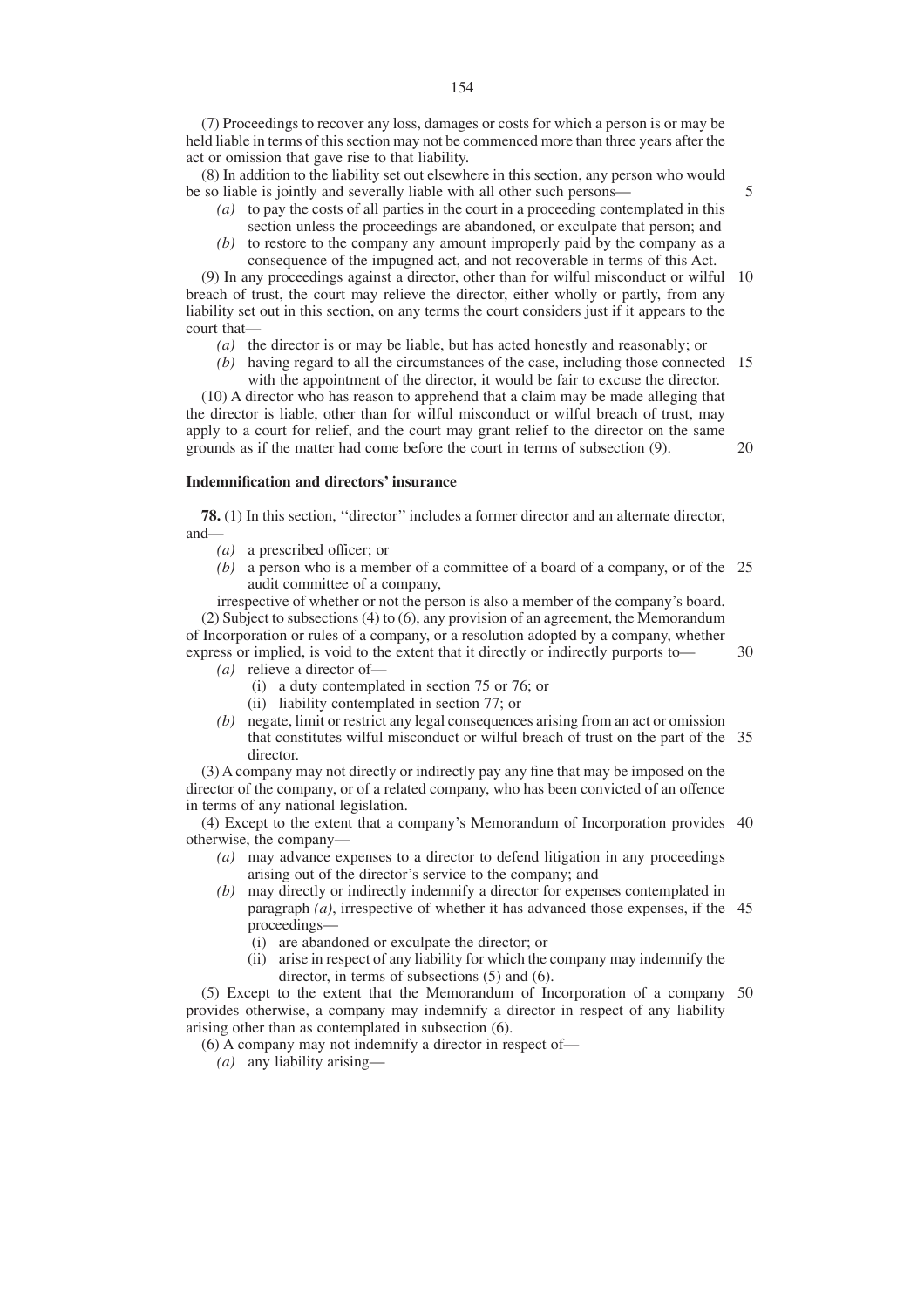- (i) in terms of section  $77(3)(a)$ , *(b)* or *(c)*; or
- (ii) from willful misconduct or willful breach of trust on the part of the director; or
- *(b)* any fine contemplated in subsection (3).

(7) Except to the extent that the Memorandum of Incorporation of a company provides otherwise, a company may purchase insurance to protect— 5

- *(a)* a director against any liability or expenses for which the company is permitted to indemnify a director in accordance with subsection (5); or
- *(b)* the company against—
	- (i) any expenses—
		- *(aa)* that the company is permitted to advance in accordance with subsection (4)*(a)*; or
		- *(bb)* for which the company is permitted to indemnify a director in accordance with subsection (4)*(b)*; or
	- (ii) any liability for which the company is permitted to indemnify a director 15 in accordance with subsection (5).

(8) A company is entitled to claim restitution from a director of the company or of a related company for any money paid directly or indirectly by the company to or on behalf of that director in any manner inconsistent with this section.

#### *Part G*

20

10

## *Winding-up of solvent companies and deregistering companies*

### **Winding-up of solvent companies**

- **79.** (1) A solvent company may be dissolved by—
- *(a)* voluntary winding-up initiated by the company as contemplated in section 80, and conducted either— 25
	- (i) by the company; or
	- (ii) by the company's creditors,
	- as determined by the resolution of the company; or
- *(b)* winding-up and liquidation by court order, as contemplated in section 81.

(2) The procedures for winding-up and liquidation of a solvent company, whether 30 voluntary or by court order, are governed by this Part and, to the extent applicable, by the laws referred to or contemplated in item 9 of Schedule 5.

(3) If, at any time after a company has adopted a resolution contemplated in section 80, or after an application has been made to a court as contemplated in section 81, it is determined that the company to be wound up is or may be insolvent, a court, on 35 application by any interested person, may order that the company be wound up as an insolvent company in terms of the laws referred to or contemplated in item 9 of Schedule 5.

## **Voluntary winding-up of solvent company**

**80.** (1) A solvent company may be wound up voluntarily if the company has adopted 40 a special resolution to do so, which may provide for the winding-up to be by the company, or by its creditors.

(2) A resolution providing for the voluntary winding-up of a company must be filed, together with the prescribed notice and filing fee.

(3) If a resolution contemplated in this section provides for winding-up by the 45 company, before the resolution and notice are filed the company must—

- *(a)* arrange for security, satisfactory to the Master, for the payment of the company's debts within no more than 12 months after the start of the winding-up of the company; or
- *(b)* obtain the consent of the Master to dispense with security, which the Master 50may do only if the company has submitted to the Master—
	- (i) a sworn statement by a director authorised by the board of the company, stating that the company has no debts; and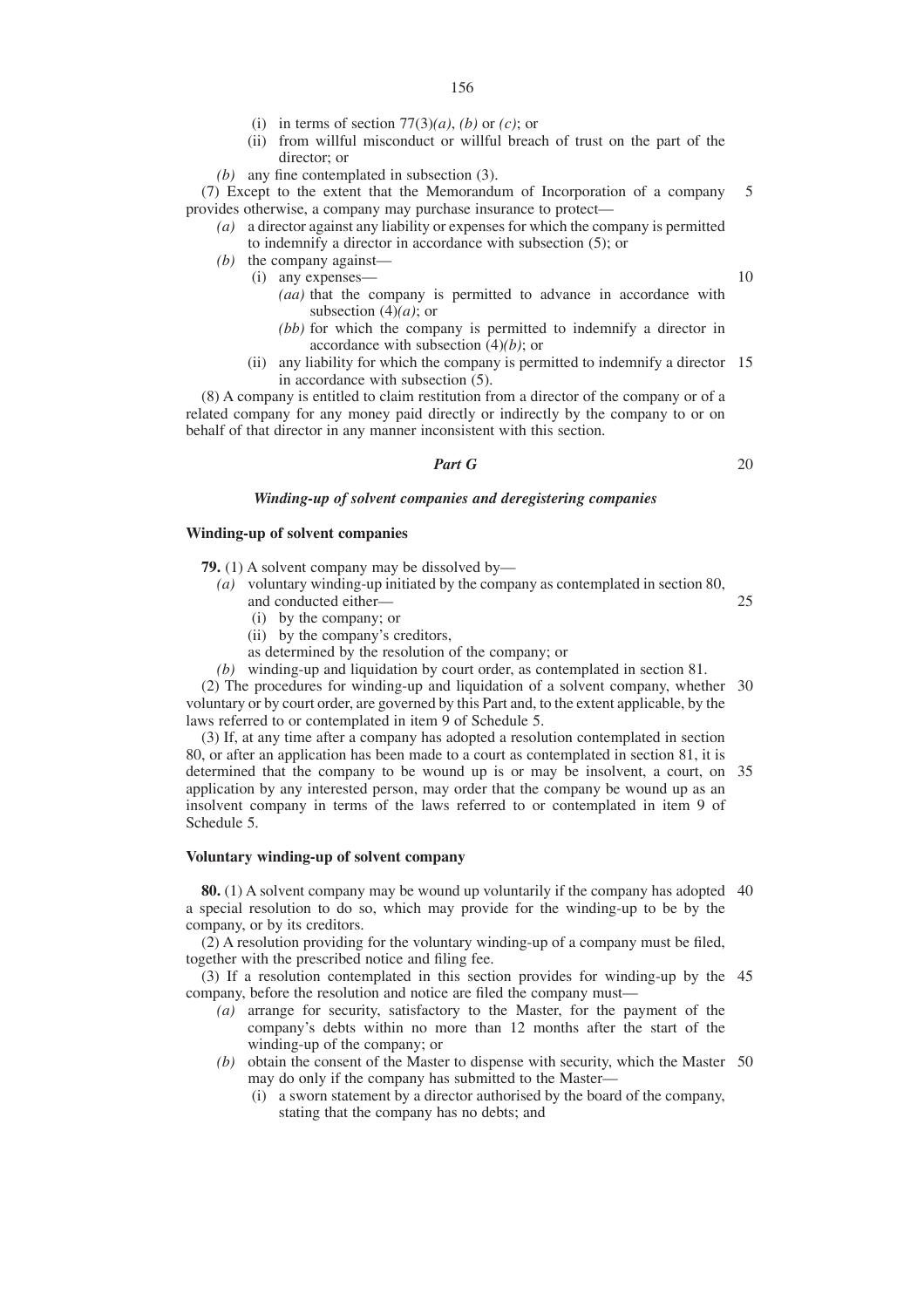(ii) a certificate by the company's auditor, or if it does not have an auditor, a person who meets the requirements for appointment as an auditor, and appointed for the purpose, stating that to the best of the auditor's knowledge and belief and according to the financial records of the company, the company appears to have no debts.

(4) Any costs incurred in furnishing the security referred to in subsection (3) may be paid by the company.

(5) A liquidator appointed in a voluntary winding-up may exercise all powers given by this Act, or a law contemplated in item 9 of Schedule 5, to a liquidator in a winding-up by the court—

*(a)* without requiring specific order or sanction of the court; and

*(b)* subject to any directions given by—

- (i) the shareholders of the company in a general meeting, in the case of a winding-up by the company; or
- (ii) the creditors, in the case of a winding-up by creditors.

(6) A voluntary winding-up of a company begins when the resolution of the company has been filed in terms of subsection (2).

(7) When a resolution has been filed in terms of subsection (2), the Commission must promptly deliver a copy of it to the Master.

(8) Despite any provision to the contrary in a company's Memorandum of 20 Incorporation—

- *(a)* the company remains a juristic person and retains all of its powers as such while it is being wound up voluntarily; but
- *(b)* from the beginning of the company's winding-up—
	- (i) it must stop carrying on its business except to the extent required for the 25 beneficial winding-up of the company; and
	- (ii) all of the powers of the company's directors cease, except to the extent specifically authorised—
		- *(aa)* in the case of a winding-up by the company, by the liquidator or the shareholders in a general meeting; or 30
		- *(bb)* in the case of a winding-up by creditors, the liquidator or the creditors.

## **Winding-up of solvent companies by court order**

**81.** (1) A court may order a solvent company to be wound up if—

*(a)* the company has—

35

- (i) resolved, by special resolution, that it be wound up by the court; or (ii) applied to the court to have its voluntary winding-up continued by the court;
- *(b)* the practitioner of a company appointed during business rescue proceedings has applied for liquidation in terms of section  $141(2)(a)$ , on the grounds that 40 there is no reasonable prospect of the company being rescued; or
- *(c)* one or more of the company's creditors have applied to the court for an order to wind up the company on the grounds that—
	- (i) the company's business rescue proceedings have ended in the manner contemplated in section  $132(2)(b)$  or  $(c)(i)$  and it appears to the court that 45 it is just and equitable in the circumstances for the company to be wound up; or
	- (ii) it is otherwise just and equitable for the company to be wound up;
- *(d)* the company, one or more directors or one or more shareholders have applied to the court for an order to wind up the company on the grounds that— 50
	- (i) the directors are deadlocked in the management of the company, and the shareholders are unable to break the deadlock, and—
		- *(aa)* irreparable injury to the company is resulting, or may result, from the deadlock; or
		- *(bb)* the company's business cannot be conducted to the advantage of 55shareholders generally, as a result of the deadlock;

10

15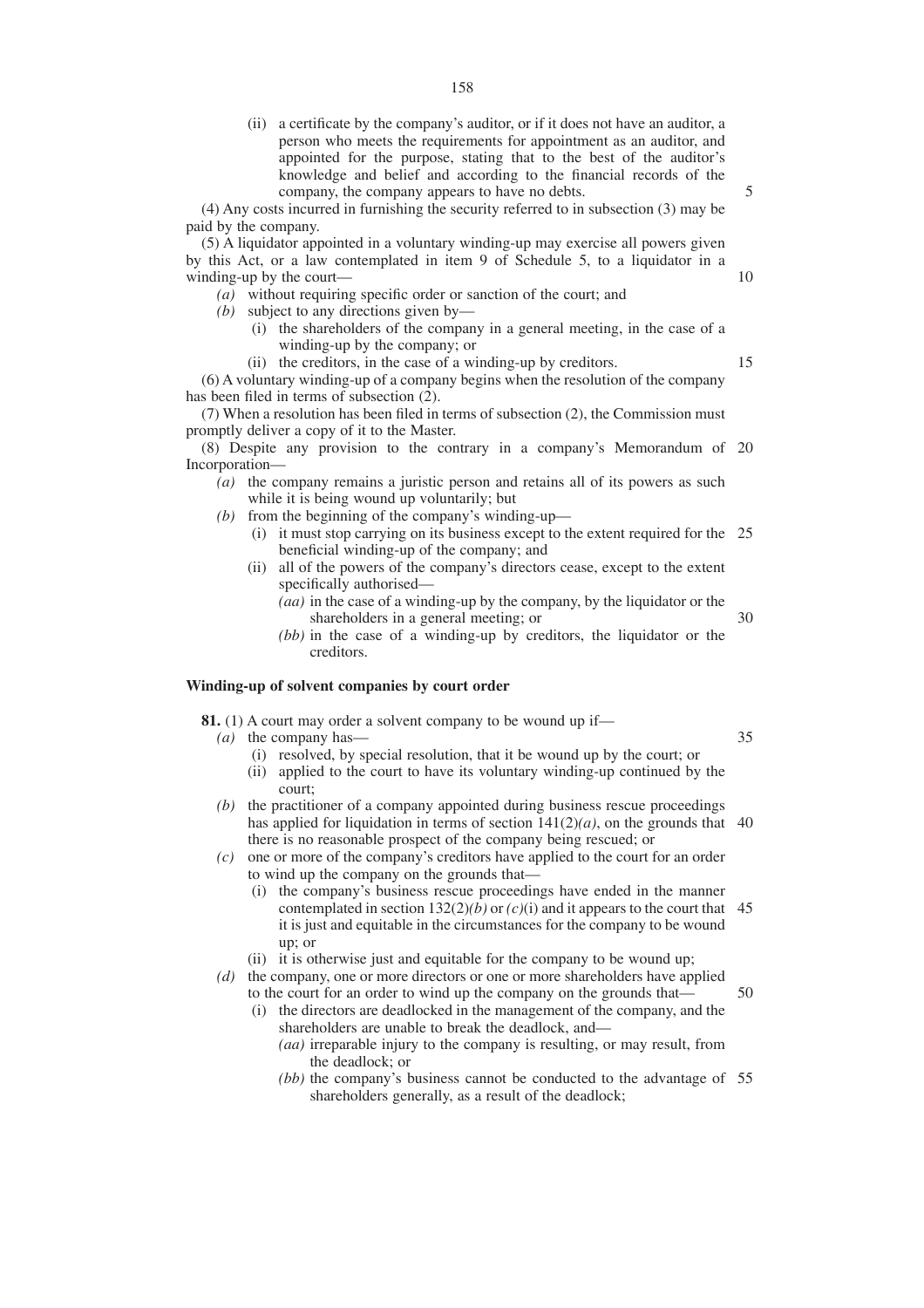- (ii) the shareholders are deadlocked in voting power, and have failed for a period that includes at least two consecutive annual general meeting dates, to elect successors to directors whose terms have expired; or (iii) it is otherwise just and equitable for the company to be wound up;
- *(e)* a shareholder has applied, with leave of the court, for an order to wind up the company on the grounds that— 5
	- (i) the directors, prescribed officers or other persons in control of the company are acting in a manner that is fraudulent or otherwise illegal; or
	- (ii) the company's assets are being misapplied or wasted; or
- *(f)* the Commission or Panel has applied to the court for an order to wind up the 10 company on the grounds that—
	- (i) the company, its directors or prescribed officers or other persons in control of the company are acting or have acted in a manner that is fraudulent or otherwise illegal, the Commission or Panel, as the case may be, has issued a compliance notice in respect of that conduct, and the 15 company has failed to comply with that compliance notice; and
	- (ii) within the previous five years, enforcement procedures in terms of this Act or the Close Corporations Act, 1984 (Act No. 69 or 1984), were taken against the company, its directors or prescribed officers, or other persons in control of the company for substantially the same conduct, 20 resulting in an administrative fine, or conviction for an offence.

(2) A shareholder may not apply to a court as contemplated in subsection (1)*(d)* or *(e)* unless the shareholder—

- *(a)* has been a shareholder continuously for at least six months immediately before the date of the application; or
- *(b)* became a shareholder as a result of—
	- (i) acquiring another shareholder; or
	- (ii) the distribution of the estate of a former shareholder,
	- and the present shareholder, and other or former shareholder, in aggregate, satisfied the requirements of paragraph *(a)*.

(3) A court may not make an order applied for in terms of subsection  $(1)(e)$  or *(f)* if, before the conclusion of the court proceedings—

- *(a)* any of the directors have resigned, or have been removed in terms of section 71, and the court concludes that the remaining directors were not materially implicated in the conduct on which the application was based; or 35
- *(b)* one or more shareholders have applied to the court for a declaration in terms of section 162 to declare delinquent the directors, if any, responsible for the alleged misconduct, and the court is satisfied that the removal of those directors would bring the misconduct to an end.

(4) A winding-up of a company by a court begins when—

- *(a)* an application has been made to the court in terms of subsection  $(1)(a)$  or  $(b)$ ; or
- *(b)* the court has made an order applied for in terms of subsection  $(1)(c)$ ,  $(d)$ ,  $(e)$ or *(f)*.

## **Dissolution of companies and removal from register**

**82.** (1) When the affairs of a company have been completely wound up, and a court order of final liquidation has been made, the Master must promptly file a certificate to that effect, together with a copy of the court order.

- (2) Upon receiving a certificate in terms of subsection (1), the Commission must—
	- *(a)* record the dissolution of the company in the prescribed manner; and
	- *(b)* remove the company's name from the companies register.

(3) In addition to the duty to deregister a company contemplated in subsection (2)*(b)*, the Commission may otherwise remove a company from the companies register only if—

45

40

25

30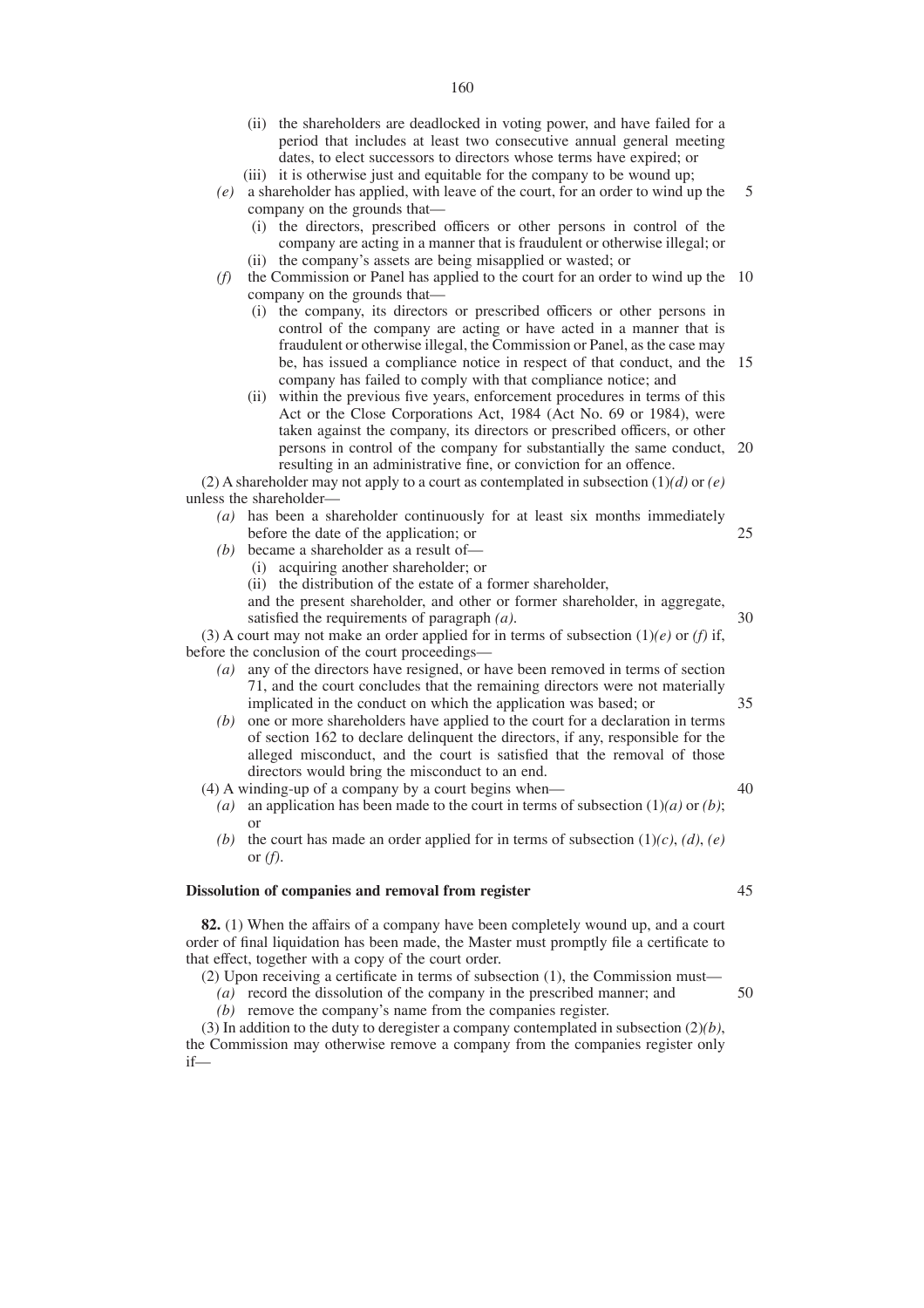- *(a)* the company—
	- (i) has failed to file an annual return in terms of section 33 for two or more years in succession; and
	- (ii) on demand by the Commission, has failed to— *(aa)* give satisfactory reasons for the failure to file the required annual returns; or 5
		- *(bb)* show satisfactory cause for the company to remain registered; or
- *(b)* the Commission—
	- (i) has determined in the prescribed manner that the company appears to have been inactive for at least seven years, and no person has demonstrated a reasonable interest in, or reason for, it's continued existence; or 10
	- (ii) has received a request in the prescribed manner and form and has determined that the company—
		- *(aa)* has ceased to carry on business; and

15

*(bb)* has no assets or, because of the inadequacy of its assets, there is no reasonable probability of the company being liquidated.

(4) If the Commission deregisters a company as contemplated in subsection (3), any interested person may apply in the prescribed manner and form to the Commission, to reinstate the registration of the company. 20

#### **Effect of removal of company from register**

**83.** (1) A company is dissolved as of the date its name is removed from the companies register.

(2) The removal of a company's name from the companies register does not affect the liability of any former director or shareholder of the company or any other person in 25 respect of any act or omission that took place before the company was removed from the register.

(3) Any liability contemplated in subsection (2) continues and may be enforced as if the company had not been removed from the register.

(4) At any time after a company has been dissolved—

- *(a)* the liquidator of the company, or other person with an interest in the company, may apply to a court for an order declaring the dissolution to have been void, or any other order that is just and equitable in the circumstances; and
- *(b)* if the court declares the dissolution to have been void, any proceedings may be taken against the company as might have been taken if the company had not 35 been dissolved.

## **CHAPTER 3**

## **ENHANCED ACCOUNTABILITY AND TRANSPARENCY**

## *Part A*

## *Application and general requirements of Chapter*

40

# **Application of Chapter**

**84.** (1) This Chapter applies to—

- *(a)* every public company, subject to subsection (2) and section 94(1);
- *(b)* every company that is a state-owned company—
	- (i) except to the extent that the company has been exempted from the 45 application of this Chapter, in terms of section 9; and
	- (ii) subject to subsection (3); and
- *(c)* a private company, a personal liability company or a non-profit company, only to the extent contemplated in section 34(2) or as otherwise required by this Act to have its financial statements audited.

50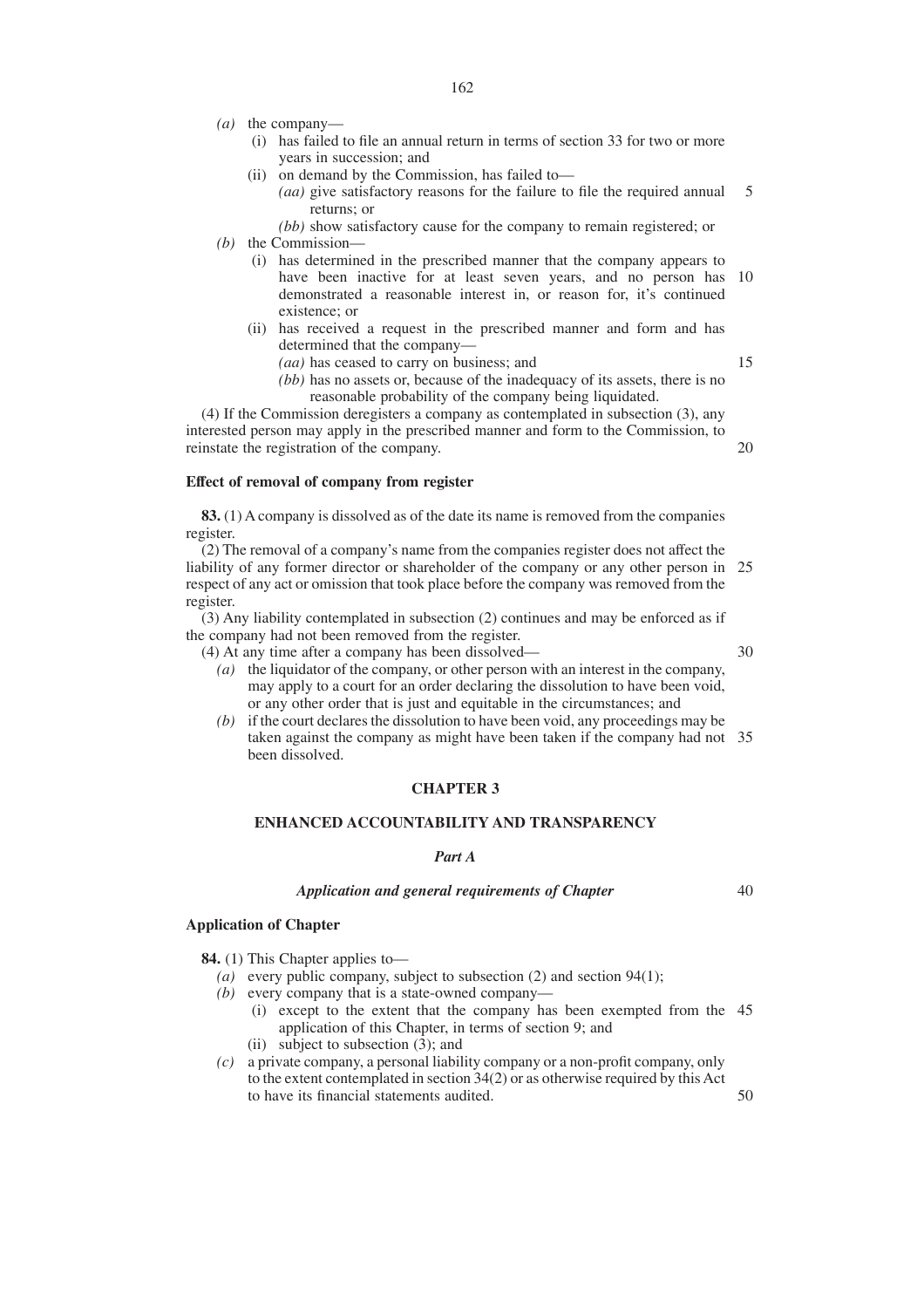(2) In the case of a public company whose securities are listed on an exchange, if there is a conflict between any provision of Part B, C or D of this Chapter, and any provision of the listing requirements of an exchange—

- *(a)* the provisions of this Chapter and of the listing requirements apply concurrently, to the extent that it is possible to apply and comply with one of the inconsistent provisions without contravening the second; and 5
- *(b)* to the extent that it is impossible to apply or comply with one of the inconsistent provisions without contravening the second, the provisions of this Act prevail.

(3) In the case of a state-owned company—

- *(a)* if there is a conflict between a provision of this Chapter and a provision of the Public Audit Act, 2004 (Act No. 25 of 2004), the provisions of that Act prevail;
- *(b)* despite the provisions of this Chapter to the contrary, the state-owned company is not required to appoint an auditor for any financial year in respect 15 of which the Auditor-General has elected, in terms of the Public Audit Act, 2004 (Act No. 25 of 2004), to conduct an audit of that enterprise; and
- *(c)* in any year in which the state-owned company is required by this Chapter to appoint an auditor, any requirement in terms of the Public Audit Act, 2004 (Act No. 25 of 2004), to have the appointment of the company's auditor 20 approved by the Auditor-General applies to that company, in addition to the relevant provisions of this Chapter.

(4) Every company contemplated in subsection  $(1)(a)$  or  $(b)$  must appoint—

- *(a)* a person to serve as company secretary, in the manner and for the purposes set out in Part B;
- *(b)* a person to serve as auditor, in the manner and for the purposes set out in Part C; and
- *(c)* an audit committee, in the manner and for the purposes set out in Part D.

 $(5)$  A person who is disqualified in terms of section 69 $(8)$  to serve as a director of any particular company may not be appointed or continue to serve that company in any 30 capacity mentioned in subsection (4), irrespective of whether that appointment is made—

- *(a)* as required by this Chapter; or
- *(b)* voluntarily, as contemplated in section 34(2).

(6) If the board of a public company or state-owned company fails to make an 35 appointment contemplated in subsection (4) in accordance with this Part—

- *(a)* the Commission may issue a notice to that company to show cause why the Commission should not proceed to convene a shareholders meeting for the purpose of making that appointment; and
- *(b)* if the company fails to respond to a notice contemplated in paragraph *(a)* or, 40 in responding, fails to satisfy the Commission that the board will make the appointment, or convene a shareholders meeting to make the appointment, within an acceptable period, the Commission may—
	- (i) give notice to the holders of the company's securities of a general meeting, and convene such a meeting, to make that appointment; and 45
	- (ii) assess a pro-rata share of the cost of convening the general meeting to each director of the company who knowingly permitted the company to fail to make the appointment in accordance with this Part.

(7) A company that has been given notice contemplated in subsection  $(6)(a)$ , or a director who has been assessed any portion of the costs of a meeting, as contemplated in 50subsection  $(6)(b)$ , may apply to the Companies Tribunal to set aside the notice, or the assessment, in whole or in part.

 $1<sub>0</sub>$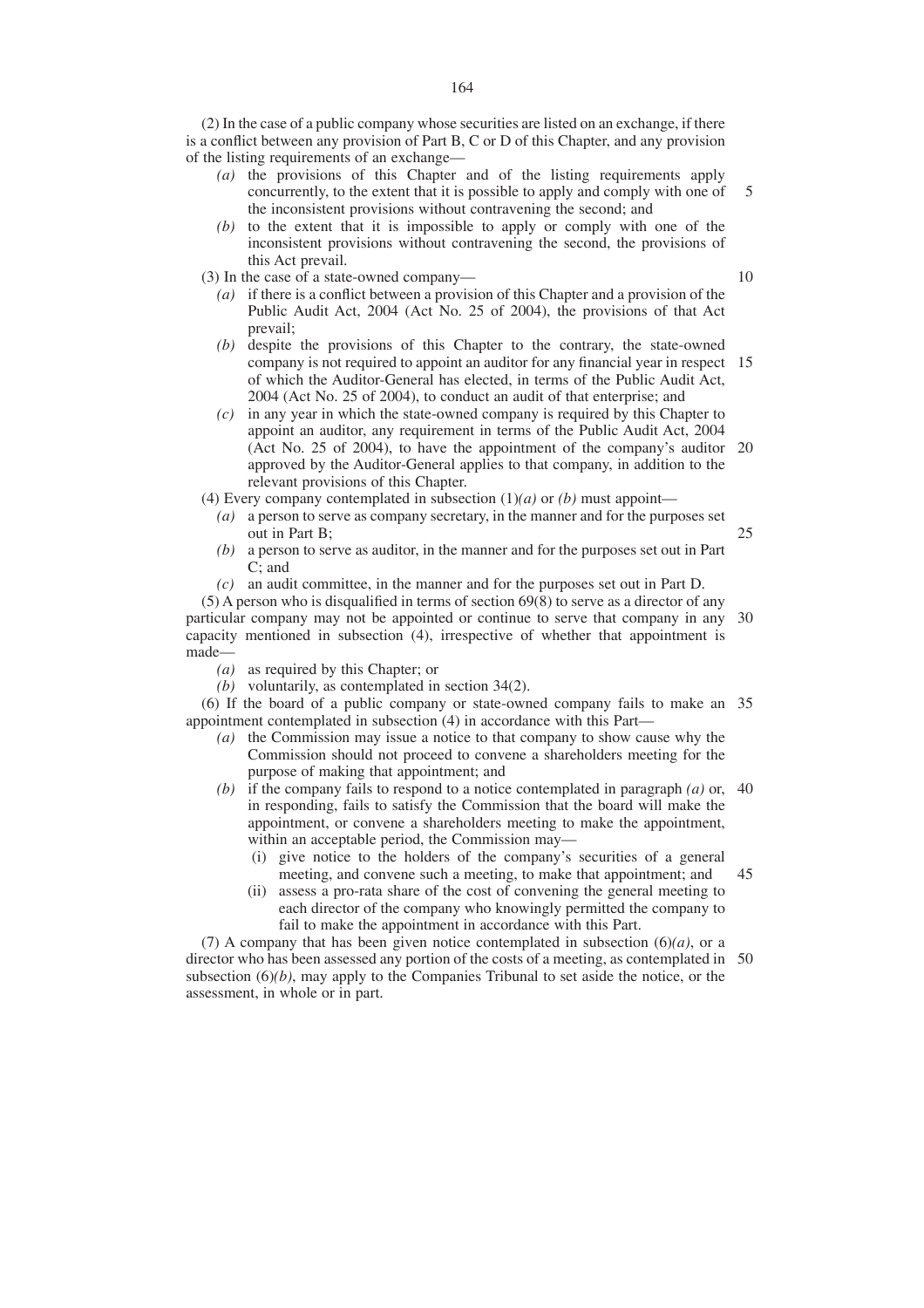#### **Registration of company secretary and auditor**

**85.** (1) Every company that makes an appointment contemplated in section 84(4), irrespective of whether the company does so as required by that section or voluntarily as contemplated in section 34(2), must—

- *(a)* maintain a record of its company secretaries and auditors, including, in respect of each person appointed as company secretary or auditor of the company— 5
	- (i) the name, including any former name, of each such person; and
	- (ii) the date of every such appointment; and
- *(b)* if a firm or juristic person is appointed—
	- (i) the name, registration number and registered office address of that firm or 10 juristic person; and
	- (ii) the name of any individual contemplated in section 90(3), if that section is applicable; and
- *(c)* any changes in the particulars referred to in paragraphs *(a)* and *(b)*, as they occur, with the date and nature of each such change. 15

(2) To protect personal privacy, the Minister, by notice in the *Gazette*, may exempt from the application of subsection  $(1)(a)$  categories of names as formerly used by any person—

- *(a)* before attaining majority, or by persons who have been adopted, married, divorced or widowed; or
- *(b)* in other circumstances prescribed by the Minister.

(3) Within 10 business days after making an appointment contemplated in subsection (1), or after the termination of service of such an appointment, a company must file a notice of the appointment or termination, as the case may be, subject to subsection (4).

(4) The incorporators of a company may file a notice of the appointment of the 25 company's first company secretary, auditor or audit committee as part of the company's Notice of Incorporation.

#### *Part B*

#### *Company secretary*

#### **Mandatory appointment of company secretary**

**86.** (1) A public company or state-owned company must appoint a person knowledgeable or experienced in relevant laws as a company secretary.

(2) Every company secretary must be a permanent resident of the Republic, and must remain so while serving in that capacity, irrespective of whether the appointment is made as required by subsection (1), or voluntarily as contemplated in section 34(2). 35

(3) The first company secretary of a public company or state-owned company may be appointed by—

- *(a)* the incorporators of the company; or
- *(b)* within 40 business days after the incorporation of the company, by either—
	- (i) the directors of the company; or
	- (ii) an ordinary resolution of the holders of the company's securities.

(4) Within 60 business days after a vacancy arises in the office of company secretary, the board must fill the vacancy by appointing a person whom the directors consider to have the requisite knowledge and experience.

## **Juristic person or partnership may be appointed company secretary**

**87.** (1) Ajuristic person or partnership may be appointed to hold the office of company secretary, provided that—

- *(a)* every employee of that juristic person who provides company secretary services, or partner and employee of that partnership, as the case may be, satisfies the requirements contemplated in section 84(5); and
- *(b)* at least one employee of that juristic person, or one partner or employee of that partnership, as the case may be, satisfies the requirements contemplated in section 86.

30

20

45

50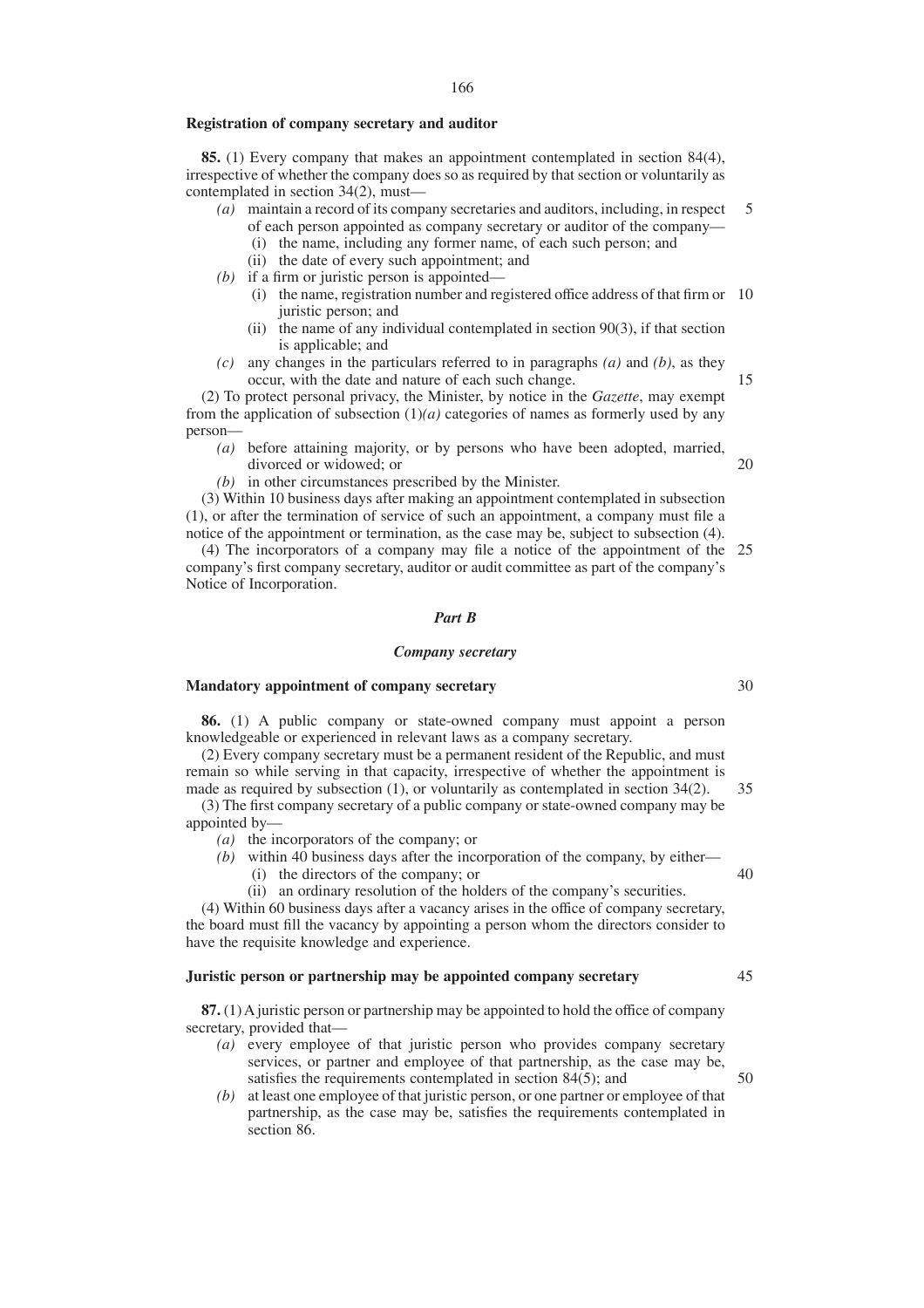(2) A change in the membership of a juristic person or partnership that holds office as company secretary does not constitute a casual vacancy in the office of company secretary, if the juristic person or partnership continues to satisfy the requirements of subsection  $(1)$ .

(3) If at any time a juristic person or partnership holds office as company secretary of a particular company— 5

- *(a)* the juristic person or partnership must immediately notify the directors of the company if the juristic person or partnership no longer satisfies the requirements of subsection (1), and is regarded to have resigned as company secretary upon giving that notice to the company;
- *(b)* the company is entitled to assume that the juristic person or partnership satisfies the requirements of subsection (1), until the company has received a notice contemplated in paragraph *(a)*; and
- *(c)* any action taken by the juristic person or partnership in performance of its functions as company secretary is not invalidated merely because the juristic 15 person or partnership had ceased to satisfy the requirements of subsection (1) at the time of that action.

#### **Duties of company secretary**

**88.** (1) A company's secretary is accountable to the company's board.

- (2) A company secretary's duties include, but are not restricted to—
	- *(a)* providing the directors of the company collectively and individually with guidance as to their duties, responsibilities and powers;
	- *(b)* making the directors aware of any law relevant to or affecting the company;
	- *(c)* reporting to the company's board any failure on the part of the company or a director to comply with the Memorandum of Incorporation or rules of the 25 company or this Act;
	- *(d)* ensuring that minutes of all shareholders meetings, board meetings and the meetings of any committees of the directors, or of the company's audit committee, are properly recorded in accordance with this Act;
	- *(e)* certifying in the company's annual financial statements whether the company 30 has filed required returns and notices in terms of this Act, and whether all such returns and notices appear to be true, correct and up to date;
	- *(f)* ensuring that a copy of the company's annual financial statements is sent, in accordance with this Act, to every person who is entitled to it; and
	- *(g)* carrying out the functions of a person designated in terms of section 33(3). 35

### **Resignation or removal of company secretary**

**89.** (1) A company secretary may resign from office by giving the company—

- *(a)* one month written notice; or
- *(b)* less than one month written notice, with the approval of the board.

(2) If the company secretary is removed from office by the board, the company 40 secretary may require the company to include a statement in its annual financial statements relating to that financial year, not exceeding a reasonable length, setting out the company secretary's contention as to the circumstances that resulted in the removal.

(3) If the company secretary wishes to exercise the power referred to in subsection (2), the company secretary must give written notice to that effect to the company by not 45later than the end of the financial year in which the removal took place and that notice must include the statement referred to in subsection (2).

(4) The statement of the company secretary referred to in subsection (2) must be included in the directors' report in the company's annual financial statements.

20

 $1<sub>0</sub>$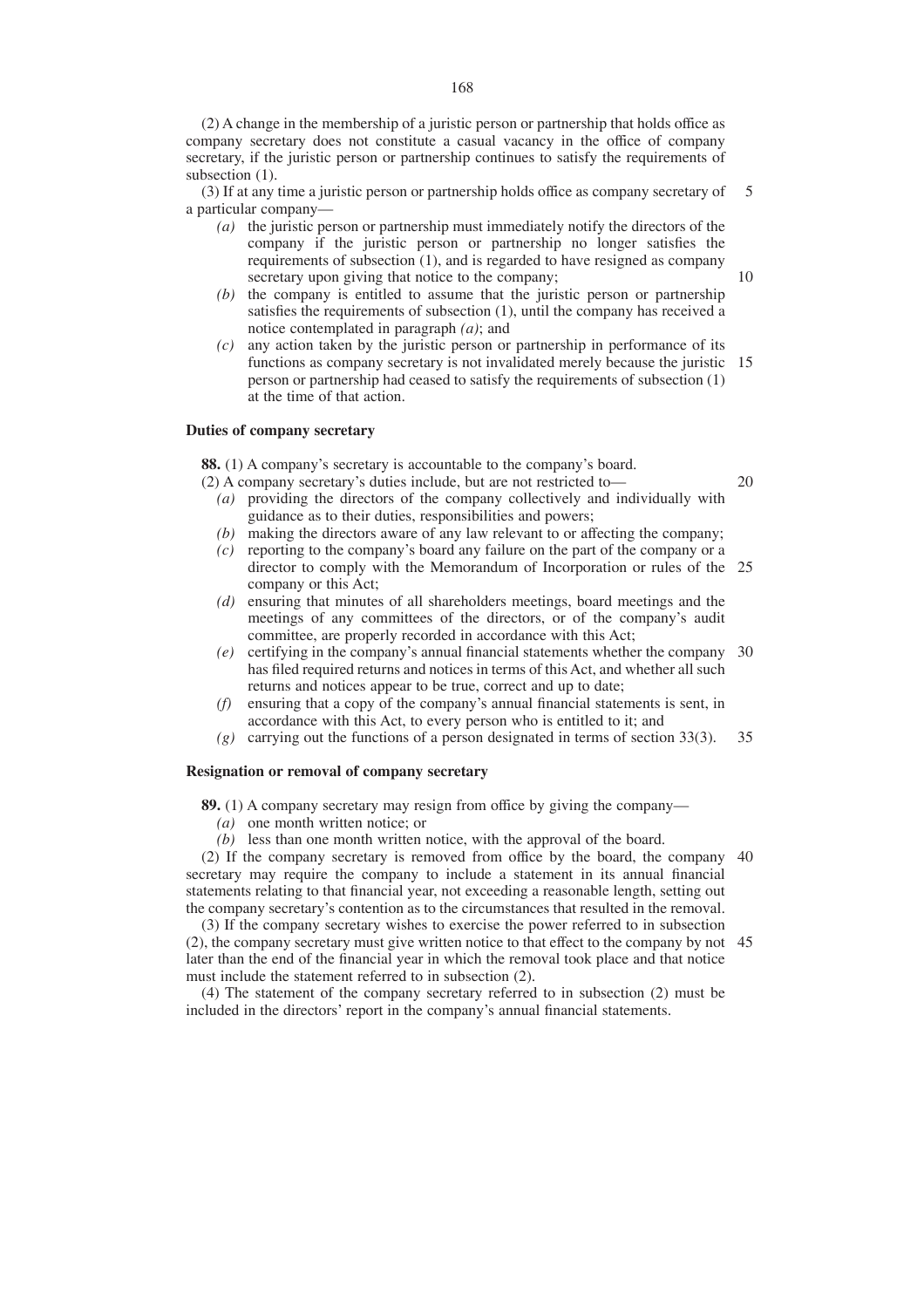#### *Part C*

#### *Auditors*

### **Appointment of auditor**

**90.** (1) Upon its incorporation, and each year at its annual general meeting, a public company or state-owned company must appoint an auditor.

(2) To be appointed as an auditor of a company, whether as required by subsection (1) or as contemplated in section 34(2), a person or firm—

- *(a)* must be a registered auditor;
- $(b)$  in addition to the prohibition contemplated in section 84(5), must not be—
	- (i) a director or prescribed officer of the company;

10

15

50

5

- (ii) an employee or consultant of the company who was or has been engaged for more than one year in the maintenance of any of the company's financial records or the preparation of any of its financial statements;
- (iii) a director, officer or employee of a person appointed as company secretary in terms of Part B of this Chapter;
- (iv) a person who, alone or with a partner or employees, habitually or regularly performs the duties of accountant or bookkeeper, or performs related secretarial work, for the company;
- (v) a person who, at any time during the five financial years immediately preceding the date of appointment, was a person contemplated in any of 20 subparagraphs (i) to (iv); or
- (vi) a person related to a person contemplated in subparagraphs (i) to  $(v)$ ; and
- *(c)* must be acceptable to the company's audit committee as being independent of the company, having regard to the matters enumerated in section 94(8), in the case of a company that has appointed an audit committee, whether as required 25 by section 94, or voluntarily as contemplated in section 34(2).

(3) If a company appoints a firm as an auditor, the individual determined by that firm, in terms of section 44(1) of the Auditing Profession Act, to be responsible for performing the functions of auditor must satisfy the requirements of subsection (2).

(4) If a company that is required to appoint an auditor does not do so when it registers 30 the incorporation of the company, the directors of the company must appoint the first auditor of the company within 40 business days after the date of incorporation of the company.

(5) The first auditor of a company holds office until the conclusion of the first annual general meeting of the company. 35

(6) A retiring auditor may be automatically reappointed at an annual general meeting without any resolution being passed, unless—

- *(a)* the retiring auditor is—
	- (i) no longer qualified for appointment;
	- (ii) no longer willing to accept the appointment, and has so notified the 40 company; or
	- (iii) required to cease serving as auditor, in terms of section 92;
- *(b)* an audit committee appointed by the company in terms of this Act objects to the reappointment; or
- *(c)* the company has notice of an intended resolution to appoint some other person 45 or persons in place of the retiring auditor.

(7) If an annual general meeting of a company does not appoint or reappoint an auditor the directors must fill the vacancy in the office in terms of the procedure contemplated in section 91within 40 business days after the date of the meeting.

## **Resignation of auditors and vacancies**

**91.** (1) The resignation of an auditor is effective when the notice is filed. (2) Subject to subsection (3), if a vacancy arises in the office of auditor of a company, the board of that company—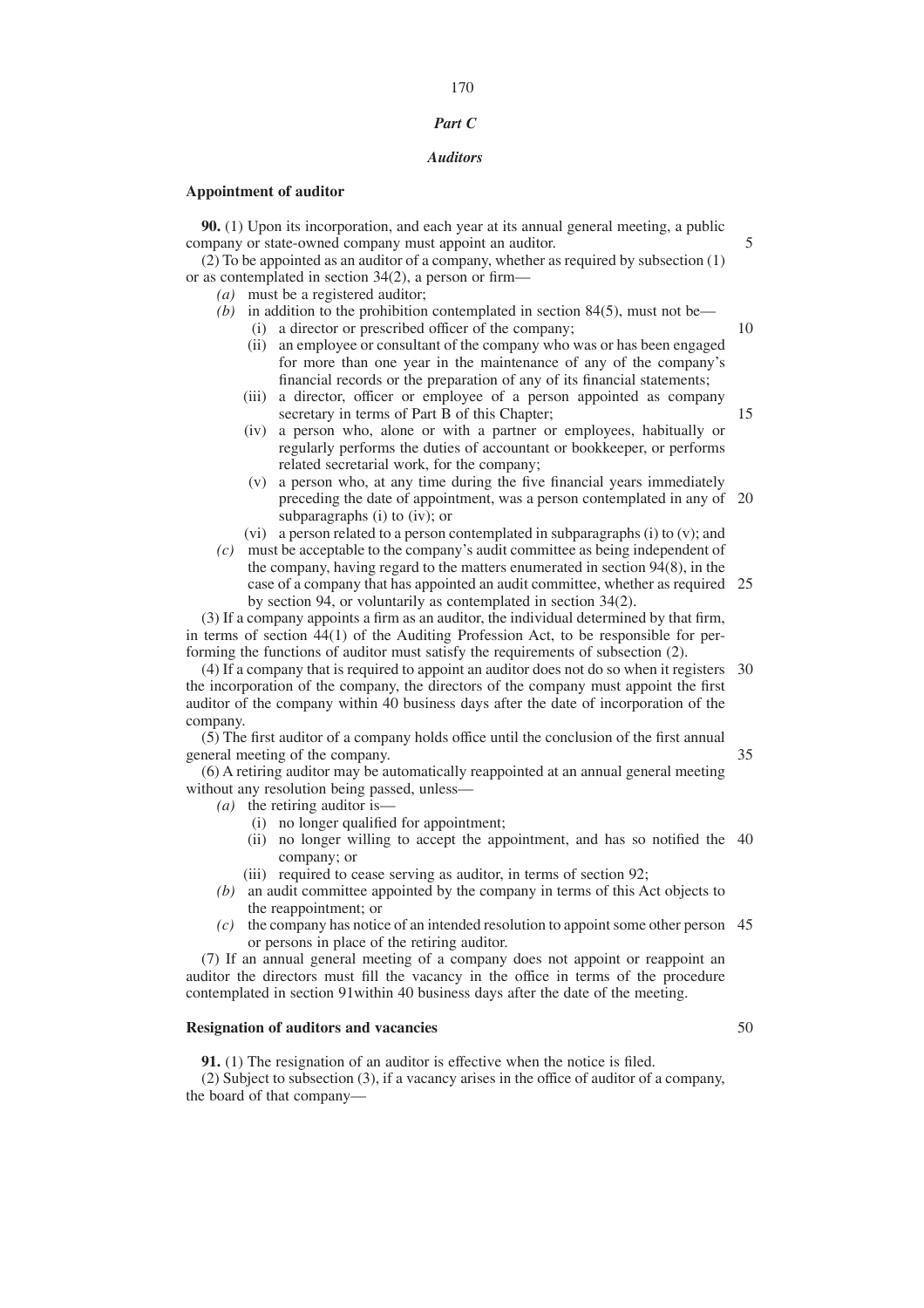- *(a)* must appoint a new auditor within 40 business days, if there was only one incumbent auditor of the company; and
- *(b)* may appoint a new auditor at any time, if there was more than one incumbent, but while any such vacancy continues, the surviving or continuing auditor may act as auditor of the company.

(3) Before making an appointment in terms of subsection (2)—

- *(a)* the board must propose to the company's audit committee, within 15 business days after the vacancy occurs, the name of at least one registered auditor to be considered for appointment as the new auditor; and
- *(b)* may proceed to make an appointment of a person proposed in terms of 10 paragraph *(a)* if, within five business days after delivering the proposal, the audit committee does not give notice in writing to the board rejecting the proposed auditor.

(4) If a company appoints a firm as its auditor, any change in the composition of the members of that firm does not by itself create a vacancy in the office of auditor for that 15 year, subject to subsection (5).

(5) If, by comparison with the membership of a firm at the time of its latest appointment, less than one half of the members remain after a change contemplated in subsection (4), that change constitutes the resignation of the firm as auditor of the company, giving rise to a vacancy.

#### **Rotation of auditors**

**92.** (1) The same individual may not serve as the auditor or designated auditor of a company for more than five consecutive financial years.

(2) If an individual has served as the auditor or designated auditor of a company for two or more consecutive financial years and then ceases to be the auditor or designated 25 auditor, the individual may not be appointed again as the auditor or designated auditor of that company until after the expiry of at least two further financial years.

(3) If a company has appointed two or more persons as joint auditors, the company must manage the rotation required by this section in such a manner that all of the joint auditors do not relinquish office in the same year.

## **Rights and restricted functions of auditors**

**93.** (1) The auditor of a company—

- *(a)* has the right of access at all times to the accounting records and all books and documents of the company, and is entitled to require from the directors or prescribed officers of the company any information and explanations 35 necessary for the performance of the auditor's duties;
- *(b)* in the case of the auditor of a holding company, has the right of access to all current and former financial statements of any subsidiary of that holding company and is entitled to require from the directors or officers of the holding company or subsidiary any information and explanations in connection with 40 any such statements and in connection with the accounting records, books and documents of the subsidiary as necessary for the performance of the auditor's duties; and
- *(c)* is entitled to—
	- (i) attend any general shareholders meeting;
	- (ii) receive all notices of and other communications relating to any general shareholders meeting; and
	- (iii) be heard at any general shareholders meeting contemplated in this paragraph on any part of the business of the meeting that concerns the auditor's duties or functions.

(2) An auditor may apply to a court for an appropriate order to enforce the rights set out in subsection  $(1)(a)$  or *(b)*, and a court may-

*(a)* make any order that is just and reasonable to prevent frustration of the auditor's duties by the company or any of its directors, prescribed officers or employees; and 55

5

20

30

45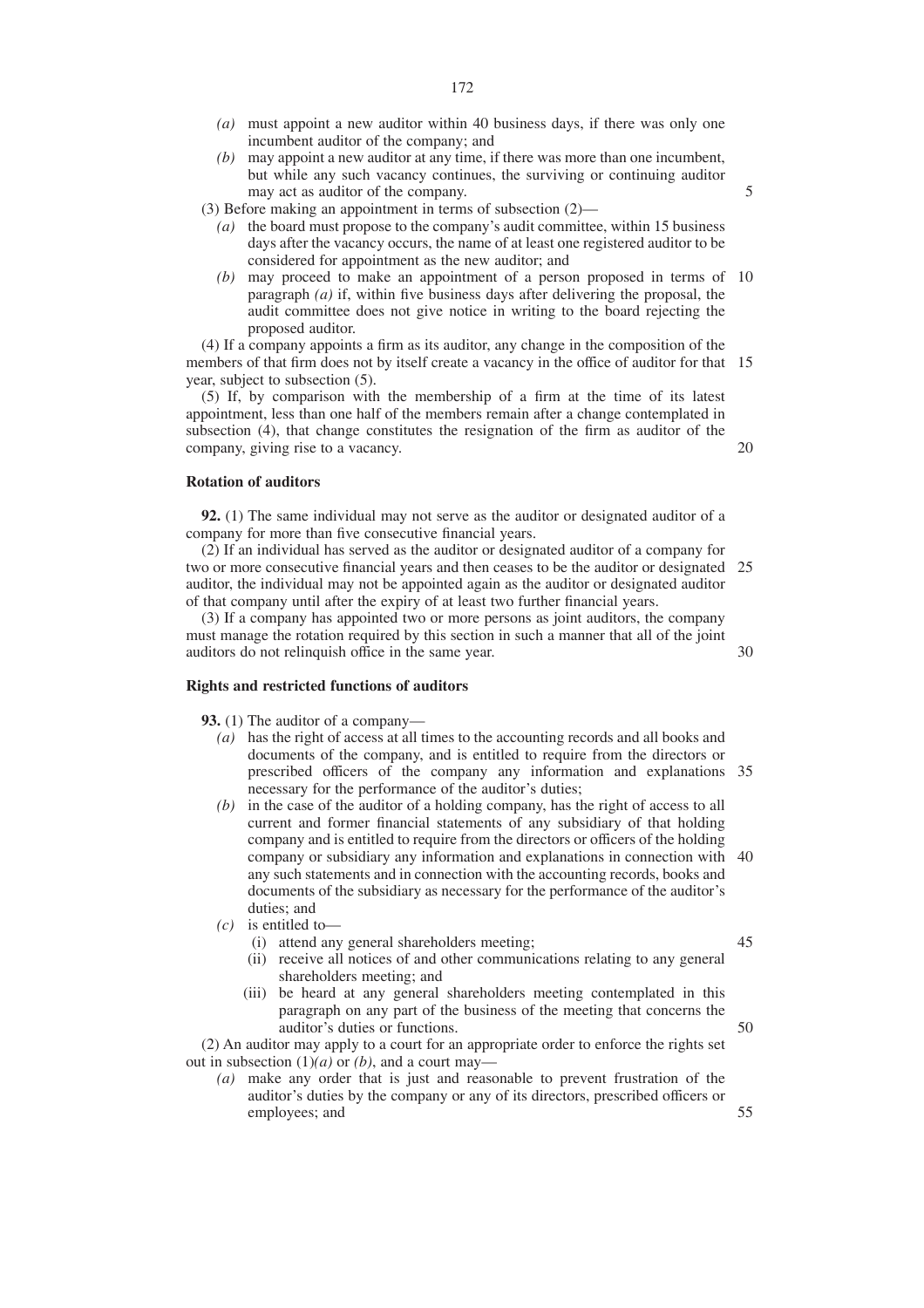*(b)* make an order of costs personally against any director or prescribed officer whom the court has found to have wilfully and knowingly frustrated, or attempted to frustrate, the performance of the auditor's functions.

(3) An auditor appointed by a company may not perform any services for that company—

- *(a)* that would place the auditor in a conflict of interest as prescribed or determined by the Independent Regulatory Board for Auditors in terms of section 44(6) of the Auditing Profession Act; or
- *(b)* as may be determined by the company's audit committee in terms of section 94(7)*(d)*.

#### *Part D*

#### *Audit committees*

## **Audit committees**

**94.** (1) This section—

- *(a)* applies concurrently with section 64 of the Banks Act, to any company that is 15 subject to that section of that Act, but subsections (2), (3) and (4) of this section do not apply to the appointment of an audit committee by any such company; and
- *(b)* does not apply to a company that has been granted an exemption in terms of section 64(4) of the Banks Act. 20

(2) At each annual general meeting, a public company or state-owned company, or other company that has voluntarily determined to have an audit committee as contemplated in section 34(2), must elect an audit committee comprising at least three members, unless—

- *(a)* the company is a subsidiary of another company that has an audit committee; 25 and
- *(b)* the audit committee of that other company will perform the functions required under this section on behalf of that subsidiary company.

(3) The first members of the audit committee may be appointed by—

*(a)* the incorporators of a company; or

*(b)* by the board, within 40 business days after the incorporation of the company.

(4) Each member of an audit committee of a company must—

- *(a)* be a director of the company, who satisfies any applicable requirements prescribed in terms of subsection (5);
- *(b)* not be—
	- (i) involved in the day-to-day management of the company's business or have been so involved at any time during the previous financial year;
	- (ii) a prescribed officer, or full-time employee, of the company or another related or inter-related company, or have been such an officer or employee at any time during the previous three financial years; or
	- (iii) a material supplier or customer of the company, such that a reasonable and informed third party would conclude in the circumstances that the integrity, impartiality or objectivity of that director is compromised by that relationship; and
- *(c)* not be related to any person who falls within any of the criteria set out in 45 paragraph *(b)*.

(5) The Minister may prescribe minimum qualification requirements for members of an audit committee as necessary to ensure that any such committee, taken as a whole, comprises persons with adequate relevant knowledge and experience to equip the committee to perform its functions.

(6) The board of a company contemplated in section 84(1) must appoint a person to fill any vacancy on the audit committee within 40 business days after the vacancy arises. (7) An audit committee of a company has the following duties:

*(a)* To nominate, for appointment as auditor of the company under section 90, a registered auditor who, in the opinion of the audit committee, is independent 55of the company;

30

35

40

50

5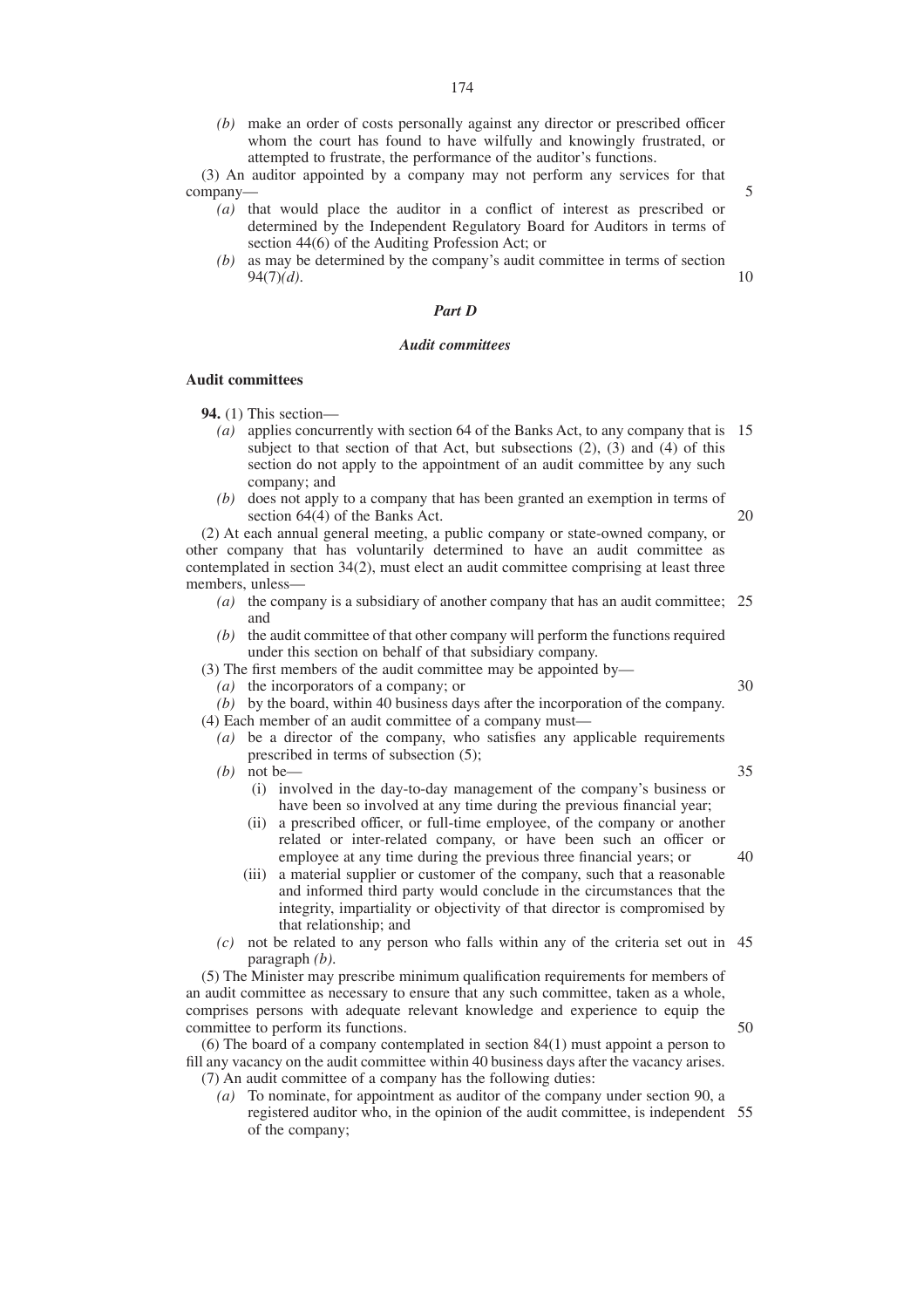- *(c)* to ensure that the appointment of the auditor complies with the provisions of this Act and any other legislation relating to the appointment of auditors;
- *(d)* to determine, subject to the provisions of this Chapter, the nature and extent of any non-audit services that the auditor may provide to the company, or that the auditor must not provide to the company, or a related company; 5
- *(e)* to pre-approve any proposed agreement with the auditor for the provision of non-audit services to the company;
- *(f)* to prepare a report, to be included in the annual financial statements for that 10 financial year—
	- (i) describing how the audit committee carried out its functions;
	- (ii) stating whether the audit committee is satisfied that the auditor was independent of the company; and
	- (iii) commenting in any way the committee considers appropriate on the 15 financial statements, the accounting practices and the internal financial control of the company;

20

25

## *(g)* to receive and deal appropriately with any concerns or complaints, whether from within or outside the company, or on its own initiative, relating to—

- (i) the accounting practices and internal audit of the company; (ii) the content or auditing of the company's financial statements;
- (iii) the internal financial controls of the company; or
- (iv) any related matter;
- *(h)* to make submissions to the board on any matter concerning the company's accounting policies, financial control, records and reporting; and
- *(i)* to perform other functions determined by the board, including the development and implementation of a policy and plan for a systematic, disciplined approach to evaluate and improve the effectiveness of risk management, control, and governance processes within the company.

(8) In considering whether, for the purposes of this Part, a registered auditor is 30 independent of a company, the audit committee of that company must—

- *(a)* ascertain that the auditor does not receive any direct or indirect remuneration or other benefit from the company, except—
	- (i) as auditor; or
	- (ii) for rendering other services to the company, to the extent permitted in 35 terms of subsection (6)*(d)*;
- *(b)* consider whether the auditor's independence may have been prejudiced— (i) as a result of any previous appointment as auditor; or
	- (ii) having regard to the extent of any consultancy, advisory or other work undertaken by the auditor for the company; and 40
- *(c)* consider compliance with other criteria relating to independence or conflict of interest as prescribed by the Independent Regulatory Board for Auditors established by the Auditing Profession Act,

in relation to the company, and if the company is a member of a group of companies, any other company within that group. 45

(9) Nothing in this section precludes the appointment by a public company at its annual general meeting of an auditor other than one nominated by the audit committee, but if such an auditor is appointed, the appointment is valid only if the audit committee is satisfied that the proposed auditor is independent of the company.

(10) Neither the appointment nor the duties of an audit committee reduce the 50 functions and duties of the board or the directors of the company, except with respect to the appointment, fees and terms of engagement of the auditor.

(11) A company must pay all expenses reasonably incurred by its audit committee, including, if the audit committee considers it appropriate, the fees of any consultant or specialist engaged by the audit committee to assist it in the performance of its functions. 55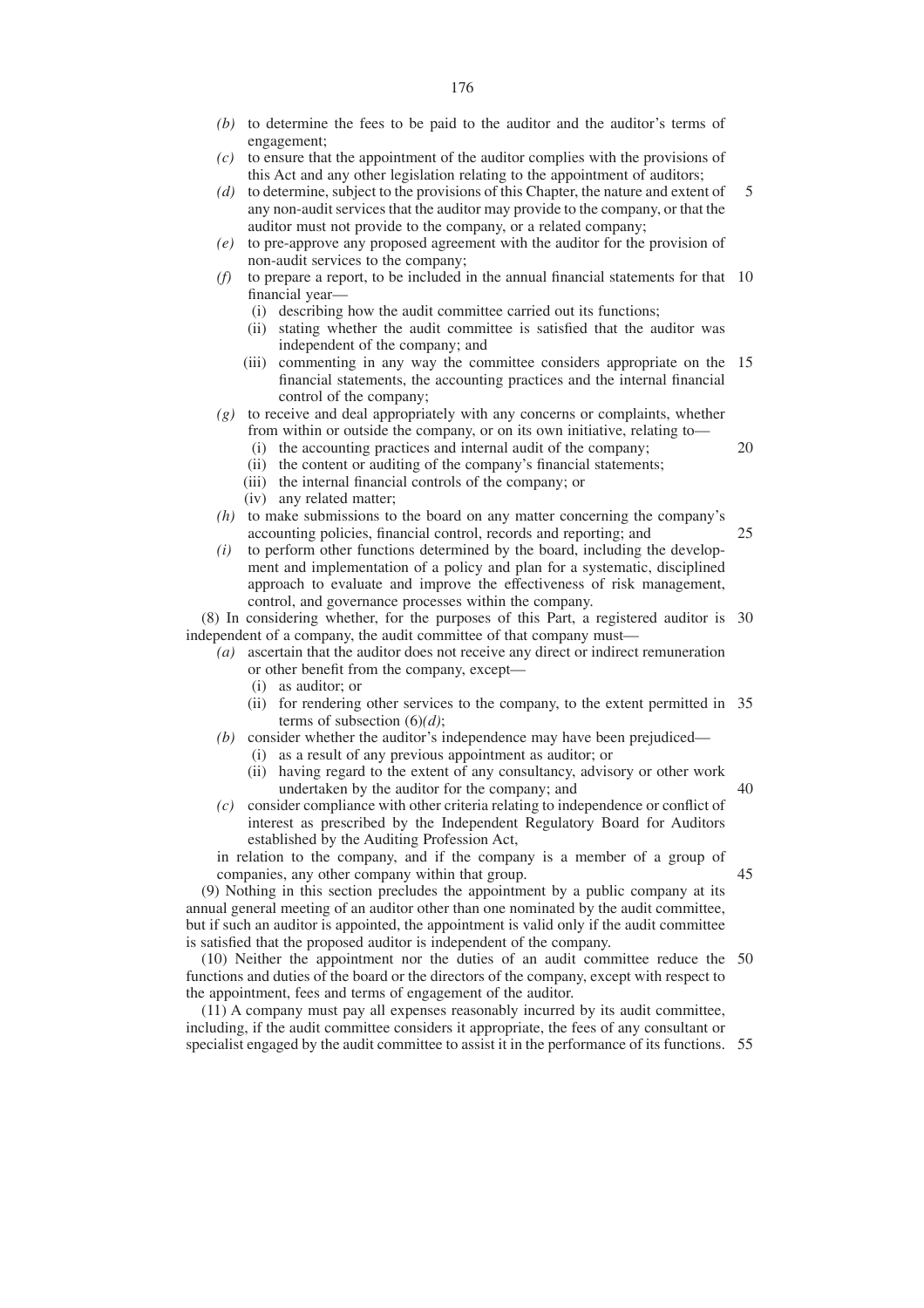## **CHAPTER 4**

## **PUBLIC OFFERINGS OF COMPANY SECURITIES**

#### **Application and interpretation of Chapter**

**95.** (1) In this Chapter, unless the context indicates otherwise —

- *(a)* **''company''**, in addition to the meaning set out in section 1, also includes a foreign company; 5
- *(b)* **''compliance officer''** means a compliance officer appointed by a company in respect of its employee share scheme;
- *(c)* **''employee share scheme''** means a scheme established by a company, whether by means of a trust or otherwise, for the purpose of offering 10 participation therein solely to employees and officers of the company or a subsidiary of the company, either—
	- (i) by means of the issue of shares in the company; or
	- (ii) by the grant of options for shares in the company;

*(d)* **''expert''** means—

- (i) a geologist, engineer, architect, quantity surveyor, valuer, accountant or auditor; or
- (ii) any person who professes—
	- *(aa)* to be a person referred to in subparagraph (i); or
	- *(bb)* to have extensive knowledge or experience, or to exercise special 20 skill which gives or implies authority to a statement made by that person;
- *(e)* **''initial public offering''** means an offer to the public of any securities of a company, if—
	- (i) no securities of that company have previously been the subject of an offer 25 to the public; or
	- (ii) all of the securities of that company that had previously been the subject of an offer to the public have subsequently been re-acquired by the company;
- *(f)* **''letter of allocation''** means any document conferring a right to subscribe for 30 shares in terms of a rights offer;
- *(g)* **''offer''**, in relation to securities, means an offer made in any way by any person with respect to the acquisition, for consideration, of any securities in a company;
- *(h)* **''offer to the public''**
	- (i) includes an offer of securities to be issued by a company to any section of the public, whether selected—
		- *(aa)* as holders of that company's securities;
		- *(bb)* as clients of the person issuing the prospectus;
		- *(cc)* as the holders of any particular class of property; or *(dd)* in any other manner; but 40
	- (ii) does not include—
		- *(aa)* an offer made in any of the circumstances contemplated in section 96; or
			- *(bb)* a secondary offer effected through an exchange;
- *(i)* **''primary offering''** means an offer to the public, made by or on behalf of a company, of securities to be issued by that company, or another company—
	- *(aa)* within a group of companies of which the first company is a member; or
	- *(bb)* with whom the first company proposes to merge; or
- *(cc)* into which the first company proposes to be amalgamated; *(j)* **''promoter''**, in relation to civil and criminal liability in respect of an untrue statement in a prospectus, means—
	- (i) a person who was a party to the preparation of the prospectus, or of the portion of it that contains the untrue statement; but
	- (ii) does not include any person acting in a professional capacity for persons engaged in procuring the formation of the company or preparing the prospectus;

35

45

50

55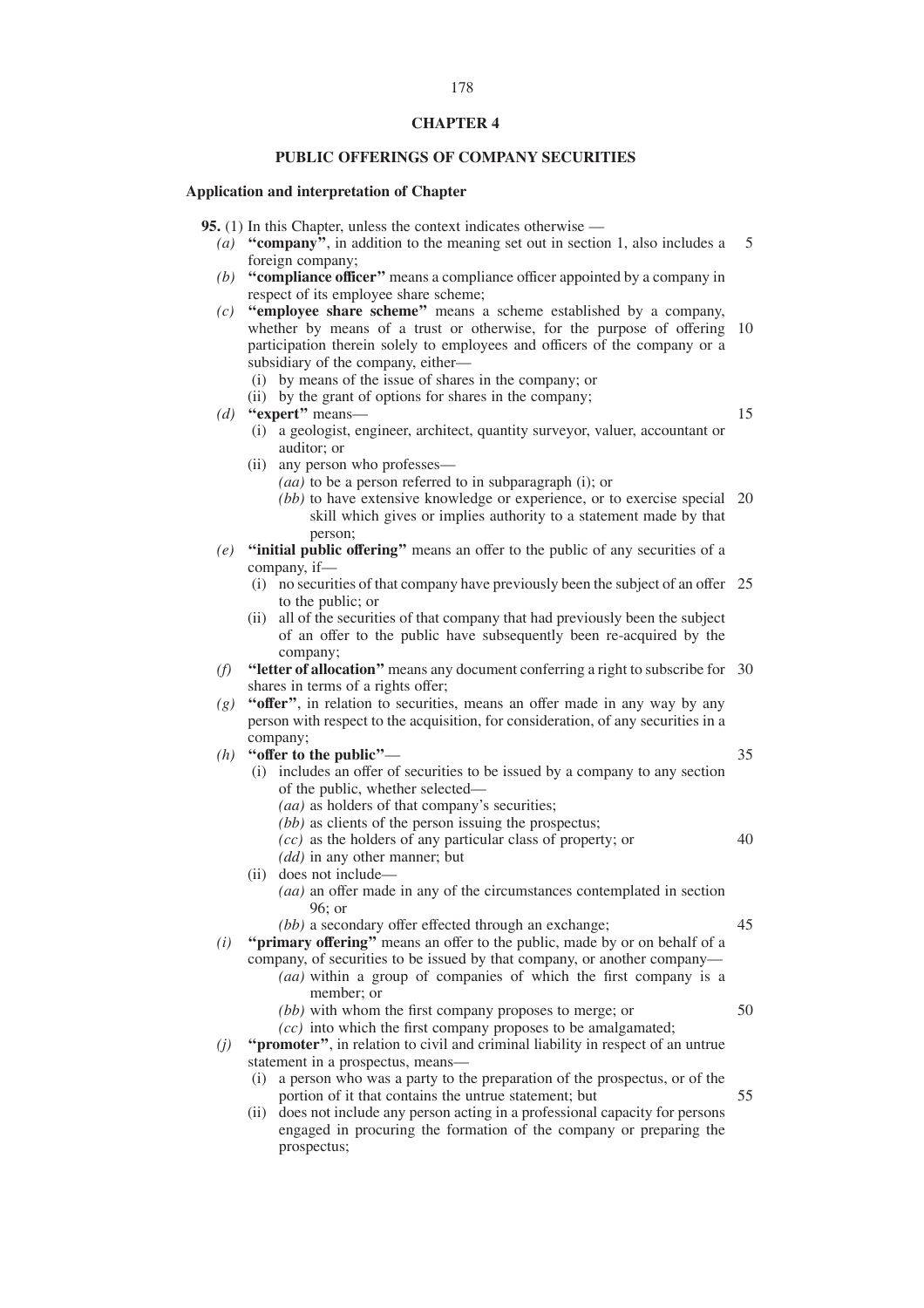- *(k)* **''registered prospectus''** means a prospectus that complies with this Act and—
	- (i) in the case of listed securities, has been approved by the relevant exchange; or
	- (ii) otherwise, has been filed;
- *(l)* **''rights offer''** means an offer, with or without a right to renounce in favour of other persons, made to any holders of a company's securities for subscription of any securities of that company, or any other company within the same group of companies;
- *(m)* **''secondary offering''** means an offer for sale to the public of any securities 10 of a company or its subsidiary, made by or on behalf of a person other than that company or its subsidiary;
- *(n)* **''specified shares''** means shares, including options on shares, offered to employees of a company in terms of an employee share scheme;
- *(o)* **''unit''** means any right or interest in any securities; and
- *(p)* **''untrue statement''** includes a statement that is misleading in the form and context in which it is made, subject to subsections (3) and (4).

(2) For the purposes of this Chapter, a person is to be regarded, by or in respect of a company, as being a member of the public, despite that person being a shareholder of the company or a purchaser of goods from the company.

(3) An untrue statement is regarded to have been included in a prospectus, written statement, or summary directing a person to either a prospectus or written statement, if it is contained in any report or memorandum—

- *(a)* that appears on the face of the prospectus, written statement, or summary; or
- *(b)* that is incorporated by reference within, or is attached to or accompanies, the 25 prospectus, written statement or summary.

(4) An omission from a prospectus or written statement of any matter that, in the context, is calculated to mislead by omission constitutes the making of an untrue statement in that prospectus or written statement, irrespective of whether this Act requires that matter to be included in the prospectus or written statement.

(5) A provision of an agreement is void to the extent that it—

- *(a)* requires an applicant for securities to waive compliance with a requirement of this Chapter; or
- *(b)* purports to affect an applicant for securities with any notice of any agreement, document or matter not specifically referred to in a prospectus or written 35 statement.

(6) Nothing in this Chapter limits any liability that a person may incur under this Act apart from this Chapter, or under any other public regulation, or under the common law.

### **Offers that are not offers to public**

**96.** (1) An offer is not an offer to the public—

- *(a)* if the offer is made only to—
	- (i) persons whose ordinary business, or part of whose ordinary business, is to deal in securities, whether as principals or agents;
	- (ii) the Public Investment Corporation as defined in the Public Investment Corporation Act, 2004 (Act No. 23 of 2004);
	- (iii) a person or entity regulated by the Reserve Bank of South Africa;
	- (iv) an authorised financial services provider, as defined in the Financial Advisory and Intermediary Services Act, 2002 (Act No. 37 of 2002);
	- (v) a financial institution, as defined in the Financial Services Board Act, 1990 (Act No. 97 of 1990);
	- (vi) a wholly-owned subsidiary of a person contemplated in subparagraph (iii), (iv) or (v), acting as agent in the capacity of an authorised portfolio manager for a pension fund registered in terms of the Pension Funds Act, 1956 (Act No. 24 of 1956), or as manager for a collective investment

- 
- 45

40

50

20

30

15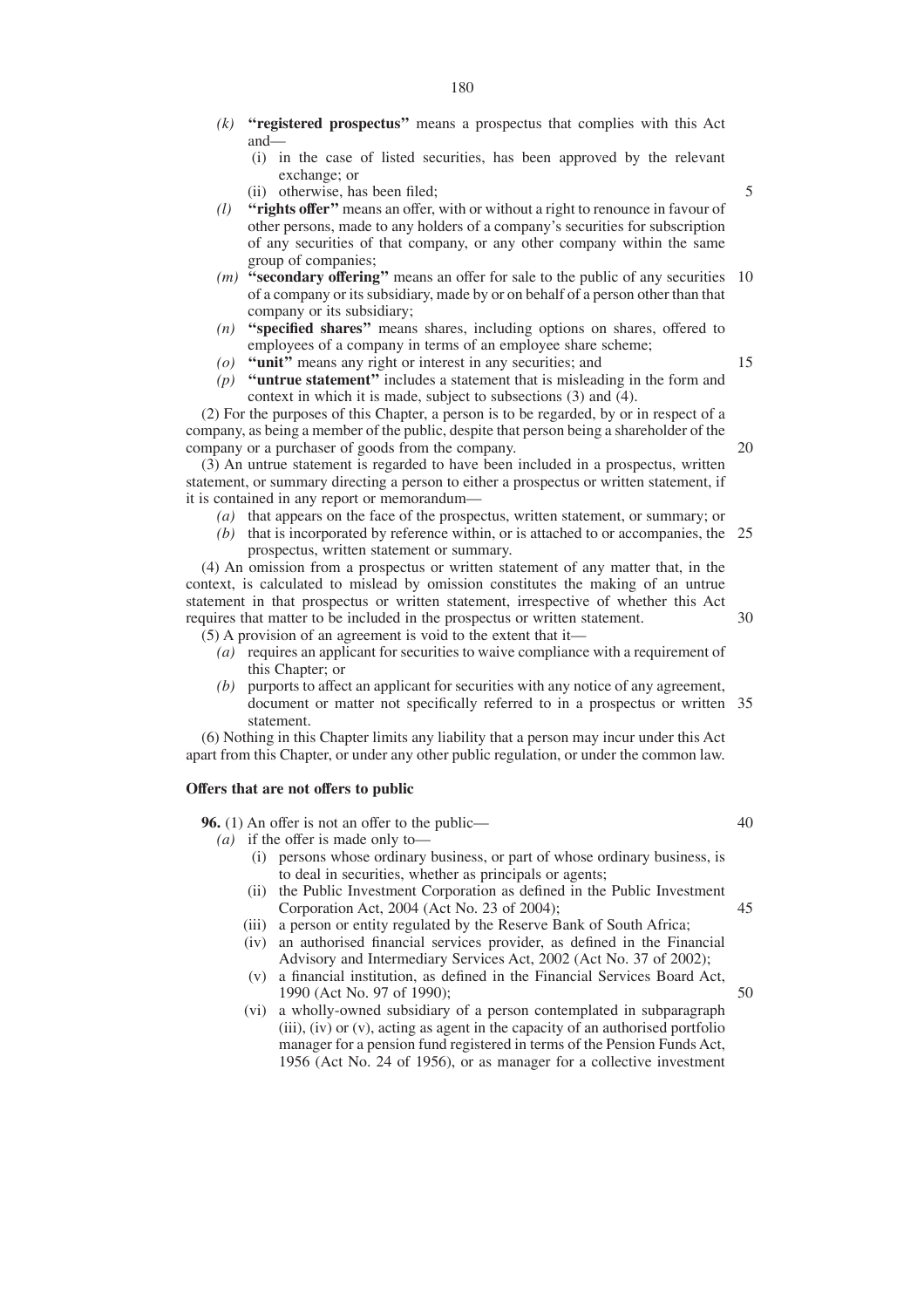scheme registered in terms of the Collective Investment Schemes Control Act, 2002 (Act No. 45 of 2002); or

- (vii) any combination of persons contemplated in paragraphs (i) to (vi);
- *(b)* if the total contemplated acquisition cost of the securities, for any single addressee acting as principal, is equal to or greater than the amount prescribed in terms of subsection (2)*(a)*; 5
- *(c)* if it is a non-renounceable offer made only to—
	- (i) existing holders of the company's securities; or
	- (ii) persons related to existing holders of the company's securities; or
- *(d)* if it is a rights offer that satisfies the prescribed requirements, and— (i) an exchange has granted or has agreed to grant a listing for the securities that are the subject of the offer; and
	- (ii) the rights offer complies with any relevant requirements of that exchange at the time the offer is made;

10

20

25

40

45

- *(e)* if the offer is made only to a director or prescribed officer of the company, or 15 a person related to a director or prescribed officer, unless the offer is renounceable in favour of a person who is not a director or prescribed officer of the company or a person related to a director or prescribed officer;
- *(f)* if it pertains to an employee share scheme that satisfies the requirements of section 97; or
- *(g)* if it is an offer, or one of a series of offers, for subscription, made in writing, and—
	- (i) no offer in the series is accompanied by or made by means of an advertisement and no selling expenses are incurred in connection with any offer in the series;
	- (ii) the issue of securities under any one offer in the series is finalised within six months after the date that the offer was first made;
	- (iii) the offer, or series of offers in aggregate, is or are accepted by a maximum of fifty persons acting as principals;
	- (iv) the subscription price, including any premium, of the securities issued in 30 respect of the series of offers, does not exceed, in aggregate, the amount prescribed in terms of subsection (2)*(a)*; and
	- (v) no similar offer, or offer in a series of offers, has been made by the company within the period prescribed in terms of subsection (2)*(b)* immediately before the offer, or first of a series of offers, as the case may 35 be.
- (2) The Minister, by notice in the *Gazette*, may prescribe—
	- *(a)* a value of not less than R100 000, to be the minimum value for the purposes of subsection  $(1)(b)$  and the maximum value for the purposes of subsection (1)*(g)*(iv); and
	- *(b)* a minimum period for the purposes of subsection  $(1)(g)(v)$ , which must not be less than six months.

### **Standards for qualifying employee share schemes**

**97.** (1) An employee share scheme qualifies for exemptions contemplated in sections 41(2)*(d)*, 44(2)*(c)*(i) or 45(2)*(c)*(i) of this Chapter, if—

- *(a)* the company has—
	- (i) appointed a compliance officer for the scheme to be accountable to the directors of the company;
	- (ii) states in its annual financial statements the number of specified shares that it has allotted during that financial year in terms of its employee 50 share scheme; and
- *(b)* the compliance officer has complied with the requirements of subsection (2).

(2) A compliance officer who is appointed in respect of any employee share scheme— *(a)* is responsible for the administration of that scheme;

*(b)* must provide a written statement to any employee who receives an offer of 55specified shares in terms of that employee scheme, setting out—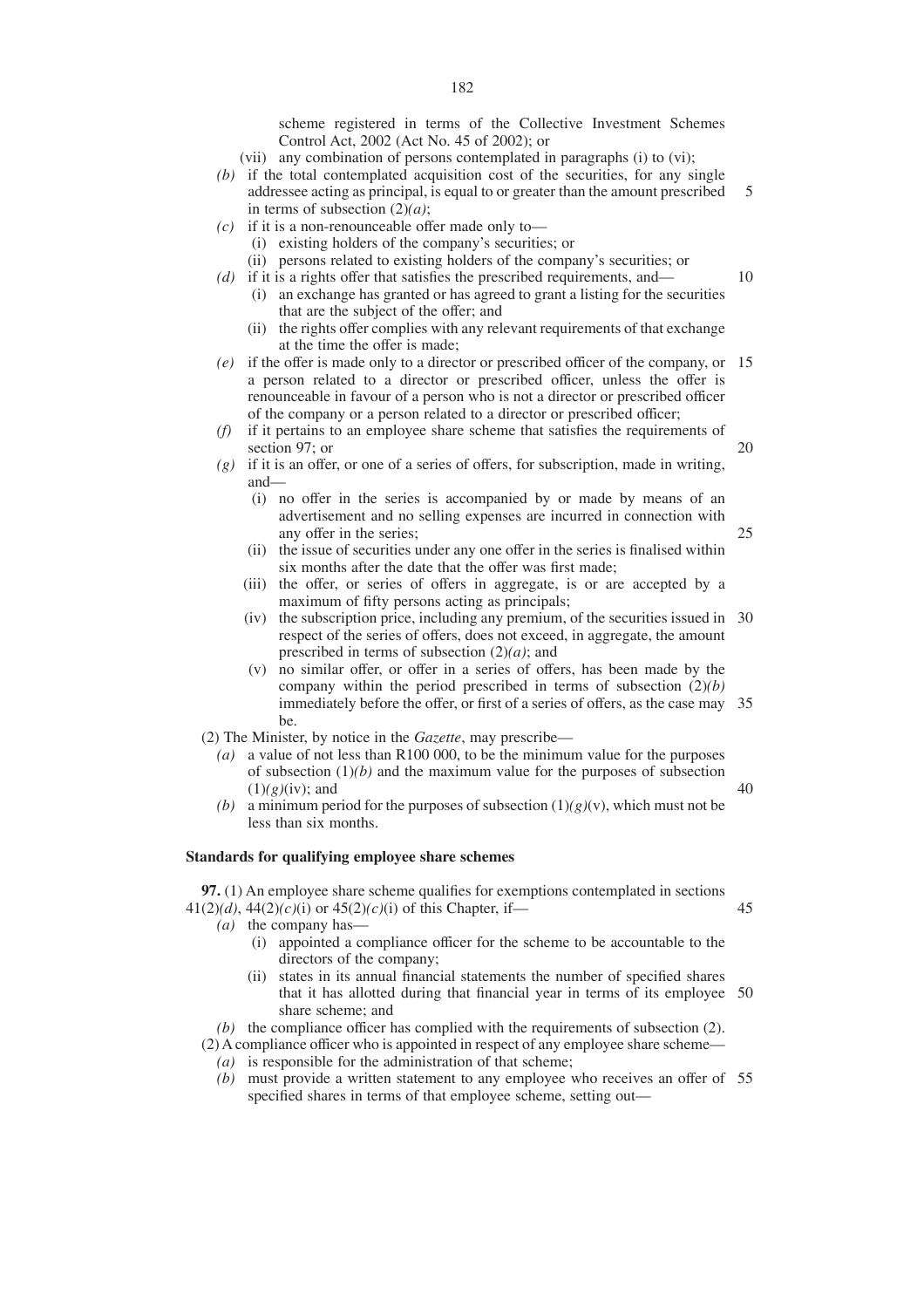- (ii) information relating to the company, including its latest annual financial statements, the general nature of its business and its profit history over the last three years; and
- (iii) full particulars of any material changes that occur in respect of any information provided in terms of subparagraph (i) or (ii);
- *(c)* ensure that copies of the documents containing the information referred to in paragraph *(b)* are filed within 20 business days after the employee share scheme has been established; and
- *(d)* file a certificate within 60 business days after the end of each financial year, certifying that the compliance officer has complied with the obligations in terms of this section during the past financial year.

## **Advertisements relating to offers**

**98.** (1) As an alternative to any other manner of making or presenting an offer to the 15 public, such an offer may be made or presented by way of an advertisement that—

- *(a)* satisfies all of the requirements of this Act with respect to a registered prospectus; and
- *(b)* is subject to every provision of this Act relating to the making of a prospectus.

(2) In addition to making or presenting an offer to the public by publishing a 20 prospectus, such an offer may be drawn to the attention of the public by an advertisement, but any such advertisement—

- *(a)* must include a statement—
	- (i) clearly stating that it is not a prospectus; and
	- (ii) indicating where and how a person may obtain a copy of the full 25 registered prospectus relating to that offer;
- *(b)* must not contain any untrue statement or, by express statement, omission or reasonable implication, be such as would reasonably mislead a person reading the advertisement—
	- (i) to believe that the advertisement is a prospectus; or
	- (ii) as to any material particular addressed in the prospectus relating to that offer; and
- *(c)* is subject to sections 102 to 111, read with the changes required by the context. (3) An advertisement drawing attention to an offer to the public, as contemplated in subsection (2)—
	- *(a)* is not required to be filed, or registered with an exchange; and
	- *(b)* will be regarded as having been intended to be a prospectus, issued by the person responsible for publishing or disseminating the advertisement, if it does not include the statements required by subsection  $(2)(a)$ , despite any statement to the contrary contained in the advertisement.

### **General restrictions on offers to public**

**99.** (1) A person must not offer to the public any securities of any person unless that second person—

- *(a)* is a company; and
- *(b)* in the case of a foreign company, a copy of its Memorandum of Incorporation, 45 and a list of the names and addresses of its directors, has been filed within 90 business days before the offer to the public is made.

(2) A person must not make an initial public offering unless that offer is accompanied by a registered prospectus.

(3) Except with respect to securities that are the subject of a company's initial public 50offering, a person must not make a—

- *(a)* primary offer to the public of any—
	- (i) listed securities of a company, otherwise than in accordance with the requirements of the relevant exchange; or

30

35

40

5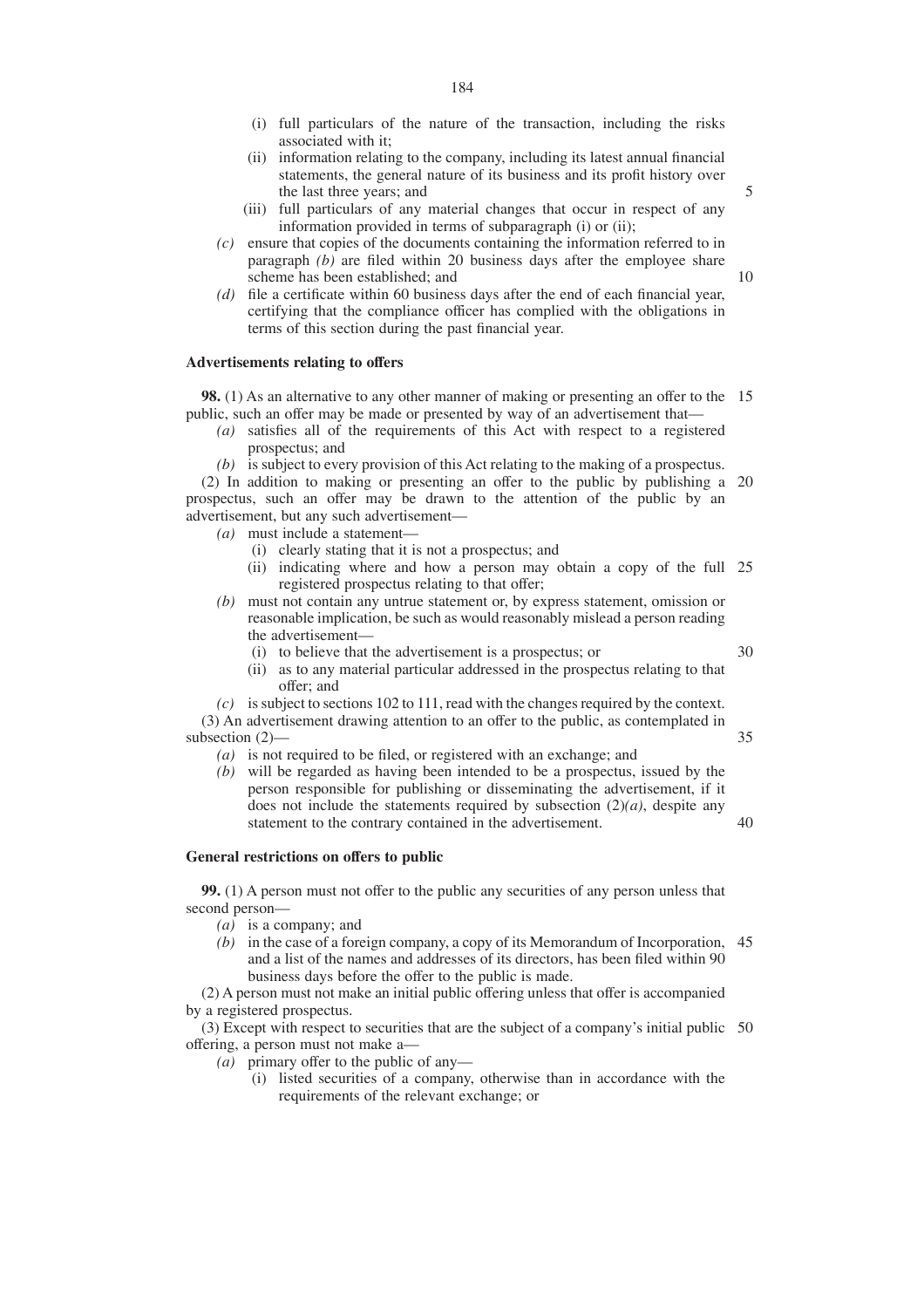- (ii) unlisted securities of a company, unless the offer is accompanied by a registered prospectus that satisfies the requirements of section 100; or
- *(b)* secondary offer to the public of any securities of a company, unless the offer satisfies the requirements of section 101.

(4) A person must not issue, distribute, deliver or cause to be issued, distributed or delivered a letter of allocation unless it is accompanied by all documents that are required, and have been— 5

- *(a)* filed, in the case of unlisted securities; or
- *(b)* approved by the relevant exchange, in the case of listed securities.

(5) Subject to subsection (6), a person must not issue, distribute or deliver or cause to 10 be issued, distributed or delivered, any form of application in respect of securities of a company, unless the form—

- *(a)* is accompanied by—
	- (i) a registered prospectus in the case of a primary offering; or
	- (ii) a written statement that satisfies the requirements of section 101, in the 15 case of a secondary offering; and
- *(b)* bears on the face of it the date on which the prospectus in respect of those securities was filed.
- (6) Subsection (5) does not apply if the form of application was issued either—
	- *(a)* in connection with a genuine invitation to enter into an underwriting 20 agreement with respect to the securities; or
	- *(b)* in relation to securities that were not offered to the public.

(7) Despite anything contained in a company's Memorandum of Incorporation, the company may exclude from any rights offer any category of holders of the company's securities who are not resident within the Republic—

- *(a)* if the Commission has approved that exclusion in advance, on application by the company in the prescribed manner and form on the grounds that the number of those persons is insignificant relative to—
	- (i) the number of existing holders of the company's securities who are resident within the Republic; and
	- (ii) the administrative cost and inconvenience of extending the rights offer to them; and
- *(b)* subject to any conditions attached to the approval contemplated in paragraph *(a)*.

(8) A person must not issue a prospectus or a document that purports to be a 35 prospectus, or a document that may reasonably be misapprehended to be intended as a prospectus, unless it is a registered prospectus.

(9) A prospectus may not be registered unless the requirements of this Act have been complied with and it has been filed for registration, together with any prescribed documents, within 10 business days after the date of that prospectus. 40

(10) As soon as the Commission has registered a prospectus, it must send notice of the registration to the person who filed the prospectus for registration.

(11) A prospectus may not be issued more than three months after the date of its registration, and if a prospectus is so issued, it is regarded to be unregistered.

### **Requirements concerning prospectus**

**100.** (1) This section does not apply in respect of listed securities, except listed securities that are the subject of an initial public offering.

(2) Subject to the provisions of sections 102 to 111, a prospectus must—

*(a)* contain all the information that an investor may reasonably require to assess— (i) the assets and liabilities, financial position, profits and losses, cash flow 50 and prospects of the company in which a right or interest is to be acquired; and

(ii) the securities being offered and rights attached to them; and

*(b)* adhere to the prescribed specifications.

(3) The date of registration of a prospectus is the date of the issue of the prospectus 55unless the contrary is proven.

(4) A prospectus must not be registered unless there is attached to it—

*(a)* a copy of any material agreement as prescribed; or

45

25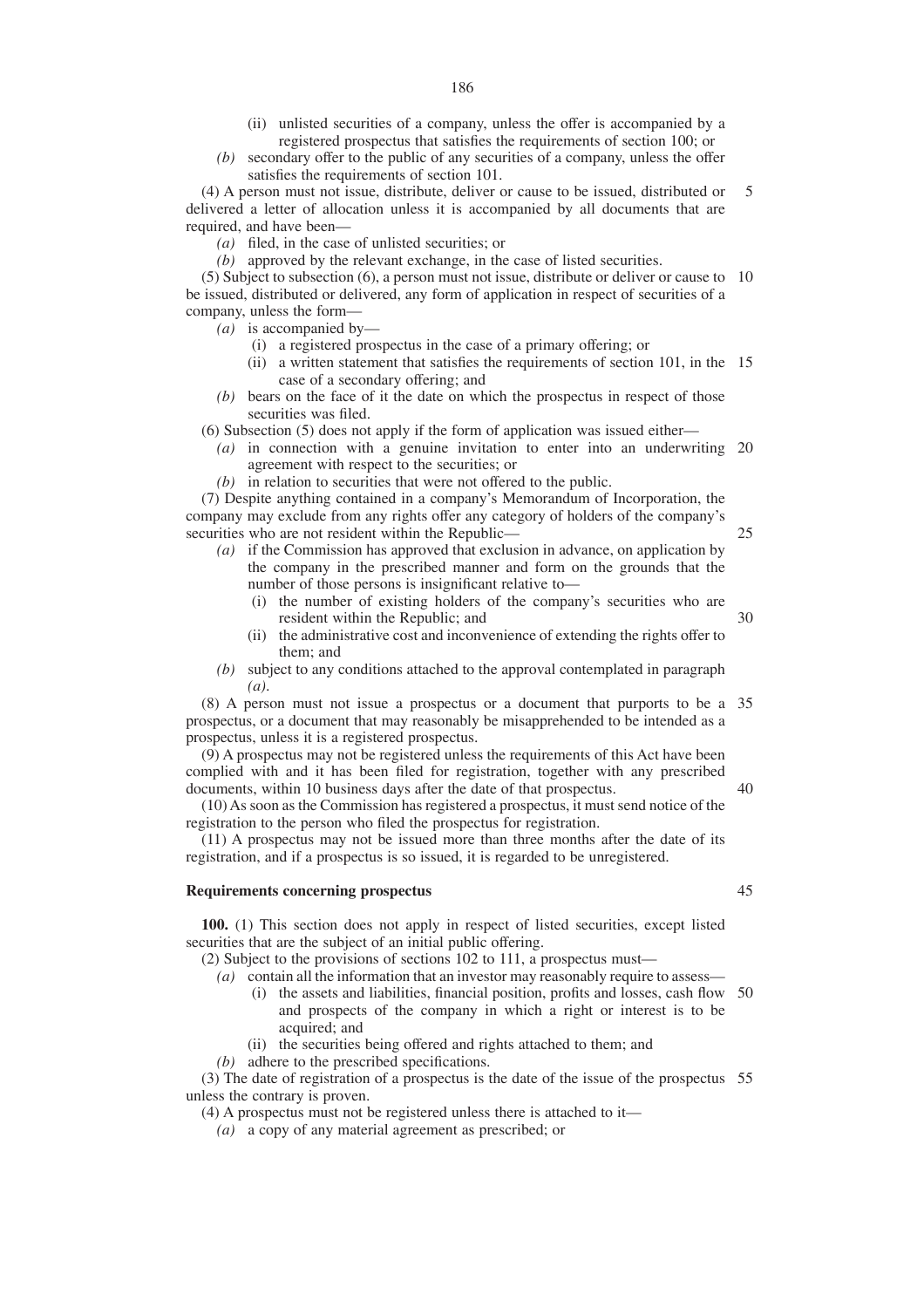*(b)* in the case of an unwritten agreement, a memorandum giving full particulars of the agreement.

(5) If any part of an agreement contemplated in subsection (4) is in a language that is not an official language, a certified translation, in an official language, of that part must be attached to the agreement.

(6) A prospectus containing a statement to the effect that the whole or any portion of the issue of the securities offered to the public has been or is being underwritten may not be registered until a copy of the underwriting agreement has been filed, together with a sworn declaration stating that to the best of the deponent's knowledge and belief the underwriter is and will be in a position to carry out the obligations contemplated in the agreement even if no shares are being applied for. 10

(7) A declaration contemplated in subsection (6) must be sworn by the person named as underwriter or, if the underwriter is a company, by each of two directors of that company, or if it has only one director, by that director.

(8) If an offer is made in respect of which no prospectus is required by this Act, the copy of the agreement and sworn declaration referred to in subsection (6) must be filed not later than the date of the proposed offer of shares. 15

(9) The Commission, or an exchange in the case of listed securities, on application may allow required information to be omitted from a prospectus, if the Commission or exchange is satisfied—

*(a)* that publication of the information would be unnecessarily burdensome for the applicant, seriously detrimental to the company whose securities are the subject of the prospectus, or against public interest; and

*(b)* that users will not be unduly prejudiced by the omission.

(10) An application under subsection (9) must be in writing and accompanied by the 25 prescribed fee.

(11) As long as an initial public offering or other primary offering to the public of unlisted securities remains open, any person responsible for information in the prospectus must, when that person becomes aware of it—

- *(a)* correct any error;
- *(b)* report on any new matter; and

*(c)* report on any change of a matter included in the prospectus,

provided these are relevant or material in terms of this Chapter.

(12) A correction or report under subsection (11) must be registered as a supplement to the prospectus, simultaneously published to known recipients of the prospectus and 35 included in future distributions of the prospectus.

(13) If a correction or report has been published, as contemplated in subsections (11) and (12)—

- *(a)* any person who subscribed for the issue of shares as a result of the offer, before the date of that publication, may withdraw the subscription by written 40 notice within 20 business days after the date of publication;
- *(b)* the offeror, upon receipt of a notice in terms of paragraph *(a)*, may either—
	- (i) accept the withdrawal, and restore to the person any consideration already paid in respect of the subscription; or
	- (ii) apply to the court for an order in terms of paragraph *(c)*; and
- *(c)* the court, on an application in terms of paragraph *(b)*(ii) may make any order that is just and equitable in the circumstances, including, but not limited to, an order—

(i) negating the right of the subscriber to withdraw the offer; or

(ii) to reverse any transaction, or restore any consideration paid or benefit 50received by any person in terms of the offer and subscription.

30

20

5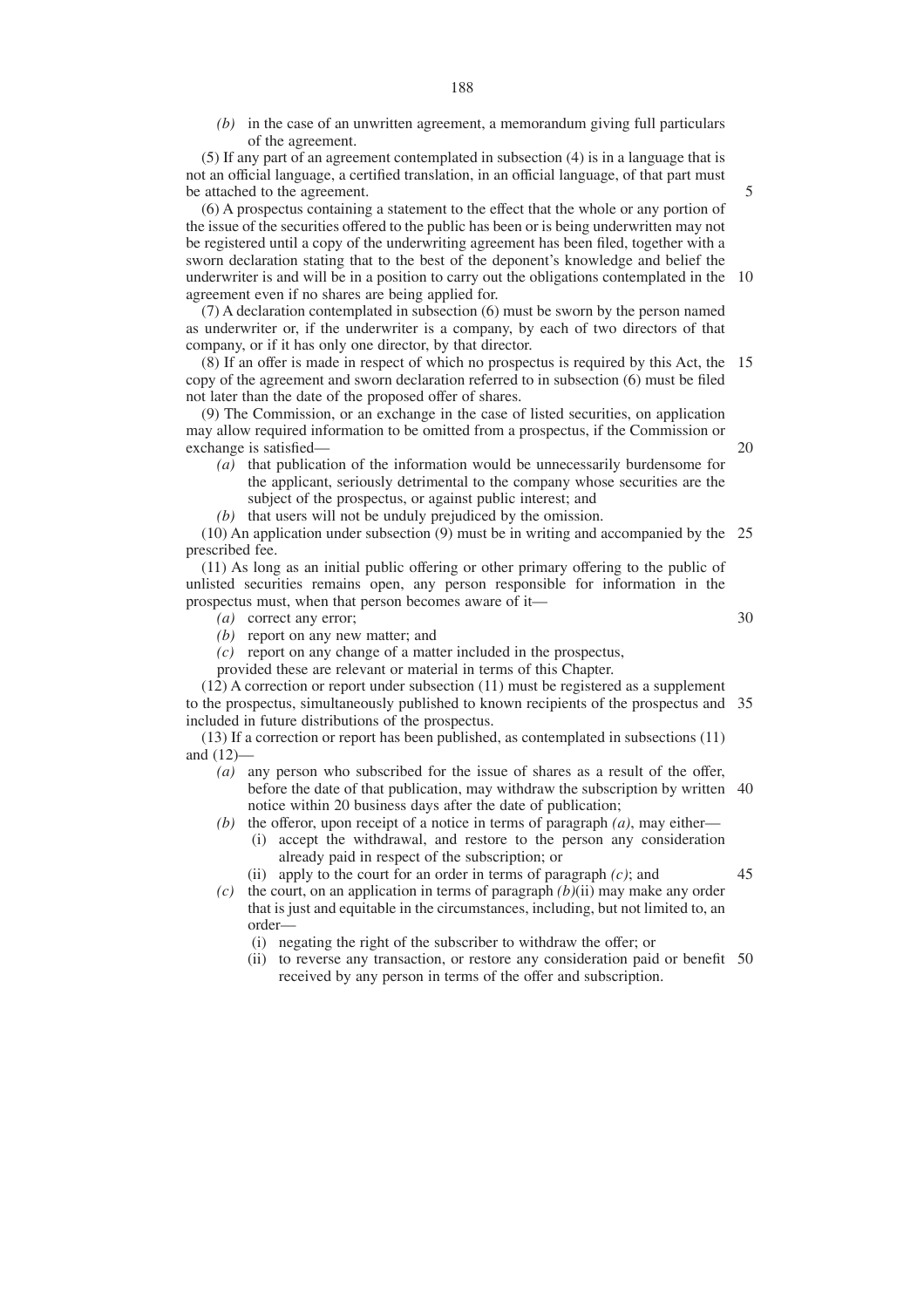#### **Secondary offers to public**

**101.** (1) This section does not apply in respect of securities that are—

- *(a)* listed on an exchange; or
- *(b)* in respect of which an exchange has granted permission to deal.

(2) Subject only to subsection (3), a person making a secondary offering of the securities of a company must ensure that the offer is accompanied by either-5

*(a)* the registered prospectus that accompanied the primary offering of those securities, together with any revisions required to address changes in any material matter since the date the prospectus was registered; or

*(b)* a written statement that satisfies the requirements of subsections (4) to (6). (3) Subsection (2) does not apply— 10

*(a)* if the offer is made or the material is published—

- (i) by a person acting in the capacity of an executor or administrator of a deceased estate or a trustee of an insolvent estate or a liquidator or trustee referred to in the Administration of Estates Act, 1965 (Act No. 66 of 15  $1965$ ); or
- (ii) for the purpose of a sale in execution or by public auction or by public tender.

(4) If an offer contemplated in this section is in respect of securities of a public company, a person publishing or making the offer must—

 $20$ 

40

- *(a)* file a copy of the written statement for registration before it is issued, distributed or published; and
- *(b)* not issue, distribute or publish the statement more than three months after the date on which it is registered.
- (5) The written statement referred to in subsection (3) must be dated and signed by— *(a)* the person making the offer or issuing, distributing or publishing the material; and 25

*(b)* if that person is a company, by every director of the company.

- (6) The written statement referred to in subsection (3) must—
	- *(a)* not contain any matter other than the particulars required by this section; 30
	- *(b)* not be in characters smaller or less legible than any characters used in— (i) the written offer, if any; or
		- (ii) any document that accompanies the statement;
	- *(c)* be accompanied by a copy of the last annual financial statements of the company, together with any subsequent interim report or provisional annual 35 financial statements of that company; and
	- *(d)* contain particulars with respect to the following matters:
		- (i) Whether the person making the offer is acting as principal or agent and, if as agent—
			- *(aa)* the name of the principal;
			- *(bb)* an address in the Republic where that principal can be served with process; and
			- *(cc)* the nature and extent of the remuneration received or receivable by the agent for the services provided;
		- (ii) the date on which and the country in which the company was 45 incorporated and the address of its registered office in the Republic or, if there is no such address, the address of its principal office outside the Republic;

(iii) the classes and number of securities in each class that have been authorised, and with respect to each class of securities— *(aa)* the preferences, rights, limitations and other terms associated with the class, with respect to capital, dividends and voting; 50

*(bb)* the number of securities that have been issued for cash, and the total cash consideration received by the company for those issued securities of that class; and 55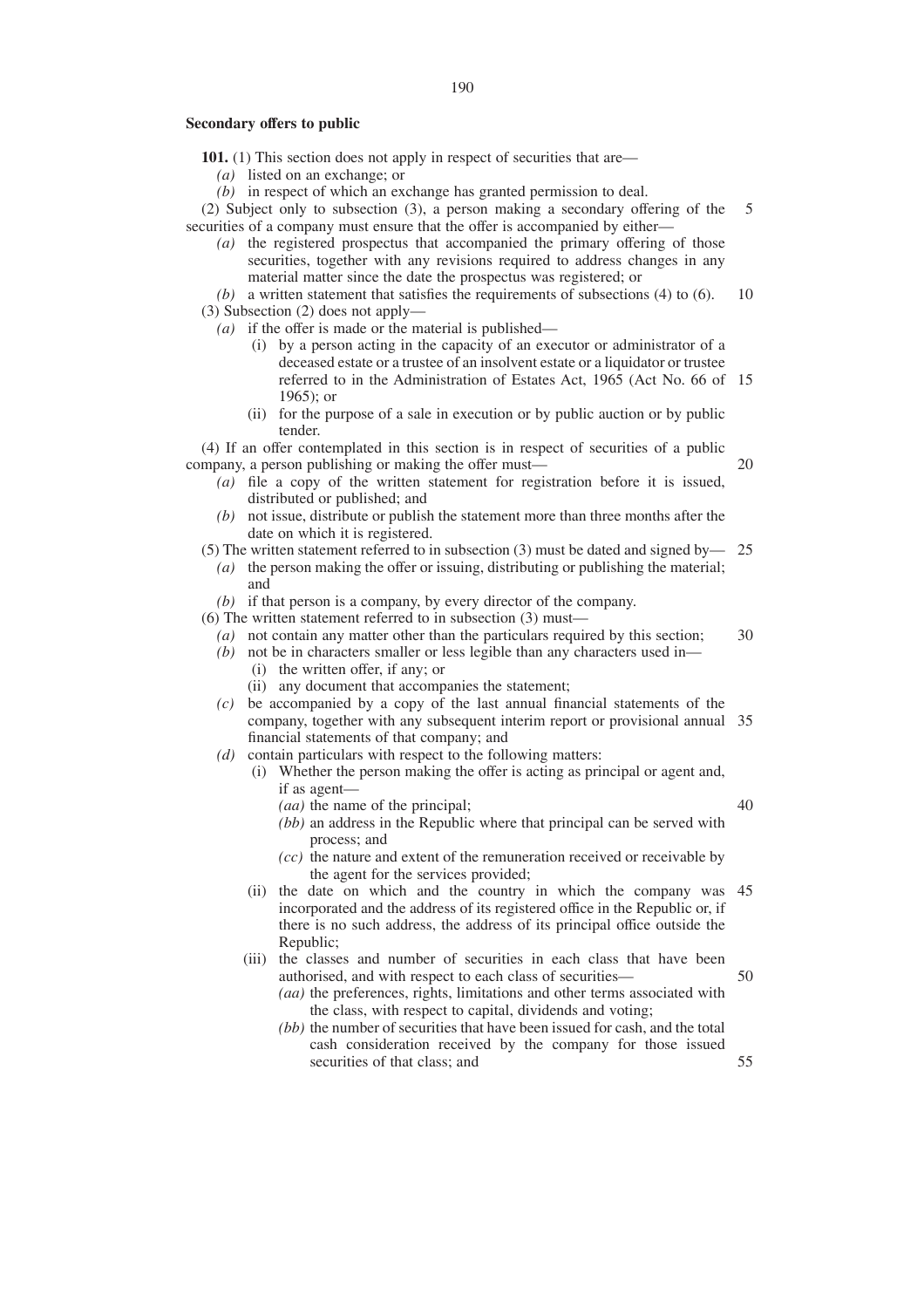- *(cc)* the number of securities that have been issued for consideration other than cash, and the value of the consideration received by the company for those issued securities of that class;
- (iv) the dividends, if any, paid by the company on each class of securities during each of the five financial years immediately preceding the offer, and if no dividend has been paid in respect of securities of any particular class during any of those years, a statement to that effect; 5
- (v) the total amount of any securities other than shares issued by the company and outstanding at the date of the statement, together with the rate of interest payable thereon;
- (vi) the names and addresses of the directors of the company;
- (vii) whether or not the securities are listed or permission to deal in those securities has been granted by an exchange, other than that referred to in subsection (1), and, if so, which, and, if not, a statement that they are not so listed or that no such permission has been granted;
- (viii) if the offer relates to units, particulars of the names and addresses of the persons in whom the securities represented by the units are vested, the date and the parties to any document defining the terms on which those securities are held, and an address in the Republic where that document or a copy of it can be inspected;
- (ix) the dates on which and the prices at which the securities offered were originally issued by the company, and were acquired by the person making the offer or by that person's principal, giving the reasons for any difference between those prices and the prices at which the securities are being offered;
- (x) if any securities were issued by the company as partly paid-up shares under the Companies Act, 1973 (Act No. 61 of 1973), to what extent they are paid up; and

(xi) the date of registration of the written statement by the Commission.

(7) In subsection (6), the expression 'company' refers to the company that issued the 30 relevant securities.

## **Consent to use of name in prospectus**

**102.** (1) In any prospectus relating to securities of a company a person must not—

- *(a)* name a second person as a director or proposed director of that company unless, before the registration of that prospectus—
	- (i) in the case of a company incorporated in the Republic, the second person consented in writing to act as a director before the prospectus was filed, and has not withdrawn the consent; and
	- (ii) the prescribed return reflecting the relevant particulars in regard to that second person, has been filed; or
- *(b)* include any statement made by an expert, or reference to any statement purporting to be made by an expert, unless—
	- (i) the expert consented in writing to the use of that statement before the prospectus was filed, and has not withdrawn the consent;
	- (ii) the written consent is endorsed on or attached to the copy of the filed 45 prospectus; and
	- (iii) the prospectus includes a statement that the expert has consented to the use of the statement and has not withdrawn that consent.

(2) A prospectus must not name any person as the auditor, attorney, banker or broker of a company, unless it is accompanied by the written consent of the named person, 50agreeing to—

20

25

35

40

15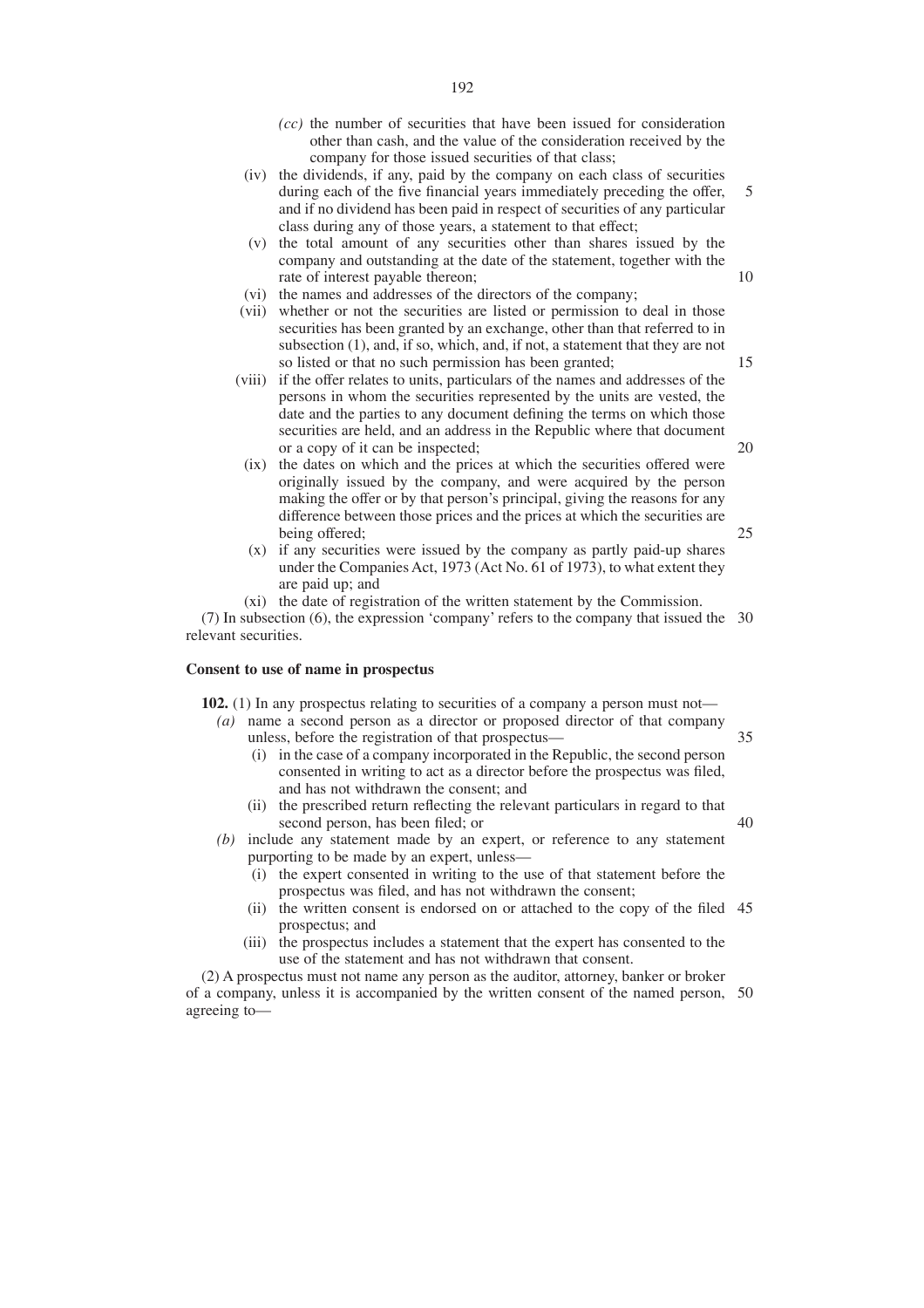- *(a)* be named to act in the stated capacity; and
- *(b)* to the use of that person's name in the prospectus.

#### **Variation of agreement mentioned in prospectus**

**103.** (1) Subject to subsection (2), within one year after the date of filing a prospectus, a company must not vary or agree to vary any material terms of an agreement referred to in the prospectus, other than in the ordinary course of business. 5

(2) A variation in the terms of an agreement, as contemplated in subsection (1), may be made or agreed by a company only if—

- *(a)* the variation was contemplated and set out in the prospectus; or
- *(b)* the specific terms of the variation are authorised or ratified by an ordinary 10 resolution adopted at a general shareholders meeting.

#### **Liability for untrue statements in prospectus**

**104.** (1) If securities are offered to the public for subscription or sale, pursuant to a prospectus, every—

- *(a)* person who becomes a director between the issuing of the prospectus and the 15 holding of the first general shareholders meeting at which directors are elected or appointed;
- *(b)* person who has consented to be named in the prospectus as a director, or as having agreed to become a director either immediately or after an interval of time;
- *(c)* promoter of the company; or
- *(d)* person who—
	- (i) authorised the issue of the prospectus, or under this Act, is regarded as having authorised the issue of that prospectus; or
	- (ii) made that offer to the public,

25

30

20

is liable to compensate any person who acquired securities on the faith of the prospectus for any loss or damage the person may have sustained as a result of any untrue statement in the prospectus, or in any report or memorandum appearing on the face of, issued with, or incorporated by reference in, the prospectus.

(2) The liability contemplated in subsection (1) is in addition to the liability of a director of the company, as set out in section 77(3)*(d)*(ii).

(3) Liability contemplated in this section does not attach to a person if—

- *(a)* with respect to every untrue statement not purporting to be made on the authority of an expert or of a public official document or statement, that person 35 had reasonable grounds to believe, and did up to the time of the allotment of the securities or the acceptance of the offer, as the case may be, believe that the statement was true;
- *(b)* with respect to every untrue statement purporting to be a statement by an expert or contained in what purports to be a copy of or extract from the report 40 or valuation of an expert—
	- (i) the untrue statement fairly represented the statement or was a correct and fair copy of or extract from the report or valuation; and
	- (ii) the person had reasonable grounds to believe and did up to the time of the issue of the prospectus believe that the expert who made the statement 45 was competent to make it, and consented, as required by this Act, to the issue of the prospectus or the making of the offer and had not withdrawn that consent—
		- *(aa)* before the prospectus was filed; or
		- *(bb)* to that person's knowledge, before any allotment under the 50 prospectus, or before the acceptance of the offer;
- *(c)* any untrue statement purporting to be a statement made by an official person or contained in what purports to be a copy of or extract from a public official document was a correct and a fair representation of the statement or copy of or extract from the document; 55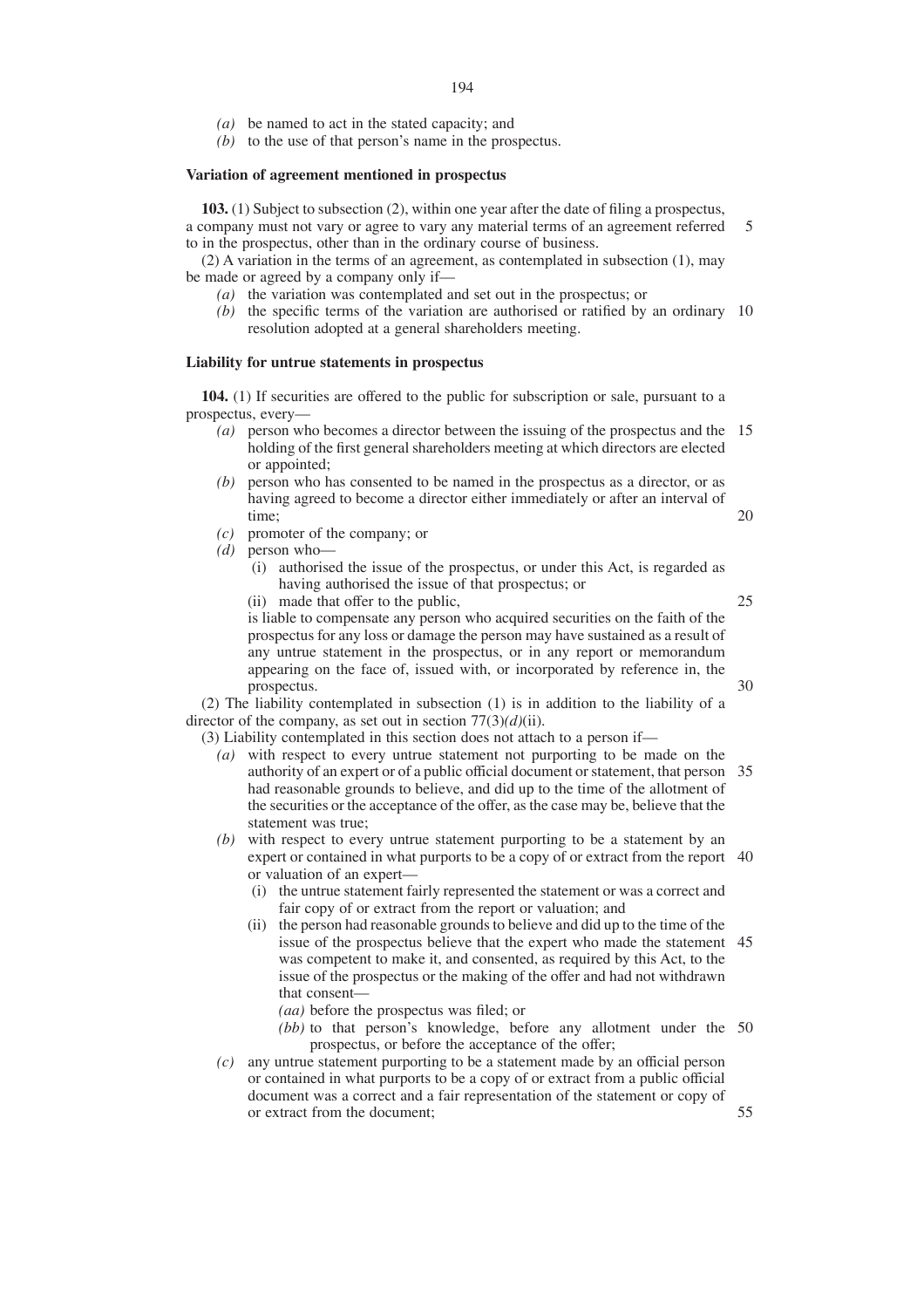- *(d)* that person consented to become a director of the company, but subsequently withdrew that consent before the issue of the prospectus, and that it was issued without that person's consent;
- *(e)* the prospectus was issued without the knowledge or consent of that person and, on becoming aware of its issue, that person forthwith gave reasonable public notice that it was issued without the knowledge or consent of that person; or 5
- *(f)* after the issue of the prospectus and before allotment or acceptance thereunder, that person, on becoming aware of any untrue statement in it, withdrew any consent to the prospectus and gave reasonable public notice of 10 the withdrawal and of the reason for it.

(4) If a prospectus contains the name of a person as a director of the company, or as having agreed to become a director of that company, and that person has not consented to becoming a director, or has withdrawn consent before the issue of the prospectus, and has not authorised or consented to the issue of the prospectus, the directors of the 15 company, except any without whose knowledge or consent the prospectus was issued—

- *(a)* are liable to the extent set out in section 77(3)*(d)*(ii); and
- *(b)* any other person who issued the prospectus or authorised the issue of it, is liable, together with the directors, to indemnify any person incorrectly named as a director against any damage, cost or expense arising as a result of that 20 person having been so named in the prospectus, or incurred in defending against any action or legal proceedings brought in respect of having been so named in the prospectus.

(5) Subsection (4), read with the changes required by the context, applies equally in respect of any other person whose consent is required in terms of this Act in connection 25 with any thing contained in a prospectus, and who has either—

- *(a)* not given that consent; or
- *(b)* has withdrawn it before the issue of the prospectus.
- (6) A person who, by reason of—
	- *(a)* being a director, or having been named as a director;
	- *(b)* having agreed to become a director;
	- *(c)* having authorised the issue of the prospectus; or
	- *(d)* having become a director between the issue of the prospectus and the holding of the first general shareholders meeting at which directors are elected or appointed,

30

35

45

has satisfied any liability under this section by making a payment to another person, may recover a contribution, as in cases of contract, from any other person, who, if sued separately, would have been liable to make the same payment, unless the person who has satisfied such liability was, and that other person was not, guilty of fraudulent misrepresentation. 40

### **Liability of experts and others**

**105.** (1) If a person has consented to the use of their name, or the inclusion of any material in a prospectus, as contemplated in this Chapter—

- *(a)* that consent does not make the person liable as one who has authorised the issue of the prospectus under section 104(1)*(d)*, either—
	- (i) to compensate persons purchasing on the faith of the prospectus, except in respect of any untrue statement purporting to be made by that person as an expert; or
	- (ii) to indemnify any person against liability under section 104(6).

(2) Despite subsection (1), a person contemplated in that subsection is liable under 50section 104 in respect of any untrue statement purporting to be made by that person as an expert unless—

*(a)* the expert person withdrew that consent in writing before the prospectus was filed for registration;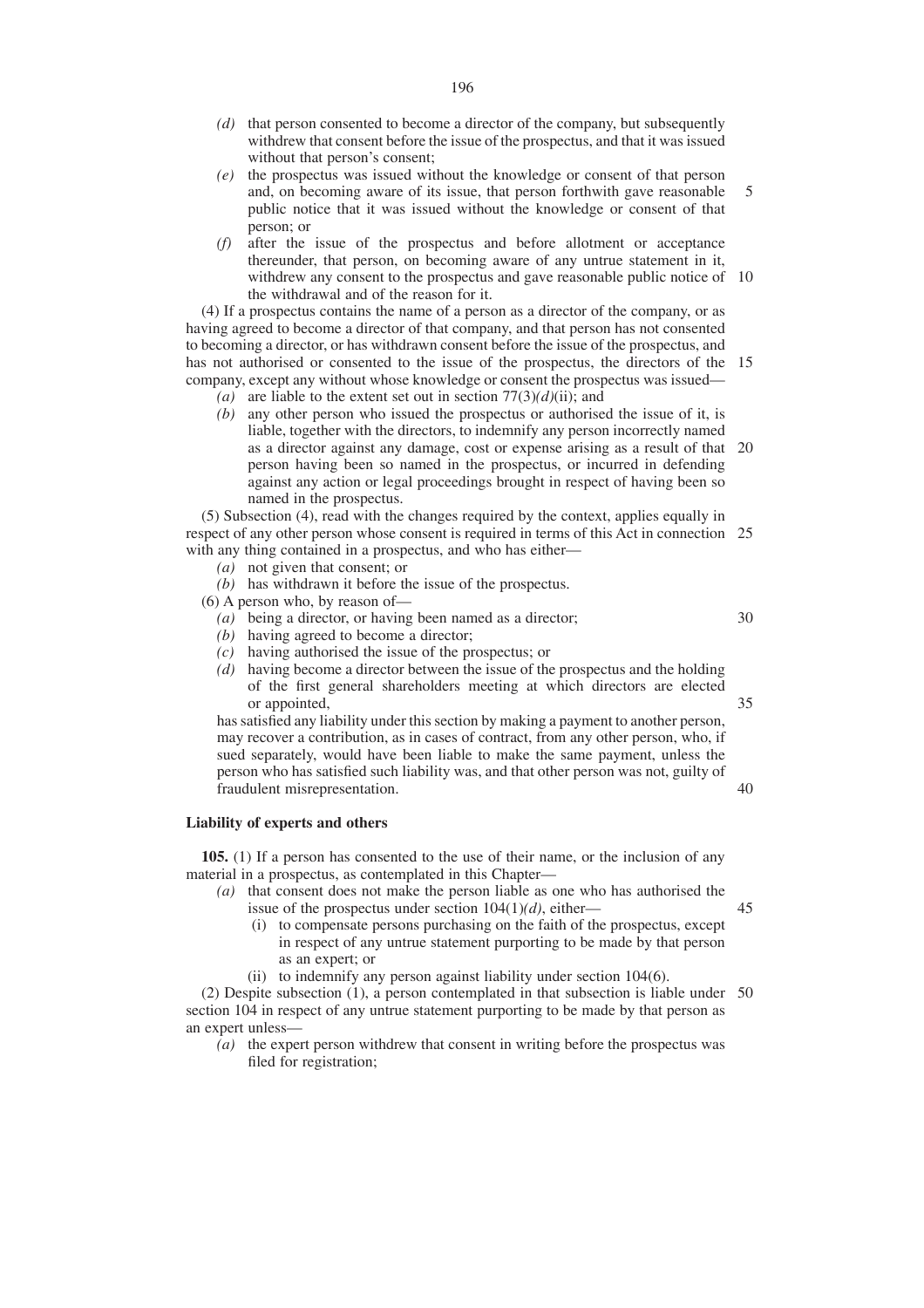- *(b)* between the filing of the prospectus for registration and any allotment in terms of it to a complainant, that expert person became aware of the untrue statement, withdrew the consent in writing and gave reasonable public notice of the withdrawal and of the reason for it; or
- *(c)* the expert person—
	- (i) was competent to make the statement; and
		- (ii) had reasonable ground to believe and did up to the time of the allotment of the securities or the acceptance of the offer, as the case may be, believe that the statement was true.

(3) The defences available to a person in this subsection are in lieu of any applicable 10 defence available in terms of section 104(3).

### **Responsibility for untrue statements in prospectus**

**106.** (1) If a prospectus contains a statement that is untrue, every person referred to in section  $104(1)$  or  $(2)$  is equally responsible in terms of the enforcement provisions of this Act, for that untrue statement, subject to the provisions of subsections (2) and (3). 15  $(2)$  If—

- *(a)* a published prospectus contains or is accompanied by a report of an expert, or an extract from such a report;
- *(b)* the report or extract contains a statement that is untrue; and
- *(c)* the expert has consented to the inclusion of the statement in the prospectus in 20 the form and context in which it appears,

the expert person is solely responsible for that statement, subject to the provisions of subsection (3).

(3) A person is not responsible for an untrue statement contemplated in this section if— 25

*(a)* the untrue statement was immaterial; or

*(b)* liability for the untrue statement does not attach to that person for any reason set out in section 104(3).

## **Time limit for allotment or acceptance**

**107.** A company that has offered securities to the public must not allot any of those 30 securities or accept any subscription for any of those securities, more than four months after filing the prospectus for that offer.

### **Restrictions on allotment**

**108.** (1) A company that has offered securities to the public must not allot any of those securities or accept any subscription for any of those securities unless—

- *(a)* the subscription has been made on an application form that has been attached to or accompanied by a prospectus; or
- *(b)* it is shown that the applicant, at the time of the application, was in fact in possession of a copy of the prospectus or was aware of its contents.

(2) A company that has offered securities to the public must not allot any of those 40 securities unless the amount stated in that prospectus as the minimum amount which in the opinion of the directors of the company concerned must be raised by the issue of securities in order to provide for the matters prescribed to be covered by minimum subscription and the amount so stated has been paid to and received by the company. 45

(3) For the purposes of subsection (2)—

- *(a)* an amount stated in any cheque received by the company must not be regarded to have been paid to it until the amount of the cheque has been unconditionally credited to its account with its bankers; and
- *(b)* any amount paid to and received by the company must be reduced by the amount of any money, bill, promissory note or cheque that it has at any time 50delivered to the payer otherwise than in discharge of a debt *bona fide* due by the company.

5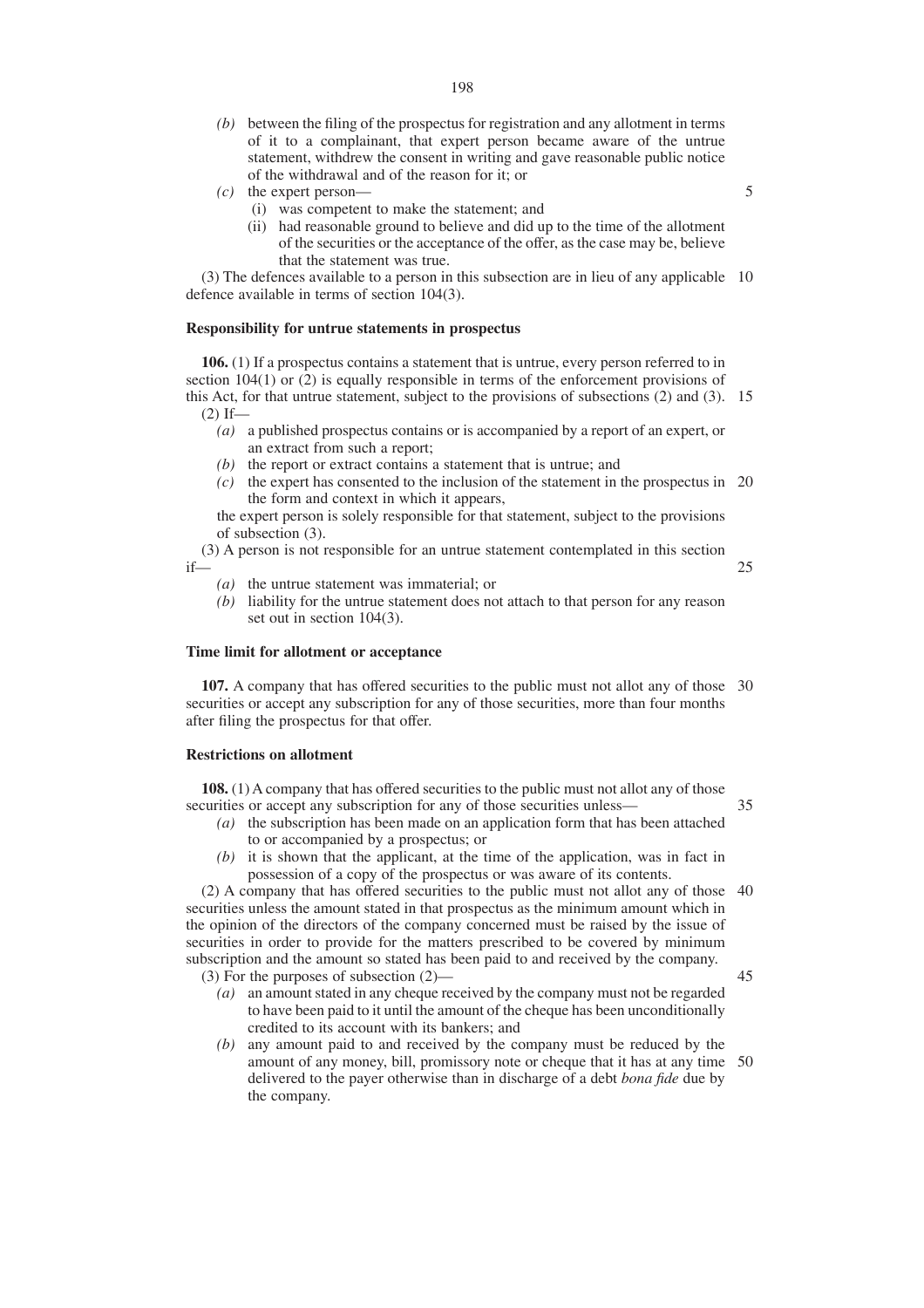(4) The minimum amount contemplated in subsection (2) must be reckoned exclusively of any amount payable otherwise than in cash.

(5) Until the minimum amount contemplated in subsection (2) has been made up, any amount paid on an application contemplated in this section must—

- *(a)* be paid into a separate account with a banking institution registered under the Banks Act; and 5
- *(b)* not be used or made available for the purposes of the company or for the satisfaction of its debts.

(6) If the circumstances contemplated in subsection (2) have not been realised within 40 business days after the issue of the prospectus, all amounts received from applicants 10 must be repaid to them promptly without interest.

(7) If any money required to be repaid to an applicant in terms of subsection (6) has not been repaid within 55 business days after the issue of the prospectus, each director or prescribed officer of the company is jointly and severally liable, with all other such directors and prescribed officers of the company, to repay that money with interest at 6% 15 per year, from the expiration of the 55th business day, unless the default in payment was not due to any misconduct or negligence on the part of that director or prescribed officer.

#### **Voidable allotment**

**109.** (1) If an allotment made by a company to an applicant, or the acceptance of an offer made by an applicant, is in contravention of section 108(2), and the relevant offer 20 was not subsequently subscribed to the minimum extent contemplated in that section—

- *(a)* that allotment is voidable at the instance of the applicant concerned, irrespective whether the company concerned may be in the course of being wound up; and
- *(b)* every director of the company concerned and if the offeror is a company, every 25 director of that company, is liable to the extent set out in section  $77(3)(e)$ (vii), if the allotment or acceptance is declared void under paragraph *(a)*.

(2) Proceedings to recover any loss, damages or costs contemplated in this section may not be commenced after the earlier of—

*(a)* 20 business days after the applicant discovers the contravention; or *(b)* three years after the date of the relevant allotment or acceptance.

30

50

# **Minimum interval before allotment or acceptance**

**110.** (1) No allotment of securities or acceptance of an offer in respect of securities of a company may be made in pursuance of a prospectus, and no proceedings may be taken on applications made in pursuance of a prospectus, until the beginning of the third day 35 after that on which the prospectus is first issued or such later time, if any, specified in the prospectus.

(2) The reference in subsection (1) to the day on which a prospectus was first issued—

- *(a)* is a reference to the day on which it is first issued as a newspaper adverti-40 sement; or
- *(b)* if it is not issued as a newspaper advertisement before the third day after the day on which it is first issued in any other manner, is a reference to the day on which it is first issued in that other manner.

(3) A contravention of subsection (1) does not affect the validity of an allotment or 45 acceptance.

#### **Conditional allotment if prospectus states securities to be listed**

**111.** (1) A prospectus containing a statement to the effect that application has been or will be made for permission for the securities offered thereby to be listed on an exchange must not be issued unless—

*(a)* an application has in fact been made in accordance with the requirements of the relevant exchange on or before the date of issue of that prospectus; and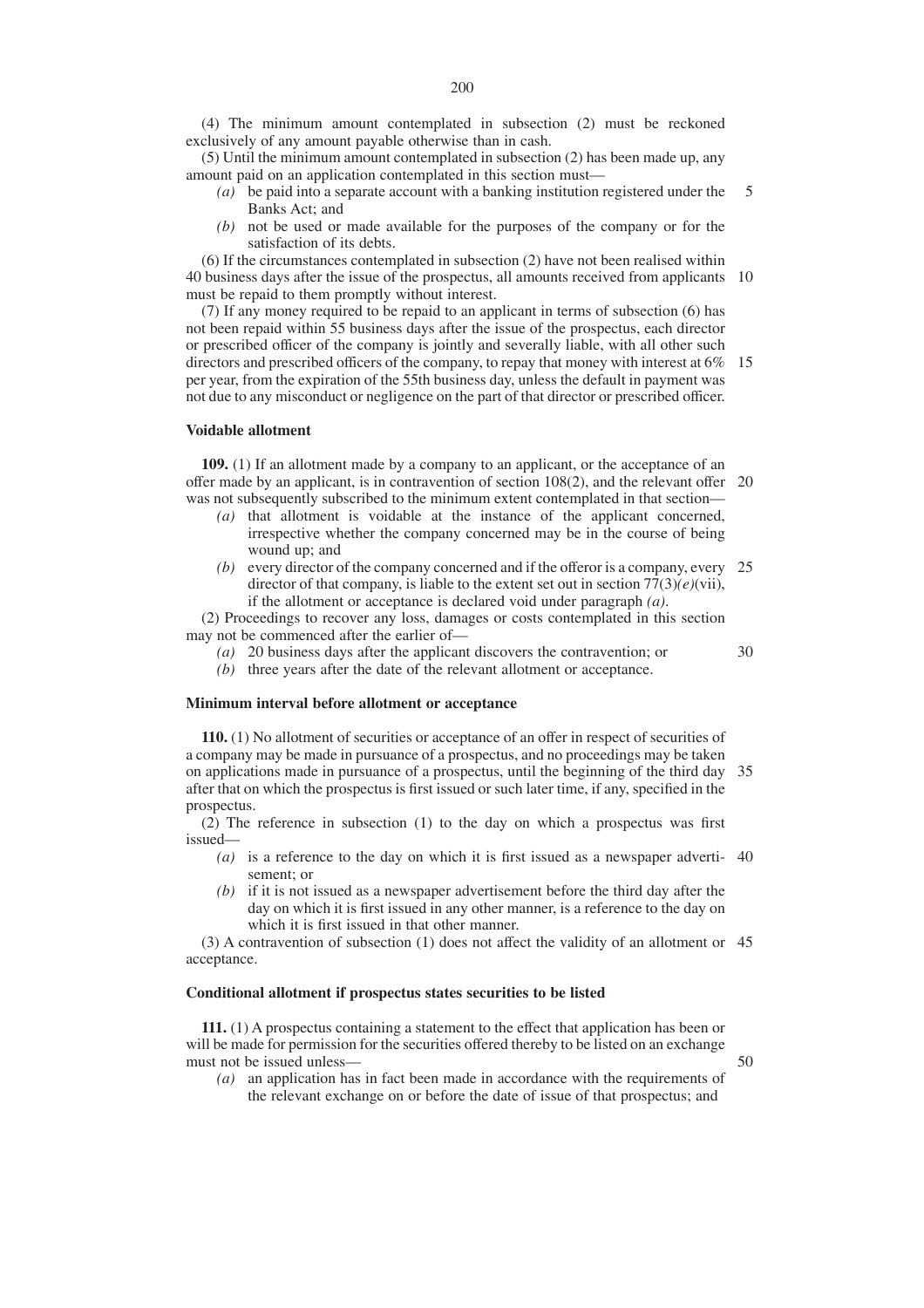*(b)* the prospectus names the particular exchange to which the application has been made.

(2) Any allotment of securities in pursuance of a prospectus referred to in subsection (1) is subject to the condition that—

- *(a)* the application contemplated in subsection (1)*(a)* is granted; or
- *(b)* an appeal against a refusal of such an application is upheld.

### **CHAPTER 5**

## **FUNDAMENTAL TRANSACTIONS, TAKEOVERS AND OFFERS**

#### *Part A*

#### *Approval for certain fundamental transactions*

## **Proposals to dispose of all or greater part of assets or undertaking**

**112.** (1) This section and section 115 do not apply to a proposal to dispose of all or the greater part of the assets or undertaking of a company, if that disposal would constitute a transaction—

- *(a)* that is pursuant to or contemplated in a business rescue plan adopted in 15 accordance with Chapter 6;
- *(b)* between a wholly-owned subsidiary and its holding company; or
- *(c)* between or among—
	- (i) two or more wholly-owned subsidiaries of the same holding company; or
	- (ii) a wholly-owned subsidiary of a holding company, on the one hand, and 20 its holding company and one or more wholly-owned subsidiaries of that holding company, on the other hand.

(2) A company may not dispose of all or the greater part of its assets or undertaking unless—

- *(a)* the disposal has been approved by a special resolution of the shareholders, in 25 accordance with section 115; and
- *(b)* the company has satisfied all other requirements set out in section 115, to the extent those requirements are applicable to such a disposal by that company.

(3) A notice of a shareholders meeting to consider a resolution to approve a disposal contemplated in subsection (2)*(a)* must—

- *(a)* be delivered within the prescribed time, and in the prescribed manner to each shareholder of the company; and
- *(b)* include or be accompanied by a written summary of—
	- (i) the precise terms of the transaction or series of transactions, to be considered at the meeting; and 35
	- (ii) the provisions of sections 115 and 164,
	- in a manner that satisfies the prescribed standards.

(4) Any part of the undertaking or assets of a company to be disposed of, as contemplated in this section, must be given its fair market value as at the date of the proposal, in accordance with the financial reporting standards. 40

(5) A resolution contemplated in subsection (2) is effective only to the extent that it authorises or ratifies a specific transaction.

## **Proposals for amalgamation or merger**

**113.** (1) Two or more profit companies, including holding and subsidiary companies, may amalgamate or merge if, upon implementation of the amalgamation or merger, each 45 amalgamated or merged company will satisfy the solvency and liquidity test.

(2) Two or more companies proposing to amalgamate or merge must enter into a written agreement setting out the terms and means of effecting the amalgamation or merger and, in particular, setting out—

*(a)* the proposed Memorandum of Incorporation of any new company to be 50formed by the amalgamation or merger;

30

5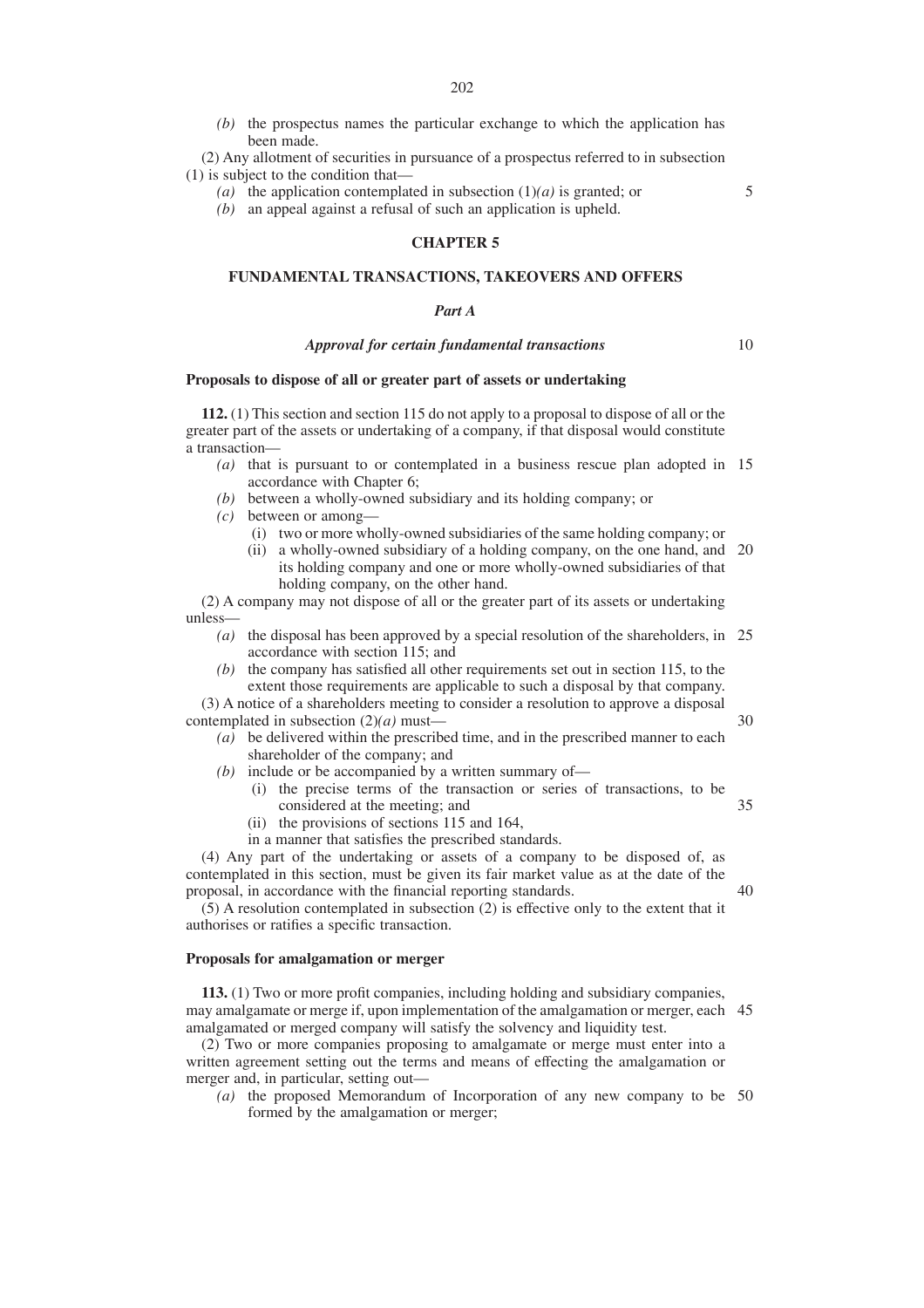- *(b)* the name and identity number of each proposed director of any proposed amalgamated or merged company;
- *(c)* the manner in which the securities of each amalgamating or merging company are to be converted into securities of any proposed amalgamated or merged company, or exchanged for other property;
- *(d)* if any securities of any of the amalgamating or merging companies are not to be converted into securities of any proposed amalgamated or merged company, the consideration that the holders of those securities are to receive in addition to or instead of securities of any proposed amalgamated or merged company; 10
- *(e)* the manner of payment of any consideration instead of the issue of fractional securities of an amalgamated or merged company or of any other juristic person the securities of which are to be received in the amalgamation or merger;
- *(f)* details of the proposed allocation of the assets and liabilities of the 15 amalgamating or merging companies among the companies that will be formed or continue to exist when the amalgamation or merger agreement has been implemented;
- *(g)* details of any arrangement or strategy necessary to complete the amalgamation or merger, and to provide for the subsequent management and operation 20 of the proposed amalgamated or merged company or companies; and
- *(h)* the estimated cost of the proposed amalgamation or merger.

(3) If the securities of one of the amalgamating or merging companies are held by or on behalf of another of the amalgamating or merging companies, the agreement required by subsection (2) must provide for the cancellation of those securities when the 25 amalgamation or merger becomes effective, without any repayment of capital in respect thereof, and no provision may be made in the agreement for the conversion of those securities into securities of an amalgamated or merged company.

(4) Subject to subsection (6), the board of each amalgamating or merging company—

- *(a)* must consider whether, upon implementation of the agreement, each proposed 30 amalgamated or merged company will satisfy the solvency and liquidity test; and
- *(b)* if the board reasonably believes that each proposed amalgamated or merged company will satisfy the solvency and liquidity test, it may submit the agreement for consideration at a shareholders meeting of that amalgamating 35 or merging company, in accordance with section 115.

(5) Subject to subsection (6), a notice of a shareholders meeting contemplated in subsection  $(4)(b)$  must be delivered to each shareholder of each respective amalgamating or merging company, and must include or be accompanied by a copy or summary of—

- *(a)* the amalgamation or merger agreement; and
- *(b)* the provisions of sections 115 and 164 in a manner that satisfies prescribed standards.

(6) The requirements of subsections (4) and (5) do not apply to a company engaged in business rescue proceedings, in respect of any transaction that is pursuant to or 45 contemplated in the company's business rescue plan that has been adopted in accordance with Chapter 6.

## **Proposals for scheme of arrangement**

**114.** (1) Unless it is in liquidation, or in the course of business rescue proceedings in terms of Chapter 6, the board of a company, may propose and, subject to approval in 50 terms of this Part, implement any arrangement between the company and holders of any class of its securities, including a reorganisation of the share capital of the company by way of, among other things—

- *(a)* a consolidation of securities of different classes;
- *(b)* a division of securities into different classes;

40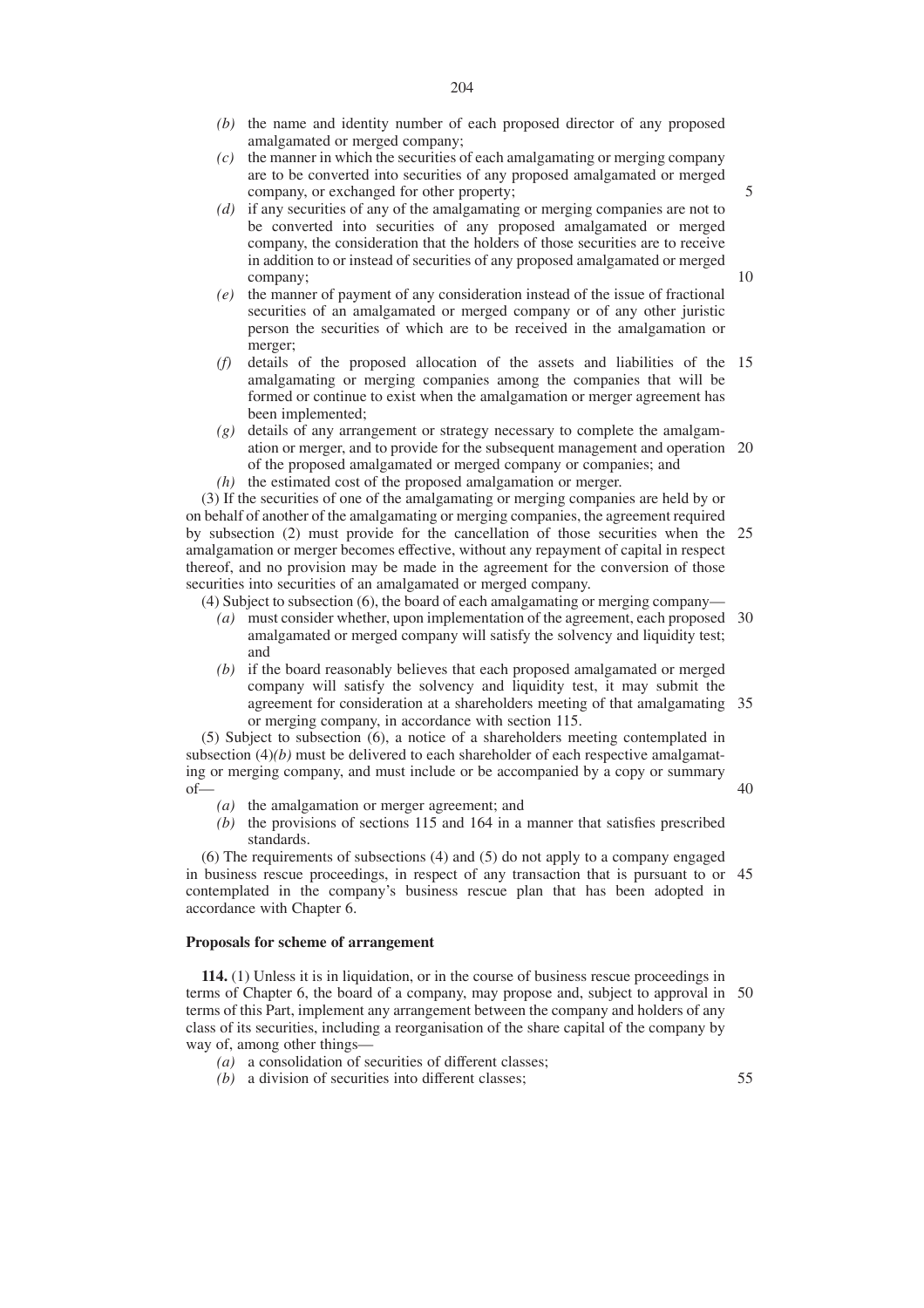- *(c)* an expropriation of securities from the holders;
- *(d)* exchanging any of its securities for other securities;
- *(e)* a re-acquisition by the company of its securities; or
- *(f)* a combination of the methods contemplated in this subsection.

(2) The company, or the offeror contemplated in subsection (1), if any, must retain an independent expert, who meets the following requirements, to compile a report as required by subsection (3): 5

- *(a)* The person to be retained must be—
	- (i) qualified, and have the competence and experience necessary to—
		- *(aa)* understand the type of arrangement proposed;
		- *(bb)* evaluate the consequences of the arrangement; and
		- *(cc)* assess the effect of the arrangement on the value of securities and on the rights and interests of a holder of any securities, or a creditor of the company; and

10

25

30

45

- (ii) able to express opinions, exercise judgment and make decisions 15 impartially.
- *(b)* the person to be retained must not—
	- (i) have any other relationship with the company or with a proponent of the arrangement, such as would lead a reasonable and informed third party to conclude that the integrity, impartiality or objectivity of that person is 20 compromised by that relationship;
	- (ii) have had any relationship contemplated in subparagraph (i) within the immediately preceding two years; or
	- (iii) be related to a person who has or has had a relationship contemplated in subparagraph (i) or (ii).

(3) The person retained in terms of subsection (2) must prepare a report to the board, and cause it to be distributed to all holders of the company's securities, concerning the proposed arrangement, which must, at a minimum—

- *(a)* state all prescribed information relevant to the value of the securities affected by the proposed arrangement;
- *(b)* identify every type and class of holders of the company's securities affected by the proposed arrangement;
- *(c)* describe the material effects that the proposed arrangement will have on the rights and interests of the persons mentioned in paragraph *(b)*;
- *(d)* evaluate any material adverse effects of the proposed arrangement against— 35 (i) the compensation that any of those persons will receive in terms of that arrangement; and
	- (ii) any reasonably probable beneficial and significant effect of that arrangement on the business and prospects of the company;
- *(e)* state any material interest of any director of the company or trustee for 40 security holders, and state the effect of the arrangement on those interests and persons;
- *(f)* state the effect of the proposed arrangement on the interest and person contemplated in paragraph *(e)*; and
- *(g)* include a copy of sections 115 and 164.

## **Required approval for transactions contemplated in Part**

**115.** (1) Despite section 65, and any provision of a company's Memorandum of Incorporation, or any resolution adopted by its board or holders of its securities, to the contrary, a company may not dispose of, or give effect to an agreement or series of agreements to dispose of, all or the greater part of its assets or undertaking, implement 50 an amalgamation or a merger, or implement a scheme of arrangement, unless—

- *(a)* the disposal, amalgamation or merger, or scheme of arrangement—
	- (i) has been approved in terms of this section; or
	- (ii) is pursuant to or contemplated in an approved business rescue plan for that company, in terms of Chapter 6; and 55
- *(b)* to the extent that Parts B and C of this Chapter and the Takeover Regulations apply to a company that proposes to—
	- (i) dispose of all or the greater part of the assets or undertaking;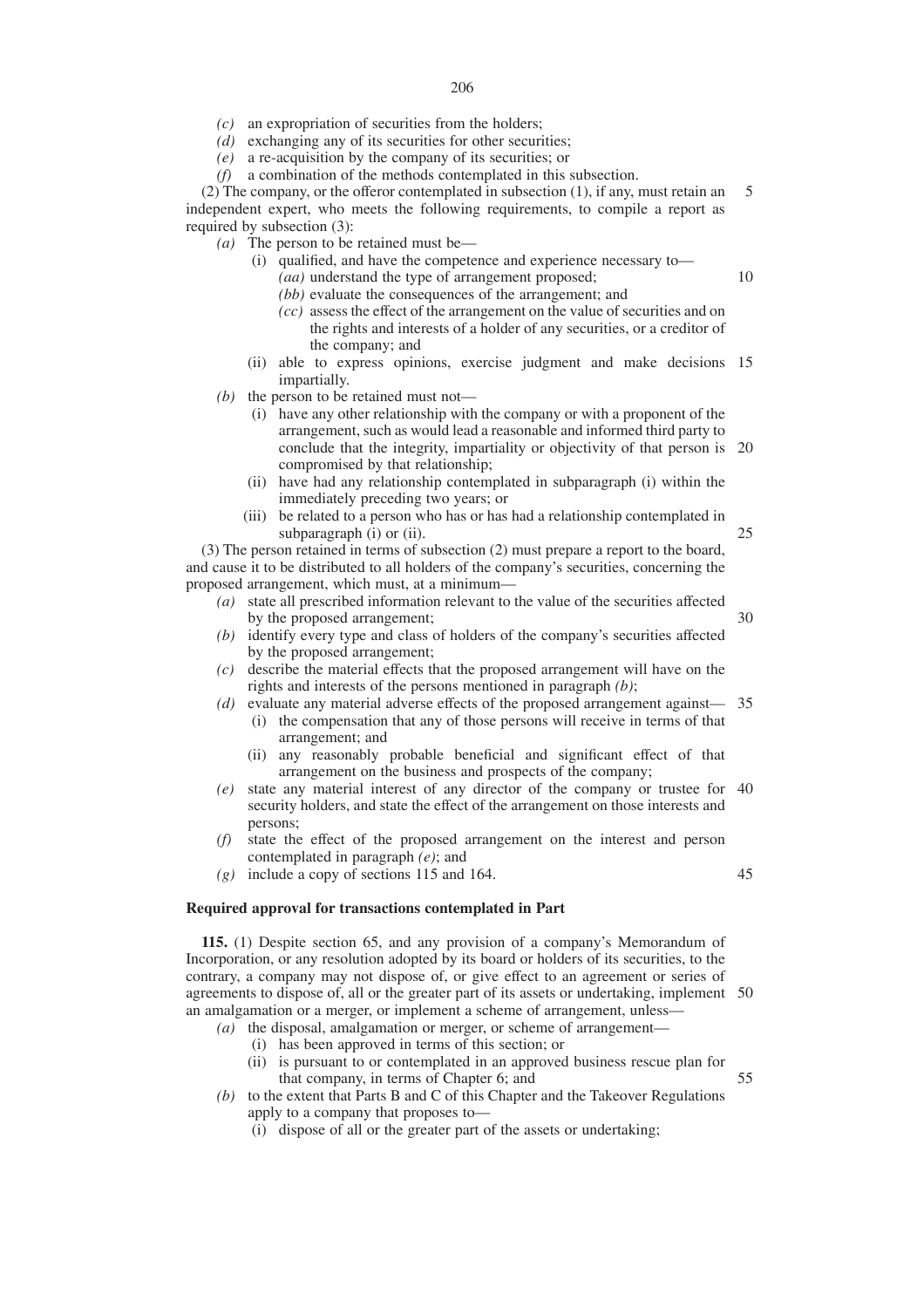- (ii) amalgamate or merge with another company; or
- (iii) implement a scheme of arrangement, the Panel has issued a compliance notice in respect of the transaction in terms of section 119(4)*(b)*, or exempted the transaction in terms of section 119(6).

(2) A proposed transaction contemplated in subsection (1) must be approved —

- *(a)* by a special resolution adopted by persons entitled to exercise voting rights on such a matter, at a meeting called for that purpose and at which sufficient persons are present to exercise, in aggregate, at least 25% of all of the voting rights that are entitled to be exercised on that matter; and
- *(b)* by a special resolution, also adopted in the manner required by paragraph *(a)*, 10 by the shareholders of the company's holding company if any, if—
	- (i) the holding company is a company or an external company;
	- (ii) the proposed transaction concerns a disposal of all or the greater part of the assets or undertaking of the subsidiary; and
	- (iii) having regard to the consolidated financial statements of the holding 15 company, the disposal by the subsidiary substantially constitutes a disposal of all or the greater part of the assets or undertaking of the holding company; and
- *(c)* by the court, to the extent required in the circumstances and manner contemplated in subsections (3) to (6).

(3) Despite a resolution having been adopted as contemplated in subsections (2)*(a)* and *(b)*, a company may not proceed to implement that resolution without the approval of a court if—

- *(a)* the resolution was opposed by at least 15% of the voting rights that were exercised on that resolution, and any person who voted against the resolution 25 requires the company to seek court approval; or
- *(b)* the court, on an application by any person who voted against the resolution, grants that person leave, in terms of subsection (6), to apply to a court for a review of the transaction in accordance with subsection (7).

(4) For the purposes of subsections (2) and (3), any voting rights controlled by an 30 acquiring party, a person related to an acquiring party, or a person acting in concert with either of them, must not be included in calculating the percentage of voting rights—

- *(a)* present in satisfaction of the quorum requirement; or
- *(b)* voted in support of a resolution.

(5) If a resolution requires approval by a court as contemplated in terms of subsection 35  $(3)(a)$ , the company must either-

- *(a)* apply to the court for approval, and bear the costs of that application; or
- *(b)* treat the resolution as a nullity.

(6) On an application contemplated in subsection (3)*(b)*, the court may grant leave only if it is satisfied that the applicant—

- *(a)* is acting in good faith;
- *(b)* appears prepared and able to sustain the proceedings; and
- *(c)* has alleged facts which, if proved, would support an order in terms of subsection  $(7)$ .

(7) On reviewing a resolution that is the subject of an application in terms of 45 subsection  $(5)(a)$ , or after granting leave in terms of subsection  $(6)$ , the court may set aside the resolution only if—

- *(a)* the resolution is manifestly unfair to any class of holders of the company's securities; or
- *(b)* the vote was materially tainted by conflict of interest, inadequate disclosure, 50 failure to comply with the Act, the Memorandum of Incorporation or any applicable rules of the company, or other significant and material procedural irregularity.

(8) The holder of any voting rights in a company is entitled to seek relief in terms of section 164 if that person—

*(a)* notified the company in advance of the intention to oppose a special resolution contemplated in this section; and

5

20

40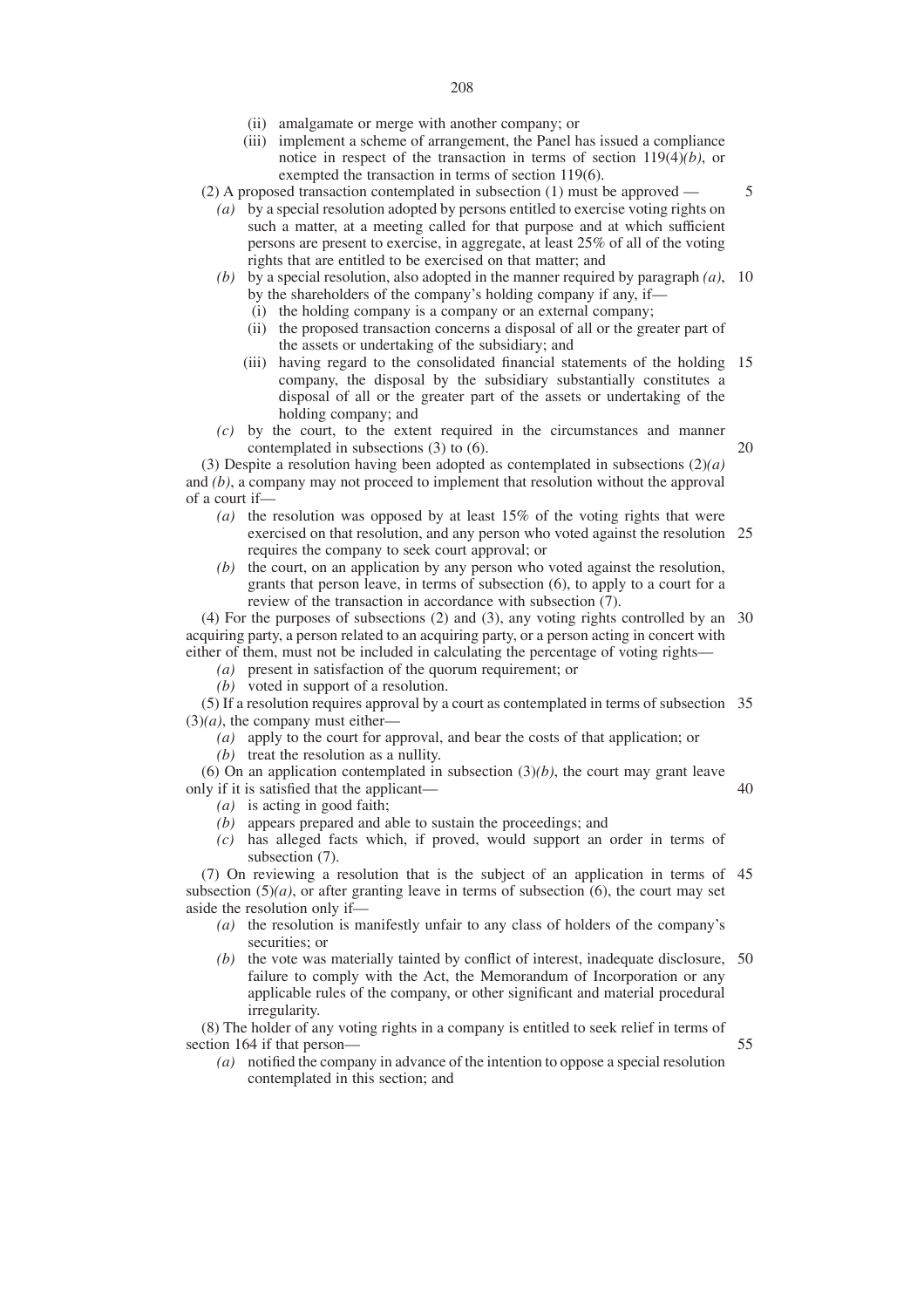*(b)* was present at the meeting and voted against that special resolution.

(9) If a transaction contemplated in this Part has been approved, any person to whom assets are, or an undertaking is, to be transferred, may apply to a court for an order to effect—

- *(a)* the transfer of the whole or any part of the undertaking, assets and liabilities of a company contemplated in that transaction; 5
- *(b)* the allotment and appropriation of any shares or similar interests to be allotted or appropriated as a consequence of the transaction;
- *(c)* the transfer of shares from one person to another;
- *(d)* the dissolution, without winding-up, of a company, as contemplated in the 10 transaction;
- *(e)* incidental, consequential and supplemental matters that are necessary for the effectiveness and completion of the transaction; or
- *(f)* any other relief that may be necessary or appropriate to give effect to, and properly implement, the amalgamation or merger.

15

45

### **Implementation of amalgamation or merger**

**116.** (1) Subject to subsection (2), after a resolution approving an amalgamation or merger has been adopted by each company that is a party to the agreement, and the transaction has satisfied all of the applicable requirements set out in section 115—

- *(a)* each of the amalgamating or merging companies must cause a notice of the 20 amalgamation or merger to be given in the prescribed manner and form to every known creditor of that company;
- *(b)* within 15 business days after delivery of a notice required by paragraph *(a)*, a creditor may seek leave to apply to a court for a review of the amalgamation or merger only on the grounds that the creditor will be materially prejudiced 25 by the amalgamation or merger; and
- *(c)* a court may grant leave contemplated in paragraph *(b)* only if it is satisfied that—
	- (i) the applicant for leave is acting in good faith;
	- (ii) if implemented, the amalgamation or merger would materially prejudice 30 the creditor; and
	- (iii) there are no other remedies available to the creditor.

(2) Subsection (1) does not apply to a company engaged in business rescue proceedings, in respect of any transaction pursuant to or contemplated in the company's business rescue plan adopted in accordance with Chapter 6. (3) A notice of amalgamation or merger must be filed— 35

- (a) after the time contemplated in subsection  $(1)(b)$ , if no application has been made to the court in terms of that subsection; or
- *(b)* in any other case—
	- (i) after the court has disposed of any proceedings arising in terms of 40 subsection  $(1)(b)$  and  $(c)$ ; and
	- (ii) subject to the order of the court.

(4) A notice of amalgamation or merger must include—

- *(a)* confirmation that the amalgamation or merger—
	- (i) has satisfied the requirements of sections 113 and 115;
	- (ii) has been approved in terms of the Competition Act, if so required by that Act;
	- (iii) has been granted the consent of the Minister of Finance in terms of section 54 of the Banks Act, if so required by that Act; and
	- (iv) is not subject to— *(aa)* further approval by any regulatory authority; or 50
		- *(bb)* any unfulfilled conditions imposed by or in terms of any law administered by a regulatory authority; and
- *(b)* the Memorandum of Incorporation of any company newly incorporated in terms of the agreement. 55
- (5) After receiving a notice of amalgamation or merger, the Commission must—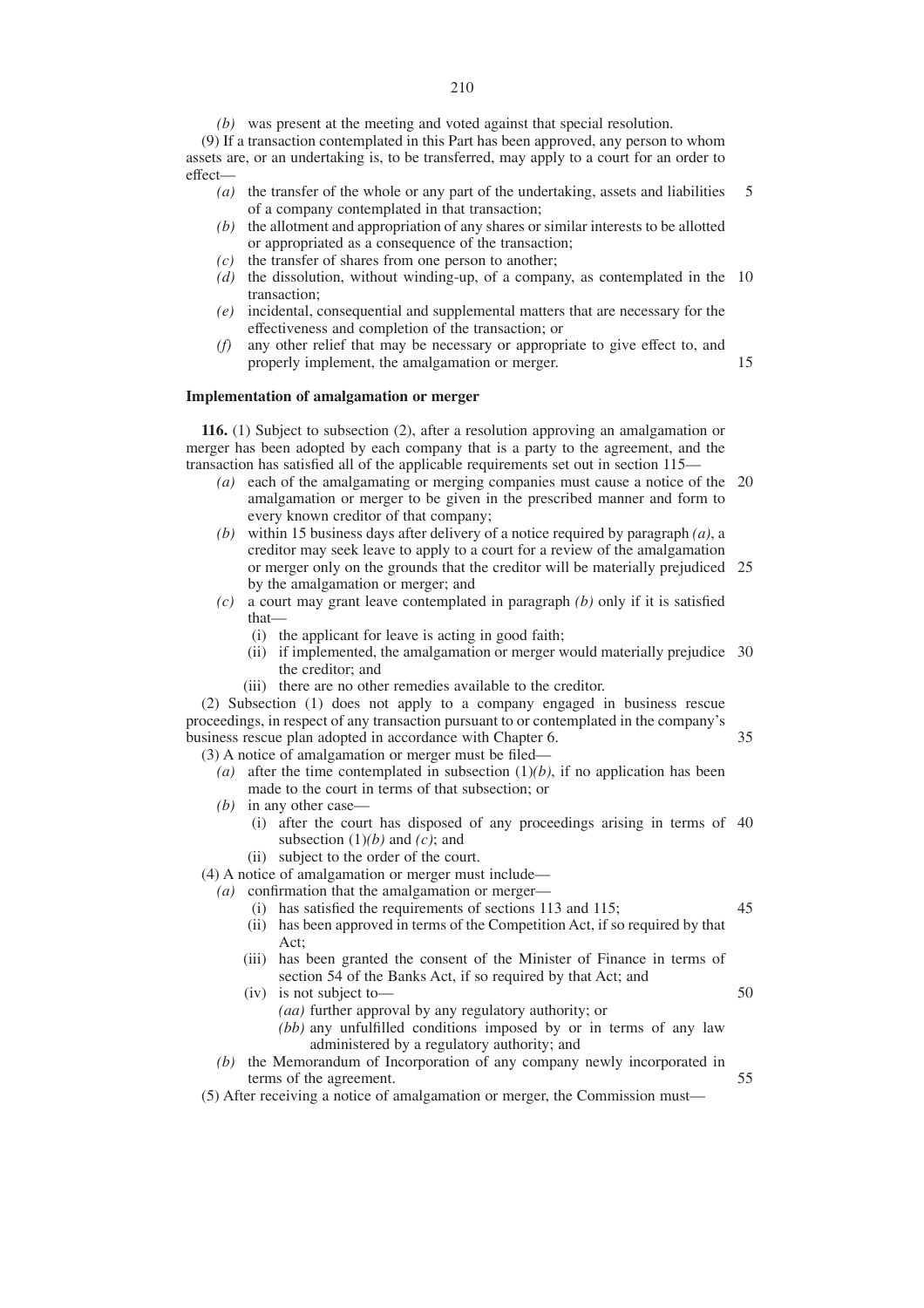- *(a)* issue a registration certificate for each company, if any, that has been newly incorporated in terms of the amalgamation or merger agreement; and
- *(b)* deregister any of the amalgamating or merging companies that did not survive the amalgamation or merger.

(6) An amalgamation or merger—

- *(a)* takes effect in accordance with, and subject to any conditions set out in the amalgamation or merger agreement;
- *(b)* does not affect any—
	- (i) existing liability of a party to the agreement, or of a director of any of the amalgamating or merging companies, to be prosecuted in terms of any 10 applicable law;
	- (ii) civil, criminal or administrative action or proceeding pending by or against an amalgamating or merging company, and any such proceeding may continue to be prosecuted by or against any of the amalgamated or merged company; or
	- (iii) conviction against, or ruling, order or judgment in favour of or against, an amalgamating or merging company, and any such ruling, order or judgement may be enforced by or against any of the amalgamated or merged, company.

(7) When an amalgamation or merger agreement has been implemented—

20

50

15

- *(a)* the property of each amalgamating or merging company becomes property of the newly amalgamated, or surviving merged, company or companies; and *(b)* each newly amalgamated, or surviving merged, company is liable for all of the obligations of every amalgamating or merging company subject to subsection
	- (8), the requirements of section 113(1), and any provision of the merger 25 agreement, or any other agreement.

(8) If, as a consequence of an amalgamation or merger, any property that is registered in terms of any public regulation is to be transferred from an amalgamating or merging company to an amalgamated or merged company, a copy of the amalgamation or merger agreement, together with a copy of the filed notice of amalgamation or merger, 30 constitutes sufficient evidence for the keeper of the relevant property registry to effect a transfer of the registration of that property.

(9) If, with respect to a transaction involving a company that is regulated in terms of the Banks Act, there is a conflict between a provision of subsection (7) and a provision of section 54 of that Act, the provisions of that Act prevail. 35

## *Part B*

### *Authority of Panel and Takeover Regulations*

## **Definitions applicable to this Part, Part C and Takeover Regulations**

**117.** (1) In this Part, Part C, and in the Takeover Regulations—

- *(a)* **''acquisition''** includes an acquisition by a regulated company of its own 40 securities as contemplated in section 48, but does not include the return of any securities of a regulated company to that company pursuant to the exercise of appraisal rights in terms of section 164;
- *(b)* **''act in concert''** means any action pursuant to an agreement between or among two or more persons, in terms of which any of them co-operate for the 45 purpose of entering into or proposing an affected transaction or offer;
- *(c)* **''affected transaction''** means—
	- (i) a transaction or series of transactions amounting to the disposal of all or the greater part of the assets or undertaking of a regulated company, as contemplated in section 112, subject to section 118(3);
	- (ii) an amalgamation or merger, as contemplated in section 113, if it involves at least one regulated company, subject to section 118(3);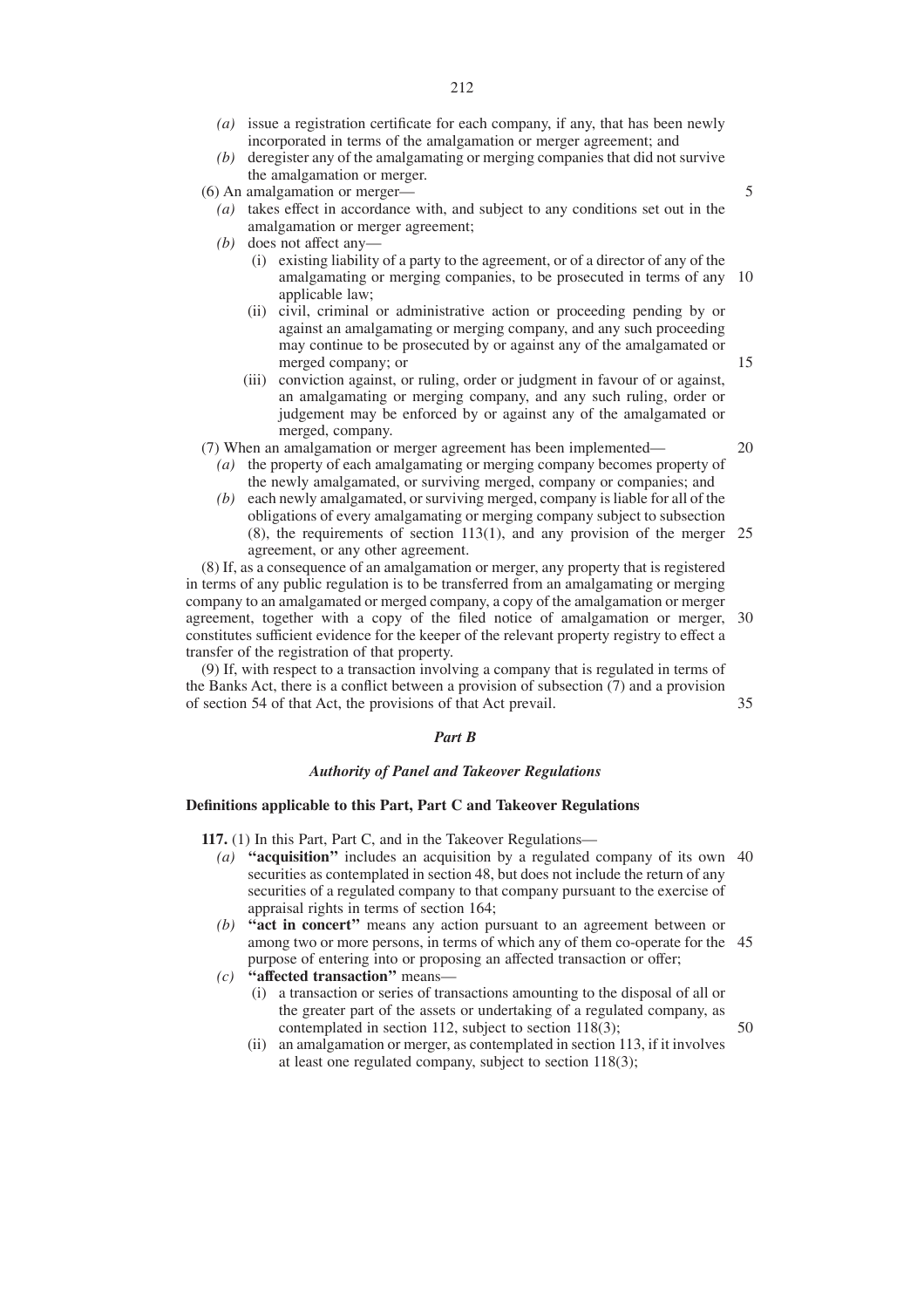- (iv) the acquisition of, or announced intention to acquire, a beneficial interest in any voting securities of a regulated company to the extent and in the circumstances contemplated in section 122(1);
- (v) the announced intention to acquire a beneficial interest in the remaining voting securities of a regulated company not already held by a person or persons acting in concert;
- (vi) a mandatory offer contemplated in section 123; or
- (vii) compulsory acquisition contemplated in section 124;
- *(d)* **''Executive Director''** means the person appointed under section 200;
- *(e)* **''holder''** includes a person who holds a beneficial interest in any securities of a regulated company;
- *(f)* **''offer''**, when used as a noun, means a proposal of any sort, including a partial offer, which, if accepted, would result in an affected transaction other 15 than such a transaction that is exempted in terms of section 118(3);
- *(g)* **''offer period''** means the period from the time when an announcement is made or ought to have been made, of a proposed or possible offer until the first closing date or, if later, the date when the offer becomes or is declared unconditional as to acceptances or lapses;

20

40

5

10

- *(h)* **''partial offer''** means an offer that, if fully accepted, would result in the offeror, alone or together with a related or inter-related person, or a person acting in concert with any of them, holding less than 100% of the voting securities of the company whose securities are the subject of the offer;
- *(i)* **''regulated company''** means a company to which this Part, Part C and the 25 Takeover Regulations apply, as determined in accordance with section 118(1) and  $(2)$ ; and
- *(j)* **''securities''** has the meaning referred to in section 1, but does not include any instrument issued by a regulated company unless that instrument—
	- (i) has associated with it the right to vote generally at a general shareholders 30 meeting; or
	- (ii) is convertible to a instrument that satisfies the criteria set out in subparagraph (i).

(2) For the purposes of this Part, Part C and the Takeover Regulations, two or more related or inter-related persons are regarded to have acted in concert, unless there is 35 satisfactory evidence that they acted independently in any particular matter.

## **Application of this Part, Part C and Takeover Regulations**

**118.** (1) Subject to subsections (2) to (4), this Part, Part C and the Takeover Regulations apply with respect to an affected transaction or offer involving a profit company or its securities if the company is—

- *(a)* a public company;
- *(b)* a state-owned company, except to the extent that any such company has been
- exempted in terms of section 9; or
- *(c)* a private company, but only if—
	- (i) the percentage of the issued securities of that company that have been 45 transferred, other than by transfer between or among related or interrelated persons, within the period of 24 months immediately before the date of a particular affected transaction or offer exceeds the percentage prescribed in terms of subsection (2); or
	- (ii) the Memorandum of Incorporation of that company expressly provides 50 that the company and its securities are subject to this Part, Part C and the Takeover Regulations, irrespective of whether the company falls within the criteria set out in subparagraph (i).

(2) The Minister, after consulting the Panel, may prescribe a minimum percentage, being not less than 10%, of the issued securities of a private company which, if 55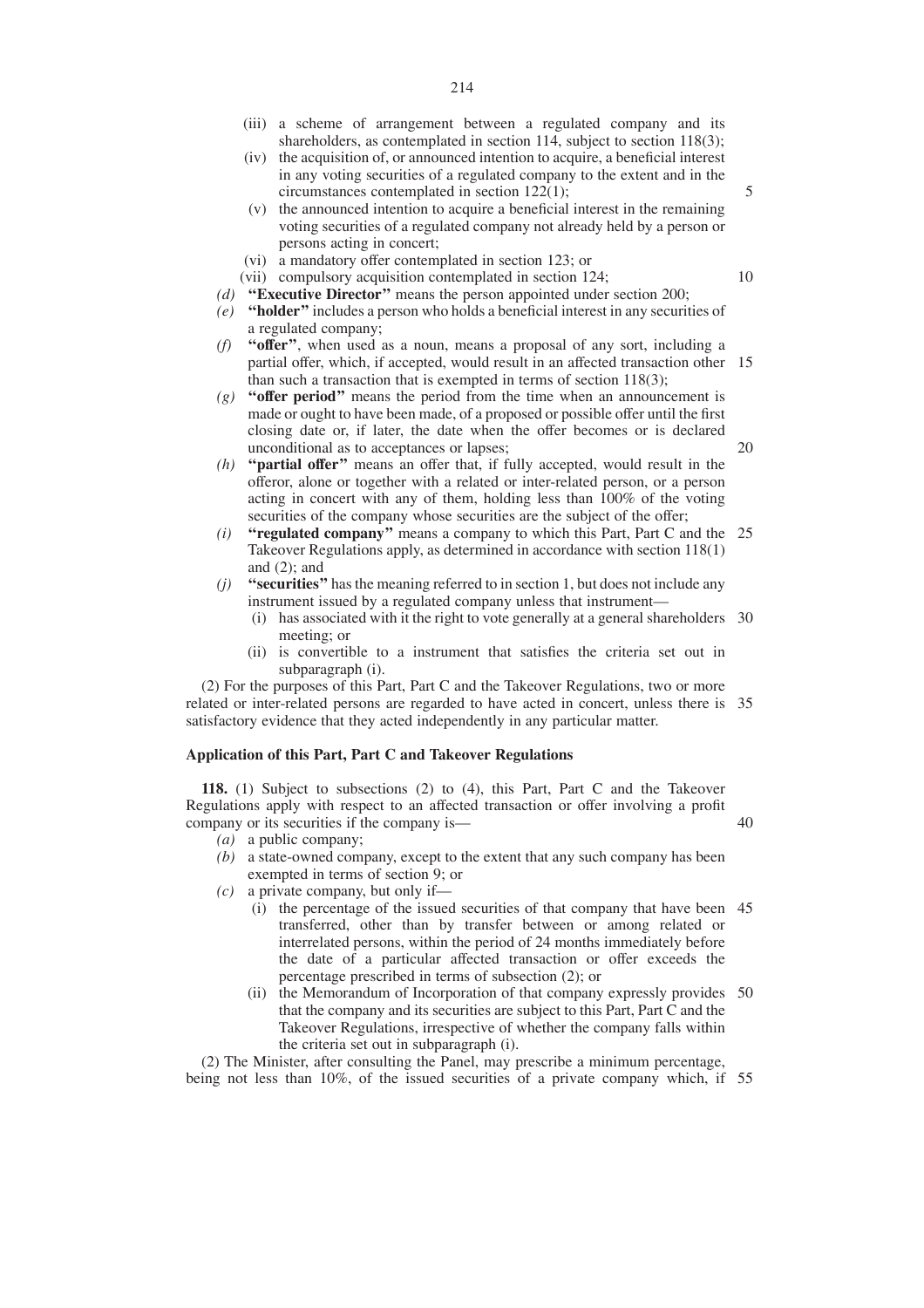transferred within a 24-month period as contemplated in subsection  $(1)(c)(i)$ , would bring that company and its securities within the application of this Part, Part C, and the Takeover Regulations in terms of that subsection.

(3) Despite the definition of 'affected transaction' set out in section  $117(1)(c)$ , this Part, Part C and the Takeover Regulations do not apply to—

- *(a)* a proposal to dispose, or disposal, of all or the greater part of the assets or undertaking of a regulated company;
- *(b)* a proposed amalgamation or merger involving at least one regulated company; or
- *(c)* a scheme of arrangement proposed by a regulated company,

to the extent that any such affected transaction is pursuant to or contemplated in an approved business rescue plan in terms of Chapter 6.

(4) If there is a conflict between any provision of this Part, Part C, or the Takeover Regulations, and any provision of another public regulation—

- *(a)* the conflicting provisions apply concurrently to the extent that it is possible to 15 apply and comply with one of the inconsistent provisions without contravening the second; and
- *(b)* to the extent that it is impossible to apply or comply with one of the inconsistent provisions without contravening the second, the provisions of the other public regulation prevail.

(5) A person granted an option to acquire shares with a voting right in a regulated company is presumed to have acted in concert with the grantor of the option, unless the voting rights are retained by the grantor.

(6) A presumption under subsection (5) may be rebutted by evidence to the contrary.

## **Panel regulation of affected transactions**

**119.** (1) The Panel must regulate any affected transaction or offer in accordance with this Part, Part C and the Takeover Regulations, but without regard to the commercial advantages or disadvantages of any transaction or proposed transaction, in order to—

- *(a)* ensure the integrity of the marketplace and fairness to the holders of the securities of regulated companies;
- *(b)* ensure the provision of—
	- (i) necessary information to holders of securities of regulated companies, to the extent required to facilitate the making of fair and informed decisions; and
	- (ii) adequate time for regulated companies and holders of their securities to 35 obtain and provide advice with respect to offers; and
- *(c)* prevent actions by a regulated company designed to impede, frustrate, or defeat an offer, or the making of fair and informed decisions by the holders of that company's securities.

(2) Subject to subsection (6), the Panel must regulate any affected transaction or offer, 40 and the conduct of the parties in respect of any such transaction or offer, in a manner that promotes the objects set out in subsection (1) and, without limiting the generality of that subsection, ensures—

- *(a)* that no person may enter into an affected transaction unless that person is ready, able and willing to implement that transaction;
- *(b)* that all holders of—
	- (i) any particular class of voting securities of an offeree regulated company are afforded equivalent treatment; and
	- (ii) voting securities of an offeree regulated company are afforded equitable treatment, having regard to the circumstances;
- *(c)* that no relevant information is withheld from the holders of relevant securities; and
- *(d)* that all holders of relevant securities—
	- (i) receive the same information from an offeror, potential offeror, or offeree regulated company during the course of an affected transaction, or when 55an affected transaction is contemplated; and

5

20

10

30

45

50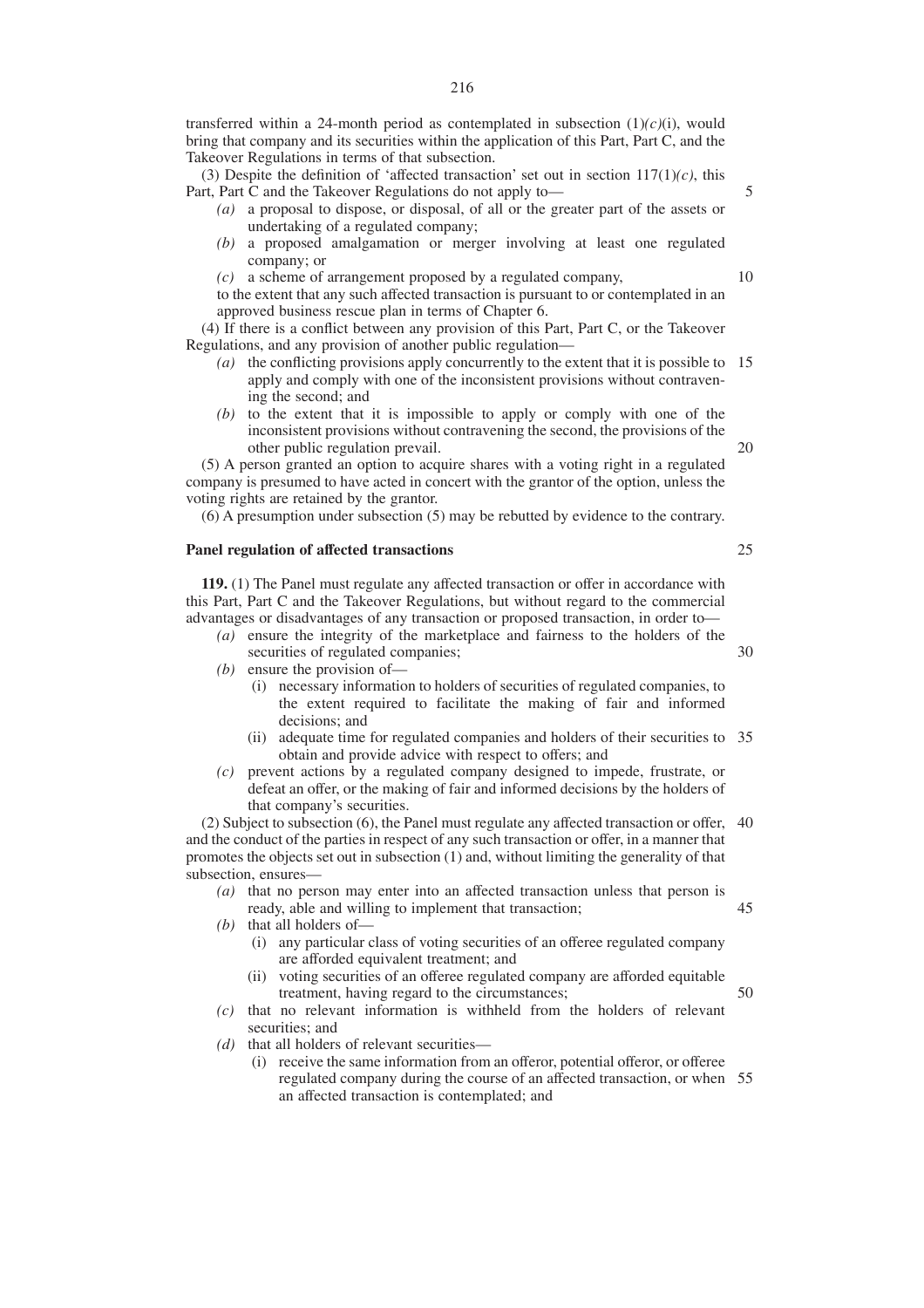- (ii) are provided sufficient information, and permitted sufficient time, to enable them to reach a properly informed decision.
- (3) Subsection  $(2)(d)$  is not to be construed or applied to prohibit—
	- *(a)* the furnishing of information in confidence by an offeree company to a *bona fide* potential offeror or vice versa; or
	- *(b)* the issue of circulars by brokers or advisers to any party to the transaction to their own investment clients,

with the prior approval of the Panel.

(4) In carrying out its mandate, the Panel may—

- *(a)* require the filing, for approval or otherwise, of any document with respect to 10 an affected transaction or offer, if the document is required to be prepared in terms of this Part, Part C and the Takeover Regulations;
- *(b)* issue clearance notices, if the Panel is satisfied that the offer or transaction satisfies the requirements of this Part, Part C and the Takeover Regulations; and
- *(c)* initiate or receive complaints, conduct investigations, and issue compliance notices, with respect to any affected transaction or offer, in accordance with Chapter 7, and the Takeover Regulations.

(5) To the extent necessary to ensure compliance with this Part, Part C and the Takeover Regulations, and to fulfil the purposes contemplated in subsection (1), a 20 compliance order contemplated in subsection (4)*(b)* may, among other things—

- *(a)* prohibit or require any action by a person; or
- *(b)* order a person to—
	- (i) divest of an acquired asset; or
	- (ii) account for profits.

(6) The Panel may wholly or partially, and with or without conditions, exempt an offeror to an affected transaction or an offer from the application of any provision of this Part, Part C or the Takeover Regulations if—

- *(a)* there is no reasonable potential of the affected transaction prejudicing the interests of any existing holder of a regulated company's securities; 30
- *(b)* the cost of compliance is disproportionate relative to the value of the affected transaction; or
- *(c)* doing so is otherwise reasonable and justifiable in the circumstances having regard to the principles and purposes of this Part, Part C and the Takeover Regulations. 35

## **Takeover regulations**

**120.** The Minister, in consultation with the Panel, must prescribe regulations, to be known as the Takeover Regulations, to give effect to the purposes of this Part and Part C including, among other things, regulations to provide for—

- *(a)* compliance with and enforcement of the provisions of this Part and Part C 40 respecting affected transactions and offers;
- *(b)* the administration, operation and procedures of the Panel;
- *(c)* prescribed fees and levies imposed in terms of an Act of Parliament on certain companies; and
- *(d)* any other matters relating to the powers and functions of the Panel.

# *Part C*

# *Regulation of affected transactions and offers*

#### **General requirement concerning transactions and offers**

**121.** Any person making an offer must—

- *(a)* comply with all reporting or approval requirements, whether set out in this 50 Part or in the Takeover Regulations, except to the extent that the Panel has granted the person an exemption from any such requirement; and
- *(b)* not give effect to an affected transaction unless the Panel has-
	- (i) issued a clearance notice with respect to the transaction; or
		- (ii) granted an exemption for that transaction.

25

45

55

5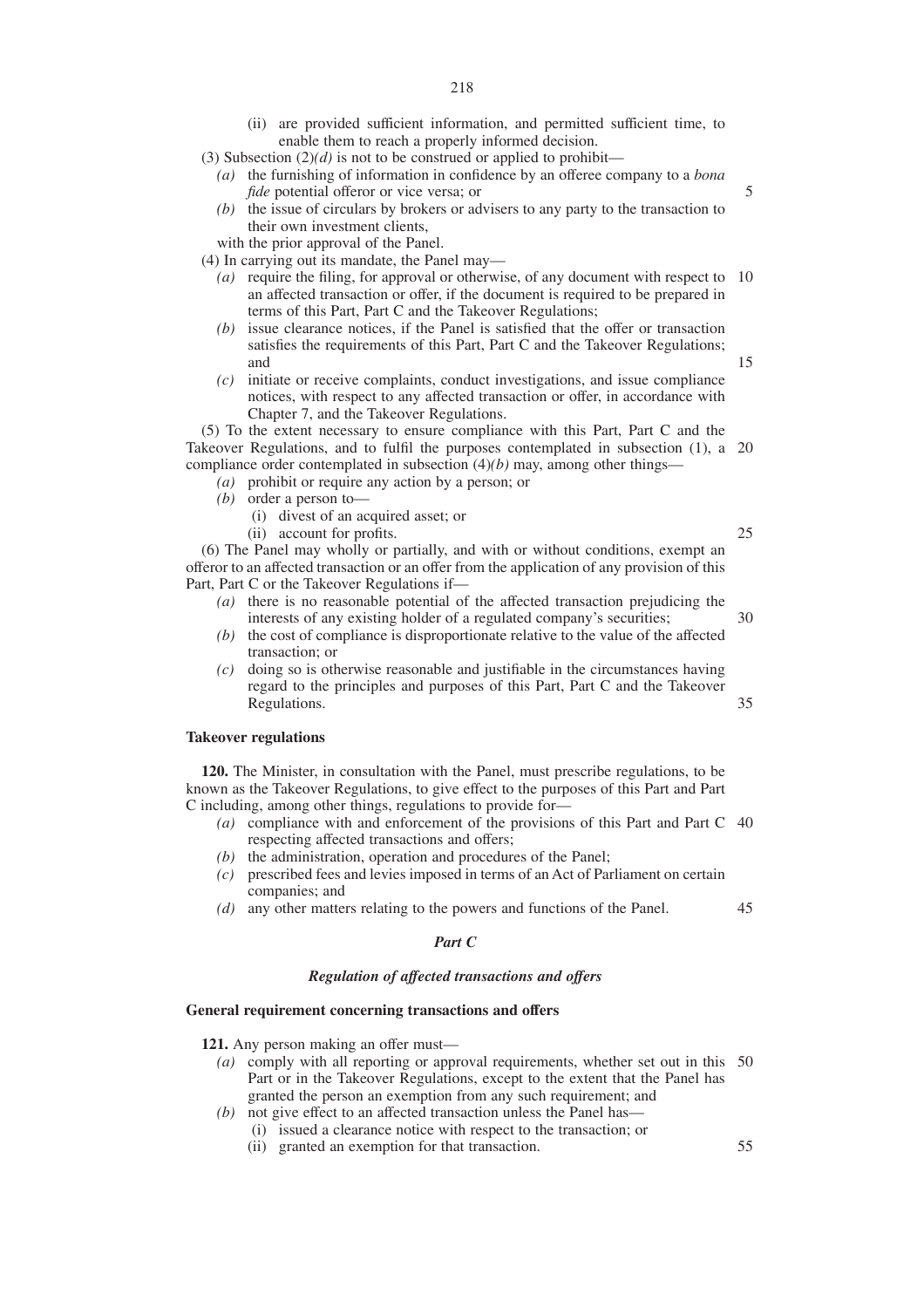**122.** (1) A person must notify a regulated company in the prescribed manner within three business days after that person—

- *(a)* acquires a beneficial interest in sufficient securities of a class issued by that company such that, as a result of the acquisition, the person holds a beneficial interest in securities amounting to  $5\%$ ,  $10\%$ ,  $15\%$ , or any further whole multiple of 5%, of the issued securities of that class; or 5
- *(b)* disposes of a beneficial interest in sufficient securities of a class issued by a company such that, as a result of the disposition, the person no longer holds a beneficial interest in securities amounting to a particular multiple of 5% of the 10 issued securities of that class.

(2) The requirements set out in subsection (1) apply to a person irrespective whether—

- *(a)* the person acquires or disposes of any securities—
	- (i) directly or indirectly; or
	- (ii) individually, or in concert with any other person or persons, or
- *(b)* the stipulated percentage of issued securities is held by that person alone, or in aggregate by that person together with any—
	- (i) related or inter-related person; and
	- (ii) person who has acted in concert with any other person.
- (3) A regulated company that has received a notice in terms of this section must—
	- *(a)* file a copy with the Panel; and
	- *(b)* report the information to the holders of the relevant class of securities unless the notice concerned a disposition of less than 1% of the class of securities.
- (4) For the purposes of this section—
	- *(a)* when determining the number of issued securities of a class, a person is entitled to rely on the most recently published statement by the company, unless that person knows or has reason to believe that the statement is inaccurate; and

## *(b)* when determining the number of securities held by—

- (i) a person or persons contemplated in subsection (1)—
	- *(aa)* to the extent that the person has the entire, or a partial or shared, beneficial interest in any securities, those interests must be aggregated, irrespective of the nature of the person's interest; and
	- *(bb)* any securities that may be acquired by the person if they exercised 35 any options, conversion privileges or similar rights, are to be included; and
- (ii) any other person, any securities that may be acquired by that other person if they exercised any options, conversion privileges or similar rights, are to be excluded. 40

## **Mandatory offers**

**123.** (1) In this section, **''prescribed percentage''** means the percentage prescribed by the Minister in terms of subsection  $(5)$ .

(2) This section applies if—

- *(a)* either—
	- (i) a regulated company reacquires any of its voting securities as contemplated in section 48; or
	- (ii) a person acting alone has, or two or more related or inter-related persons, or two or more persons acting in concert, have, acquired a beneficial interest in any voting securities issued by a regulated company;
- *(b)* before that acquisition a person was, or persons contemplated in paragraph *(a)*(ii) together were, able to exercise less than the prescribed percentage of all the voting rights attached to securities of that company; and

45

50

15

20

25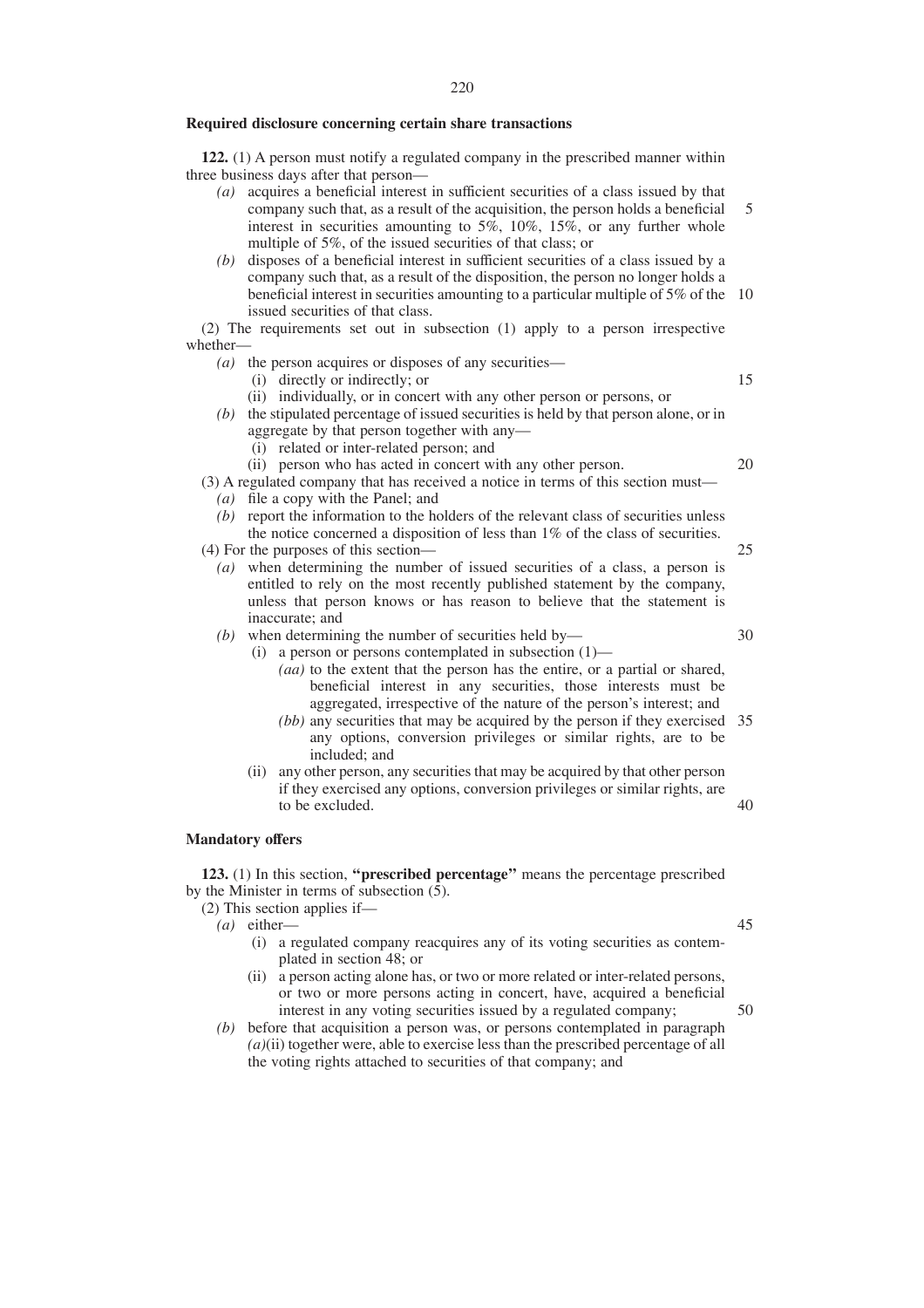*(c)* as a result of that acquisition, together with any other securities of the company already held by the person or persons contemplated in paragraph *(a)*(ii), they are able to exercise at least the prescribed percentage of all the voting rights attached to securities of that company.

(3) Within one day after the date of a completed acquisition contemplated in subsection (2), the person or persons in whom the prescribed percentage, or more, of the voting securities beneficially vests must give notice in the prescribed manner to the holders of the remaining securities, including in that notice— 5

- *(a)* a statement that they are in a position to exercise at least the prescribed percentage of all the voting rights attached to securities of that regulated 10 company; and
- *(b)* offering to acquire any remaining such securities on terms determined in accordance with this Act and the Takeover Regulations.

(4) Within one month after giving notice in terms of subsection (3), the person or persons contemplated in subsection (2) must deliver a written offer, in compliance with 15 the Takeover Regulations, to the holders of the remaining securities of that company, to acquire those securities on the terms contemplated in subsection (3)*(b)*.

(5) For the purposes contemplated in this section, the Minister, on the advice of the Panel, may prescribe a percentage of not more than 35% of the voting securities of a company.

20

## **Compulsory acquisitions and squeeze out**

**124.** (1) If, within four months after the date of an offer for the acquisition of any class of securities of a regulated company, that offer has been accepted by the holders of at least 90% of that class of securities, other than any such securities held before the offer by the offeror, a related or inter-related person, or persons acting in concert, or a nominee 25 or subsidiary of any such person or persons—

- *(a)* within two further months, the offeror may notify the holders of the remaining securities of the class, in the prescribed manner and form—
	- (i) that the offer has been accepted to that extent; and
	- (ii) that the offeror desires to acquire all remaining securities of that class; 30 and
- *(b)* subject to subsection (2), after giving notice in terms of paragraph *(a)*, the offeror is entitled, and bound, to acquire the securities concerned on the same terms that applied to securities whose holders accepted the original offer.

(2) Within 30 business days after receiving a notice in terms of subsection (1)*(a)*, a 35 person may apply to a court for an order—

- *(a)* that the offeror is not entitled to acquire the applicant's securities of that class; or
- *(b)* imposing conditions of acquisition different from those of the original offer.

(3) If an offer to acquire the securities of a particular class has not been accepted to the 40 extent contemplated in subsection (1)—

- *(a)* the offeror may apply to a court for an order authorising the offeror to give a notice contemplated in subsection (1)*(a)*; and
- *(b)* the court may make the order applied for, if—
	- (i) after making reasonable enquiries, the offeror has been unable to trace 45 one or more of the persons holding securities to which the offer relates;
	- (ii) by virtue of acceptances of the original offer, the securities that are the subject of the application, together with the securities held by the person or persons referred to in subparagraph (i), amount to not less than the minimum specified in subsection (1);
		- 50
	- (iii) the consideration offered is fair and reasonable; and
	- (iv) the court is satisfied that it is just and equitable to make the order, having regard, in particular, to the number of holders of securities who have been traced but who have not accepted the offer.

(4) If an offer for the acquisition of any class of securities of a regulated company has 55resulted in the acquisition by the offeror or a nominee or subsidiary of the offeror, or a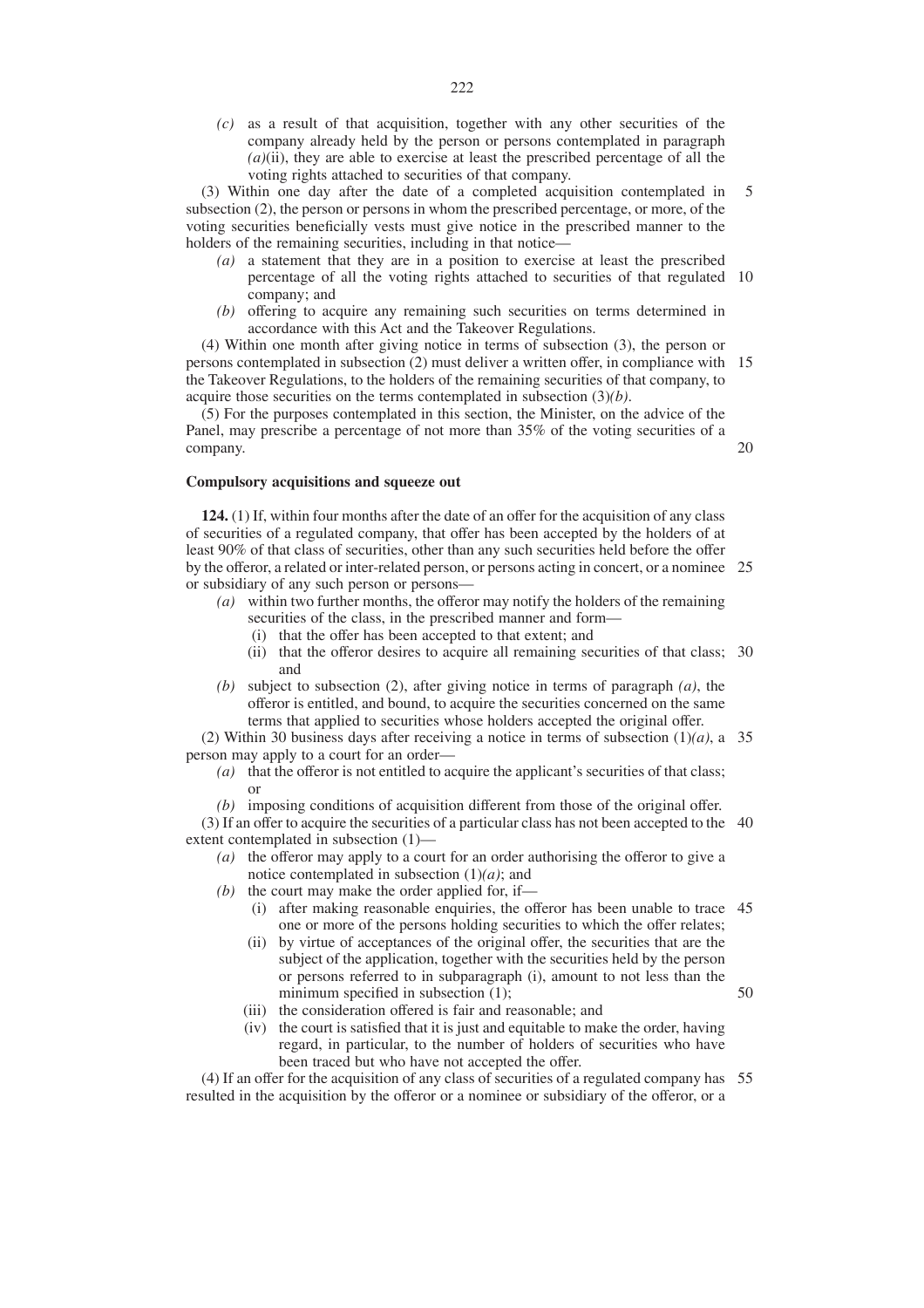related or inter-related person of any of them, individually or in aggregate, of sufficient securities of that class such that, together with any other securities of that class already held by that person, or those persons in aggregate, they then hold at least 90% of the securities of that class—

- *(a)* the offeror must notify the holders of the remaining securities of the class that the offer has been accepted to that extent; 5
- *(b)* within three months after receiving a notice in terms of paragraph *(a)*, a person may demand that the offeror acquire all of the person's securities of the class concerned; and
- *(c)* after receiving a demand in terms of paragraph *(b)*, the offeror is entitled, and 10 bound, to acquire the securities concerned on the same terms that applied to securities whose holders accepted the original offer.

(5) If an offeror has given notice in terms of subsection (1), and no order has been made in terms of subsection (3), or if the offeror has received a demand in terms of subsection (4)*(b)*—

- *(a)* six weeks after the date on which the notice was given or, if an application to a court is then pending, after the application has been disposed of, or after the date on which the demand was received, as the case may be, the offeror must—
	- (i) transmit a copy of the notice to the regulated company whose securities 20 are the subject of the offer, together with an instrument of transfer, executed on behalf of the holder of the those securities by any person appointed by the offeror; and
	- (ii) pay or transfer to that company the consideration representing the price payable by the offeror for the securities concerned, 25
- *(b)* subject to the payment of prescribed fees or duties, the company must thereupon register the offeror as the holder of those securities.

(6) An instrument of transfer contemplated in subsection (5) is not required for any securities for which a securities warrant is for the time being outstanding.

(7) A regulated company must deposit any consideration received under this section 30 into a separate interest bearing bank account with a banking institution registered under the Banks Act and, subject to subsection (8), those deposits must be—

- *(a)* held in trust by the company for the person entitled to the securities in respect of which the consideration was received; and
- *(b)* paid on demand to the person contemplated in paragraph *(a)*, with interest to 35 the date of payment.

(8) If a person contemplated in subsection (7)*(a)* fails for more than three years to demand payment of an amount held in terms of that paragraph, the amount, together with any accumulated interest, must be paid to the benefit of the Guardian's Fund of the Master of the High Court, to be held and dealt with in accordance with the rules of that 40 Fund.

(9) In this section any reference to a ''holder of securities who has not accepted the offer'' includes any holder who has failed or refused to transfer their securities to the offeror in accordance with the offer.

## **Comparable and partial offers**

**125.** (1) In this section—

- *(a)* **''independent holder of voting rights''** mean a person who—
	- (i) holds any securities of a company that entitle that person to exercise general voting rights; and
	- (ii) is independent of an offeror or any related or inter-related person, or 50 person acting in concert with any of them; and
- *(b)* **''prescribed percentage''** means the percentage prescribed in terms of section 123(5).

(2) If a person makes an offer—

- *(a)* for any securities of a company that has more than one class of securities; and 55
- *(b)* that could result in the person, together with any related or inter-related person or person acting in concert with any of them, holding securities of the company entitling the persons or persons to exercise more than the prescribed percentage of the general voting rights of all issued securities of the company,

45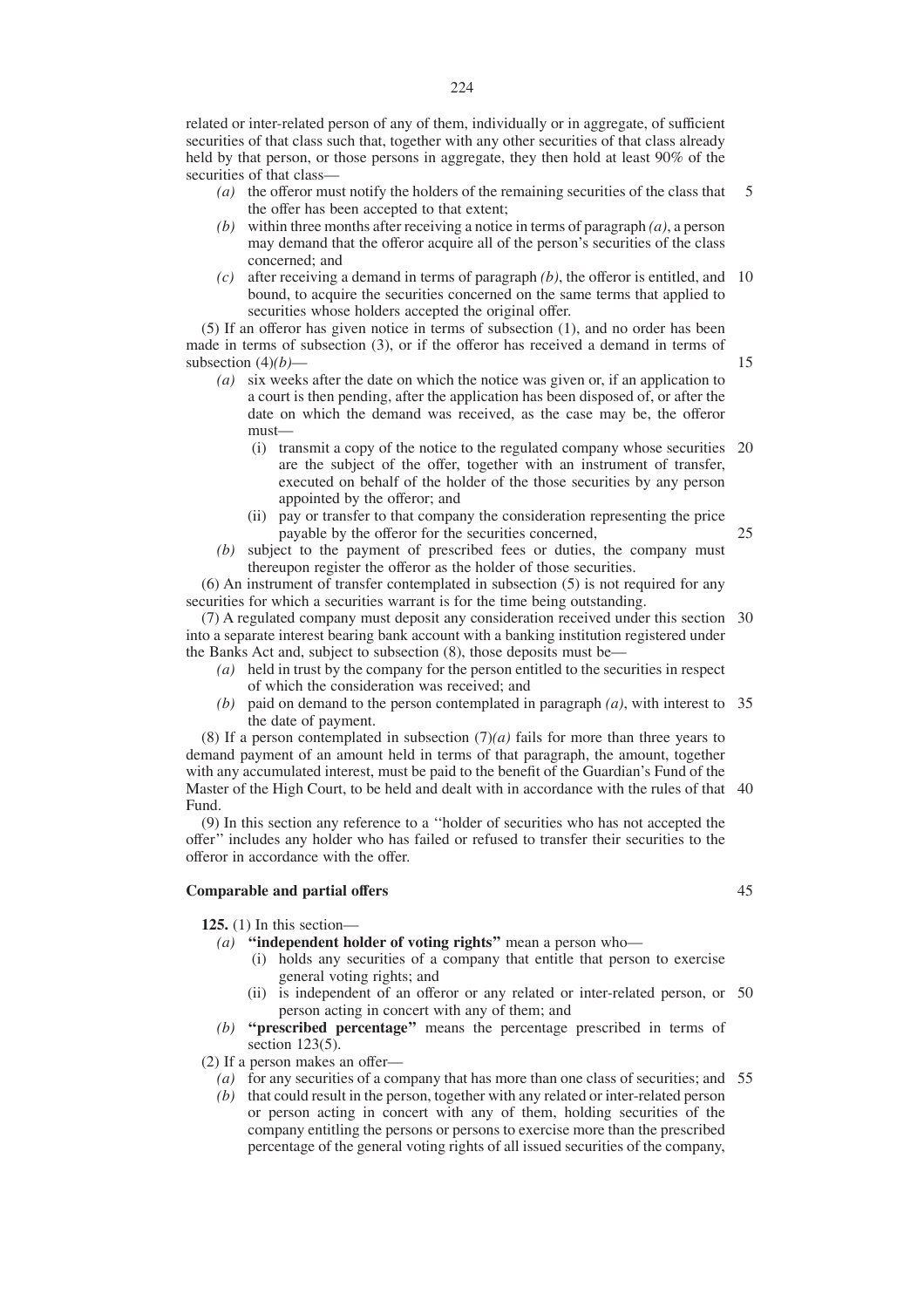a comparable offer must be made for each class of issued securities of that company.

(3) A person making a partial offer for any class of issued securities of a company must—

- *(a)* make the offer to all of the holders of that class of securities;
- *(b)* if the offer could result in the person, together with any related or inter-related person or person acting in concert with any of them, holding securities of the company entitling the person or persons to exercise more than the prescribed percentage of the general voting rights of all issued securities of the company, make the offer conditional on—
	- (i) a specified number of acceptances being received; and
	- (ii) the offer being approved by the independent holders of more than 50% of the general voting rights of all issued securities of the company;
- *(c)* state in the offer the precise number of shares offered for, if the offer could result in the person, together with any related or inter-related person or person 15 acting in concert with any of them, holding securities of the company entitling the persons or persons to exercise more than the prescribed percentage, but less than 50%, of the general voting rights of all issued securities of the company; and
- (d) if the offer could result in the person, together with any related or inter-related 20 person or person acting in concert with any of them, holding securities of the company entitling the persons or persons to exercise more than 50% of the general voting rights of all issued securities of the company—
	- (i) include a specific and prominent notice that the offer could result in circumstances contemplated above; and 25
	- (ii) include a specific statement setting out the extent to which the person or persons referred to above will be free to acquire further securities in the company without making a general offer, if the offer succeeds to the extent contemplated above.

(4) An offer that is conditional, as contemplated in subsection  $(3)(b)$ , may not be 30 declared to be unconditional as to acceptances unless it has been accepted to the extent specified in terms of subsection (3)*(b)*(i).

(5) If a partial offer has been made for a class of securities—

- *(a)* any holder of those securities is entitled to accept the offer in full for the relevant percentage of that person's holding; and 35
- *(b)* any securities tendered in excess of the relevant percentage must be accepted by the offeror from each holder of securities in the same proportion to the number tendered as will enable the offeror to obtain the total number of shares for which it has offered.

#### **Restrictions on frustrating action**

**126.** (1) If the board of a regulated company believes that a *bona fide* offer might be imminent, or has received such an offer, the board must not—

- *(a)* take any action in relation to the affairs of the company that could effectively result in—
	- (i) a *bona fide* offer being frustrated; or
	- (ii) the holders of relevant securities being denied an opportunity to decide on its merits;
- *(b)* issue any authorised but unissued securities;
- *(c)* issue or grant options in respect of any unissued securities;
- *(d)* authorise or issue, or permit the authorisation or issue of, any securities 50carrying rights of conversion into or subscription for other securities;
- *(e)* sell, dispose of or acquire, or agree to sell, dispose of or acquire, assets of a material amount except in the ordinary course of business;
- *(f)* enter into contracts otherwise than in the ordinary course of business; or

45

40

10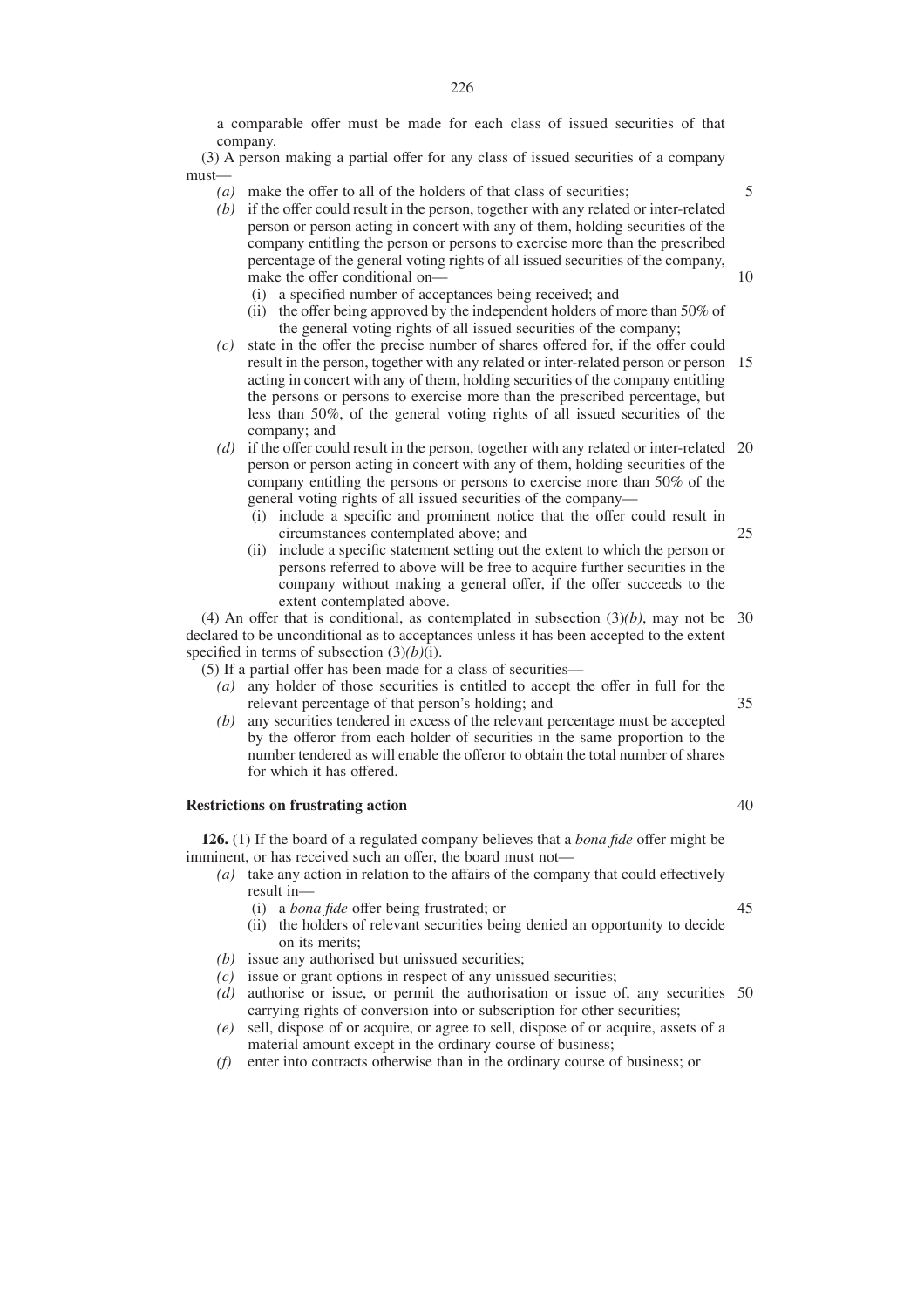*(g)* make a distribution that is abnormal as to timing and amount,

without the prior written approval of the Panel, and the approval of the holders of relevant securities, or in terms of a pre-existing obligation or agreement entered into before the time contemplated in this subsection.

(2) If a regulated company believes that it is subject to a pre-existing obligation contemplated in subsection (1), it may apply to the Panel for consent to proceed. 5

#### **Prohibited dealings before and during an offer**

**127.** (1) During an offer, or when one is reasonably in contemplation, an offeror or a person acting in concert with that offeror, must not—

- *(a)* make arrangements with any holders of the relevant securities; *(b)* deal in, or enter into arrangements to deal in, securities of the offeree regulated company; or 10
- *(c)* enter into arrangements which involve acceptance of an offer,

if there are favourable conditions attached that are not being extended to all holders of the relevant securities.

(2) During an offer period, an offeror or a person acting in concert with that offeror must not—

*(a)* sell any securities in the offeree company, unless—

- (i) the Panel has consented in advance to that sale;
- (ii) the person selling those securities has given at least 24 hours notice to the 20 public that sales of that type might be made, in the manner and form required by the Takeover Regulations; and
- (iii) the sale is on the same terms and conditions as the offer; or
- *(b)* acquire any securities in the offeree company after giving the notice contemplated in paragraph *(a)*(ii). 25

(3) If an offer has been announced or posted, but has not become or been declared unconditional, and has, as a result, subsequently been withdrawn or lapsed, then for a period of 12 months after the date on which the offer was withdrawn or lapsed, the offeror, any person who acted in concert with the offeror in the course of the original offer, or any person who is subsequently acting in concert with any of them, must not— 30

*(a)* make an offer for the relevant securities of the offeree company; or

*(b)* acquire any securities of the offeree company, if as a result of that acquisition, either the offeror or that person would be required to make a mandatory offer in terms of section 123.

(4) Subsection (3) applies equally to a partial offer whether or not the offer has 35 become or been declared unconditional, but the period of 12 months runs from that date on which that offer became or was declared to be unconditional, or is withdrawn or lapsed, as the case may be.

(5) For a period of six months immediately following the later of the closing date of an offer, or the date on which the offer became unconditional—

- *(a)* the offeror;
- *(b)* any person who acted in concert with the offeror; or
- *(c)* any person who is subsequently acting in concert with a person contemplated in paragraph *(a)* or *(b)*,

must not make a second offer to any holder of securities of the target company, or 45acquire any interest in any such securities, on more favourable terms than those made under the original offer.

15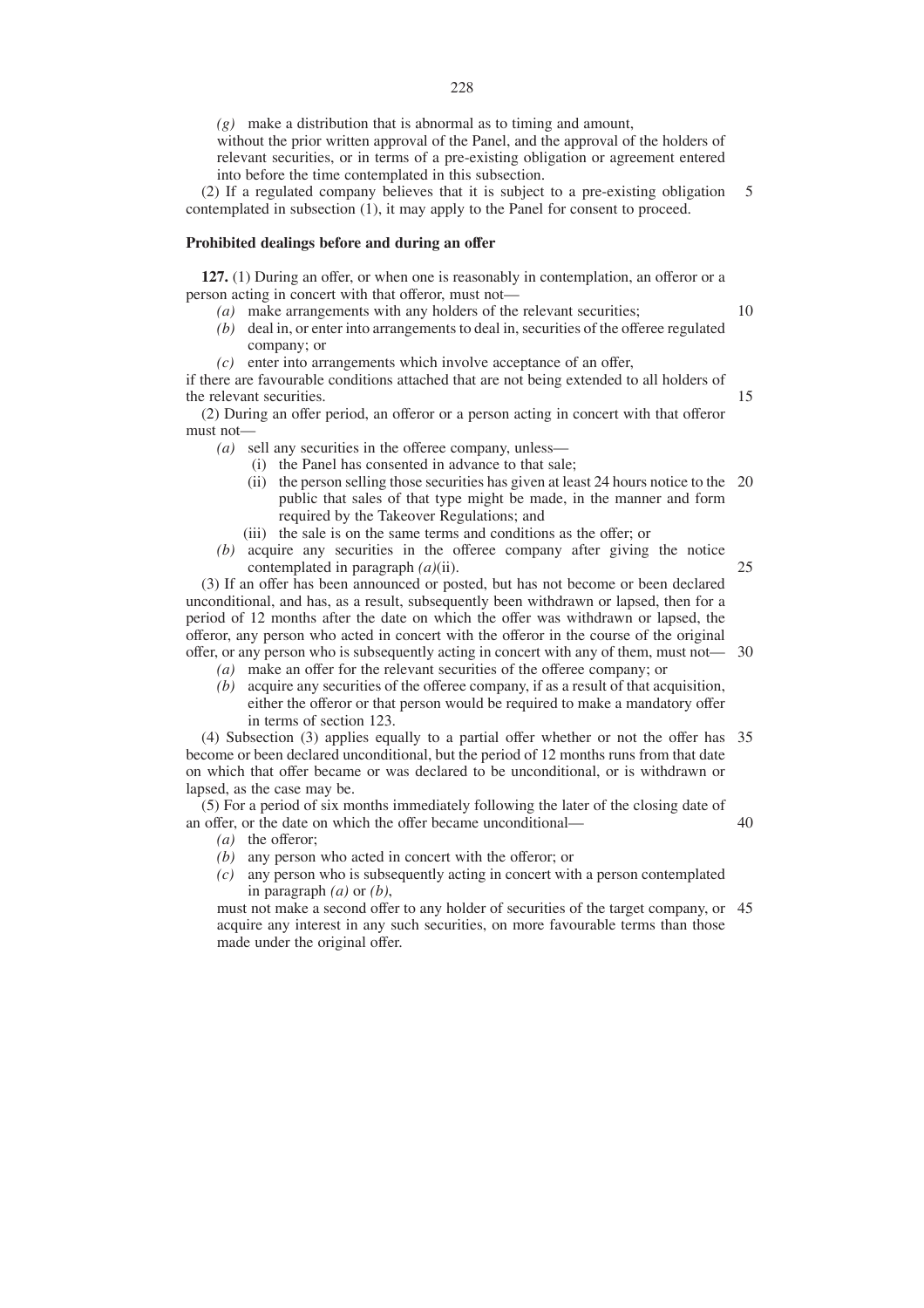#### **CHAPTER 6**

## **BUSINESS RESCUE AND COMPROMISE WITH CREDITORS**

#### *Part*

#### *Business rescue proceedings*

#### **Application and definitions applicable to Chapter**

5

30

40

45

50

**128.** (1) In this Chapter—

- *(a)* **''affected person''**, in relation to a company, means—
	- (i) a shareholder or creditor of the company;
	- (ii) any registered trade union representing employees of the company; and
	- (iii) if any of the employees of the company are not represented by a 10 registered trade union, each of those employees or their respective representatives;
- *(b)* **''business rescue''** means proceedings to facilitate the rehabilitation of a company that is financially distressed by providing for—
	- (i) the temporary supervision of the company, and of the management of its 15 affairs, business and property;
	- (ii) a temporary moratorium on the rights of claimants against the company or in respect of property in its possession; and
	- (iii) the development and implementation, if approved, of a plan to rescue the company by restructuring its affairs, business, property, debt and other 20 liabilities, and equity in a manner that maximises the likelihood of the company continuing in existence on a solvent basis or, if it is not possible for the company to so continue in existence, results in a better return for the company's creditors or shareholders than would result from the immediate liquidation of the company; 25
- *(c)* **''business rescue plan''** means a plan contemplated in section 150;
- *(d)* **''business rescue practitioner''** means a person appointed, or two or more persons appointed jointly, in terms of this Chapter to oversee a company during business rescue proceedings and 'practitioner' has a corresponding meaning;
- *(e)* **''court''**, depending on the context, means either—
	- (i) the High Court that has jurisdiction over the matter; or
	- (ii) either—
		- *(aa)* a designated judge of the High Court that has jurisdiction over the matter, if the Judge President has designated any judges in terms of 35 subsection (3); or
		- *(bb)* a judge of the High Court that has jurisdiction over the matter, as assigned by the Judge President to hear the particular matter, if the Judge President has not designated any judges in terms of subsection (3);
- *(f)* **''financially distressed''**, in reference to a particular company at any particular time, means that—
	- (i) it appears to be reasonably unlikely that the company will be able to pay all of its debts as they fall due and payable within the immediately ensuing six months; or
	- (ii) it appears to be reasonably likely that the company will become insolvent within the immediately ensuing six months;
- *(g)* **''independent creditor''** means a person who—
	- (i) is a creditor of the company, including an employee of the company who is a creditor in terms of section 144(2); and
	- (ii) is not related to the company, a director, or the practitioner, subject to subsection (2);
- *(h)* **''rescuing the company''** means achieving the goals set out in the definition of **''business rescue''** in paragraph *(b)*;
- *(i)* **''supervision''** means the oversight imposed on a company during its 55business rescue proceedings; and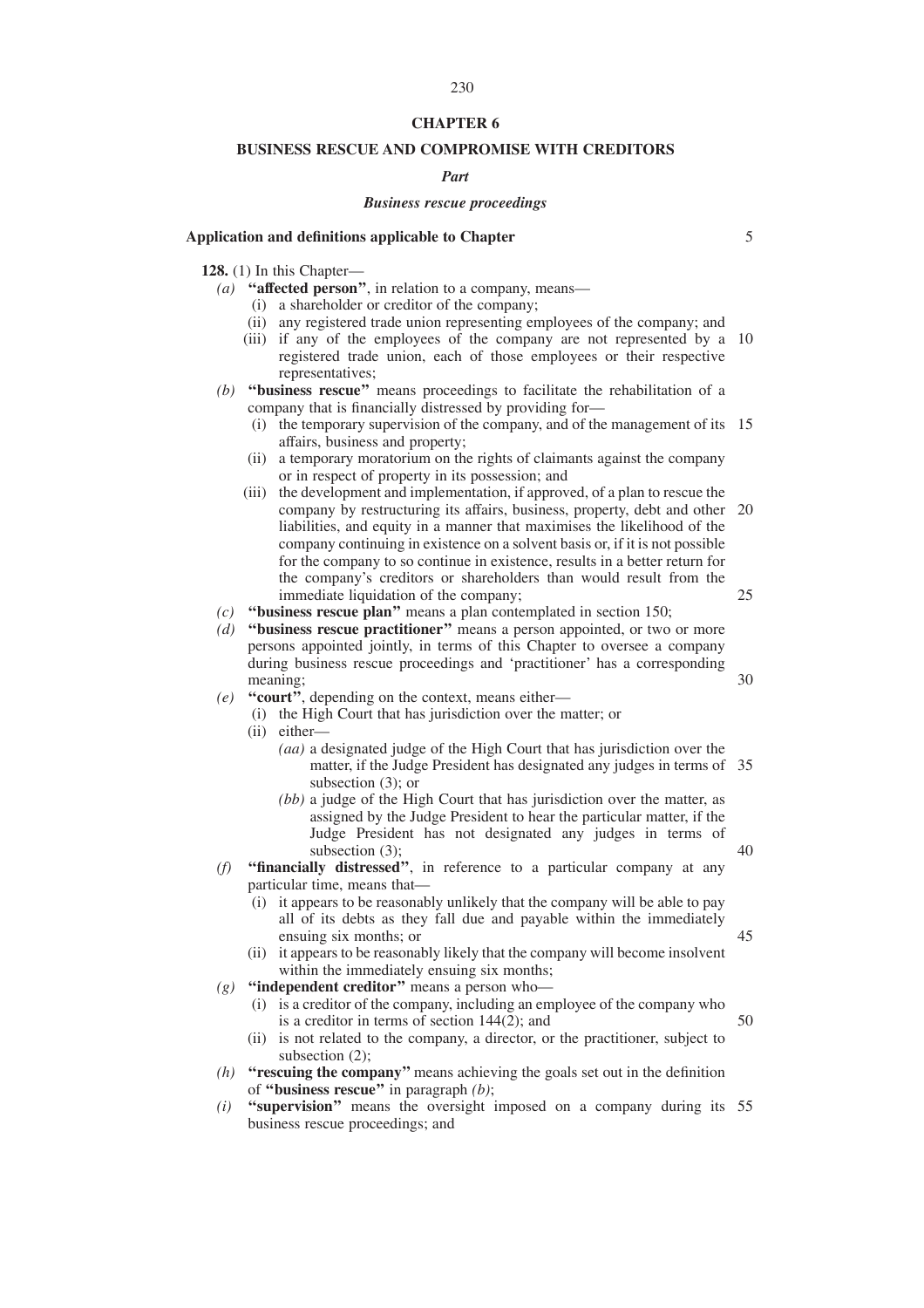*(j)* **''voting interest''** means an interest as recognised, appraised and valued in terms of section  $145(4)$  to  $(6)$ .

(2) For the purpose of subsection (1)*(f)*, an employee of a company is not related to that company solely as a result of being a member of a trade union that holds shares of that company.

(3) For the purposes contemplated in subsection  $(1)(e)$  or in any other law, the Judge President of a High Court may designate any judge of that court generally as a specialist to determine issues relating to commercial matters, commercial insolvencies and business rescue.

## **Company resolution to begin business rescue proceedings**

**129.** (1) Subject to subsection  $(2)(a)$ , the board of a company may resolve that the company voluntarily begin business rescue proceedings and place the company under supervision, if the board has reasonable grounds to believe that—

- *(a)* the company is financially distressed; and
- *(b)* there appears to be a reasonable prospect of rescuing the company.
- (2) A resolution contemplated in subsection  $(1)$ 
	- *(a)* may not be adopted if liquidation proceedings have been initiated by or against the company; and
	- *(b)* has no force or effect until it has been filed.

(3) Within five business days after a company has adopted and filed a resolution, as 20 contemplated in subsection (1), or such longer time as the Commission, on application by the company, may allow, the company must—

- *(a)* publish a notice of the resolution, and its effective date, in the prescribed manner to every affected person, including with the notice a sworn statement of the facts relevant to the grounds on which the board resolution was 25 founded; and
- *(b)* appoint a business rescue practitioner who satisfies the requirements of section 138, and who has consented in writing to accept the appointment.

(4) After appointing a practitioner as required by subsection  $(3)(b)$ , a company must—

- *(a)* file a notice of the appointment of a practitioner within two business days after making the appointment; and
- *(b)* publish a copy of the notice of appointment to each affected person within five business days after the notice was filed.
- (5) If a company fails to comply with any provision of subsection (3) or (4)—
	- *(a)* its resolution to begin business rescue proceedings and place the company under supervision lapses and is a nullity; and
	- *(b)* the company may not file a further resolution contemplated in subsection (1) for a period of three months after the date on which the lapsed resolution was adopted, unless a court, on good cause shown on an *ex parte* application, 40 approves the company filing a further resolution.

(6) A company that has adopted a resolution contemplated in this section may not adopt a resolution to begin liquidation proceedings, unless the resolution has lapsed in terms of subsection (5), or until the business rescue proceedings have ended as determined in accordance with section 132(2).

(7) If the board of a company has reasonable grounds to believe that the company is financially distressed, but the board has not adopted a resolution contemplated in this section, the board must deliver a written notice to each affected person, setting out the criteria referred to in section  $128(1)(e)$  that are applicable to the company, and its reasons for not adopting a resolution contemplated in this section.

#### **Objections to company resolution**

**130.** (1) Subject to subsection (2), at any time after the adoption of a resolution in terms of section 129, until the adoption of a business rescue plan in terms of section 152, an affected person may apply to a court for an order—

- *(a)* setting aside the resolution, on the grounds that—
	- (i) there is no reasonable basis for believing that the company is financially distressed;

30

35

- 45
- 50

55

10

15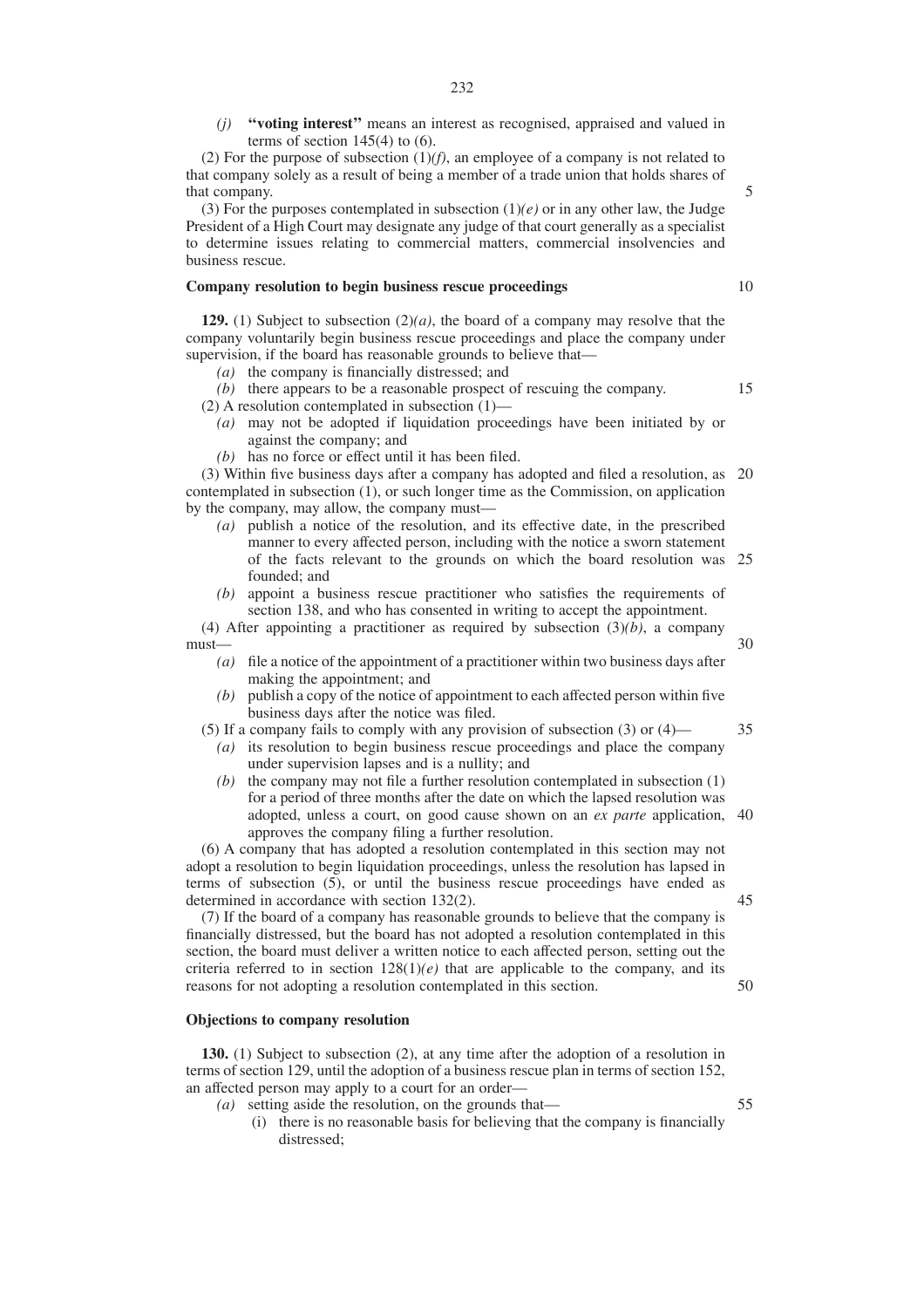- (ii) there is no reasonable prospect for rescuing the company; or
- (iii) the company has failed to satisfy the procedural requirements set out in section 129;

5

15

20

25

40

50

60

- *(b)* setting aside the appointment of the practitioner, on the grounds that the practitioner—
	- (i) does not satisfy the requirements of section 138;
	- (ii) is not independent of the company or its management; or
	- (iii) lacks the necessary skills, having regard to the company's circumstances; or
- *(c)* requiring the practitioner to provide security in an amount and on terms and 10 conditions that the court considers necessary to secure the interests of the company and any affected persons.

(2) An affected person who, as a director of a company, voted in favour of a resolution contemplated in section 129 may not apply to a court in terms of—

- *(a)* subsection (1)*(a)* to set aside that resolution; or
- (b) subsection  $(1)(b)$  to set aside the appointment of the practitioner appointed by the company,

unless that person satisfies the court that the person, in supporting the resolution, acted in good faith on the basis of information that has subsequently been found to be false or misleading.

(3) An applicant in terms of subsection (1) must—

*(a)* serve a copy of the application on the company and the Commission; and

*(b)* notify each affected person of the application in the prescribed manner.

(4) Each affected person has a right to participate in the hearing of an application in terms of this section.

(5) When considering an application in terms of subsection  $(1)(a)$  to set aside the company's resolution, the court may—

- *(a)* set aside the resolution—
	- (i) on any grounds set out in subsection (1); or
	- (ii) if, having regard to all of the evidence, the court considers that it is 30 otherwise just and equitable to do so;
- *(b)* afford the practitioner sufficient time to form an opinion whether or not—
	- (i) the company appears to be financially distressed; or
	- (ii) there is a reasonable prospect of rescuing the company,

and after receiving a report from the practitioner, may set aside the company's 35 resolution if the court concludes that the company is not financially distressed, or there is no reasonable prospect of rescuing the company; and

- *(c)* if it makes an order under paragraph *(a)* or *(b)* setting aside the company's resolution, may make any further necessary and appropriate order, includ $in \sigma$ —
	- (i) an order placing the company under liquidation; or
	- (ii) if the court has found that there were no reasonable grounds for believing that the company would be unlikely to pay all of its debts as they became due and payable, an order of costs against any director who voted in favour of the resolution to commence business rescue proceedings, 45 unless the court is satisfied that the director acted in good faith and on the basis of information that the director was entitled to rely upon in terms of section  $76(4)$  and  $(5)$ .

(6) If, after considering an application in terms of subsection (1)*(b)*, the court makes an order setting aside the appointment of a practitioner—

- *(a)* the court must appoint an alternate practitioner who satisfies the requirements of section 138, recommended by, or acceptable to, the holders of a majority of the independent creditors' voting interests who were represented in the hearing before the court; and
- (b) the provisions of subsection  $(5)(b)$ , if relevant, apply to the practitioner 55 appointed in terms of paragraph *(a)*.

## **Court order to begin business rescue proceedings**

**131.** (1) Unless a company has adopted a resolution contemplated in section 129, an affected person may apply to a court at any time for an order placing the company under supervision and commencing business rescue proceedings.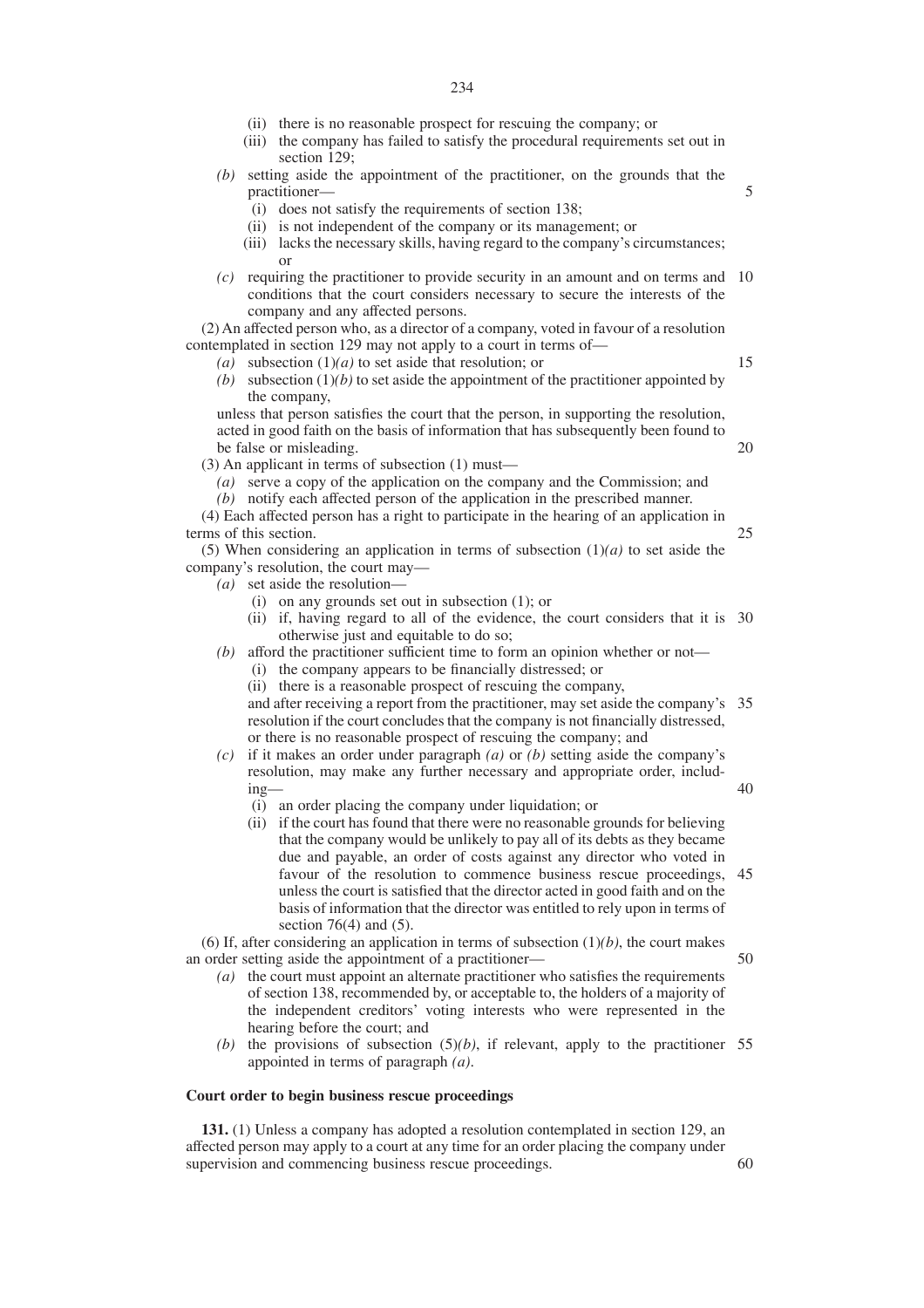(2) An applicant in terms of subsection (1) must—

*(a)* serve a copy of the application on the company and the Commission; and

*(b)* notify each affected person of the application in the prescribed manner.

(3) Each affected person has a right to participate in the hearing of an application in terms of this section.

(4) After considering an application in terms of subsection (1), the court may—

- *(a)* make an order placing the company under supervision and commencing business rescue proceedings, if the court is satisfied that—
	- (i) the company is financially distressed;
	- (ii) the company has failed to pay over any amount in terms of an obligation 10 under or in terms of a public regulation, or contract, with respect to employment-related matters; or
	- (iii) it is otherwise just and equitable to do so for financial reasons,
	- and there is a reasonable prospect for rescuing the company; or
- *(b)* dismissing the application, together with any further necessary and appropri-15 ate order, including an order placing the company under liquidation.

(5) If the court makes an order in terms of subsection (4)*(a)*, the court may make a further order appointing as interim practitioner a person who satisfies the requirements of section 138, and who has been nominated by the affected person who applied in terms of subsection (1), subject to ratification by the holders of a majority of the independent 20 creditors' voting interests at the first meeting of creditors, as contemplated in section 147.

(6) If liquidation proceedings have already been commenced by or against the company at the time an application is made in terms of subsection (1), the application will suspend those liquidation proceedings until—

*(a)* the court has adjudicated upon the application; or

*(b)* the business rescue proceedings end, if the court makes the order applied for. (7) In addition to the powers of a court on an application contemplated in this section, a court may make an order contemplated in subsection (4), or (5) if applicable, at any time during the course of any liquidation proceedings or proceedings to enforce any 30 security against the company.

(8) A company that has been placed under supervision in terms of this section—

- *(a)* may not adopt a resolution placing itself in liquidation until the business rescue proceedings have ended as determined in accordance with section 132(2); and 35
- *(b)* must notify each affected person of the order within five business days after the date of the order.

## **Duration of business rescue proceedings**

**132.** (1) Business rescue proceedings begin when—

- *(a)* the company—
	- (i) files a resolution to place itself under supervision in terms of section 129(3); or
	- (ii) applies to the court for consent to file a resolution in terms of section 129(5)*(b)*;
- *(b)* a person applies to the court for an order placing the company under 45 supervision in terms of section 131(1); or
- *(c)* during the course of liquidation proceedings, or proceedings to enforce a security interest, a court makes an order placing the company under supervision.

(2) Business rescue proceedings end when—

*(a)* the court—

- (i) sets aside the resolution or order that began those proceedings; or (ii) has converted the proceedings to liquidation proceedings;
- *(b)* the practitioner has filed with the Commission a notice of the termination of business rescue proceedings; or 55
- *(c)* a business rescue plan has been—
	- (i) proposed and rejected in terms of Part D of this Chapter, and no affected person has acted to extend the proceedings in any manner contemplated in section 153; or

50

40

5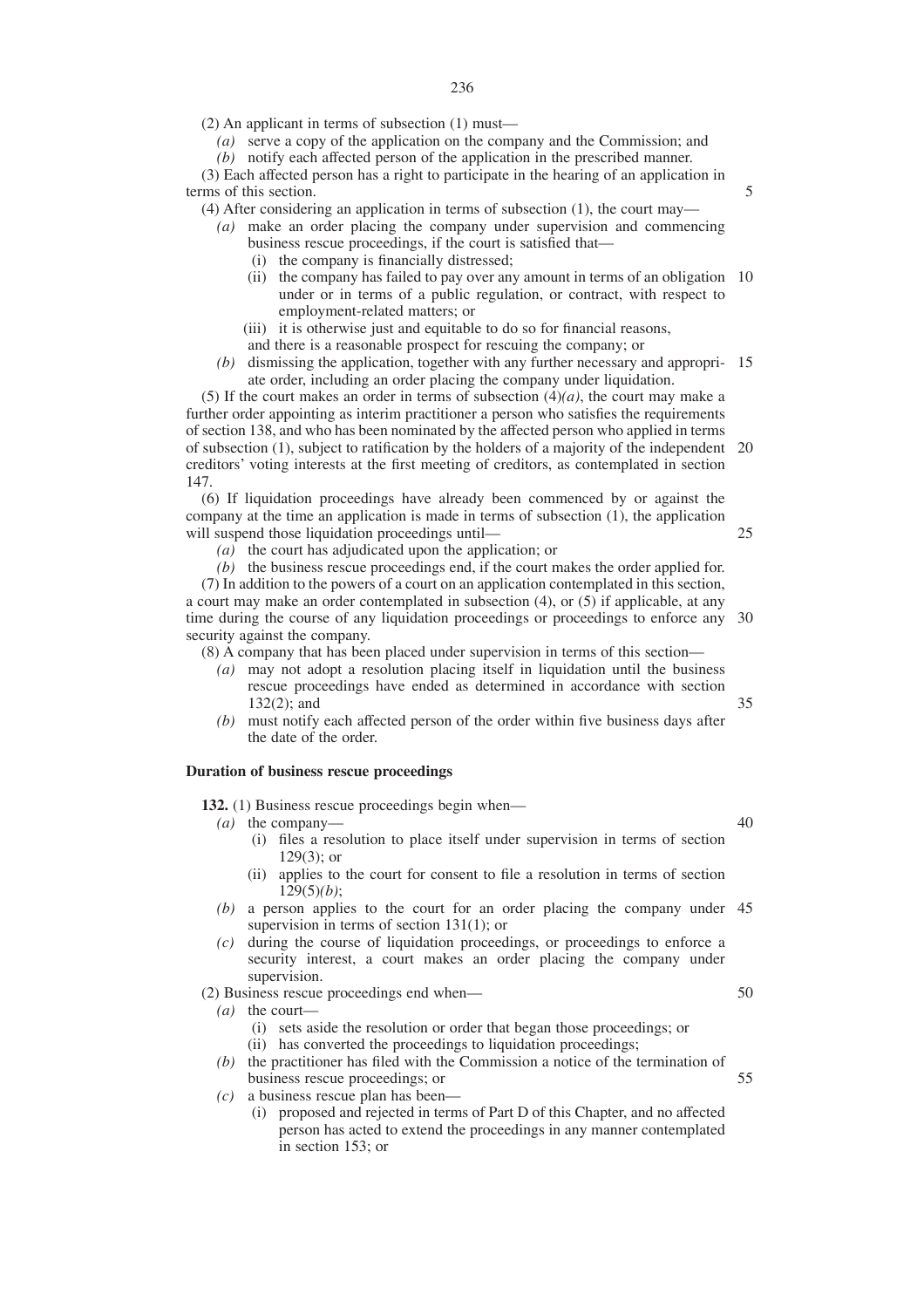(3) If a company's business rescue proceedings have not ended within three months after the start of those proceedings, or such longer time as the court, on application by the practitioner, may allow, the practitioner must—

- *(a)* prepare a report on the progress of the business rescue proceedings, and update it at the end of each subsequent month until the end of those proceedings; and
- *(b)* deliver the report and each update in the prescribed manner to each affected person, and to the—
	- (i) court, if the proceedings have been the subject of a court order; or
	- (ii) Commission, in any other case.

## **General moratorium on legal proceedings against company**

**133.** (1) During business rescue proceedings, no legal proceeding, including enforcement action, against the company, or in relation to any property belonging to the 15 company, or lawfully in its possession, may be commenced or proceeded with in any forum, except—

- *(a)* with the written consent of the practitioner;
- *(b)* with the leave of the court and in accordance with any terms the court considers suitable; 20
- *(c)* as a set-off against any claim made by the company in any legal proceedings, irrespective whether those proceedings commenced before or after the business rescue proceedings began;
- *(d)* criminal proceedings against the company or any of its directors or officers; or
- *(e)* proceedings concerning any property or right over which the company 25 exercises the powers of a trustee.

(2) During business rescue proceedings, a guarantee or surety by a company in favour of any other person may not be enforced by any person against the company except with leave of the court and in accordance with any terms the court considers just and equitable in the circumstances.

(3) If any right to commence proceedings or otherwise assert a claim against a company is subject to a time limit, the measurement of that time must be suspended during the company's business rescue proceedings.

## **Protection of property interests**

**134.** Subject to subsections (2) and (3), during a company's business rescue 35 proceedings—

- *(a)* the company may dispose, or agree to dispose, of property only—
	- (i) in the ordinary course of its business;
	- (ii) in a *bona fide* transaction at arm's length for fair value approved in advance and in writing by the practitioner; or 40
	- (iii) in a transaction contemplated within, and undertaken as part of the implementation of, a business rescue plan that has been approved in terms of section 152;
- *(b)* any person who, as a result of an agreement made in the ordinary course of the company's business before the business rescue proceedings began, is in 45 lawful possession of any property owned by the company may continue to exercise any right in respect of that property as contemplated in that agreement, subject to section 136; and
- *(c)* despite any provision of an agreement to the contrary, no person may exercise any right in respect of any property in the lawful possession of the company, irrespective whether the property is owned by the company, except to the extent that the practitioner consents in writing. 50

(2) The practitioner may not unreasonably withhold consent in terms of subsection  $(1)(c)$ , having regard to-

- *(a)* the purposes of this Chapter;
- *(b)* the circumstances of the company; and

30

5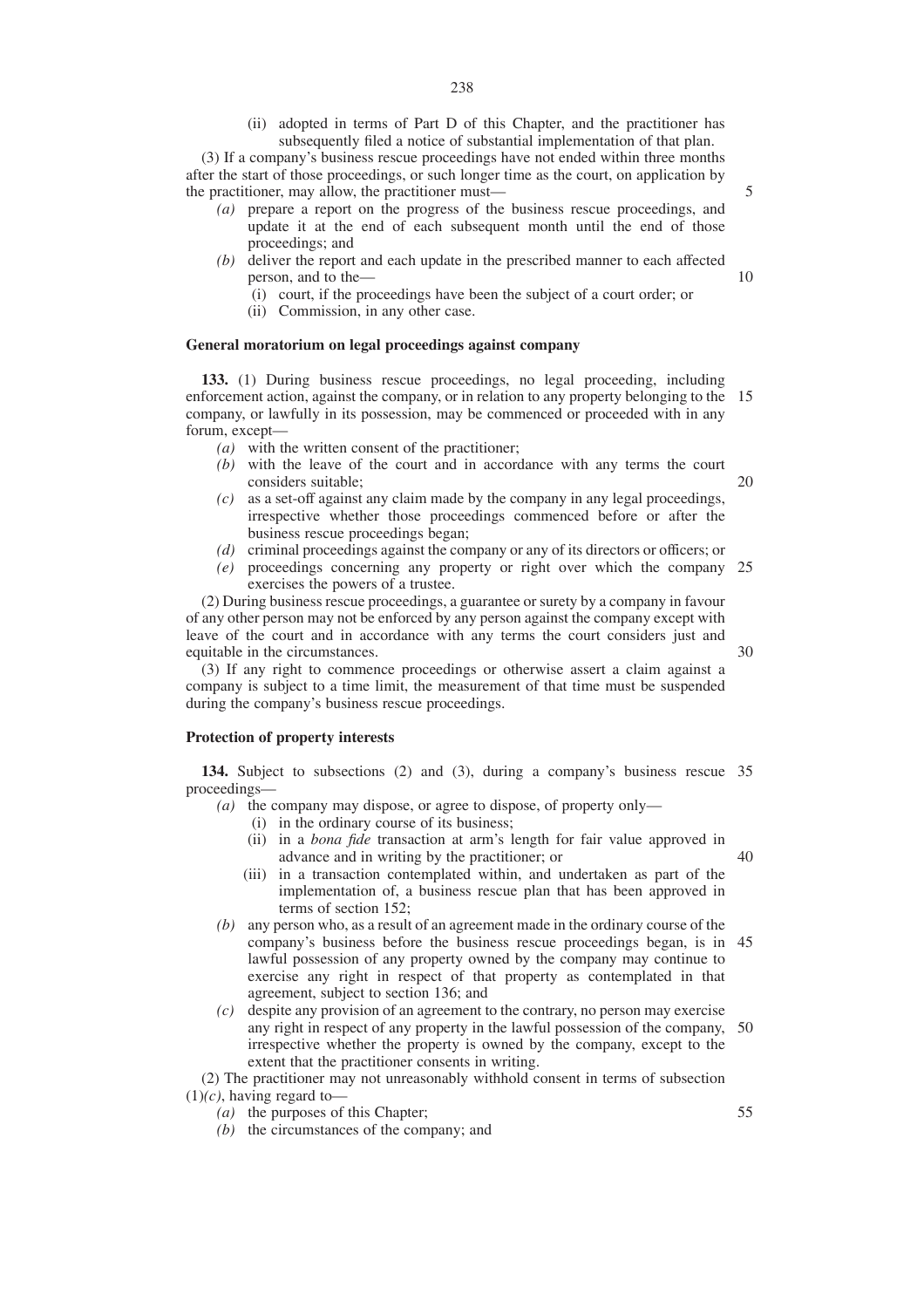*(c)* the nature of the property, and the rights claimed in respect of it.

(3) If, during a company's business rescue proceedings, the company wishes to dispose of any property over which another person has any security or title interest, the company must—

- *(a)* obtain the prior consent of that other person, unless the proceeds of the disposal would be sufficient to fully discharge the indebtedness protected by that person's security or title interest; and 5
- *(b)* promptly—
	- (i) pay to that other person the sale proceeds attributable to that property up to the amount of the company's indebtedness to that other person; or

10

(ii) provide security for the amount of those proceeds, to the reasonable satisfaction of that other person.

#### **Post-commencement finance**

**135.** (1) To the extent that any remuneration, reimbursement for expenses or other amount of money relating to employment becomes due and payable by a company to an 15 employee during the company's business rescue proceedings, but is not paid to the employee—

*(a)* the money is regarded to be post-commencement financing; and

*(b)* will be paid in the order of preference set out in subsection  $(3)(a)$ .

(2) During its business rescue proceedings, the company may obtain financing other 20 than as contemplated is subsection (1), and any such financing—

- *(a)* may be secured to the lender by utilising any asset of the company to the extent that it is not otherwise encumbered; and
- *(b)* will be paid in the order of preference set out in subsection (3)*(b)*.

(3) After payment of the practitioner's remuneration and costs referred to in section 25 143, and other claims arising out of the costs of the business rescue proceedings, all claims contemplated—

- *(a)* in subsection (1) will be treated equally, but will have preference over—
	- (i) all claims contemplated in subsection (2), irrespective whether or not they are secured; and 30
	- (ii) all unsecured claims against the company; or
- *(b)* in subsection (2) will have preference in the order in which they were incurred over all unsecured claims against the company.

(4) If business rescue proceedings are superseded by a liquidation order, the preference conferred in terms of this section will remain in force, except to the extent of 35 any claims arising out of the costs of liquidation.

## **Effect of business rescue on employees and contracts**

**136.** (1) Despite any provision of an agreement to the contrary—

- *(a)* during a company's business rescue proceedings employees of the company immediately before the beginning of those proceedings continue to be so 40 employed on the same terms and conditions, except to the extent that— (i) changes occur in the ordinary course of attrition; or
	-
	- (ii) the employees and the company, in accordance with applicable labour laws, agree different terms and conditions; and
- *(b)* any retrenchment of any such employees contemplated in the company's 45 business rescue plan is subject to section 189 and 189A of the Labour Relations Act, 1995 (Act No. 66 of 1995), and other applicable employment related legislation.

(2) Subject to sections 35A and 35B of the Insolvency Act, 1936 (Act No. 24 of 1936), despite any provision of an agreement to the contrary, during business rescue 50proceedings, the practitioner may cancel or suspend entirely, partially or conditionally any provision of an agreement to which the company is a party at the commencement of the business rescue period, other than an agreement of employment.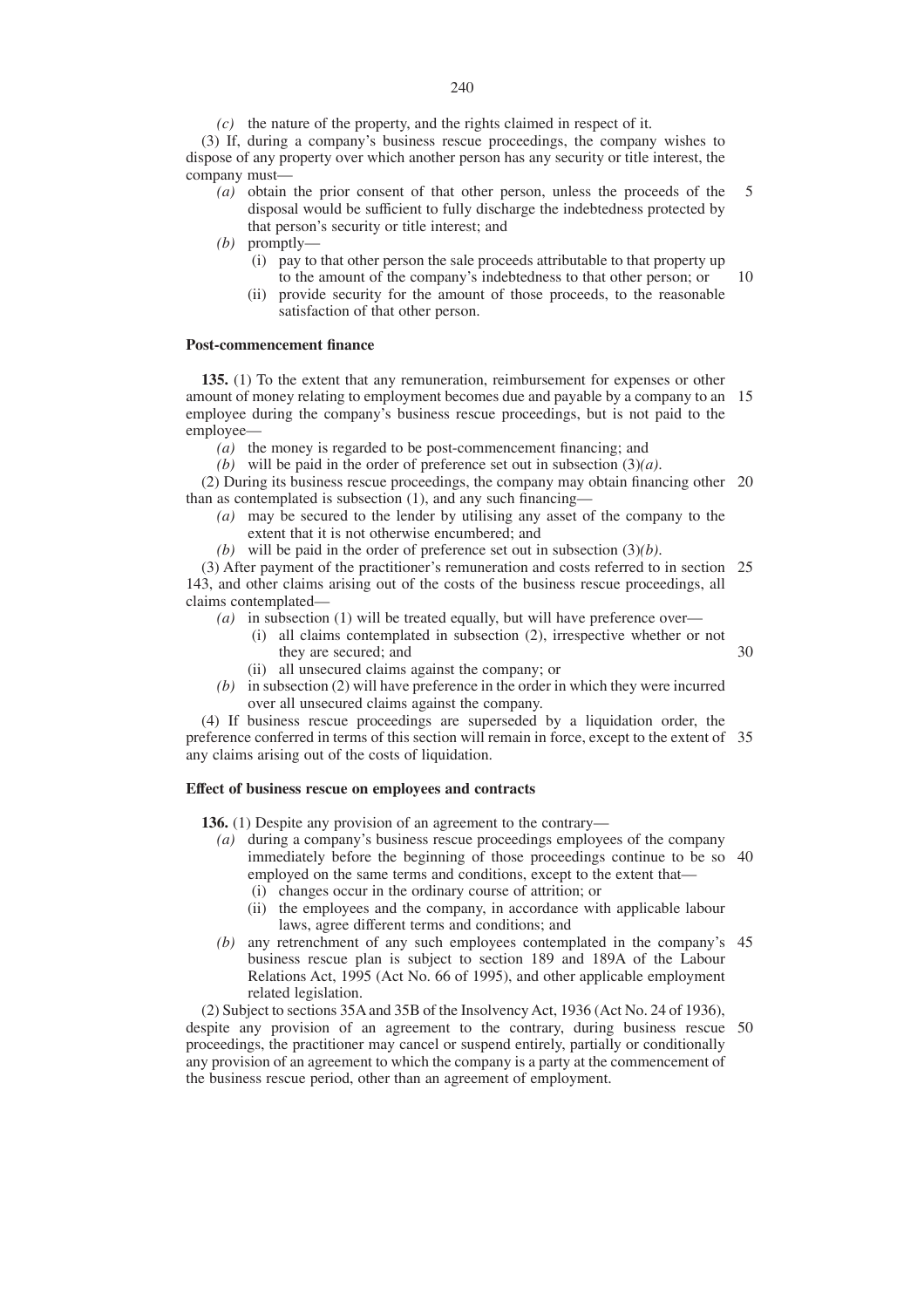(3) Any party to an agreement that has been suspended or cancelled, or any provision which has been suspended or cancelled, in terms of subsection (2), may assert a claim against the company only for damages.

(4) If liquidation proceedings have been converted into business rescue proceedings, the liquidator is a creditor of the company to the extent of any outstanding claim by the liquidator for any remuneration due for work performed, or compensation for expenses incurred, before the business rescue proceedings began. 5

#### **Effect on shareholders and directors**

**137.** (1) During business rescue proceedings an alteration in the classification or status of any issued securities of a company, other than by way of a transfer of securities 10 in the ordinary course of business, is invalid except to the extent—

*(a)* that the court otherwise directs; or

*(b)* contemplated in an approved business rescue plan.

(2) During a company's business rescue proceedings, each director of the company—

- *(a)* must continue to exercise the functions of director, subject to the authority of 15 the practitioner;
- *(b)* has a duty to the company to exercise any management function within the company in accordance with the express instructions or direction of the practitioner, to the extent that it is reasonable to do so;
- *(c)* remains bound by the requirements of section 75 concerning personal 20 financial interests of the director or a related person; and
- *(d)* to the extent that the director acts in accordance with paragraphs *(b)* and *(c)*, is relieved from the duties of a director as set out in section 76, and the liabilities set out in section 77, other than section 77(3)*(a)*, *(b)* and *(c)*.

(3) During a company's business rescue proceedings, each director of the company 25 must attend to the requests of the practitioner at all times, and provide the practitioner with any information about the company's affairs as may reasonably be required.

(4) If, during a company's business rescue proceedings, the board, or one or more directors of the company, purports to take any action on behalf of the company that requires the approval of the practitioner, that action is void unless approved by the 30 practitioner.

(5) At any time during the business rescue proceedings, the practitioner may apply to a court for an order removing a director from office on the grounds that the director has—

- *(a)* failed to comply with a requirement of this Chapter; or
- *(b)* by act or omission, has impeded, or is impeding—
	- (i) the practitioner in the performance of the powers and functions of practitioner;
	- (ii) the management of the company by the practitioner; or
	- (iii) the development or implementation of a business rescue plan in 40 accordance with this Chapter.

(6) Subsection (5) is in addition to any right of a person to apply to a court for an order contemplated in section 162.

## *Part B*

## *Practitioner's functions and terms of appointment*

45

35

## **Qualifications of practitioners**

**138.** (1) A person may be appointed as the practitioner of a company only if the person—

- *(a)* is a member in good standing of a profession subject to regulation by a regulatory authority prescribed by the Minister in terms of subsection (2); 50
- $(b)$  is not subject to an order of probation in terms of section 162(7);
- *(c)* would not be disqualified from acting as a director of the company in terms of section 69(8);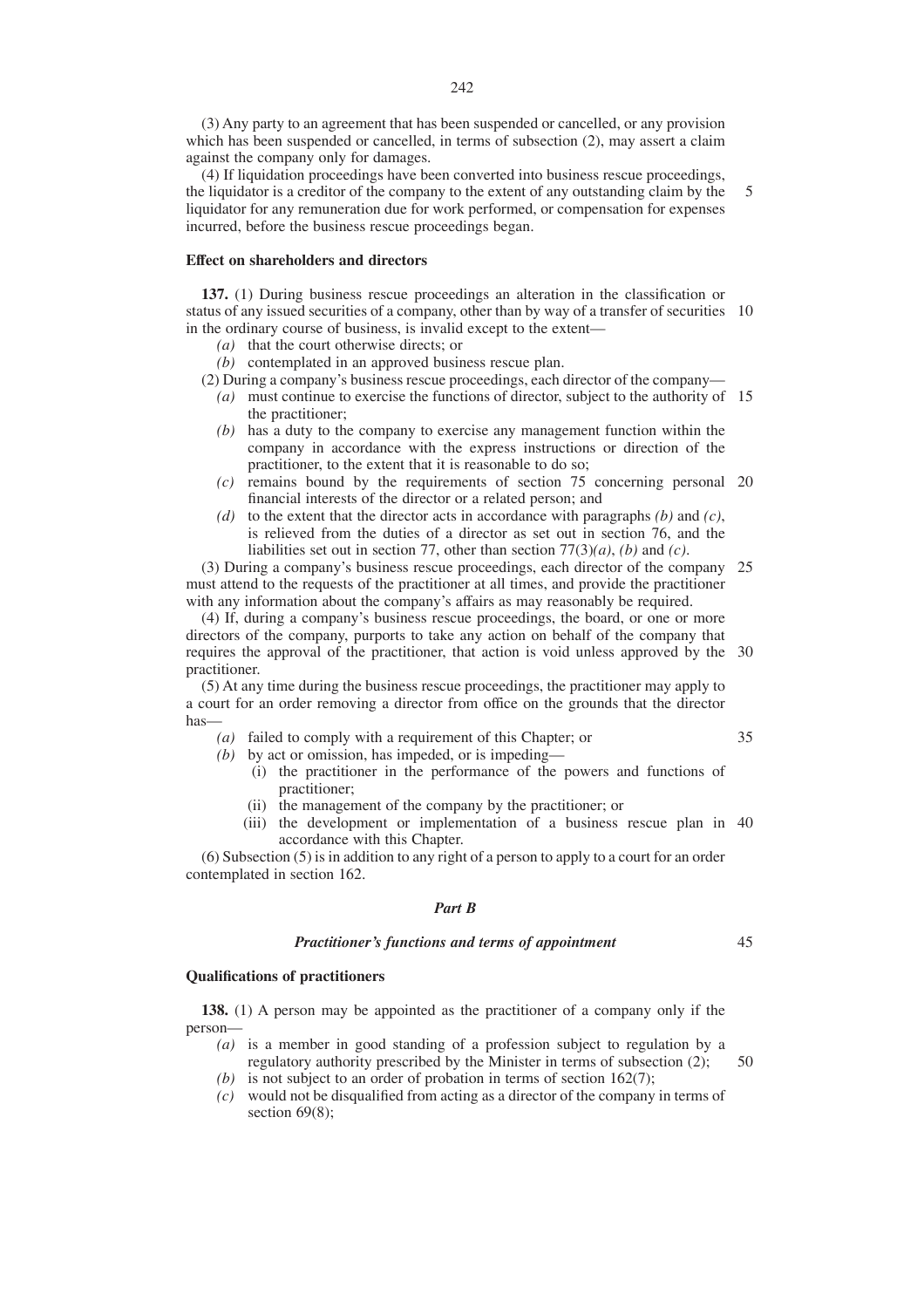- *(d)* does not have any other relationship with the company such as would lead a reasonable and informed third party to conclude that the integrity, impartiality or objectivity of that person is compromised by that relationship; and
- *(e)* is not related to a person who has a relationship contemplated in paragraph *(d)*.

(2) The Minister may designate one person or association within the Republic to regulate the practice of persons as practitioners in terms of this Act, if that person or association—

- *(a)* is committed to achieving the purposes of this Chapter;
- *(b)* functions predominantly to promote sound principles and good practice of 10 business turnaround or rescue; and
- *(c)* has sufficient human, financial and operational resources, and adequate administrative procedures and safeguards, to enable it to function efficiently and to effectively carry out its functions in terms of this Chapter, or presents to the Minister a credible plan to acquire or develop those resources.

(3) The Minister may—

- *(a)* impose reasonable conditions upon a person or association designated by the Minister in terms of subsection (2) with respect to the carrying out of its functions and powers in terms of this Chapter; and
- *(b)* make regulations prescribing—
	- (i) minimum qualifications for admission of a person to the practice of a business rescue practitioner; and
	- (ii) procedures to be followed by a person or association designated by the Minister in terms of subsection (2) in carrying out its functions and powers in terms of this Chapter.

#### **Removal and replacement of practitioner**

**139.** (1) A practitioner may be removed only—

- *(a)* by a court order in terms of section 130; or
- *(b)* as provided for in this section.

(2) Upon request of an affected person, or on its own motion, the court may remove 30 a practitioner from office on any of the following grounds:

- *(a)* Incompetence or failure to perform duties;
- *(b)* failure to exercise the proper degree of care in the performance of the practitioner's functions;
- *(c)* engaging in illegal acts or conduct;
- *(d)* if the practitioner no longer satisfies the requirements set out in section 138(1);
- *(e)* conflict of interest or lack of independence; or
- *(f)* the practitioner is incapacitated and unable to perform the functions of that office, and is unlikely to regain that capacity within a reasonable time.

(3) The company, or the creditor who nominated the practitioner, as the case may be, must appoint a new practitioner if a practitioner dies, resigns or is removed from office, subject to the right of an affected person to bring a fresh application in terms of section  $130(1)(b)$  to set aside that new appointment.

## **General powers and duties of practitioners**

**140.** (1) During a company's business rescue proceedings, the practitioner, in addition to any other powers and duties set out in this Chapter—

- *(a)* has full management control of the company in substitution for its board and pre-existing management;
- *(b)* may delegate any power or function of the practitioner to a person who was 50 part of the board or pre-existing management of the company;
- *(c)* may—
	- (i) remove from office any person who forms part of the pre-existing management of the company; or
	- (ii) appoint a person as part of the management of a company, whether to fill 55a vacancy or not, subject to subsection (2); and

35

5

15

20

25

45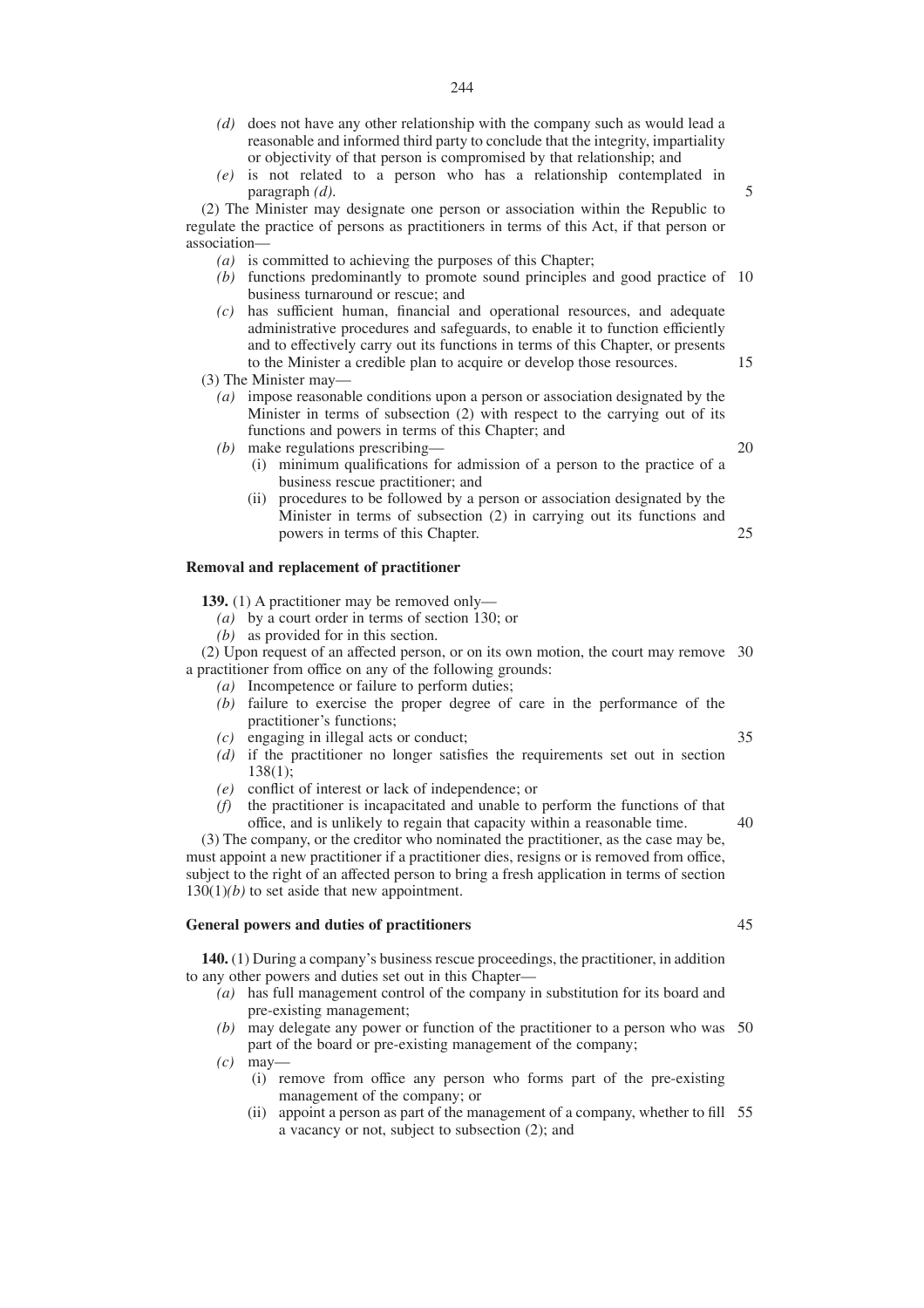- *(d)* is responsible to—
	- (i) develop a business rescue plan to be considered by affected persons, in accordance with Part D of this Chapter; and
	- (ii) implement any business rescue plan that has been adopted in accordance with Part D of this Chapter.

(2) Except with the approval of the court on application by the practitioner, a practitioner may not appoint a person as part of the management of the company, or an advisor to the company or to the practitioner, if that person—

- *(a)* has any other relationship with the company such as would lead a reasonable and informed third party to conclude that the integrity, impartiality or 10 objectivity of that person is compromised by that relationship; or
- *(b)* is related to a person who has a relationship contemplated in paragraph *(a)*.

(3) During a company's business rescue proceedings, the practitioner—

- *(a)* is an officer of the court, and must report to the court in accordance with any applicable rules of, or orders made by, the court;
- *(b)* has the responsibilities, duties and liabilities of a director of the company, as set out in sections 75 to 77; and
- *(c)* other than as contemplated in paragraph *(b)*
	- (i) is not liable for any act or omission in good faith in the course of the exercise of the powers and performance of the functions of practitioner; 20 but
	- (ii) may be held liable in accordance with any relevant law for the consequences of any act or omission amounting to gross negligence in the exercise of the powers and performance of the functions of practitioner.

(4) If the business rescue process concludes with an order placing the company in liquidation, any person who has acted as practitioner during the business rescue process may not be appointed as liquidator of the company.

#### **Investigation of affairs of company**

141. (1) As soon as practicable after being appointed, a practitioner must investigate 30 the company's affairs, business, property, and financial situation, and after having done so, consider whether there is any reasonable prospect of the company being rescued.

(2) If, at any time during business rescue proceedings, the practitioner concludes that—

- *(a)* there is no reasonable prospect for the company to be rescued, the practitioner 35 must—
	- (i) so inform the court, the company, and all affected persons in the prescribed manner; and
	- (ii) apply to the court for an order discontinuing the business rescue proceedings and placing the company into liquidation;
- *(b)* there no longer are reasonable grounds to believe that the company is financially distressed, the practitioner must so inform the court, the company,
	- and all affected persons in the prescribed manner, and—
	- (i) if the business rescue process was confirmed by a court order in terms of section 130, or initiated by an application to the court in terms of section 45 131, apply to a court for an order terminating the business rescue proceedings; or
	- (ii) otherwise, file a notice of termination of the business rescue proceedings; or
- *(c)* there is evidence, in the dealings of the company before the business rescue 50 proceedings began, of—
	- (i) voidable transactions, or a failure by the company or any director to perform any material obligation relating to the company, the practitioner must direct the management to take any necessary steps to rectify the matter;
	- (ii) reckless trading, fraud or other contravention of any law relating to the company, the practitioner must—
		- *(aa)* forward the evidence to the appropriate authority for further investigation and possible prosecution; and

5

15

25

40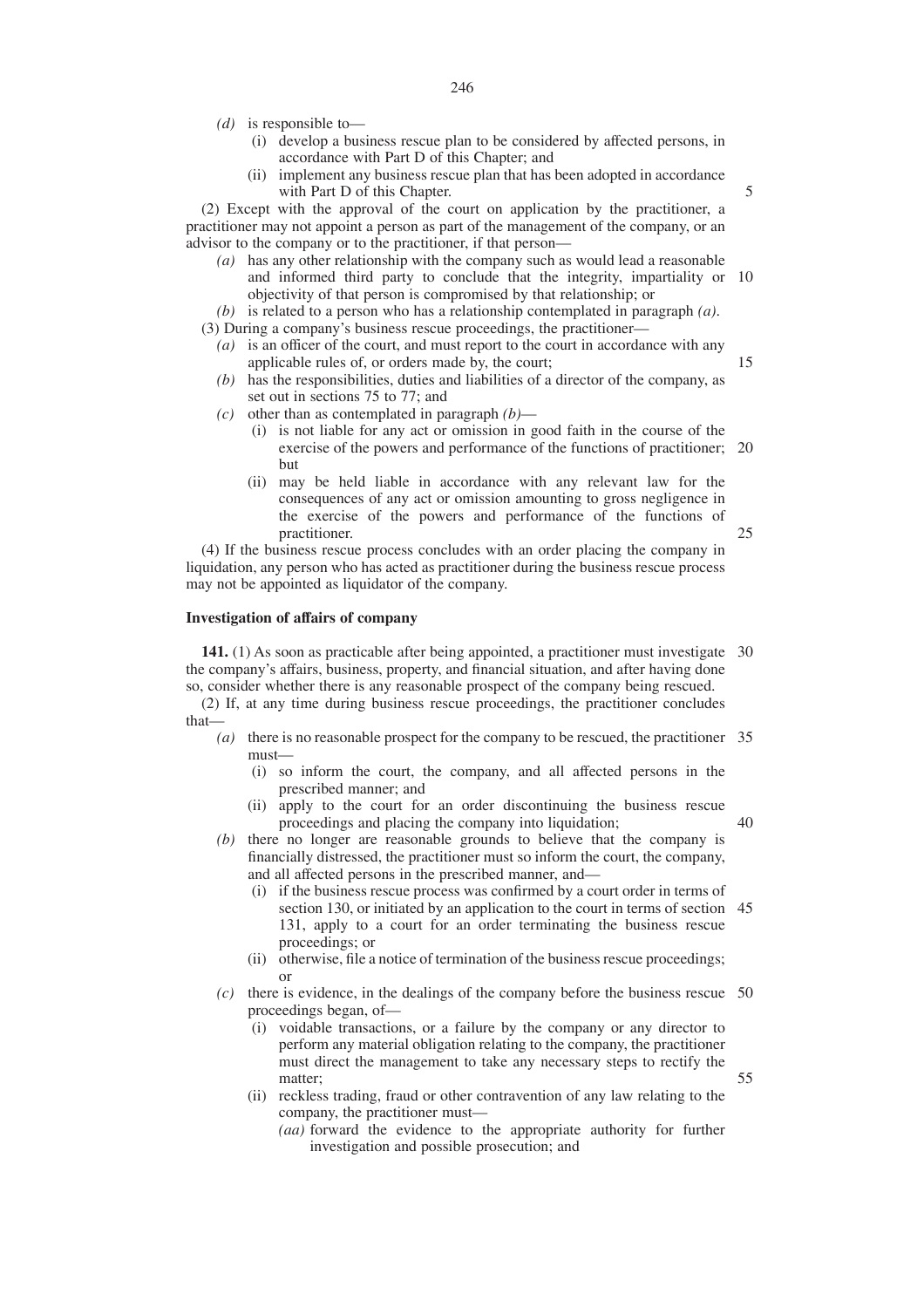*(bb)* direct the management to take any necessary steps to rectify the matter, including recovering any misappropriated assets of the company.

(3) A court to which an application has been made in terms of subsection  $(2)(a)(ii)$ may make the order applied for, or any other order that the court considers appropriate in the circumstances. 5

#### **Directors of company to co-operate with and assist practitioner**

**142.** (1) As soon as practicable after business rescue proceedings begin, each director of a company must deliver to the practitioner all books and records that relate to the affairs of the company and are in the director's possession.

(2) Any director of a company who knows where other books and records relating to the company are being kept, must inform the practitioner as to the whereabouts of those books and records.

(3) Within five business days after business rescue proceedings begin, or such longer period as the practitioner allows, the directors of a company must provide the 15 practitioner with a statement of affairs containing, at a minimum, particulars of the following:

- *(a)* Any material transactions involved the company or the assets of the company, and occurring within 12 months immediately before the business rescue proceedings began;
- *(b)* any court, arbitration or administrative proceedings, including enforcement proceedings, involving the company;
- *(c)* the assets and liabilities of the company, and its income and disbursements within the immediately preceding 12 months;
- *(d)* the number of employees, and any collective agreements or other agreements 25 relating to the rights of employees;
- *(e)* any debtors and their obligations to the company; and
- *(f)* any creditors and their rights or claims against the company.

(4) No person is entitled, as against the practitioner of a company, to retain possession of any books or records of the company, or to claim or enforce a lien over any such 30 books or records.

## **Remuneration of practitioner**

**143.** (1) The practitioner is entitled to charge an amount to the company for the remuneration and expenses of the practitioner in accordance with the tariff prescribed in terms of subsection (6).

(2) The practitioner may propose an agreement with the company providing for further remuneration, additional to that contemplated in subsection (1), to be calculated on the basis of a contingency related to—

- *(a)* the adoption of a business rescue plan at all, or within a particular time, or the inclusion of any particular matter within such a plan; or
- *(b)* the attainment of any particular result or combination of results relating to the business rescue proceedings.

(3) Subject to subsection (4), an agreement contemplated in subsection (2) is final and binding on the company if it is approved by—

- *(a)* the holders of a majority of the creditors' voting interests, as determined in 45 accordance with section 145(4) to (6), present and voting at a meeting called for the purpose of considering the proposed agreement; and
- *(b)* the holders of a majority of the voting rights attached to any shares of the company that entitle the shareholder to a portion of the residual value of the company on winding-up, present and voting at a meeting called for the 50 purpose of considering the proposed agreement.

(4) A creditor or shareholder who voted against a proposal contemplated in this section may apply to a court within 10 business days after the date of voting on that proposal, for an order setting aside the agreement on the grounds that—

*(a)* the agreement is not just and equitable; or

10

20

35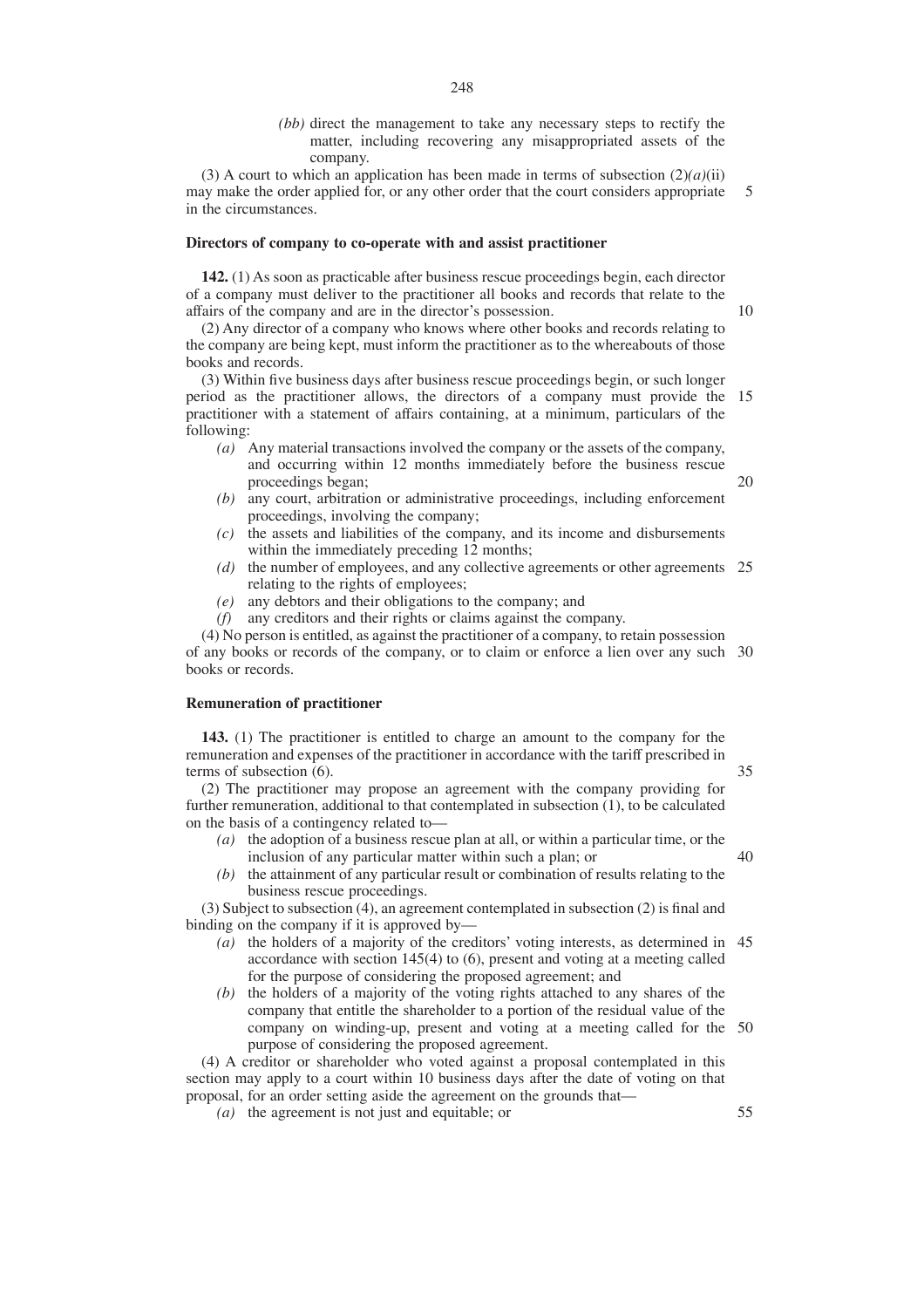*(b)* that the remuneration provided for in the agreement is egregiously unreasonable having regard to the financial circumstances of the company.

(5) To the extent that the practitioner's remuneration and expenses are not fully paid, the practitioner's claim for those amounts will rank in priority before the claims of all other secured and unsecured creditors.

(6) The Minister may make regulations prescribing a tariff of fees and expenses for the purpose of subsection (1).

#### *Part C*

## *Rights of affected persons during business rescue proceedings*

## **Rights of employees**

**144.** (1) During a company's business rescue proceedings any employees of the company who are—

- *(a)* represented by a registered trade union may exercise any rights set out in this Chapter—
	- (i) collectively through their trade union; and
	- (ii) in accordance with applicable labour law; or
- *(b)* not represented by a registered trade union may elect to exercise any rights set out in this Chapter either directly, or by proxy through an employee organisation or representative.

(2) To the extent that any remuneration, reimbursement for expenses or other amount 20 of money relating to employment became due and payable by a company to an employee at any time before the beginning of the company's business rescue proceedings, and had not been paid to that employee immediately before the beginning of those proceedings, the employee is a preferred unsecured creditor of the company for the purposes of this Chapter. 25

(3) During a company's business rescue process, every registered trade union representing any employees of the company, and any employee who is not so represented, is entitled to—

- *(a)* notice of each court proceeding, decision, meeting or other relevant event concerning the business rescue proceedings and such notice must be given to 30 employees at their workplace and served at the head office of the relevant trade union;
- *(b)* participate in any court proceedings arising during the business rescue proceedings;
- *(c)* form a committee of employees' representatives;
- *(d)* be consulted by the practitioner during the development of the business rescue plan, and afforded sufficient opportunity to review any such plan and prepare a submission contemplated in section 152(1)*(c)*;
- *(e)* be present and make a submission to the meeting of the holders of voting interests before a vote is taken on any proposed business rescue plan, as 40 contemplated in section 152(1)*(c)*;
- *(f)* vote with creditors on a motion to approve a proposed business plan, to the extent that the employee is a creditor, as contemplated in subsection (1); and
- *(g)* if the proposed business rescue plan is rejected, to—
	- (i) propose the development of an alternative plan, in the manner 45 contemplated in section 153; or
	- (ii) present an offer to acquire the interests of one or more affected persons, in the manner contemplated in section 153.

(4) A medical scheme, or a pension scheme including a provident scheme, for the benefit of the past or present employees of a company is an unsecured creditor of the 50 company for the purposes of this Chapter to the extent of—

*(a)* any amount that was due and payable by the company to the trustees of the scheme at any time before the beginning of the company's business rescue proceedings, and that had not been paid immediately before the beginning of those proceedings; and

35

10

15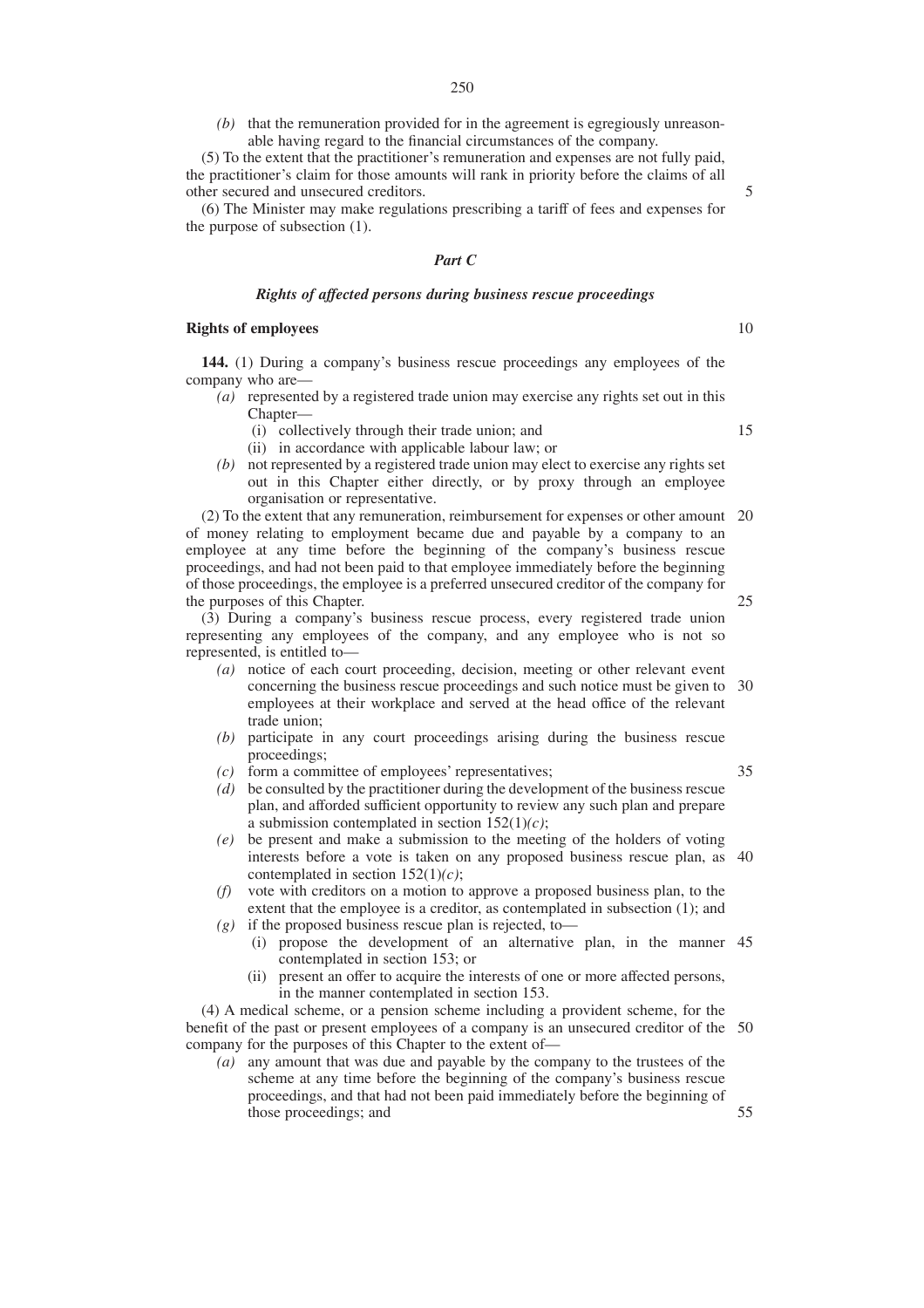*(b)* in the case of a defined benefit pension scheme, the present value at the commencement of the business rescue proceedings of any unfunded liability under that scheme.

(5) The rights set out in this section are in addition to any other rights arising or accruing in terms of any law, contract, collective agreement, shareholding, security or court order. 5

#### **Participation by creditors**

**145.** (1) Each creditor is entitled to—

*(a)* notice of each court proceeding, decision, meeting or other relevant event concerning the business rescue proceedings;

10

35

- *(b)* participate in any court proceedings arising during the business rescue proceedings;
- *(c)* formally participate in a company's business rescue proceedings to the extent provided for in this Chapter; and
- *(d)* informally participate in those proceedings by making proposals for a 15 business rescue plan to the practitioner.
- (2) In addition to the rights set out in subsection (1), each creditor has—
	- *(a)* the right to vote to amend, approve or reject a proposed business rescue plan, in the manner contemplated in section 152; and
	- *(b)* if the proposed business rescue plan is rejected, a further right to— 20
		- (i) propose the development of an alternative plan, in the manner contemplated in section 153; or
		- (ii) present an offer to acquire the interests of any or all of the other creditors in the manner contemplated in section 153.

(3) The creditors of a company are entitled to form a creditors' committee, and 25 through that committee are entitled to be consulted by the practitioner during the development of the business rescue plan.

(4) In respect of any decision contemplated in this Chapter that requires the support of the holders of creditors' voting interests—

- *(a)* a secured or unsecured creditor has a voting interest equal to the value of the 30 amount owed to that creditor by the company; and
- *(b)* a concurrent creditor who would be subordinated in a liquidation has a voting interest, as independently and expertly appraised and valued at the request of the practitioner, equal to the amount, if any, that the creditor could reasonably expect to receive in such a liquidation of the company.
- (5) The practitioner of a company must—
	- *(a)* determine whether a creditor is independent for the purposes of this Chapter;
	- *(b)* request a suitably qualified person to independently and expertly appraise and value an interest contemplated in subsection (4)*(b)*; and
	- *(c)* give a written notice of the determination, or appraisal and valuation, to the 40 person concerned at least 15 business days before the date of the meeting to be convened in terms of section 151.

(6) Within five business days after receiving a notice of a determination contemplated in subsection (5), a person may apply to a court to—

- *(a)* review the practitioner's determination that the person is, or is not, an 45 independent creditor; or
- *(b)* review, re-appraise and re-value that person's voting interest, as determined in terms of subsection (5)*(b)*.

## **Participation by holders of company's securities**

**146.** During a company's business rescue proceedings, each holder of any issued 50 security of the company is entitled to—

- *(a)* notice of each court proceeding, decision, meeting or other relevant event concerning the business rescue proceedings;
- *(b)* participate in any court proceedings arising during the business rescue proceedings; 55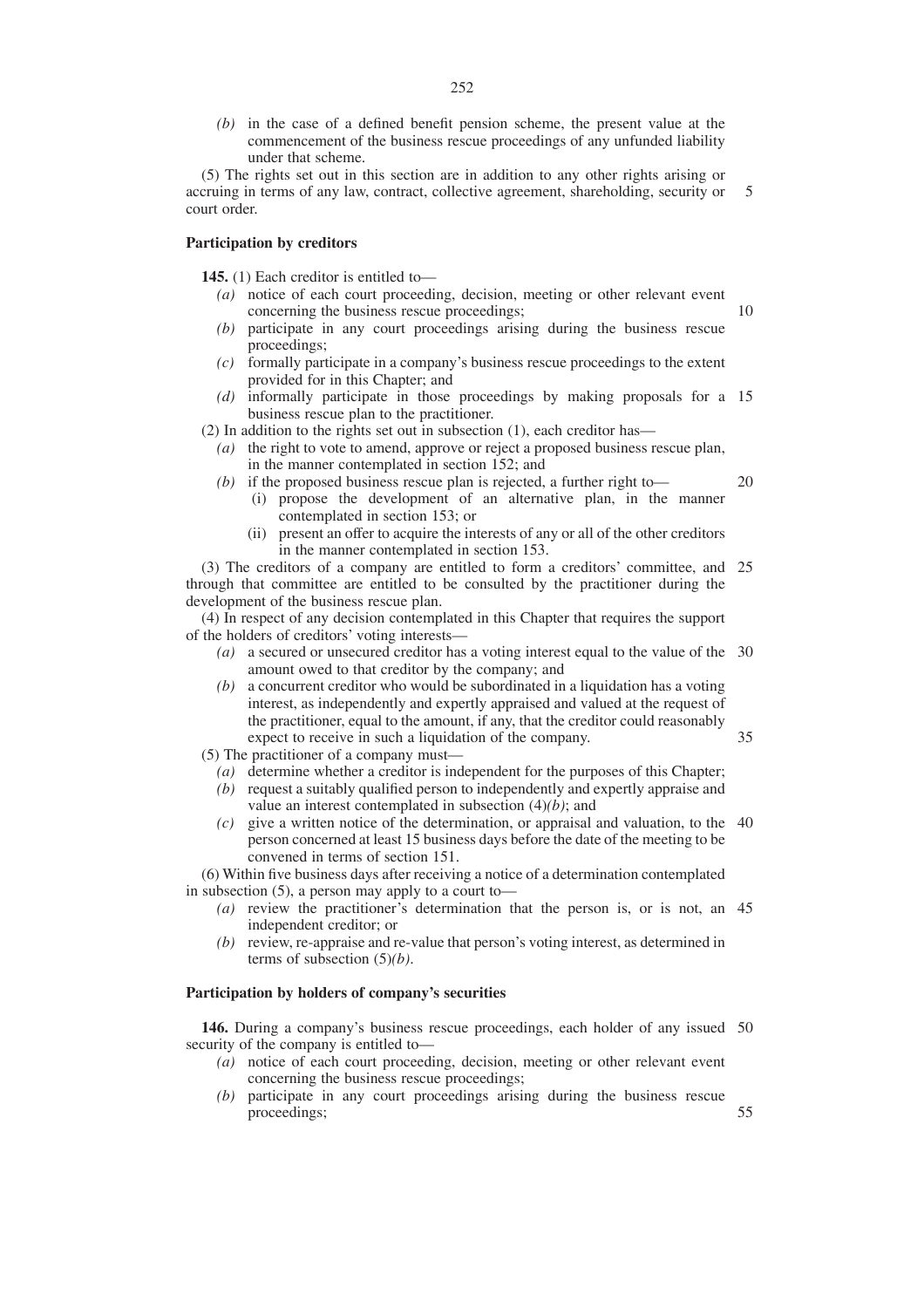- *(c)* formally participate in a company's business rescue proceedings to the extent provided for in this Chapter;
- *(d)* vote to approve or reject a proposed business rescue plan in the manner contemplated in section 152, if the plan would alter the rights associated with the class of securities held by that person; and
- *(e)* if the business rescue plan is rejected, to—
	- (i) propose the development of an alternative plan, in the manner contemplated in section 153; or
	- (ii) present an offer to acquire the interests of any or all of the creditors or other holders of the company's securities in the manner contemplated in 10 section 153.

## **First meeting of creditors**

**147.** (1) Within 10 business days after being appointed, the practitioner must convene, and preside over, a first meeting of creditors, at which—

- *(a)* the practitioner—
	- (i) must inform the creditors whether the practitioner believes that there is a reasonable prospect of rescuing the company; and
	- (ii) may receive proof of claims by creditors; and
- *(b)* the creditors may determine whether or not a committee of creditors should be appointed and, if so, may appoint the members of the committee. 20

(2) The practitioner must give notice of the first meeting of creditors to every creditor of the company whose name and address is known to, or can reasonably be obtained by, the practitioner, setting out the—

- *(a)* date, time and place of the meeting; and
- *(b)* agenda for the meeting.

25

15

(3) At any meeting of creditors, other than the meeting contemplated in section 151, a decision supported by the holders of a simple majority of the independent creditors' voting interests voted on a matter, is the decision of the meeting on that matter.

#### **First meeting of employees' representatives**

**148.** (1) Within 10 business days after being appointed, the practitioner must convene, 30 and preside over, a first meeting of employees' representatives, at which—

- *(a)* the practitioner must inform the employees' representatives whether the practitioner believes that there is a reasonable prospect of rescuing the company; and
- *(b)* the employees' representatives may determine whether or not an employees' committee should be appointed and, if so, may appoint the members of the committee. 35

(2) The practitioner must give notice of the meeting to every registered trade union representing employees of the company and, if there are any employees who are not represented by such a registered trade union, to those employees, or their representa-40 tives, setting out the—

- *(a)* date, time and place of the meeting; and
- *(b)* agenda for the meeting.

#### **Functions, duties and membership of committees of affected persons**

**149.** (1) A committee of employees, or of creditors, appointed in terms of section 147 45 or 148, respectively—

- *(a)* may consult with the practitioner about any matter relating to the business rescue proceedings, but may not direct or instruct the practitioner;
- *(b)* may, on behalf of the general body of creditors or employees, respectively, receive and consider reports relating to the business rescue proceedings; and 50
- *(c)* must act independently of the practitioner to ensure fair and unbiased representation of creditors' or employees' interests.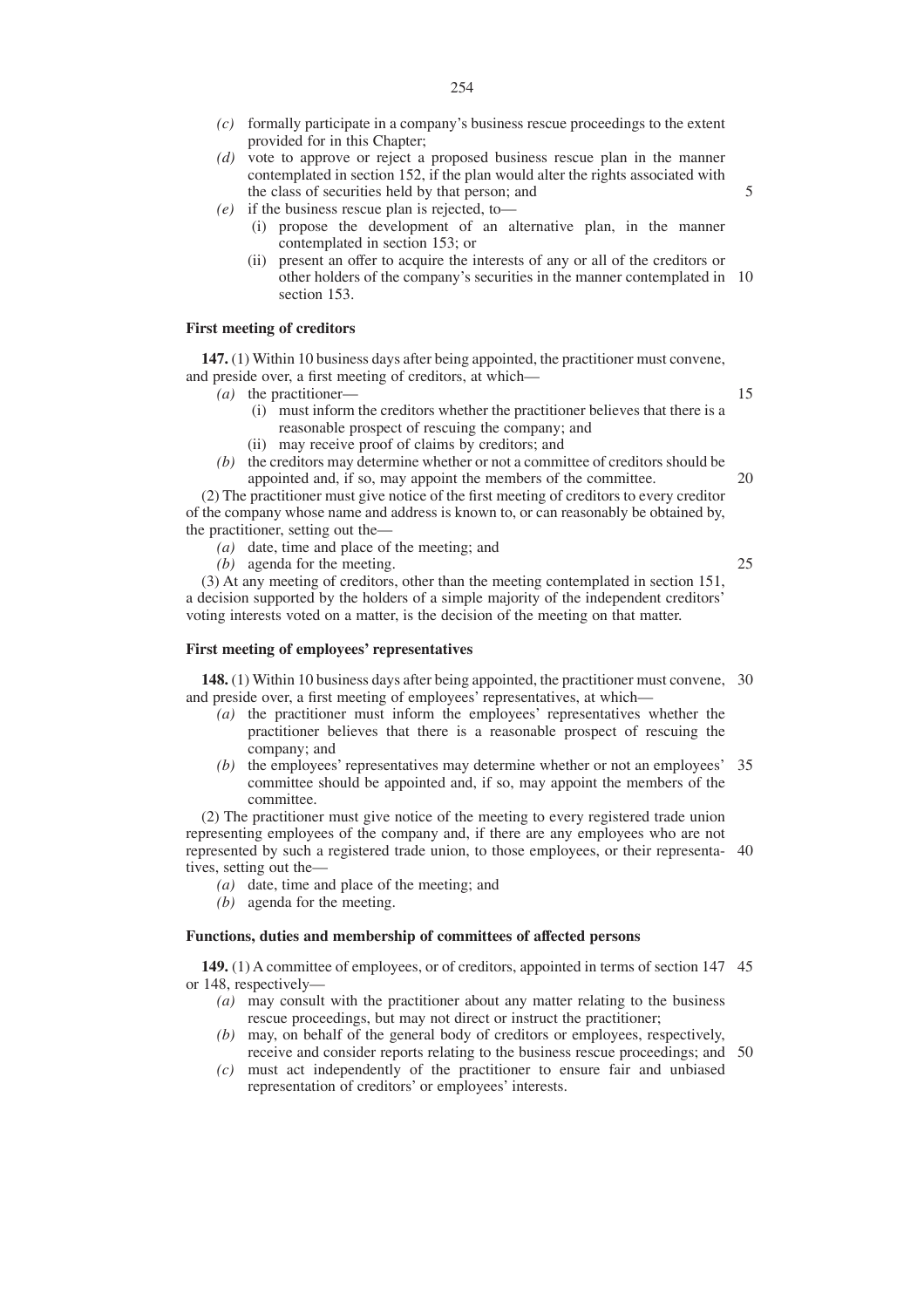(2) A person may be a member of a committee of creditors or employees, respectively, only if the person is—

- *(a)* an independent creditor, or an employee, of the company;
- *(b)* an agent, proxy or attorney of an independent creditor or employee, or other person acting under a general power of attorney; or
- *(c)* authorised in writing by an independent creditor or employee to be a member.

## *Part D*

#### *Development and approval of business rescue plan*

#### **Proposal of business rescue plan**

150. (1) The practitioner, after consulting the creditors, other affected persons, and the 10 management of the company, must prepare a business rescue plan for consideration and possible adoption at a meeting held in terms of section 151.

(2) The business rescue plan must contain all the information reasonably required to facilitate affected persons in deciding whether or not to accept or reject the plan, and must be divided into three Parts, as follows:

15

5

*(a)* **Part A—Background**, which must include at least—

- (i) a complete list of all the material assets of the company, as well as an indication as to which assets were held as security by creditors when the business rescue proceedings began;
- (ii) a complete list of the creditors of the company when the business rescue 20 proceedings began, as well as an indication as to which creditors would qualify as secured, statutory preferent and concurrent in terms of the laws of insolvency, and an indication of which of the creditors have proved their claims;
- (iii) the probable dividend that would be received by creditors, in their 25 specific classes, if the company were to be placed in liquidation;
- (iv) a complete list of the holders of the company's issued securities;
- (v) a copy of the written agreement concerning the practitioner's remuneration; and
- (vi) a statement whether the business rescue plan includes a proposal made 30 informally by a creditor of the company.
- *(b)* **Part B—Proposals**, which must include at least—
	- (i) the nature and duration of any moratorium for which the business rescue plan makes provision;
	- (ii) the extent to which the company is to be released from the payment of its 35 debts, and the extent to which any debt is proposed to be converted to equity in the company, or another company;
	- (iii) the ongoing role of the company, and the treatment of any existing agreements;
	- (iv) the property of the company that is to be available to pay creditors' 40 claims in terms of the business rescue plan;
	- (v) the order of preference in which the proceeds of property will be applied to pay creditors if the business rescue plan is adopted;
	- (vi) the benefits of adopting the business rescue plan as opposed to the benefits that would be received by creditors if the company were to be 45 placed in liquidation; and
	- (vii) the effect that the business rescue plan will have on the holders of each class of the company's issued securities.
- *(c)* **Part C—Assumptions and conditions**, which must include at least—
	- (i) a statement of the conditions that must be satisfied, if any, for the 50 business rescue plan to— *(aa)* come into operation; and
		- *(bb)* be fully implemented;
	- (ii) the effect, if any, that the business rescue plan contemplates on the number of employees, and their terms and conditions of employment; 55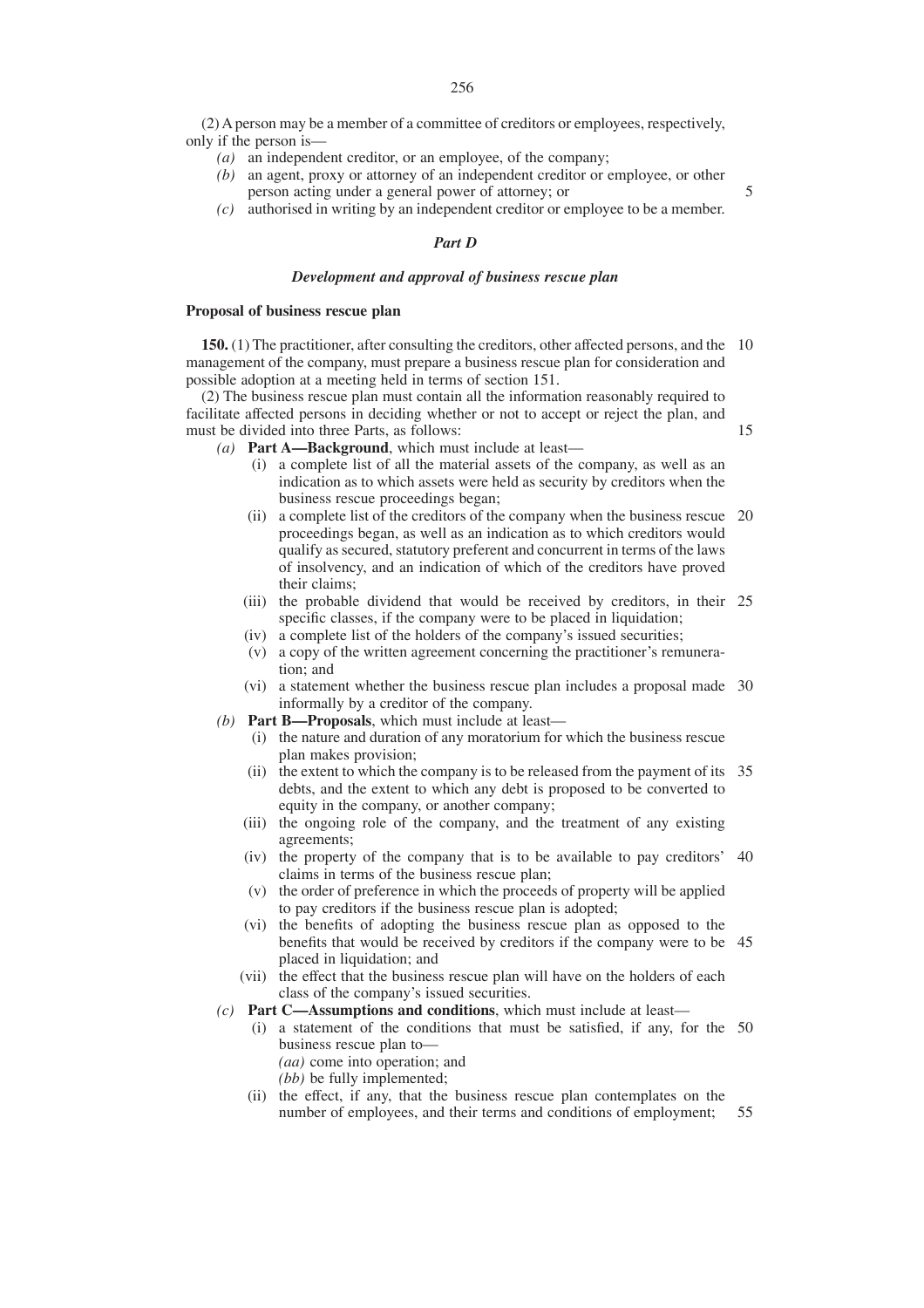- (iii) the circumstances in which the business rescue plan will end; and
- (iv) a projected—
	- *(aa)* balance sheet for the company; and
	- *(bb)* statement of income and expenses for the ensuing three years,
- prepared on the assumption that the proposed business plan is adopted. (3) The projected balance sheet and statement required by subsection  $(2)(c)(iv)$ — 5
- *(a)* must include a notice of any material assumptions on which the projections are based; and
- *(b)* may include alternative projections based on varying assumptions and contingencies.

(4) A proposed business rescue plan must conclude with a certificate by the practitioner stating that any—

- *(a)* actual information provided appears to be accurate, complete, and up to date; and
- *(b)* projections provided are estimates made in good faith on the basis of factual 15 information and assumptions as set out in the statement.

(5) The business rescue plan must be published by the company within 25 business days after the date on which the practitioner was appointed, or such longer time as may be allowed by—

*(a)* the court, on application by the company; or

- 20
- *(b)* the holders of a majority of the creditors' voting interests.

## **Meeting to determine future of company**

**151.** (1) The practitioner must convene and preside over a meeting of creditors and any other holders of a voting interest, called for the purpose of considering the proposed rescue plan within 10 business days after the publication of that plan in terms of section 25 150.

(2) At least five business days before the meeting contemplated in subsection (1), the practitioner must deliver a notice of the meeting to all affected persons, setting out—

- *(a)* the date, time and place of the meeting;
- *(b)* the agenda of the meeting; and
- *(c)* a summary of the rights of affected persons to participate in and vote at the meeting.

(3) The meeting contemplated in this section may be adjourned from time to time, as necessary or expedient, until a decision regarding the company's future has been taken in accordance with sections 152 and 153.

#### **Consideration of business rescue plan**

**152.** (1) At a meeting convened in terms of section 151, the practitioner must—

- *(a)* introduce the proposed business rescue plan for consideration by the creditors, and if applicable, by the shareholders;
- *(b)* inform the meeting whether the practitioner continues to believe that there is 40 a reasonable prospect of the company being rescued;
- *(c)* provide an opportunity for the employees' representatives to address the meeting;
- *(d)* invite discussion, and entertain and conduct a vote, on any motions to— (i) amend the proposed plan, in any manner moved and seconded by holders 45
	- of creditors' voting interests, and satisfactory to the practitioner; or
	- (ii) direct the practitioner to adjourn the meeting in order to revise the plan for further consideration; and
- *(e)* call for a vote for preliminary approval of the proposed plan, as amended if applicable, unless the meeting has first been adjourned in accordance with 50 paragraph *(d)*(ii).

(2) In a vote called in terms of subsection  $(1)(e)$ , the proposed business rescue plan will be approved on a preliminary basis if—

*(a)* it was supported by the holders of more than 75% of the creditors' voting interests that were voted; and 55

10

30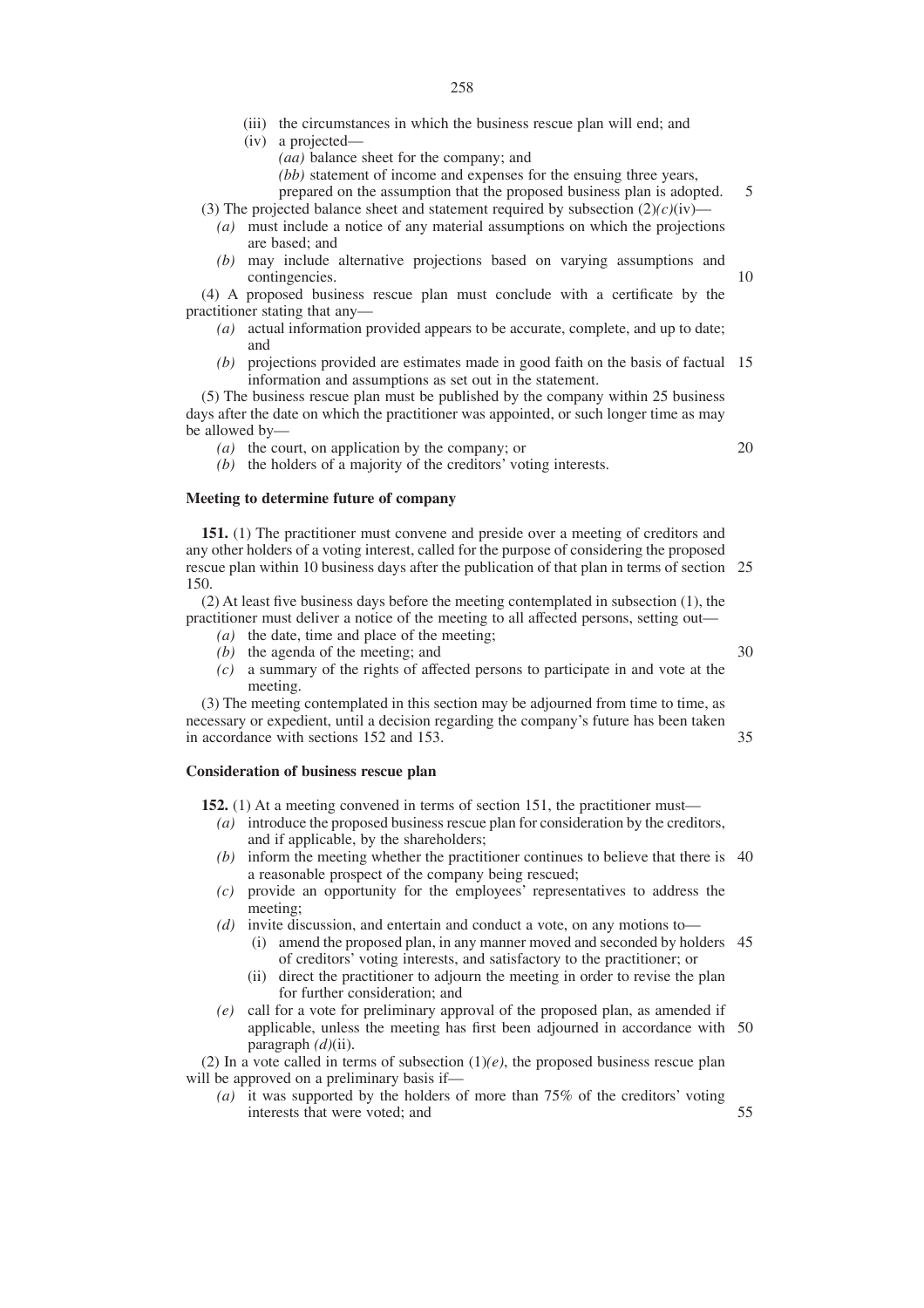- *(b)* the votes in support of the proposed plan included at least 50% of the independent creditors' voting interests, if any, that were voted.
- (3) If a proposed business rescue plan—
	- *(a)* is not approved on a preliminary basis, as contemplated in subsection (2), the plan is rejected, and may be considered further only in terms of section 153;
	- *(b)* does not alter the rights of the holders of any class of the company's securities, approval of that plan on a preliminary basis in terms of subsection (2) constitutes also the final adoption of that plan, subject to satisfaction of any conditions on which that plan is contingent; or
	- *(c)* does alter the rights of any class of holders of the company's securities—
		- (i) the practitioner must immediately hold a meeting of holders of the class, or classes of securities who rights would be altered by the plan, and call for a vote by them to approve the adoption of the proposed business rescue plan; and
		- (ii) if, in a vote contemplated in subparagraph (i), a majority of the voting 15 rights that were exercised—
			- *(aa)* support adoption of the plan, it will have been finally adopted, subject only to satisfaction of any conditions on which it is contingent; or
			- *(bb)* oppose adoption of the plan, the plan is rejected, and may be 20 considered further only in terms of section 153.

(4) A business rescue plan that has been adopted is binding on the company, and on each of the creditors of the company and every holder of the company's securities, whether or not such a person—

- *(a)* was present at the meeting;
- *(b)* voted in favour of adoption of the plan; or
- *(c)* in the case of creditors, had proven their claims against the company.

(5) The company, under the direction of the practitioner, must take all necessary steps to—

- *(a)* attempt to satisfy any conditions on which the business rescue plan is 30 contingent; and
- *(b)* implement the plan as adopted.
- (6) To the extent necessary to implement an adopted business rescue plan—
	- *(a)* the practitioner may, in accordance with that plan, determine the consideration for, and issue, any authorised securities of the company, despite section 38 or 35 40 to the contrary; and
	- *(b)* if the business rescue plan was approved by the shareholders of the company, as contemplated in subsection  $(3)(c)$ , the practitioner may amend the company's Memorandum of Incorporation to authorise, and determine the preferences, rights, limitations and other terms of, any securities that are not 40 otherwise authorised, but are contemplated to be issued in terms the business rescue plan, despite any provision of section 16, 36 or 37 to the contrary.

(7) Except to the extent that an approved business rescue plan provides otherwise, a pre-emptive right of any shareholder of the company, as contemplated in section 39, does not apply with respect to an issue of shares by the company in terms of the business 45 rescue plan.

(8) When the business rescue plan has been substantially implemented, the practitioner must file a notice of the substantial implementation of the business rescue plan.

## **Failure to adopt business rescue plan**

**153.** (1) *(a)* If a business rescue plan has been rejected as contemplated in section  $152(3)(a)$  or  $(c)(ii)(bb)$  the practitioner may-

(i) seek a vote of approval from the holders of voting interests to prepare and publish a revised plan; or

25

5

10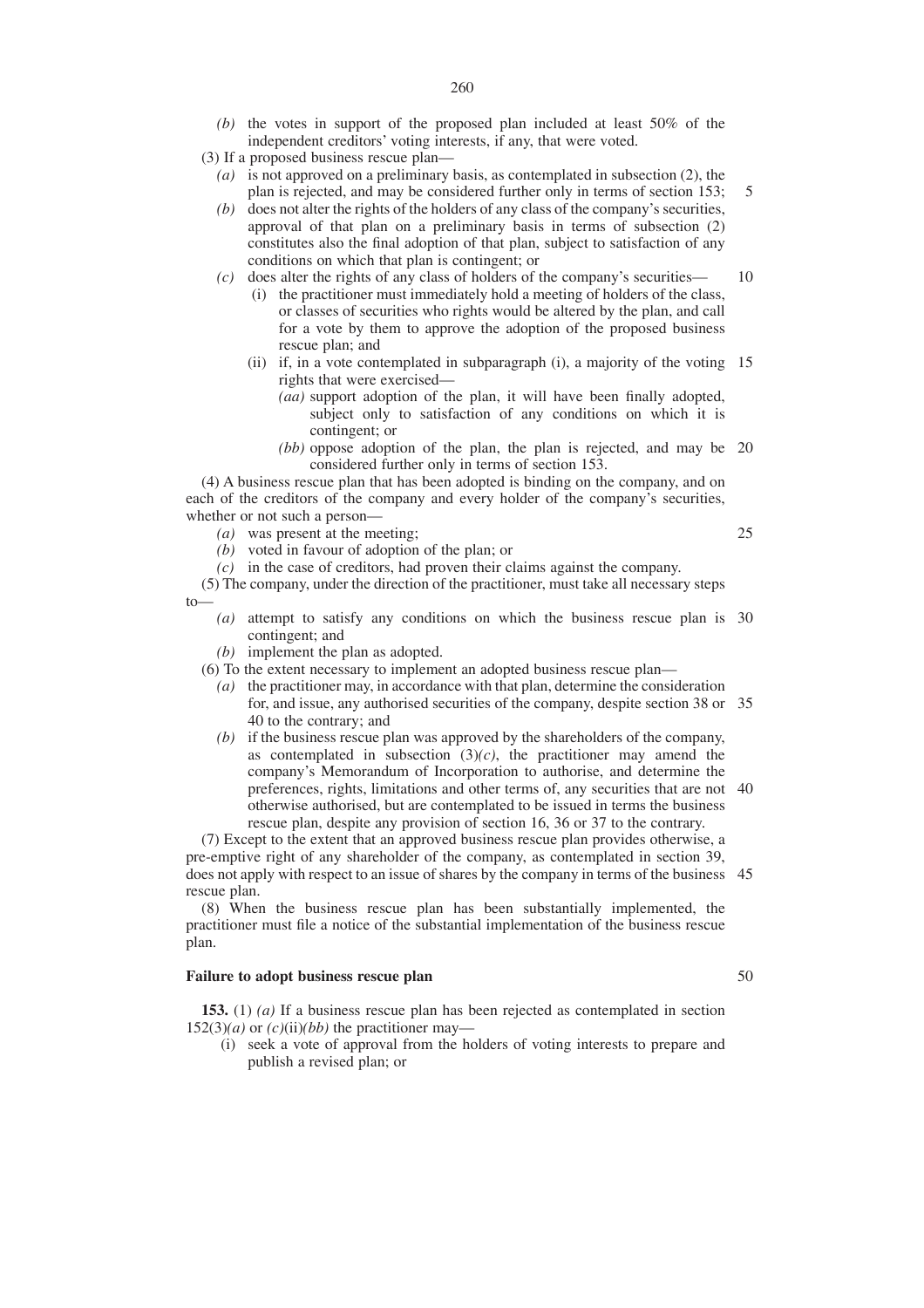- (ii) advise the meeting that the company will apply to a court to set aside the result of the vote by the holders of voting interests or shareholders, as the case may be, on the grounds that it was inappropriate.
- *(b)* If the practitioner does not take any action contemplated in paragraph *(a)*
	- (i) any affected person present at the meeting may—
		- *(aa)* call for a vote of approval from the holders of voting interests requiring the practitioner to prepare and publish a revised plan; or
		- *(bb)* apply to the court to set aside the result of the vote by the holders of voting interests or shareholders, as the case may be, on the grounds that it was inappropriate; or
	- (ii) any affected person, or combination of affected persons, may make a binding offer to purchase the voting interests of one or more persons who opposed adoption of the business rescue plan, at a value independently and expertly determined, on the request of the practitioner, to be a fair and reasonable estimate of the return to that person, or those persons, if the company were to 15 be liquidated.

(2) If the practitioner, acting in terms of subsection  $(1)(a)(ii)$ , or an affected person, acting in terms of subsection  $(1)(b)(i)(bb)$ , informs the meeting that an application will be made to the court as contemplated in those provisions, the practitioner must adjourn the meeting—

- *(a)* for five business days, unless the contemplated application is made to the court during that time; or
- *(b)* until the court has disposed of the contemplated application.

(3) If, on the request of the practitioner in terms of subsection  $(1)(a)(i)$ , or a call by an affected person in terms of subsection  $(1)(b)(i)(aa)$ , the meeting directs the practitioner 25 to prepare and publish a revised business rescue plan—

- *(a)* the practitioner must—
	- (i) conclude the meeting after that vote; and
	- (ii) prepare and publish a new or revised business rescue plan within 10 business days; and 30
- *(b)* the provisions of this Part apply afresh to the publishing and consideration of that new or revised plan.

(4) If an affected person makes an offer contemplated in subsection  $(1)(b)(ii)$ , the practitioner must—

- *(a)* adjourn the meeting for no more than five business days, as necessary to afford 35 the practitioner an opportunity to make any necessary revisions to the business rescue plan to appropriately reflect the results of the offer; and
- *(b)* set a date for resumption of the meeting, without further notice, at which the provisions of section 152 and this section will apply afresh.

(5) If no person takes any action contemplated in subsection (1), the practitioner must 40 promptly file a notice of the termination of the business rescue proceedings.

(6) A holder of a voting interest, or a person acquiring that interest in terms of a binding offer, may apply to a court to review, re-appraise and re-value a determination by an independent expert in terms of subsection (1)*(b)*(ii).

## **Discharge of debts and claims**

**154.** (1) A business rescue plan may provide that, if it is implemented in accordance with its terms and conditions, a creditor who has acceded to the discharge of the whole or part of a debt owing to that creditor will lose the right to enforce the relevant debt or part of it.

(2) If a business rescue plan has been approved and implemented in accordance with 50this Chapter, a creditor is not entitled to enforce any debt owed by the company immediately before the beginning of the business rescue process, except to the extent provided for in the business rescue plan.

45

5

10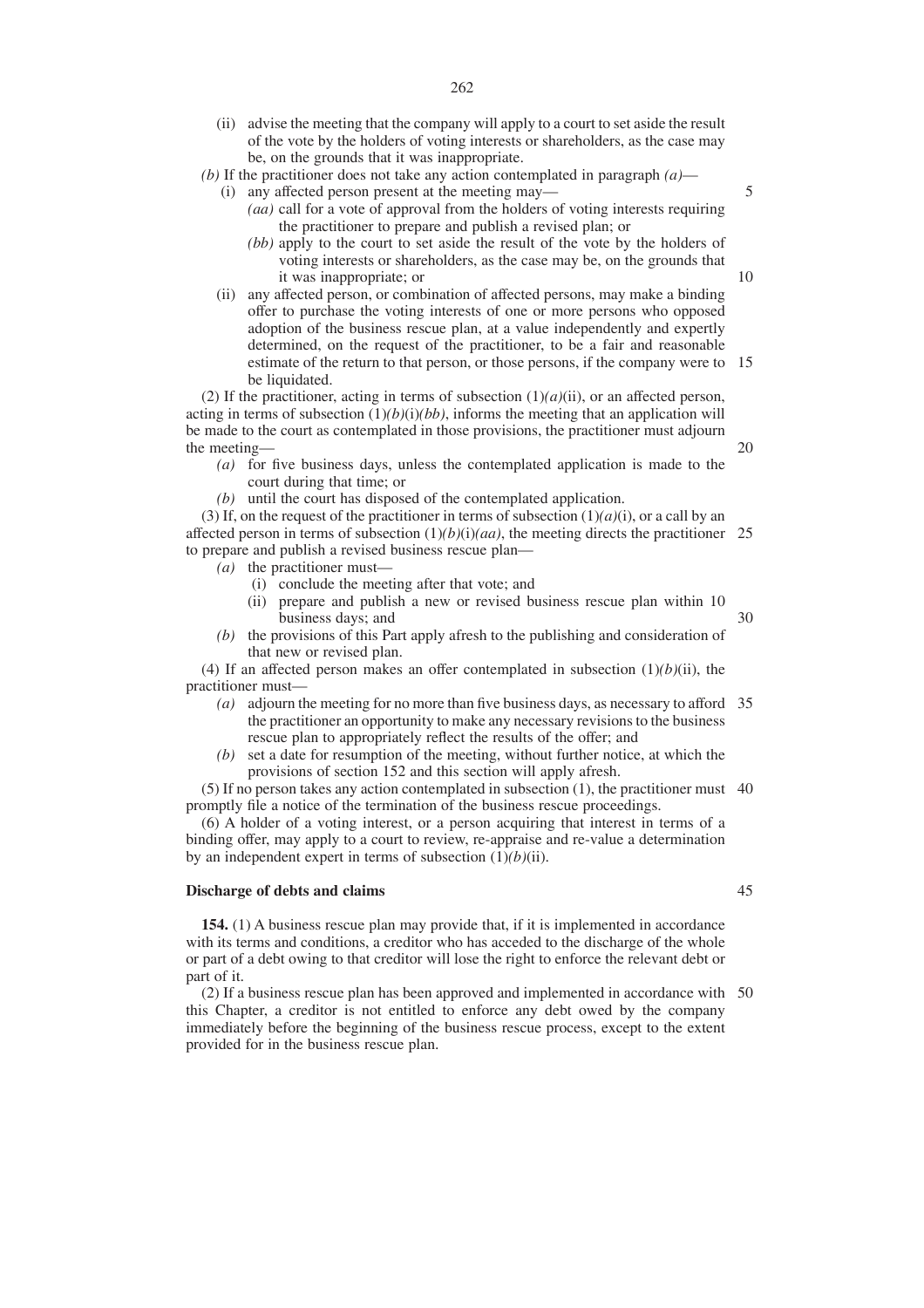#### *Part E*

#### *Compromise with creditors*

#### **Compromise between company and creditors**

**155.** (1) This section applies to a company, irrespective of whether or not it is financially distressed as defined in section  $128(1)/f$ , unless it is engaged in business rescue proceedings in terms of this Chapter. 5

(2) The board of a company, or the liquidator of such a company if it is being wound up, may propose an arrangement or a compromise of its financial obligations to all of its creditors, or to all of the members of any class of its creditors, by delivering a copy of the proposal, and notice of meeting to consider the proposal, to— 10

- *(a)* every creditor of the company, or every member of the relevant class of creditors whose name or address is known to, or can reasonably be obtained by, the company; and
- *(b)* the Commission.

(3) A proposal contemplated in subsection (2) must contain all information reasonably 15 required to facilitate creditors in deciding whether or not to accept or reject the proposal, and must be divided into three Parts, as follows:

*(a)* **Part A—Background**, which must include at least—

- (i) a complete list of all the material assets of the company, as well as an indication as to which assets are held as security by creditors as of the 20 date of the proposal;
- (ii) a complete list of the creditors of the company as of the date of the proposal, as well as an indication as to which creditors would qualify as secured, statutory preferent and concurrent in terms of the laws of insolvency, and an indication of which of the creditors have proved their 25 claims;
- (iii) the probable dividend that would be received by creditors, in their specific classes, if the company were to be placed in liquidation;
- (iv) a complete list of the holders of the company issued securities, and the effect that the proposal would have on them, if any; and 30
- (v) whether the proposal includes a proposal made informally by a creditor of the company.
- *(b)* **Part B—Proposals**, which must include at least—
	- (i) the nature and duration of any proposed debt moratorium;
	- (ii) the extent to which the company is to be released from the payment of its 35 debts, and the extent to which any debt is proposed to be converted to equity in the company, or another company;
	- (iii) the treatment of contracts and ongoing role of the company;
	- (iv) the property of the company that is proposed to be available to pay creditors' claims; 40
	- (v) the order of preference in which the proceeds of property of the company will be applied to pay creditors if the proposal is adopted; and
	- (vi) the benefits of adopting the proposal as opposed to the benefits that would be received by creditors if the company were to be placed in liquidation. 45

## *(c)* **Part C—Assumptions and conditions**, which must include at least—

(i) a statement of the conditions that must be satisfied, if any, for the proposal to—

*(aa)* come into operation; and

*(bb)* be fully implemented;

(ii) the effect, if any, that the plan contemplates on the number of employees, and their terms and conditions of employment; and

50

(iii) a projected— *(aa)* balance sheet for the company; and *(bb)* statement of income and expenses for the ensuing three years, prepared on the assumption that the proposal is accepted. 55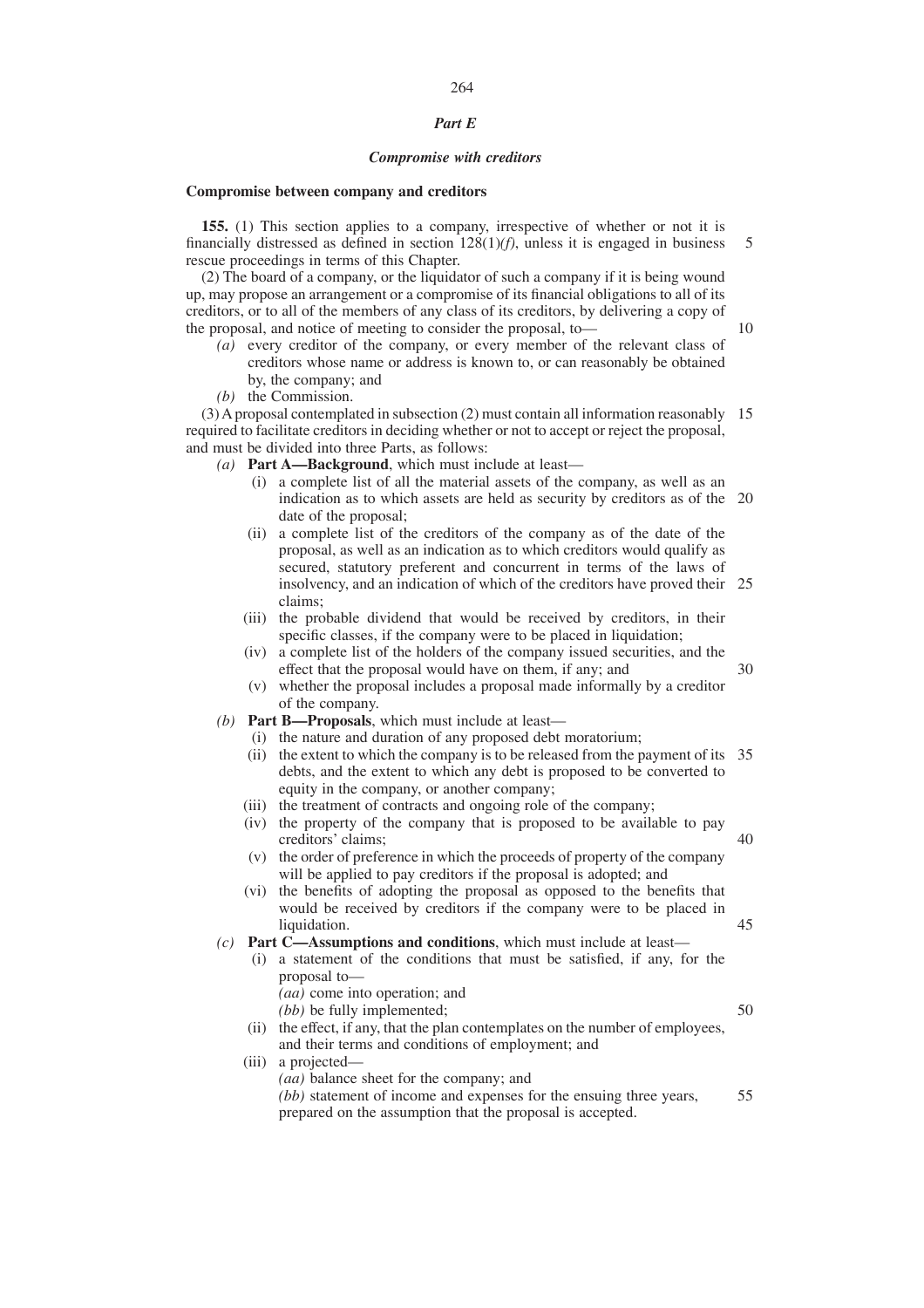(4) The projected balance sheet and statement required by subsection  $(3)(c)(iii)$ —

- *(a)* must include a notice of any significant assumptions on which the projections are based; and
- *(b)* may include alternative projections based on varying assumptions and contingencies.

(5) A proposal must conclude with a certificate by an authorised director or prescribed officer of the company stating that any—

- *(a)* factual information provided appears to be accurate, complete, and up to the date; and
- (b) projections provided are estimates made in good faith on the basis of factual 10 information and assumptions as set out in the statement.

(6) A proposal contemplated in this section will have been adopted by the creditors of the company, or the members of a relevant class of creditors, if it is supported by a majority in number, representing at least 75% in value of the creditors or class, as the case may be, present and voting in person or by proxy, at a meeting called for that 15 purpose.

(7) If a proposal is adopted as contemplated in subsection (6)—

- *(a)* the company may apply to the court for an order approving the proposal; and
- *(b)* the court, on an application in terms of paragraph *(a)* may sanction the compromise as set out in the adopted proposal, if it considers it just and 20 equitable to do so, having regard to—
	- (i) the number of creditors of any affected class of creditors, who were present or represented at the meeting, and who voted in favour of the proposal; and
	- (ii) in the case of a compromise in respect of a company being wound up, the 25 report of the Master required in terms of the laws contemplated in item 9 of Schedule 5.

(8) A copy of an order of the court sanctioning a compromise—

- *(a)* must be filed by the company within five business days;
- *(b)* must be attached to each copy of the company's Memorandum of Incorpora-30 tion that is kept at the company's registered office, or elsewhere as contemplated in section 25; and
- *(c)* is final and binding on all of the company's creditors or all of members of the relevant class of creditors, as the case may be, as of the date on which it is filed.

(9) An arrangement or a compromise contemplated in this section does not affect the liability of any person who is a surety of the company.

## **CHAPTER 7**

#### **REMEDIES AND ENFORCEMENT**

#### *Part A*

40

50

35

5

# *General principles*

## **Alternative procedures for addressing complaints or securing rights**

**156.** A person referred to in section 157(1) may seek to address an alleged contravention of this Act, or to enforce any provision of, or right in terms of this Act, a company's Memorandum of Incorporation or rules, or a transaction or agreement 45 contemplated in this Act, the company's Memorandum of Incorporation or rules, by—

- *(a)* attempting to resolve any dispute with or within a company through alternative dispute resolution in accordance with Part C of this Chapter;
- *(b)* applying to the Companies Tribunal for adjudication in respect of any matter for which such an application is permitted in terms of this Act;
- *(c)* applying for appropriate relief to the division of the High Court that has jurisdiction over the matter; or
- *(d)* filing a complaint in accordance with Part D of this Chapter within the time permitted by section 219 with—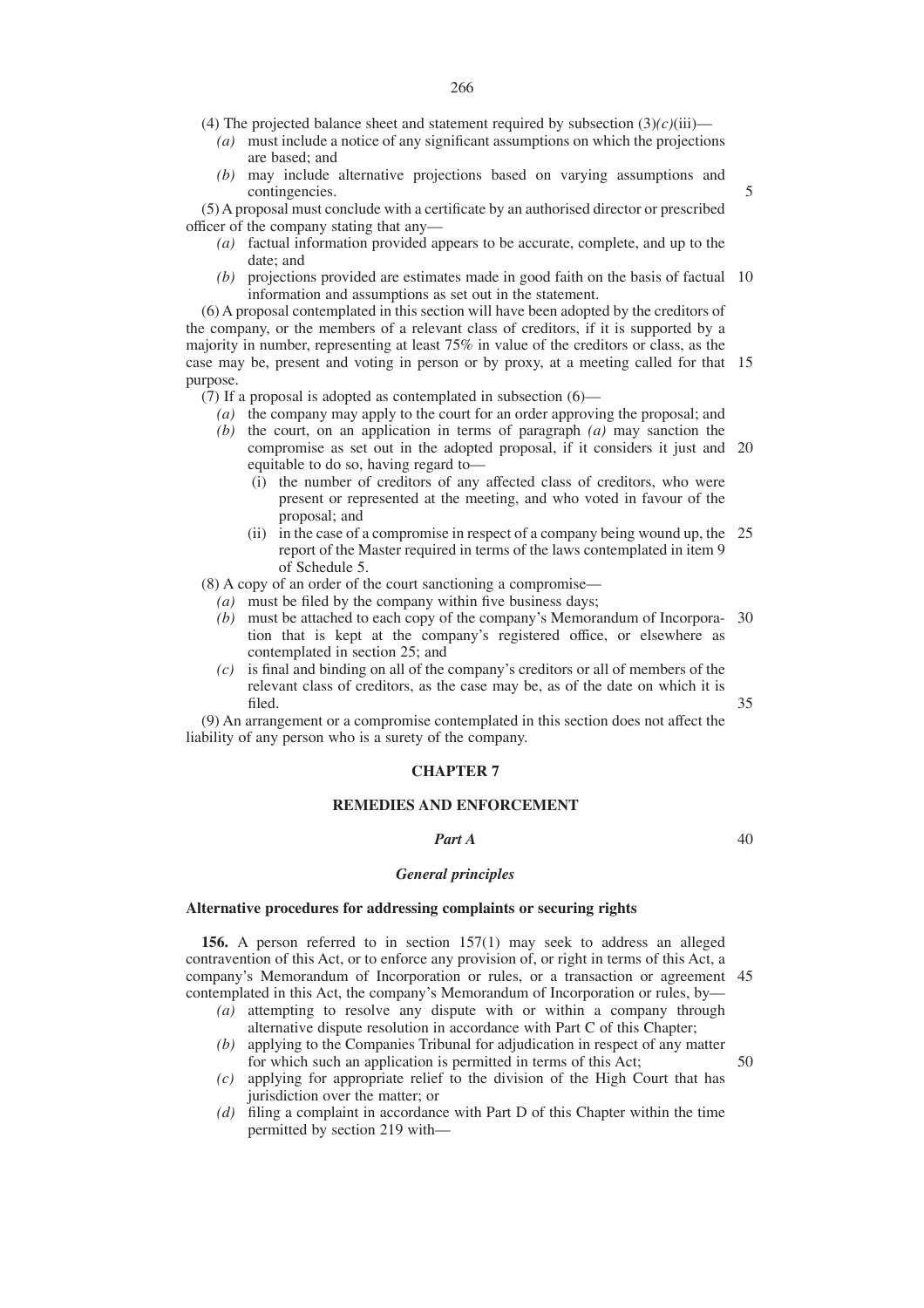- 268
- (i) the Panel, if the complaint concerns a matter within its jurisdiction; or
- (ii) the Commission in respect of any matter arising in terms of this Act, other than a matter contemplated in subparagraph (i).

#### **Extended standing to apply for remedies**

**157.** (1) When, in terms of this Act, an application can be made to, or a matter can be brought before, a court, the Companies Tribunal, the Panel or the Commission, the right to make the application or bring the matter may be exercised by a person— 5

- *(a)* directly contemplated in the particular provision of this Act;
- *(b)* acting on behalf of a person contemplated in paragraph *(a)*, who cannot act in their own name;
- *(c)* acting as a member of, or in the interest of, a group or class of affected persons, or an association acting in the interest of its members; or *(d)* acting in the public interest, with leave of the court.
- 

(2) The Commission or the Panel, acting in either case on its own motion and in its absolute discretion, may—

15

10

- *(a)* commence any proceedings in a court in the name of a person who, when filing a complaint with the Commission or Panel, as the case may be, in respect of the matter giving rise to those proceedings, also made a written request that the Commission or Panel do so; or
- *(b)* apply for leave to intervene in any court proceedings arising in terms of this 20 Act, in order to represent any interest that would not otherwise be adequately represented in those proceedings.

(3) For greater certainty, nothing in this section creates a right of any person to commence any legal proceedings contemplated in section 165(1), other than—

- *(a)* on behalf of a person entitled to make a demand in terms of section 165(2); 25 and
- *(b)* in the manner set out in section 165.

#### **Remedies to promote purpose of Act**

**158.** When determining a matter brought before it in terms of this Act, or making an order contemplated in this Act—

- *(a)* a court must develop the common law as necessary to improve the realisation and enjoyment of rights established by this Act; and
- *(b)* the Commission, the Panel, the Companies Tribunal or a court—
	- (i) must promote the spirit, purpose and objects of this Act; and
	- (ii) if any provision of this Act, or other document in terms of this Act, read 35 in its context, can be reasonably construed to have more than one meaning, must prefer the meaning that best promotes the spirit and purpose of this Act, and will best improve the realisation and enjoyment of rights.

## **Protection for whistle-blowers**

**159.** (1) To the extent that this section creates any right of, or establishes any protection for, an employee, as defined in the Protected Disclosures Act, 2000 (Act No. 26 of 2000)—

- *(a)* that right or protection is in addition to, and not in substitution for, any right or protection established by that Act; and 45
- *(b)* that Act applies to a disclosure contemplated in this section by an employee, as defined in that Act, irrespective whether that Act would otherwise apply to that disclosure.

(2) Any provision of a company's Memorandum of Incorporation or rules, or an agreement, is void to the extent that it is inconsistent with, or purports to limit, set aside 50or negate the effect of this section.

(3) This section applies to any disclosure of information by a person contemplated in subsection (4) if—

30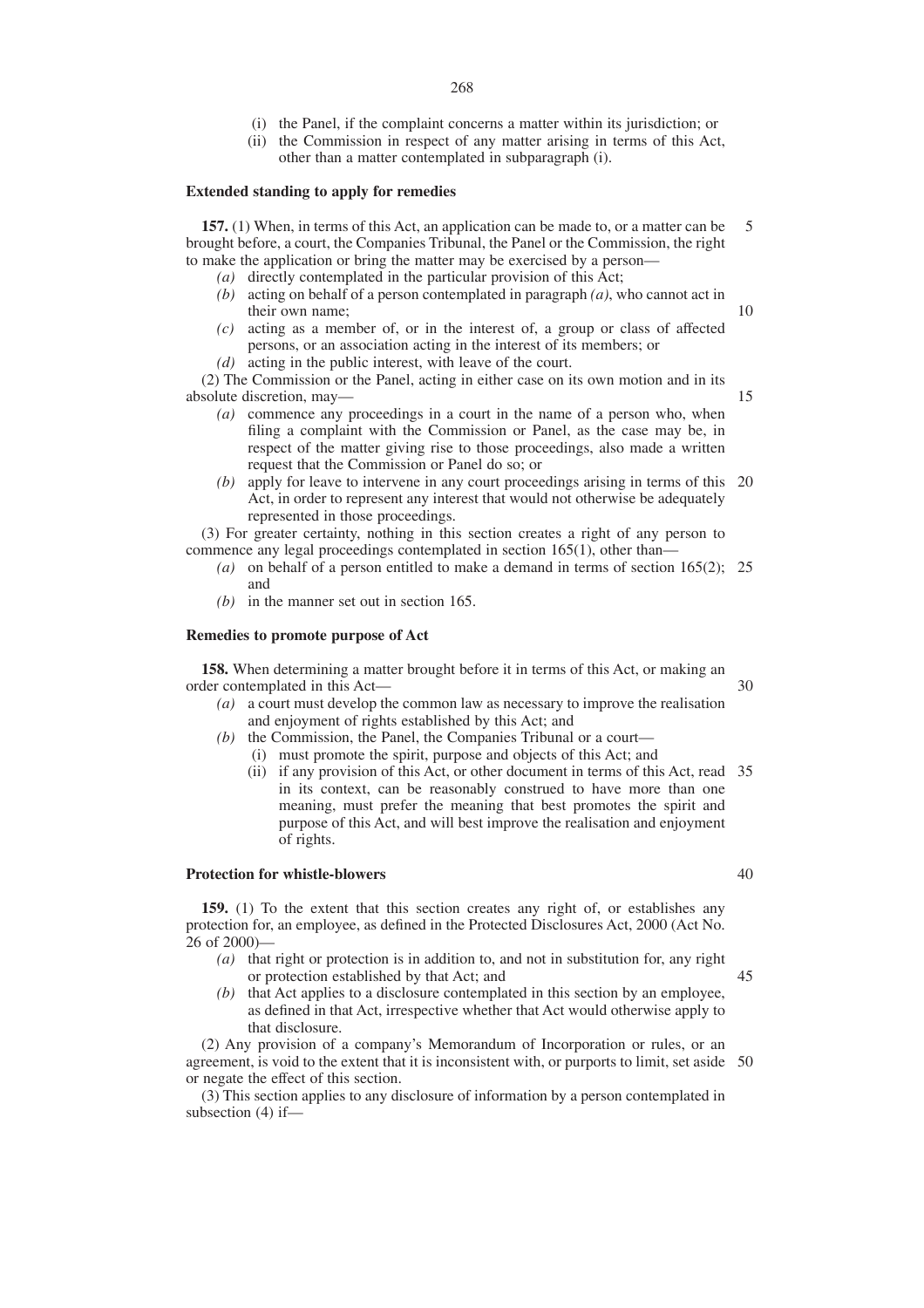- *(a)* it is made in good faith to the Commission, the Companies Tribunal, the Panel, a regulatory authority, an exchange, a legal adviser, a director, prescribed officer, company secretary, auditor, board or committee of the company concerned; and
- *(b)* the person making the disclosure reasonably believed at the time of the disclosure that the information showed or tended to show that a company or external company, or a director or prescribed officer of a company acting in that capacity, has— 5
	- (i) contravened this Act, or a law mentioned in Schedule 4;
	- (ii) failed or is failing to comply with any statutory obligation to which the 10 company is subject;
	- (iii) engaged in conduct that has endangered or is likely to endanger the health or safety of any individual, or damage the environment;
	- (iv) unfairly discriminated, or condoned unfair discrimination, against any person, as contemplated in section 9 of the Constitution and the 15 Promotion of Equality and Prevention of Unfair Discrimination Act, 2000 (Act No. 4 of 2000); or
	- (v) contravened any other legislation in a manner that could expose the company to an actual or contingent risk of liability, or is inherently prejudicial to the interests of the company.

20

25

(4) A shareholder, director, company secretary, prescribed officer or employee of a company, a registered trade union that represents employees of the company or another representative of the employees of that company, a supplier of goods or services to a company, or an employee of such a supplier, who makes a disclosure contemplated in this section—

- *(a)* has qualified privilege in respect of the disclosure; and
- *(b)* is immune from any civil, criminal or administrative liability for that disclosure.

(5) A person contemplated in subsection (4) is entitled to compensation from another person for any damages suffered if the first person is entitled to make, or has made, a 30 disclosure contemplated in this section and, because of that possible or actual disclosure, the second person—

- *(a)* engages in conduct with the intent to cause detriment to the first person, and the conduct causes such detriment; or
- *(b)* directly or indirectly makes an express or implied threat, whether conditional 35 or unconditional, to cause any detriment to the first person or to another person, and—
	- (i) intends the first person to fear that the threat will be carried out; or
	- (ii) is reckless as to causing the first person to fear that the threat will be carried out, irrespective of whether the first person actually feared that 40 the threat would be carried out.

(6) Any conduct or threat contemplated in subsection (5) is presumed to have occurred as a result of a possible or actual disclosure that a person is entitled to make, or has made, unless the person who engaged in the conduct or made the threat can show satisfactory evidence in support of another reason for engaging in the conduct or making 45 the threat.

(7) A public company and state-owned company must directly or indirectly—

- *(a)* establish and maintain a system to receive disclosures contemplated in this section confidentially, and act on them; and
- *(b)* routinely publicise the availability of that system to the categories of persons 50contemplated in subsection (4).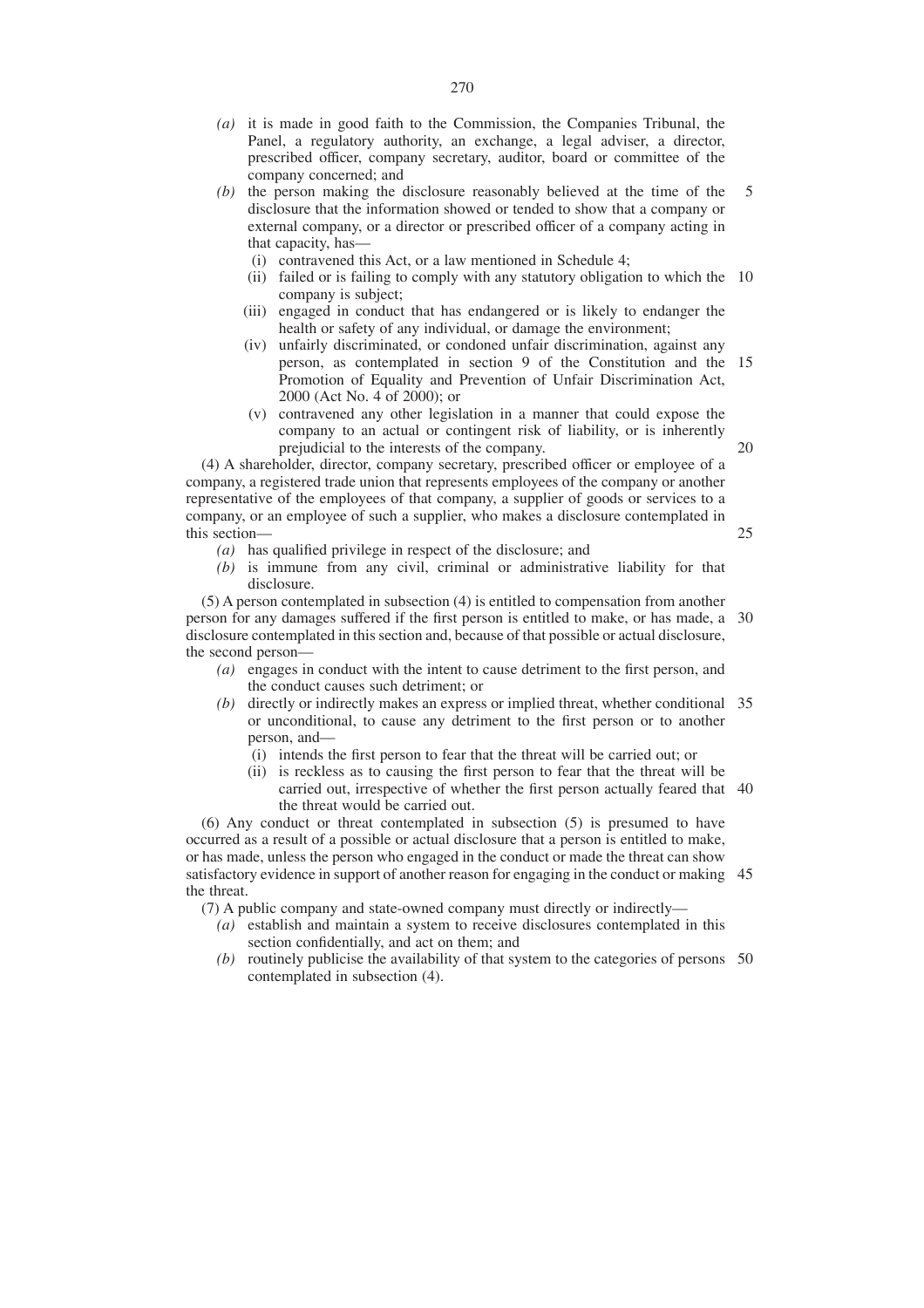#### *Part B*

272

#### *Rights to seek specific remedies*

#### **Disputes concerning reservation or registration of company names**

**160.** (1) A person to whom a notice is delivered in terms of section 12(3) or section 14(3), or any other person with an interest in the name of a company, may apply to the Companies Tribunal in the prescribed manner and form for a determination whether the name satisfies the requirements of section 11. 5

- (2) An application in terms of subsection (1) may be made—
	- *(a)* within three months after the date of a notice contemplated in subsection (1), if the applicant received such a notice; or 10
	- *(b)* on good cause shown at any time after the date of the reservation or registration of the name that is the subject of the application, in any other case.

(3) After considering an application made in terms of subsection (1), and any submissions by the applicant and any other person with an interest in the name or proposed name that is the subject of the application, the Companies Tribunal—

- *(a)* must make a determination whether that name satisfies the requirements of section 11; and
- *(b)* may make an administrative order directing—
	- (i) the Commission to—
		- *(aa)* reserve a contested name for the applicant in terms of section 12; *(bb)* register the contested name, or amended name as the name of a company; or 20
		- *(cc)* cancel a reservation granted in terms of section 12, if the reserved name has not been used by the person entitled to it; or
	- (ii) a company to choose a new name, and to file a notice of an amendment 25 to its Memorandum of Incorporation, within a period and on any conditions that the Tribunal considers just, equitable and expedient in the circumstances, including a condition exempting the company from the requirement to pay the prescribed fee for filing the notice of amendment contemplated in this paragraph. 30

(4) Within 20 business days after receiving a notice or a decision issued by the Companies Tribunal in terms of this section, an incorporator of a company, a company, a person who received a notice in terms of section 12(3) or 14(3), an applicant under subsection (1) or and any other person with an interest in the name or proposed name that is the subject of the application, as the case may be, may apply to a court to review 35 the notice or decision.

#### **Application to protect rights of securities holders**

**161.** (1) A holder of issued securities of a company may apply to a court for—

- *(a)* an order determining any rights of that securities holder in terms of this Act, the company's Memorandum of Incorporation, any rules of the company, or 40 any applicable debt instrument; or
- *(b)* any appropriate order necessary to—
	- (i) protect any right contemplated in paragraph *(a)*; or
	- (ii) rectify any harm done to the securities holder by—
		- *(aa)* the company as a consequence of an act or omission that 45 contravened this Act or the company's Memorandum of Incorporation, rules or applicable debt instrument, or violated any right contemplated in paragraph *(a)*; or
		- *(bb)* any of its directors to the extent that they are or may be held liable in terms of section 77.

(2) The right to apply to a court in terms of this section is in addition to any other remedy available to a holder of a companies securities—

- *(a)* in terms of this Act; or
- *(b)* in terms of the common law, subject to this Act.

15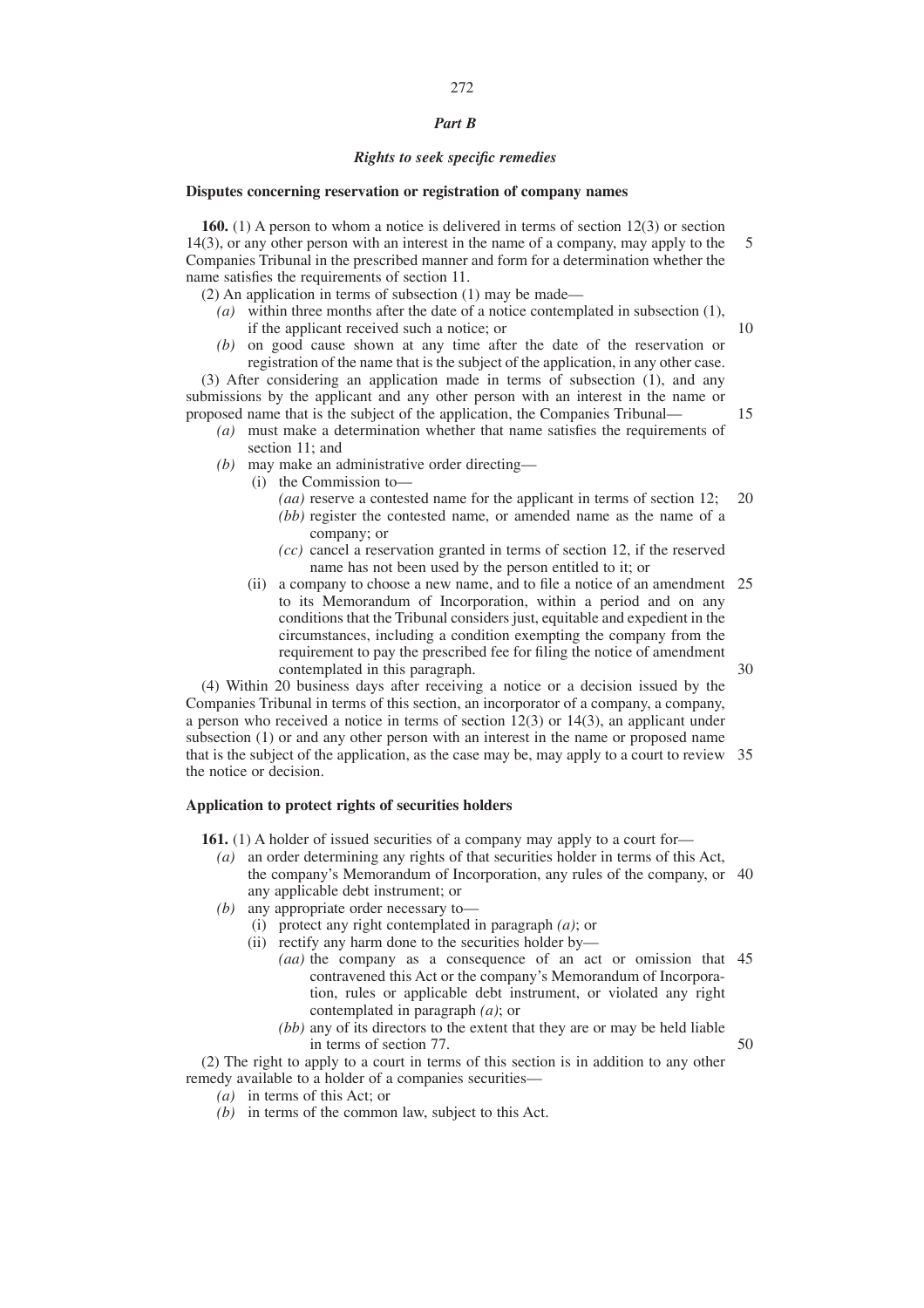#### **Application to declare director delinquent or under probation**

**162.** (1) In this section, "legislation" means any national or provincial legislation—

- *(a)* relating to the promotion, formation or management of a juristic person;
- *(b)* regulating an industry or sector of an industry; or
- *(c)* imposing obligations on, prohibiting any conduct by, or otherwise regulating the activities of, a juristic person. 5

(2) A company, a shareholder, director, company secretary or prescribed officer of a company, a registered trade union that represents employees of the company or another representative of the employees of a company may apply to a court for a order declaring a person delinquent or under probation if—

- *(a)* the person is a director of that company or, within the 24 months immediately preceding the application, was a director of that company; and
- *(b)* any of the circumstances contemplated in—
	- (i) subsection  $(5)(a)$  to *(c)* apply, in the case of an application for a declaration of delinquency; or 15
	- (ii) subsections  $(7)(a)$  and  $(8)$  apply, in the case of an application for probation.

(3) The Commission or the Panel may apply to a court for an order declaring a person delinquent or under probation if—

- *(a)* the person is a director of a company or, within the 24 months immediately 20 preceding the application, was a director of a company; and
- *(b)* any of the circumstances contemplated in—
	- (i) subsection (5) apply, in the case of an application for a declaration of delinquency; or
- (ii) subsections (7) and (8) apply, in the case of an application for probation. 25 (4) Any organ of state responsible for the administration of any legislation may apply

to a court for an order declaring a person delinquent if—

- *(a)* the person is a director of a company or, within the 24 months immediately preceding the application, was a director of a company; and
- (b) any of the circumstances contemplated in subsection  $(5)(d)$  to  $(f)$  apply with 30 respect to any legislation administered by that organ of state.

(5) A court must make an order declaring a person to be a delinquent director if the person—

- *(a)* consented to serve as a director, or acted in the capacity of a director or prescribed officer, while ineligible or disqualified in terms of section 69, 35 unless the person was acting—
	- (i) under the protection of a court order contemplated in section 69(11); or (ii) as a director as contemplated in section  $69(12)$ ;
- *(b)* while under an order of probation in terms of this section or section 47 of the Close Corporations Act, 1984 (Act No. 69 of 1984), acted as a director in a 40 manner that contravened that order;
- *(c)* while a director—
	- (i) grossly abused the position of director;
	- (ii) took personal advantage of information or an opportunity, contrary to section 76(2)*(a)*; 45
	- (iii) intentionally, or by gross negligence, inflicted harm upon the company or a subsidiary of the company, contrary to section 76(2)*(a)*;
	- (iv) acted in a manner—
		- *(aa)* that amounted to gross negligence, wilful misconduct or breach of trust in relation to the performance of the director's functions 50 within, and duties to, the company; or
		- *(bb)* contemplated in section  $77(3)(a)$ , *(b)* or *(c)*;
- *(d)* has repeatedly been personally subject to a compliance notice or similar enforcement mechanism, for substantially similar conduct, in terms of any legislation; 55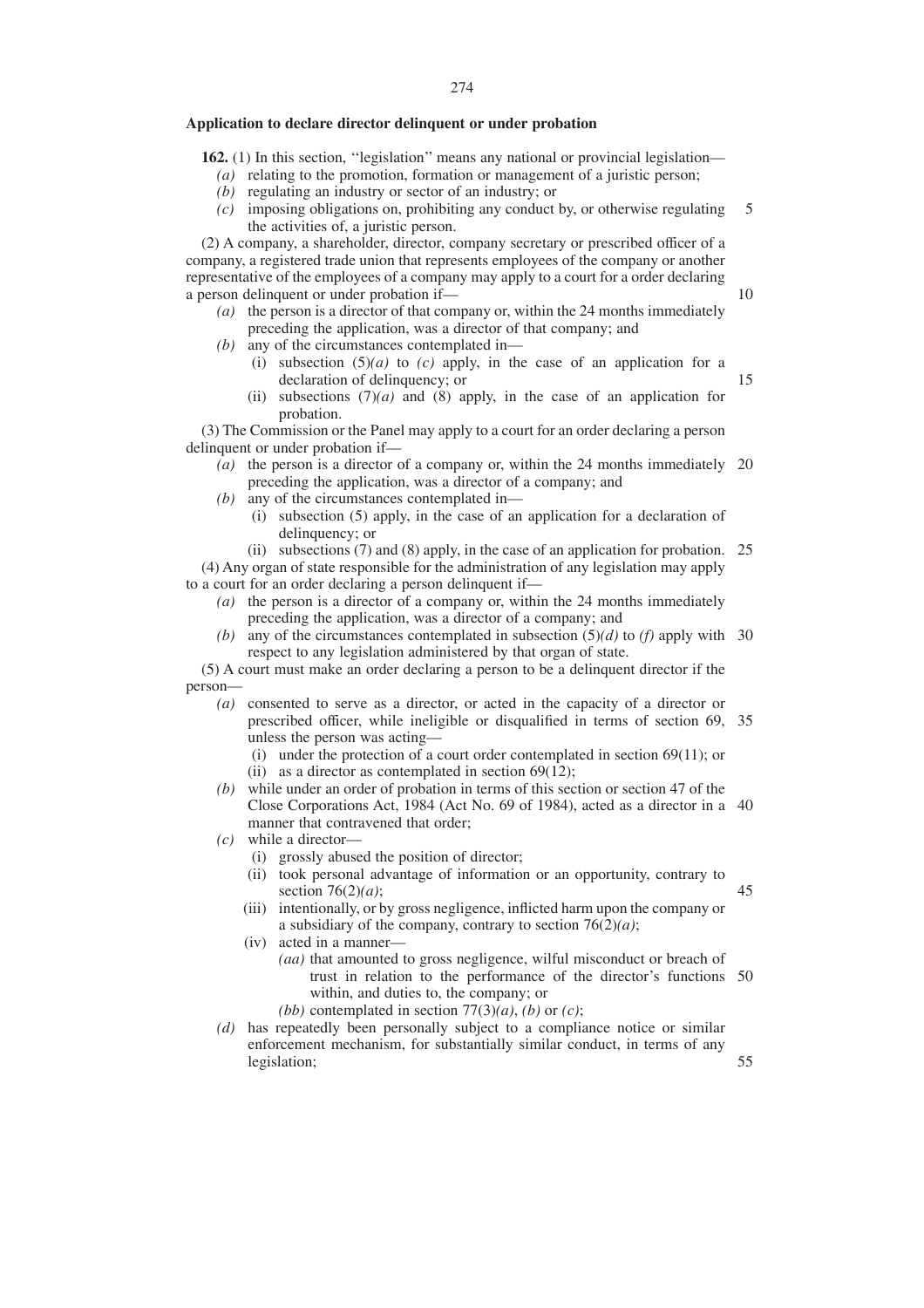- *(e)* has at least twice been personally convicted of an offence, or subjected to an administrative fine or similar penalty, in terms of any legislation; or
- *(f)* within a period of five years, was a director of one or more companies or a managing member of one or more close corporations, or controlled or participated in the control of a juristic person, irrespective whether concurrently, sequentially or at unrelated times, that were convicted of an offence, or subjected to an administrative fine or similar penalty, in terms of any legislation, and—
	- (i) the person was a director of each such company, or a managing member of each such close corporation or was responsible for the management of 10 each such juristic person, at the time of the contravention that resulted in the conviction, administrative fine or other penalty; and
	- (ii) the court is satisfied that the declaration of delinquency is justified, having regard to the nature of the contraventions, and the person's conduct in relation to the management, business or property of any 15 company, close corporation or juristic person at the time.

(6) A declaration of delinquency in terms of—

- *(a)* subsection (5)*(a)* or *(b)* is unconditional, and subsists for the lifetime of the person declared delinquent; or
- *(b)* subsection  $(5)(c)$  to  $(f)$ –

20

5

- (i) may be made subject to any conditions the court considers appropriate, including conditions limiting the application of the declaration to one or more particular categories of companies; and
- (ii) subsists for seven years from the date of the order, or such longer period as determined by the court at the time of making the declaration, subject 25 to subsections  $(11)$  and  $(12)$ ;
- (7) A court may make an order placing a person under probation, if—
	- *(a)* while serving as a director, the person—
		- (i) was present at a meeting and failed to vote against a resolution despite the inability of the company to satisfy the solvency and liquidity test, 30 contrary to this Act;
		- (ii) otherwise acted in a manner materially inconsistent with the duties of a director; or
		- (iii) acted in, or supported a decision of the company to act in, a manner contemplated in section 163(1); or 35
	- *(b)* within any period of 10 years after the effective date—
		- (i) the person has been a director of more than one company, or a managing member of more than one close corporation, irrespective whether concurrently, sequentially or at unrelated times; and
		- (ii) during the time that the person was a director of each such company or 40 managing member of each such close corporation, two or more of those companies or close corporations each failed to fully pay all of its creditors or meet all of its obligations, except in terms of—
			- *(aa)* a business rescue plan resulting from a resolution of the board in terms of section 129; or 45
			- *(bb)* a compromise with creditors in terms of section 155.

(8) The court may declare a person under probation in the circumstances contemplated in—

- (*a*) subsection  $(7)(a)(iii)$ , only if the court is satisfied that the declaration is justified having regard to the circumstances of the company's or close 50 corporation's conduct, if applicable, and the person's conduct in relation to the management, business or property of the company or close corporation at the time; or
- *(b)* subsection  $(7)(b)$ , only if the court is satisfied that—
	- (i) the manner in which the company or close corporation was managed was 55 wholly or partly responsible for it failing to meet its obligations; and
	- (ii) the declaration is justified, having regard to the circumstances of the company's or close corporation's failure, and the person's conduct in relation to the management, business or property of the company or close corporation at the time.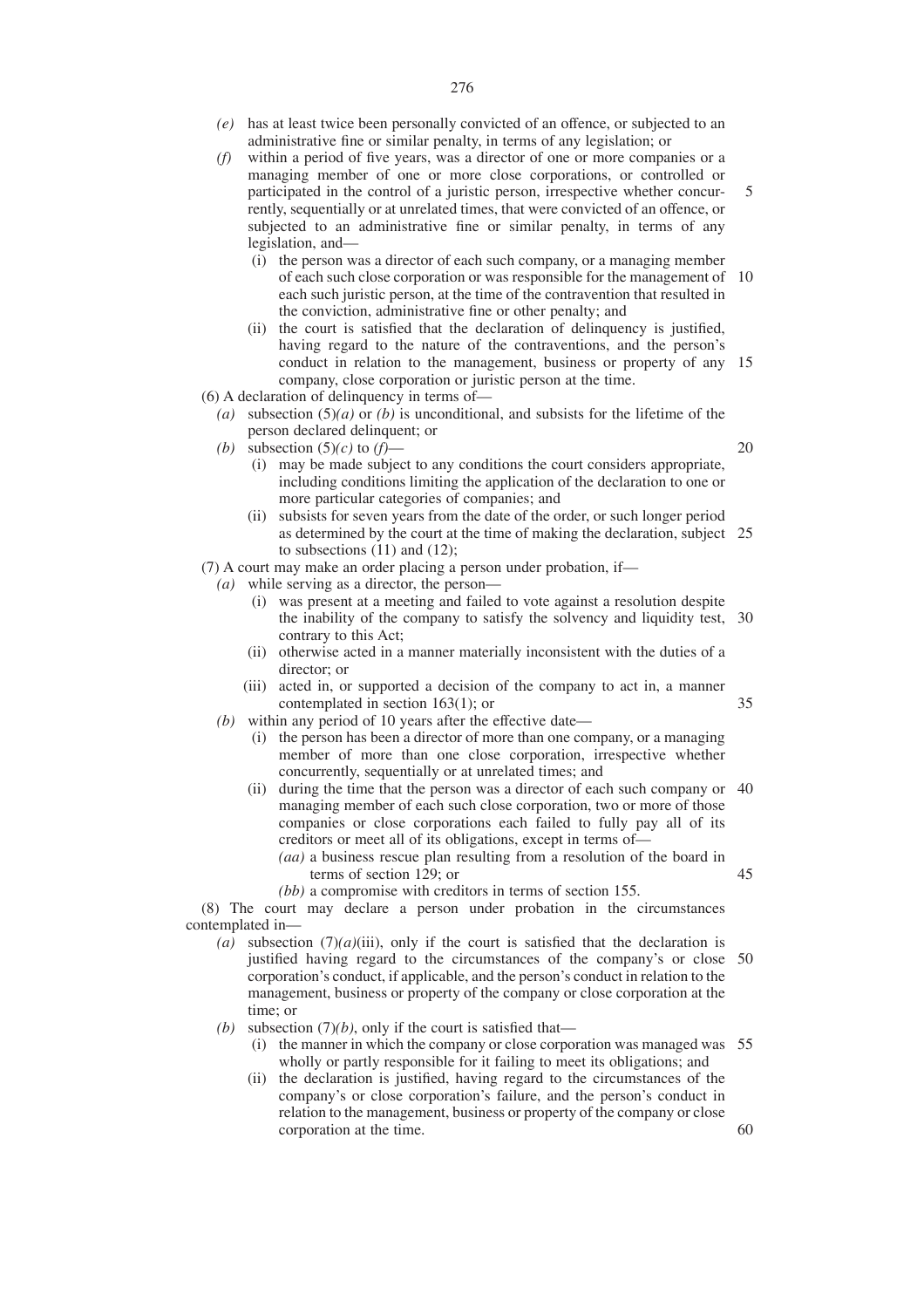(9) A declaration placing a person under probation—

- *(a)* may be made subject to any conditions the court considers appropriate, including conditions limiting the application of the declaration to one or more particular categories of companies; and
- *(b)* subsists for a period not exceeding five years, as determined by the court at the time it makes the declaration, subject to subsections (11) and (12). 5

(10) Without limiting the powers of the court, a court may order, as conditions applicable or ancillary to a declaration of delinquency or probation, that the person concerned—

- *(a)* undertake a designated programme of remedial education relevant to the 10 nature of the person's conduct as director;
- *(b)* carry out a designated programme of community service;
- *(c)* pay compensation to any person adversely affected by the person's conduct as a director, to the extent that such a victim does not otherwise have a legal basis to claim compensation; or
- *(d)* in the case of an order of probation—
	- (i) be supervised by a mentor in any future participation as a director while the order remains in force; or
	- (ii) be limited to serving as a director of a private company, or of a company of which that person is the sole shareholder.

(11) A person who has been declared delinquent, other than as contemplated in subsection  $(6)(a)$ , or is subject to an order of probation, may apply to a court—

- *(a)* to suspend the order of delinquency, and substitute an order of probation, with or without conditions, at any time more than three years after the order of delinquency was made; or
- *(b)* to set aside an order of—
	- (i) delinquency at any time more than two years after it was suspended as contemplated in paragraph *(a)*; or
	- (ii) of probation, at any time more than two years after it was made.

(12) On considering an application contemplated in subsection (11), the court may— 30

- *(a)* not grant the order applied for unless the applicant has satisfied any conditions that were attached to the original order, or imposed in terms of subsection (11)*(a)*; and
- *(b)* grant an order if, having regard to the circumstances leading to the original order, and the conduct of the applicant in the ensuing period, the court is 35 satisfied that—
	- (i) the applicant has demonstrated satisfactory progress towards rehabilitation, and
	- (ii) there is a reasonable prospect that the applicant would be able to serve successfully as a director of a company in the future. 40

(13) An applicant in terms of subsection (4) must serve the Commission with a copy of the application.

## **Relief from oppressive or prejudicial conduct or from abuse of separate juristic personality of company**

**163.** (1) A shareholder or a director of a company may apply to a court for relief if— 45

- *(a)* any act or omission of the company, or a related person, has had a result that is oppressive or unfairly prejudicial to, or that unfairly disregards the interests of, the applicant;
- *(b)* the business of the company, or a related person, is being or has been carried on or conducted in a manner that is oppressive or unfairly prejudicial to, or 50 that unfairly disregards the interests of, the applicant; or
- *(c)* the powers of a director or prescribed officer of the company, or a person related to the company, are being or have been exercised in a manner that is oppressive or unfairly prejudicial to, or that unfairly disregards the interests of, the applicant.

(2) Upon considering an application in terms of subsection (1), the court may make any interim or final order it considers fit, including—

*(a)* an order restraining the conduct complained of;

25

15

20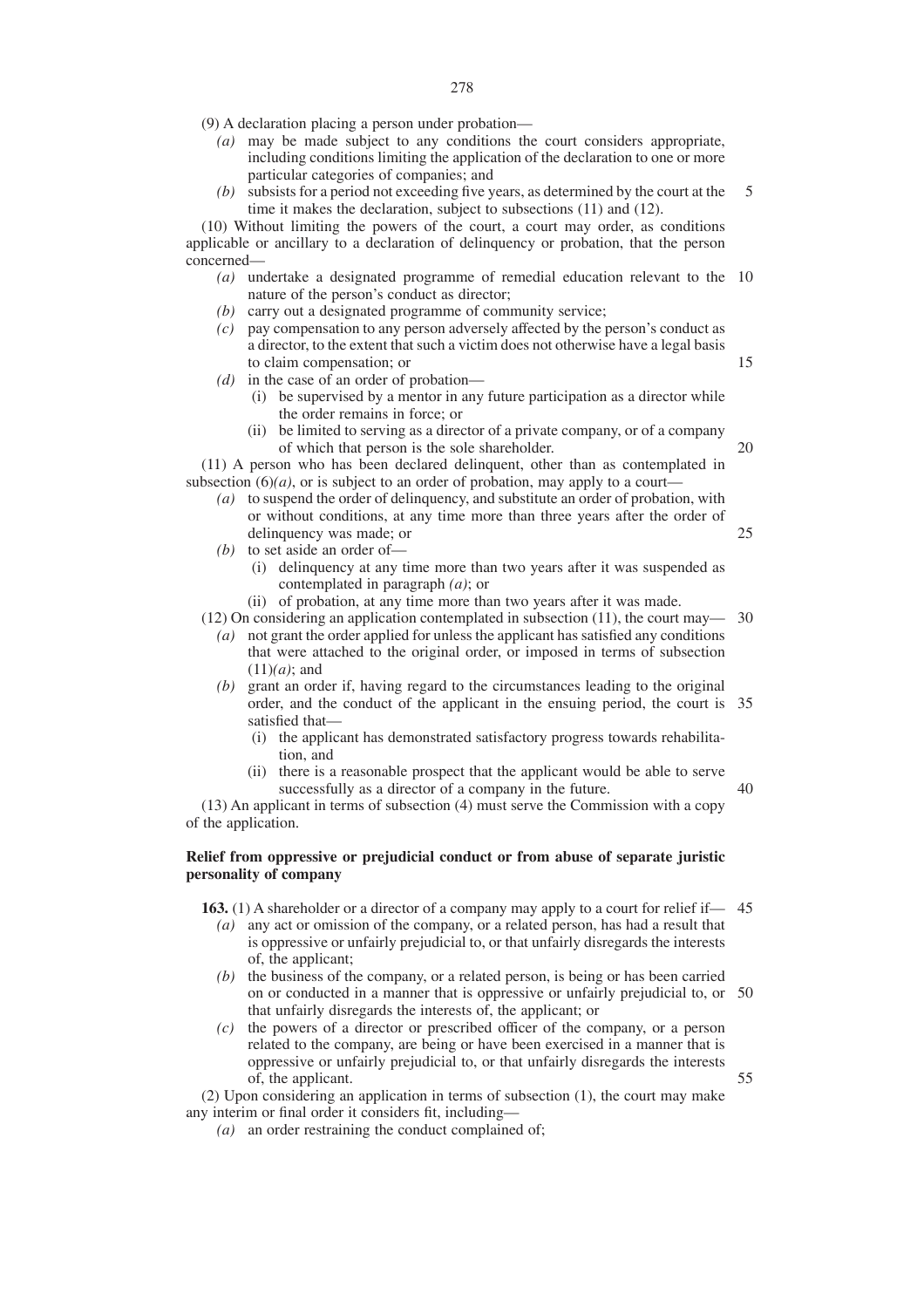- *(b)* an order appointing a liquidator, if the company appears to be insolvent;
- *(c)* an order placing the company under supervision and commencing business rescue proceedings in terms of Chapter 6, if the court is satisfied that the circumstances set out in section 131(4)*(a)* apply;
- *(d)* an order to regulate the company's affairs by directing the company to amend its Memorandum of Incorporation or to create or amend a unanimous shareholder agreement; 5
- *(e)* an order directing an issue or exchange of shares;
- *(f)* an order—
	- (i) appointing directors in place of or in addition to all or any of the directors 10 then in office; or
	- (ii) declaring any person delinquent or under probation, as contemplated in section 162;
- *(g)* an order directing the company or any other person to restore to a shareholder any part of the consideration that the shareholder paid for shares, or pay the 15 equivalent value, with or without conditions;
- *(h)* an order varying or setting aside a transaction or an agreement to which the company is a party and compensating the company or any other party to the transaction or agreement;
- *(i)* an order requiring the company, within a time specified by the court, to 20 produce to the court or an interested person financial statements in a form required by this Act, or an accounting in any other form the court may determine;
- *(j)* an order to pay compensation to an aggrieved person, subject to any other law entitling that person to compensation;
- *(k)* an order directing rectification of the registers or other records of a company; or
- *(l)* an order for the trial of any issue as determined by the court.

(3) If an order made under this section directs the amendment of the company's Memorandum of Incorporation—

- *(a)* the directors must promptly file a notice of amendment to give effect to that order, in accordance with section 16(4); and
- *(b)* no further amendment altering, limiting or negating the effect of the court order may be made to the Memorandum of Incorporation, until a court orders otherwise.

(4) Whenever a court, on application by an interested person, or in any proceedings in which a company is involved, finds that the incorporation of, or any act by or on behalf of, or any use of, that company constitutes an unconscionable abuse of the juristic personality of the company as a separate entity, the court may declare that the company is to be deemed not to be a juristic person in respect of such rights, obligations or 40 liabilities of the company, or of such member or shareholder thereof, or of such other person as specified in the declaration, and the court may give such further order or orders as it may deem fit in order to give effect to such declaration.

#### **Dissenting shareholders appraisal rights**

**164.** (1) This section does not apply in any circumstances relating to a transaction, 45 agreement or offer pursuant to a business rescue plan that was approved by shareholders of a company, in terms of section 152.

(2) If a company has given notice to shareholders of a meeting to consider adopting a resolution to—

- *(a)* amend its Memorandum of Incorporation by altering the preferences, rights, 50 limitations or other terms of any class of its shares in any manner materially adverse to the rights or interests of holders of that class of shares, as contemplated in section 37(8); or
- *(b)* enter into a transaction contemplated in section 112, 113, or 114,

that notice must include a statement informing shareholders of their rights under this 55section.

25

30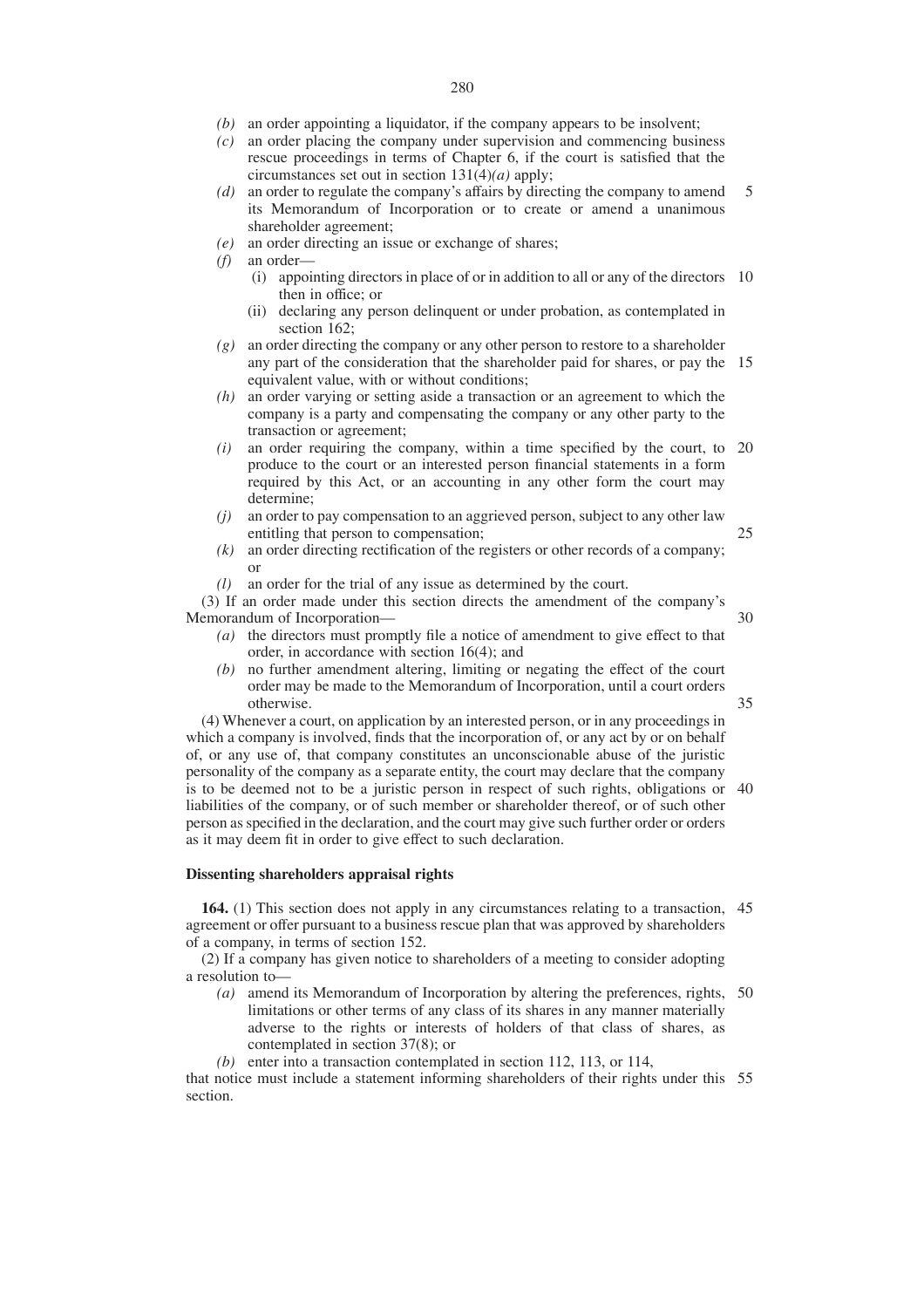(3) At any time before a resolution referred to in subsection (2) is to be voted on, a dissenting shareholder may give the company a written notice objecting to the resolution.

(4) Within 10 business days after a company has adopted a resolution contemplated in this section, the company must send a notice that the resolution has been adopted to each shareholder who— 5

*(a)* gave the company a written notice of objection in terms of subsection (3); and

- *(b)* has neither—
	- (i) withdrawn that notice; or
	- (ii) voted in support of the resolution.

(5) A shareholder may demand that the company pay the shareholder the fair value for all of the shares of the company held by that person if—

- *(a)* the shareholder—
	- (i) sent the company a notice of objection, subject to subsection (6); and
	- (ii) in the case of an amendment to the company's Memorandum of 15 Incorporation, holds shares of a class that is materially and adversely affected by the amendment;
- *(b)* the company has adopted the resolution contemplated in subsection (2); and
- *(c)* the shareholder—
	- (i) voted against that resolution; and

20

35

(ii) has complied with all of the procedural requirements of this section. (6) The requirement of subsection  $(5)(a)(i)$  does not apply if the company failed to give notice of the meeting, or failed to include in that notice a statement of the shareholders rights under this section.

(7) A shareholder who satisfies the requirements of subsection (5) may make a 25 demand contemplated in that subsection by delivering a written notice to the company within—

- *(a)* 20 business days after receiving a notice under subsection (4); or
- *(b)* if the shareholder does not receive a notice under subsection (4), within 20 business days after learning that the resolution has been adopted. 30

(8) A demand delivered in terms of subsections (5) to (7) must state—

- *(a)* the shareholder's name and address;
- *(b)* the number and class of shares in respect of which the shareholder seeks payment; and
- *(c)* a demand for payment of the fair value of those shares.

(9) A shareholder who has sent a demand in terms of subsections (5) to (8) has no further rights in respect of those shares, other than to be paid their fair value, unless—

- *(a)* the shareholder withdraws that demand before the company makes an offer under subsection (11), or allows an offer made by the company to lapse, as contemplated in subsection (12)*(b)*; 40
- *(b)* the company fails to make an offer in accordance with subsection (11) and the shareholder withdraws the demand; or
- *(c)* the company revokes the adopted resolution that gave rise to the shareholder's rights under this section.

(10) If any of the events contemplated in subsection (9) occur, all of the shareholder's 45 rights in respect of the shares are reinstated without interruption.

(11) Within five business days after the later of—

- *(a)* the day on which the action approved by the resolution is effective;
- *(b)* the last day for the receipt of demands in terms of subsection (7)*(a)*; or
- (c) the day the company received a demand as contemplated in subsection  $(7)(b)$ , 50 if applicable, the company must send to each shareholder who has sent such a demand a written offer to pay an amount considered by the company's directors to be the fair value of the relevant shares, subject to subsection (16), accompanied by a statement showing how that value was determined.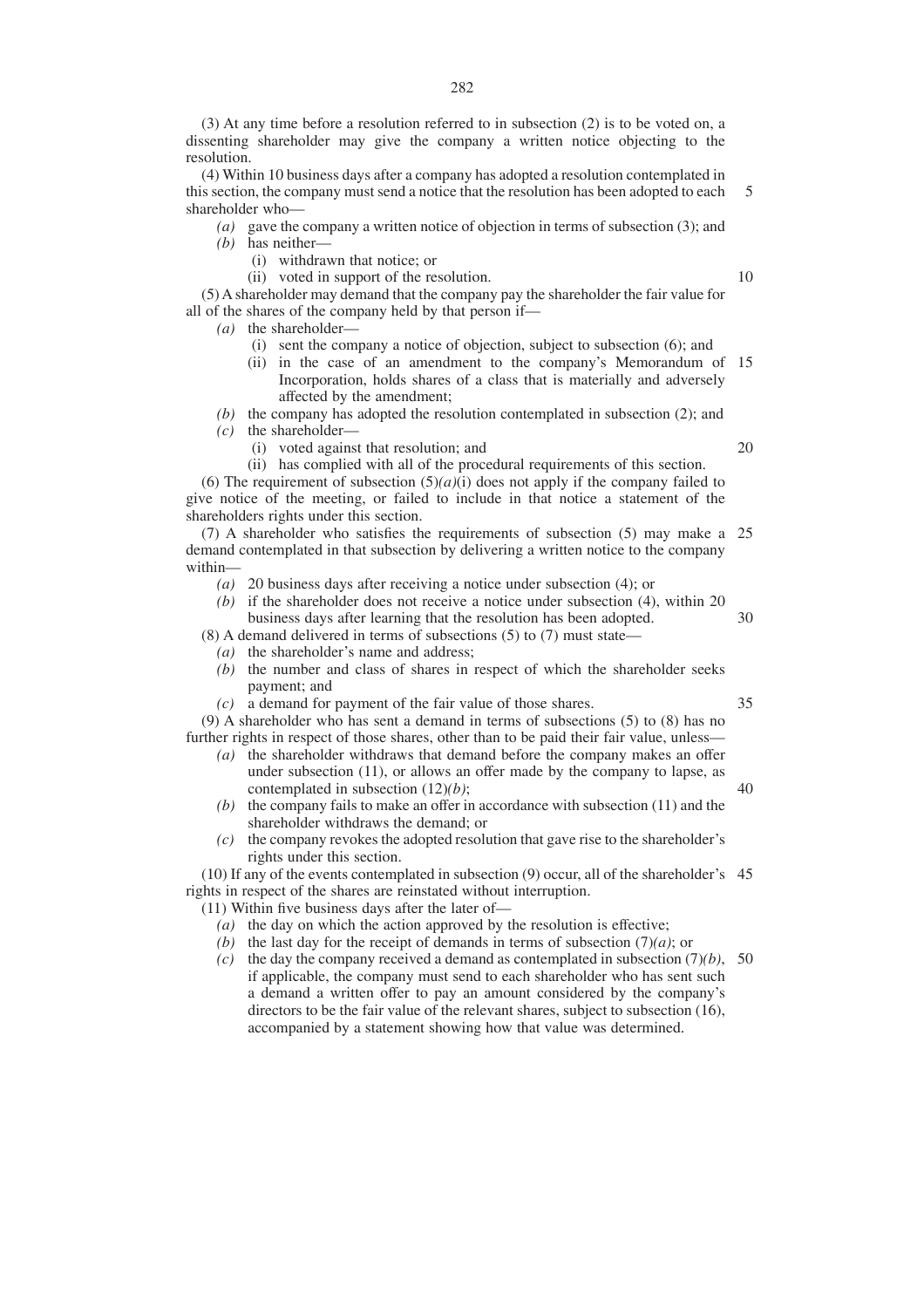(12) Every offer made under subsection (11)—

*(a)* in respect of shares of the same class or series must be on the same terms; and

*(b)* lapses if it has not been accepted within 30 business days after it was made.

- (13) If a shareholder accepts an offer made under subsection (12)—
	- *(a)* the shareholder must either in the case of—
		- (i) shares evidenced by certificates, tender the relevant share certificates to the company or the company's transfer agent; or
		- (ii) uncertificated shares, take the steps required in terms of section 53 to direct the transfer of those shares to the company or the company's transfer agent; and
	- *(b)* the company must pay that shareholder the agreed amount within 10 business days after the shareholder accepted the offer and—
		- (i) tendered the share certificates; or
		- (ii) directed the transfer to the company of uncertificated shares.

(14) A shareholder who has made a demand in terms of subsections (5) to (8) may 15 apply to a court to determine a fair value in respect of the shares that were the subject of that demand, and an order requiring the company to pay the shareholder the fair value so determined, if the company has—

- *(a)* failed to make an offer under subsection (11); or
- *(b)* made an offer that the shareholder considers to be inadequate, and that offer 20 has not lapsed.

(15) On an application to the court under subsection (14)—

- *(a)* all dissenting shareholders who have not accepted an offer from the company as at the date of the application must be joined as parties and are bound by the decision of the court;
- *(b)* the company must notify each affected dissenting shareholder of the date, place and consequences of the application and of their right to participate in the court proceedings; and
- *(c)* the court—
	- (i) may determine whether any other person is a dissenting shareholder who 30 should be joined as a party;
	- (ii) must determine a fair value in respect of the shares of all dissenting shareholders, subject to subsection  $(16)$ ;
	- (iii) in its discretion may—
		- *(aa)* appoint one or more appraisers to assist it in determining the fair 35 value in respect of the shares; or
		- *(bb)* allow a reasonable rate of interest on the amount payable to each dissenting shareholder from the date the action approved by the resolution is effective, until the date of payment;
	- (iv) may make an appropriate order of costs, having regard to any offer made 40 by the company, and the final determination of the fair value by the court; and
	- (v) must make an order requiring—
		- *(aa)* the dissenting shareholders to either withdraw their respective demands, in which case the shareholder is reinstated to their full 45 rights as a shareholder, or to comply with subsection (13)*(a)*; and
		- *(bb)* the company to pay the fair value in respect of their shares to each dissenting shareholder who complies with subsection (13)*(a)*, subject to any conditions the court considers necessary to ensure that the company fulfils its obligations under this section.

(16) The fair value in respect of any shares must be determined as at the date on which, and time immediately before, the company adopted the resolution that gave rise to a shareholder's rights under this section.

(17) If there are reasonable grounds to believe that compliance by a company with subsection (13)*(b)*, or with a court order in terms of subsection (15)*(c)*(v)*(bb)*, would 55 result in the company being unable to pays its debts as they fall due and payable for the ensuing 12 months—

5

10

25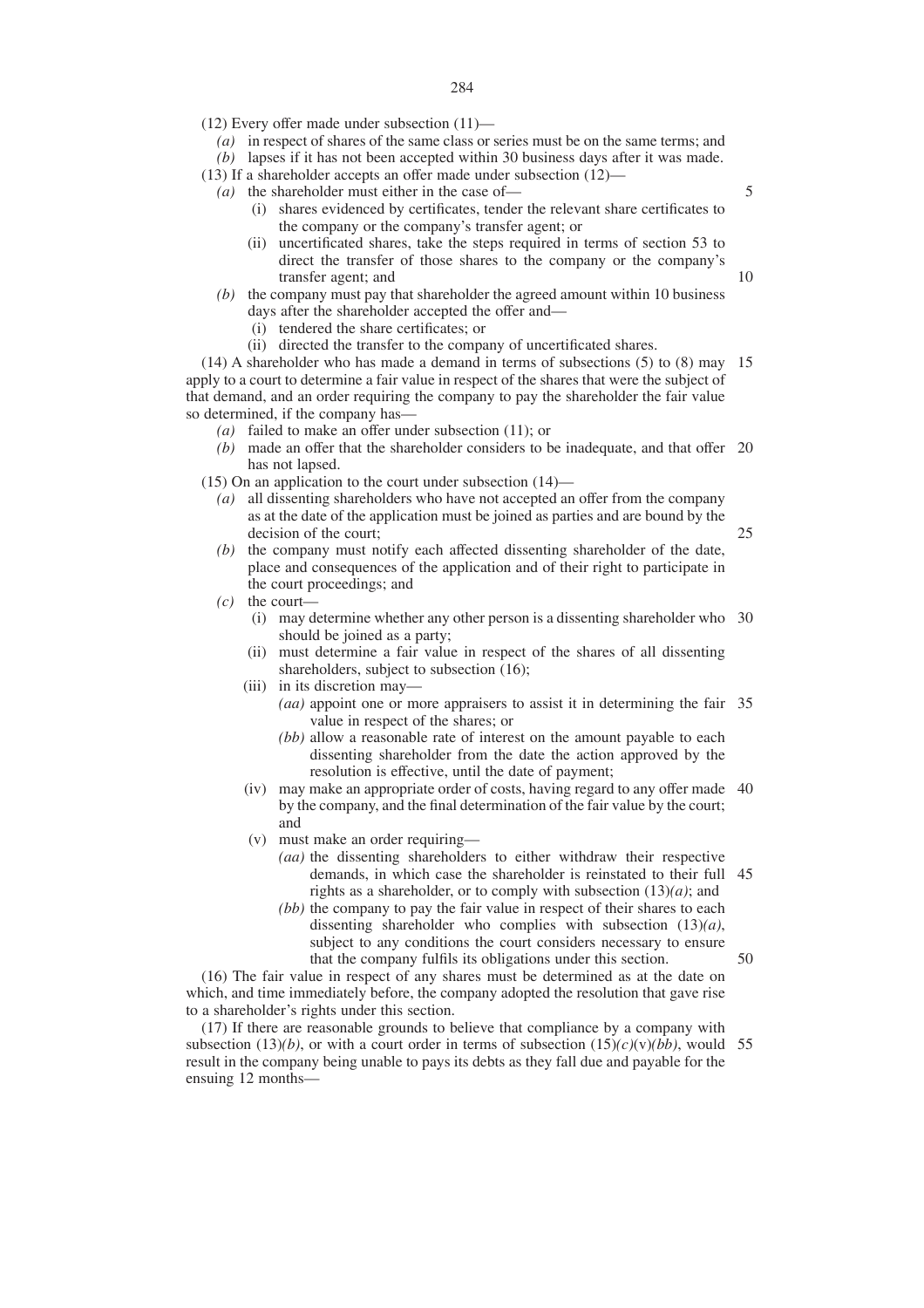- *(a)* the company may apply to a court for an order varying the company's obligations in terms of the relevant subsection; and
- *(b)* the court may make an order that—
	- (i) is just and equitable, having regard to the financial circumstances of the company; and

5

(ii) ensures that the person to whom the company owes money in terms of this section is paid at the earliest possible date compatible with the company satisfying its other financial obligations as they fall due and payable.

(18) If the resolution that gave rise to a shareholder's rights under this section 10 authorised the company to amalgamate or merge with one or more other companies, such that the company whose shares are the subject of a demand in terms of this section has ceased to exist, the obligations of that company under this section are obligations of the successor to that company resulting from the amalgamation or merger.

(19) For greater certainty, the making of a demand, tendering of shares and payment 15 by a company to a shareholder in terms of this section do not constitute a distribution by the company, or an acquisition of its shares by the company within the meaning of section 48, and therefore are not subject to—

- *(a)* the provisions of that section; or
- *(b)* the application by the company of the solvency and liquidity test set out in 20 section 4.

## **Derivative actions**

**165.** (1) Any right at common law of a person other than a company to bring or prosecute any legal proceedings on behalf of that company is abolished, and the rights in this section are in substitution for any such abolished right.

25

(2) A person may serve a demand upon a company to commence or continue legal proceedings, or take related steps, to protect the legal interests of the company if the person—

- *(a)* is a shareholder or a person entitled to be registered as a shareholder, of the company or of a related company; 30
- *(b)* is a director or prescribed officer of the company or of a related company;
- *(c)* is a registered trade union that represents employees of the company, or another representative of employees of the company; or
- *(d)* has been granted leave of the court to do so, which may be granted only if the court is satisfied that it is necessary or expedient to do so to protect a legal 35 right of that other person.

(3) A company that has been served with a demand in terms of subsection (2) may apply within 15 business days to a court to set aside the demand only on the grounds that it is frivolous, vexatious or without merit.

(4) If a company does not make an application contemplated in subsection (3), or the 40 court does not set aside the demand in terms of that subsection, the company must—

- *(a)* appoint an independent and impartial person or committee to investigate the demand, and report to the board on—
	- (i) any facts or circumstances—
		- *(aa)* that may gave rise to a cause of action contemplated in the demand; 45 or

*(bb)* that may relate to any proceedings contemplated in the demand;

- (ii) the probable costs that would be incurred if the company pursued any such cause of action or continued any such proceedings; and
- (iii) whether it appears to be in the best interests of the company to pursue any 50 such cause of action or continue any such proceedings; and
- *(b)* within 60 business days after being served with the demand, or within a longer time as a court, on application by the company, may allow, either—
	- (i) initiate or continue legal proceedings, or take related legal steps to protect the legal interests of the company, as contemplated in the 55demand; or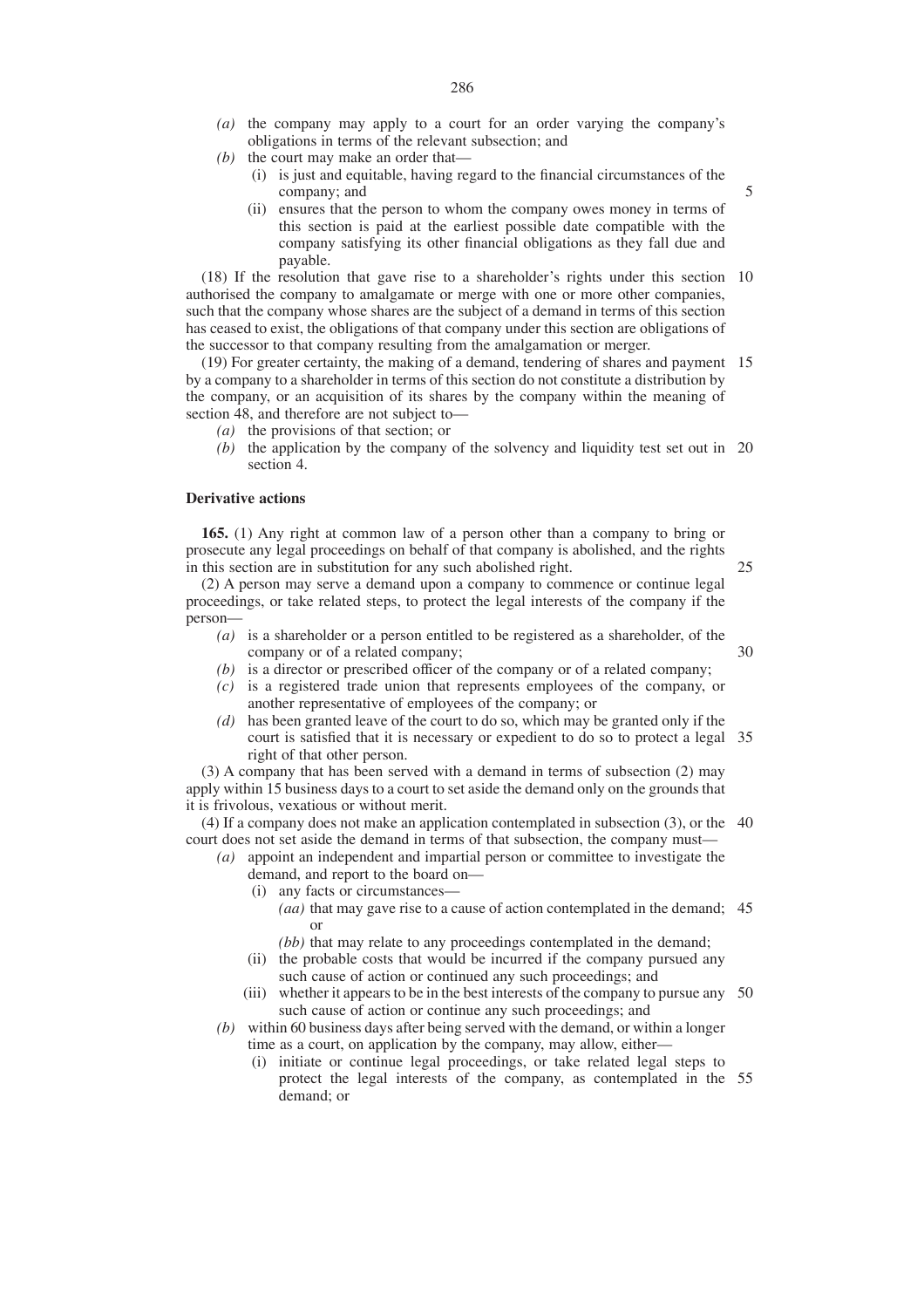(ii) serve a notice on the person who made the demand, refusing to comply with it.

(5) A person who has made a demand in terms of subsection (2) may apply to a court for leave to bring or continue proceedings in the name and on behalf of the company, and the court may grant leave only if—

- *(a)* the company—
	- (i) has failed to take any particular step required by subsection (4);
	- (ii) appointed an investigator or committee who was not independent and impartial;
	- (iii) accepted a report that was inadequate in its preparation, or was irrational 10 or unreasonable in its conclusions or recommendations;
	- (iv) acted in a manner that was inconsistent with the reasonable report of an independent, impartial investigator or committee; or
	- (v) has served a notice refusing to comply with the demand, as contemplated in subsection  $(4)(b)(ii)$ ; and

*(b)* the court is satisfied that—

- (i) the applicant is acting in good faith;
- (ii) the proposed or continuing proceedings involve the trial of a serious question of material consequence to the company; and
- (iii) it is in the best interests of the company that the applicant be granted 20 leave to commence the proposed proceedings or continue the proceedings, as the case may be.

(6) In exceptional circumstances, a person contemplated in subsection (2) may apply to a court for leave to bring proceedings in the name and on behalf of the company without making a demand as contemplated in that subsection, or without affording the 25 company time to respond to the demand in accordance with subsection (4), and the court may grant leave only if the court is satisfied that—

- *(a)* the delay required for the procedures contemplated in subsections (3) to (5) to
	- be completed may result in—
	- (i) irreparable harm to the company; or

30

35

40

45

50

55

5

15

(ii) substantial prejudice to the interests of the applicant or another person;

- *(b)* there is a reasonable probability that the company may not act to prevent that harm or prejudice, or act to protect the company's interests that the applicant seeks to protect; and
- $(c)$  that the requirements of subsection  $(5)(b)$  are satisfied.

(7) A rebuttable presumption that granting leave is not in the best interests of the company arises if it is established that—

- $(a)$  the proposed or continuing proceedings are by—
	- (i) the company against a third party; or
	- (ii) a third party against the company;
- *(b)* the company has decided—
	- (i) not to bring the proceedings;
	- (ii) not to defend the proceedings; or
	- (iii) to discontinue, settle or compromise the proceedings; and
- *(c)* all of the directors who participated in that decision—
	- (i) acted in good faith for a proper purpose;
	- (ii) did not have a personal financial interest in the decision, and were not related to a person who had a personal financial interest in the decision;
	- (iii) informed themselves about the subject matter of the decision to the extent they reasonably believed to be appropriate; and
	- (iv) reasonably believed that the decision was in the best interests of the company.
- (8) For the purposes of subsection (7)—
	- *(a)* a person is a third party if the company and that person are not related or interrelated; and
	- *(b)* proceedings by or against the company include any appeal from a decision made in proceedings by or against the company.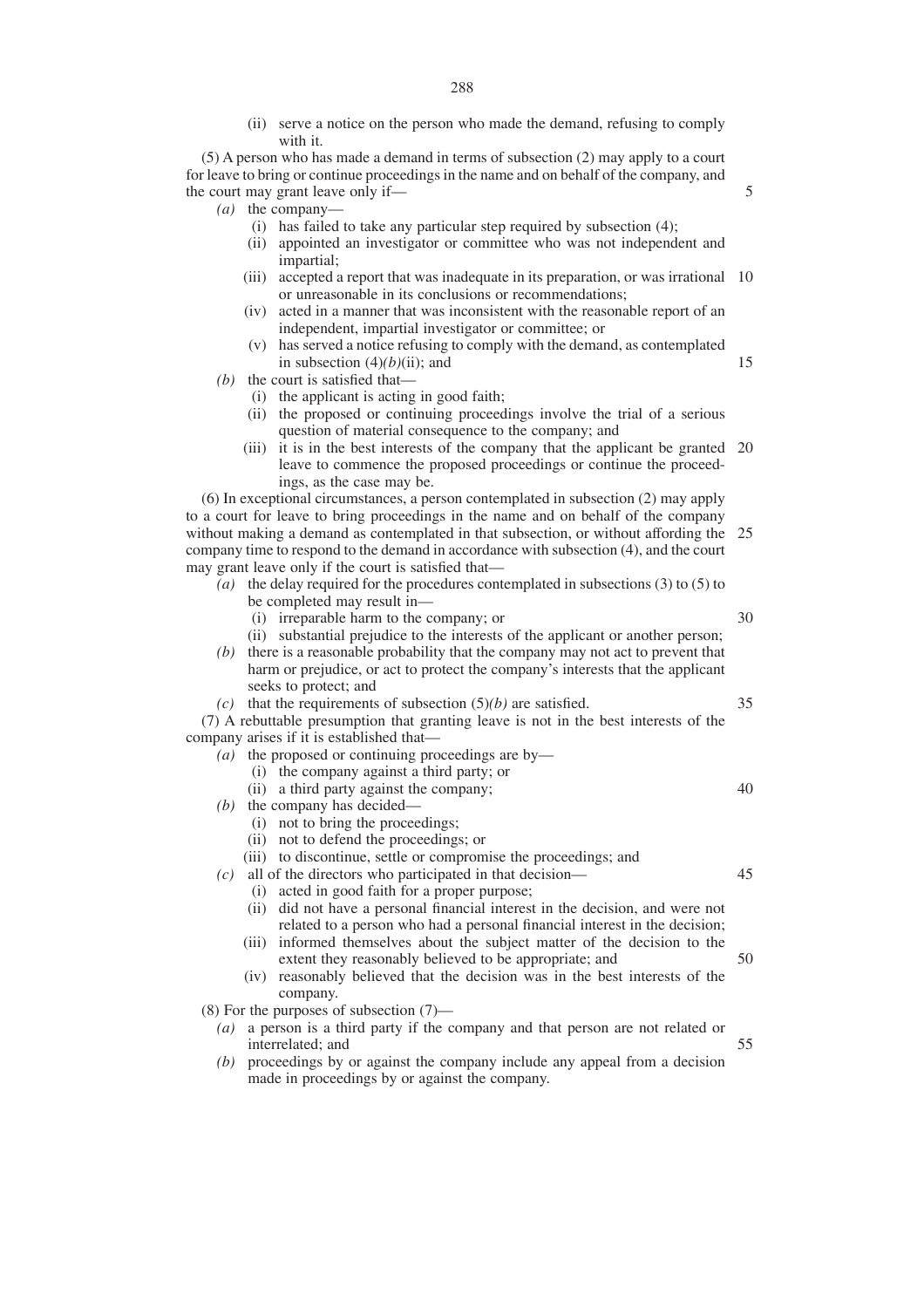- (9) If a court grants leave to a person under this section—
	- *(a)* the court must also make an order stating who is liable for the remuneration and expenses of the person appointed;
	- *(b)* the court may vary the order at any time;
	- *(c)* the persons who may be made liable under the order, or the order as varied, are— 5
		- (i) all or any of the parties to the proceedings or application; and
		- (ii) the company;
	- *(d)* if the order, or the order as varied, makes two or more persons liable, the order may also determine the nature and extent of the liability of each of those 10 persons; and
	- *(e)* the person to whom leave has been granted is entitled, on giving reasonable notice to the company, to inspect any books of the company for any purpose connected with the legal proceedings.

(10) At any time, a court may make any order it considers appropriate about the costs 15 of the following persons in relation to proceedings brought or intervened in with leave under this section, or in respect of an application for leave under this section:

- *(a)* The person who applied for or was granted leave;
- *(b)* the company; or
- *(c)* any other party to the proceedings or application.

20

25

(11) An order under this section may require security for costs. (12) At any time after a court has granted leave in terms of this section, a person contemplated in subsection (2) may apply to a court for an order that they be substituted for the person to whom leave was originally granted, and the court may make the order applied for if it is satisfied that—

*(a)* the applicant is acting in good faith; and

*(b)* it is appropriate to make the order in all the circumstances.

(13) An order substituting one person for another has the effect that—

- *(a)* the grant of leave is taken to have been made in favour of the substituting person; and
- *(b)* if the person originally granted leave has already brought the proceedings, the substituting person is taken to have brought those proceedings or to have made that intervention.

(14) If the shareholders of a company have ratified or approved any particular conduct of the company—

- *(a)* the ratification or approval—
	- (i) does not prevent a person from making a demand, applying for leave, or bringing or intervening in proceedings with leave under this section; and
	- (ii) does not prejudice the outcome of any application for leave, or proceedings brought or intervened in with leave under this section; or 40
- *(b)* the court may take that ratification or approval into account in making any judgement or order.

(15) Proceedings brought or intervened in with leave under this section must not be discontinued, compromised or settled without the leave of the court.

(16) For greater certainty, the right of a person in terms of this section to serve a 45demand on a company, or apply to a court for leave, may be exercised by that person directly, or by the Commission or Panel, or another person on behalf of that first person, in the manner permitted by section 157.

35

- 
-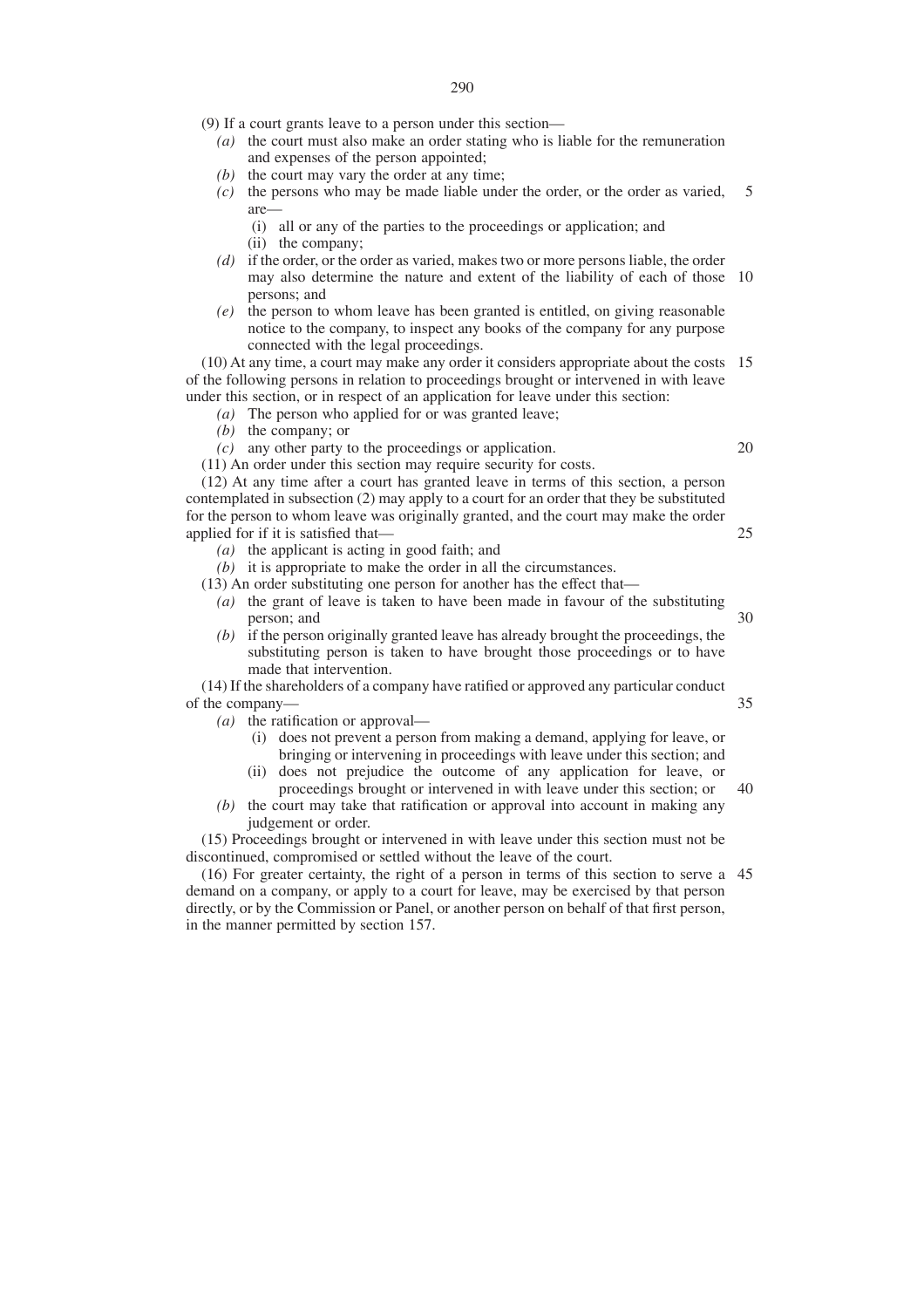### *Part C*

### *Voluntary resolution of disputes*

#### **Alternative dispute resolution**

**166.** (1) As an alternative to applying for relief to a court, or filing a complaint with the Commission in terms of Part D, a person who would be entitled to apply for relief, or file a complaint in terms of this Act, may refer a matter that could be the subject of such an application or complaint to— 5

- *(a)* the Companies Tribunal; or
- *(b)* an accredited entity, as defined in subsection (3), for resolution by mediation, conciliation or arbitration.

10

25

30

(2) If the Companies Tribunal, or an accredited entity, to whom a matter is referred for alternative dispute resolution concludes that either party to the conciliation, mediation or arbitration is not participating in that process in good faith, or that there is no reasonable probability of the parties resolving their dispute through that process, the Companies Tribunal or accredited entity must issue a certificate in the prescribed form 15 stating that the process has failed.

(3) In this section, **''accredited entity''** means—

- *(a)* a juristic person or an association of persons accredited by the Commission in terms of subsection (4); or
- *(b)* an organ of state, or entity established by or in terms of a public regulation 20 that—
	- (i) is mandated, among other things, to perform mediation, conciliation or arbitration; and
	- (ii) has been designated by the Minister in terms of subsection (5) as an accredited entity for the purposes of this Part.

(4) For the purposes of this Part, the Commission—

- *(a)* may accredit, with or without conditions, a juristic person or an association that—
	- (i) functions predominantly to provide conciliation, mediation or arbitration services;
	- (ii) has the demonstrated capacity to perform such services within the context of company law; and
	- (iii) satisfies the prescribed requirements for accreditation;
- *(b)* must monitor the effectiveness of any accredited person or an association relative to the purposes and policies of this Act; and 35
- *(c)* may—
	- (i) reasonably require any person or association accredited by it to provide information necessary for the purpose of monitoring in terms of paragraph *(b)*; and
	- (ii) with reasonable notice, withdraw any accreditation granted by it in terms 40 of this section if the person or association no longer satisfies the criteria set out in paragraph *(a)*.
- (5) The Minister, after consulting the Commission—
	- *(a)* may designate any organ of state or other entity contemplated in subsection (3)*(b)* as an accredited entity for the purposes of this Part; and 45
	- *(b)* must prescribe criteria for the Commission to follow in assessing whether an applicant for accreditation in terms of subsection (4) meets the requirements of this section.

# **Dispute resolution may result in consent order**

**167.** (1) If the Companies Tribunal, or an entity accredited in terms of section 166, has 50resolved, or assisted parties in resolving, a dispute in terms of this Part the Tribunal or accredited entity may—

*(a)* record the resolution of that dispute in the form of an order; and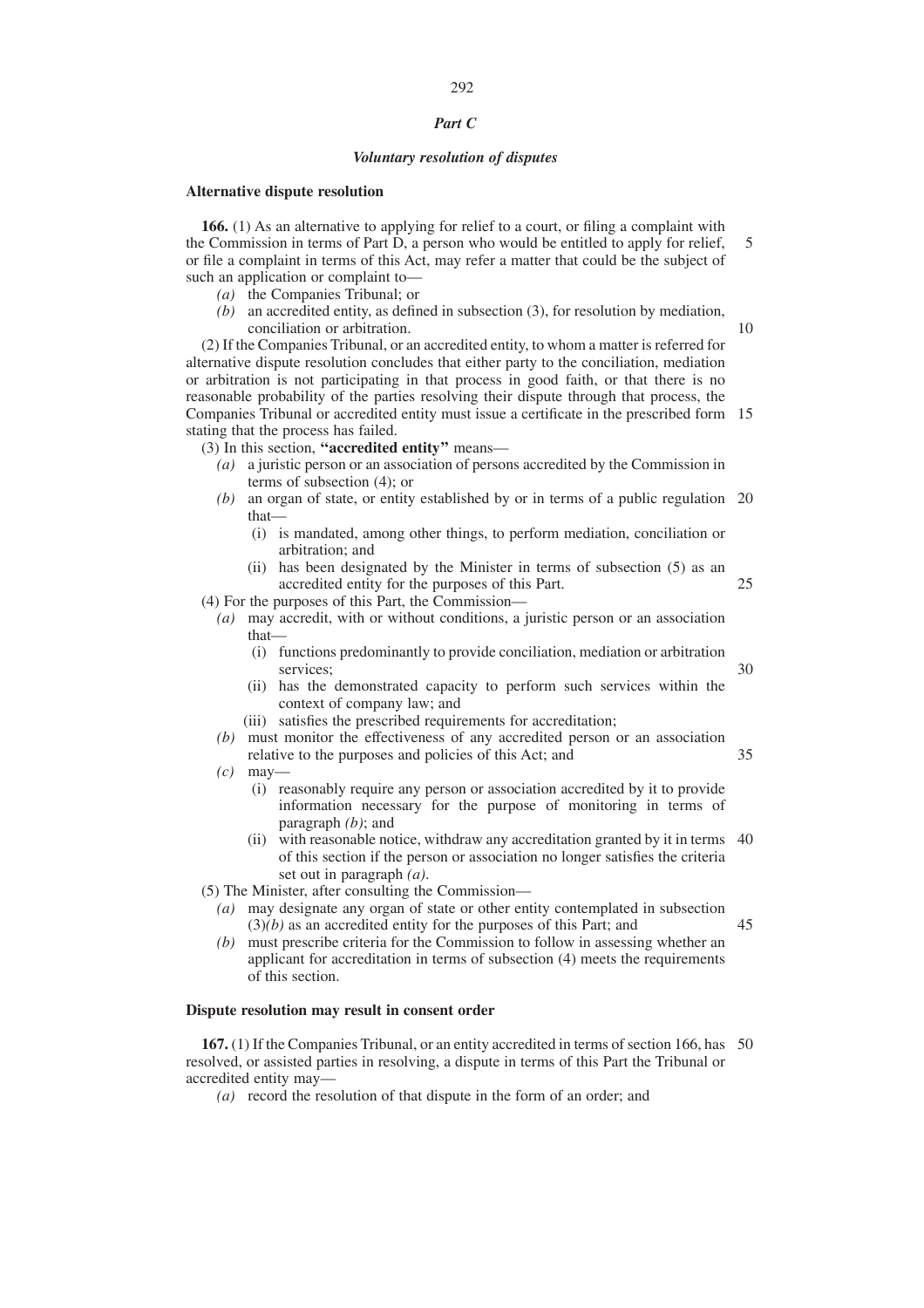*(b)* if the parties to the dispute consent to that order, submit it to a court to be confirmed as a consent order, in terms of its rules.

(2) After hearing an application for a consent order, the court may—

- *(a)* make the order as agreed and proposed in the application;
	- *(b)* indicate any changes that must be made to the draft order before it will be made an order of the court; or 5
	- *(c)* refuse to make the order.

(3) A consent order confirmed in terms of subsection (2)—

- *(a)* may include an award of damages; and
- *(b)* does not preclude a person applying for an award of civil damages, unless the 10 consent order includes an award of damages to that person.

(4) A court hearing any proceedings concerning a dispute arising out of a consent order may order the proceedings closed to the public if it is the interest of the confidentiality of the parties to the consent order to do so.

#### *Part D*

#### *Complaints to Commission or Panel*

### **Initiating a complaint**

**168.** (1) Any person may file a complaint in writing—

- *(a)* with the Panel in respect of a matter contemplated in Part B or C of Chapter 5, or in the Takeover Regulations; or 20
- *(b)* with the Commission in respect of any provision of this Act not referred to in paragraph *(a)*, alleging that a person has acted in a manner inconsistent with this Act, or that the complainant's rights under this Act, or under a company's Memorandum of Incorporation or rules, have been infringed.

(2) A complaint may be initiated directly by the Commission, or the Panel, as the case 25 may be, on its own motion or on the request of another regulatory authority.

(3) The Minister may direct the Commission, as contemplated in section 190(2)*(b)*, or the Panel to investigate—

- *(a)* an alleged contravention of this Act; or
- *(b)* other specified circumstances.

### **Investigation by Commission or Panel**

**169.** (1) Upon initiating or receiving a complaint, or receiving a direction from the Minister, in terms of this Act, the Commission or Panel, as the case may be, may—

- *(a)* except in the case of a direction from the Minister, issue a notice to the complainant in the prescribed form indicating that it will not investigate the 35 complaint, if the complaint appears to be frivolous or vexatious, or does not allege any facts that, if proven, would constitute grounds for remedy under this Act;
- *(b)* if they think it expedient as a means of resolving the matter, refer the complainant to the Companies Tribunal, or to an accredited entity, as defined 40 in section 166(3), with a recommendation that the complainant seek to resolve the matter with the assistance of that agency; or
- *(c)* direct an inspector or investigator to investigate the complaint as quickly as practicable, in any other case.

(2) At any time during an investigation, the Commission or Panel, as the case may be, 45 may

- *(a)* designate one or more persons to assist the inspector or investigator conducting the investigation; or
- *(b)* if a complaint concerns a dispute that is internal to a particular company, and does not appear to implicate a party other than the company, the holders of its 50securities, its directors, committees, prescribed officers, company secretary, or auditor—
	- (i) submit a proposal to the company seeking an agreement to jointly appoint an independent investigator—

30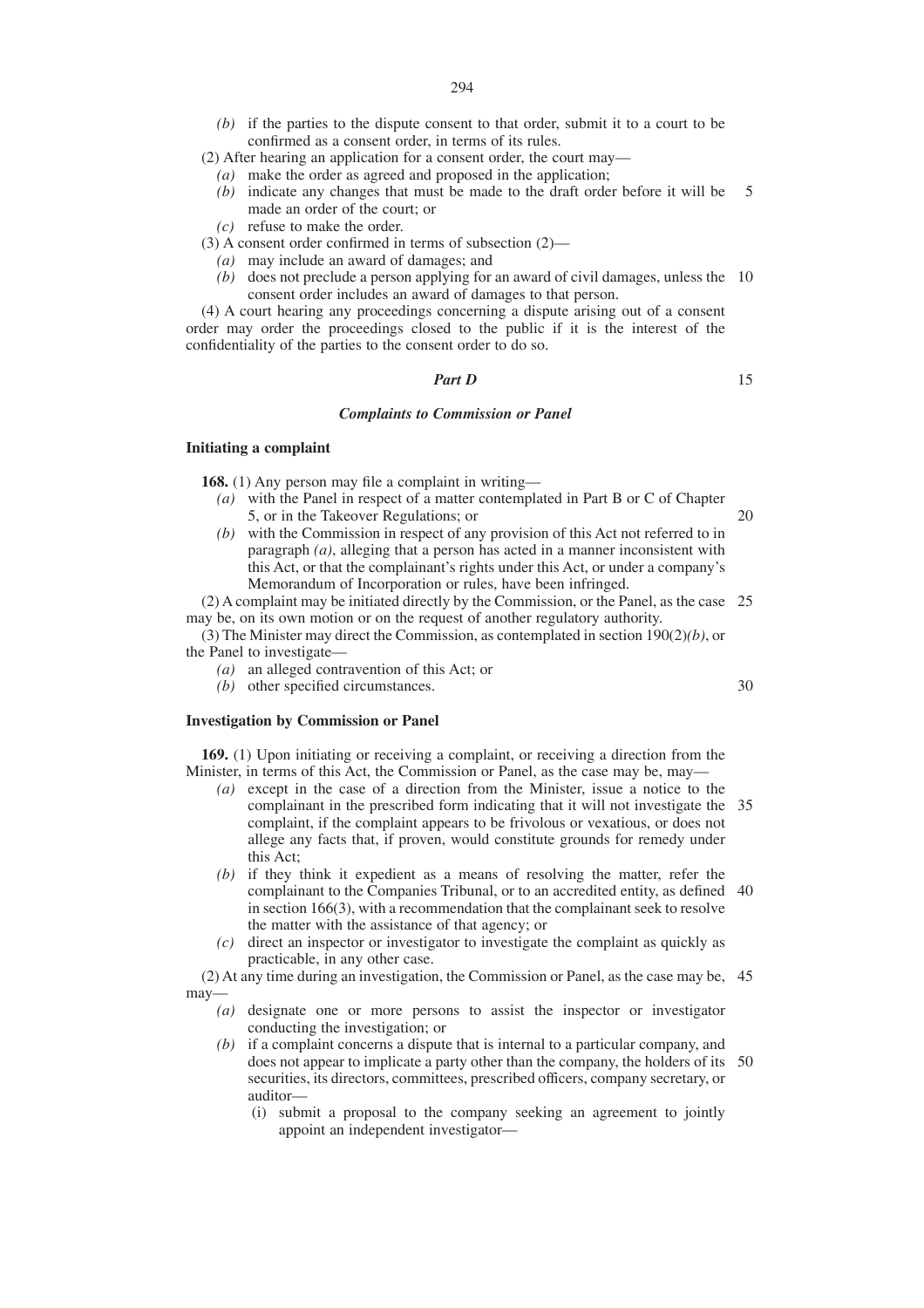- *(aa)* at the expense of the company, or on a cost-shared basis; and
- *(bb)* to report to both the company, and to the Commission or Panel, as the case may be; or
- (ii) apply to a court for an order appointing an independent investigator— *(aa)* at the expense of the company; and
	- *(bb)* to report to both the Commission or Panel, as the case may be, and the company.

(3) In conducting an investigation contemplated in this section an inspector or investigator may investigate any person—

- *(a)* named in the complaint, or related to a person named in the complaint; or 10
- *(b)* whom the inspector reasonably considers may have information relevant to the investigation of the complaint.

### **Outcome of investigation**

**170.** (1) After receiving the report of an inspector or independent investigator, the Commission or Panel, as the case may be, may—

- *(a)* excuse any person as a respondent in the complaint, if the Commission or Panel considers it reasonable to do so, having regard to the person's conduct, and the degree to which the person has cooperated with the Commission or Panel in the investigation; 15
- *(b)* refer the complaint to the Companies Tribunal, or to the Commission or the 20 Panel as the case may be, if the matter falls within their respective jurisdictions in terms of this Act;
- *(c)* issue a notice of non-referral to the complainant, with a statement advising the complainant of any rights they may have under this Act to seek a remedy in court;
- *(d)* in the case of the Commission, propose that the complainant and any affected person meet with the Commission or with the Companies Tribunal, with a view to resolving the matter by consent order;
- *(e)* commence proceedings in a court in the name of the complainant, if the complainant— 30
	- (i) has a right in terms of this Act to apply to a court in respect of that matter; and
	- (ii) has consented to the Commission or Panel, as the case may be, doing so;
- *(f)* refer the matter to the National Prosecuting Authority, or other regulatory authority concerned, if the Commission or Panel, as the case may be, alleges 35 that a person has committed an offence in terms of this Act or any other legislation; or
- *(g)* in the case of—
	- (i) the Commission, issue a compliance notice in terms of section 171; or
	- (ii) the Panel, refer the matter to the Executive Director, who may, among 40 other things, issue a compliance notice in terms of section 171.
- (2) The Commission or Panel, as the case may be—
	- *(a)* in its sole discretion, may publish a report contemplated in subsection (1); and
	- *(b)* irrespective whether it publishes such a report, must deliver a copy of the report to—
		- (i) the complainant, or a regulatory authority that requested the initiation of the complaint;
		- (ii) any person who was a subject of the investigation;
		- (iii) any court, if requested or ordered to do so by the court; and
		- (iv) any holder of securities, or creditor, of a company that was the subject of 50the report, or any other person implicated in the report, upon payment of the prescribed fee.

5

25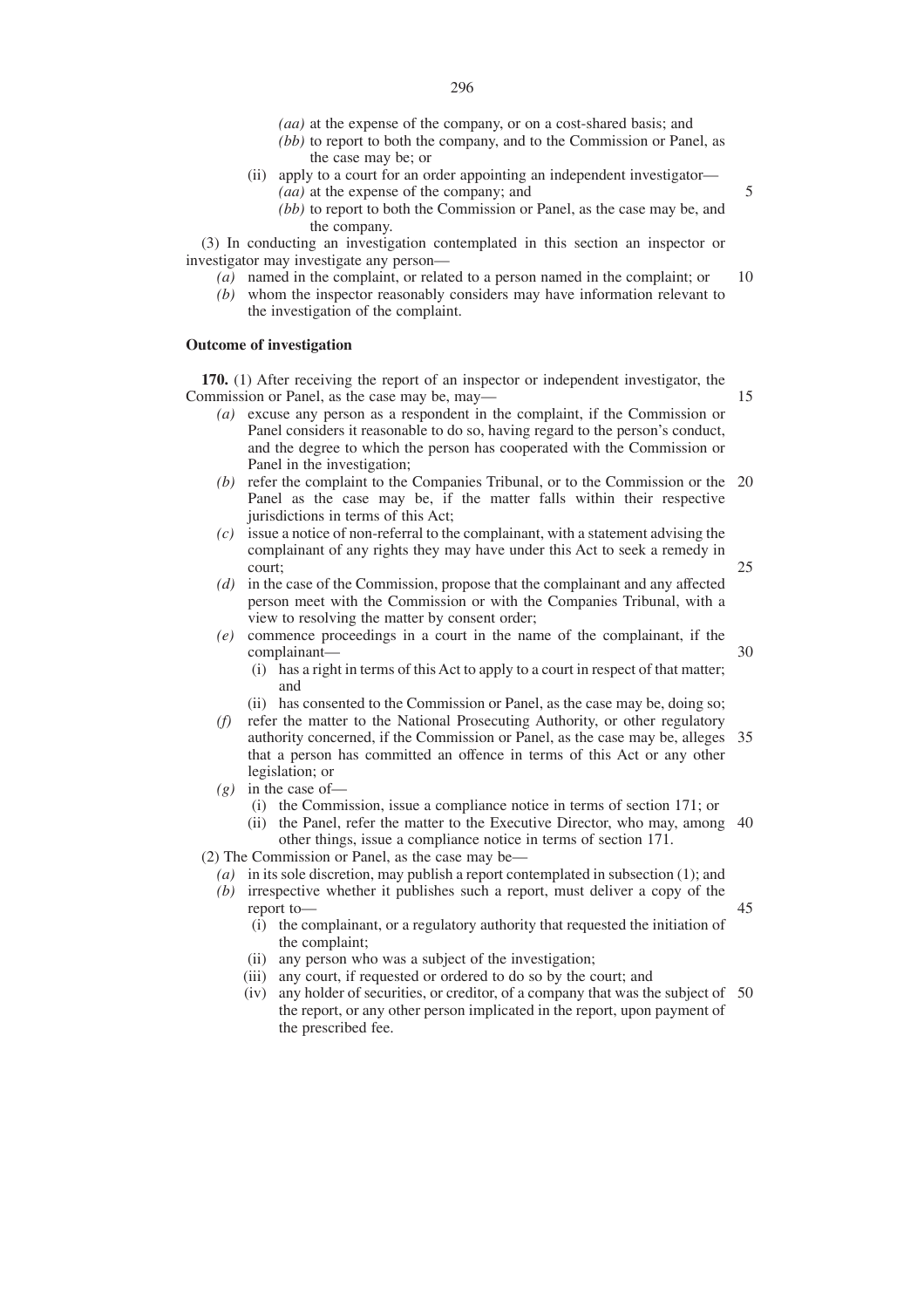#### **Issuance of compliance notices**

**171.** (1) Subject to subsection (3), the Commission, or the Executive Director of the Panel, may issue a compliance notice in the prescribed form to any person whom the Commission or Executive Director, as the case may be, on reasonable grounds believes—

- *(a)* has contravened this Act; or
- *(b)* assented to, was implicated in, or directly or indirectly benefited from, a contravention of this Act, unless the alleged contravention could otherwise be addressed in terms of this Act by an application to a court or to the Companies Tribunal.

(2) A compliance notice may require the person to whom it is addressed to—

- *(a)* cease, correct or reverse any action in contravention of this Act;
- *(b)* take any action required by this Act;
- *(c)* restore assets or their value to a company or any other person;
- *(d)* provide a community service, in the case of a notice issued by the 15 Commission; or
- *(e)* take any other steps reasonably related to the contravention and designed to rectify its effect.

(3) When issuing a notice in terms of subsection (1) to a regulated person or entity, the Commission or Executive Director, as the case may be, must send a copy of the notice 20 to the regulatory authority that granted a licence or similar authority to that regulated person or entity, and in terms of which that person is authorised to conduct business.

(4) A compliance notice contemplated in subsection (1)—

*(a)* must set out—

- (i) the person or an association to whom the notice applies; (ii) the provision of this Act that has been contravened; 25
- (iii) details of the nature and extent of the non-compliance;
- (iv) any steps that are required to be taken and the period within which those steps must be taken; and
- (v) any penalty that may be imposed in terms of this Act if those steps are not 30 taken.

(5) A compliance notice issued in terms of this section, or any part of it, remains in force until—

*(a)* it is set aside by—

- (i) the Companies Tribunal, or a court upon a review of the notice, in the 35 case of a notice issued by the Commission; or
- (ii) the Takeover Special Committee, or a court upon a review of the notice, in the case of a notice issued by the Executive Director; or
- *(b)* the Commission, or Executive Director, as the case may be, issues a compliance certificate contemplated in subsection (6). 40

(6) If the requirements of a compliance notice issued in terms of subsection (1) have been satisfied, the Commission or the Executive Director, as the case may be, must issue a compliance certificate.

(7) If a person to whom a compliance notice has been issued fails to comply with the notice, the Commission or the Executive Director, as the case may be, may either— 45

- *(a)* apply to a court for the imposition of an administrative fine; or
- *(b)* refer the matter to the National Prosecuting Authority for prosecution as an offence in terms of section 214(3), but may not do both in respect of any particular compliance notice.

#### **Objection to notices**

**172.** (1) Any person issued with a compliance notice in terms of section 171 may apply to the Companies Tribunal in the case of a notice issued by the Commission, or to the Takeover Special Committee in the case of a notice issued by the Executive Director, or to a court in either case, to review the notice within—

*(a)* 15 business days after receiving that notice; or

55

50

5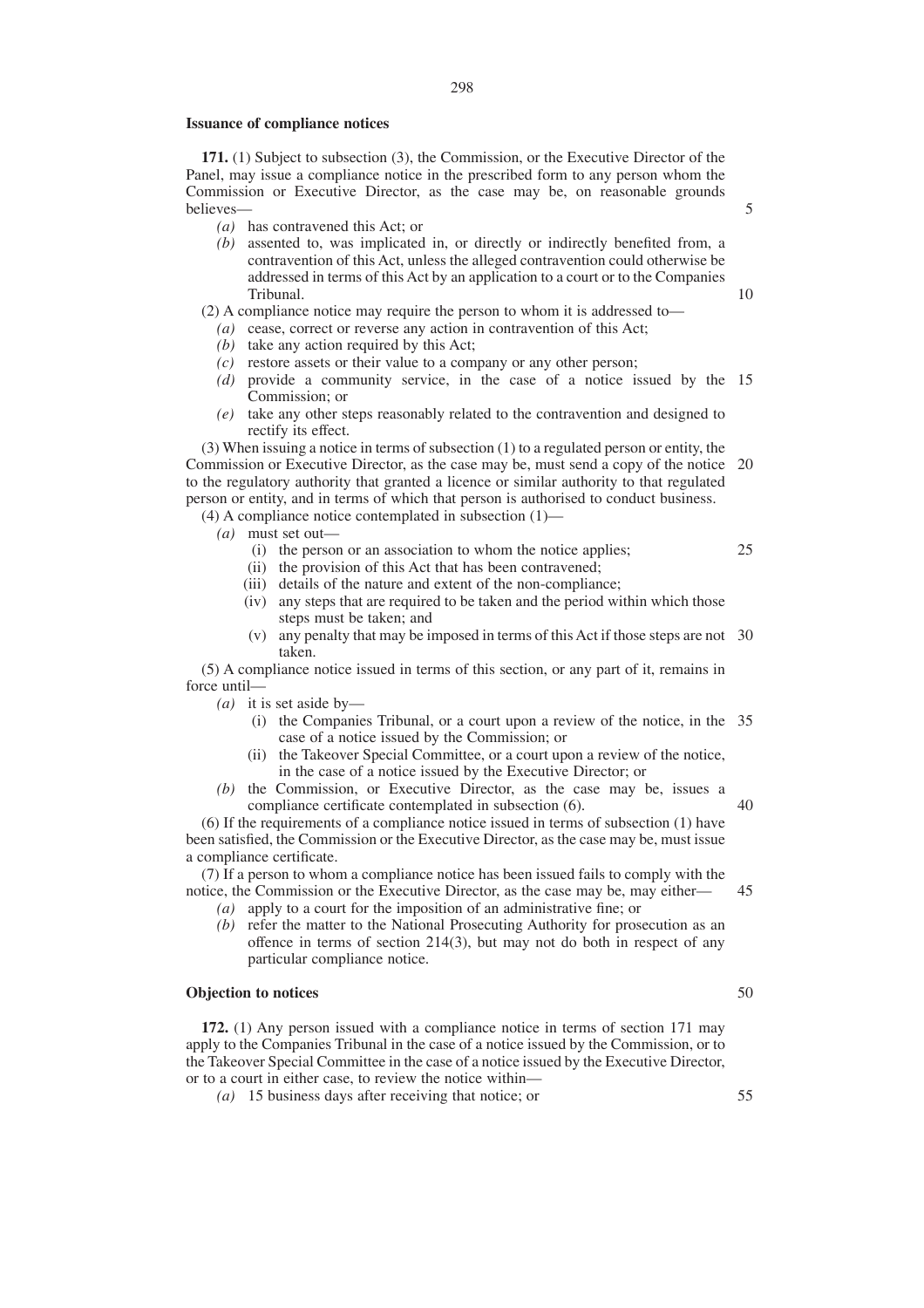*(b)* such longer period as may be allowed on good cause shown.

(2) After considering any representations by the applicant and any other relevant information, the Companies Tribunal, the Takeover Special Committee, or a court may confirm, modify or cancel all or part of a compliance notice.

(3) If the Companies Tribunal, the Takeover Special Committee or a court confirms or modifies all or part of a notice, the applicant must comply with that notice as confirmed or modified, within the time period specified in it, subject to subsection (4). 5

(4) A decision by the Companies Tribunal or the Takeover Special Committee in terms of this section is binding, subject to any right of review or appeal by a court.

#### **Consent orders**

**173.** (1) If a matter has been investigated in terms of this Part, and the Commission and the respondent have agreed a resolution of the complaint, the Commission may—

- *(a)* record the resolution in the form of an order; and
- *(b)* if the person who is the subject of the complaint consents to that order, apply to the High Court to have it confirmed as a consent order, in terms of its rules. 15

(2) Section 167(2) to (4), read with the changes required by the context, applies to an application contemplated in subsection (1).

### **Referral of complaints to court**

**174.** (1) If the Commission or Panel, as the case may be, issues a notice of non-referral in response to a complaint, the complainant concerned may apply to a court for leave to 20 refer the matter directly to the court, but no such complaint may be referred directly to a court in respect of a person who has been excused as a respondent, as contemplated in section 170(1)*(a)*.

(2) A court—

- *(a)* may grant leave contemplated in subsection (1) only if it appears that the 25 applicant has no other remedy available in terms of this Act; and
- *(b)* if it grants leave, and after conducting a hearing, determines that the respondent has contravened the Act, may—
	- (i) require the Commission or Executive Director, as the case may be, to issue a compliance notice sufficient to address that contravention; or 30
	- (ii) make any other order contemplated in this Act that is just and reasonable in the circumstances.

### **Administrative fines**

**175.** (1) A court, on application by the Commission or Panel, may impose an administrative fine— 35

- *(a)* only for failure to comply with a compliance notice, as contemplated in section 171(7); and
- *(b)* not exceeding the greater of—
	- (i) 10% of the respondent's turnover for the period during which the company failed to comply with the compliance notice; and 40
	- (ii) the maximum prescribed in terms of subsection (5).

(2) When determining the amount of an appropriate administrative fine, the following factors must be considered:

- *(a)* The nature, duration, gravity and extent of the contravention;
- *(b)* any loss or damage suffered as a result of the contravention;
- *(c)* the behaviour of the respondent;
- *(d)* the market circumstances in which the contravention took place;
- *(e)* the level of profit derived from the contravention;

45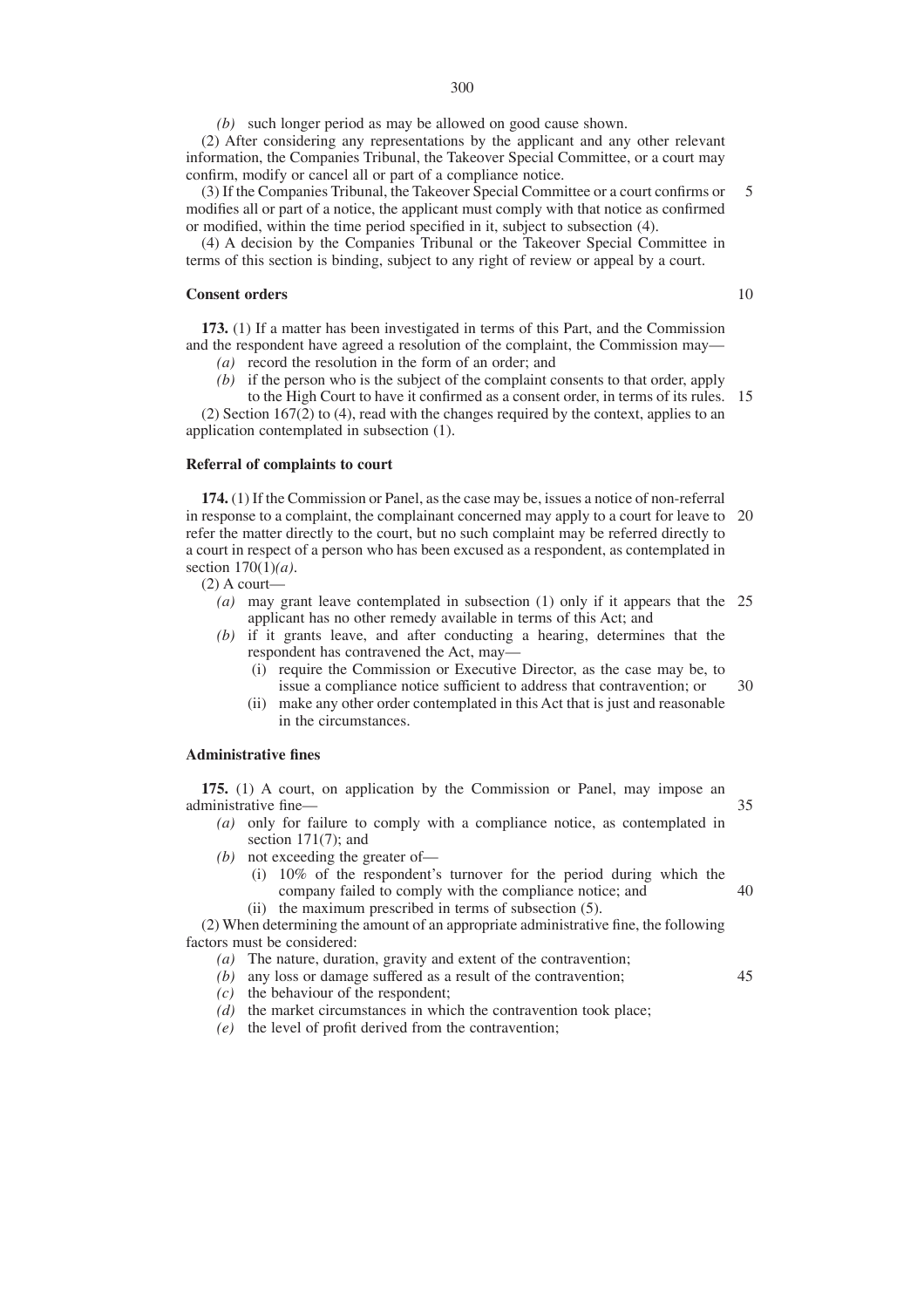- *(f)* the degree to which the respondent has co-operated with the Commission or Panel, as the case may be, and a court; and
- *(g)* whether the respondent has previously been found in contravention of this Act.

(3) For the purpose of this section, the annual turnover of any person, is the amount determined in the prescribed manner. 5

(4) A fine payable in terms of this section must be paid into the National Revenue Fund referred to in section 213 of the Constitution.

(5) The Minister may make a regulation prescribing the maximum amount of an administrative fine, which amount must be not less than R1 000 000.

#### *Part E*

### *Powers to support investigations and inspections*

### **Summons**

**176.** (1) At any time during an investigation being conducted by it, the Commission, or the Panel, as the case may be, may issue a summons to any person who is believed to 15 be able to furnish any information on the subject of the investigation, or to have possession or control of any book, document or other object that has a bearing on that subject to—

- *(a)* appear before the Commission or Panel, or before an inspector or independent investigator, to be questioned at a time and place specified in the summons; or 20
- *(b)* deliver or produce to the Commission or Panel, or to an inspector or independent investigator, any book, document or other object referred to in paragraph *(a)* at a time and place specified in the summons.

(2) A summons contemplated in subsection (1)—

- *(a)* must be signed by the Commissioner or the Executive Director, as the case 25 may be, or by an employee of the Commission or Panel designated by the Commissioner or the Executive Director, as the case may be; and
- *(b)* may be served in the same manner as a subpoena in a criminal case issued by the magistrate's court.

(3) An inspector or investigator before whom a person is summoned to appear, or to 30 whom a person is required to deliver any book, document or other object, may—

- *(a)* interrogate and administer an oath to, or accept an affirmation from, the person named in the summons; and
- *(b)* retain any such book, document or other object for examination, for a period not exceeding two months, or such longer period as the court, on good cause 35 shown, may allow.

(4) A person questioned by the Commission, the Panel, or an inspector or independent investigator conducting an investigation must answer each question truthfully and to the best of that person's ability, but—

- *(a)* a person is not obliged to answer any question if the answer is self-40 incriminating; and
- *(b)* the person asking the questions must inform that person of the right set out in paragraph *(a)*.

(5) No self-incriminating answer given or statement made by any person to the Commission, Panel, or an inspector or independent investigator exercising powers in 45 terms of this Act will be admissible as evidence against that person in criminal proceedings against that person instituted in any court, except in criminal proceedings for perjury or in which that person is tried for an offence contemplated in section  $215(2)(e)$ , and then only to the extent that the answer or statement is relevant to prove the offence charged. 50

10

### **Authority to enter and search under warrant**

**177.** (1) A judge of the High Court or a magistrate, may issue a warrant to enter and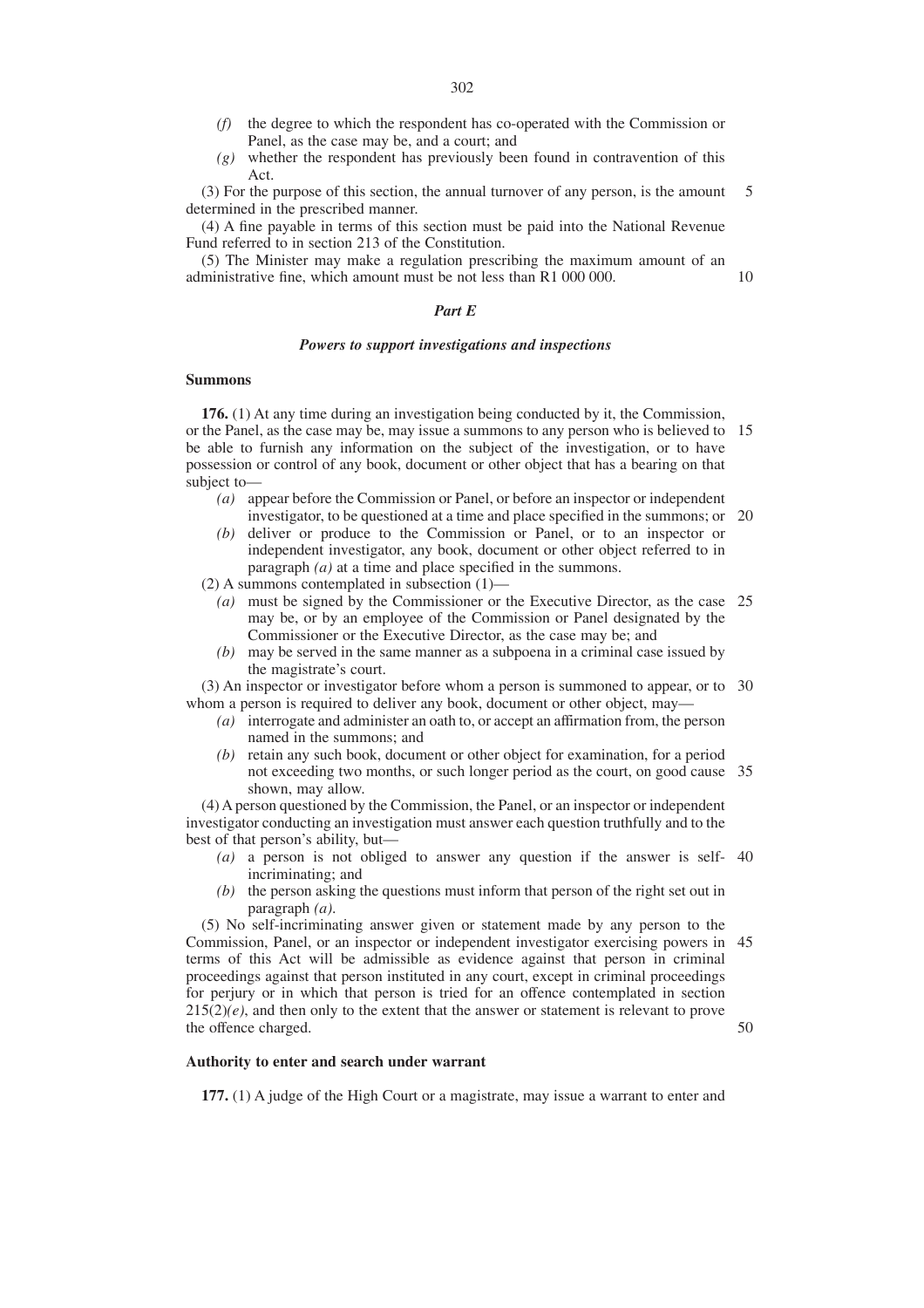- *(a)* a contravention of this Act has taken place, is taking place, or is likely to take place on or in those premises; or
- *(b)* that anything connected with an investigation in terms of this Act is in the possession of, or under the control of, a person who is on or in those premises. 5

(2) A warrant to enter and search may be issued at any time and must specifically—

- *(a)* identify the premises that may be entered and searched; and
- *(b)* authorise an inspector or a police officer to enter and search the premises and to do anything listed in section 178.

# (3) A warrant to enter and search is valid until one of the following events occurs:

- *(a)* The warrant is executed;
- *(b)* the warrant is cancelled by the person who issued it or, in that person's absence, by a person with similar authority;
- *(c)* the purpose for issuing it has lapsed; or
- *(d)* the expiry of one month after the date it was issued.

(4) A warrant to enter and search may be executed only during the day, unless the judge or magistrate who issued it authorises that it may be executed at night at a time that is reasonable in the circumstances.

(5) A person authorised by a warrant issued in terms of subsection (2) may enter and 20 search premises named in that warrant.

(6) Immediately before commencing with the execution of a warrant, a person executing that warrant must either—

- *(a)* if the owner, or person in control, of the premises to be searched is present—
	- (i) provide identification to that person and explain to that person the 25 authority by which the warrant is being executed; and
- (ii) hand a copy of the warrant to that person or to the person named in it; or *(b)* if none of those persons is present, affix a copy of the warrant to the premises in a prominent and visible place.

### **Powers to enter and search**

**178.** (1) A person who is authorised under section 177 to enter and search premises may—

- *(a)* enter upon or into those premises;
- *(b)* search those premises;
- *(c)* search any person on those premises if there are reasonable grounds for 35 believing that the person has personal possession of an article or document that has a bearing on the investigation;
- *(d)* examine any article or document that is on or in those premises that has a bearing on the investigation;
- *(e)* request information about any article or document from the owner of, or 40 person in control of, the premises or from any person who has control of the article or document, or from any other person who may have the information;
- *(f)* take extracts from, or make copies of, any book or document that is on or in the premises that has a bearing on the investigation;
- *(g)* use any computer system on the premises, or require assistance of any person 45 on the premises to use that computer system, to—
	- (i) search any data contained in or available to that computer system; or
	- (ii) reproduce any record from that data; and
- *(h)* seize any output from that computer for examination and copying; and
- *(i)* attach, and, if necessary, remove from the premises for examination and 50safekeeping, anything that has a bearing on the investigation.
- (2) Section  $176(4)$  and (5) apply to-
	- *(a)* any person questioned by an inspector or police officer in terms of this section; or

30

10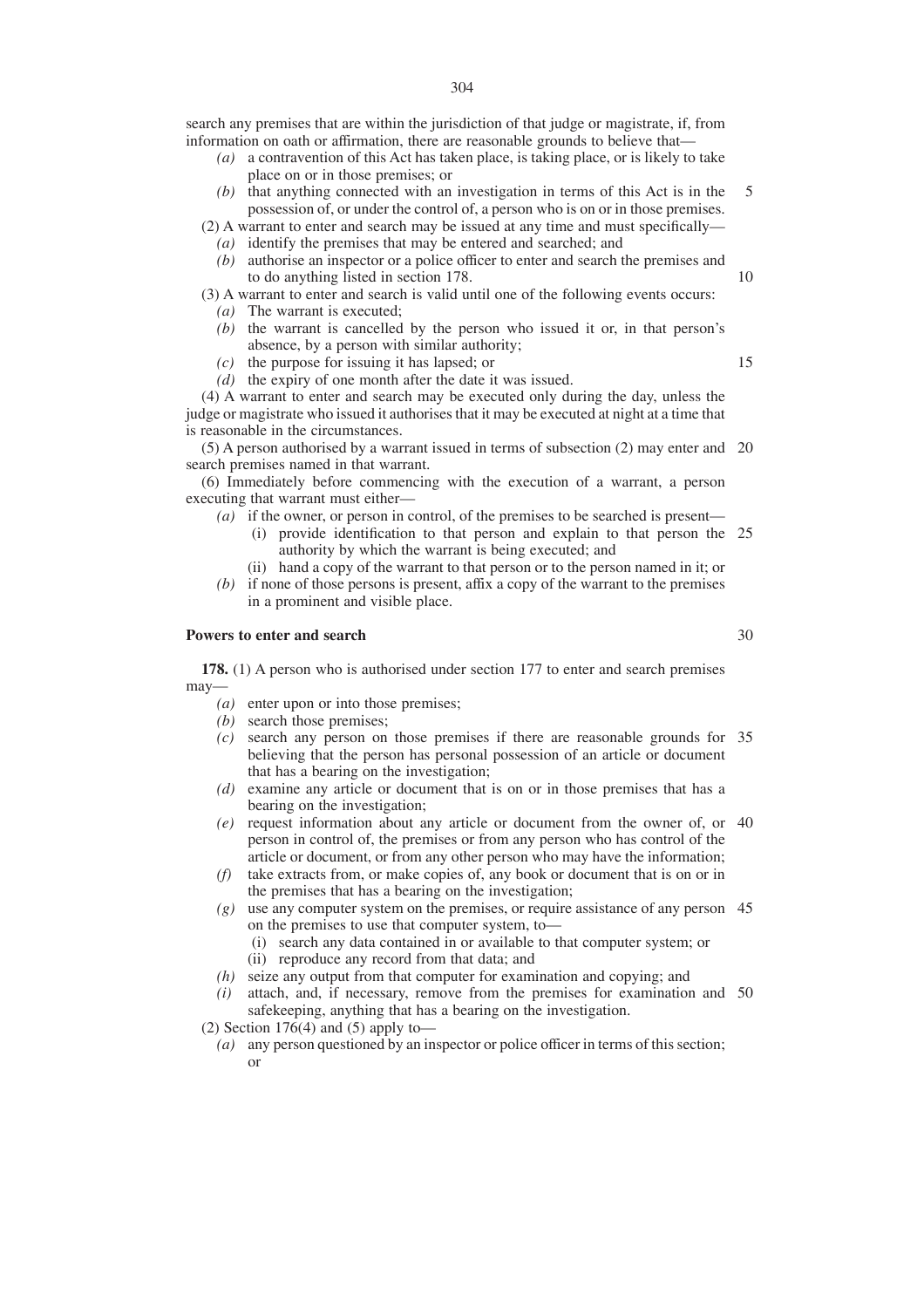*(b)* to any answer given or statement made to an inspector or police officer in terms of this section.

(3) An inspector authorised to conduct an entry and search in terms of section 177 may be accompanied and assisted by a police officer.

#### **Conduct of entry and search**

**179.** (1) A person who enters and searches any premises under section 178 must conduct the entry and search with strict regard for decency and order, and with regard for each person's right to dignity, freedom, security and privacy.

(2) During any search under section 178(1)*(c)*, only a female inspector or police officer may search a female person, and only a male inspector or police officer may 10 search a male person.

(3) A person who enters and searches premises under section 178, before questioning anyone—

- *(a)* must advise that person of the right to be assisted at the time by an advocate or attorney; and
- *(b)* allow that person to exercise the right contemplated in paragraph *(a)*.
- (4) A person who removes anything from premises being searched must—
	- *(a)* issue a receipt for it to the owner of, or person in control of, the premises; and
	- *(b)* return it as soon as practicable after achieving the purpose for which it was removed.

(5) During a search, a person may refuse to permit the inspection or removal of an article or document on the grounds that it contains privileged information.

(6) If the owner or person in control of an article or document refuses in terms of subsection (5) to give that article or document to the person conducting the search, the person conducting the search may request the registrar or sheriff of the High Court that 25 has jurisdiction to attach and remove the article or document for safe custody until that court determines whether or not the information is privileged.

(7) A police officer who is authorised to enter and search premises under section 177, or who is assisting an inspector who is authorised to enter and search premises under section 178 may overcome resistance to the entry and search by using as much force as 30 is reasonably required, including breaking a door or window of the premises.

(8) Before using force in terms of subsection (7), a police officer must audibly demand admission and must announce the purpose of the entry, unless it is reasonable to believe that doing so may induce someone to destroy or dispose of an article or document that is the object of the search. 35

(9) The Commission may compensate anyone who suffers damage because of a forced entry during a search when no one responsible for the premises was present.

#### *Part F*

#### *Companies Tribunal adjudication procedures*

# **Adjudication hearings before Tribunal**

**180.** (1) The Companies Tribunal—

- *(a)* must conduct its adjudication proceedings contemplated in this Act expeditiously and in accordance with the principles of natural justice; and
- *(b)* may conduct those proceedings informally.

(2) If adjudication proceedings before the Tribunal are open to the public, the Tribunal 45 may exclude members of the public, or specific persons or categories of persons, from attending the proceedings—

- *(a)* if evidence to be presented is confidential information, but only to the extent that the information cannot otherwise be protected;
- *(b)* if the proper conduct of the hearing requires it; or

5

15

20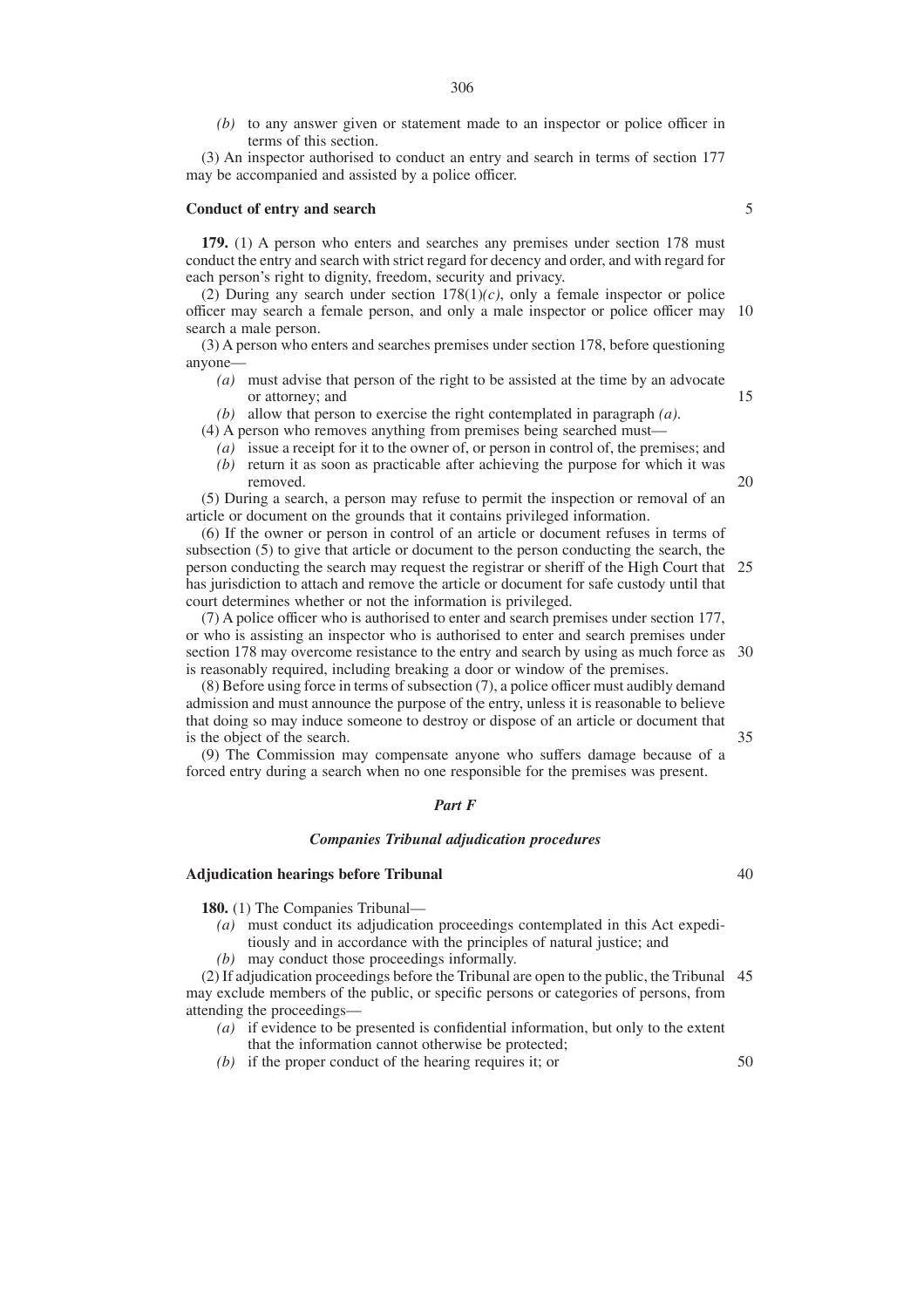*(c)* for any other reason that would be justifiable in civil proceedings in a High Court.

(3) At the conclusion of adjudication proceedings, the presiding member must issue a decision together with written reasons for the decision.

### **Right to participate in hearing**

**181.** The following persons may participate in an adjudication hearing contemplated in this Part, in person or through a representative, and may put questions to witnesses and inspect any books, documents or items presented at the hearing:

- *(a)* The Commission;
- *(b)* the applicant or complainant; and
- *(c)* any other person who has a material interest in the hearing, unless that interest is adequately represented by another participant.

#### **Powers of Tribunal adjudication hearing**

**182.** The Companies Tribunal may—

- *(a)* direct or summon any person to appear at any specified time and place; 15
- *(b)* question any person under oath or affirmation;
- *(c)* summon or order any person—
	- (i) to produce any book, document or item necessary for the purposes of the hearing; or
	- (ii) to perform any other act in relation to this Act; and
- *(d)* give directions prohibiting or restricting the publication of any evidence given to the Tribunal.

### **Rules of procedure**

**183.** Subject to the requirements of the applicable sections of this Act, the Companies Tribunal may determine any matter of procedure for an adjudication hearing, with due 25 regard to the circumstances of the case.

### **Witnesses**

**184.** (1) Every person giving evidence before the Companies Tribunal at an adjudication hearing must answer any relevant question.

(2) The law regarding a witness's privilege in a criminal case in a court of law applies 30 equally to a person who provides information during an adjudication hearing.

(3) During an adjudication hearing, the Companies Tribunal may order a person to answer any question, or to produce any article or document, subject to subsection (4).

(4) Section 176(4) and (5) apply to any person questioned, or any evidence given, before the Companies Tribunal in terms of this section. 35

# **CHAPTER 8**

### **REGULATORY AGENCIES AND ADMINISTRATION OF ACT**

# *Part A*

### *Companies and Intellectual Property Commission*

#### **Establishment of Companies and Intellectual Property Commission**

40

45

**185.** (1) The Commission is hereby established as a juristic person to function as an organ of state within the public administration, but as an institution outside the public service.

(2) The Commission—

*(a)* has jurisdiction throughout the Republic;

*(b)* is independent, and subject only to—

10

20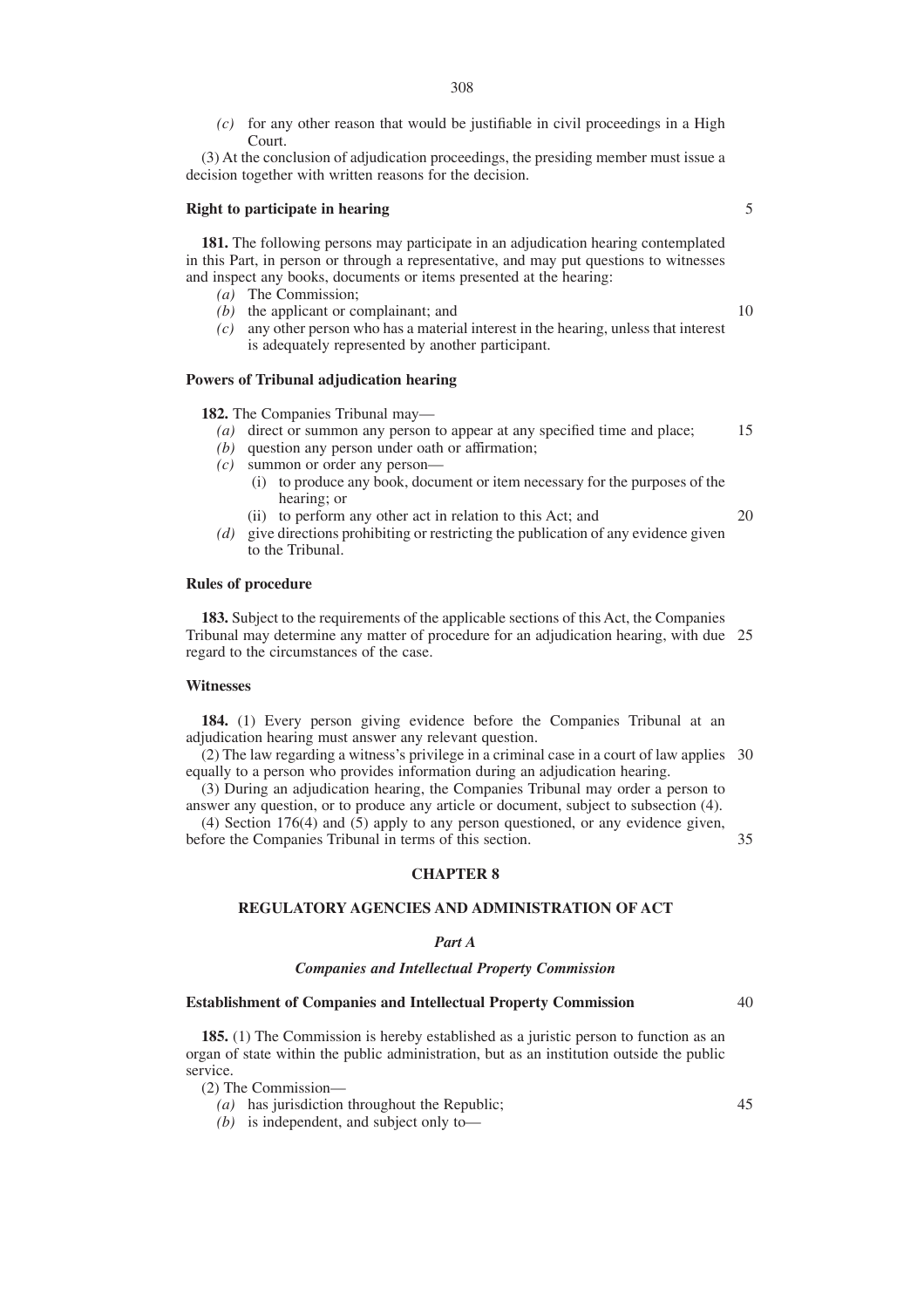- (i) the Constitution and the law; and
- (ii) any policy statement, directive or request issued to it by the Minister in terms of this Act;
- *(c)* must be impartial and perform its functions without fear, favour, or prejudice; and
- *(d)* must exercise the functions assigned to it in terms of this Act or any other law, or by the Minister, in—
	- (i) the most cost-efficient and effective manner; and
	- (ii) in accordance with the values and principles mentioned in section 195 of the Constitution.

(3) Each organ of state must assist the Commission to maintain its independence and impartiality, and to exercise its authority and perform its functions effectively.

(4) Except to the extent prescribed otherwise by or in terms of this Act, a certificate, notice, decision, determination or ruling issued or made with respect to any particular matter contemplated in this Act by—

- *(a)* the Commissioner; or
- *(b)* a person designated by the Commissioner to perform a particular function of the Commission,

is the certificate, notice, decision, determination or ruling of the Commission with respect to that matter. 20

#### **Commission objectives**

**186.** (1) The objectives of the Commission are—

- *(a)* the efficient and effective registration of—
	- (i) companies, and external companies, in terms of this Act;
	- (ii) other juristic persons, in terms of any applicable legislation referred to in 25 Schedule 4; and
	- (iii) intellectual property rights, in terms of any relevant legislation;
- *(b)* the maintenance of accurate, up-to-date and relevant information concerning companies, foreign companies and other juristic persons contemplated in subsection  $(1)(a)(ii)$ , and concerning intellectual property rights, and the 30 provision of that information to the public and to other organs of state;
- *(c)* the promotion of education and awareness of company and intellectual property laws, and related matters;
- *(d)* the promotion of compliance with this Act, and any other applicable legislation; and
- *(e)* the efficient, effective and widest possible enforcement of this Act, and any other legislation listed in Schedule 4.

(2) To achieve its objectives, the Commission may—

- *(a)* have regard to international developments in the field of company and intellectual property law; or
- *(b)* consult any person, organisation or institution with regard to any matter.

# **Functions of Commission**

**187.** (1) In this section, **''this Act''** has the meaning set out in section 1, but also includes any legislation listed in Schedule 4.

(2) Other than with respect to matters within the jurisdiction of the Takeover 45 Regulation Panel, the Commission must enforce this Act, by, among other things,—

- *(a)* promoting voluntary resolution of disputes arising in terms of this Act between a company on the one hand and a shareholder or director on the other, as contemplated in Part C of Chapter 7, without intervening in, or adjudicating any such dispute;
- *(b)* monitoring proper compliance with this Act;
- *(c)* receiving or initiating complaints concerning alleged contraventions of this Act, evaluating those complaints, and initiating investigations into complaints;
- *(d)* receiving directions from the Minister in terms of section 190, concerning 55

40

35

5

10

15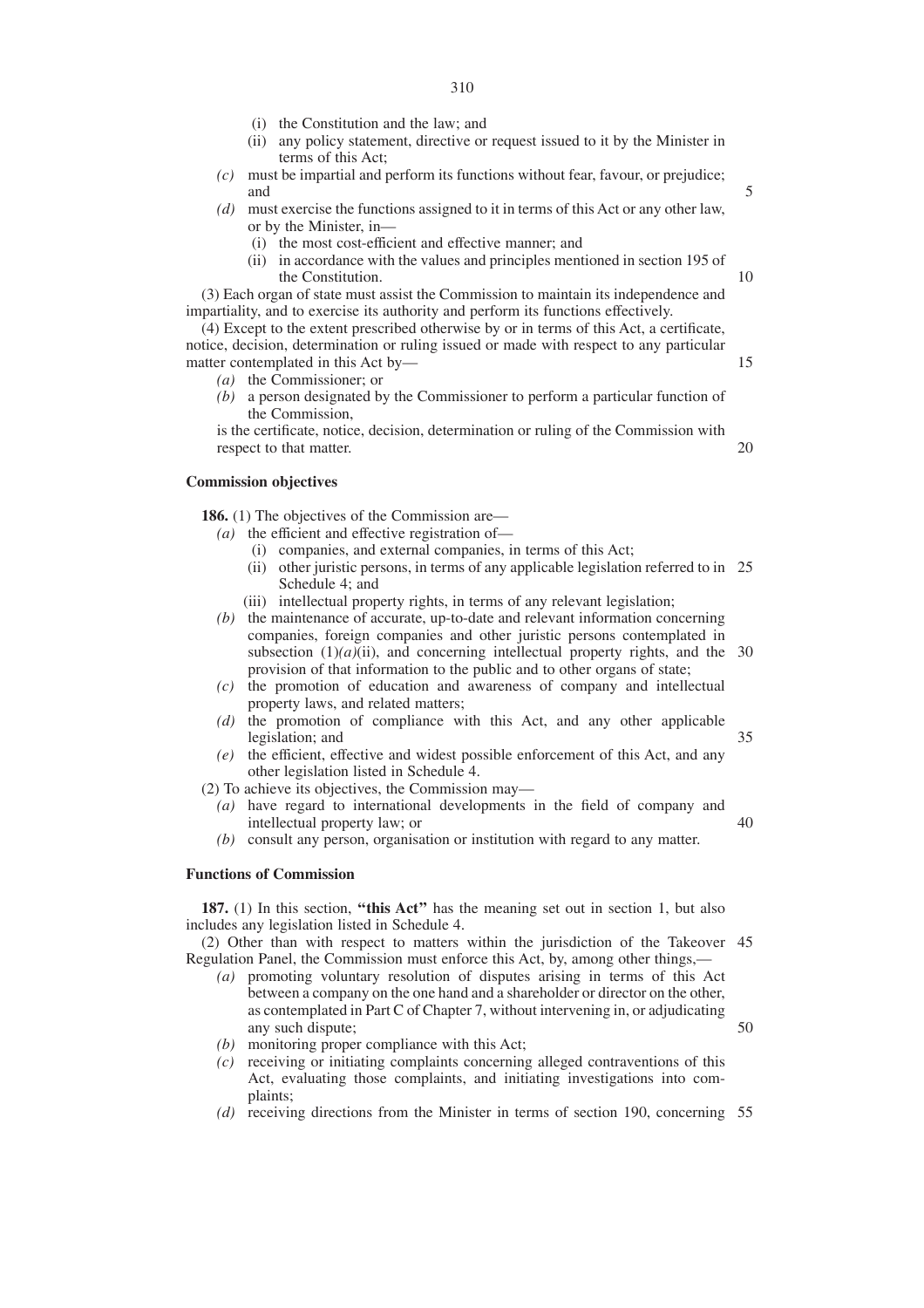investigations to be conducted into alleged contraventions of this Act, or other circumstances, and conducting any such investigation;

- *(e)* ensuring that contraventions of this Act are promptly and properly investigated;
- *(f)* negotiating and concluding undertakings and consent orders contemplated in section 169(1)*(b)* and 173; 5
- *(g)* issuing and enforcing compliance notices;
- *(h)* referring alleged offences in terms of this Act to the National Prosecuting Authority; and
- *(i)* referring matters to a court, and appearing before the court or the Companies 10 Tribunal, as permitted or required by this Act.

(3) The Commission must promote the reliability of financial statements by, among other things—

*(a)* monitoring patterns of compliance with, and contraventions of, financial reporting standards; and

15

20

*(b)* making recommendations to the Council for amendments to financial reporting standards, to secure better reliability and compliance.

(4) The Commission must—

- *(a)* establish and maintain in the prescribed manner and form—
	- (i) a companies register; and
	- (ii) any other register contemplated in this Act, or in any other legislation that assigns a registry function to the Commission;
- *(b)* receive and deposit in the registry any documents required to be filed in terms of this Act;
- *(c)* make the information in those registers efficiently and effectively available to 25 the public, and to other organs of state;
- *(d)* register and deregister companies, directors, business names and intellectual property rights, in accordance with relevant legislation; and
- *(e)* perform any related functions assigned to it by legislation, or reasonably necessary to carry out its assigned registry functions. 30

(5) Subject to the provisions of subsections (6) and (7), any person, on payment of the prescribed fee, may—

- *(a)* inspect a document filed under this Act;
- *(b)* obtain a certificate from the Commission as to the contents or part of the contents of any document that— 35
	- (i) has been filed under this Act in respect of any company; and
	- (ii) is open to inspection; or
- *(c)* obtain a copy of or extract from any document contemplated in paragraph *(b)*; or
- *(d)* through any electronic medium approved by the Commission— (i) inspect, or obtain a copy of or extract from, any document contemplated 40
	- in paragraph *(b)* that has been converted into electronic format; or (ii) obtain a certificate contemplated in paragraph *(b)*.

(6) Subsection (5) does not apply to any part of a filed document if that part has been determined to be confidential, or contain confidential information, in accordance with 45 section 212.

(7) The Commission—

- *(a)* must waive any prescribed registry fee contemplated in subsection (5) if the Commission is satisfied—
	- (i) that an inspection, certificate, copy or extract is required on behalf of a 50 foreign government accredited to the Republic; and
	- (ii) that no fees are payable in the foreign country concerned in respect of such inspection, certificate, copy or extract required on behalf of the Republic; and
- *(b)* may waive any such fee if satisfied that any inspection, certificate, copy or 55extract is required for the purposes of research by or under the control of an institution for higher education.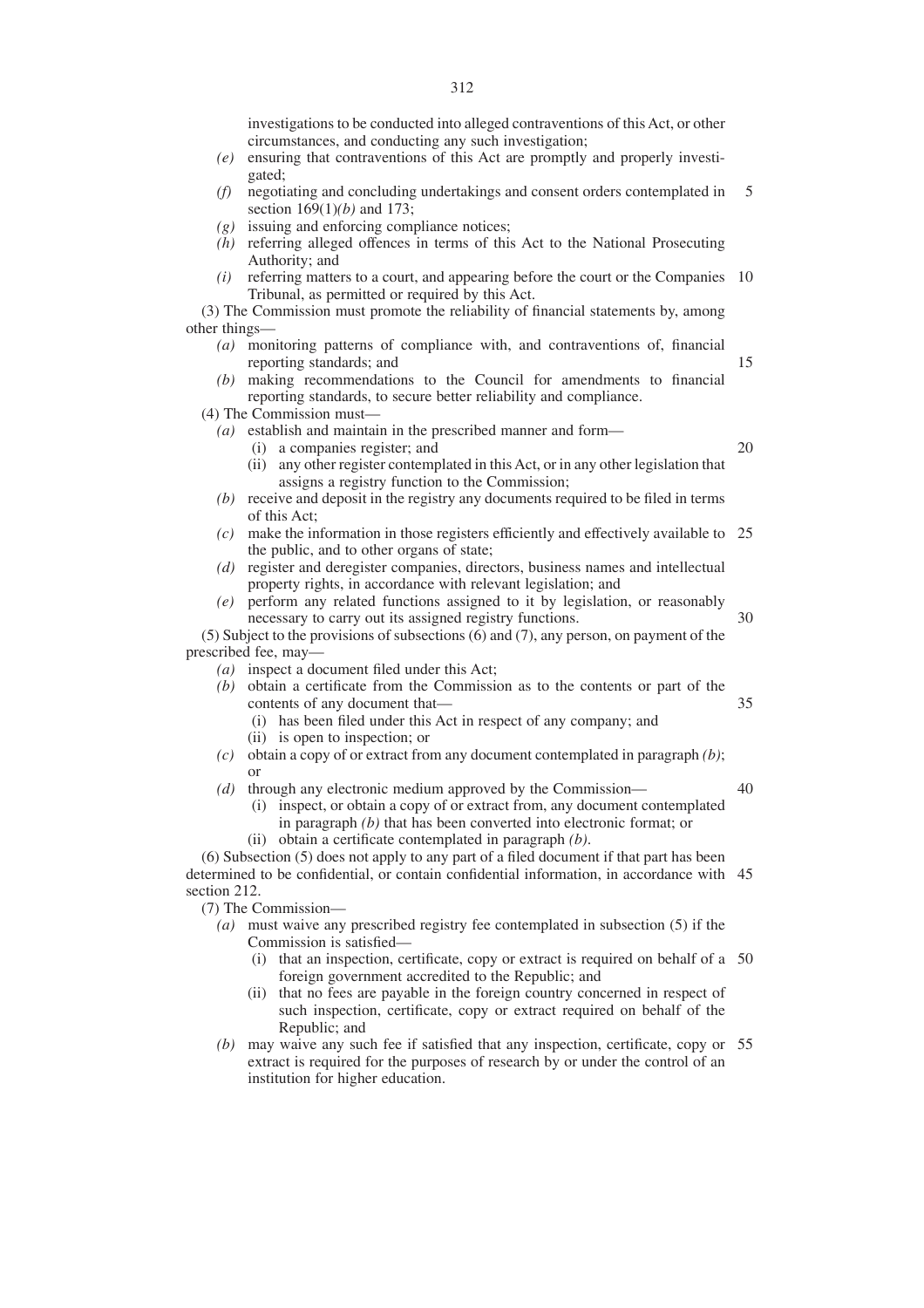**188.** (1) In addition to any other advice or reporting requirements set out in this Part, the Commission is responsible to—

- *(a)* advise the Minister on matters of national policy relating to company and intellectual property law, and recommend to the Minister changes to bring the law and the administration of this Act up to date and in line with international best practice; 5
- *(b)* report to the Minister annually on the volume and nature of registration and enforcement activities in terms of this Act and on any other matter as prescribed by the Minister; and
- *(c)* enquire into and report to the Minister on any matter concerning the purposes of this Act, and advise the Minister in respect of any matter referred to it by the **Minister**

(2) The Commission must increase knowledge of the nature and dynamics of company and intellectual property law, and promote public awareness of company and 15 intellectual property law matters, by—

- *(a)* implementing education and information measures to develop public awareness of the provisions of this Act, and in particular to advance the purposes of this Act;
- *(b)* providing guidance to the public by—
	- (i) issuing explanatory notices outlining its procedures, or its non-binding opinion on the interpretation of any provision of this Act; or
	- (ii) applying to a court for a declaratory order on the interpretation or application of any provision of this Act;
- *(c)* conducting research relating to its mandate and activities and, from time to 25 time, publishing the results of that research; and
- *(d)* over time, reviewing legislation and public regulations, and reporting to the Minister concerning matters relating to company and intellectual property law.

(3) The Commission may—

- *(a)* liaise with any regulatory authority on matters of common interest, and without limiting the generality of this paragraph, may exchange information with, and receive information from any such regulatory authority pertaining  $t_0$ —
	- (i) matters of common interest; or
	- (ii) a specific complaint or investigation;
- *(b)* negotiate agreements with any regulatory authority, and exercise its authority through any such agreement, to—
	- (i) co-ordinate and harmonise the exercise of jurisdiction over company and intellectual property law matters within the relevant industry or sector; 40 and
	- (ii) ensure the consistent application of the principles of this Act;
- *(c)* participate in the proceedings of any regulatory authority; and
- *(d)* advise, or receive advice from, any regulatory authority.

(4) The Commission may liaise with any foreign or international authorities having 45 any objects similar to the functions and powers of the Commission.

(5) The Commission may refer to—

- *(a)* the Competition Commission any concerns regarding conduct that may be prohibited or regulated in terms of the Competition Act;
- *(b)* the South Africa Revenue Service any concerns regarding behaviour or 50 conduct that may be prohibited or regulated in terms of legislation within the jurisdiction of that Service;
- *(c)* the Independent Regulatory Board for Auditors any concerns regarding behaviour or conduct that may be prohibited or regulated in terms of the Auditing Profession Act; or

30

35

20

10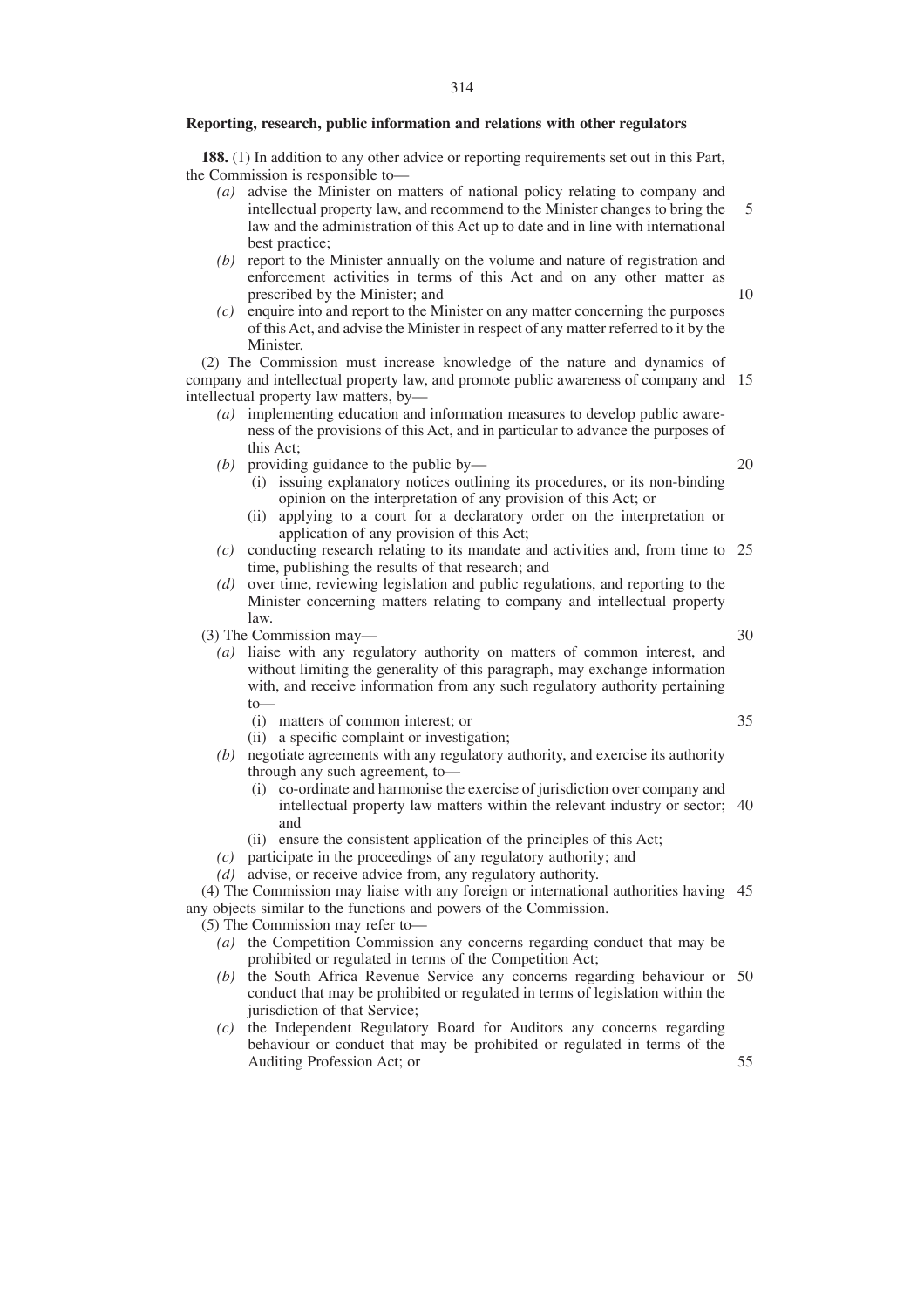*(d)* any other regulatory authority any concerns regarding behaviour or conduct that may be prohibited or regulated in terms of legislation within the jurisdiction of that regulatory authority.

### **Appointment of Commissioner**

189. (1) The Minister must appoint a suitably qualified and experienced person to 5 be—

- *(a)* the Commissioner of the Commission, who—
	- (i) holds office for an agreed term not exceeding five years; and
	- (ii) is responsible for all matters pertaining to the functions of the Commission; and 10
- *(b)* the Deputy Commissioner of the Commission, who—
	- (i) holds office for an agreed term not exceeding five years; and
	- (ii) may perform any function of the Commissioner when the office of the Commissioner is vacant, or when the Commissioner is absent or is for any reason unable to perform the functions of that office.

(2) A person may be reappointed as Commissioner or Deputy Commissioner on the expiry of an agreed term of office.

(3) The Commissioner is the accounting authority of the Commission, and as such, is responsible for—

- *(a)* the proper control and management of the Commission;
- *(b)* the effectiveness and efficiency of the Commission;
- *(c)* all income and expenditure of the Commission;
- *(d)* all revenue collected by the Commission;
- *(e)* all assets, and the discharge of all liabilities, of the Commission; and
- *(f)* the proper and diligent implementation of the Public Finance Management 25 Act, 1999 (Act No. 1 of 1999), with respect to the Commission.

(4) The Commissioner may—

- *(a)* assign management or other duties to employees of the Commission, who have appropriate skills to assist in the management, or control over any function of the Commission; and 30
- *(b)* delegate, with or without conditions, any of the powers or functions of the Commissioner to the Deputy Commissioner or any other suitably qualified employee of the Commission, but any such delegation does not divest the Commissioner of responsibility for the exercise or any power or performance of any duty. 35

# **Minister may direct policy and require investigation**

**190.** (1) In this section, **''this Act''** has the meaning set out in section 1, but also includes any legislation listed in Schedule 4.

(2) The Minister—

- *(a)* by notice in the *Gazette*, may issue policy directives to the Commission with 40 respect to the application, administration and enforcement of this Act, but any such directive must be consistent with this Act; and
- *(b)* may at any time direct the Commission to investigate—
	- (i) an alleged contravention of this Act; or
	- (ii) any matter or circumstances with respect to the administration of one or 45 more companies in terms of this Act, whether or not those circumstances appear at the time of the direction to amount to a possible contravention of this Act.

# **Establishment of specialist committees**

**191.** (1) The Minister may appoint one or more specialist committees to advise the — 50

- *(a)* Minister on any matter relating to company law or policy; or
- *(b)* Commissioner on the management of the Commission's resources.

20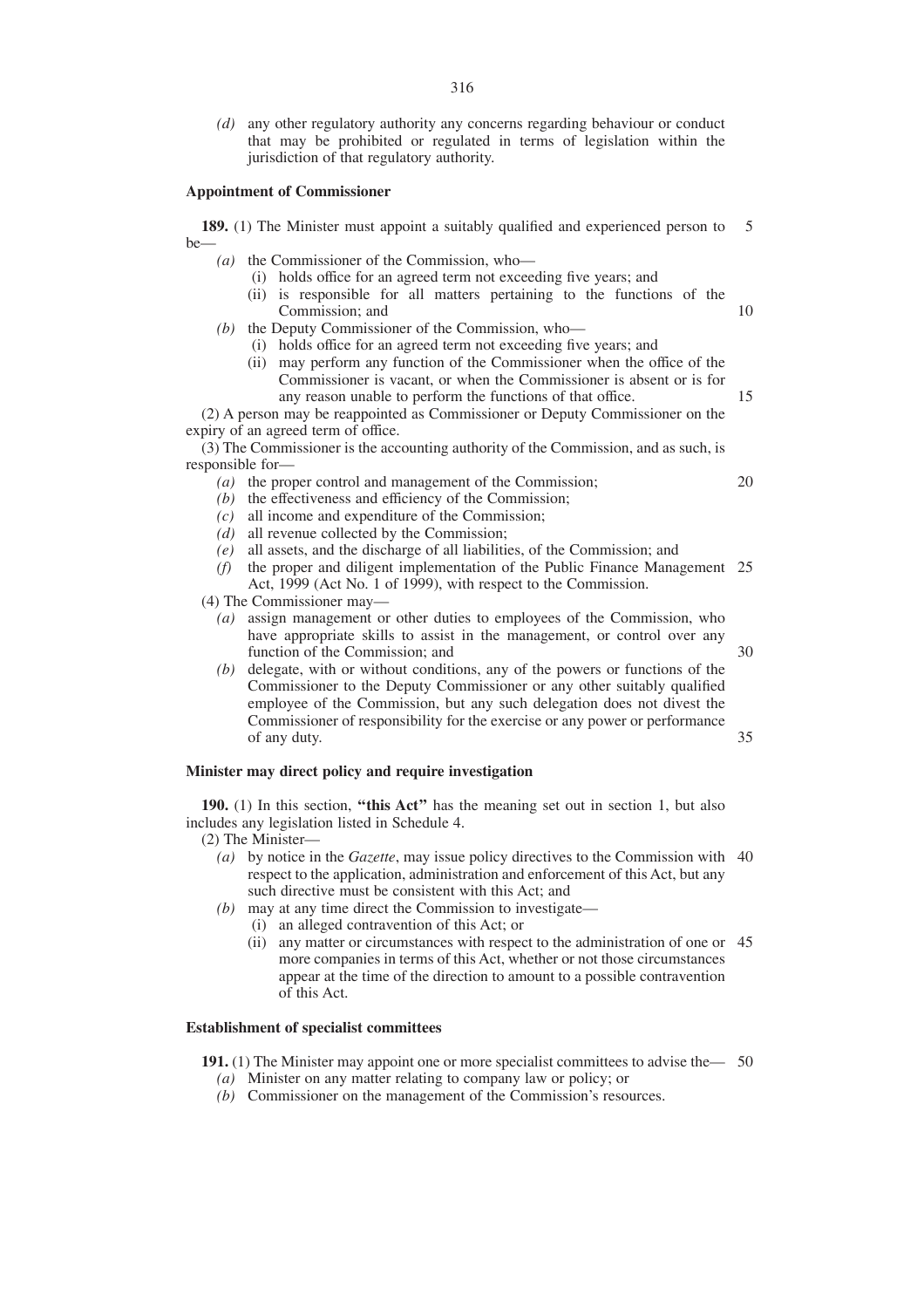(2) The Minister may assign specific powers to the members of a specialist committee for the purposes of performing any function contemplated in subsection (1).

- (3) A specialist committee may—
	- *(a)* be established for an indefinite term, or for a period determined by the Minister when the committee is established; and
	- *(b)* determine its own procedures.

#### **Constitution of specialist committees**

**192.** (1) A specialist committee established under section 191 must—

*(a)* perform its functions impartially and without fear, favour or prejudice; and *(b)* consist of—

- (i) not more than eight persons who are independent from the Commission and are appointed by the Minister to serve for a period of not more than five years, as determined by the Minister when the person is appointed; and
- (ii) not more than two senior employees of the Commission designated by 15 the Commissioner.

(2) To be appointed or designated as a member of a specialist committee in terms of this section, a person must—

- *(a)* be a fit and proper person;
- *(b)* have appropriate expertise or experience; and
- *(c)* have the ability to perform effectively as a member of that committee.
- (3) The members of a specialist committee must not—
	- *(a)* act in any way that is inconsistent with subsection (1)*(a)* or expose themselves to any situation in which the risk of a conflict may arise between their responsibilities and any personal financial interest; or
	- *(b)* use their position or any information entrusted to them to enrich themselves or improperly benefit any other person.

(4) A member ceases to be a member of a specialist committee if the—

- *(a)* person resigns from the committee;
- *(b)* Minister terminates the person's membership because the member no longer 30 complies with subsection (2) or has contravened subsection (3); or
- *(c)* member's term has expired.

(5) A member of a specialist committee who has a personal or financial interest in any matter on which the committee gives advice must disclose that interest and withdraw from the proceedings of the specialist committee when that matter is discussed. (6) The Commission must remunerate and compensate for expenses—

- (a) a member mentioned in subsection  $(1)(b)(i)$ , as determined by the Minister; and
- (b) a member designated as contemplated in  $(1)(b)(ii)$ , to the extent that the member's remuneration and expense compensation as an employee of the 40 Commission does not extend to that person's services as a member of the specialist committee.

### *Part B*

### *Companies Tribunal*

# **Establishment of Companies Tribunal**

**193.** (1) There is hereby established a juristic person to be known as the Companies Tribunal, which—

- *(a)* has jurisdiction throughout the Republic;
- *(b)* is independent, and subject only to the Constitution and the law;
- *(c)* must exercise its functions in accordance with this Act; and
- *(d)* must perform its functions impartially and without fear, favour, or prejudice, and in as transparent a manner as is appropriate having regard to the nature of the specific function.

45

50

20

25

35

5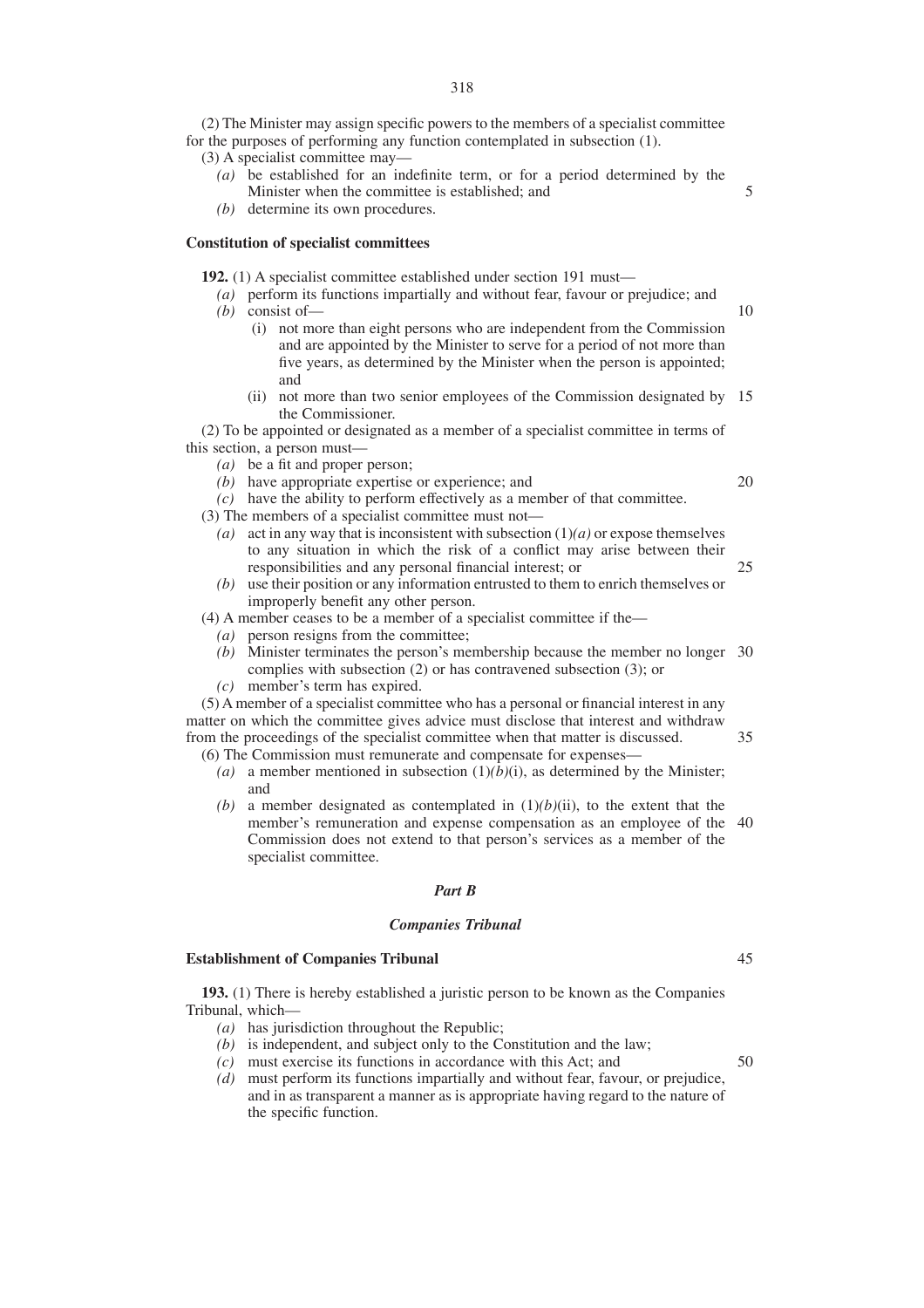(2) Each organ of state must assist the Companies Tribunal to maintain its independence and impartiality, and to perform its functions effectively.

(3) In carrying out its functions, the Companies Tribunal may—

*(a)* have regard to international developments in the field of company law; or

*(b)* consult any person, organisation or institution with regard to any matter.

5

25

50

(4) The Companies Tribunal consists of a chairperson and not less than 10 other women or men appointed by the Minister, on a full or part-time basis.

## **Appointment of Companies Tribunal**

**194.** (1) The Minister must—

- *(a)* appoint the chairperson and other members of the Companies Tribunal no 10 later than the date on which this Act comes into operation; and
- *(b)* appoint a person to fill any vacancy on the Tribunal.

(2) A person may not be—

*(a)* appointed as chairperson or member of the Tribunal unless the person satisfies the requirements of section 205; or 15

*(b)* reappointed to a second term as chairperson of the Tribunal.

(3) The Tribunal must comprise—

- *(a)* persons with suitable qualifications and experience in economics, law, commerce, industry or public affairs; and
- *(b)* sufficient persons with legal training to satisfy the requirements of subsection 20 3*(a)*.

(4) The Minister must designate a member of the Tribunal as deputy chairperson of the Tribunal.

(5) The deputy chairperson performs the functions of chairperson whenever—

- *(a)* the office of chairperson is vacant; or
- *(b)* the chairperson is for any other reason temporarily unable to perform those functions.

(6) Sections 206 and 207 apply to the chairperson and other members of the Tribunal.

# **Functions of Companies Tribunal**

**195.** (1) The Companies Tribunal, or a member of the Tribunal acting alone in 30 accordance with this Act, may—

- *(a)* adjudicate in relation to any application that may be made to it in terms of this Act, and make any order provided for in this Act in respect of such an application;
- *(b)* assist in the resolution of disputes as contemplated in Part C of Chapter 7; and 35
- *(c)* perform any other function assigned to it by or in terms of this Act, or any law mentioned in Schedule 4.

(2) The chairperson is responsible to manage the caseload of the Companies Tribunal, and must assign each matter referred to the Tribunal to—

- *(a)* a member of the Tribunal, to the extent that this Act provides for a matter to 40 be considered by a single member of the Tribunal; or
- *(b)* a panel composed of any three members of the Tribunal, in any other case.

(3) When assigning a matter to a panel in terms of subsection (2)*(b)*, the chairperson must—

*(a)* ensure that at least one member of the panel is a person who has suitable legal 45 qualifications and experience; and

*(b)* designate a member of the panel to preside over the panel's proceedings.

(4) If, because of resignation, illness, death, or withdrawal from a hearing in terms of section 206(3), a member of the panel is unable to complete the proceedings in a matter assigned to that panel, the chairperson must—

*(a)* direct that the hearing of that matter proceed before the remaining members of the panel, subject to the requirements of subsection  $(3)(a)$ ; or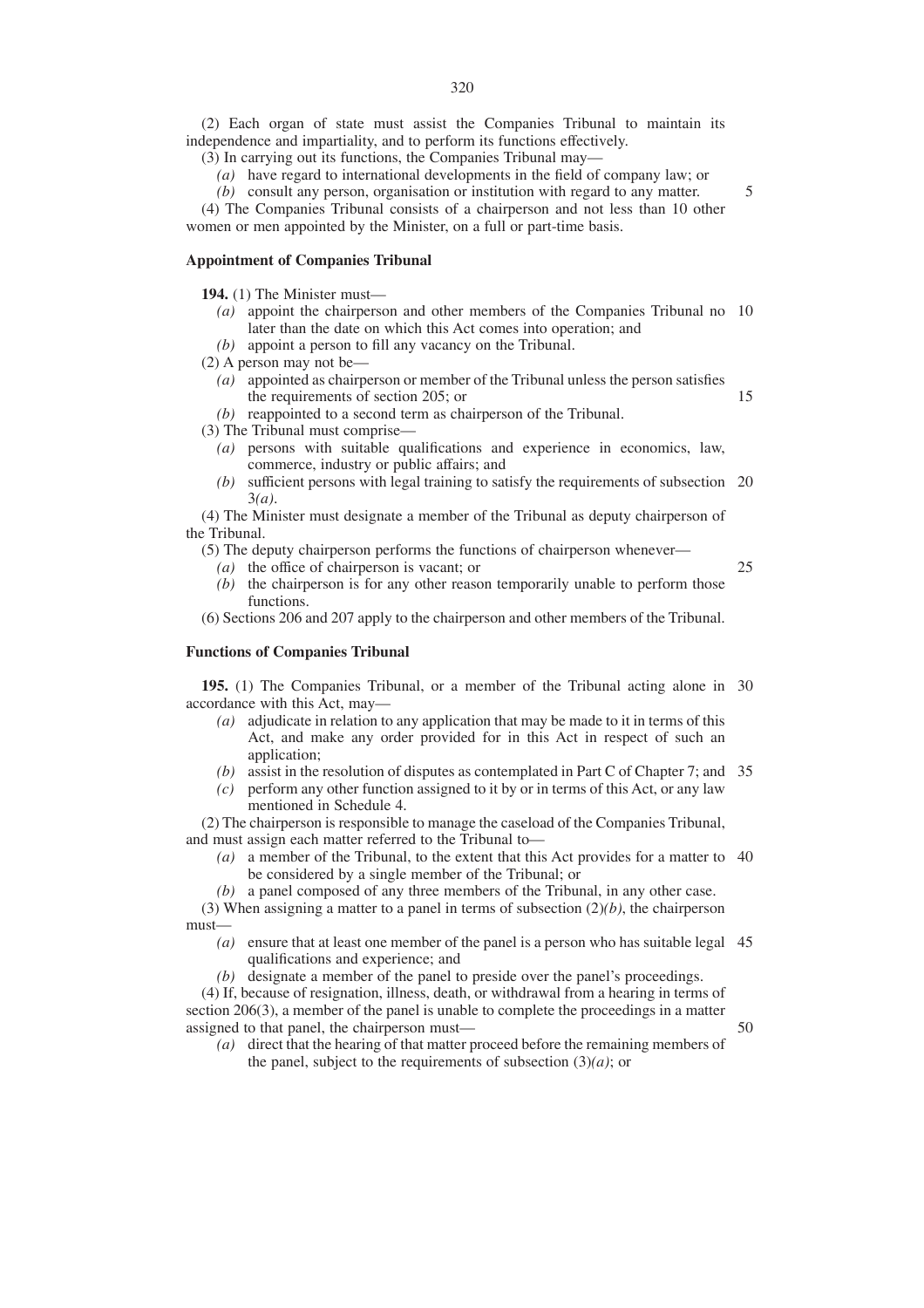*(b)* terminate the proceedings before that panel and constitute another panel, which may include any member of the original panel, and direct that panel to conduct a new hearing.

5

25

30

(5) The decision of a panel on a matter referred to it must be in writing and include reasons for that decision.

(6) A decision of a single member of the Companies Tribunal hearing a matter as contemplated in subsection  $(1)(a)$ , or of a majority of the members of a panel in any other case, is the decision of the Tribunal.

(7) An decision by the Companies Tribunal with respect to a decision, notice or order by the Commission is binding on the Commission, subject to any review by the court. 10

(8) An order of the Companies Tribunal may be filed in the High Court as an order of the court, in accordance with its rules.

(9) A member of the Tribunal may not represent any person before the Tribunal.

(10) If, on the expiry of the term of office of a member of the Companies Tribunal, that member is still considering a matter before the Tribunal, that member may continue to 15 act as a member in respect of that matter only.

### *Part C*

### *Takeover Regulation Panel*

#### **Establishment of Takeover Regulation Panel**

**196.** (1) The Takeover Regulation Panel is hereby established as a juristic person, to 20 function as an organ of state within the public administration, but as an institution outside the public service.

(2) The Panel—

- *(a)* has jurisdiction throughout the Republic;
- *(b)* is independent, and subject only to—
	- (i) the Constitution and the law; and
	- (ii) any policy statement, directive or request issued to it by the Minister in terms of this Act;
- *(c)* must be impartial and perform its functions without fear, favour, or prejudice; and
- *(d)* must exercise the functions assigned to it in terms of this Act or any other law, or by the Minister, in—
	- (i) the most cost-efficient and effective manner; and
	- (ii) in accordance with the values and principles mentioned in section 195 of the Constitution. 35

(3) Each organ of state must assist the Panel to maintain its independence and impartiality, and to exercise its authority and perform its functions effectively. (4) In carrying out its functions, the Panel may—

- *(a)* have regard to international developments in the field of company law; or
- *(b)* consult any person, organisation or institution with regard to any matter. 40

## **Composition of Panel**

**197.** (1) The Panel comprises—

- *(a)* the Commissioner, or a person designated by the Commissioner;
- *(b)* the Commissioner of the Competition Commission established by section 19 of the Competition Act, or a person designated by that Commissioner; 45
- *(c)* three persons designated by each exchange named for the purpose by the Minister by notice in the *Gazette*; and
- *(d)* not more than a number, being 15 minus the total number of persons designated in terms of paragraph *(c)*, of other persons appointed by the Minister on the basis of their knowledge and experience in the regulation of 50securities and takeovers.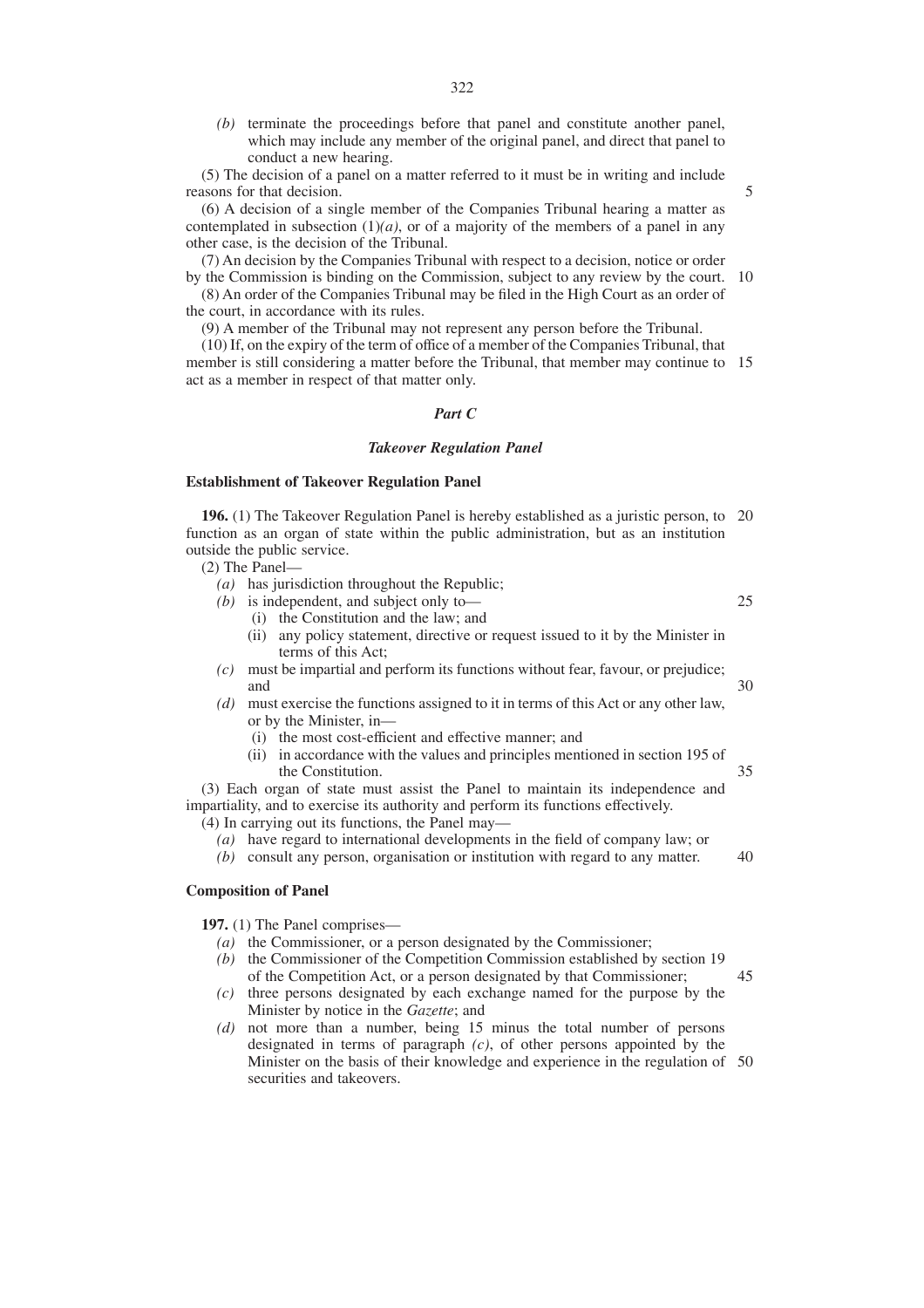- (3) Persons designated, appointed or co-opted to be members of the Panel—
	- *(a)* must have the qualifications, and satisfy the further requirements set out in section 205; and
	- *(b)* are subject to the provisions of sections 206 and 207.

(4) Members of the Panel—

- (a) contemplated in subsection  $(1)(a)$  or *(b)* serve so long as they hold the relevant office referred to in that subsection;
- (b) designated in terms of subsection  $(1)(c)$ , serve for a term of five years unless 10 replaced earlier by the designating exchange;
- $(c)$  appointed in terms of subsection  $(1)(d)$ , serve for a term not exceeding five years, as determined by the Minister at the time the person is appointed; or
- *(d)* co-opted in terms of subsection (2), serve until the completion of the purpose for which they were co-opted.

(5) A person whose term of service as a member of Panel has expired may be designated, appointed or co-opted to serve for a further term, or terms without limit, subject to the requirements of subsection (3) and section 205.

### **Chairperson and deputy chairpersons**

**198.** (1) The Minister may designate—

- *(a)* one of the members of the Panel to be the chairperson of the Panel; and
- *(b)* two of its members to be deputy chairpersons of the Panel.

(2) Either deputy chairperson may exercise and perform the powers and duties of the chairperson whenever the chairperson is unable to do so or while the office of chairperson is vacant.

### **Meetings of Panel**

**199.** (1) The chairperson of the Panel—

*(a)* may determine the date, time and place for meetings of the Panel; and

*(b)* presides at meetings of the Panel, if present.

(2) In the absence of the chairperson, and both deputy chairpersons, at a meeting of 30 the Panel the members present may choose one of their number to preside at the meeting.

(3) The Takeover Regulations must determine the quorum for a meeting of the Panel.

(4) The member presiding at a meeting of the Panel may determine the procedure at the meeting. 35

(5) The decision of a majority of the members of the Panel present at any meeting at which there is a quorum is the decision of the Panel.

(6) If there is an equality of votes on any question before a meeting of the Panel—

- *(a)* the member presiding at the meeting may cast a deciding vote, if that presiding member did not initially have or cast a vote; or
	- *(b)* the matter being voted on fails, in any other case.

(7) Proceedings of the Panel are valid despite any vacancy that existed on the Panel at the time, or the absence of any member during any part of those proceedings.

(8) The Panel may delegate the exercise of any of its powers or performance of any of its functions to the chairperson, any member of the Executive as contemplated in 45terms of section 200, any committee that the Panel may establish, or any member of the Panel.

20

25

15

- 
- 40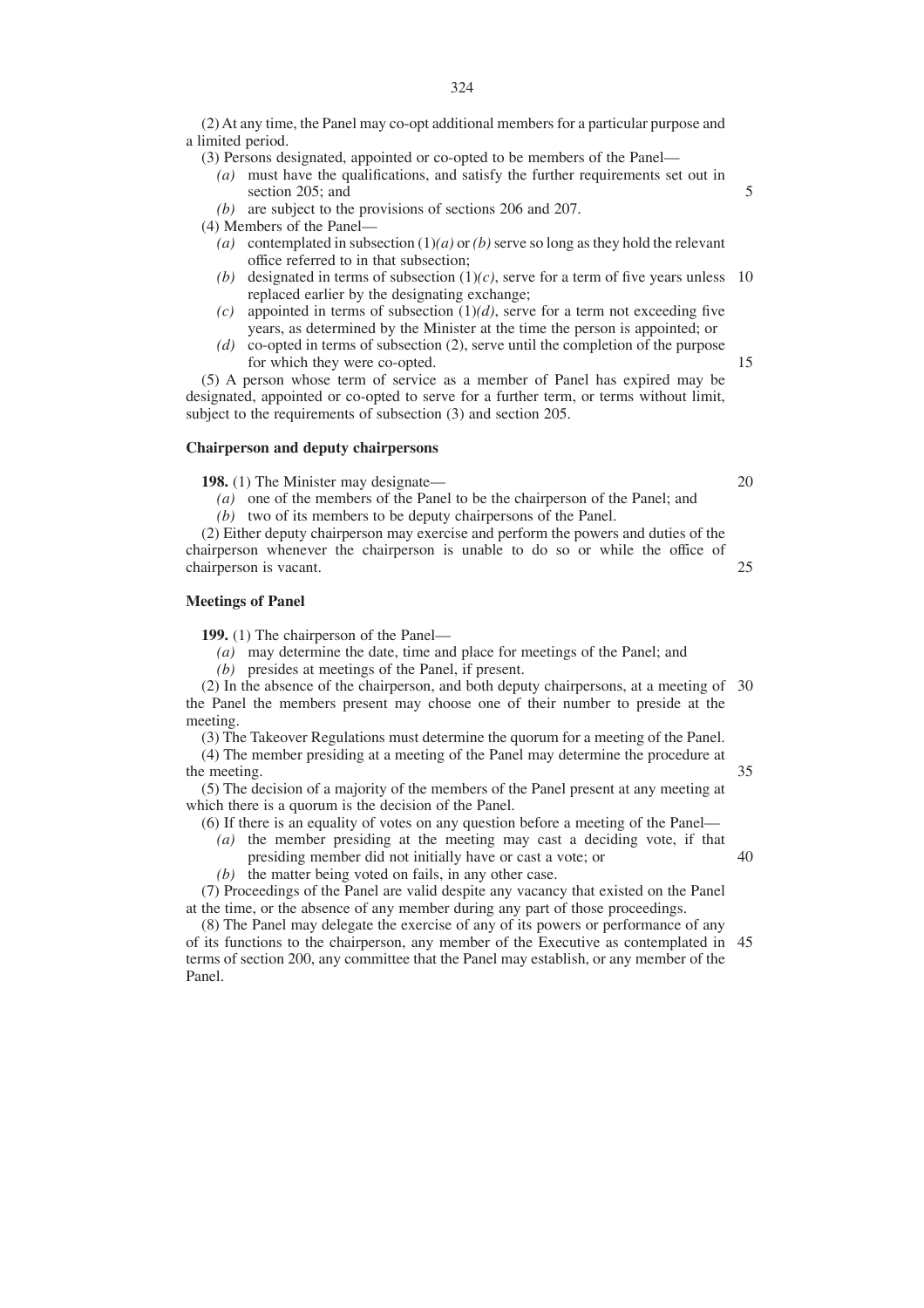### **Executive of Panel**

**200.** (1) The Panel may appoint—

- *(a)* an Executive Director; and
- *(b)* one or more deputy Executive Directors, on terms and conditions determined by the Panel.
- (2) The Executive Director may—
	- *(a)* perform any function of the Panel, subject to—
		- (i) this Act and the Takeover Regulations; and
		- (ii) the policies and direction of the Panel; and
	- *(b)* appoint other officers and employees as are required for the proper 10 performance of functions of the Panel.

(3) A deputy Executive Director may perform any function of the Executive Director when the office of the Executive Director is vacant, or when the Executive Director is absent or is for any reason unable to perform the functions of that office.

### **Functions of Panel**

**201.** (1) The Panel is responsible to—

- *(a)* regulate affected transactions and offers to the extent provided for, and in accordance with, Parts B and C of Chapter 5 and the Takeover Regulations;
- *(b)* investigate complaints with respect to affected transactions and offers in accordance with Part D of Chapter 7;
- *(c)* apply for a court order to wind up a company, in the manner contemplated in section 81(1)*(f)*; and
- *(d)* consult with the Minister in respect of additions, deletions or amendments to the Takeover Regulations.
- (2) The Panel may—
	- *(a)* consult with any person at the request of any interested party with a view to advising on the application of a provision of Parts B and C of Chapter 5, or the Takeover Regulations;
	- *(b)* issue, amend or withdraw information on current policy in regard to proposed affected transactions contemplated in Parts B and C of Chapter 5, to serve as 30 guidelines for the benefit of persons concerned in such proposed transactions;
	- *(c)* receive and deal with representations relating to any matter with which it may deal in terms of this Act; and
	- *(d)* perform any other function assigned to it by legislation.

(3) In exercising its powers and performing its functions the Panel must not express 35 any view or opinion on the commercial advantages or disadvantages of any transaction or proposed transaction.

### **The Takeover Special Committee**

**202.** (1) There is hereby established a committee of the Panel, to be known as the Takeover Special Committee.

(2) The Takeover Special Committee consists of—

- *(a)* a chairperson, who must be an attorney or advocate whether practicing or not; and
- *(b)* at least two other persons, each of whom must be designated from time to time by the Panel from among those of its members appointed by the Minister in 45 terms of section  $197(1)(d)$ .
- (3) The Takeover Special Committee may—
	- *(a)* hear and decide—
		- (i) any matter referred to it by the Panel; and
		- (ii) any matter that the Executive Director, or a deputy Executive Director 50acting in the capacity of the Executive Director, may refer to it; and
	- *(b)* review compliance notices issued by the Executive Director, or a deputy Executive Director acting in the capacity of the Executive Director.

15

20

25

40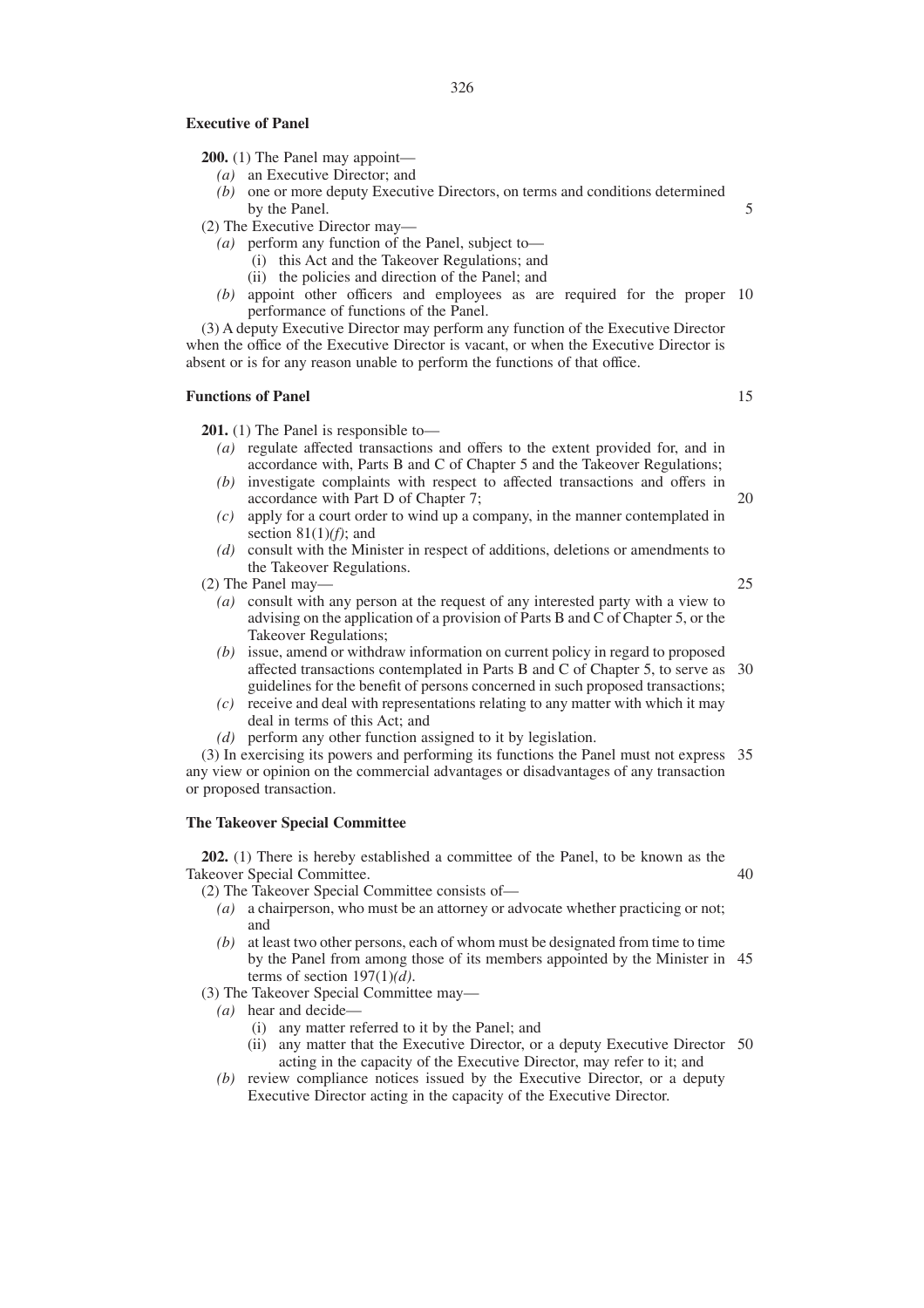(4) Subject to this Act and the Takeover Regulations, the chairperson of the Takeover Special Committee may determine the procedure relating to any hearing of any matter referred to the Takeover Special Committee.

(5) The decision of a majority of the members of the Takeover Special Committee is the decision of the Takeover Special Committee.

(6) If there is an equality of votes on any question before a meeting of the Takeover Special Committee—

- *(a)* the member presiding at the meeting may cast a deciding vote, if that presiding member did not initially have or cast a vote; or
- *(b)* the matter being voted on fails, in any other case.

#### *Part D*

### *Financial Reporting Standards Council*

## **Establishment and composition of Council**

**203.** (1) The Minister must establish a council, to be known as the Financial Reporting Standards Council consisting of—

- *(a)* four persons, each of whom is registered and practicing as an auditor;
- *(b)* two persons each of whom is responsible for preparing financial statements on behalf of public companies;
- *(c)* two persons responsible for preparing financial statements for private companies; 20
- *(d)* four persons who, in their capacity as holders of securities issued by a company, or as creditors of a company, are reasonably expected to rely on financial statements, as contemplated in the definition of **''financial statement**" in section (1);
- *(e)* two persons knowledgeable in company law;
- *(f)* one person nominated by the executive officer of the Financial Services Board as defined in section 1 of the Financial Services Board Act, 1990 (Act No. 97 of 1990), or any successor body to it;
- *(g)* one person nominated by the Governor of the South African Reserve Bank, or any successor body to it; and
- *(h)* a number of persons, nominated one each by any exchange that imposes adherence to financial reporting standards as a listing requirement each of whom must be appointed by the Minister, to serve for a term of three years.
- (2) The Minister must select candidates—
	- *(a)* with the qualifications, knowledge and experience necessary to further the 35 functions of the Council; and
	- *(b)* appoint the chairperson and deputy chairperson of the Council.
- (3) Persons appointed as members of the Council—
	- *(a)* must satisfy the requirements of section 205; and
	- *(b)* are subject to sections 206 and 207.
- (4) A person may be reappointed to the Council, subject to section 205.

(5) The Minister may require the Council to be a member of a relevant international accounting standards setting organisation.

## **Functions of Financial Reporting Standards Council**

**204.** The Financial Reporting Standards Council must—

- *(a)* receive and consider any relevant information relating to the reliability of, and compliance with, financial reporting standards and adapt international reporting standards for local circumstances and consider information from the Commission as contemplated in section 187(3)*(b)*;
- *(b)* advise the Minister on matters relating to financial reporting standards; and 50
- *(c)* consult with the Minister on the making of regulations establishing financial reporting standards, subject to the requirements set out in section 29(5).

5

10

15

25

30

40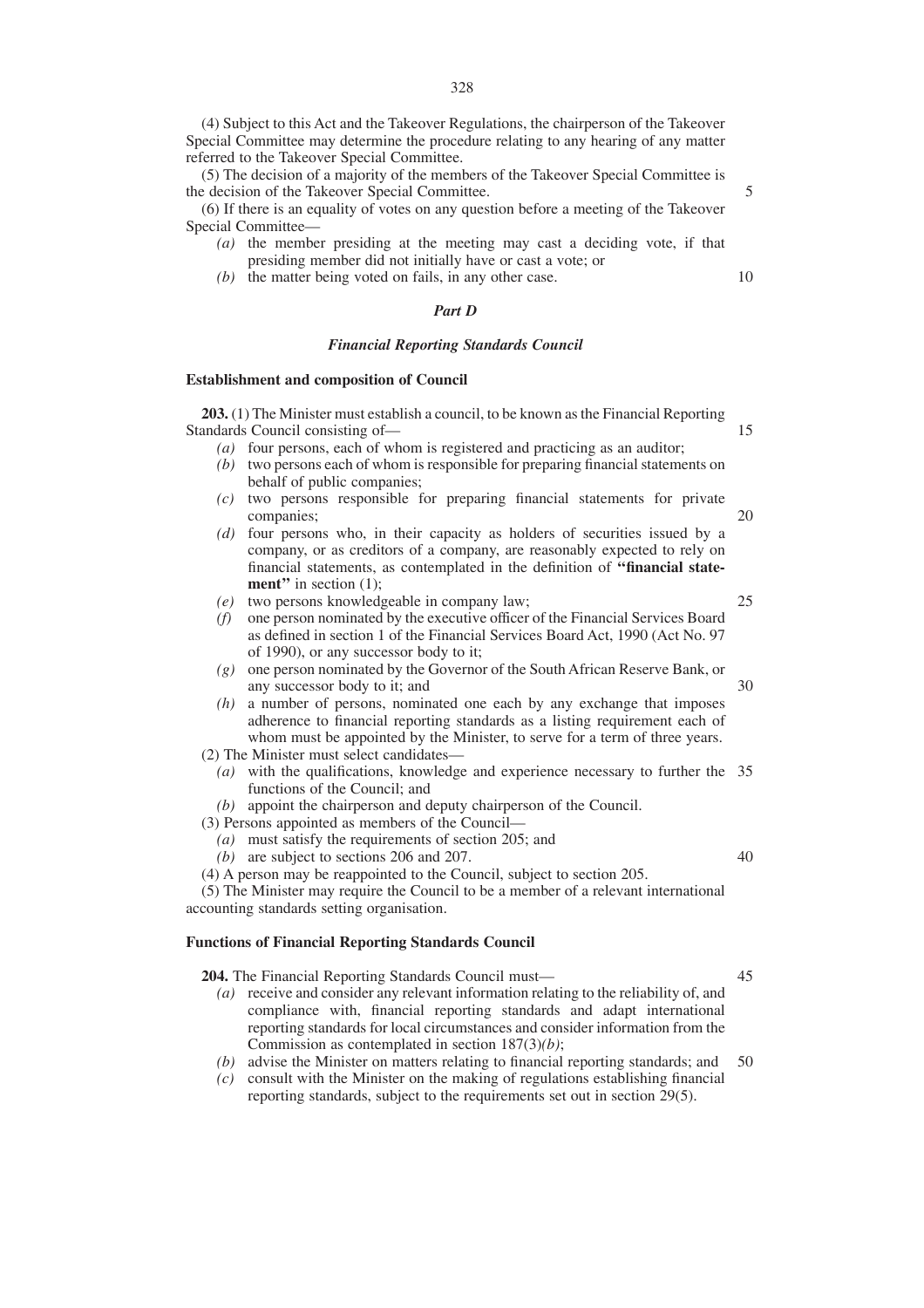# *Part E*

330

### *Administrative provisions applicable to agencies*

#### **Qualifications for membership**

**205.** (1) To be eligible for appointment, designation or co-option as a member of the Companies Tribunal, the Panel, or the Council, and to continue to hold that office, a person must, in addition to satisfying any other specific requirements set out in this  $Act$ 5

- *(a)* not be subject to any disqualification set out in subsection (2); and
- *(b)* have submitted to the Minister a written declaration stating that the person is not disqualified in terms of subsection (2). 10

(2) A person may not become, or continue to be, a member of the Companies Tribunal, the Panel, or the Council, if that person—

- *(a)* is an office-bearer of any party, movement, organisation or body of a partisan political nature;
- *(b)* personally or through a related person has or acquires a personal financial 15 interest that may conflict or interfere with the proper performance of the duties of a member of the Tribunal, Panel, or Council;
- *(c)* is disqualified in terms of section 69 from serving as a director of a company; or
- *(d)* is subject to an order of a competent court holding that person to be mentally 20 unfit or disordered.

# **Conflicting interests of agency members**

**206.** (1) A member of the Companies Tribunal, the Panel or the Council, must promptly inform the Minister in writing after that person or a related persons acquires a personal financial interest that is, or is likely to become, an interest contemplated in 25 section 205(2)*(b)*.

(2) A member of the Companies Tribunal, the Panel or the Council, must not—

- *(a)* engage in any activity that may undermine the integrity of the Companies Tribunal, the Panel or the Council, as the case may be;
- *(b)* attend, participate in or influence the proceedings during a meeting of the 30 Companies Tribunal, the Panel, or the Council, as the case may be if, in relation to the matter being considered, that member has a personal financial interest—
	- (i) contemplated in section  $205(2)(b)$ ; or
	- (ii) that precludes that person from performing the functions of a member of 35 the Companies Tribunal, the Panel or the Council, in a fair, unbiased and proper manner;
- *(c)* vote at any meeting of the Tribunal, Panel or Council, as the case may be, in connection with a matter contemplated in paragraph *(b)*;
- *(d)* make private use of, or profit from, any confidential information obtained as 40 a result of performing that person's functions as a member of the Companies Tribunal, the Panel or the Council; or
- *(e)* divulge any confidential information referred to in paragraph *(d)* to any third party, except as contemplated in section 212(5), or—

 $(i)$  to-

45

- *(aa)* the Commission, the Minister, or the National Treasury to the extent required by this Act or a law mentioned in Schedule 4;
- *(bb)* the South African Reserve Bank;
- *(cc)* the Independent Regulatory Board for Auditors, in terms of the Auditing Profession Act;
- *(dd)* the Financial Intelligence Centre established by the Financial Intelligence Centre Act, 2001 (Act No. 38 of 2001); or
- (ii) as otherwise required as part of that person's official functions as a member of the Companies Tribunal, the Panel or the Council.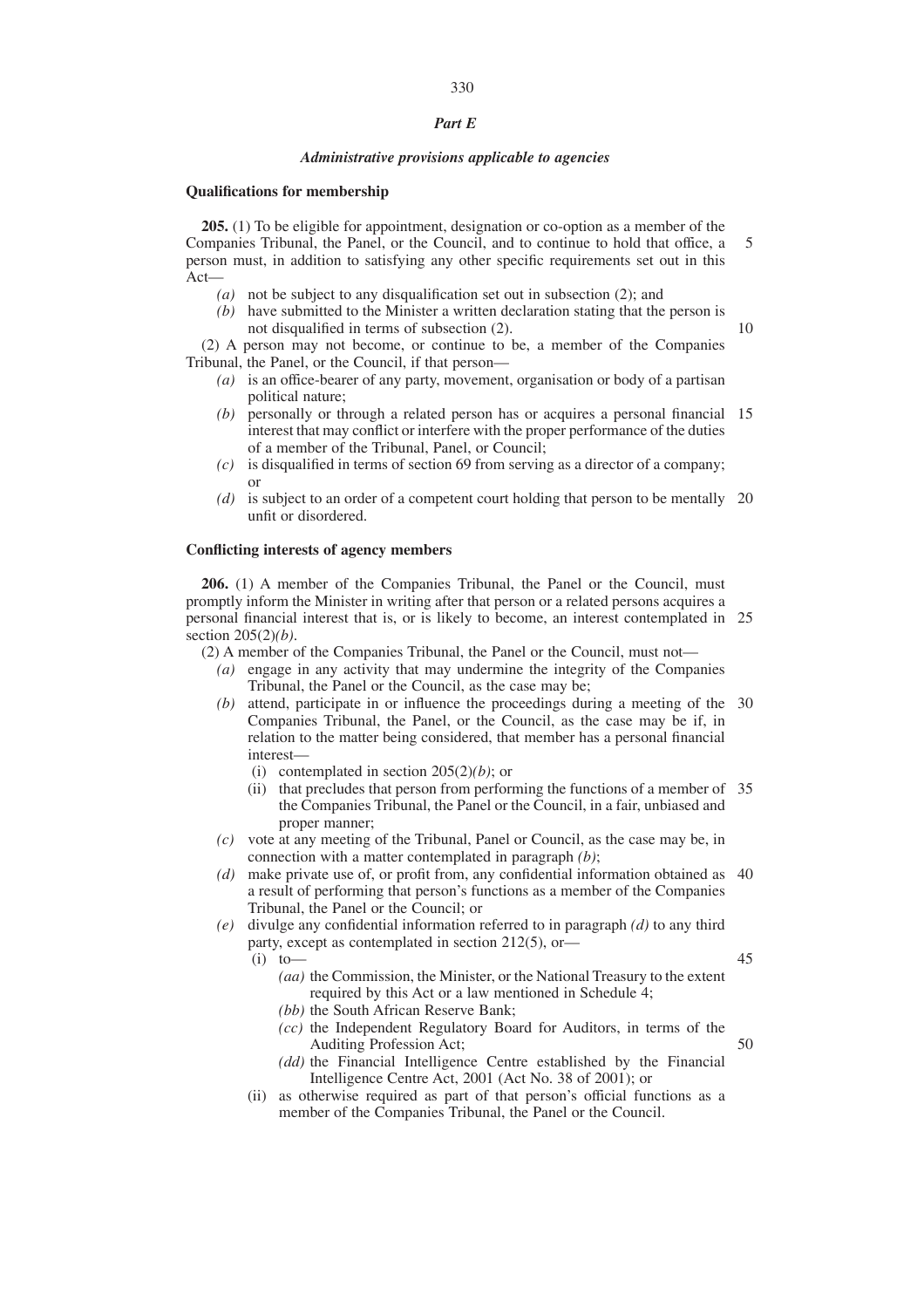(3) If, at any time, it appears to a member of the Companies Tribunal, Panel, or Council that a matter being considered at a meeting concerns a personal financial interest of that member or a related person, as contemplated in subsection (2)*(b)*, that member must—

- *(a)* immediately and fully disclose the nature of that interest to the meeting; and 5
- *(b)* withdraw from the meeting to allow the remaining members to discuss the matter and determine whether the member should be prohibited from participating in any further proceedings concerning that matter.

(4) The disclosure by a person in terms of subsection  $(3)(a)$ , and the decision by the Companies Tribunal, the Panel, or the Council in terms of subsection  $(3)(b)$ , must be 10 expressly recorded in the minutes of the meeting in question.

(5) Proceedings of the Companies Tribunal, the Panel, or the Council, and any decisions taken by a majority of the members present and entitled to participate in those decisions, are valid despite the fact that—

*(a)* a member failed to disclose an interest as required by subsection (3); or 15

*(b)* a member who had such an interest attended those proceedings, participated in them in any way, or directly or indirectly influenced those proceedings.

### **Resignation, removal from office and vacancies**

**207.** (1) A member of the Companies Tribunal or the Council may resign by giving to the Minister— 20

*(a)* one month written notice; or

*(b)* less than one month written notice, with the approval of the Minister.

(2) A member of the Panel may resign by giving written notice jointly to the Minister and the relevant entity responsible for the designation of that member, if any.

(3) The Minister, after taking the steps required by subsection (4), may remove a 25 member of the Companies Tribunal, Panel or Council only if that member has—

- *(a)* become disqualified in terms of section 205(2);
- *(b)* acted contrary to section 206(2);
- *(c)* failed to disclose an interest or withdraw from a meeting as required by section 206(3); or  $3<sub>0</sub>$
- *(d)* neglected to properly perform the functions of their office.

(4) Before removing a person from office in terms of subsection (3), the Minister must afford the person an opportunity to state a case in defence of their position.

## **Conflicting interests of employees**

**208.** The Commissioner, and each other employee of the Commission, and the 35 Executive Director, and each other employee of the Panel and members and employees of the Council, must not—

- *(a)* engage in any activity that may undermine the integrity of the Commission or Panel, as the case may be;
- *(b)* participate in any investigation, hearing, or decision concerning a matter in 40 respect of which that person has a personal financial interest;
- *(c)* make private use of, or profit from, any confidential information obtained as a result of performing that person's official functions in the Commission or panel; or
- *(d)* divulge any information referred to in paragraph *(c)* to any third party, except 45as required as part of that person's official functions within the Commission or panel.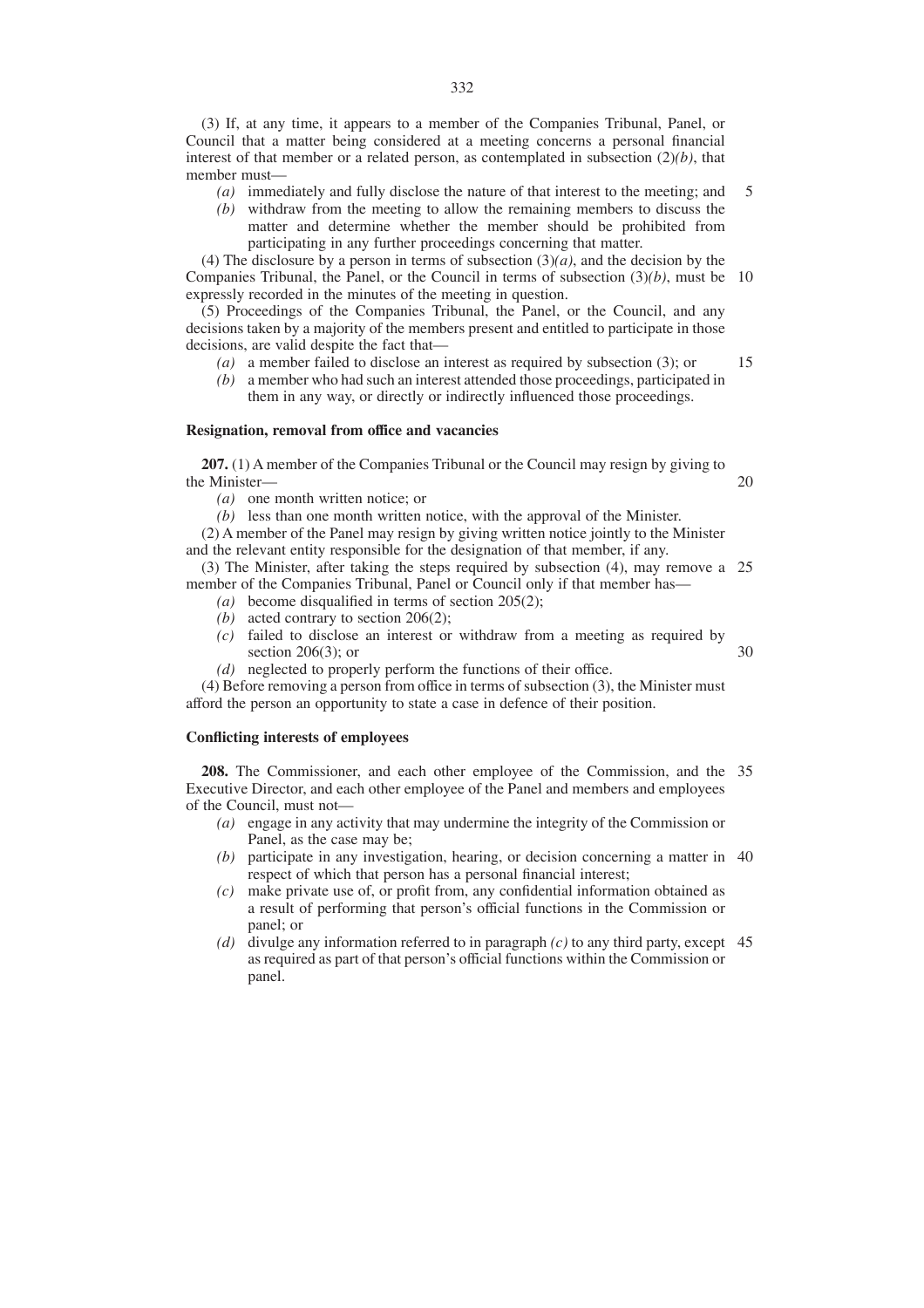#### **Appointment of inspectors**

**209.** (1) The Commissioner and the Executive Director—

- *(a)* may each appoint any suitable employee of the Commission or Panel, as the case may be, or any other suitable person employed by the State, as an inspector; and
- *(b)* must issue each inspector with a certificate in the prescribed form stating that the person has been appointed as an inspector in terms of this Act.

(2) When an inspector performs any function of an inspector in terms of this Act, the inspector—

- *(a)* must be in possession of a certificate of appointment issued to that inspector 10 in terms of subsection (1); and
- *(b)* must show that certificate to any person who—
	- (i) is affected by the inspector's actions in terms of this Act; and
	- (ii) requests to see the certificate; and
- *(c)* has the powers—
	- (i) set out in Part E of Chapter 7; and
	- (ii) of a peace officer as defined in section 1 of the Criminal Procedure Act, 1977 (Act No. 51 of 1977), and may exercise the powers conferred on a peace officer by law.

(3) The Commissioner and Executive Director may each appoint or contract with any 20 suitably qualified person to assist the Commission, or the Panel, as the case may be, in carrying out its functions, including, but not limited to, conducting research, audits, inquiries or other investigations on behalf of the Commission or Panel, as the case may be, but a person appointed in terms of this subsection is not an inspector within the meaning of this Act. 25

(4) The Minister, with the concurrence of the Minister of Finance, may determine the remuneration to be paid to a person appointed in terms of this section, if that person is not in the full-time service of the Commission or Panel, as the case may be.

### **Finances**

**210.** (1) The Commission, the Companies Tribunal and the Panel, are each financed 30 from—

- *(a)* money appropriated by Parliament;
- *(b)* any fees payable in terms of this Act;
- *(c)* income derived from their respective investment and deposit of surplus money in terms of subsection (2); and 35
- *(d)* other money accruing from any source.

(2) The financial year of each of the Commission, the Companies Tribunal, and the Panel is the period of 12 months beginning 1 April each year, and ending on the following 31 March, except that, in each case, the first financial year—

- *(a)* begins on the date that the section of this Act establishing that entity came into 40 operation; and
- *(b)* ends on the next following 31 March.

(3) The Commissioner or Executive Director, as the case may be, in consultation with the Minister and with the concurrence of the Minister of Finance, may determine the remuneration, allowances, benefits, and conditions of appointment of each employee of 45 the Commission or Panel, as the case may be.

### **Reviews and reports to Minister**

**211.** (1) At least once every five years, the Minister must conduct an audit review of the exercise of the functions and powers of the Commission, the Companies Tribunal, the Panel and the Council.

(2) In addition to any other reporting requirement set out in this Act, the Commission, Tribunal, Council and Panel must each report to the Minister at least once every year on its activities, as required by the Public Finance Management Act, 1999 (Act No. 1 of 1999).

(3) As soon as practicable after receiving a report of a review contemplated in 55subsection (1), or after receiving a report contemplated in subsection (2), the Minister must table it in Parliament.

15

50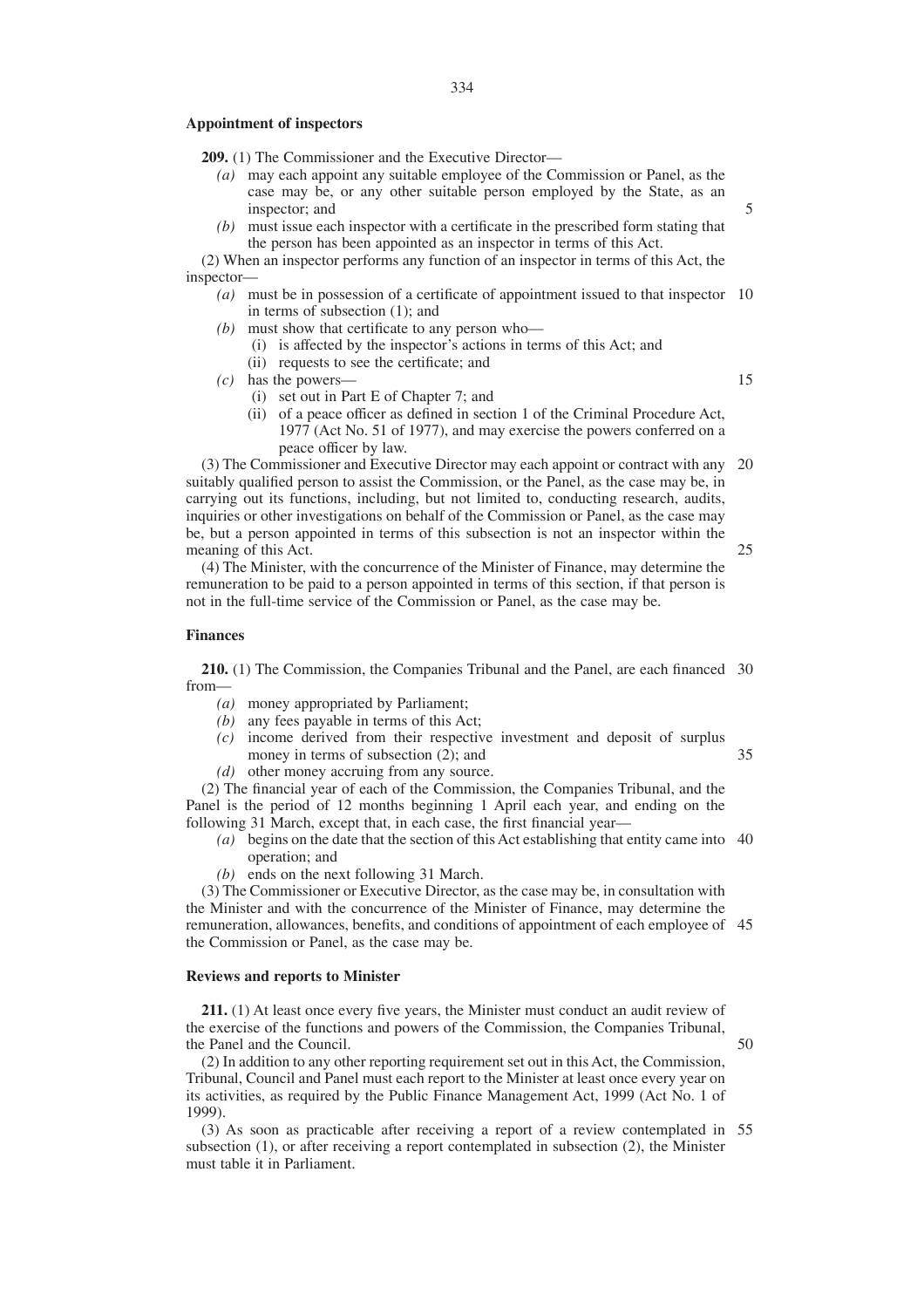#### **Confidential information**

**212.** (1) When submitting information to the Commission, the Panel, the Companies Tribunal, the Council, or an inspector or investigator appointed in terms of this Act, a person may claim that all or part of that information is confidential.

(2) Any claim contemplated in subsection (1) must be supported by a written statement explaining why the information is confidential. 5

(3) The Commission, Panel, Companies Tribunal, Council, inspector or investigator, as the case may be, must—

- *(a)* consider a claim made in terms of subsection (1); and
- *(b)* as soon as practicable, make a decision on the confidentiality of the 10 information and access to that information, and provide written reasons for that decision.

(4) Section 172, read with the changes required by the context, applies to a decision in terms of subsection (3).

(5) When making any ruling, decision or order in terms of this Act, the Commission, 15 the Panel, the Companies Tribunal or the Council may take confidential information into account.

(6) If any reasons for a decision in terms of this Act would reveal any confidential information, the Commission, the Panel, the Companies Tribunal or the Council, as the case may be, must provide a copy of the proposed reasons to the party claiming 20 confidentiality at least five business days before publishing those reasons.

(7) Within five business days after receiving a copy of proposed reasons in terms of subsection (6), a party may apply to a court for an appropriate order to protect the confidentiality of the relevant information.

#### **CHAPTER 9**

# **OFFENCES, MISCELLANEOUS MATTERS AND GENERAL PROVISIONS**

### *Part A*

### *Offences and penalties*

### **Breach of confidence**

**213.** (1) It is an offence to disclose any confidential information concerning the affairs 30 of any person obtained—

- *(a)* in carrying out any function in terms of this Act; or
- *(b)* as a result of initiating a complaint, or participating in any proceedings in terms of this Act.

(2) Subsection (1) does not apply to information disclosed—

35

25

- (a) as contemplated in section  $206(2)(e)(i)$  or (ii) or 212(5) to (7); *(b)* for the purpose of the proper administration or enforcement of this Act;
- *(c)* for the purpose of the administration of justice;
- *(d)* at the request of the Commission, the Panel, an inspector or investigator, the Companies Tribunal, or a court entitled to receive the information; or 40
- *(e)* when required to do so by any court or under any law.

# **False statements, reckless conduct and non-compliance**

**214.** (1) A person is guilty of an offence if the person—

- *(a)* is a party to the falsification of any accounting records of a company;
- *(b)* with a fraudulent purpose, knowingly provided false or misleading informa-45tion in any circumstances in which this Act requires the person to provide information or give notice to another person;
- *(c)* was knowingly a party to—
	- (i) conduct prohibited by section 22(1); or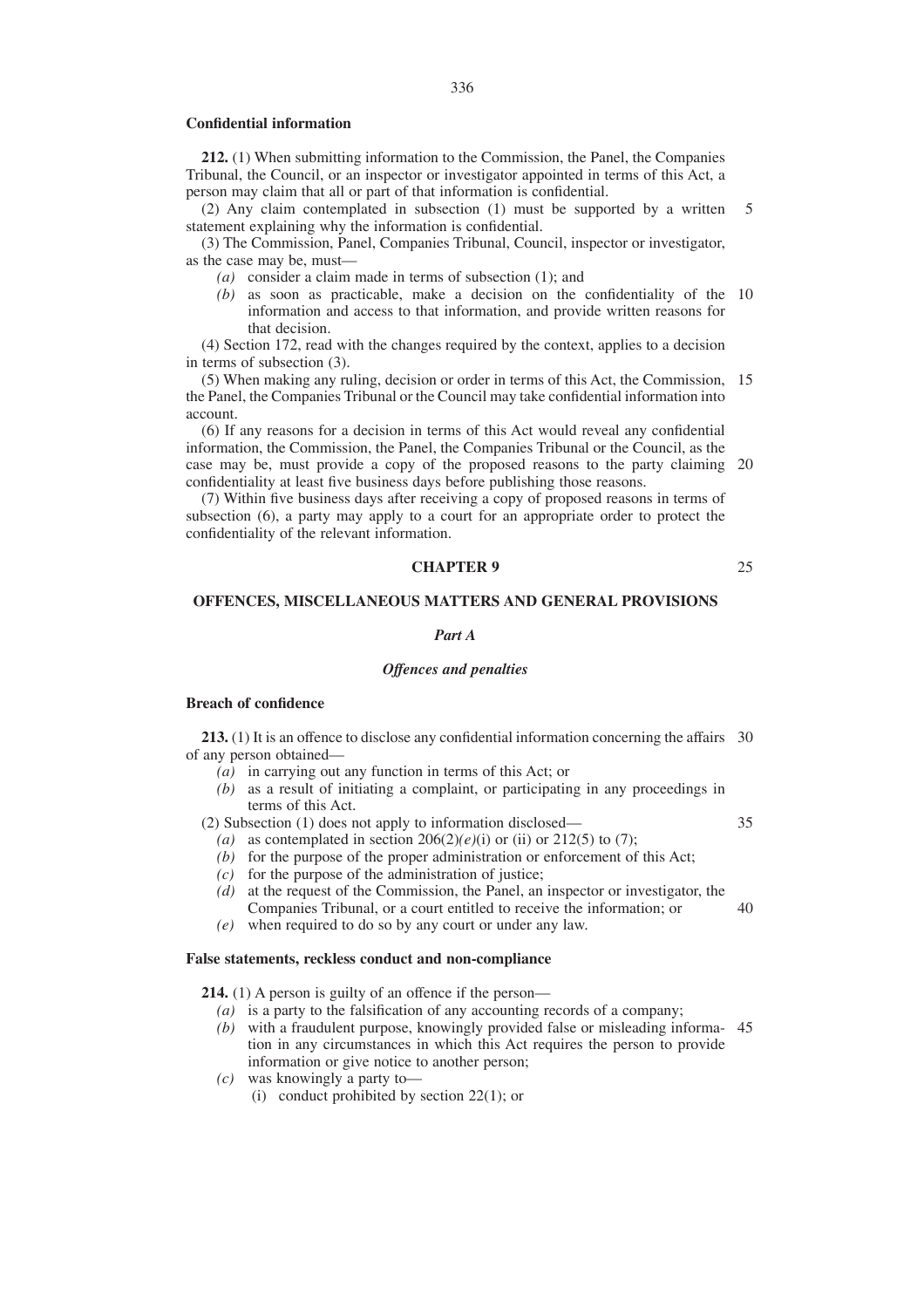- (ii) an act or omission by a business calculated to defraud a creditor, employee or security holder of the company, or with another fraudulent purpose; or
- *(d)* is a party to the preparation, approval, dissemination or publication of—
	- (i) financial statements or summaries, to the extent set out in section 29(6); (ii) a prospectus, or a written statement contemplated in section 101, that 5
	- contained an 'untrue statement' as defined and described in section 95.

(2) For the purposes of subsection  $(1)(d)$ , a person is a party to the preparation of a document contemplated in that subsection if—

- *(a)* the document includes or is otherwise based on a scheme, structure or form of 10 words or numbers devised, prepared or recommended by that person; and
- *(b)* the scheme, structure or form of words is of such a nature that the person knew, or ought reasonably to have known, that its inclusion or other use in connection with the preparation of the document would cause it to be false or misleading.

(3) It is an offence to fail to satisfy a compliance notice issued in terms of this Act, but no person may be prosecuted for such an offence in respect of a particular compliance notice if the Commission or Panel, as the case may be, has applied to a court in terms of section  $171(7)(a)$  for the imposition of an administrative fine in respect of that person's failure to comply with that notice.

### **Hindering administration of Act**

**215.** (1) It is an offence to hinder, obstruct or improperly attempt to influence the Commission, the Panel, the Companies Tribunal, an inspector or investigator, or a court when any of them is exercising a power or performing a duty delegated, conferred or imposed by this Act.

(2) A person commits an offence who—

- *(a)* does anything calculated to improperly influence—
	- (i) the Commission, the Panel, the Companies Tribunal, an inspector or investigator concerning any matter connected with an investigation; or (ii) the Companies Tribunal in any matter before it;
- *(b)* anticipates any findings of the Commission, the Panel, the Companies Tribunal, an inspector or investigator in a way that is calculated to improperly influence the proceedings or findings;
- *(c)* does anything in connection with an investigation or hearing that would have been contempt of court if the proceedings had occurred in a court of law;
- *(d)* refuses to attend when summoned, or after attending, refuses to answer any question or produce any document as required by the summons, other than as contemplated in section 176)*(a)*;
- *(e)* knowingly provides false information to the Commission, the Panel, the Companies Tribunal, an inspector or investigator;
- *(f)* improperly frustrates or impedes the execution of a warrant to enter and search, or attempts to do so;
- *(g)* acts contrary to or in excess of a warrant to enter and search; and
- *(h)* without authority, but claiming to have authority in terms of section 177— (i) enters or searches premises; or
	- (ii) attaches or removes an article or document.

# **Penalties**

**216.** Any person convicted of an offence in terms of this Act, is liable—

*(a)* in the case of a contravention of section 213(1) or 214(1), to a fine or to imprisonment for a period not exceeding 10 years, or to both a fine and 50imprisonment; or

35

40

45

15

20

25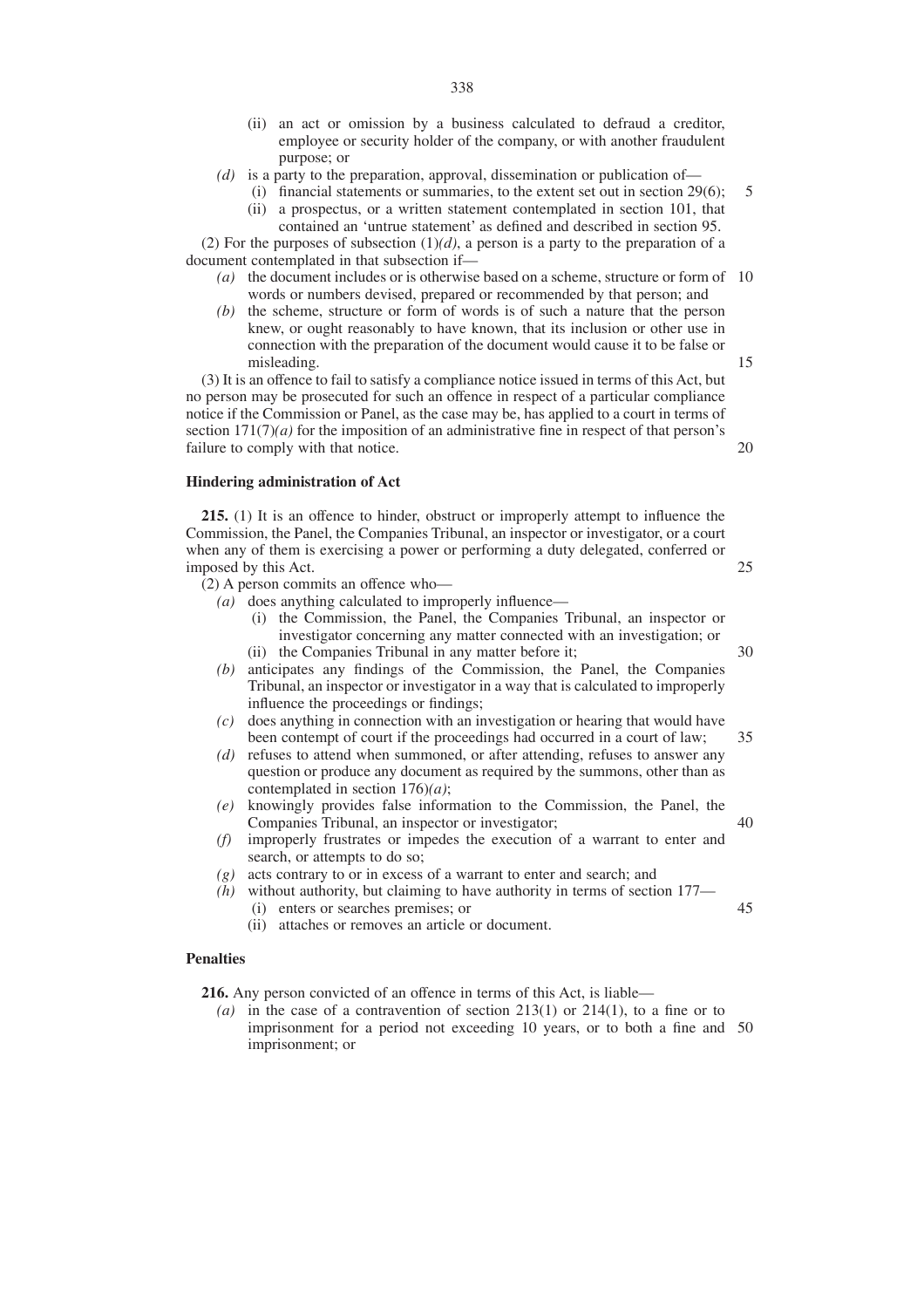- 340
- *(b)* in any other case, to a fine or to imprisonment for a period not exceeding 12 months, or to both a fine and imprisonment.

#### **Magistrate's Court jurisdiction to impose penalties**

**217.** Despite anything to the contrary contained in any other law, a Magistrate's Court has jurisdiction to impose any penalty provided for in section 216.

#### *Part B*

#### *Miscellaneous matters*

### **Civil actions**

**218.** (1) Nothing in this Act renders void an agreement, resolution or provision of an agreement, resolution, Memorandum of Incorporation or rules of a company that is 10 prohibited, void, voidable or may be declared unlawful in terms of this Act, unless a court declares that agreement, resolution or provision to be void.

(2) Any person who contravenes any provision of this Act is liable to any other person for any loss or damage suffered by that person as a result of that contravention.

(3) The provisions of this section do not affect the right to any remedy that a person 15 may otherwise have.

### **Limited time for initiating complaints**

**219.** (1) A complaint in terms of this Act may not be initiated by, or made to, the Commission or the Panel, more than three years after—

- *(a)* the act or omission that is the cause of the complaint; or
- *(b)* in the case of a course of conduct or continuing practice, the date that the conduct or practice ceased.

(2) A complaint may not be prosecuted in terms of this Act against any person that is, or has been, a respondent in proceedings under another section of this Act relating substantially to the same conduct.

### **Serving documents**

**220.** Unless otherwise provided in this Act, a notice, order or other document that, in terms of this Act, must be served on a person, will have been properly served when it has been either—

- *(a)* delivered to that person; or
- *(b)* sent by registered mail to that person's last known address.

# **Proof of facts**

**221.** (1) In any proceedings in terms of this Act, if it is proved that a false statement, entry or record or false information appears in or on a book, document, plan, drawing or computer storage medium, the person who kept that item must be presumed to have 35 made the statement, entry, record or information, unless the contrary is proved.

(2) A statement, entry or record, or information, in or on any book, document, plan, drawing or computer storage medium is admissible in evidence as an admission of the facts in or on it by the person who appears to have made, entered, recorded or stored it unless it is proved that that person did not make, enter, record or store it.

#### **State liability**

**222.** The State, the Commission, the Commissioner, the Companies Tribunal, the Panel, an inspector, or any state employee or similar person having duties to perform under this Act, is not liable for any loss sustained by or damage caused to any person as

25

30

40

20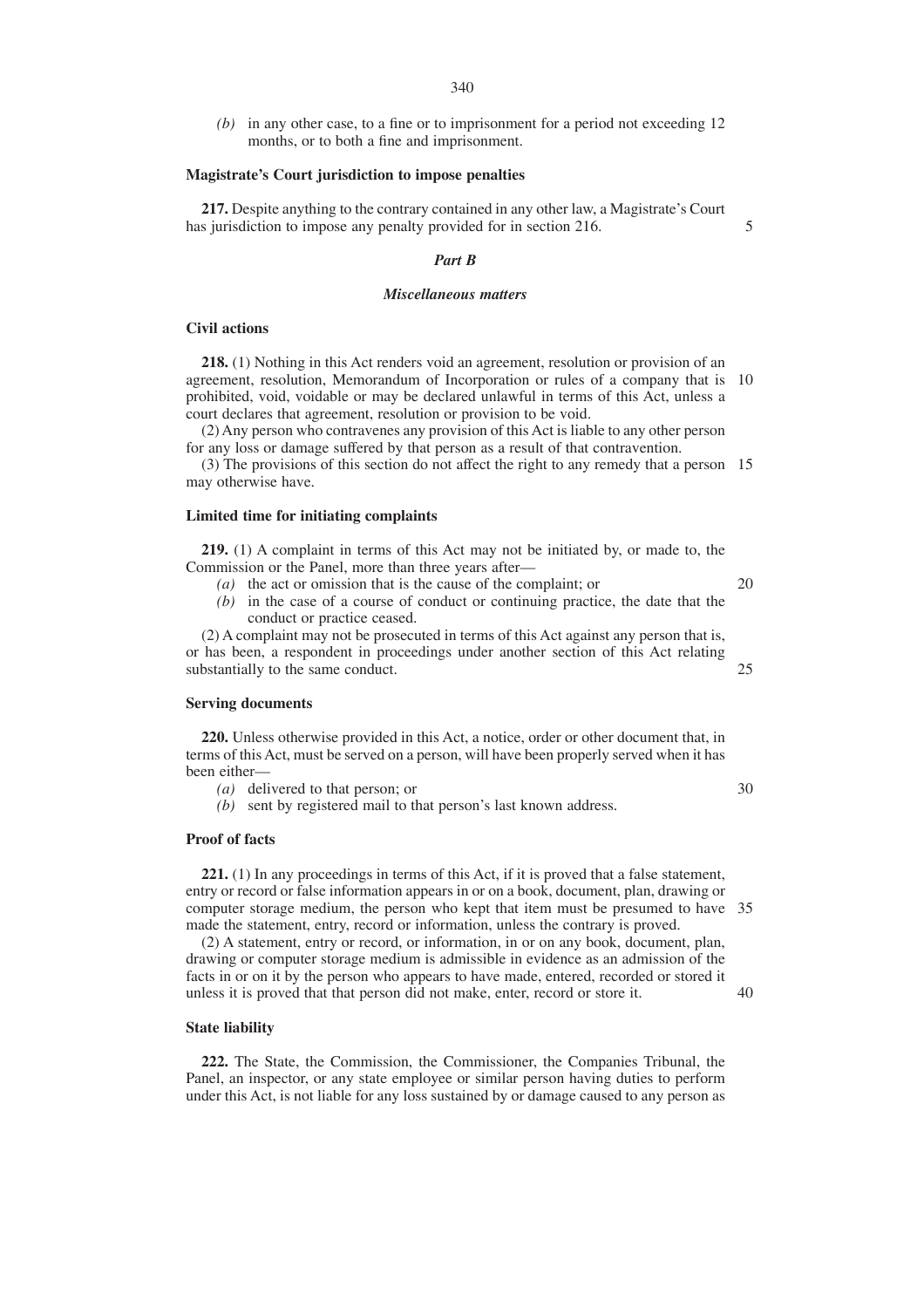a result of any *bona fide* act or omission relating to the performance of any duty under this Act, unless gross negligence is proved.

## *Part C*

### *Regulations, consequential matters and commencement*

### **Regulations**

**223.** (1) The Minister—

- *(a)* may make any regulations expressly authorised or contemplated elsewhere in this Act, in accordance with subsection (2);
- *(b)* in consultation with the Commission, and by notice in the *Gazette*, may make regulations for matters relating to the functions of the Commission, 10 including—
	- (i) forms;
	- (ii) time periods;
	- (iii) information required;
	- (iv) additional definitions applicable to those regulations;
	- (v) filing fees;
	- (vi) access to confidential information;
	- (vii) manner and form of participation in Commission procedures; and (viii) forms of Memorandum of Incorporation and requirements concerning
- the offering of securities; *(c)* in consultation with the Chairperson of the Panel, and by notice in the *Gazette*, may make—
	- (i) regulations for matters relating to the functions of the panel, respectively; and
	- (ii) rules for the conduct of matters before the Panel; and
- *(d)* may make regulations regarding—
	- (i) any forms required to be used for the purposes of this Act; and

(ii) in general, any ancillary or incidental matter that is necessary for the proper implementation and administration of this Act.

(2) Before making any regulations in terms of this Act, the Minister must publish the 30 proposed regulations for public comment, subject to subsection (3).

(3) In the case of regulations prescribing financial reporting standards as contemplated in section 29(4)*(a)*, the provisions of subsection (2) do not apply.

(4) A regulation in terms of this Act must be made by notice in the *Gazette*.

### **Consequential amendments, repeal of laws and transitional arrangements**

35

45

5

15

20

25

**224.** (1) The Companies Act, 1973 (Act No. 61 of 1973), is hereby repealed, subject to subsection (3).

(2) The laws referred to in Schedule 3 are hereby amended in the manner set out in that Schedule.

(3) The repeal of the Companies Act, 1973 (Act No. 61 of 1973), does not affect the 40 transitional arrangements, which are set out in Schedule 5.

## **Short title and commencement**

**225.** This Act is called the Companies Act, 2008, and comes into operation on a date fixed by the President by proclamation in the *Gazette,* which may not be earlier than one year following the date on which the President assented to this Act.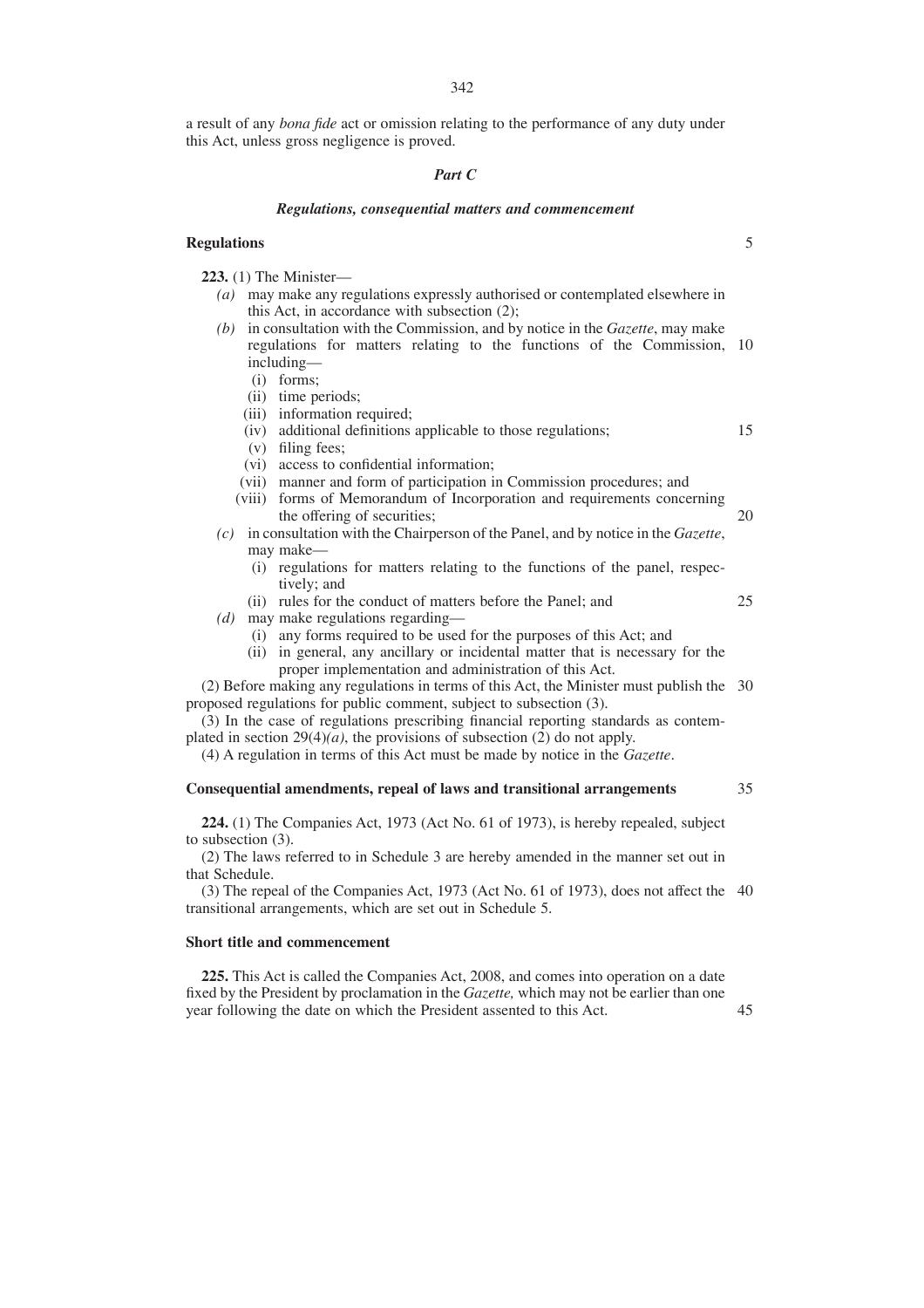### **SCHEDULE 1**

### **Provisions concerning non-profit companies**

#### **Objects and policies**

| <b>1.</b> (1) The Memorandum of Incorporation of a non-profit company must—<br>(a) set out at least one object of the company, and each such object must be<br>either— | 5  |
|------------------------------------------------------------------------------------------------------------------------------------------------------------------------|----|
| (i) a public benefit object; or                                                                                                                                        |    |
| (ii) an object relating to one or more cultural or social activities, or<br>communal or group interests; and                                                           |    |
| (b) be consistent with the principles set out in subitems $(2)$ to $(9)$ .                                                                                             | 10 |
| $(2)$ A non-profit company—                                                                                                                                            |    |
| must apply all of its assets and income, however derived, to advance its stated<br>(a)                                                                                 |    |
| objects, as set out in its Memorandum of Incorporation; and                                                                                                            |    |
| subject to paragraph $(a)$ , may—<br>(b)                                                                                                                               |    |
| (i) acquire and hold securities issued by a profit company; or                                                                                                         | 15 |
| (ii) directly or indirectly, alone or with any other person, carry on any                                                                                              |    |
| business, trade or undertaking consistent with or ancillary to its stated                                                                                              |    |
| objects.                                                                                                                                                               |    |
| (3) A non-profit company must not, directly or indirectly, pay any portion of its                                                                                      |    |
| income or transfer any of its assets, regardless whether the income or asset was derived, 20                                                                           |    |
| to any person who is or was an incorporator of the company, or who is a member or                                                                                      |    |
| director, or person appointing a director, of the company, except—                                                                                                     |    |
| $(a)$ as reasonable—                                                                                                                                                   |    |
| (i) remuneration for goods delivered or services rendered to, or at the                                                                                                |    |
| direction of, the company; or                                                                                                                                          | 25 |
| (ii) novment of or reimburgement for expenses incurred to advance a stated                                                                                             |    |

- (ii) payment of, or reimbursement for, expenses incurred to advance a stated object of the company;
- *(b)* as a payment of an amount due and payable by the company in terms of a *bona fide* agreement between the company and that person or another;
- *(c)* as a payment in respect of any rights of that person, to the extent that such 30 rights are administered by the company in order to advance a stated object of the company; or
- *(d)* in respect of any legal obligation binding on the company.

(4) Despite any provision in any law or agreement to the contrary, upon the winding-up or dissolution of a non-profit company— 35

- *(a)* no past or present member or director of that company, or person appointing a director of that company, is entitled to any part of the net value of the company after its obligations and liabilities have been satisfied; and
- *(b)* the entire net value of the company must be distributed to one or more non-profit companies, external non-profit companies carrying on activities 40 within the Republic, voluntary associations or non-profit trusts—
	- (i) having objects similar to its main object; and
	- (ii) as determined—
		- *(aa)* in terms of the company's Memorandum of Incorporation;
		- *(bb)* by its members, if any, or its directors, at or immediately before the 45 time of its dissolution; or
		- *(cc)* by the court, if the Memorandum of Incorporation, or the members or directors fail to make such a determination.

(5) The Commission may apply to the court, on behalf of a non-profit company, for a determination contemplated in subitem  $(4)(b)(ii)(cc)$  if the non-profit company has— 50

- *(a)* no remaining members or directors; and
	- *(b)* failed to—
		- (i) make a determination contemplated in subitem  $(4)(b)(ii)(bb)$ ; or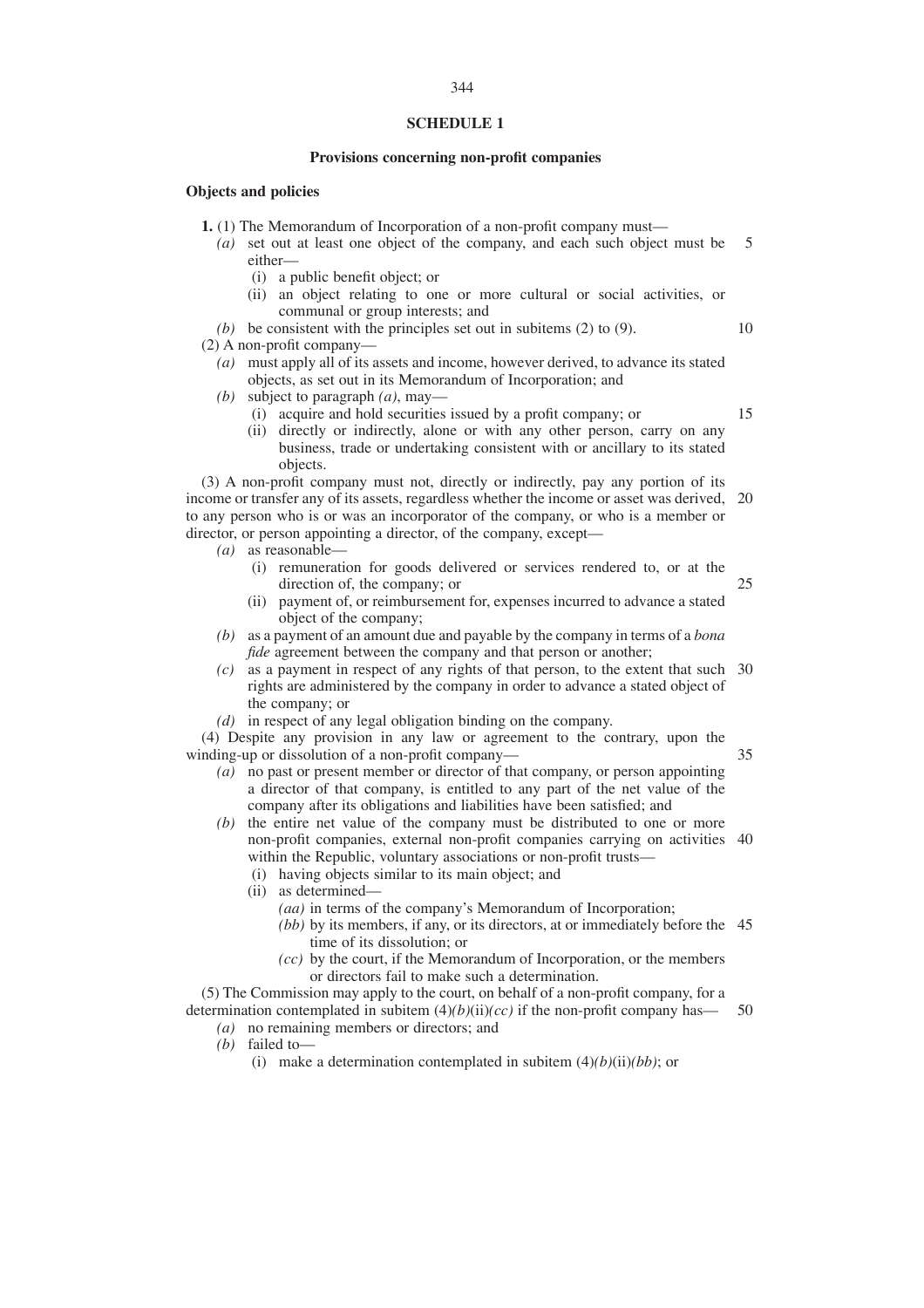(6) Incorporation as a non-profit company in terms of this Act, or registration as an external non-profit company in terms of this Act, and compliance by either with the provisions of this Act does not necessarily qualify that non-profit company, or external non-profit company, for any particular status, category, classification or treatment in terms of the Income Tax Act, 1962 (Act No. 58 of 1962), or any other legislation, except to the extent that any such legislation provides otherwise. 5

(7) Each voting member of a non-profit company has at least one vote.

(8) The vote of each member of a non-profit company is of equal value to the vote of each other voting member on any matter to be determined by vote of the members, except to the extent that the company's Memorandum of Incorporation provides otherwise. 10

(9) If a non-profit company has members, the requirement in section 24(4) to maintain a securities register must be read as requiring the company to maintain a membership register.

### **Fundamental transactions**

**2.** (1) A non-profit company may not—

- *(a)* amalgamate or merge with, or convert to, a profit company; or
- *(b)* dispose of any part of its assets, undertaking or business to a profit company, other than for fair value, except to the extent that such a disposition of an asset 20 occurs in the ordinary course of the activities of the non-profit company.
- (2) If a non-profit company has voting members, any proposal to—
- *(a)* dispose of all or the greater party of its assets or undertaking; or *(b)* amalgamate or merge with another non-profit company,

must be submitted to the voting members for approval, in a manner comparable to that 25 required of profit companies in accordance with sections 112 and 113, respectively.

(3) Sections 115 and 116, read with the changes required by the context, apply with respect to the approval of a proposal contemplated in subitem (2).

### **Incorporators of non-profit company**

**3.** The incorporators of a non-profit company are its—

30

15

- *(a)* first directors; and
- *(b)* its first members, if its Memorandum of Incorporation provides for it to have members.

# **Members**

**4.** (1) A non-profit company is not required to have members, but its Memorandum of 35 Incorporation may provide for it to do so.

(2) If the Memorandum of Incorporation of a non-profit company provides for the company to have members, it—

- *(a)* must not restrict or regulate, or provide for any restriction or regulation of, that membership in any manner that amounts to unfair discrimination in terms of 40 section 9 of the Constitution;
- *(b)* must not presume the membership of any person, regard a person to be a member, or provide for the automatic or *ex offıcio* membership of any person, on any basis other than life-time membership awarded to a person—
	- (i) for service to the company or to the public benefit objects set out in the 45company's Memorandum of Incorporation; and
	- (ii) with that person's consent;
- *(c)* may allow for membership to be held by juristic persons, including profit companies;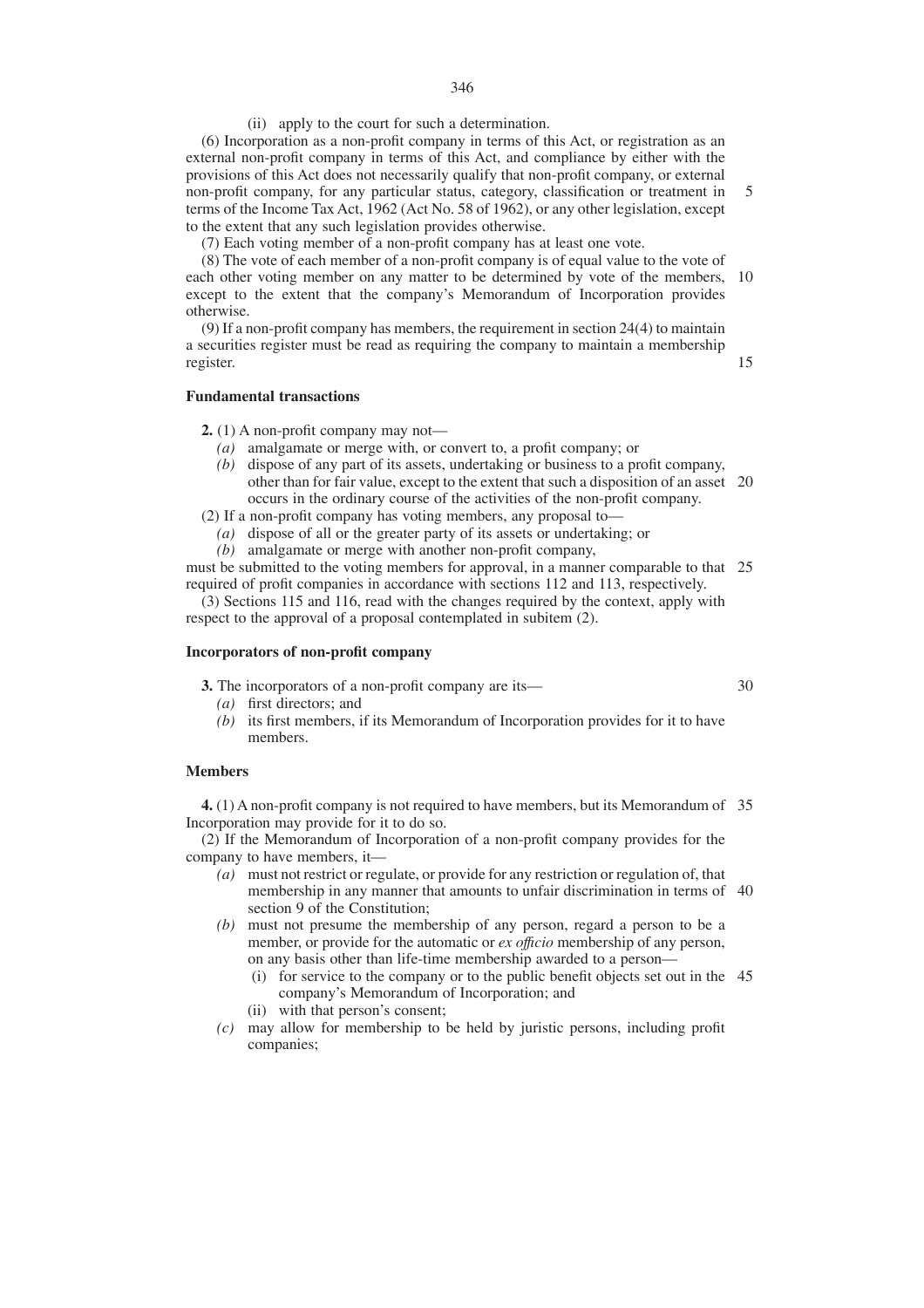- *(d)* may provide for no more than two classes of members, that is voting and non-voting members, respectively; and
- *(e)* must set out—
	- (i) the qualifications for membership;
	- (ii) the process for applying for membership;
	- (iii) any initial or periodic cost of membership in any class;
	- (iv) the rights and obligations, if any, of membership in any class; and
	- (v) the grounds on which membership may, or will, be suspended or lost.

### **Directors**

**5.** (1) If a non-profit company has members, the Memorandum of Incorporation 10 must—

- *(a)* set out the basis on which the members choose the directors of the company; and
- *(b)* if any directors are to be elected by the voting members, provide for the election each year of at least one-third of those elected directors.

(2) If a non-profit company has no members, the Memorandum of Incorporation must set out the basis on which directors are to be appointed by its board, or other persons.

(3) A non-profit company must not provide a loan to, secure a debt or obligation of, or otherwise provide direct or indirect financial assistance to, a director of the company or of a related or inter-related company, or to a person related to any such director. (4) Subitem (3) does not prohibit a transaction if it— 20

- *(a)* is in the ordinary course of the company's business and for fair value;
- *(b)* constitutes an accountable advance to meet—
	- (i) legal expenses in relation to a matter concerning the company; or
	- (ii) anticipated expenses to be incurred by the person on behalf of the 25 company;
- *(c)* is to defray the person's expenses for removal at the company's request; or
- *(d)* is in terms of an employee benefit scheme generally available to all employees or a specific class of employees.

# **SCHEDULE 2**

# **CONVERSION OF CLOSE CORPORATIONS TO COMPANIES**

## **Notice of conversion of close corporation**

**1.** (1) A close corporation may file a notice of conversion in the prescribed manner and form, at any time.

- (2) A notice of conversion must be accompanied by—
	- *(a)* a certified copy of a special resolution approving the conversion of the close corporation;
	- *(b)* either a new Memorandum of Incorporation, or an amendment to the company's Memorandum of Incorporation, consistent with the requirements of this Act, in either case; and
	- *(c)* the prescribed filing fee.

(3) Section 14, read with the changes required by the context, applies with respect to the filing of a notice of conversion, as if it were a Notice of Incorporation in terms of this Act.

(4) Upon conversion of a close corporation in terms of this Schedule the Commission 45 must—

- *(a)* cancel the registration of that close corporation in terms of the Close Corporations Act, 1984 (Act No. 69 of 1984);
- *(b)* give notice in the *Gazette* of the conversion of a close corporation into a company; and 50
- *(c)* enable the Registrar of Deeds to effect the necessary changes resulting from conversions and name changes.

40

35

30

5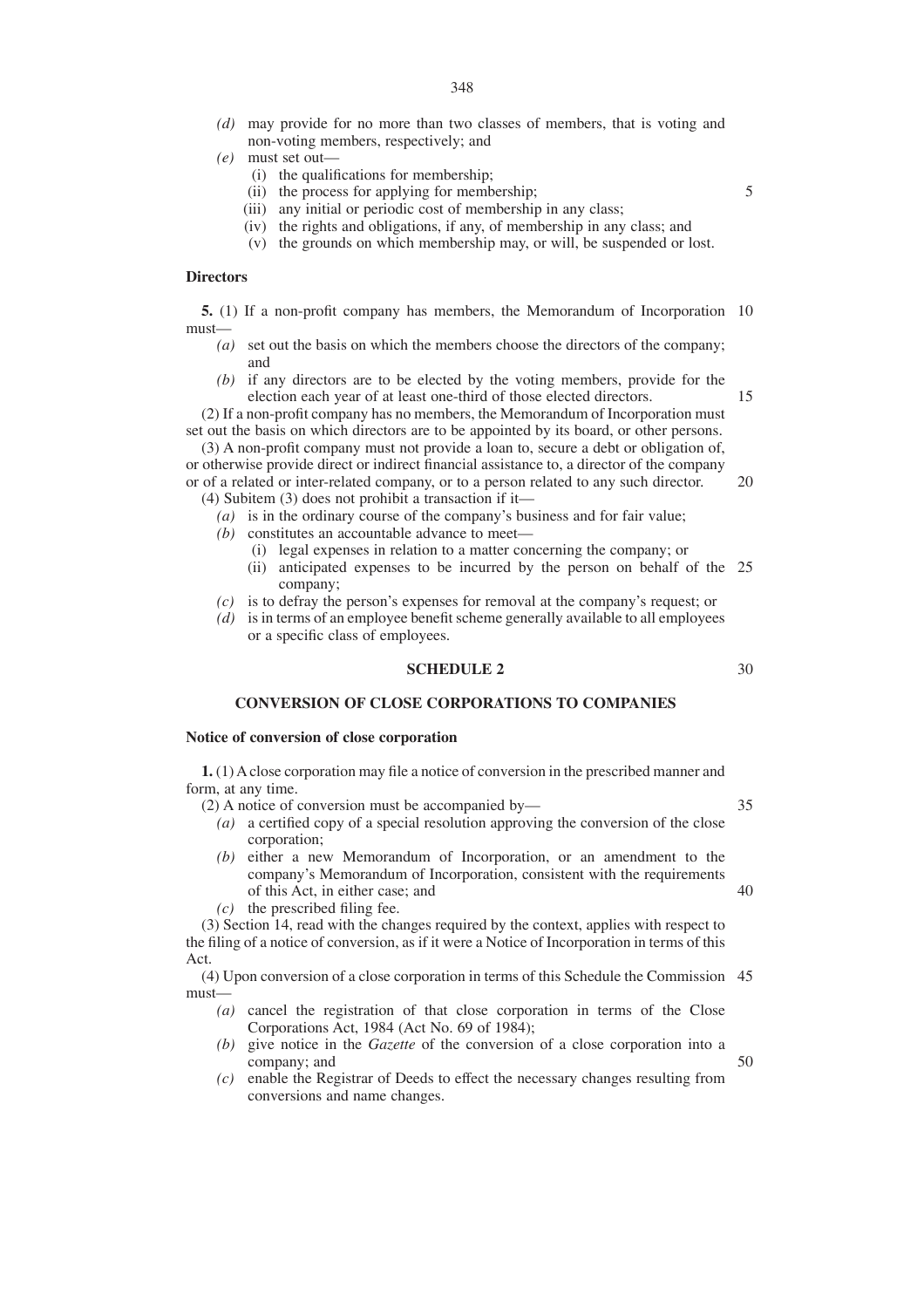### **Effect of conversion on legal status**

**2.** (1) Every member of a close corporation converted under this Schedule is entitled to become a shareholder of the company resulting from that conversion, but the shares to be held in the company by the shareholders individually need not necessarily be in proportion to the members' interests as stated in the founding statement of the close corporation concerned.

(2) On the registration of a company converted from a close corporation—

- *(a)* the juristic person that existed as a close corporation before the conversion continues to exist as a juristic person, but in the form of a company;
- (b) all the assets, liabilities, rights and obligations of the close corporation vest in 10 the company;
- *(c)* any legal proceedings instituted before the registration by or against the corporation, may be continued by or against the company, and any other thing done by or in respect of the close corporation, is deemed to have been done by or in respect of the company;
- *(d)* any enforcement measures that could have been commenced with respect to the close corporation in terms of the Close Corporations Act, 1984 (Act No. 69 of 1984), for conduct occurring before the date of registration, may be brought against the company on the same basis, as if the conversion had not occurred; and
- *(e)* any liability of a member of the corporation for the corporation's debts, that had arisen in terms of the Close Corporations Act, 1984 (Act No. 69 of 1984), and existed immediately before the date of registration, survives the conversion and continues as a liability of that person, as if the conversion had not occurred.

25

5

15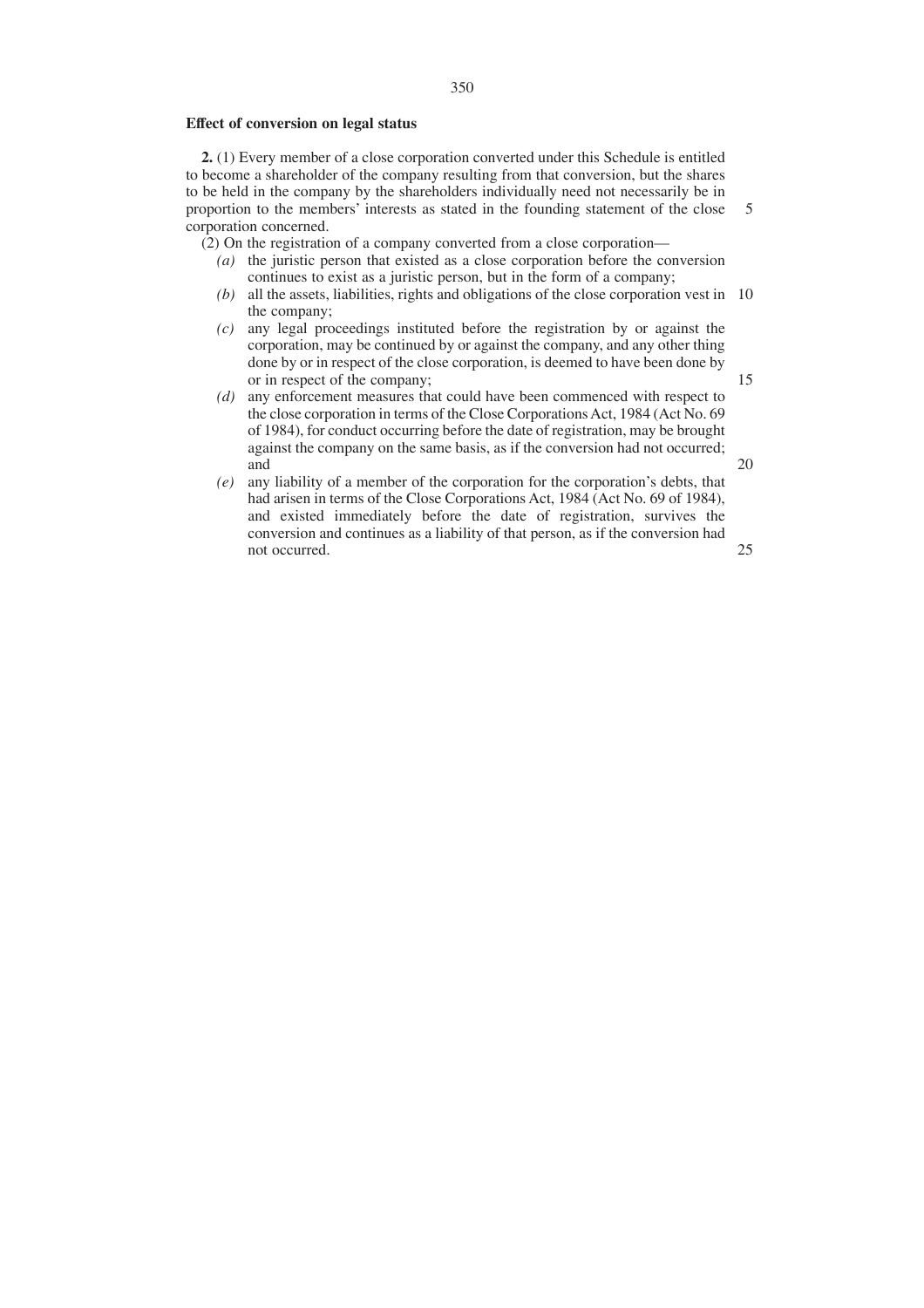# **SCHEDULE 3**

# **AMENDMENT OF LAWS**

# **A: Close Corporations Act, 1984**

| <b>Act No. and Year</b>                                          | Short title                     | <b>Extent of amendment or repeal</b>                                                                                                                                                                                                                                                                                                                                                                                                                                                                                                                                                                                                                                                                                                                                                                                                                                                                                                                                                                                                                                                                                                                                                                                                                                                                                                                                                                                                                                                                                                                                                                                                                                                                                                                                                                                                                                                                                                                                                                                                                 |  |  |
|------------------------------------------------------------------|---------------------------------|------------------------------------------------------------------------------------------------------------------------------------------------------------------------------------------------------------------------------------------------------------------------------------------------------------------------------------------------------------------------------------------------------------------------------------------------------------------------------------------------------------------------------------------------------------------------------------------------------------------------------------------------------------------------------------------------------------------------------------------------------------------------------------------------------------------------------------------------------------------------------------------------------------------------------------------------------------------------------------------------------------------------------------------------------------------------------------------------------------------------------------------------------------------------------------------------------------------------------------------------------------------------------------------------------------------------------------------------------------------------------------------------------------------------------------------------------------------------------------------------------------------------------------------------------------------------------------------------------------------------------------------------------------------------------------------------------------------------------------------------------------------------------------------------------------------------------------------------------------------------------------------------------------------------------------------------------------------------------------------------------------------------------------------------------|--|--|
| 1.<br><b>Amendments to definitions of Close Corporations Act</b> |                                 |                                                                                                                                                                                                                                                                                                                                                                                                                                                                                                                                                                                                                                                                                                                                                                                                                                                                                                                                                                                                                                                                                                                                                                                                                                                                                                                                                                                                                                                                                                                                                                                                                                                                                                                                                                                                                                                                                                                                                                                                                                                      |  |  |
| Act No. 69 of 1984                                               | Close Corporations<br>Act, 1984 | Amendment of section 1 of Act 69 of 1984, as<br>amended by section 1 of Act 38 of 1986, sec-<br>tion 1 of Act 26 of 1997, section 1 of Act 22 of<br>2001 and section 57 of Act 24 of 2006                                                                                                                                                                                                                                                                                                                                                                                                                                                                                                                                                                                                                                                                                                                                                                                                                                                                                                                                                                                                                                                                                                                                                                                                                                                                                                                                                                                                                                                                                                                                                                                                                                                                                                                                                                                                                                                            |  |  |
|                                                                  |                                 | 1. Section 1 of the Close Corporations Act is<br>hereby amended by-<br>$(a)$ the insertion before the definition of<br>"Companies Act" of the following defini-<br>tion:<br>" 'Commission' means the Companies<br>and Intellectual Property Commission,<br>established by section 185 of the Compa-<br>nies Act;";<br>(b) the substitution for the definition of "Com-<br>panies Act" of the following definition:<br>" 'Companies Act' means the Compa-<br>nies Act, [1973 (Act No. 61 of 1973)]<br>$2008;$ ";<br>$(c)$ the substitution for the definition of <b>'com-</b><br>pany' of the following definition:<br>" 'company' [means a company as de-<br>fined in] has the meaning set out in sec-<br>tion 1 of the Companies Act;";<br>( $d$ ) the substitution for the definition of "direc-<br>tor" of the following definition:<br>" 'director', in relation to a company,<br>[means a director as defined] has the<br>meaning set out in section 1 $[(1)]$ of the<br>Companies Act;";<br>$(e)$ the substitution for the definition of "hold-<br>ing company" of the following definition:<br>" 'holding company', in relation to a<br>company, [means a holding company as<br>defined] has the meaning set out in sec-<br>tion 1 $[(1)]$ of the Companies Act;";<br>(f) the substitution for paragraph $(b)$ of the defi-<br>nition of "officer" of the following para-<br>graph:<br>" $(b)$ a company, means [an] a prescribed<br>officer as defined in section $1$ $[(1)]$<br>of the Companies Act;";<br>$(g)$ the substitution for the definition of 'Regis-<br>trar' of the following definition:<br>"'Registrar' means the [Registrar of<br>Close Corporations referred to in sec-<br>tion 4] Commissioner, appointed in terms<br>of section 189 of the Companies Act;";<br>$(h)$ the substitution for the definition of 'Regis-<br>tration Office' of the following definition:<br>"'Registration Office' means the [Close<br><b>Corporations Registration Office re-</b><br>ferred to in section 3] office of the Com-<br>mission;"; |  |  |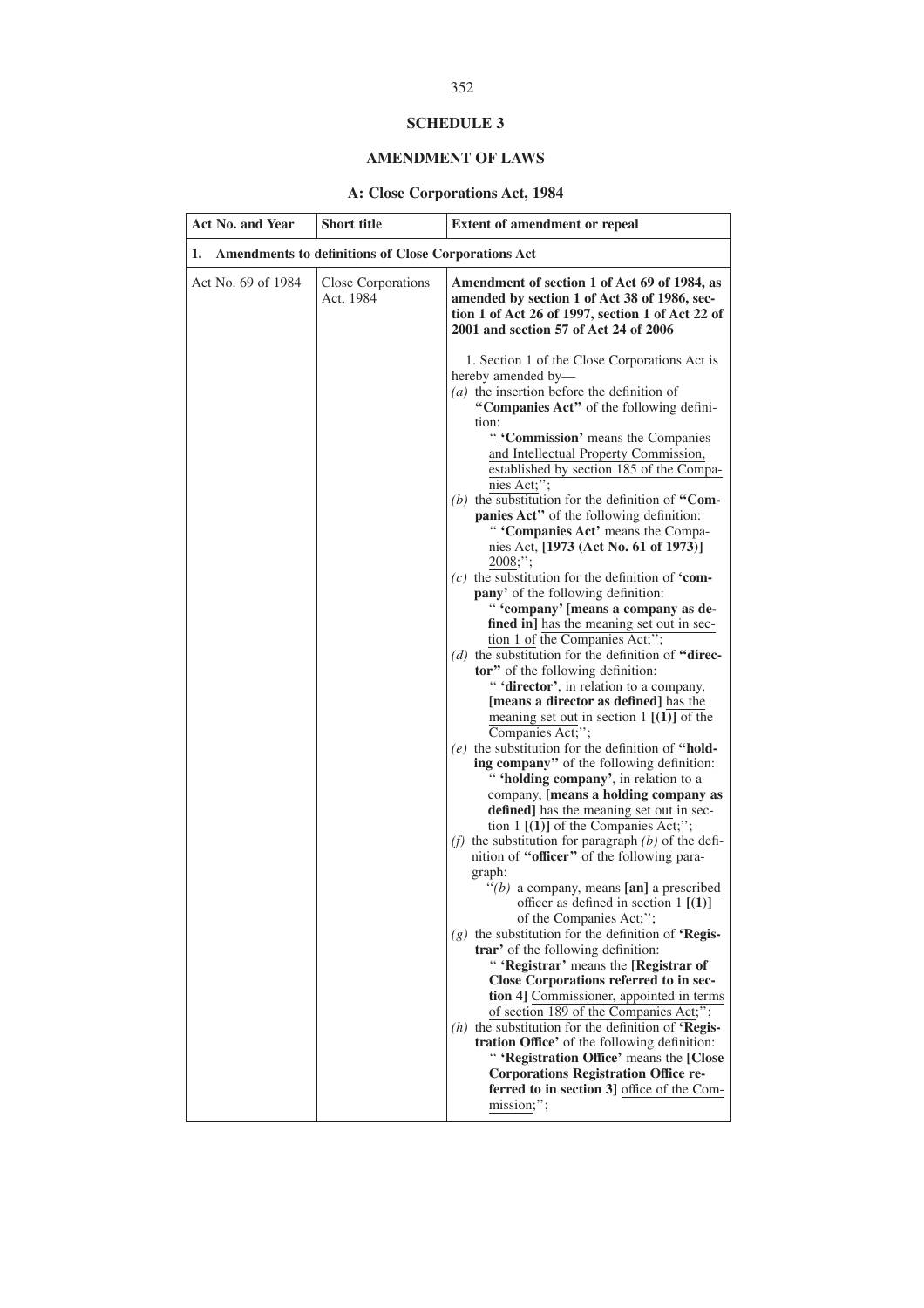| <b>Act No. and Year</b> | <b>Short title</b> | <b>Extent of amendment or repeal</b>                                                                                                                                                                                                                                                                                                                                                                                                                                                                                                                       |
|-------------------------|--------------------|------------------------------------------------------------------------------------------------------------------------------------------------------------------------------------------------------------------------------------------------------------------------------------------------------------------------------------------------------------------------------------------------------------------------------------------------------------------------------------------------------------------------------------------------------------|
|                         |                    | $(i)$ the substitution for the definition of <b>'subsid-</b><br>iary' of the following definition:<br>" 'subsidiary', in relation to a company,<br>[means a subsidiary as defined in sec-<br>tion $1(1)$ ] has the meaning determined in<br>accordance with section 3 of the Compa-<br>nies Act."; and<br>$(i)$ the substitution for the definition of "this"<br>Act" of the following definition:<br>" 'this Act' includes the regulations, and<br>any regulations made in terms of the<br>Companies Act, to the extent that they<br>apply to this Act.". |
| 2.                      |                    | Limitation of period to incorporate close corporations or convert companies                                                                                                                                                                                                                                                                                                                                                                                                                                                                                |
|                         |                    | Amendment of section 2 of Act 69 of 1984                                                                                                                                                                                                                                                                                                                                                                                                                                                                                                                   |
|                         |                    | (1) Section 2 of the Close Corporations Act is<br>hereby amended by the substitution for subsec-<br>tion (1) of the following subsection:                                                                                                                                                                                                                                                                                                                                                                                                                  |
|                         |                    | "(1) [Any] At any time before section 13<br>of the Companies Act comes into operation,<br>any one or more persons, not exceeding ten,<br>who qualify for membership of a close corpo-<br>ration in terms of this Act, may form a close<br>corporation and secure its incorporation by<br>complying with the requirements of this Act<br>in respect of the registration of its founding<br>statement referred to in section 12.".                                                                                                                           |
|                         |                    | Amendment of section 13 of Act 69 of 1984                                                                                                                                                                                                                                                                                                                                                                                                                                                                                                                  |
|                         |                    | (2) Section 13 of the Close Corporations Act<br>is hereby substituted for the following section:                                                                                                                                                                                                                                                                                                                                                                                                                                                           |
|                         |                    | "Registration of founding statement                                                                                                                                                                                                                                                                                                                                                                                                                                                                                                                        |
|                         |                    | 13. If a founding statement referred to in<br>section 12 complying with the requirements<br>of this Act is lodged with the Registrar in the<br>manner prescribed at any time before section<br>13 of the Companies Act comes into opera-<br>tion, and if the business to be carried on by<br>the corporation is lawful, the Registrar shall<br>upon payment of the prescribed fee register<br>such statement in his or her registers and<br>shall give notice of the registration in the pre-<br>scribed manner.".                                         |
|                         |                    | Repeal of section 27 of Act 69 of 1984                                                                                                                                                                                                                                                                                                                                                                                                                                                                                                                     |
|                         |                    | (3) Section 27 of the Close Corporations Act<br>is hereby repealed with effect from the date on<br>which Schedule 2 of the Companies Act comes<br>into operation.                                                                                                                                                                                                                                                                                                                                                                                          |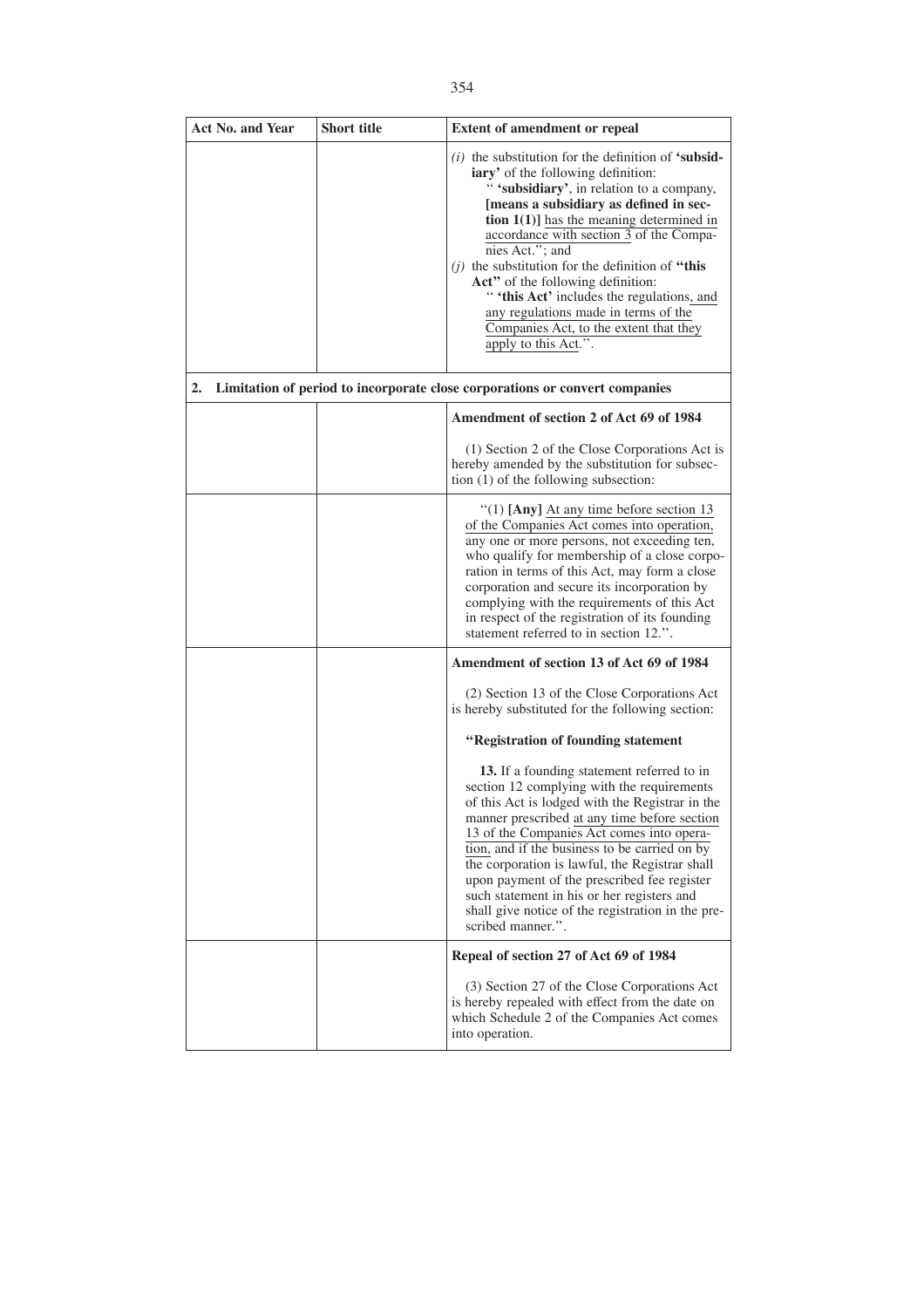| <b>Act No. and Year</b>            | <b>Short title</b>                 | <b>Extent of amendment or repeal</b>                                                                                                                                                                                                                                                                                                                                                                                                                                                                                                                                                                                                                                                                                                                                                                                                                                                                                                                                                                                                                                                                                                                                                                                                                                                                                                                                                                                                                                                                                                                                           |
|------------------------------------|------------------------------------|--------------------------------------------------------------------------------------------------------------------------------------------------------------------------------------------------------------------------------------------------------------------------------------------------------------------------------------------------------------------------------------------------------------------------------------------------------------------------------------------------------------------------------------------------------------------------------------------------------------------------------------------------------------------------------------------------------------------------------------------------------------------------------------------------------------------------------------------------------------------------------------------------------------------------------------------------------------------------------------------------------------------------------------------------------------------------------------------------------------------------------------------------------------------------------------------------------------------------------------------------------------------------------------------------------------------------------------------------------------------------------------------------------------------------------------------------------------------------------------------------------------------------------------------------------------------------------|
| 3.                                 | Legal status of close corporations |                                                                                                                                                                                                                                                                                                                                                                                                                                                                                                                                                                                                                                                                                                                                                                                                                                                                                                                                                                                                                                                                                                                                                                                                                                                                                                                                                                                                                                                                                                                                                                                |
|                                    |                                    | Amendment of section 2 of Act 69 of 1984                                                                                                                                                                                                                                                                                                                                                                                                                                                                                                                                                                                                                                                                                                                                                                                                                                                                                                                                                                                                                                                                                                                                                                                                                                                                                                                                                                                                                                                                                                                                       |
|                                    |                                    | (1) Section 2 of the Close Corporations Act is<br>hereby amended by the substitution for subsec-<br>tion (2) of the following subsection:<br>"(2) A corporation formed in accordance<br>with the provisions of this Act is on registra-<br>tion in terms of those provisions a juristic<br>person and continues, subject to the provi-<br>sions of this Act, to exist as a juristic person<br>notwithstanding changes in its membership,<br>or its conversion to a company in terms of<br>Schedule 2 of the Companies Act, until it is<br>[in terms of this Act] deregistered or dis-<br>solved-<br>$(a)$ in terms of this Act; or<br>$\overline{(b)}$ in terms of the Companies Act, in the<br>case of a juristic person that has been<br>converted to a company.".                                                                                                                                                                                                                                                                                                                                                                                                                                                                                                                                                                                                                                                                                                                                                                                                           |
| 4.<br><b>Names of corporations</b> |                                    |                                                                                                                                                                                                                                                                                                                                                                                                                                                                                                                                                                                                                                                                                                                                                                                                                                                                                                                                                                                                                                                                                                                                                                                                                                                                                                                                                                                                                                                                                                                                                                                |
|                                    |                                    | Amendment of section 19 of Act 69 of 1984,<br>as substituted by section 5 of Act 26 of 1997<br>(1) Section 19 of the Close Corporations Act<br>is hereby amended by the substitution of the<br>following section:<br>"Undesirable names and reservation of<br>names<br>19. (1) [No founding statement contain-<br>ing a name for a corporation to be incor-<br>porated and no amended founding state-<br>ment containing a new name for a<br>corporation shall be registered if the name<br>is in the opinion of the Registrar undesir-<br>able] Part A of Chapter 2 of the Companies<br>Act, read with the changes required by the<br>context, applies to a corporation and to an<br>applicant for name reservation in terms of<br>subsection $(2)$ , but—<br>$(a)$ a reference in any of those provisions to a<br>company must be regarded as a reference<br>to a corporation for the purposes of this<br>Act; and<br>(b) the application of section $11(4)$ of the<br>Companies Act to a corporation is subject<br>to the provisions of section $22(1)$ of this<br>Act.<br>(2) Any person who intends to form a cor-<br>poration or any corporation which intends to<br>change its name [shall] may apply to the<br>Registrar for the reservation of a name, on the<br>prescribed form and on payment of the pre-<br>scribed fee [, apply to the Registrar for the<br>reservation of a name: Provided that a<br>company being converted into a corpora-<br>tion in terms of this Act shall not be re-<br>quired to so reserve its name if the name<br>remains identical]."; |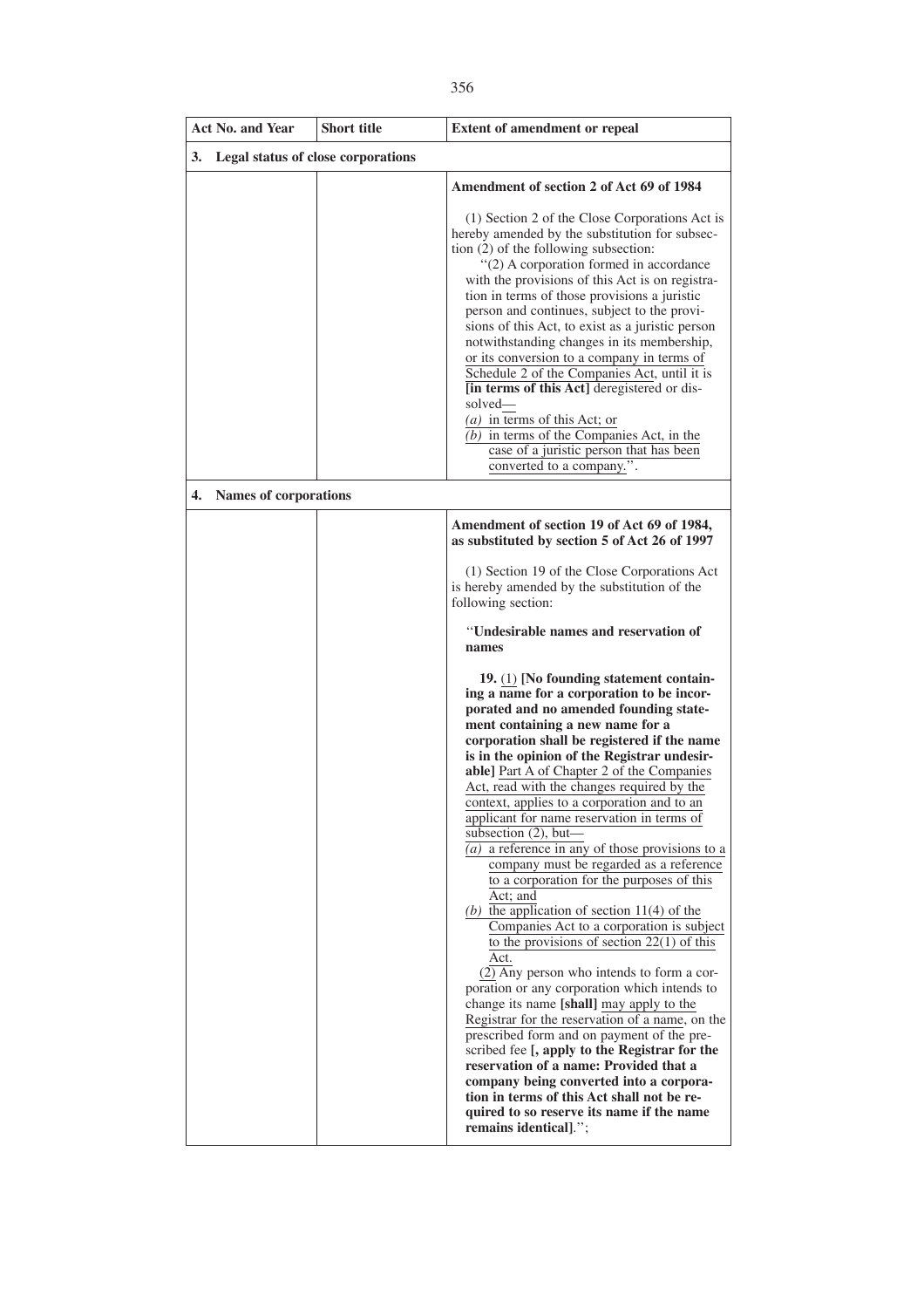| <b>Act No. and Year</b> | <b>Short title</b>                                    | <b>Extent of amendment or repeal</b>                                                                                                                                                                                                                                                                                                                                                                           |
|-------------------------|-------------------------------------------------------|----------------------------------------------------------------------------------------------------------------------------------------------------------------------------------------------------------------------------------------------------------------------------------------------------------------------------------------------------------------------------------------------------------------|
|                         |                                                       | Amendment of section 20 of Act 69 of 1984,<br>as inserted by section 3 of Act 81 of 1992 and<br>substituted by section 8 of Act 22 of 2001                                                                                                                                                                                                                                                                     |
|                         |                                                       | (2) Section 20 of the Close Corporations Act<br>is hereby amended by the substitution of the<br>following subsection:                                                                                                                                                                                                                                                                                          |
|                         |                                                       | "[Order to change name] Objections to<br>names                                                                                                                                                                                                                                                                                                                                                                 |
|                         |                                                       | 20. Sections 14(4), 16(8), and 160 of the<br>Companies Act, each read with the changes<br>required by the context, apply to a corpora-<br>tion or with respect to a reserved name, or an<br>application to reserve a name in terms of sec-<br>tion $19(2)$ , but a reference in any of those<br>provisions to a company must be regarded as<br>a reference to a corporation for the purposes<br>of this Act.". |
|                         |                                                       | Amendment of section 22 of Act 69 of 1984,<br>as amended by section 6 of Act 26 of 1997                                                                                                                                                                                                                                                                                                                        |
|                         |                                                       | $(3)$ Section 22 $(2)$ and $(4)$ of the Close Corpo-<br>rations Act is hereby repealed.                                                                                                                                                                                                                                                                                                                        |
|                         |                                                       | Amendment of section 23 of Act 69 of 1984,<br>as amended by section 5 of Act 81 of 1992,<br>section 8 of Act 26 of 1997 and section 9 of<br>Act 22 of 2001                                                                                                                                                                                                                                                     |
|                         |                                                       | (4) The Close Corporations Act is hereby<br>amended by the substitution for section 23 of<br>the following section:                                                                                                                                                                                                                                                                                            |
|                         |                                                       | "Use and publication of names                                                                                                                                                                                                                                                                                                                                                                                  |
|                         |                                                       | 23. Section 32 of the Companies Act, read<br>with the changes required by the context, ap-<br>plies to a corporation, but a reference in that<br>section to a company must be regarded as a<br>reference to a corporation for the purposes of<br>this Act."                                                                                                                                                    |
|                         |                                                       | Repeal of section 41 of Act 69 of 1984                                                                                                                                                                                                                                                                                                                                                                         |
|                         |                                                       | (5) Section 41 of the Close Corporations Act<br>is hereby repealed.                                                                                                                                                                                                                                                                                                                                            |
| 5.                      | Transparency and accountability of close corporations |                                                                                                                                                                                                                                                                                                                                                                                                                |
|                         |                                                       | Amendment of section 10 of Act 69 of 1984,<br>as amended by section 2 of Act 38 of 1986<br>and section 4 of Act 22 of 2001 and substi-<br>tuted by section 20 of Act 16 of 2003                                                                                                                                                                                                                                |
|                         |                                                       | (1) Section 10 of the Close Corporations Act<br>is hereby amended by the insertion of the fol-<br>lowing subsection after subsection (2):                                                                                                                                                                                                                                                                      |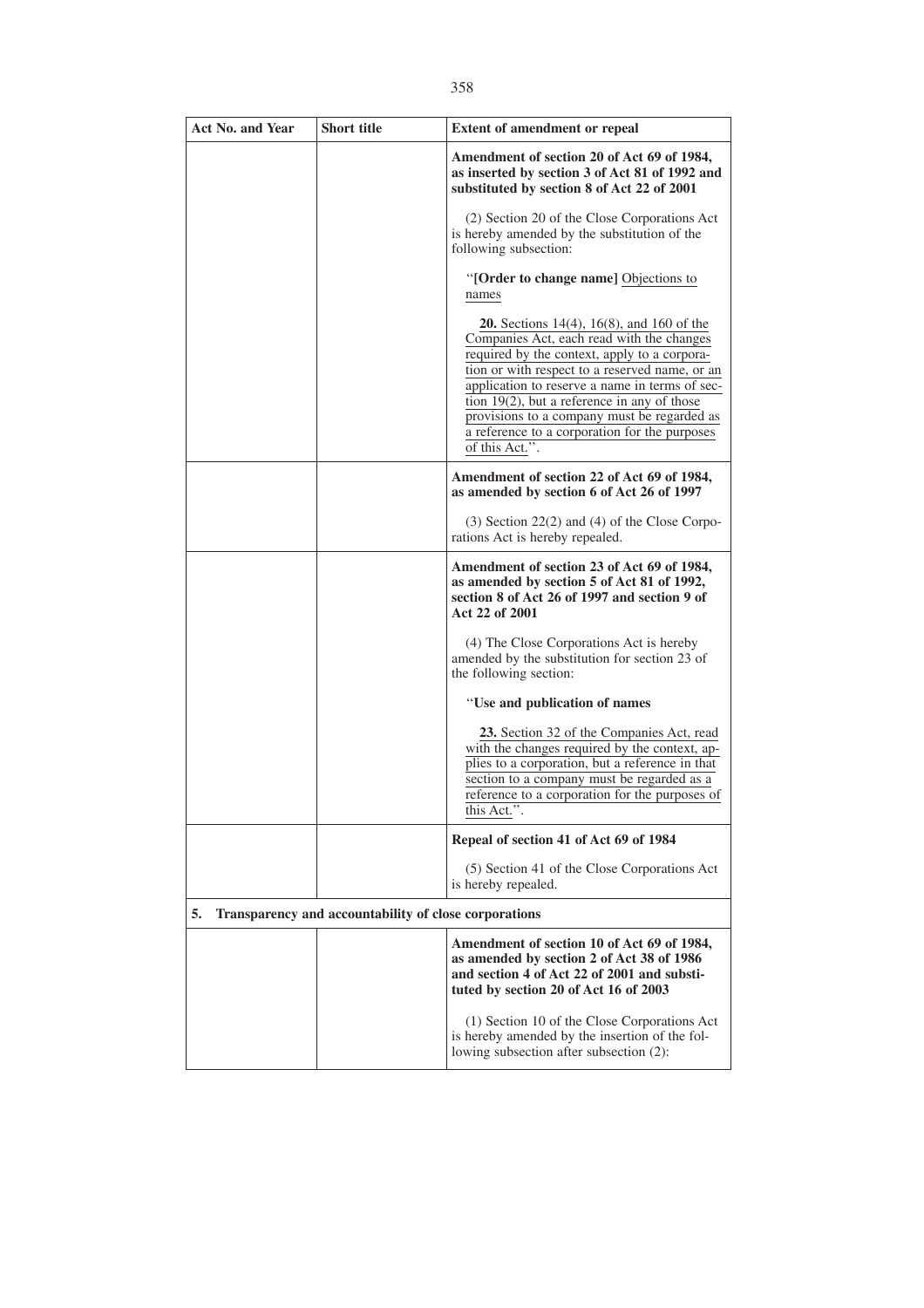| <b>Act No. and Year</b> | <b>Short title</b> | <b>Extent of amendment or repeal</b>                                                                                                                                                                                                                                                                                                                                                                                                                                                                                                                                                                                                                                                  |
|-------------------------|--------------------|---------------------------------------------------------------------------------------------------------------------------------------------------------------------------------------------------------------------------------------------------------------------------------------------------------------------------------------------------------------------------------------------------------------------------------------------------------------------------------------------------------------------------------------------------------------------------------------------------------------------------------------------------------------------------------------|
|                         |                    | "(3) Regulations made by the Minister in<br>terms of section $29(4)$ and $(5)$ , and $30(7)$ of<br>the Companies Act apply to a corporation as<br>if those regulations had been made in terms<br>of this Act, but any reference in those regula-<br>tions to a company must be read as a refer-<br>ence to a corporation.".                                                                                                                                                                                                                                                                                                                                                           |
|                         |                    | Amendment of section 47 of Act 69 of 1984,<br>as amended by section 11 of Act 26 of 1997,<br>section 13 of Act 22 of 2001 and substituted<br>by section 36 of Act 12 of 2004                                                                                                                                                                                                                                                                                                                                                                                                                                                                                                          |
|                         |                    | (2) Section 47 of the Close Corporations Act<br>is amended by-<br>$(a)$ the repeal of subparagraphs (ii) and (iii) of<br>paragraph $(b)$ of subsection(1);<br>(b) the substitution for paragraph $(c)$ of subsec-<br>tion (1) the following paragraph:<br>" $(c)$ any person who is [subject to any<br>order of a court under] disqualified<br>from being a director of a company in<br>terms of section $69(8)$ to $(11)$ of the<br>Companies Act, subject to subsection<br>(1B) [disqualifying him or her from<br>being a director of a company].";                                                                                                                                 |
|                         |                    | and<br>$(c)$ the insertion of the following subsections<br>after subsection $(a)$ :<br>"(1A) A person who has been placed<br>under probation by a court in terms of<br>section 162 of the Companies Act or sub-<br>section (1C), must not participate in the<br>management of the business of a corpora-<br>tion, except to the extent permitted in the<br>order of probation.<br>(1B) Despite being disqualified in<br>terms of section $69(8)(b)$ of the Compa-<br>nies Act, read with subsection $(1)(c)$ , a<br>person may participate in the manage-<br>ment of a corporation if 100% of the<br>members' interest in the corporation is<br>$\overline{\text{held}}$ by-          |
|                         |                    | (a) that person; or<br>$(b)$ that person and other persons,<br>all of whom are related to that dis-<br>qualified person, and each such per-<br>son has consented in writing to that<br>disqualified person participating in<br>the management of the corporation.<br>(1C) Section 162 of the Companies<br>Act, read with the changes required by the<br>context, applies to a corporation, but a<br>reference in that section to-<br>$(a)$ a company must be regarded as refer-<br>ring to a company or a corporation; or<br>$(b)$ a director, must be regarded as refer-<br>ring to a director of a company, or a<br>member participating in the manage-<br>ment of a corporation.". |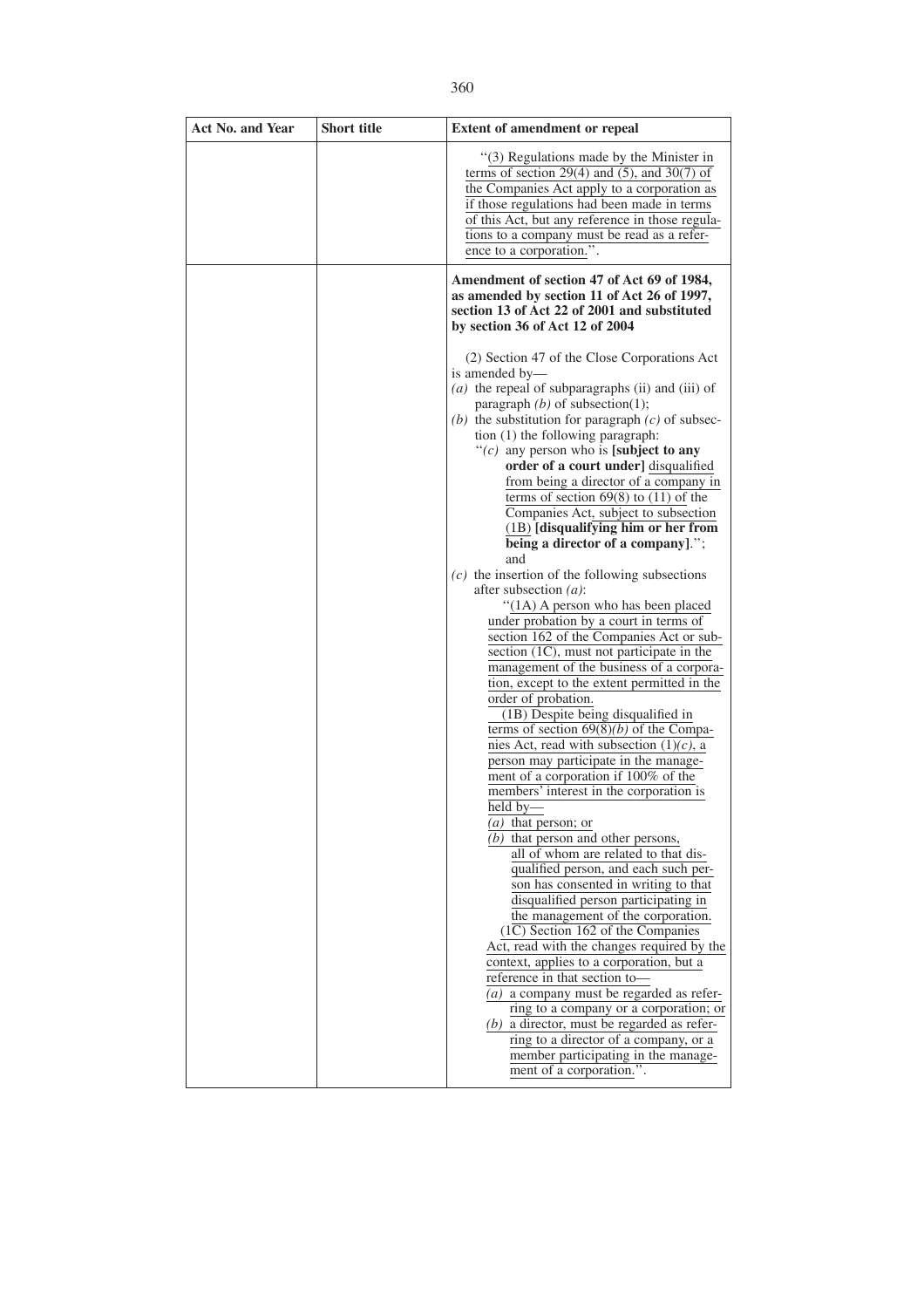| <b>Act No. and Year</b> | <b>Short title</b> | <b>Extent of amendment or repeal</b>                                                                                                                                                                                                                                                                                                                                                                                                                                                                                                                                                                                                                                                                                                                                                                                                  |
|-------------------------|--------------------|---------------------------------------------------------------------------------------------------------------------------------------------------------------------------------------------------------------------------------------------------------------------------------------------------------------------------------------------------------------------------------------------------------------------------------------------------------------------------------------------------------------------------------------------------------------------------------------------------------------------------------------------------------------------------------------------------------------------------------------------------------------------------------------------------------------------------------------|
|                         |                    | Repeal of section 55 of Act 69 of 1984                                                                                                                                                                                                                                                                                                                                                                                                                                                                                                                                                                                                                                                                                                                                                                                                |
|                         |                    | (3) Section 55 of the Close Corporations Act<br>is hereby repealed.                                                                                                                                                                                                                                                                                                                                                                                                                                                                                                                                                                                                                                                                                                                                                                   |
|                         |                    | Amendment of section 58 of Act 69 of 1984,<br>as substituted by section 12 of Act 38 of 1986<br>and amended by section 4 of Act 64 of 1988                                                                                                                                                                                                                                                                                                                                                                                                                                                                                                                                                                                                                                                                                            |
|                         |                    | (4) Section 58 of the Close Corporations Act<br>is hereby amended by-<br>(a) the substitution for subsection $(1)$ of the<br>following subsection:<br>$\cdot$ (1) The members of a corporation<br>shall within [nine] six months after the<br>end of every financial year of the corpo-<br>ration cause annual financial statements<br>in respect of that financial year to be<br>made out in one of the official languages<br>of the Republic.<br>$(b)$ the insertion, of the following subsection<br>after subsection (2),<br>"(2A) Section $30(2)(b)$ , and (3) to (6)<br>of the Companies Act, read with the<br>changes required by the context, apply to<br>a corporation that is required by the regu-<br>lations made in terms of section $30(7)$ of<br>the Companies Act, to have its annual<br>financial statements audited. |
|                         |                    | Amendment of section 62 of Act 69 of 1984,<br>as amended by section 13 of Act 38 of 1986<br>and section 4 of Act 17 of 1990                                                                                                                                                                                                                                                                                                                                                                                                                                                                                                                                                                                                                                                                                                           |
|                         |                    | (5) Section 62 of the Close Corporations Act<br>is hereby amended by the insertion of the fol-<br>lowing section after section 62:                                                                                                                                                                                                                                                                                                                                                                                                                                                                                                                                                                                                                                                                                                    |
|                         |                    | "Application of accountability provisions<br>of Companies Act                                                                                                                                                                                                                                                                                                                                                                                                                                                                                                                                                                                                                                                                                                                                                                         |
|                         |                    | <b>62A.</b> (1) Section 34(2) of the Companies<br>Act, read with the changes required by the<br>context, apply to a corporation.<br>(2) Chapter 3 of the Companies Act, read<br>with the changes required by the context-<br>$\overline{a}$ ) applies to a corporation that has voluntar-<br>ily determined to take any action contem-<br>plated in section 34(2) of the Companies<br>Act; and<br>$(b)$ prevails over any conflicting provision of<br>this Act, with respect to a corporation<br>contemplated in paragraph $(a)$ .".                                                                                                                                                                                                                                                                                                  |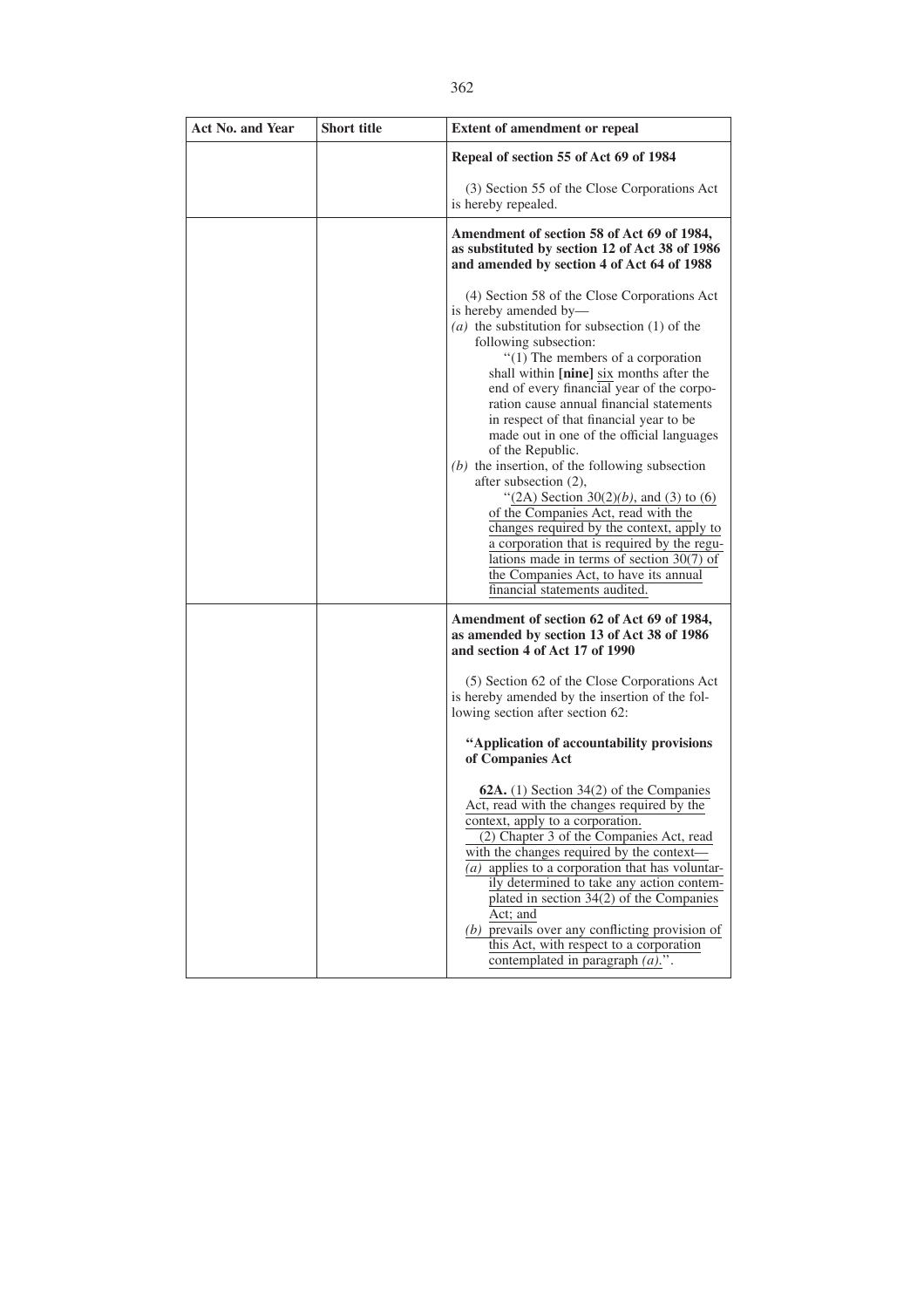| Act No. and Year | <b>Short title</b>                                  | <b>Extent of amendment or repeal</b>                                                                                                                                                                                                                                                                                                                                                                                                                                                                                                                                                                                                                                                                                                                                                                                                                                                                            |
|------------------|-----------------------------------------------------|-----------------------------------------------------------------------------------------------------------------------------------------------------------------------------------------------------------------------------------------------------------------------------------------------------------------------------------------------------------------------------------------------------------------------------------------------------------------------------------------------------------------------------------------------------------------------------------------------------------------------------------------------------------------------------------------------------------------------------------------------------------------------------------------------------------------------------------------------------------------------------------------------------------------|
| 6.               | Rescue of financially distressed close corporations |                                                                                                                                                                                                                                                                                                                                                                                                                                                                                                                                                                                                                                                                                                                                                                                                                                                                                                                 |
|                  |                                                     | Amendment of section 66 of Act 69 of 1984,<br>as substituted by section 16 of Act 26 of 1997                                                                                                                                                                                                                                                                                                                                                                                                                                                                                                                                                                                                                                                                                                                                                                                                                    |
|                  |                                                     | (1) Section 66 of the Close Corporations Act<br>is hereby amended by the insertion of the fol-<br>lowing subsection after subsection (1):<br>"(1A) The provisions of Chapter 6 of the<br>Companies Act, read with the changes re-<br>quired by the context, apply to a corporation,<br>but any reference in that Chapter to-<br>$(a)$ a company must be regarded as a refer-<br>ence to a corporation; or<br>(b) a shareholder of a company, or the holder<br>of securities issued by a company, must<br>be read as a reference to a member of a<br>corporation.".                                                                                                                                                                                                                                                                                                                                              |
| 7.               | <b>Dissolution of corporations</b>                  |                                                                                                                                                                                                                                                                                                                                                                                                                                                                                                                                                                                                                                                                                                                                                                                                                                                                                                                 |
|                  |                                                     | Amendment of section 66 of Act 69 of 1984,<br>as substituted by section 16 of Act 26 of 1997                                                                                                                                                                                                                                                                                                                                                                                                                                                                                                                                                                                                                                                                                                                                                                                                                    |
|                  |                                                     | (1) Section 66 of the Close Corporations Act<br>is hereby amended by the substitution for sub-<br>section (1) of the following subsection:<br>$"(1)$ The [provisions] laws mentioned or<br>contemplated in item 9 of Schedule 5 of the<br>Companies Act, [which relate to the wind-<br>ing-up of a company, including the regula-<br>tions made thereunder, (except sections<br>311, 312, 313, 337, 338, 344, 345, 346(2),<br>347(3), 349, 364, 365(2), 367 to 370, inclu-<br>sive, 377, 387, 389, 390, 395 to 399, inclu-<br>sive, $400(1)(b)$ , $401$ , $402$ , $417$ , $418$ , $419(4)$ ,<br>421, 423 and 424),] read with the changes<br>required by the context, [shall] apply<br>[mutatis mutandis and in so far as they can<br>be applied] to the liquidation of a corpora-<br>tion in respect of any matter not specifically<br>provided for in this Part or in any other provi-<br>sion of this Act.". |
|                  |                                                     | Amendment of section 67 of Act 69 of 1984                                                                                                                                                                                                                                                                                                                                                                                                                                                                                                                                                                                                                                                                                                                                                                                                                                                                       |
|                  |                                                     | (2) Section 67 of the Close Corporations Act<br>is hereby substituted for the following section-                                                                                                                                                                                                                                                                                                                                                                                                                                                                                                                                                                                                                                                                                                                                                                                                                |
|                  |                                                     | "Dissolution of corporations<br>67. (1) Part G of Chapter 2 of the Compa-<br>nies Act, read with the changes required by<br>the context, applies to a solvent corporation.<br>(2) This Part of this Act must be adminis-<br>tered in accordance with the laws mentioned<br>or contemplated in item 9 of Schedule 5 of<br>the Companies Act.".                                                                                                                                                                                                                                                                                                                                                                                                                                                                                                                                                                   |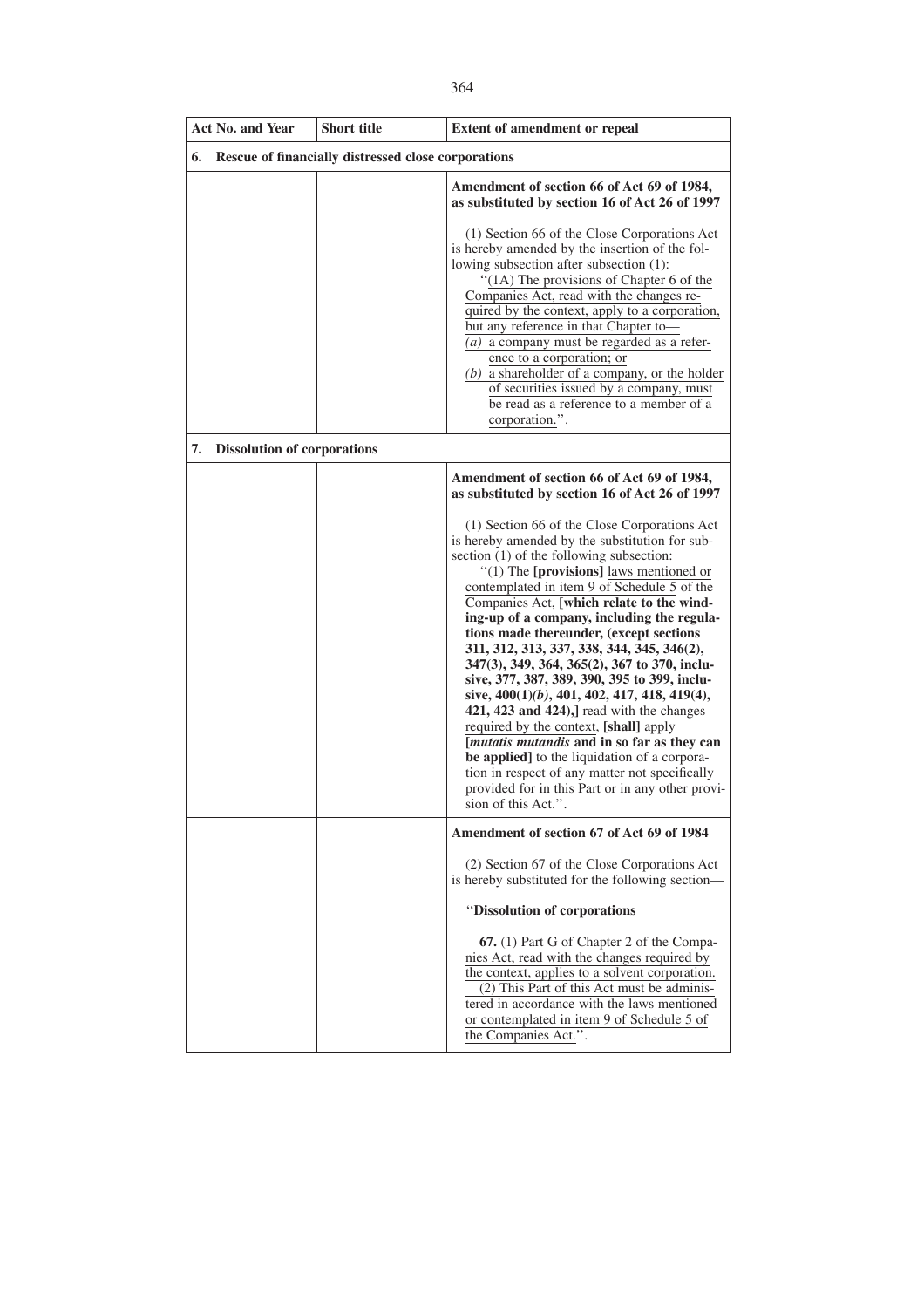| <b>Act No. and Year</b>                     | <b>Short title</b> | <b>Extent of amendment or repeal</b>                                                                                                                                                                                                                                                                                                                                                                                                                                                                                                                                                                                                                                                                                                                                                                                                                                                                                                       |
|---------------------------------------------|--------------------|--------------------------------------------------------------------------------------------------------------------------------------------------------------------------------------------------------------------------------------------------------------------------------------------------------------------------------------------------------------------------------------------------------------------------------------------------------------------------------------------------------------------------------------------------------------------------------------------------------------------------------------------------------------------------------------------------------------------------------------------------------------------------------------------------------------------------------------------------------------------------------------------------------------------------------------------|
|                                             |                    | Repeal of 68 of Act 69 of 1984                                                                                                                                                                                                                                                                                                                                                                                                                                                                                                                                                                                                                                                                                                                                                                                                                                                                                                             |
|                                             |                    | (3) Section 68 of the Close Corporations Act is<br>hereby repealed.                                                                                                                                                                                                                                                                                                                                                                                                                                                                                                                                                                                                                                                                                                                                                                                                                                                                        |
| <b>Deregistration of corporations</b><br>8. |                    |                                                                                                                                                                                                                                                                                                                                                                                                                                                                                                                                                                                                                                                                                                                                                                                                                                                                                                                                            |
|                                             |                    | Amendment of section 26 of Act 69 of 1984,<br>as amended by section 6 of Act 38 of 1986,<br>section 14 of Act of 22 of 2001, section 9 of<br>Act 39 of 2002 and section 62 of Act 24 of<br>2001                                                                                                                                                                                                                                                                                                                                                                                                                                                                                                                                                                                                                                                                                                                                            |
|                                             |                    | (1) Section 26 of the Close Corporations Act<br>is hereby, substituted for the following section:                                                                                                                                                                                                                                                                                                                                                                                                                                                                                                                                                                                                                                                                                                                                                                                                                                          |
|                                             |                    | "Deregistration                                                                                                                                                                                                                                                                                                                                                                                                                                                                                                                                                                                                                                                                                                                                                                                                                                                                                                                            |
|                                             |                    | <b>26.</b> Sections 81(1)( <i>f</i> ), 81(3), 82(3) to (4),<br>and 83 of the Companies Act, each read with<br>the changes required by the context, apply<br>with respect to the deregistration of a corpo-<br>ration, but a reference in any of those provi-<br>sions to a company must be regarded as a<br>reference to a corporation for the purposes of<br>this Act.".                                                                                                                                                                                                                                                                                                                                                                                                                                                                                                                                                                  |
|                                             |                    | Repeal of section $3(1)$ of Act 69 of 1984                                                                                                                                                                                                                                                                                                                                                                                                                                                                                                                                                                                                                                                                                                                                                                                                                                                                                                 |
|                                             |                    | $(2)$ Section 3(1) of the Close Corporations<br>Act is hereby repealed.                                                                                                                                                                                                                                                                                                                                                                                                                                                                                                                                                                                                                                                                                                                                                                                                                                                                    |
|                                             |                    | Amendment of section 4 of Act 69 of 1984                                                                                                                                                                                                                                                                                                                                                                                                                                                                                                                                                                                                                                                                                                                                                                                                                                                                                                   |
|                                             |                    | (3) Section 4 of the Close Corporations Act is<br>hereby amended by-<br>(a) the substitution for subsection $(1)$ of the<br>following subsection:<br>$"(1)$ [The Minister shall, subject to<br>the laws governing the public service,<br>appoint a Registrar of Close Corpora-<br>tions, who shall] The Commission-<br>$(a)$ may exercise the powers and must<br>perform the duties assigned to the<br>Registrar by this Act; and<br>$(b)$ [subject to the directions of the Min-<br>ister, be] is responsible for the admin-<br>istration of the Registration Office.";<br>$(b)$ the repeal of subsection (2); and<br>$(c)$ the substitution for subsection (3) of the fol-<br>lowing subsection:<br>"(3) The [Registrar] Commission may<br>delegate any of the powers and entrust<br>any of the duties [assigned to him or her<br>by this Act] of the Registrar to any officer<br>or employee in the [public service] Com-<br>mission.". |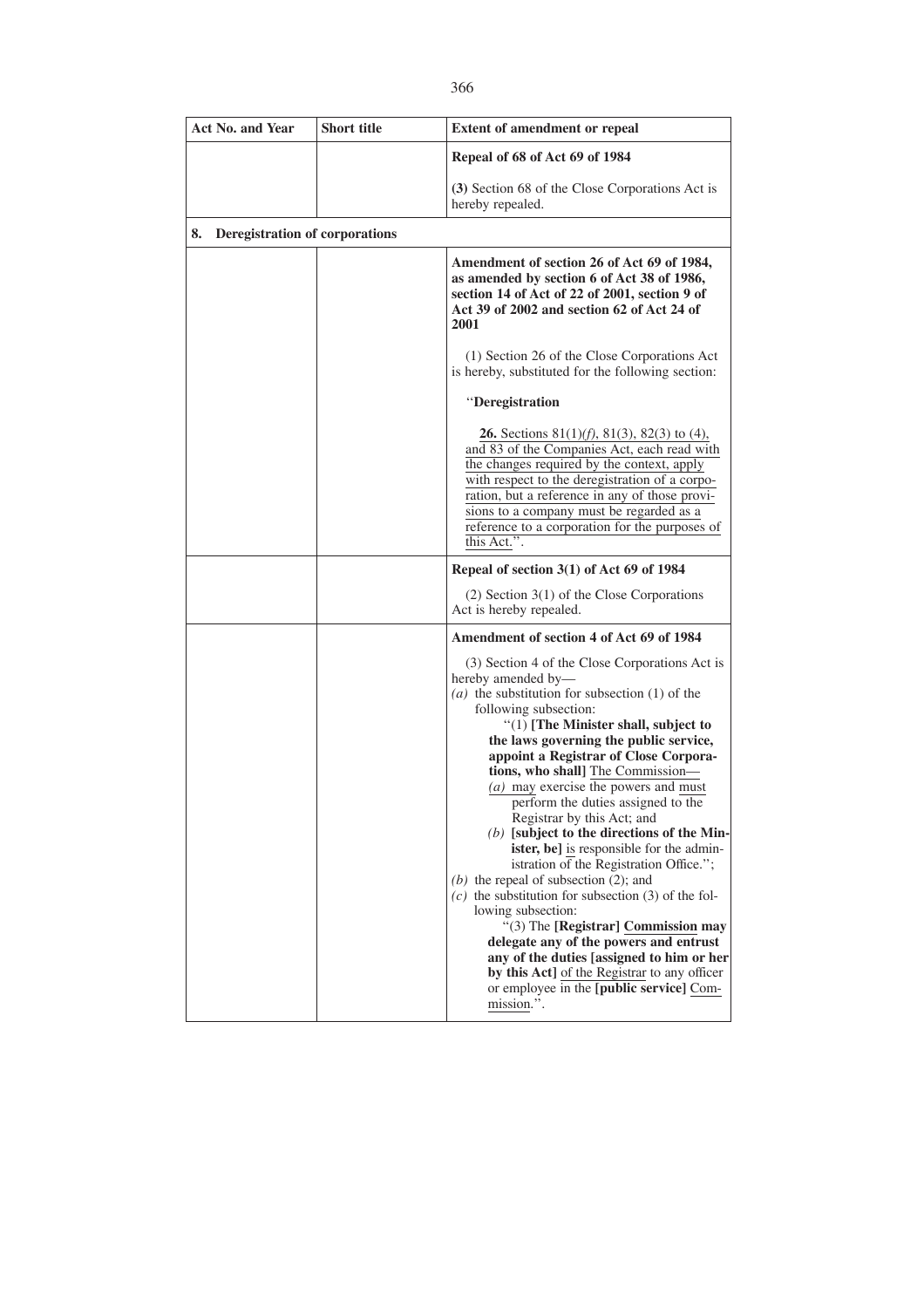| <b>Act No. and Year</b> | <b>Short title</b> | <b>Extent of amendment or repeal</b>                                                                                                                                                                                                                                                                                                                                                                                                                                 |
|-------------------------|--------------------|----------------------------------------------------------------------------------------------------------------------------------------------------------------------------------------------------------------------------------------------------------------------------------------------------------------------------------------------------------------------------------------------------------------------------------------------------------------------|
|                         |                    | Repeal of sections 11 and 16 of Act 69 of 1984                                                                                                                                                                                                                                                                                                                                                                                                                       |
|                         |                    | $(4)$ Sections 11 and 16(3) of the Close Corpo-<br>rations Act are hereby repealed.                                                                                                                                                                                                                                                                                                                                                                                  |
|                         |                    | Repeal of sections $47(7)$ , $49(5)$ and $58(4)$ of<br>Act 69 of 1984                                                                                                                                                                                                                                                                                                                                                                                                |
|                         |                    | $(5)$ Sections 47 $(2)$ , 49 $(5)$ and 58 $(4)$ of the<br>Close Corporations Act are hereby repealed.                                                                                                                                                                                                                                                                                                                                                                |
|                         |                    | Amendment of section 64 of Act 69 of 1984                                                                                                                                                                                                                                                                                                                                                                                                                            |
|                         |                    | (6) Section 64 of the Close Corporations Act<br>is hereby amended by the substitution for sub-<br>section (2) of the following subsection:<br>"(2) [Without prejudice to any other<br>criminal liability incurred where] If any<br>business of a corporation is carried on in any<br>manner contemplated in subsection (1), every<br>person who is knowingly a party to the carry-<br>ing on of the business in any such manner,<br>shall be guilty of an offence.". |
|                         |                    | Amendment of section 82 of Act 69 of 1984                                                                                                                                                                                                                                                                                                                                                                                                                            |
|                         |                    | (7) Section 82 of the Close Corporations<br>Act is hereby substituted for the following<br>section:                                                                                                                                                                                                                                                                                                                                                                  |
|                         |                    | "Application of Companies Act to en-<br>forcement of Act                                                                                                                                                                                                                                                                                                                                                                                                             |
|                         |                    | 82. Parts D, E, and F of Chapter 7, and<br>Part A of Chapter 9 of the Companies Act,<br>read with the changes required by the con-<br>text, apply with respect to any alleged con-<br>travention of this Act or contravention of<br>any provision of the Companies Act to the<br>extent the provision applies to a corporation<br>or its members.".                                                                                                                  |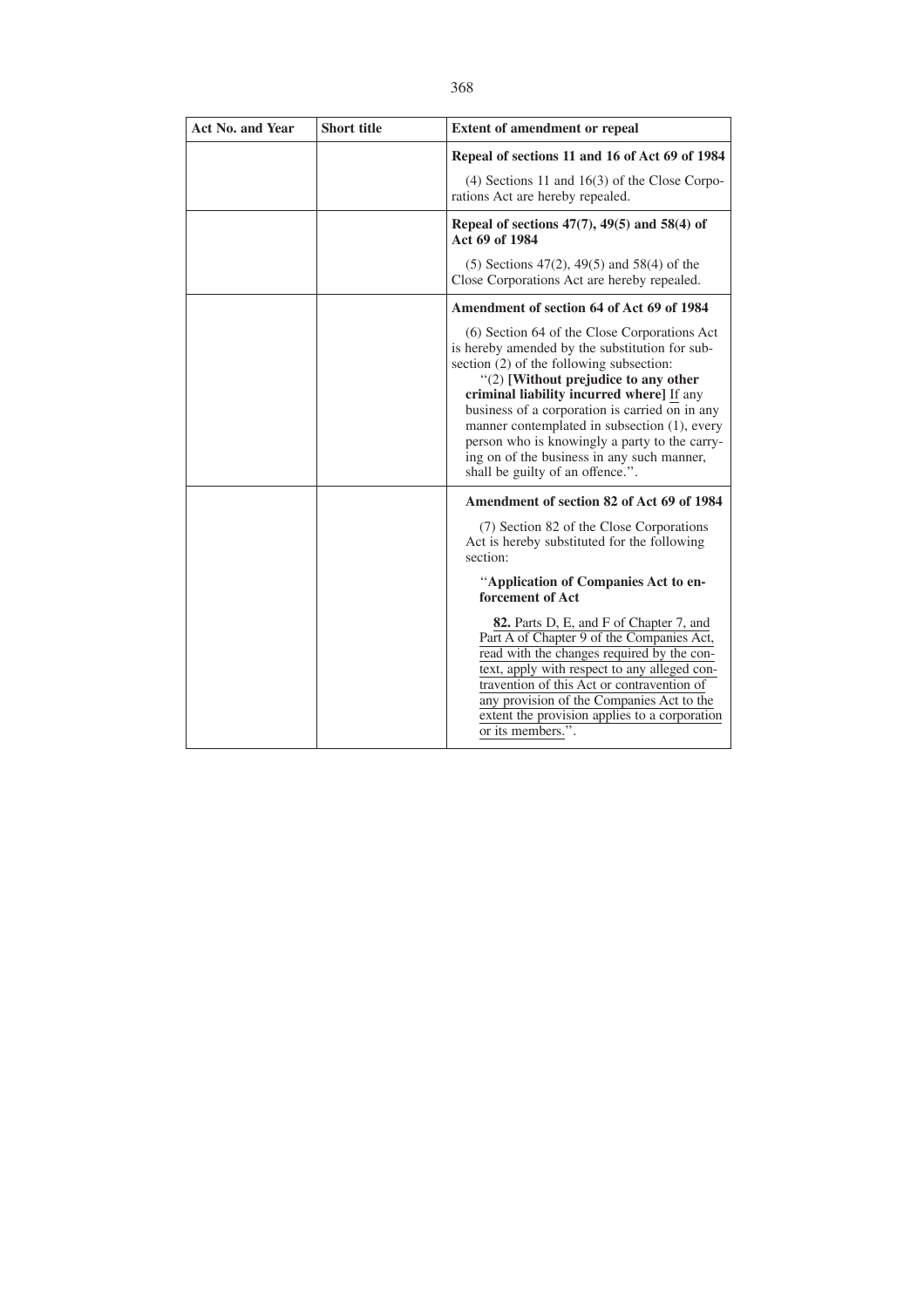| No. and year          | <b>Short Title</b>                                                  | <b>Extent of amendment or repeal</b>                                                                                                                                                                                                                                                                                                                                                                                                                                                                                                                                                                                                                                                                                                                                                                                                                                                                                                                                                                                                                                                                                                                                                                                                                                                                                                                                                                                                                                                                                                                                                                                                                                                                                                                                                                                                                                                                                                                                                                                                                                                                                |
|-----------------------|---------------------------------------------------------------------|---------------------------------------------------------------------------------------------------------------------------------------------------------------------------------------------------------------------------------------------------------------------------------------------------------------------------------------------------------------------------------------------------------------------------------------------------------------------------------------------------------------------------------------------------------------------------------------------------------------------------------------------------------------------------------------------------------------------------------------------------------------------------------------------------------------------------------------------------------------------------------------------------------------------------------------------------------------------------------------------------------------------------------------------------------------------------------------------------------------------------------------------------------------------------------------------------------------------------------------------------------------------------------------------------------------------------------------------------------------------------------------------------------------------------------------------------------------------------------------------------------------------------------------------------------------------------------------------------------------------------------------------------------------------------------------------------------------------------------------------------------------------------------------------------------------------------------------------------------------------------------------------------------------------------------------------------------------------------------------------------------------------------------------------------------------------------------------------------------------------|
| Act No. 62 of<br>1977 | Registration of<br>Copyright in<br>Cinematograph<br>films Act, 1977 | Amendment of section 1 of Act 62 of 1977<br>1. Section 1 of the Registration of Copyright in<br>Cinematograph Films Act, 1977, is hereby amended<br>$by-$<br>( $a$ ) the insertion after the definition of "assignment"<br>of the following definition:<br>" 'Commission' means the Companies and<br>Intellectual Property Commission, established<br>by section 185 of the Companies Act, 2008";<br>(b) by the substitution for the definition of "legal"<br>practitioner" of the following definition:<br>" 'legal practitioner' means an attorney of the<br>[Supreme] High Court of South Africa or an<br>advocate of such Court duly instructed by an<br>attorney or patent agent to appear before the<br>Registrar [or his deputy];<br>$(c)$ by the substitution for the definition of "Regis-<br>trar" of the following definition:<br>"'Registrar' means the [Registrar of Copy-<br>right appointed under this Act] Commis-<br>sioner appointed in terms of section 189 of the<br>Companies Act, 2008;";<br>(d) by the substitution for the definition of "registra-<br>tion office" for the following definition:<br>" 'registration office' means the [registration<br>office for copyright in cinematograph films<br>referred to in section 2] office of the Com-<br>mission;<br>Repeal of section 2 of Act 62 of 1977<br>2. Section 2 of the Registration of Copyright in<br>Cinematograph Films Act, 1977, is hereby repealed.<br>Amendment of section 3 of Act 62 of 1977<br>3. Section 3 of the Registration of Copyright in<br>Cinematograph Films Act, 1977, is hereby amended<br>by the substitution for subsections $(1)$ and $(2)$ of the<br>following subsections:<br>"(1) The Commission may exercise the powers<br>and must perform the duties assigned to the regis-<br>trar by this Act and is responsible for the admin-<br>istration of the registration office.<br>(2) The [Registrar] Commission may delegate<br>any of the powers and entrust any of the duties<br>assigned to [him] the registrar by this Act, to any<br>officer or employee in the [public service] Com-<br>mission. |

|  | B: Consequential Amendments to certain other Acts listed in Schedule 4 |  |  |  |  |  |  |
|--|------------------------------------------------------------------------|--|--|--|--|--|--|
|--|------------------------------------------------------------------------|--|--|--|--|--|--|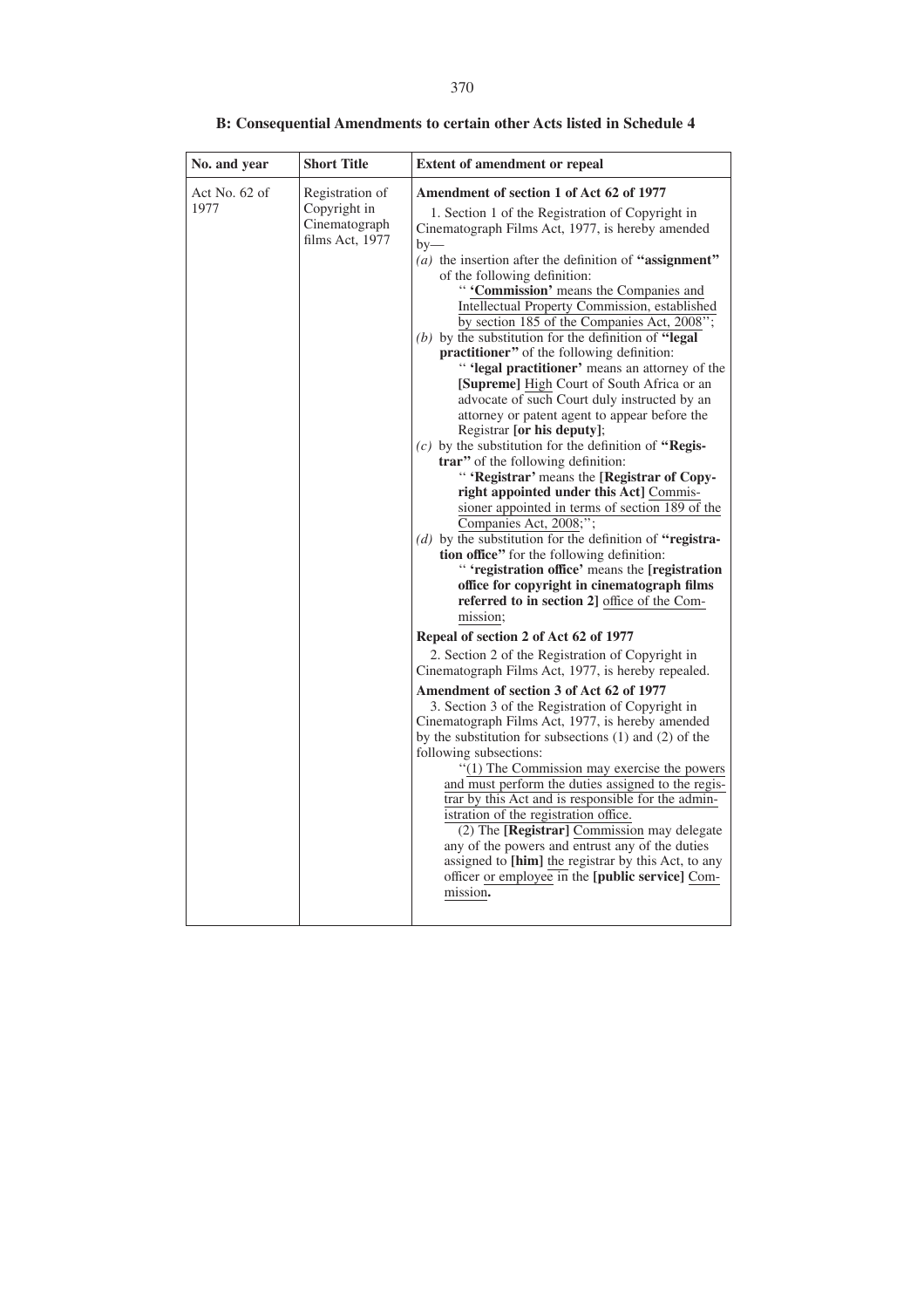| No. and year            | <b>Short Title</b> | <b>Extent of amendment or repeal</b>                                                                                                                                                    |
|-------------------------|--------------------|-----------------------------------------------------------------------------------------------------------------------------------------------------------------------------------------|
| Act No. $57$ of<br>1978 | Patents Act, 1978  | Amendment of section 2 of Act 57 of 1978, as<br>amended by section 1 of Act 76 of 1988, section 1 of<br>Act 49 of 1996, section 27 of Act 38 of 1997 and<br>section 1 of Act 20 of 2005 |
|                         |                    | 1. Section 2 of the Patents Act, 1993, is hereby<br>amended by-                                                                                                                         |
|                         |                    | (a) the insertion after the definition of "application"<br>in a convention country" of the following defini-                                                                            |
|                         |                    | tion:<br>" 'Commission' means the Companies and<br>Intellectual Property Commission, established                                                                                        |
|                         |                    | by section 185 of the Companies Act, 2008";<br>(b) by the substitution for the definition of "patent"                                                                                   |
|                         |                    | office" of the following definition:                                                                                                                                                    |
|                         |                    | " 'patent office' means the [patent office es-                                                                                                                                          |
|                         |                    | tablished in terms of section 5] office of the<br>Commission; and                                                                                                                       |
|                         |                    | $(c)$ by the substitution for the definition of "regis-                                                                                                                                 |
|                         |                    | trar" of the following definition:                                                                                                                                                      |
|                         |                    | " 'registrar' means the [registrar of patents<br>appointed under section 7] Commissioner,                                                                                               |
|                         |                    | appointed in terms of section 189 of the Com-                                                                                                                                           |
|                         |                    | panies Act, 2008;";                                                                                                                                                                     |
|                         |                    | Repeal of section 5 of Act 57 of 1978                                                                                                                                                   |
|                         |                    | 2. Section 5 of the Patents Act, 1978, is hereby re-                                                                                                                                    |
|                         |                    | pealed.                                                                                                                                                                                 |
|                         |                    | Amendment of section 7 of Act 57 of 1978<br>3. Section 7 of the Patents Act, 1978, is hereby                                                                                            |
|                         |                    | amended by-                                                                                                                                                                             |
|                         |                    | (a) the substitution for subsection $(1)$ of the following                                                                                                                              |
|                         |                    | subsection:                                                                                                                                                                             |
|                         |                    | "(1) The [Minister shall, subject to the<br>laws governing the public service, appoint                                                                                                  |
|                         |                    | a registrar of patents, who shall] Commis-                                                                                                                                              |
|                         |                    | $sion$ —                                                                                                                                                                                |
|                         |                    | (a) may exercise the powers and must per-                                                                                                                                               |
|                         |                    | form the duties conferred or imposed<br>upon the registrar by this Act; and                                                                                                             |
|                         |                    | $(b)$ [and who shall, subject to the direc-                                                                                                                                             |
|                         |                    | tions of the Minister, have the chief                                                                                                                                                   |
|                         |                    | control] is responsible for the adminis-                                                                                                                                                |
|                         |                    | tration of the patent office.<br>(b) by the repeal of subsection $(2)$ ;                                                                                                                |
|                         |                    | $(c)$ by the substitution for subsection (3) of the fol-                                                                                                                                |
|                         |                    | lowing subsection:                                                                                                                                                                      |
|                         |                    | "(3) The Commission may delegate any of                                                                                                                                                 |
|                         |                    | the powers and entrust any of the duties as-<br>signed to the registrar by this Act, to any of-                                                                                         |
|                         |                    | ficer or employee in the Commission."                                                                                                                                                   |
|                         |                    |                                                                                                                                                                                         |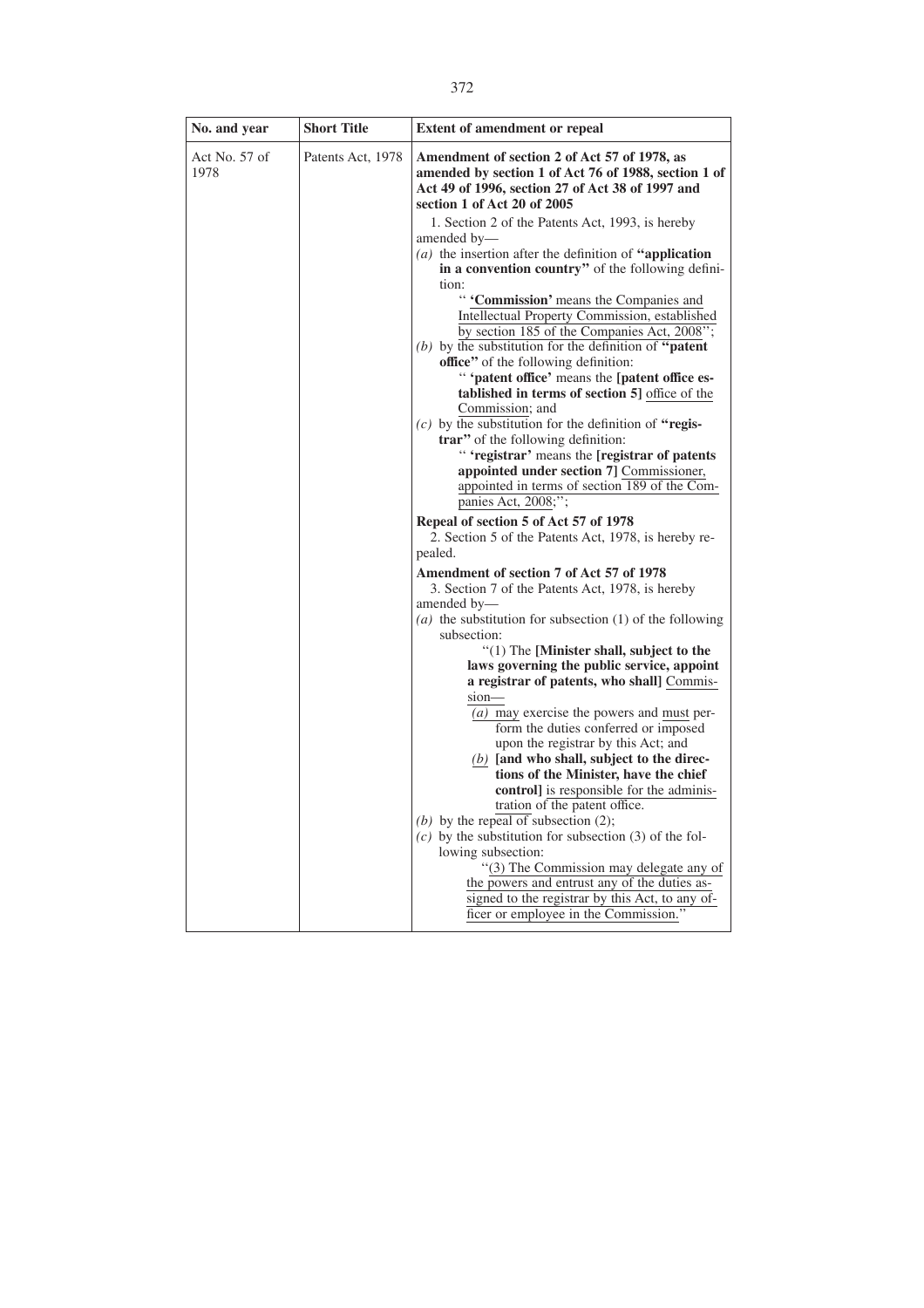| No. and year           | <b>Short Title</b>                       | <b>Extent of amendment or repeal</b>                                                                                                                                                                                                                                                                                                                                                                                                                                                                                                                                                                                                                                                                                                                                                                                                                                                                                                                      |
|------------------------|------------------------------------------|-----------------------------------------------------------------------------------------------------------------------------------------------------------------------------------------------------------------------------------------------------------------------------------------------------------------------------------------------------------------------------------------------------------------------------------------------------------------------------------------------------------------------------------------------------------------------------------------------------------------------------------------------------------------------------------------------------------------------------------------------------------------------------------------------------------------------------------------------------------------------------------------------------------------------------------------------------------|
| Act No. 98 of<br>1978  | Copyright Act,<br>1978                   | Amendment of section 1 of Act 98 of 1978, as<br>amended by section 1 of Act 56 of 1980, section 1 of<br>Act 66 of 1983, section 1 of Act 52 of 1984, section<br>1 of Act 13 of 1988, section 1 of Act 125 of 1992,<br>section 50 of Act 38 of 1997 and section 1 of Act 9<br>of 2002<br>1. Section 1 of the Copyright Act, 1978, is hereby<br>amended by the substitution for the definition of<br>"Registrar" of the following definition:<br>"'Registrar' means the [Registrar of Copy-<br>right, who shall be the person appointed as<br>Registrar of Patents under section 7 of the<br>Patents Act, 1978] Commissioner appointed in<br>terms of section 189 of the Companies Act,<br>2008;".                                                                                                                                                                                                                                                          |
| Act No. 59 of<br>1980  | <b>Share Blocks</b><br>Control Act, 1980 | Amendment of section 1 of Act 59 of 1980<br>1. Section 1 of the Share Blocks Control Act, 1980,<br>is hereby amended by—<br>$(a)$ the substitution for the definition of "Companies"<br>Act" of the following definition:<br>" 'Companies Act' means the Companies Act,<br>[1973 (Act No. 61 of 1973)] $2008$ ;"; and<br>(b) the insertion after the definition of <b>purchaser</b> ' of<br>the following definition:<br>"'Registrar' means the Commissioner, ap-<br>pointed in terms of section 189 of the Compa-<br>nies Act;".                                                                                                                                                                                                                                                                                                                                                                                                                         |
| Act No. 194 of<br>1993 | Trade Marks Act,<br>1993                 | Amendment of section 2 of Act 194 of 1993<br>1. Section 2 of the Trade Marks Act, 1993, is<br>hereby amended by—<br>$(a)$ the insertion after the definition of "collective"<br>trade mark" of the following definition:<br>" 'Commission' means the Companies and<br>Intellectual Property Commission, established<br>by section 185 of the Companies Act, 2008";<br>(b) the substitution for the definition of "registrar"<br>of the following definition:<br>'registrar' means the [registrar of trade<br>marks appointed or deemed to have been<br>appointed under section 6] Commissioner,<br>appointed in terms of section 189 of the Com-<br>panies Act, 2008;"; and<br>$(c)$ the insertion after the definition of "trade mark"<br>of the following definition:<br>" 'trade marks office' means the office of the<br>Commission;".<br>Repeal of section 5 of Act 194 of 1993<br>2. Section 5 of the Trade Marks Act, 1993, is<br>hereby repealed. |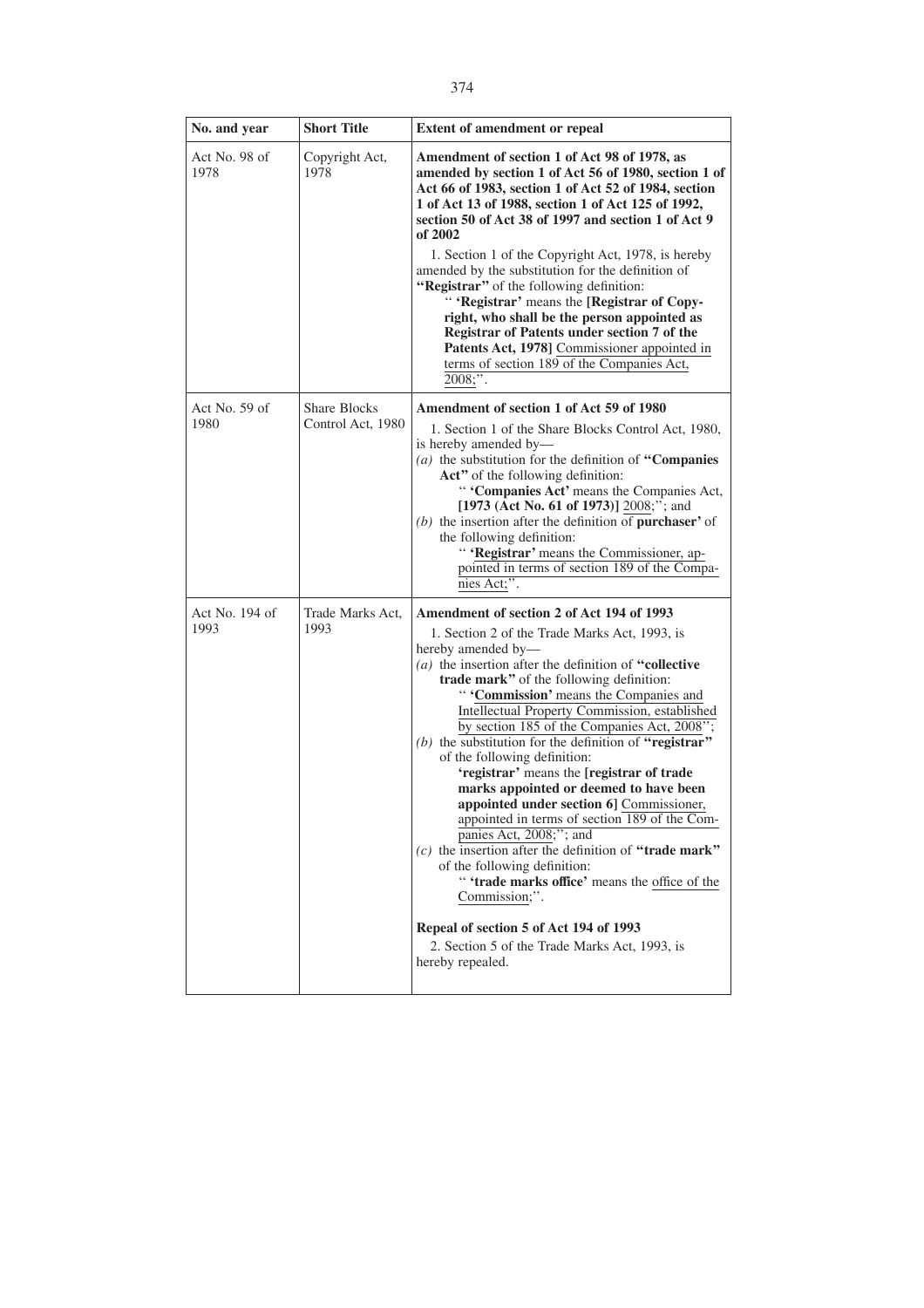| No. and year           | <b>Short Title</b>   | <b>Extent of amendment or repeal</b>                                                                                                                                                                                                                                                                                                                                                                                                                                                                                                                                                                                                                                                                                                                                                                                                                                                                                                                                                                                                                                                                                                                                                                                                                                                                                                                                                                                                                                                                                                                                                                                                                                              |
|------------------------|----------------------|-----------------------------------------------------------------------------------------------------------------------------------------------------------------------------------------------------------------------------------------------------------------------------------------------------------------------------------------------------------------------------------------------------------------------------------------------------------------------------------------------------------------------------------------------------------------------------------------------------------------------------------------------------------------------------------------------------------------------------------------------------------------------------------------------------------------------------------------------------------------------------------------------------------------------------------------------------------------------------------------------------------------------------------------------------------------------------------------------------------------------------------------------------------------------------------------------------------------------------------------------------------------------------------------------------------------------------------------------------------------------------------------------------------------------------------------------------------------------------------------------------------------------------------------------------------------------------------------------------------------------------------------------------------------------------------|
|                        |                      | Amendment of section 6 of Act 194 of 1993<br>3. Section 6 of the Trade Marks Act, 1993, is<br>hereby amended by—<br>(a) the substitution for subsection $(1)$ of the following<br>subsection:<br>$\lq(1)$ The Commission—<br>(a) may exercise the powers and must perform<br>the duties conferred or imposed upon the<br>registrar by this Act; and<br>$(b)$ is responsible for the administration of the<br>trade marks office.".<br>(b) the repeal of subsections $(2)$ and $(4)$ .                                                                                                                                                                                                                                                                                                                                                                                                                                                                                                                                                                                                                                                                                                                                                                                                                                                                                                                                                                                                                                                                                                                                                                                             |
| Act No. 195 of<br>1993 | Designs Act,<br>1993 | Amendment of section 1 of Act 195 of 1993 as<br>amended by section 69 of Act 38 of 1997<br>1. Section 1 of the Designs Act, 1993, is hereby<br>amended by-<br>$(a)$ the insertion after the definition of "article" of<br>the following definition:<br>" 'Commission' means the Companies and<br>Intellectual Property Commission, established<br>by section 185 of the Companies Act, 2008;";<br>(b) the substitution for the definition of "designs of-<br>fice" of the following definition:<br>" 'designs office' means the [designs office]<br>referred to in section 4] office of the Com-<br>mission:<br>$(c)$ by the substitution for the definition of "regis-<br>trar" of the following definition:<br>" 'registrar' means the [registrar of designs<br>appointed or deemed to have been ap-<br>pointed under section 6] Commissioner, ap-<br>pointed in terms of section 189 of the Compa-<br>nies Act, 2008;";<br>Repeal of section 4 of Act 195 of 1993<br>2. Section 4 of the Designs Act, 1993, is hereby<br>repealed.<br>Amendment of section 6 of Act 195 of 1993<br>3. Section 6 of the Designs Act, 1993 is hereby<br>amended by-<br>(a) the substitution for subsection $(1)$ of the following<br>subsection:<br>"(1) The [Minister shall, subject to the laws<br>governing the public service, appoint a regis-<br>trar of designs, who shall] Commission-<br>$(a)$ may exercise the powers and must perform<br>the duties conferred or imposed upon the reg-<br>istrar by this Act; and<br>$(b)$ [and who shall, subject to the directions of<br>the Minister, have the chief control] is re-<br>sponsible for the administration of the designs<br>office. |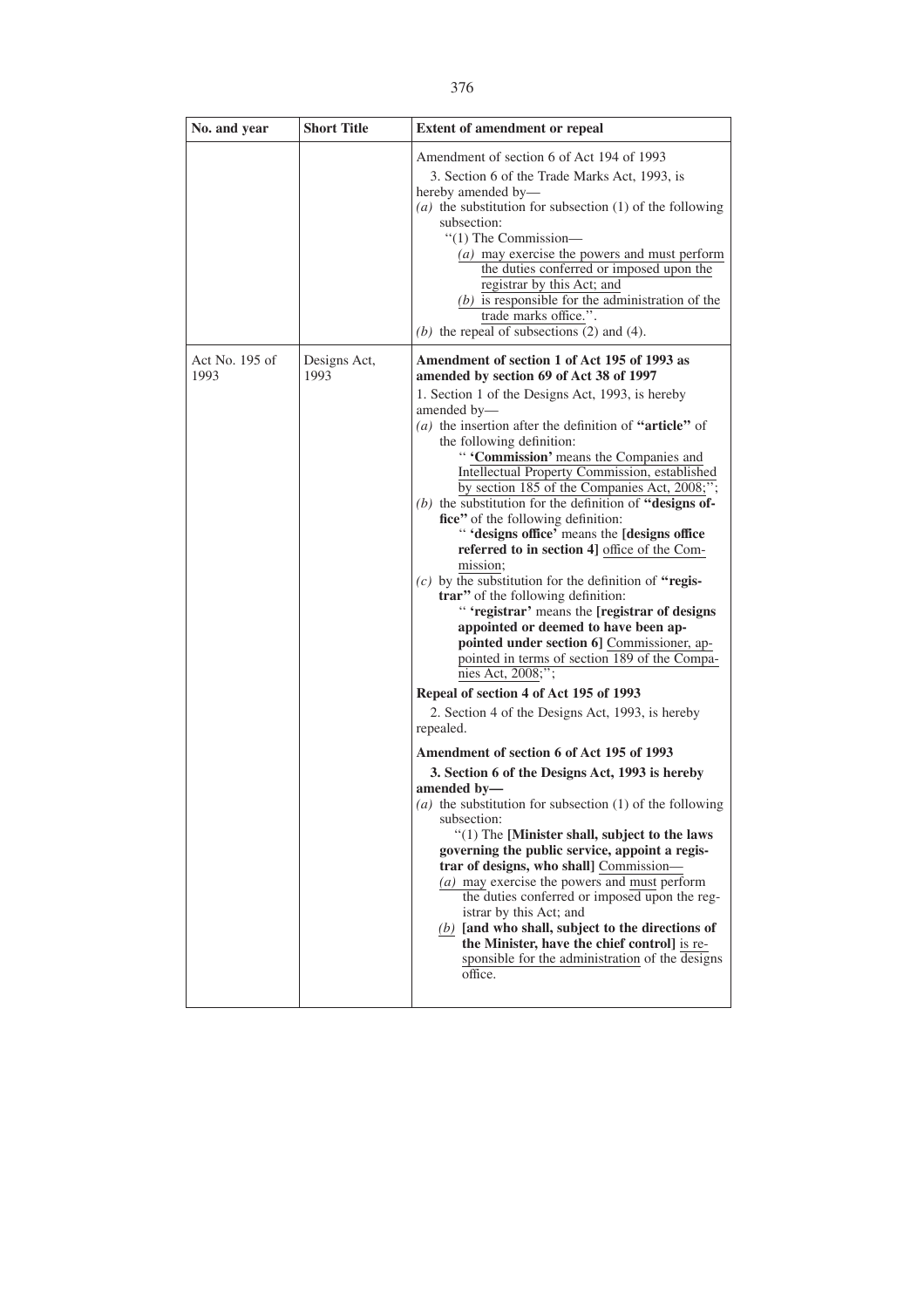| No. and year          | <b>Short Title</b>         | <b>Extent of amendment or repeal</b>                                                                                                                                                                                                                                                                                                                                                                                                                                                                                                                                                                                                                                                                                                                                                                                                                       |
|-----------------------|----------------------------|------------------------------------------------------------------------------------------------------------------------------------------------------------------------------------------------------------------------------------------------------------------------------------------------------------------------------------------------------------------------------------------------------------------------------------------------------------------------------------------------------------------------------------------------------------------------------------------------------------------------------------------------------------------------------------------------------------------------------------------------------------------------------------------------------------------------------------------------------------|
|                       |                            | (b) by the repeal of subsections $(2)$ and $(3)$ ;<br>$(c)$ by the substitution for subsection (4) of the fol-<br>lowing subsection:<br>"(4) The Commission may delegate any of the<br>powers and entrust any of the duties assigned to<br>the registrar by this Act, to any officer or em-<br>ployee in the Commission."                                                                                                                                                                                                                                                                                                                                                                                                                                                                                                                                  |
| Act No. 14 of<br>2005 | Co-operatives<br>Act, 2005 | Amendment of section 1 of Act 14 of 2005<br>1. Section 1 of the Co-operatives Act, 2005, is<br>hereby amended by—<br>$(a)$ the insertion after the definition of 'agricultural<br>co-operative' of the following definitions:<br>" 'Commission' means the Companies and<br>Intellectual Property Commission, established<br>by section 185 of the Companies Act;<br>'Companies Act' means the Companies Act,<br>2008;<br>(b) the deletion of the definitions of "deputy regis-<br>trar" and "Director-General"; and<br>$(c)$ by the substitution for the definition of "regis-<br>trar" of the following definition:<br>" 'registrar' means the [Registrar of Co-op-<br>eratives] Commissioner, appointed in terms of<br>section 189 of the Companies Act;".                                                                                               |
|                       |                            | Amendment of section 78 of Act 14 of 2005<br>1. Section 78 of the Co-operatives Act, 2008, is<br>hereby amended by—<br>(a) by the substitution for subsection $(1)$ of the fol-<br>lowing subsection:<br>"(1) The [Minister] Commission-<br>( <i>a</i> ) [must appoint an officer in the public<br>service as the Registrar of Co-opera-<br>tives, with the authority to] may exercise<br>the powers and must perform the functions<br>conferred on the registrar by or in terms of<br>this Act:<br>(b) the repeal of subsection $(1)(b)$ and $(c)$ ;<br>$(c)$ the substitution for subsection (2) of the following<br>subsection:<br>"(2) The [registrar] Commission may, from<br>time to time, delegate any power conferred on<br>[him or her] the registrar by or under this Act<br>to any officer or employee in the [public ser-<br>vice] Commission. |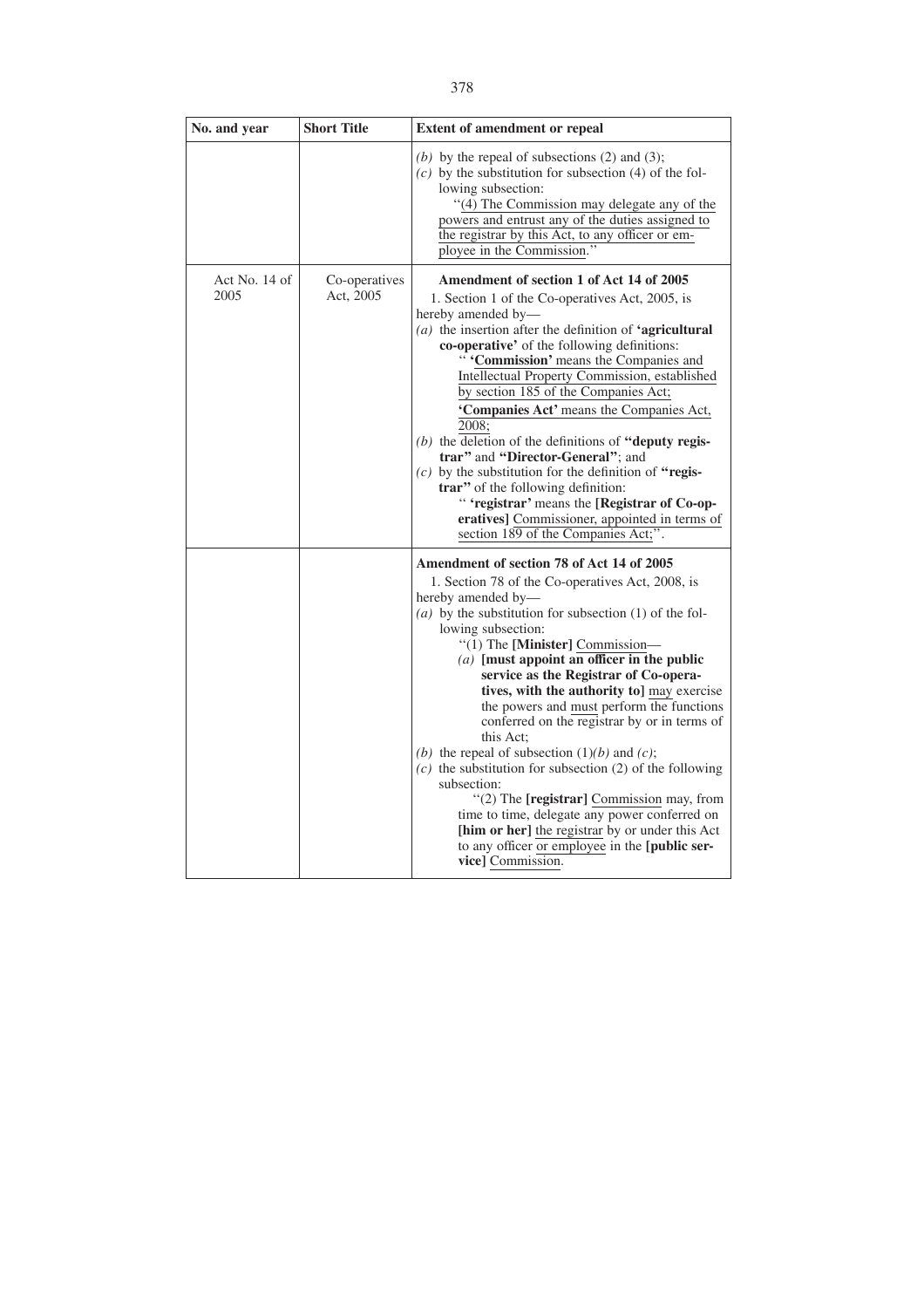# **SCHEDULE 4**

# **LEGISLATION TO BE ENFORCED BY COMMISSION**

| As contemplated in section 188, the Commission is responsible for the administration |    |
|--------------------------------------------------------------------------------------|----|
| and enforcement of the following Acts:                                               |    |
| Close Corporations Act, 1984 (Act No. 69 of 1984)                                    | 5. |
| Share Blocks Control Act, 1980 (Act No. 59 of 1980)                                  |    |
| Co-operatives Act, $2005$ (Act No. 14 of $2005$ )                                    |    |
| Copyright Act, 1978 (Act No. 98 of 1978)                                             |    |
| Performers Protection Act, 1967 (Act No. 11 of 1967)                                 |    |
| Registration of Copyright in Cinematograph Films Act, 1977 (Act No. 62 of 1977) 10   |    |
| Counterfeit Goods Act, 1977 (Act No. 37 of 1997)                                     |    |
| Designs Act, 1993 (Act No. 195 of 1993)                                              |    |
| Merchandise Marks Act, 1941 (Act No. 17 of 1941)                                     |    |
| Patents Act, 1978 (Act No. 57 of 1978)                                               |    |
| Trade Marks Act, 1993 (Act No. 194 of 1993)                                          | 15 |
| Unauthorised Use of Emblems Act, 1961 (Act No. 37 of 1961)                           |    |
| "Vlaglied" Copyright Act, 1974 (Act No. 9 of 1974)                                   |    |
| Protection of Businesses Act, 1987 (Act No. 99 of 1978)                              |    |
|                                                                                      |    |

#### **SCHEDULE 5**

# **TRANSITIONAL ARRANGEMENTS**

## **Interpretation**

**1.** (1) In this Schedule—

- *(a)* **''general effective date''** means the date on which section 1 of this Act came into operation; and
- *(b)* **''previous Act''** means the Companies Act, 1973 (Act No. 61 of 1973). (2) A reference in this Schedule— 25
	- $(a)$  to a section by number, is a reference to the corresponding section of-
		- (i) the previous Act, if the number is followed by the words ''of the previous Act''; or
		- (ii) this Act, in any other case; or
	- *(b)* to an item or a subitem by number is a reference to the corresponding item or subitem of this Schedule.
- (3) Despite any other provision of this Act—

30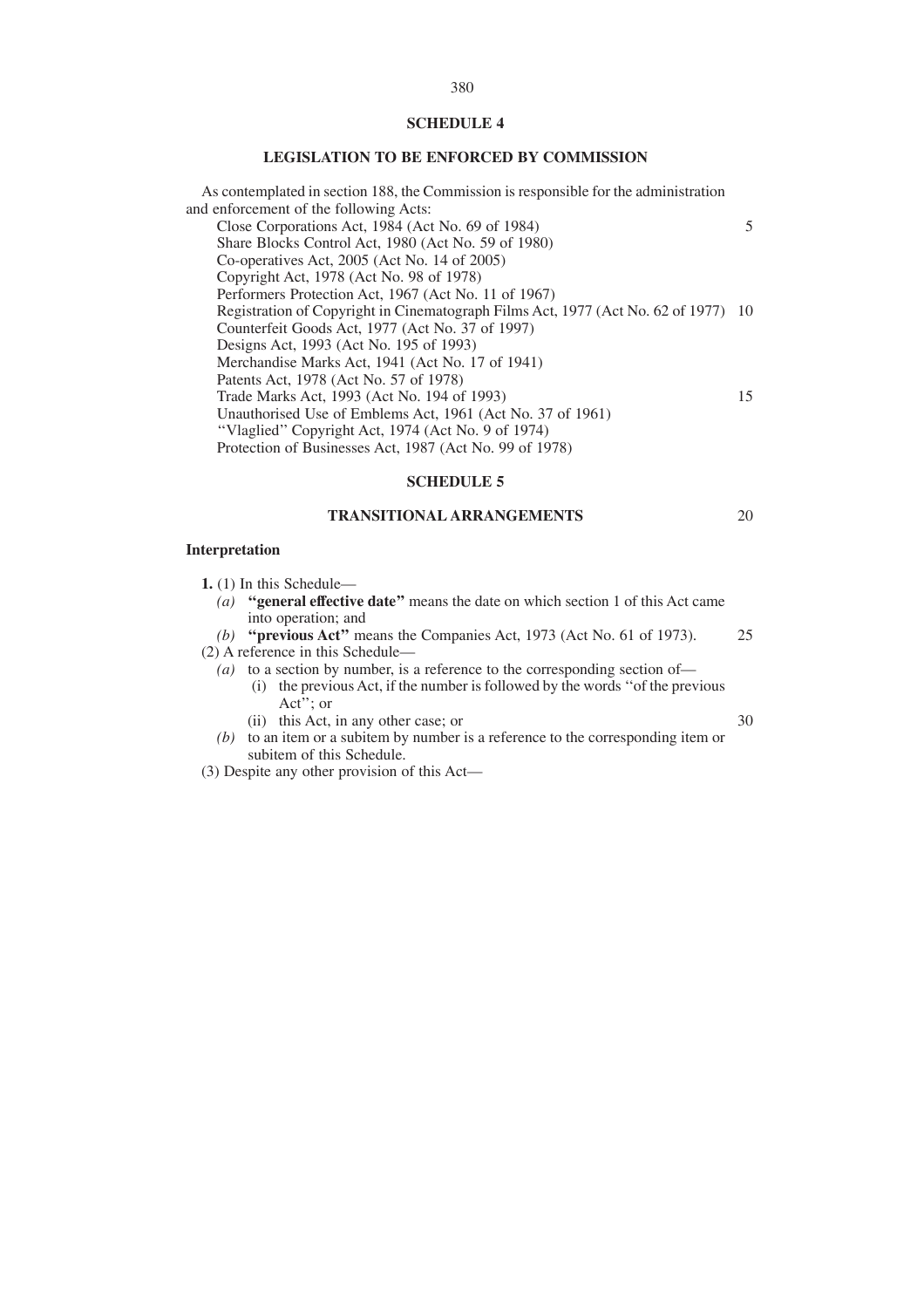- *(a)* the Minister, by notice in the *Gazette*, may determine a date on which the Commission may assume the exercise of any particular function or power assigned to it in terms of this Act; and
- *(b)* until a date determined by the Minister in terms of paragraph *(a)*
	- (i) the Commission may not perform that particular function or exercise that particular power; and 5
	- (ii) the Minister has the authority to, and bears the responsibility of, exercising any such function or performing any such power assigned by this Act to the Commission.

#### **Continuation of pre-existing companies**

**2.** As of the general effective date, every pre-existing company that was, immediately before that date,-

- *(a)* incorporated or registered in terms of the Companies Act, 1973 (Act No. 61 of 1973); or
- *(b)* recognised as an ''existing company'' in terms of the Companies Act, 1973 15 (Act No. 61 of 1973),

continues to exist as a company, as if it had been incorporated and registered in terms of this Act, with the same name and registration number previously assigned to it, subject to item 4.

# **Pending filings**

**3.** (1) Any matter filed with the Registrar under the Companies Act, 1973 (Act No. 61 of 1973), before the effective date and not fully addressed at that time, must be concluded by the Registrar in terms of that Act, despite its repeal.

(2) Any conversion of a company to a close corporation in terms of section 27 of the Close Corporations Act 1984 (Act No. 69 of 1984), filed with the Registrar before the 25 effective date and not fully addressed at that time must be concluded by the Registrar in terms of that Act, despite the repeal of that section.

(3) A company that is incorporated and registered in terms of subitem (1) is regarded to—

- *(a)* have been registered in terms of the previous Act; and
- *(b)* be a pre-existing company for all purposes of this Act.

# **Memorandum of Incorporation and Rules**

**4.** (1) Every pre-existing company—

- *(a)* incorporated in terms of section 21 of the previous Act is deemed to have amended its Memorandum of Incorporation as of the general effective date to 35 expressly state that it is a non-profit company, and to have changed its name in so far as required to comply with section 11(3)*(b)*;
- *(b)* the Articles of which imposed personal liability on its directors or past directors, as contemplated in section  $53(c)$  of the previous Act, is deemed to have amended its Memorandum of Incorporation as of the general effective 40 date to expressly state that it is a personal liability company, and to have changed its name in so far as required to comply with section 11(3)*(b)*;
- *(c)* registered in terms of the previous Act, and falling within the definition of a state-owned company in terms of this Act, is deemed to have amended its Memorandum of Incorporation as of the general effective date to have 45 changed its name in so far as required to comply with section  $11(3)(b)$ ; or
- *(d)* limited by guarantee, other than in terms of section 21 of the previous Act— (i) may file a notice within 20 business days after the general effective date
	- electing to become a profit company, as from the general effective date, and to change its name in so far as required to comply with section 5011(3)*(b)*; or

20

30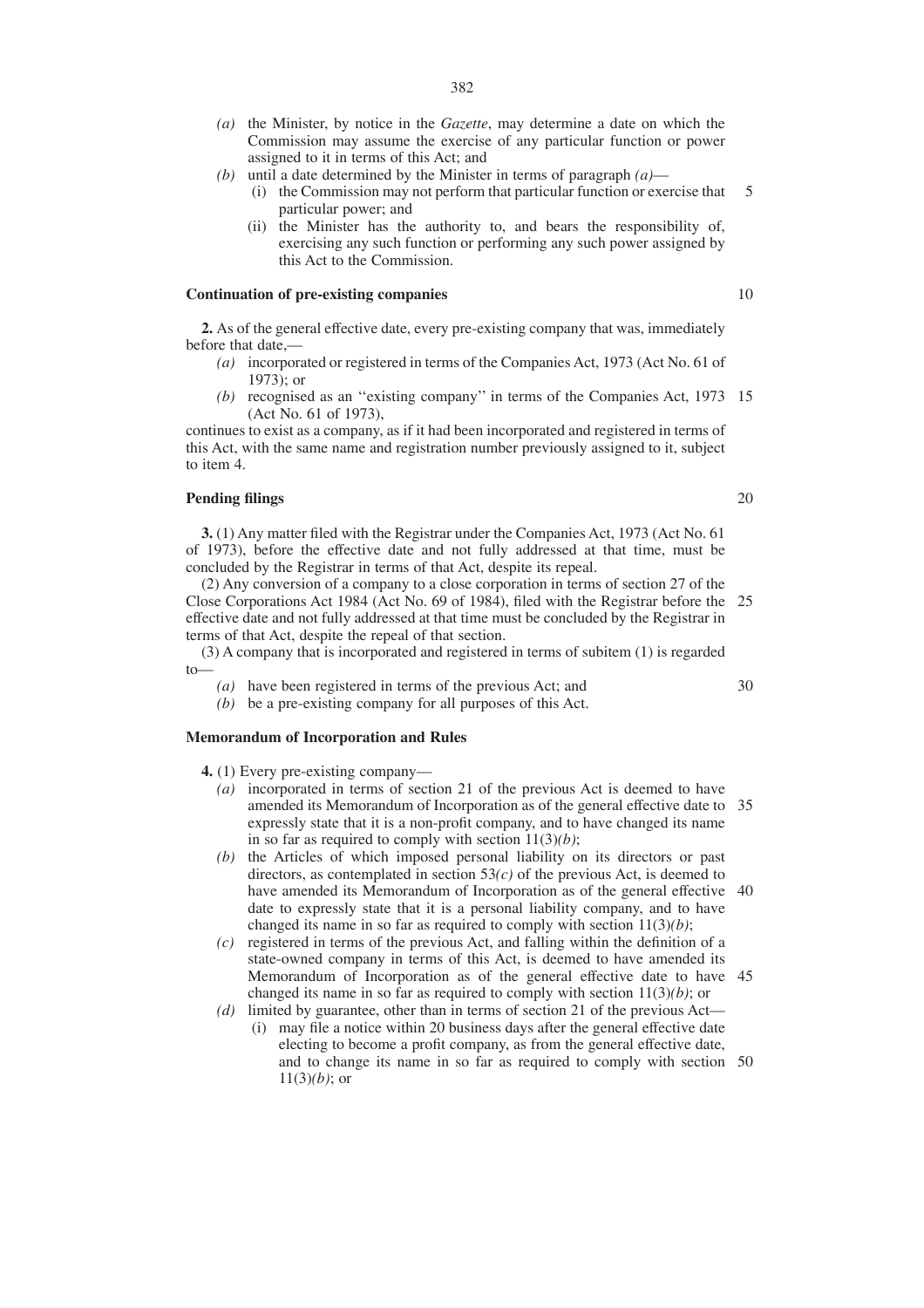(ii) if it fails to file a notice in terms of subparagraph (i), is deemed to have amended its Memorandum of Incorporation as of the general effective date to expressly state that it is a non-profit company, and have changed its name in so far as required to comply with section 11(3)*(b)*.

(2) At any time within two years immediately following the general effective date, a pre-existing company may file, without charge— 5

- *(a)* an amendment to its Memorandum of Incorporation to bring it in harmony with this Act; and
- *(b)* if necessary, a notice of name change and copy of a special resolution contemplated in section 16, to alter its name to meet the requirements of this 10 Act.

(3) If, before the general effective date, a pre-existing company had adopted any binding provisions, under whatever style or title, comparable in purpose and effect to the rules of a company contemplated in section 15(3), those provisions continue to have the same force and effect—

- *(a)* as of the general effective date, for a period of two years, or until changed by the company; and
- *(b)* after the two year period, to the extent that they are consistent with this Act.
- (4) During the period of two years immediately following the general effective date—
	- *(a)* if there is a conflict between a provision of this Act, and a provision of a 20 preexisting company's Memorandum of Incorporation, the latter provision prevails, except to the extent that this Schedule provides otherwise; and
	- *(b)* despite Chapter 7, until a pre-existing company has filed an amendment contemplated in subitem (2), neither the Commission nor the Panel may issue a compliance notice to that company with respect to conduct that is—
		- (i) inconsistent with this Act; but
		- (ii) consistent with that company's Memorandum of Incorporation.

#### **Pre-incorporation contracts**

**5.** Section 21 does not apply with respect to a pre-existing company.

#### **Par value of shares, treasury shares, capital accounts and share certificates**

**6.** (1) Section 35(2) does not apply to a bank, as defined in the Banks Act, 1993 (Act No. 124 of 1993), until a date declared by the Minister, after consulting the member of the Cabinet responsible for national financial matters.

(2) Despite section 35(2) any shares of a pre-existing company that have been issued with a nominal or par value, and are held by a shareholder immediately before the 35 effective date, continue to have the nominal or par value assigned to them when issued, subject to any regulations made in terms of subitem (3).

(3) The Minister, in consultation with the member of the Cabinet responsible for national financial matters, must make regulations, to take effect as of the general effective date, providing for the transitional status and conversion of any nominal or par 40 value shares, treasury shares, and capital accounts of a pre-existing company, but any such regulations must—

- *(a)* preserve the rights of shares holders associated with such shares, as at the effective date, to the extent doing so is compatible with the purposes of this item; or
- *(b)* provide for the company to compensate its shareholders for the loss of any such rights.

(4) A failure of any share certificate issued by a pre-existing company to satisfy the requirements of section  $51(1)$  to  $(4)$ —

- *(a)* is not a contravention of that section; and
- *(b)* does not invalidate that share certificate.

## **Company finance and governance**

**7.** (1) A person holding office as a director, prescribed officer, company secretary or auditor of a preexisting company immediately before the effective date, continues to

30

25

45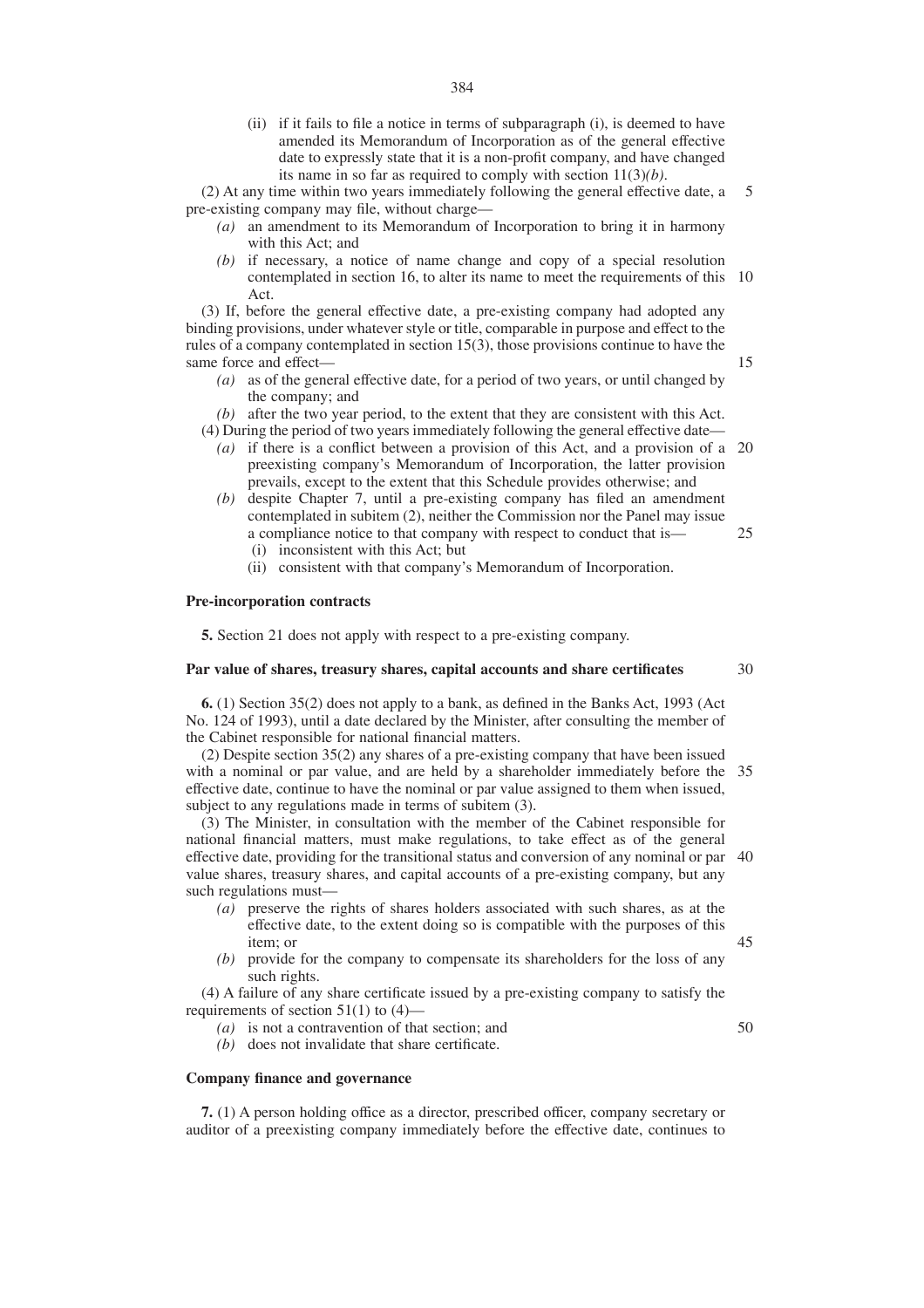hold that office as from the effective date, subject to the company's Memorandum of Incorporation, and this Act.

(2) A person contemplated in subitem (1) who, in terms of this Act, is ineligible to be, or disqualified from being a director, company secretary or auditor, is regarded to have resigned that office as from the effective date.

5

(3) As from the general effective date, a pre-existing company is deemed to have a number of vacancies on the board equal to the difference between—

- *(a)* the minimum number of directors required by or in terms of this Act; and
- *(b)* the actual number of directors of that pre-existing company immediately before the general effective date, if that number is less than the minimum 10 referred to in paragraph *(a)*.

(4) A vacancy in the office of director, company secretary or auditor of a pre-existing company as from the effective date, irrespective whether arising by operation of subitem (2) or (3), or otherwise, is to be filled in accordance with this Act.

(5) Despite anything to the contrary in a company's Memorandum of Incorporation, 15 the provisions of this Act respecting—

- *(a)* the duties, conduct and liability of directors apply to every director of a pre-existing company as from the effective date;
- *(b)* rights in terms of this Act of shareholders to receive any notice or have access to any information apply as from the effective date to every pre-existing 20 company;
- *(c)* meetings of shareholders or directors, and adoption of resolutions apply as from the effective date to every pre-existing company; and
- *(d)* Chapter 5 applies as from the effective date to every pre-existing company, except to the extent it is exempted by or in terms of that Chapter. 25

(6) Approval of any distribution, financial assistance, insider share issues, or options, are subject to this Act, even if any such action had been approved by a company's shareholders before the effective date, despite anything to the contrary in the company's Memorandum of Incorporation.

(7) A right of any person to seek a remedy in terms of this Act applies with respect to 30 conduct pertaining to a pre-existing company and occurring before the effective date, unless the person had commenced proceedings in a court in respect of the same conduct before the effective date.

(8) A pre-existing company is not in contravention of this Act by reason only of a failure to— 35

- (a) maintain any record for the duration required by section  $24(1)$ , if—
	- (i) the company disposed of that record before the effective date; and
	- (ii) at the time the company disposed of the record it was not required, by or in terms of any public regulation, to continue to maintain that record; or
- *(b)* include in its notice of incorporation in terms of the previous Act a prominent 40 statement comparable to that required by section 13(3) of this Act.

(9) A provision of the Memorandum of Incorporation of a pre-existing company comparable to a provision contemplated in section 15(2) has the same validity after the effective date that it had immediately before that date, despite any failure of the company to have drawn attention to that provision in the manner required by section 45 13(3).

(10) Section 19(4) applies to any provision of the Memorandum of Incorporation of a pre-existing company that is comparable to a provision contemplated in section 15(2), from the time that the company files a notice of that provision.

## **Company names and name reservations**

50

**8.** (1) Any reservation by the Registrar of a name in terms of section 42 of the previous Act that was in effect immediately before the effective date, is regarded as having been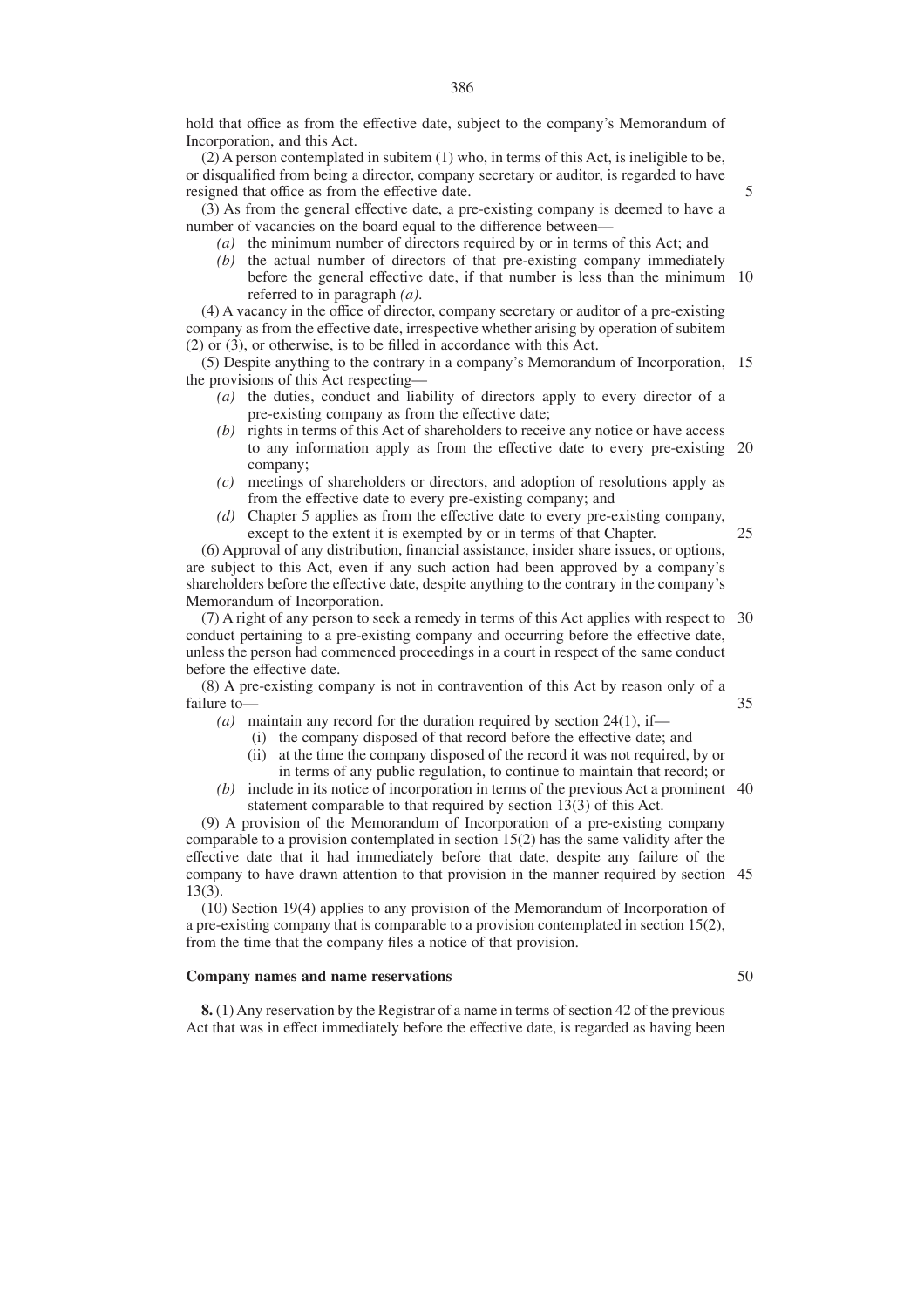a reservation in terms of section 12 of this Act, as from the effective date, subject to subitem (2).

(2) If the Commission believes that a reserved name contemplated in subitem (1) does not satisfy the requirements of section 11—

- *(a)* the Commission must notify the person for whose use the name was reserved, inviting the person to request the reservation of a substitute name that does satisfy the requirements of this Act; and 5
- *(b)* the person concerned may file a request contemplated in paragraph *(a)*, at no charge, any time within 120 business days after the date of the Commission's notice.

(3) Any registration by the Registrar of—

- *(a)* a translation or shortened form of a name, in terms of section 43 of the previous Act that was in effect immediately before the effective date, is deemed to be a registration of that name, as if it had been registered as a name of the company concerned in terms of this Act; or
- *(b)* a defensive name, in terms of section 43 of the previous Act that was in effect immediately before the effective date must be regarded as if it had been reserved in terms of section 12 of this Act, as from the effective date, but any such reservation of a name expires on the earlier of—
	- (i) the date the name is used by a company incorporated by the person for 20 who the name has been reserved; or
	- (ii) the second anniversary of the general effective date.

## **Continued application of previous Act to winding-up and liquidation**

**9.** (1) Despite the repeal of the previous Act, until the date determined in terms of subitem (4), Chapter 14 of that Act continues to apply with respect to the winding- up 25 and liquidation of companies under this Act, as if that Act had not been repealed subject to subitems  $(2)$  and  $(3)$ .

(2) Despite subitem (1), sections 343, 344, 346, and 348 to 353 do not apply to the winding-up of a solvent company, except to the extent necessary to give full effect to the provisions of Part G of Chapter 2.

(3) If there is a conflict between a provision of the previous Act that continues to apply in terms of subitem (1), and a provision of Part G of Chapter 2 of this Act with respect to a solvent company, the provision of this Act prevails.

(4) The Minister, by notice in the *Gazette*, may—

- *(a)* determine a date on which this item ceases to have effect, but no such notice 35 may be given until the Minister is satisfied that alternative legislation has been brought into force adequately providing for the winding-up and liquidation of insolvent companies; and
- *(b)* prescribe ancillary rules as may be necessary to provide for the efficient transition from the provisions of the repealed Act, to the provisions of the 40 alternative legislation contemplated in paragraph *(a)*.

## **Preservation and continuation of court proceedings and orders**

**10.** (1) Any proceedings in any court in terms of the previous Act immediately before the effective date are continued in terms of that Act, as if it had not been repealed.

(2) Any order of a court in terms of the previous Act, and in force immediately before 45 the effective date, continues to have the same force and effect as if that Act had not been repealed, subject to any further order of the court.

## **General preservation of regulations, rights, duties, notices and other instruments**

**11.** (1) Any right or entitlement enjoyed by, or obligation imposed on, any person in terms of any provision of the previous Act, that had not been spent or fulfilled 50immediately before the effective date is a valid right or entitlement of, or obligation imposed on, that person in terms of any comparable provision of this Act, as from the date that the right, entitlement or obligation first arose, subject to the provisions of this Act.

10

15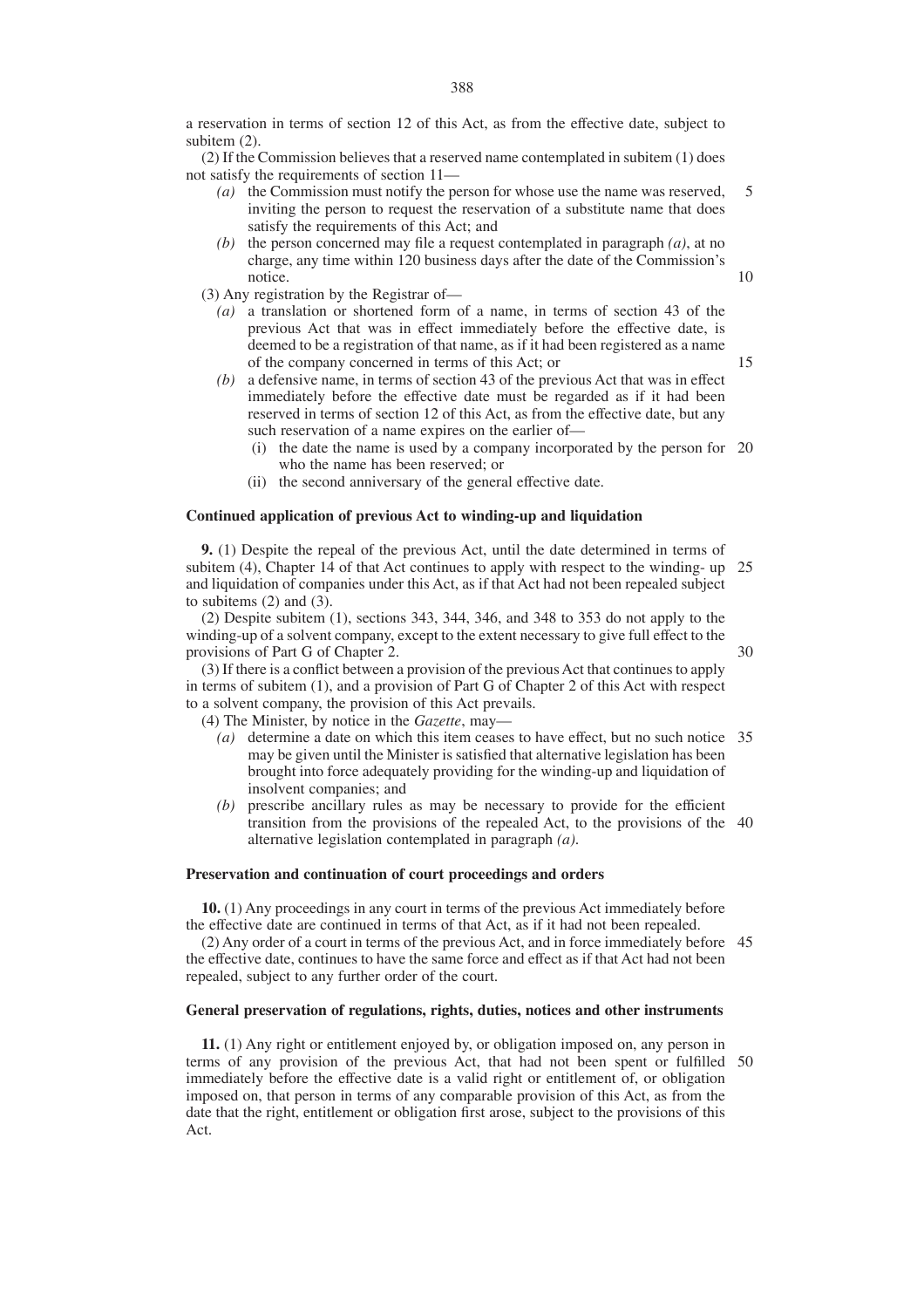(2) A notice given by any person to another person in terms of any provision of the previous Act must be considered as notice given in terms of any comparable provision of this Act, as from the date that the notice was given under the previous Act.

(3) A document that, before the effective date, had been served in accordance with the previous Act must be regarded as having been satisfactorily served for any comparable purpose of this Act. 5

(4) An order given by an inspector, in terms of any provision of the previous Act, and in effect immediately before the effective date, continues in effect, subject to the provisions of this Act.

#### **Transition of regulatory agencies**

**12.** (1) The person who occupied the post of chief executive officer of the Companies and Intellectual Property Registration Office immediately before the general effective date, must be regarded as having been appointed on the general effective date as the Commissioner in terms of section 189, for a term to be determined by the Minister.

(2) A person in the employ of the Companies and Intellectual Property Registration 15 Office or the Office of Companies and Intellectual Property Enforcement in the Department of Trade and Industry becomes an employee of the Commission on the effective date.

(3) The transfer of departmental employees to the Commission must be effected in accordance with— 20

- *(a)* section 197 of the Labour Relations Act, 1995 (Act No. 66 of 1995); and
- *(b)* any collective agreement reached between the State and the trade union parties of the Departmental Chamber of the Public Service Bargaining Council before the effective date.

(4) A person referred to in subitem (2) remains subject to any decisions, proceedings, 25 rulings and directions applicable to that person immediately before the effective date, and any proceedings against such a person, that were pending immediately before the effective date, must be disposed of as if this Act had not been enacted.

(5) Any person transferred in terms of subitems (2) and (3)—

- *(a)* remains a member of the Government Employees' Pension Fund mentioned in 30 section 2 of the Government Employees' Pension Law, 1996 (Act No. 21 of 1996); and
- *(b)* is entitled to pension and retirement benefits as if that person were in service in a post classified in a division of the public service mentioned in section 8(1)*(a)*(i) of the Public Service Act, 1994 (Proclamation No. 103 of 1994). 35

(6) As of the general effective date—

- *(a)* all movable assets of the state which were used by or which were at the disposal of the Companies and Intellectual Property Registration Office and the Office of Company and Intellectual Property Enforcement in the Department immediately before the effective date, except those assets 40 excluded by the Minister, become the property of the Commission;
- *(b)* all contractual rights, obligations and liabilities of the Company and Intellectual Property Registration Office are vested in the Commission;
- *(c)* all financial, administrative and other records of the Company and Intellectual Property Registration Office, including all relevant documents in the 45 possession of that office immediately before the effective date, are transferred to the Commission; and

*(d)* the assets and liabilities of the Securities Regulation Panel established by section 440B of the Companies Act, 1973, are transferred to and are assets and liabilities, respectively, of the Panel.

50

(7) Subject to subitem (8), on the general effective date—

*(a)* the person, if any, holding office immediately before that date, as a member, chairperson, deputy chairperson or Executive Director of the Securities Regulation Panel appointed in terms of the Companies Act, 1973, is regarded to have been appointed as a member, chairperson, deputy chairperson or 55Executive Director, respectively of the Panel in terms of this Act;